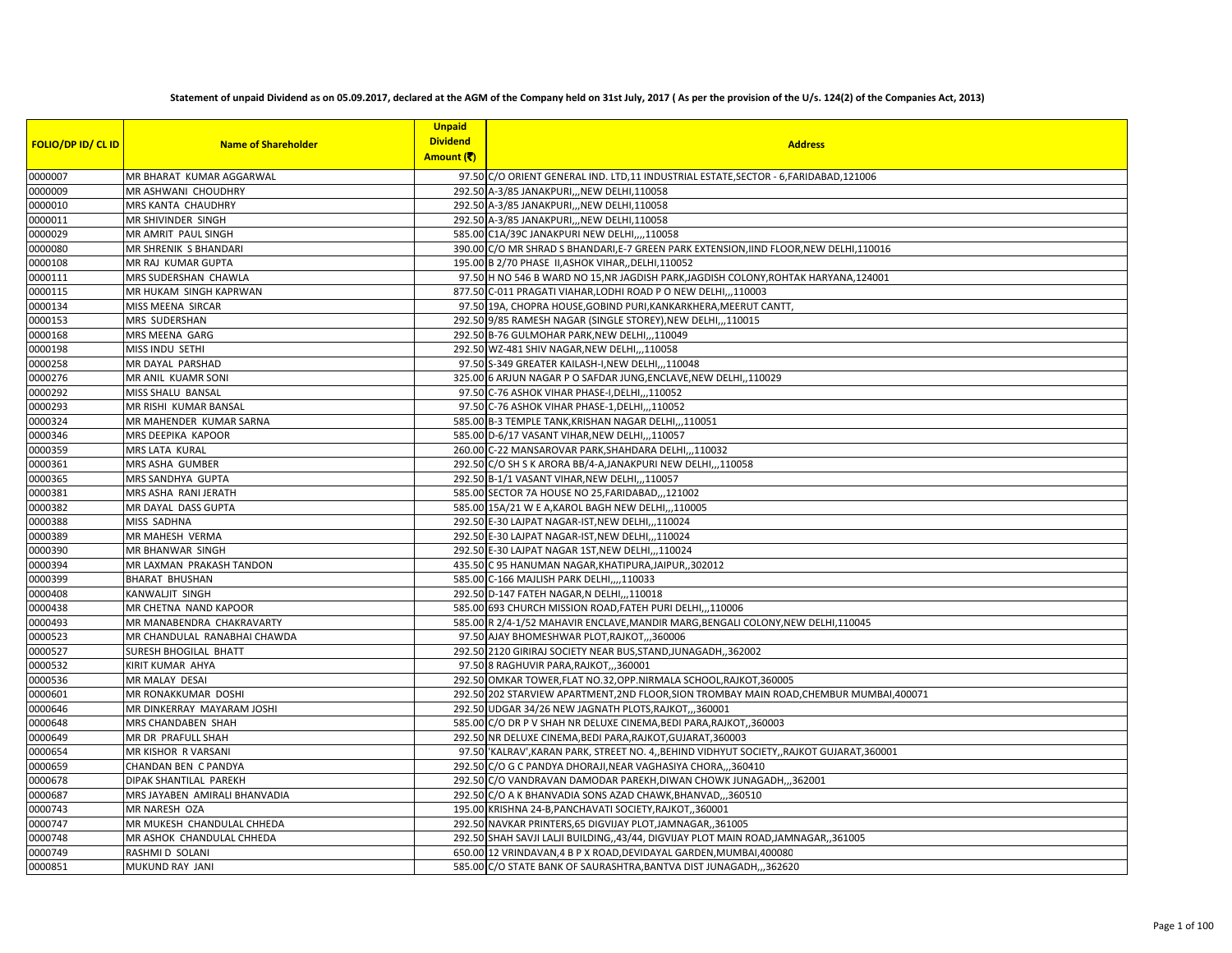|                           |                                   | <b>Unpaid</b>                 |                                                                                                                               |
|---------------------------|-----------------------------------|-------------------------------|-------------------------------------------------------------------------------------------------------------------------------|
| <b>FOLIO/DP ID/ CL ID</b> | <b>Name of Shareholder</b>        | <b>Dividend</b><br>Amount (そ) | <b>Address</b>                                                                                                                |
|                           |                                   |                               |                                                                                                                               |
| 0000916                   | <b>GULAMABBAS ALIJI</b>           |                               | 32.50 T G IRON WORKS, S V P ROAD GHEEKHANIA GALI, JUNAGADH, 362001                                                            |
| 0000952                   | RAMESH D VAISHNAV                 |                               | 585.00 C/O KUM KUM MADH STREET, GUNAGARH GUJARAT,, 362001                                                                     |
| 0001014                   | JASHVANTIBEN SHAH                 |                               | 292.50 C/O M/S PRAVIN KUMAR & CO RAJMARG, OPP SHAK MARKET UPLETA, ,,360490                                                    |
| 0001024                   | MR CHANDULAL DAYARAM OZA          |                               | 487.50 C/O CHHAYA PLOT WARD NO 11, NEAR MUNICIPAL OCTROI NAKA, SHRI YOGESHAVAR KRIPA BLDG, PORBANDAR, 360575                  |
| 0001046                   | RULMANI VRAJLAL PAREKH            |                               | 143.00 C/O HARISH VRAJLAL PAREKH, INDIAN OVERSEAS BANK, BHAKTI NAGAR CIRCLE, RAJKOT GUJARAT, 360002                           |
| 0001075                   | MR SURIL LAKHANI                  |                               | 585.00 LAKHANI BHUVAN BEHIND TOWN HALL,14 RAGHUVIR PARA RAJKOT,,,360001                                                       |
| 0001101                   | MRS PUSHPABEN MOHANLAL CHOTALIA   |                               | 97.50 C/O H M LATHIA ADVOCATE 7 JAIRAJ, PLOT, OPP MEHTA NIWAS RAJKOT, 360001                                                  |
| 0001157                   | MR ASHOK ZAVER CHAND SHETH        |                               | 292.50 NAVPAD, 3 GULAB NAGAR, RAIYA ROAD, RAJKOT, 360001                                                                      |
| 0001162                   | MRS ASHA SABLOK                   |                               | 585.00 C/O S JAGGI, A 44 ASHOK VIHAR III, DELHI, 110052                                                                       |
| 0001163                   | MRS VIDYAVANTI SABLOK             |                               | 585.00 C/O S JAGGI, A 44 ASHOK VIHAR III, DELHI, 110052                                                                       |
| 0001164                   | MRS RAMABEN AMRUTLAL KHETANI      |                               | 585.00 C/O ATUL & CO., SAMIR', GROUND FLOOR, OPP. JAGNATH POLICE STATION, KATHIAWAD GYMKHANA ROAD RAJKOT, 360001              |
| 0001222                   | MISS HIMAKSHI MANKAD              |                               | 292.50 HARI VASANT BEHIND VEG MARKET, THOSA GALLI RAJKOT,, 360001                                                             |
| 0001230                   | MISS MADHURIKA RAMNIKLAL JOSHI    |                               | 292.50 RANTREE STREET PANCH HATDI, KALAVDGATE ROAD JAMNAGAR,, ,361001                                                         |
| 0001282                   | MISS KRUPA SHANTILAL PUJARI       |                               | 292.50 MANDIR CHOWK DWARKA, DIST JAMNAGAR,,,361335                                                                            |
| 0001287                   | CHHAGANLAL GOPAL AGHERA           |                               | 292.50 101 SHREE UMA COMPLEX, NEW ARAM COLONY STREET NO 3, AIRODROME ROAD NR JAY CO-OPRT SOC, B/H H.O. BHATTS BUNGLOW JAMNAGA |
| 0001319                   | MR VINAY SATYAMURTI PATEL         |                               | 143.00 C/O J. R. PATEL, SHYAM 10 ALKAPURI, B/H R.M.C. SCHOOL, RAIYARD, RAJKOT, 360001                                         |
| 0001329                   | MRS RAKSHABEN RAJENDRAKUMAR VORA  |                               | 617.50 MAHAJAN PAL MAI MANDIR ROAD, SURENDRANAGAR,,,363001                                                                    |
| 0001330                   | MR RAJENDRA KUMAR TRAMBAKLAL VORA |                               | 617.50 MAHAJAN PAL MAI MANDIR ROAD, SURENDRANAGAR,,,363001                                                                    |
| 0001351                   | MR SURESHKUMAR JAGJIVAN MANDALIA  |                               | 292.50 C/O BANK OF INDIA, MARKET YARD BRANCH, OPP BUS STAND, GONDAL, SURAT, 360311                                            |
| 0001371                   | JAISHREE NAVNIT SAMPAT            |                               | 292.50 C/O NAVNIT STORES, NANI BAZAR GONDAL,, 360311                                                                          |
| 0001416                   | MRS RAMABEN DAYALAL SHETH         |                               | 97.50 C/O I R KOTHARI ANIL CHEMBER, 2ND FLOOR DHEBAR CHAWK RAJKOT, ,,360001                                                   |
| 0001420                   | MR ROHIT H SHAH                   |                               | 1014.00 C/O. DR. VASANTBHAI H. SHAH, NIRAV GOVERNMENT SERVANT SOCIETY, BEHIND A.G. OFFICE, RAJKOT, 360001                     |
| 0001514                   | MR MOIN YASIN KAPADIA             |                               | 292.50 C/O MADHURAM PROVISION NEAR, CENTRAL, BANK DHORAJI GUJ, 360410                                                         |
| 0001515                   | MR YASIN SATTAR KAPADIA           |                               | 292.50 C/O MADHURAM PROVISION NEAR, CENTRAL, BANK DHORAJI GUJ, 360410                                                         |
| 0001549                   | MR HASMUKHLAL SHAH                |                               | 195.00 C/O BHARAT TOOL STEEL SYNDICATE, DHEBAR ROAD RAJKOT,, 360002                                                           |
| 0001550                   | MR SHIVLAL BHAI SHAH              |                               | 292.50 C/O BHARAT TOOL STEEL SYNDICATE, DHEBAR ROAD RAJKOT,, 360002                                                           |
| 0001562                   | DEEPAK DAVE                       |                               | 292.50 C/O STATE BANK OF SAURASHTRA, DIGVIJAYPLOT JAMNAGAR,, 361005                                                           |
| 0001571                   | MRS HIRAGAURI NYALCHAND GARDI     |                               | 292.50 GANDHI BROTHERS 11 RAMNATHPARA, ROAD RAJKOT,, 360001                                                                   |
| 0001736                   | MR MAHESH R SHAH                  |                               | 13.00 NO.4 PRASHANT, KHANDWALA COMPOUND, OPP AMBICA NIKETAN BUS STOP, ATHWALINES SURAT, 395007                                |
| 0001740                   | KALYANJI S MOMAYA                 |                               | 292.50 T A 2 8 ADIPUR(KUTCH), GUJARAT,, 370205                                                                                |
| 0001750                   | MRS KHATIJA SULEMAN BATKA         |                               | 585.00 BATKA MANZIL KHATRIWAD, NAVSARI, ,,396445                                                                              |
| 0001777                   | MRS SAVITABEN KHALAJI             |                               | 585.00 KOLIWAD STREET POST DUMAS, DIST SURAT,, 394550                                                                         |
| 0001817                   | MR TEJKARAN MANIYAR               |                               |                                                                                                                               |
|                           | MR SUSHANT VISHWAS                |                               | 292.50 SARAF BAZAR, AMALNER (DIST JALGAON),,,425401                                                                           |
| 0001837                   |                                   |                               | 97.50 C/O KULDEEP MEHTA, ABOVE SK ASSOCIATES, 2 714 SAGRAMPURA, UDHA DARWAJA RING ROAD SURAT, 395002                          |
| 0001853                   | KULDEEP MEHTA                     |                               | 292.50 ABOVE SK ASSOCUATES, 2 714 SAGRAMPURA, UDHNA DARWAJA, RING ROAD SURAT, 395002                                          |
| 0001855                   | KOKILA CHIMANLAL BODIWALA         |                               | 741.00 2/7 PARUL APARTMENT, MAHARANI SHANTADEVI ROAD, NAVSARI, ,396445                                                        |
| 0001894                   | RAMILA A JARIWALA                 |                               | 292.50 C/O CHHOTALAL MAGANLAL TAMKUWARA, M G ROAD VARSAD,,,396001                                                             |
| 0001917                   | MRS KUSAM                         |                               | 97.50 A-366 DEFENCE COLONY, NEW DELHI, ,, 110024                                                                              |
| 0001923                   | MR HIRA SINGH CHOPRA              |                               | 390.00 2 DOCTORS LANE NEAR GOLE MARKET, NEW DELHI,,,110001                                                                    |
| 0001941                   | MRS JAGMOHAN CHOPRA               |                               | 195.00 2 DOCTORSLANE NEAR GOLEMARKET, NEW DELHI,,,110001                                                                      |
| 0001952                   | MR DHARAM PAL                     |                               | 97.50 FLAT NO.804, "G" BLOCK, TRENDSET WINZ, NANAKRAM GUDA, TELENGANA, HYDERABAD, 500008                                      |
| 0001958                   | MR PARDEEP CHIBBER                |                               | 195.00 500/12 KRISHNA COLONY, NEAR GEETA BHAWAN MANDIR, GURGAON, ,122001                                                      |
| 0002004                   | MRS PURNIMA GUPTA                 |                               | 585.00 F-43 DILSHAD GARDEN EXTN, SHAHDARA, DELHI, , 110032                                                                    |
| 0002027                   | MRS GULSHAN RAWLA                 |                               | 97.50 S-44 GROUND FLOOR GREATER, KAILASH-I, NEW DELHI, 110048                                                                 |
| 0002029                   | MR MADHAV PRASAD KOTIYAL          |                               | 292.50 A2/33 A MIG PASHCHIM VIHAR, NEW DELHI,, 110063                                                                         |
| 0002038                   | MRS VASANTI PANDIT                |                               | 292.50 A2/33A MIG PASHCHIM VIHAR, NEW DELHI,, 110063                                                                          |
| 0002040                   | <b>MRS KRISHNA WANTI</b>          |                               | 585.00 6B/28 RAMESH NAGAR NEW DELHI,  110015                                                                                  |
| 0002074                   | MR DALJIT SINGH SAWHNEY           |                               | 292.50 377 BHAI PARMA NAND NAGAR, DELHI,,,110009                                                                              |
| 0002082                   | MR RADHE SHYAM PAREEK             |                               | 650.00 C/O S N PAREEK ORISSA CEMENT, LIMITED, B-45/47 CONNAUGHT PLACE, NEW DELHI, 110001                                      |
| 0002085                   | MRS RAJINDER KAUR                 |                               | 292.50 8283 ROSHAN ARA ROAD, 10 RAM SAROOP BLDGS DELHI,,,110007                                                               |
| 0002086                   | MR BALWANT SINGH                  |                               | 292.50 8283 ROSHANARA ROAD, 10 RAM SAROOP BLDGS DELHI,,,110007                                                                |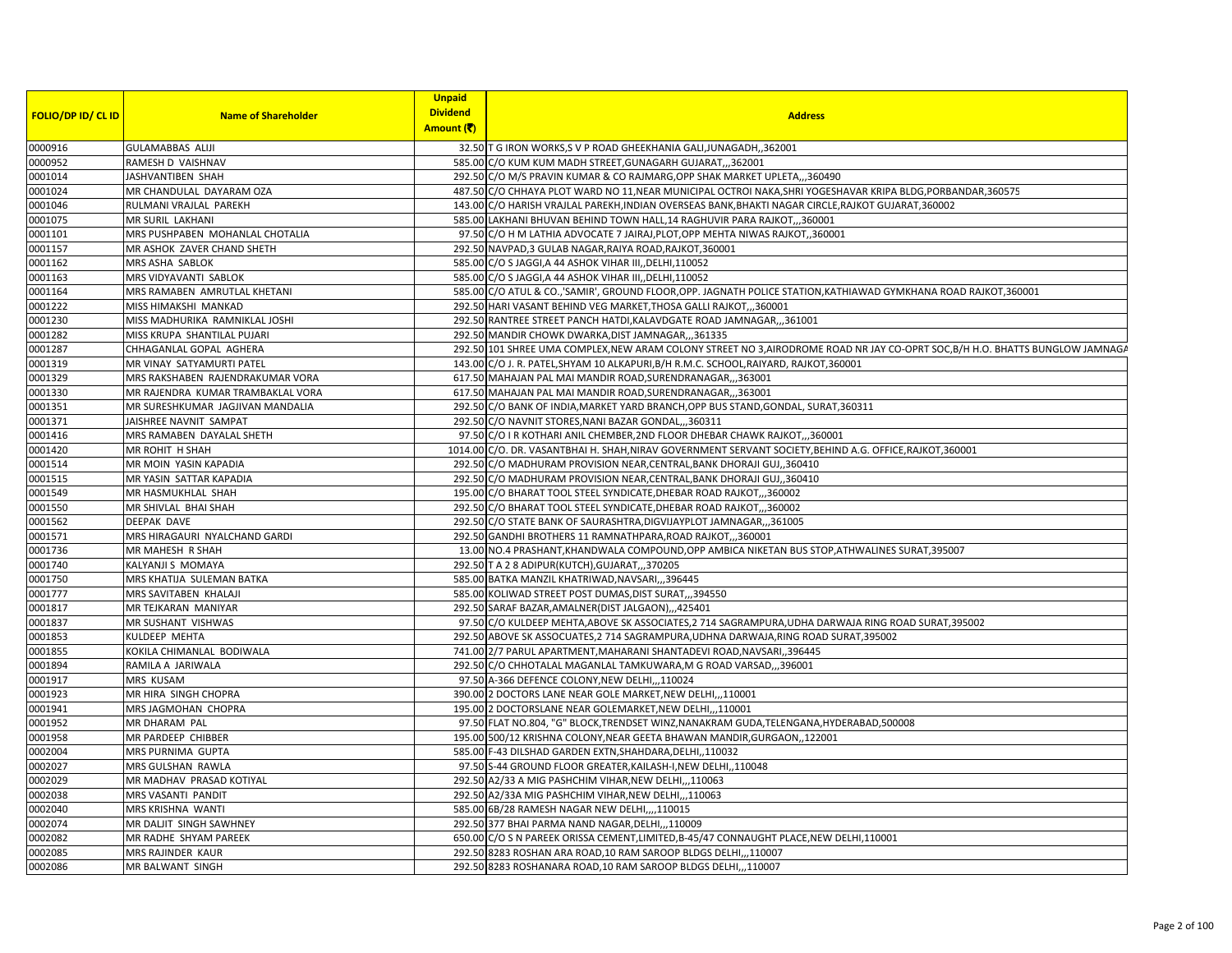| <b>FOLIO/DP ID/ CL ID</b> | <b>Name of Shareholder</b> | <b>Unpaid</b><br><b>Dividend</b> | <b>Address</b>                                                                                                     |
|---------------------------|----------------------------|----------------------------------|--------------------------------------------------------------------------------------------------------------------|
|                           |                            | Amount (そ)                       |                                                                                                                    |
| 0002102                   | MRS SHASHI JAIN            |                                  | 585.00 1829 GALI MATA WALI MALIWARA, DELHI,,,110006                                                                |
| 0002114                   | MRS CHANCHAL CHANANA       |                                  | 97.50 R 601 NEW RAJINDER NAGAR, NEW DELHI,,,110060                                                                 |
| 0002116                   | <b>MR SATISH ARORA</b>     |                                  | 292.50 D-205 WEST PATEL NAGAR, NEW DELHI,,,110008                                                                  |
| 0002124                   | MRS SUDARSHAN NARANG       |                                  | 1722.50 20 BIPIN PAL ROAD, CALCUTTA,,, 700020                                                                      |
| 0002144                   | MR RAJIV SETH              |                                  | 143.00 7B-6388 DEV NAGAR, NEW DELHI,, 110005                                                                       |
| 0002162                   | <b>BODH PAL SINGH</b>      |                                  | 1053.00 B-43 SOUTH ANAR KALI, DELHI,, , 110051                                                                     |
| 0002190                   | MAHENDRA GUPTA             |                                  | 292.50 A-3 KRISHNA NAGAR 1ST, GANDHI NAGAR ROAD, LALKOTHI, TONK ROAD, JAIPUR, 302015                               |
| 0002211                   | MISS MONIKA KANWAR         |                                  | 292.50 SATGURU MEHAR, 30 ADITYA NAGAR, A B ROAD, INDORE M P,452001                                                 |
| 0002226                   | MR RAKESH SHARDA           |                                  | 975.00 86 SHARDA SADAN, HARIPHATAK, MHOW M P,, 453441                                                              |
| 0002251                   | MRS KIRAN BALA SAKUNIA     |                                  | 585.00 C/O SHREE S N KHANDELWAL, 14 MIG SHOPPING CENTRE, STADIUM GROUND NANDA NAGAR, MAIN ROAD NO 1 INDORE, 452003 |
| 0002255                   | MR DEVENDRA KUMAR SAKLECHA |                                  | 97.50 B 52 SANJAY UPVAN, BH HOTEL SUHAG, M I G COLONY, INDORE, 452004                                              |
| 0002256                   | MRS SUNITADEVI SHARDA      |                                  | 975.00 86 SHARDA SADAN HARIPHATAK, MHOW M P., 453441                                                               |
| 0002261                   | MR KISHAN KUMAR ARTWANI    |                                  | 650.00 74 TRIVENI COLONY MAIN, INDORE, ,,452001                                                                    |
| 0002263                   | MRS MONA P JANI            |                                  | 292.50 77 JOGIWADA, 2ND FLOOR NADAKHADA, BAPU BAZAR, UDAIPUR,                                                      |
| 0002265                   | MR MADANLAL SHARMA         |                                  | 552.50 307 VARSHA APARTMENT,10/1/1 SOUTH TUKOGANJ,NEAR JALL AUDITORIUM,INDORE,452001                               |
| 0002274                   | MR SAMPAT KUMAR DHOOT      |                                  | 585.00 5 SIYAGANJ, INDORE, ., 452007                                                                               |
| 0002279                   | LAL MULCHANDANI            |                                  | 97.50 140 BALLABH NAGAR, INDORE, ,,452003                                                                          |
| 0002289                   | SMT KRISHNA AGARWAL        |                                  | 650.00 45 KAZI PURA GALI, BHOPAL (MP), , 462001                                                                    |
| 0002321                   | SOM PRAKASH CHOURASIA      |                                  | 292.50 301 PANCHAVATI APPARTMENT, 9/211 YESHWANT NIWAS ROAD, INDORE, 452003                                        |
| 0002345                   | MR KAILASH CHANDRA GUPTA   |                                  | 227.50 CIVIL HOSPITAL CAMPUS, ALIRAJPUR, DIST. JHABUA, MADHYA PRADESH, 457887                                      |
| 0002371                   | MISS POONAM ANAND          |                                  | 292.50 C/O A N ANAND, 103 CHOWK GANGA DAS, ALLAHABAD, , 211003                                                     |
| 0002375                   | MRS RANJANA SHEEL          |                                  | 877.50 USHAKANTA NANDNAGAR PO B H U, VARANASI,,,221005                                                             |
| 0002377                   | MR DILIPKUMAR NEOTIA       |                                  | 97.50 17, SHRI KRISHNA NAGAR SOCIETY, MEM NAGAR, SUBHASH CHOWK, AHMEDABAD, 380052                                  |
| 0002383                   | P S GUPTA                  |                                  | 97.50 4861 RAM BATIKA, 24 DARIYA GANJ,, NEW DELHI, 110002                                                          |
| 0002388                   | MR KAILASH KUMAR TRIVEDI   |                                  | 585.00 B-3/250 SHIVALA, VARANASI, ,, 221001                                                                        |
| 0002441                   | DR MANJU GUPTA             |                                  | 292.50 11 KRISHNA PARK COLONY, 127 CIVIL LINES, BAREILLY, U.P., 243001                                             |
| 0002463                   | MR SUNIL NANGIA            |                                  | 292.50 19/1 OLD RAJINDER NAGAR, NEW DELHI,, 110060                                                                 |
| 0002474                   | MRS SAROJ GUPTA            |                                  | 650.00 K1/40 MODEL TOWN, DELHI, ,, 110009                                                                          |
| 0002492                   | MISS INDRA ABBEY           |                                  | 292.50 C/O MRS VIJAY AHUJA, VOLTAS LTD, 7/1 ASAF ALI ROAD, NEW DELHI, 110002                                       |
| 0002511                   | MR BIBHAS RANJAN DAS       |                                  | 292.50 D-749 CHITTARANJAN PARK, NEW DELHI,,,110019                                                                 |
| 0002516                   | MRS SHIELA JAIN            |                                  | 292.50 AJAY FORTUNE STORE, L-137/6 LAXMI NAGAR, DELHI,, 110092                                                     |
| 0002565                   | MR R A TIBREWAL            |                                  | 32.50 1/202 KANAKIA SANSKRUTI, OPP LAWRENCE SCHOOL, THAKUR COMPLEX, KANDIVALI /W/ MUMBAI, 400101                   |
| 0002588                   | MISS NEENA BHATIA          |                                  | 292.50 37 D POCKET B-W, SHALIMAR BAGH, , DELHI, 110052                                                             |
| 0002591                   | MR V K AWASTHI             |                                  | 292.50 12/IV D T L COLONY, NEW KILOKARI, MAHARANI BAGH, NEW DELHI, 110014                                          |
| 0002599                   | MRS AVINASH KUMARI MAKAN   |                                  | 292.50 5/176 SUNDER VIHAR DELHI,,,,110041                                                                          |
| 0002614                   | MRS VINEET MOHAN           |                                  | 32.50 440 LUXMIBAI NAGAR, NEW DELHI, ,, 110023                                                                     |
| 0002623                   | MR DES RAJ TUTEJA          |                                  | 292.50 C-363 GAMA-I, GREATER NOIDA, UTTAR PRADESH, 201308                                                          |
| 0002647                   | MR SHYAM PAL GUPTA         |                                  | 292.50 B-47 HARI NAGAR NEW DELHI,,,,110064                                                                         |
| 0002649                   | SRI KISHAN DAGA            |                                  | 195.00 ASSAM TIMBER PRODUCTS (P) LTD,8928/1 MULTANI DHANDA, PAHAR GANJ NEW DELHI, ,110055                          |
| 0002653                   | MR MOHINDER KUMAR PRUTHI   |                                  | 585.00 765 KILLA MOHALLA ROHTAK, (HARYANA),,,124001                                                                |
| 0002674                   | MRS RAMAN GOSWAMI          |                                  | 585.00 M N S S RAI (SONIPAT), HARYANA, , 131029                                                                    |
| 0002675                   | LALJI PRASAD GOSWAMI       |                                  | 585.00 M N S S RAI (SONIPAT), HARYANA,,,131029                                                                     |
| 0002687                   | MRS KAILASH TUTEJA         |                                  | 292.50 C-363 GAMA-I, GREATER NOIDA, UTTAR PRADESH, 201308                                                          |
| 0002696                   | MR HARNAM DASS             |                                  | 97.50 38-OLD GOBIND PURA, PARWANA ROAD, PO-KRISHNA NAGAR, DELHI, 110051                                            |
| 0002706                   | MRS SUDHA SYAL             |                                  | 45.50 24-SOUTH PATEL NAGAR NEW DELHI,,,,110008                                                                     |
| 0002766                   | MISS DIVYA GUPTA           |                                  | 585.00 C/O DR SURESH PRAKASH 153 NEW, GANDHI NAGAR, GHAZIABAD (U P), 201001                                        |
| 0002770                   | <b>SURENDER K GOEL</b>     |                                  | 585.00 34 ISHWAR NAGAR, OKHLA,, NEW DELHI, 110065                                                                  |
| 0002771                   | DEVENDAR NATH CHAUDHRY     |                                  | 292.50 25/20 TILAK NAGAR NEW DELHI,,,,110018                                                                       |
| 0002787                   | MUKESH KUMAR               |                                  | 292.50 G-130 PREET VIHAR, DELHI,, , 110092                                                                         |
| 0002794                   | MUKESH KAPOOR              |                                  | 195.00 G-130 PREET VIHAR, VIKAS MARG NEW DELHI,,,110092                                                            |
| 0002823                   | MR RAJENDER BAJAJ          |                                  | 143.00 C/O M/S KIRPAL LIGHT SOUND, C-12 SAWAN PARK DELHI,,,110052                                                  |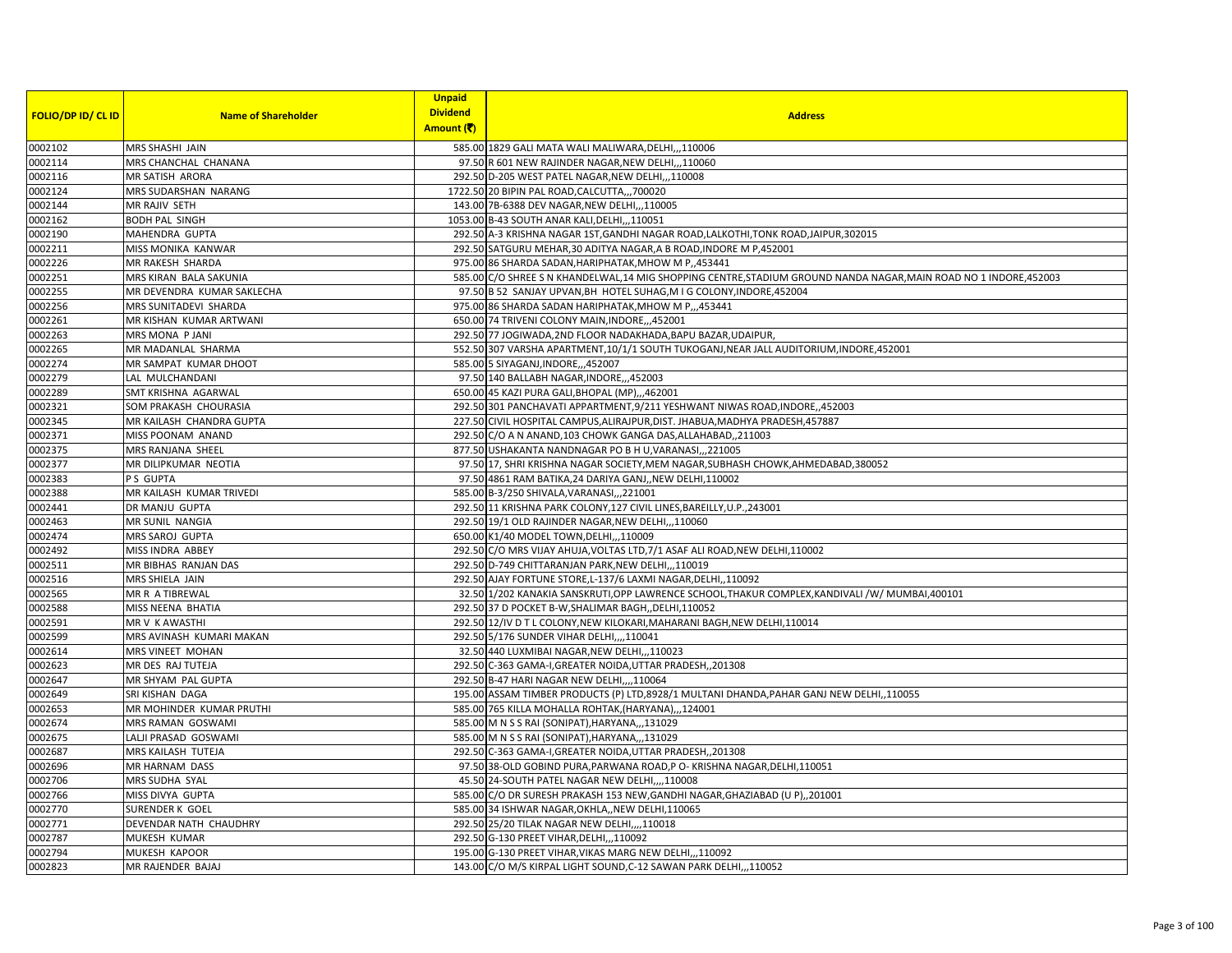| FOLIO/DP ID/ CL ID | <b>Name of Shareholder</b> | <b>Unpaid</b><br><b>Dividend</b> | <b>Address</b>                                                                                         |
|--------------------|----------------------------|----------------------------------|--------------------------------------------------------------------------------------------------------|
|                    |                            | Amount (そ)                       |                                                                                                        |
| 0002839            | MR VIJAY KUMAR ARORA       |                                  | 292.50 15/34 SUBHAS NAGAR,,,NEW DELHI,110001                                                           |
| 0002862            | MRS PROMILA ARORA          |                                  | 292.50 PLOT NO A-58 MARG NO-5 ASHOK VIHAR, PH-II, DELHI, 110052                                        |
| 0002953            | MR RUPENDRA KUMAR SINHA    |                                  | 292.50 37 SAHRIDAYA APARTMENTS, A/4 PASCHIM VIHAR, ROHTAK ROAD, NEW DELHI, 110063                      |
| 0002956            | MRS NEELAM GULATI          |                                  | 292.50 C/O VIJAY KUMAR GULATI, C-33 NFL TOWNSHIP, PANIPAT, HARYANA, 132106                             |
| 0002970            | MR SURESH CHAND CHADHA     |                                  | 585.00 9897-98 GALI PARDE WALI NAWAB GANJ, DELHI,,,110006                                              |
| 0002989            | MR CHAITANYA CHAUDHRY      |                                  | 325.00 S 43 FIEE, OKHLA PHASE II, NEW DELHI, 110020                                                    |
| 0002992            | MR ABHAY KUMAR             |                                  | 325.00 S 43 FIEE, OKHLA PHASE II, NEW DELHI, 110020                                                    |
| 0002993            | PRAFUL CHAUDHRY            |                                  | 325.00 S 43 FIEE, OKHLA PHASE II, NEW DELHI, 110020                                                    |
| 0002996            | MR DHARM CHANDRA JAIN      |                                  | 292.50 2013-A KINARI BAZAR, DELHI,,, 110006                                                            |
| 0003004            | MR RAM LALSIDHWANI         |                                  | 585.00 G-35 KALKAJI NEW DELHI,,,,110019                                                                |
| 0003005            | MRS RENU KOCHHAR           |                                  | 435.50 18/18 WEA KAROL BAGH, NEW DELHI,, 110005                                                        |
| 0003006            | MRS KIRAN LATA KOCHAR      |                                  | 435.50 18/18 WEA KAROL BAGH, NEW DELHI, , 110005                                                       |
| 0003040            | MR RAM RATNA GUPTA         |                                  | 812.50 628 SANJAY MARG, PATEL NAGAR, MUZAFFAR NAGAR, U P, 251001                                       |
| 0003071            | SANJAY KUMAR GOEL          |                                  | 97.50 110 THAPAR NAGAR ST NO2, MEERUT, ,,250001                                                        |
| 0003085            | MR RAMESHWAR DASS          |                                  | 292.50 C 2/44 ASHOK VIHAR, PHASE-II DELHI,,,110052                                                     |
| 0003106            | MR BHAG CHAND              |                                  | 32.50 325/13 BISAYATI GALI, NAYA BAZAR, AJMER, , 305001                                                |
| 0003115            | MRS TARAWATI               |                                  | 45.50 C/O DR K K GUPTA,40 NORTH AVENUE, I I T HAUZ KHAS CAMPUS, NEW DELHI,110016                       |
| 0003116            | MISS SUMITA GUPTA          |                                  | 45.50 C/O DR K K GUPTA,40 NORTH AVENUE,I I T HAUZ KHAS CAMPUS, NEW DELHI, 110016                       |
| 0003117            | MR RAJAT GUPTA             |                                  | 130.00 C/O DR K K GUPTA,40 NORTH AVENUE,I I T HAUZ KHAS CAMPUS, NEW DELHI,110016                       |
| 0003118            | MISS SEEMA GUPTA           |                                  | 45.50 C/O DR K K GUPTA,40 NORTH AVENUE, I I T HAUZ KHAS CAMPUS, NEW DELHI, 110016                      |
| 0003119            | <b>MISS SONU GUPTA</b>     |                                  | 292.50 C/O DR K K GUPTA,40 NORTH AVENUE,I I T HAUZ KHAS CAMPUS, NEW DELHI,110016                       |
| 0003130            | MR RAVINDER KUMAR GUPTA    |                                  | 650.00 4 NEW GADODIA MARKET, KHARI BAOLI DELHI,,,110006                                                |
| 0003136            | MRS ONKAR DEVI             |                                  | 585.00 C/O M/S RAM SAHAI CHOTEY LALL, 213 NAYA BANS DELHI,, 110006                                     |
| 0003137            | MR RAJENDRA KUMAR GUPTA    |                                  | 1170.00 C/O M/S RAM SAHAI CHOTEY LALL, 213 NAYA BANS DELHI,,, 110006                                   |
| 0003148            | MR SATISH KUMAR GULATI     |                                  | 585.00 H NO B R A 1/17 GAUSHALLA ROAD, SAHARANPUR, ,, 247001                                           |
| 0003181            | MR RAVINDER NATH BHARGAVA  |                                  | 585.00 1653 BHAWANI PERSHAD BUILDING, DAKHNI RAISTREET N S MARG, DARYAGANJ NEW DELHI, ,110002          |
| 0003182            | MR VEERENDRA BHARGAVA      |                                  | 585.00 1653 BHAWANI PERSHAD BUILDING, DAKHNI RAI STREET N S MARG, DARYA GANJ NEW DELHI,, 110002        |
| 0003220            | N K MAHESHWARI             |                                  | 260.00 1 THAKURDWARA, MUZAFFARNAGAR, ,,251002                                                          |
| 0003221            | MR VINAY MAHESHWARI        |                                  | 195.00 1 THAKURDWARA, MUZAFFARNAGAR, ,,251002                                                          |
| 0003222            | <b>VEENA MAHESHWARI</b>    |                                  | 195.00 1 THAKURDWARA, MUZAFFARNAGAR, ,,251002                                                          |
| 0003224            | MOHAN MUKAND SINGH         |                                  | 1300.00 RETREAT BRAR STREET, PATIALA,,,147001                                                          |
| 0003225            | MR LALIT KUMAR GUPTA       |                                  | 409.50 YZ-25, SAROJINI NAGAR, , NEW DELHI, 110023                                                      |
| 0003239            | MR GOVIND DEV              |                                  | 292.50 C/O R J WOOD CO (P) LTD 506, SHARDA CHAMBERS, 15 NEW MARINE LINES BOMBAY, 400020                |
| 0003242            | MR YASH PAL VIG            |                                  | 975.00 DI/31 BACK PORTION, MODEL TOWN-II, DELHI, 110009                                                |
| 0003249            | MR YAD RAM KILANIA         |                                  | 390.00 BD/1044 SAROJINI NAGAR NEW DELHI,,,,110023                                                      |
| 0003270            | CHANDER PARKASH DHAWAN     |                                  | 292.50 DHAWAN NIWAS MOHALLA THAKUR SINGH, INSIDE DELHI GATE FEROZEPUR CITY,,,152002                    |
| 0003306            | <b>VIVEK DIKSHIT</b>       |                                  | 650.00 478 KATRA NEEL CHANDNI CHOWK, DELHI,, 110006                                                    |
| 0003310            | MRS SONA DEVI              |                                  | 585.00 C/O M/S MATOO RAM SHARMA & CO 29, STOCK EXCHG, BUILDING ASAF ALI ROAD N DELHI,, 110002          |
| 0003321            | MR RAVINDRA KUMAR MITTAL   |                                  | 292.50 274 KUNCHA GHASI RAM FATEH PURI, CHANDNI CHOWK DELHI,,110006                                    |
| 0003343            | MR ARJUN LAL               |                                  | 585.00 H NO 409/12 JACUMPURA, GURGAON (HR),,,122001                                                    |
| 0003366            | RAMESH CHANDRA SHARMA      |                                  | 910.00 1 JUTOGH VIEW ESTATE SUMMER HILL, SIMLA,,, 171005                                               |
| 0003377            | <b>BABU RAM BANSAL</b>     |                                  | 585.00 NAYA BAZAR NAHAN H P,,,,173001                                                                  |
| 0003378            | MR SHIV CHARAN LAL JAIN    |                                  | 1852.50 ST MARKS CHURCH, SIMLA,,, 171003                                                               |
| 0003385            | AKHILESH GAUR              |                                  | 292.50 NO. 552, RADID SOCIETY, SECTOR-48-A,, CHANDIGARH,, 160047                                       |
| 0003387            | SARASWATHI SURAPPA         |                                  | 292.50 NO 15 BLOCK 4, K H B COLONY, LALBAGH SIDDAPURA BANGALORE, ,560011                               |
| 0003409            | MR JAYARAM S VASUDEVIAH    |                                  | 585.00 321 10TH A MAIN III BLOCK, JAYANAGAR, BANGALORE,, 560011                                        |
| 0003427            | MR M RAGHUVEER BHAT        |                                  | 1300.00 153/A III BLOCK,6TH CROSS,THYAGARAJNAGAR,BANGALORE,560028                                      |
| 0003439            | MRS C JAYALAKSHMI          |                                  | 292.50 NO 6 SAPTAGIRI NILAYA, OPP R V APTS NO 14, 16TH CROSS MAIN RD, MALLESWARAM PO BANGALORE, 560003 |
| 0003443            | MR D RAMACHANDRA RAO       |                                  | 292.50 133 ARUNODAYA 4TH CROSS I N BLOCK, RAJAJI NAGAR, BANGALORE, ,560010                             |
| 0003456            | MRS KAVITA JAYKUMAR        |                                  | 195.00 FLAT NO. 31, FIVE OAKS, NO. 5, INFANTRY ROAD CROSS, BANGALORE, 560001                           |
| 0003457            | <b>B B AIYAPPA</b>         |                                  | 143.00 S-OT DEPT NGEF LTD P B NO 3876, BYAPANHALLI BANGALORE, ., 560038                                |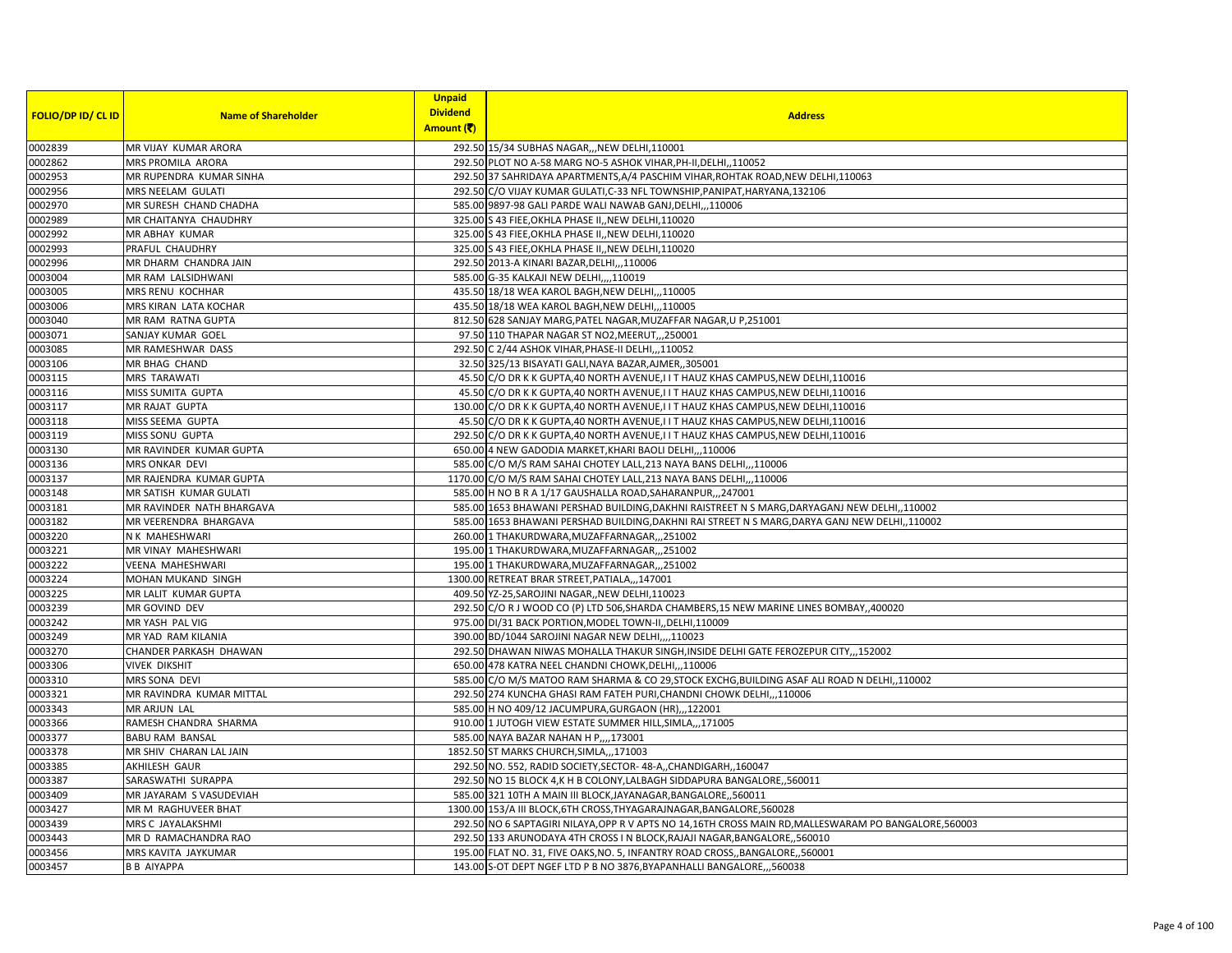|                           |                                  | <b>Unpaid</b>   |                                                                                                                       |
|---------------------------|----------------------------------|-----------------|-----------------------------------------------------------------------------------------------------------------------|
| <b>FOLIO/DP ID/ CL ID</b> | <b>Name of Shareholder</b>       | <b>Dividend</b> | <b>Address</b>                                                                                                        |
|                           |                                  | Amount (そ)      |                                                                                                                       |
| 0003468                   | MISS ROHINI MACHIMALE            |                 | 195.00 VIJAY MANSION, FLAT NO 306, 1ST MAIN ROAD, VIJAYANAGAR II STAGE BANGALORE, 560040                              |
| 0003474                   | MR S RAVINDRAN                   |                 | 292.50 KOUSTUBHAM, 241, 9TH CROSS, SRIRAMPURA SECOND STAGE, MYSORE, 570023                                            |
| 0003497                   | MRS RAMA G AITHAL                |                 | 292.50 154 UPSTAIRS II MAIN ROAD, CHAMARAJPET, BANGALORE,, 560018                                                     |
| 0003498                   | MR S GANGADHARA AITHAL           |                 | 292.50 154 UPSTAIRS II MAIN ROAD, CHAMARAJPET BANGALORE,,,560018                                                      |
| 0003514                   | A RAJAMMA                        |                 | 877.50 488 10TH F MAIN 6TH BLOCK, RAJAJINAGAR BANGALORE,,,560010                                                      |
| 0003518                   | MR ASGAR ALI                     |                 | 195.00 #2 1ST CROSS, MODI GARDENS, PRTC CAMP, J C NAGAR POST, BANGALORE, 560006                                       |
| 0003531                   | MISS NEERA DEVI SHARMA           |                 | 585.00 C/O FG OFFR M K SHARMA, SHANTI BHAVAN, NR SAINIK VIHAR COLONY, NAYA GAON NANDA NAGAR KUNRAGHAT, 273008         |
| 0003532                   | MITHILESH KUMAR SHARMA           |                 | 585.00 SHANI BHARAN, NR SAINIK VIHAR COLONY, NAYA GAON NANDA NAGAR, KUNRAGHAT GORAKHPUR(U. P.), 273008                |
| 0003573                   | MRS GEETA R RAO                  |                 | 292.50 C/O R S RAO, FLAT NO.F6, HIMAGIRI CASTTE, 19TH C MAIN, J P NAGAR, BANGALORE 78,                                |
| 0003579                   | MR A V LOKENDRA RAO              |                 | 292.50 NO 140 DR D V G ROAD BASAVANAGUDI, BANGALORE,,,560004                                                          |
| 0003593                   | MRS SHASHI MEHRA                 |                 | 292.50 B-13 FRIENDO COLONY / W/, MATHURA ROAD, NEW DELHI, 110065                                                      |
| 0003594                   | MR B PRABHAKAR SHETTY            |                 | 741.00 C/O ALLANASANS PVT LTD, 26/3-2 SANKEY ROAD, BANGALORE, ,560052                                                 |
| 0003595                   | MRS KANNAMMAL                    |                 | 585.00 NO 29 7TH CROSS, BEML LAYOUT 1ST STAGE, BASAVESHWARA NAGAR, BANGALORE, 560079                                  |
| 0003613                   | MRS M V RADHA                    |                 | 292.50 KIRANMAYE, DEVASANDRA LAY-OUT, K.R. PURAM, BANGALORE, 560036                                                   |
| 0003618                   | MISS USHA KC                     |                 | 292.50 SRI SATHYANARAYANA HALL AMLANE, CHICKPET CROSS BANGALORE, ,,560053                                             |
| 0003620                   | MR MADAN RAJ                     |                 | 65.00 NO 23 FIRST FLOOR 5TH CROSS, AZAD NAGAR BANGALORE,,,560018                                                      |
| 0003637                   | MANDI MUDDULINGANNA HARISH       |                 | 585.00 44 MAMULPET, BANGALORE, ,,560053                                                                               |
| 0003641                   | MRS SAROJ KAUSHIK                |                 | 292.50 C-5/3 HPF STAFF QRTS, PO KUMARPATNAM (KARNATAKA),,,581123                                                      |
| 0003653                   | <b>D K MURTHY</b>                |                 | 292.50 388 14TH MAIN NEAR VIJAYANAGAR, BANGALORE, ,,560040                                                            |
| 0003673                   | MR B SURESH BHANDARI             |                 | 877.50 C/O MYSORE GENERAL PRODUCTS, POST BOX NO 2280,83, INDUSTRIAL SUBURB, ASHOKPURAM SCHOOL ROAD YESWANTHPU, 560022 |
| 0003674                   | N V PRABAKAR                     |                 | 585.00 R.B.H.CAMPHOR WORKS NO 9, RAJARATNAM, MARKET G P STREET BANGLORE, 560002                                       |
| 0003680                   | MR MOHAMMED HANEEF               |                 | 585.00 C/O A GAFFAR A GANI, GANI MANZIL TALARA ROAD, BEHIND SOMNATH TALKIES, GARIB-E-NAWAZ COLONY, 362265             |
| 0003686                   | MR H R GOPALAKRISHNA SETTY       |                 | 409.50 2919 CH 1/A SHIVA JYOTHI,1ST MAIN 5TH CROSS, SARASWATHI PURAM, MYSORE, 570009                                  |
| 0003691                   | DR S KRISHNA BHATTA              |                 | 585.00 577 SECOND CROSS HANUMANTHA NAGAR, BANGALORE,,,560019                                                          |
| 0003701                   | MR ROYAN LEO GOMES               |                 | 585.00 BISHOP VICTOR ROAD, KANKANADY PO, MANGALORE KARNATAKA,, 575002                                                 |
| 0003711                   | MR LACHHMANDAS CHHATA RAM RAHEJA |                 | 585.00 6 ANANDA NIVAS IST FLOOR KUMAR COT, LAY OUT, MADHAV NAGAR BANGAL ORE, ,560001                                  |
| 0003717                   | MRS RADHA KRISHNASWAMY           |                 | 97.50 288 10TH MAIN, MICO LAY OUT, BANGALORE, ,560076                                                                 |
| 0003726                   | MRS PADMA GV                     |                 | 195.00 NO 12 IV TEMPLE ROAD, MALLESWARAM BANGALORE, ,,560003                                                          |
| 0003736                   | K N LAKSHMI DEVI                 |                 | 650.00 NO 1234 SOJI STREET ASHOKA, ROAD CROSS MYSORE,,,570001                                                         |
| 0003766                   | H RAHAMATULLA BAIG               |                 | 292.50 15-2ND CROSS MUDDAMMA GARDEN POST, BENSON TOWN, BANGALORE, 560046                                              |
| 0003784                   | MR KESHAVAMURTHY PORALU          |                 | 650.00 PORALU HANUMANTHAPPA FOUNDATION, (FIRM) CLOTH MERCHANTS, CHOWKPET DAVANGERE, ,577001                           |
| 0003797                   | U VASUDEVA VAIDYA                |                 | 292.50 S/O U KALINGA VAIDYA, KAVERI KRUPA, UPPUNDA, ,576232                                                           |
| 0003808                   | MISS SULOCHANA KD                |                 | 292.50 HOUSE NO.24,2ND MAIN,5TH CROSS, VANNARPET LAYOUT, VIVEKNAGAR POST, BANGALORE, 560047                           |
| 0003812                   | MR PARASMAL LUNKAD               |                 | 292.50 LUNKAD CLOTH CORPN, BANK RD GADAG,,,582101                                                                     |
| 0003813                   | MR SUKHRAJ CHHOGALAL             |                 | 97.50 BAGRECHA BUILDING 314 AVENUE ROAD, BANGALORE,,,560002                                                           |
| 0003820                   | VASANTHA KRISHNAN                |                 | 292.50 D/20/5 D A D QUARTERS, SOMESWARAPURA EXTN, CAMBRIDGE LAYOUT, BANGALORE, 560008                                 |
| 0003859                   | MR AYAPPA NAIKAR                 |                 | 292.50 C/O RANKA U (VASTRAD COMPOUND, EXTN GADAG,,, 582101                                                            |
| 0003860                   | MR VENKAPPA CHITTARAGI           |                 | 292.50 RANKA UP VASTRAD COMPOUND EXTN, GADAG,,, 582101                                                                |
| 0003861                   | JAVERILAL OSTWAL                 |                 | 97.50 SHA RUKHRAJ PRAKASH KUMAR, VAKHALGERI GADAG,,,582101                                                            |
| 0003862                   | MR PRAKASH LUNKAD                |                 | 292.50 C/O RANKA U P VASTRAD COMP, BEHIND PRASAD LODGE EXTN, GADAG, 582101                                            |
| 0003863                   | MR SURESH KUMAR CHOPRA           |                 | 390.00 CHOPRA BROS NO-7 D S LANE, CHICKPET BANGALORE560053                                                            |
| 0003865                   | MISS MUNNI OSTWAL                |                 | 195.00 PUKHRAJ PRAKASHKUMAR, VAKHALGERI GADAG,,,582101                                                                |
| 0003887                   | MR NAGENDRA B K                  |                 | 292.50 7/5 SAROJ VITH MAIN VIJAYANAGAR, BANGALORE, ,,560040                                                           |
| 0003892                   | MRS KAMALA SWAMY                 |                 | 585.00 263 44TH CROSS 7TH MAIN 5TH BLOCK, JAYANAGAR BANGALORE, , 560041                                               |
| 0003893                   | MR JAYANTH N                     |                 | 292.50 263 44TH CROSS 7TH MAIN 5TH BLOCK, JAYNAGAR BANGALORE, , 560041                                                |
| 0003931                   | M S NAGENDRA                     |                 | 195.00 QUALITY CONTROL, K P C LIMITED, GANESHGUDI NK,, 581365                                                         |
| 0003943                   | SARASWATHI                       |                 | 292.50 388 14TH MAIN MRCR VIJAYANAGAR, BANGALORE, ,, 560040                                                           |
| 0003962                   | MR KIRTI KUMAR N SHAH            |                 | 292.50 VIKAS SALES CORPORATION, 55 AVENUE ROAD BANGALORE,,,560002                                                     |
| 0003965                   | MRS SUDHA SHANKAR RAO KARDAK     |                 | 292.50 NO-22-A C I L COLONY H A FARM P O, SANJAY NAGAR BANGALORE, ,560024                                             |
| 0004006                   | MISS THARINI SUNDARAM            |                 | 292.50 NO 11 ASWATH NAGAR,R M VILAS EXTN II STAGE,, BANGALORE, 560094                                                 |
| 0004007                   | MRS ISHRAT QURESHI               |                 | 292.50 NO-C2-SFB-748 AUSTIN TOWN FIRST, STAGE, BANGALORE,, 560047                                                     |
|                           |                                  |                 |                                                                                                                       |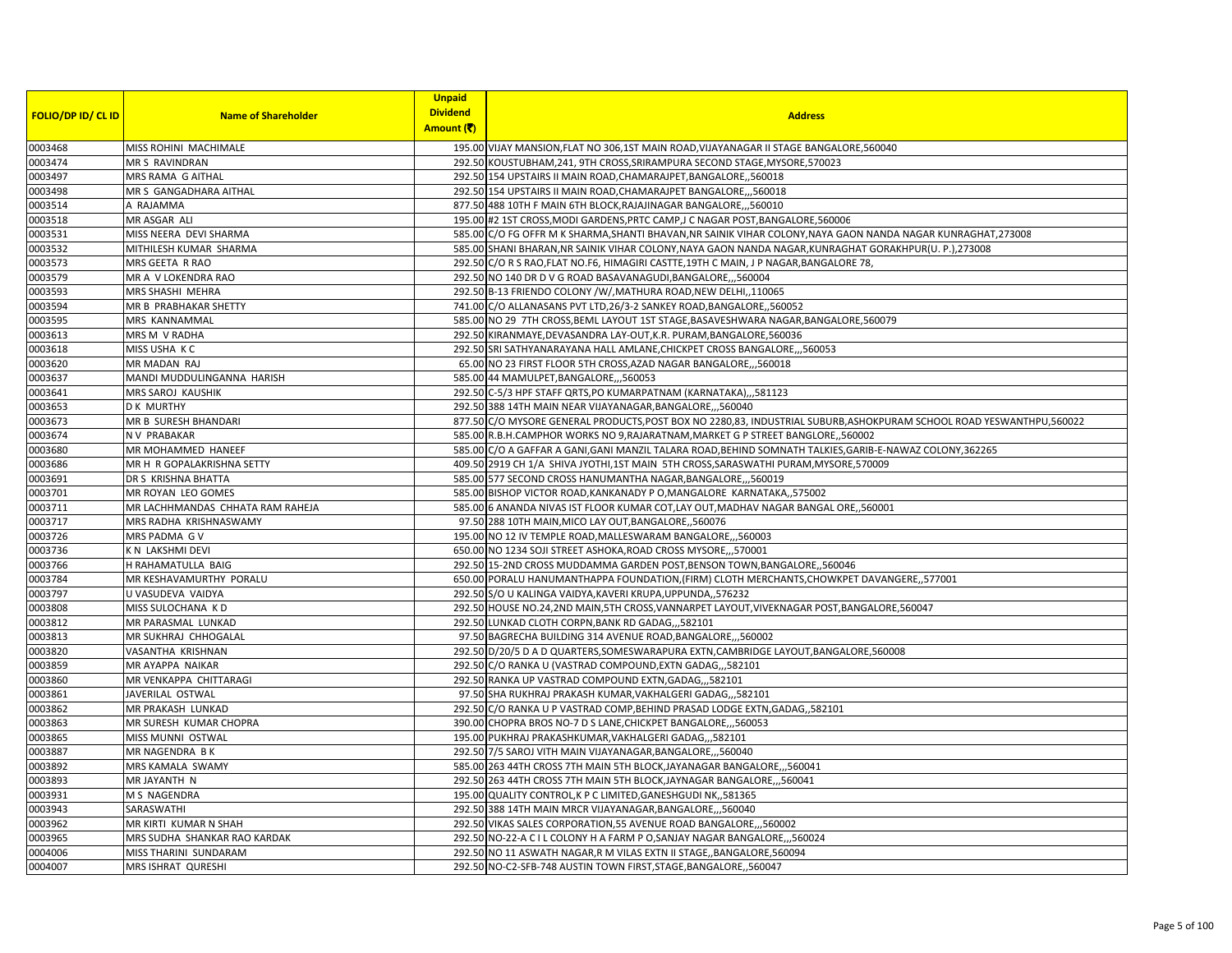| <b>FOLIO/DP ID/ CL ID</b> | <b>Name of Shareholder</b> | <b>Unpaid</b><br><b>Dividend</b><br>Amount (そ) | <b>Address</b>                                                                                                         |
|---------------------------|----------------------------|------------------------------------------------|------------------------------------------------------------------------------------------------------------------------|
| 0004020                   | GIRIJA KUMARI SAJJALA      |                                                | 97.50 C/O S P PAVANAMURTY, DZ-5 ACETATE TOWN MANDYA,,,571404                                                           |
| 0004033                   | MR SHARADA PRASAD SHINDE   |                                                | 585.00 52 V MAIN ROAD JAYALAKSHMI PURAM, MYSORE,,,570012                                                               |
| 0004053                   | V VISALAKSHI               |                                                | 195.00 HOUSE NO HC-352, ANNA NAGAR HSG BOARD COLONY, TRICHY, CHENNAI, 620016                                           |
| 0004080                   | MR PRABHAKAR SHETTY        |                                                | 585.00 STATE BANK OF MYSORE, KADUR CHIKMAGALUR DT, KARNATAKA STATE, ,577548                                            |
| 0004087                   | MRS BHARATI D MONTEIRO     |                                                | 585.00 M/S THERMIT ALLOYS PRIVATE LTD, N-7 INDL ESTATE SHIMPUA,,,577201                                                |
| 0004119                   | MR SHESHA PRASAD H L       |                                                | 97.50 H V ENGG DEPT, INDIAN INSTITUTE OF SCIENCE, BANGALORE,, 560012                                                   |
| 0004142                   | MRS RADHA KRISHNA MURTHY   |                                                | 585.00 1775 9TH CROSS R P C LAYOUT, BANGALORE, ,,560040                                                                |
| 0004148                   | <b>MR S S KOTHARI</b>      |                                                | 292.50 C/O BANGALORE JEWELLER NO 30,C T STREET BANGALORE,,,560002                                                      |
| 0004179                   | MR BHAGWANDAS CHETANDAS    |                                                | 292.50 NO 101 I FLOOR LAVINA MANSION, 45/13 PROMENADE ROAD BANGALORE, ,,560042                                         |
| 0004181                   | MRS LEELA VARADARAJ        |                                                | 97.50 1018 V BLOCK RAJAJI NAGAR, BANGALORE, ,,560010                                                                   |
| 0004187                   | MR B S ANANTHA RAJAIAH     |                                                | 292.50 MAHAVEER JAIN TEMPLE 21 D K LANE, CHICKPET BANGALORE, ,,560053                                                  |
| 0004191                   | MR P PRAKASH JAISING       |                                                | 97.50 FLAT NO 202, AMELIE APARTMENTS, 86 BENSON CROSS ROAD, BENSON TOWN, BANGALORE, 560046                             |
| 0004223                   | MR AJIT TEKCHAND           |                                                | 390.00 C/O CHETNA INSTITUTE, SECTOR C, ALIGUNJ, LUCKNOW, 226002                                                        |
| 0004252                   | P N PANDEY                 |                                                | 292.50 9-B KASTURBANAGAR SIGRA VARANASI,,,,221010                                                                      |
| 0004254                   | MRS KANCHAN THAKAR         |                                                | 585.00 A 1/1 SAFDARJUNG ENCLAVE,,,NEW DELHI,110029                                                                     |
| 0004332                   | MRS URMIL SOOD             |                                                | 292.50 P.O. BOX NO 3540, NEW DELHI, 110024                                                                             |
| 0004333                   | MR JAWAHAR SOOD            |                                                | 292.50 P.O. BOX NO - 3540,,, NEW DELHI, 110024                                                                         |
| 0004336                   | MR OM PARKASH SHARMA       |                                                | 143.00 2002-B LAL KUAN, DELHI, ,, 110006                                                                               |
| 0004357                   | <b>MRS MADHU</b>           |                                                | 585.00 C/O LT COL ARUN KUMAR, GASTROENTERO LOGIST, ARMY HOSPITAL, DELHI CANT, 110010                                   |
| 0004392                   | AKHILESH CHITRANSHI        |                                                | 650.00 C/O DR UMESH PRAKASH SAXENA, 264 GARHIYA DAMODAR DAS MARG, BAREILLY U P,, 243003                                |
| 0004402                   | SAROJ PASSAY               |                                                | 877.50 392 SECTOR 21-B FARIDABAD,,,,121001                                                                             |
| 0004413                   | MISS ANURADHA MALHAN       |                                                | 195.00 C/O MOHINDER PURI CO,C-37 ATMARAM HOUSE, CONNAUGHT PLACE NEW DELHI,,110001                                      |
| 0004418                   | MRS KAMLESH SARNA          |                                                | 65.00 S-463 GREATER KAILASH-I, NEW DELHI,,, 110048                                                                     |
| 0004435                   | MR RAKESH KUMAR LAL        |                                                | 585.00 B-84 DEFENCE COLONY, NEW DELHI,, 110024                                                                         |
| 0004437                   | MRS URMIL KUMARI ANAND     |                                                | 650.00 A-73/II DDA FLATS, NARAIN VIHAR NEW DELHI,,,110028                                                              |
| 0004448                   | MISS KOMAL SHARMA          |                                                | 292.50 305/6A RAISAHIB QRS, MASJIDMOTH NEW DELHI,, 110049                                                              |
| 0004464                   | RAJEEV KHURANA             |                                                | 143.00 26/63 WEST PATEL NAGAR, NEW DELHI,,,110008                                                                      |
| 0004493                   | MR CHAMAN LAL              |                                                | 877.50 27 SUNSHINE APARTMENTS, A-3 PASCHIM VIHAR, NEW DELHI, 110063                                                    |
| 0004500                   | MRS SAROJ KUMARI           |                                                | 292.50 I-4 LAJPAT NAGAR-III(NEAR ALANKAR, CINEMA), NEW DELHI,, 110024                                                  |
| 0004515                   | MR LOVELEEN KUMAR GARG     |                                                | 143.00 60/17, RAMJAS ROAD, KAROL BAGH, NEW DELHI, , 110005                                                             |
| 0004593                   | RAJENDER PAL BHARGAVA      |                                                | 195.00 595 VIKAS KUNJ, VIKAS PURI, NEW DELHI, 110001                                                                   |
| 0004601                   | MISS VAANI PASSEY          |                                                | 585.00 392 SECTOR 21-B, FARIDABAD, ,, 121001                                                                           |
| 0004602                   | MRS KARABI SEN             |                                                | 585.00 FLAT 6-B 6TH FLOOR, NABA KAILASH, 55/4 BALLYGUNJ CIRCULAR ROAD, CALCUTTA, 700019                                |
| 0004611                   | RAJKUMARI GARG             |                                                | 585.00 50 MOTIBAZAR, DEHRADUN, ,, 248001                                                                               |
| 0004620                   | <b>JWALA PRASAD DIXIT</b>  |                                                | 292.50 C/O MV MAHENDRA KUMAR,BHIM SEN CLOTH MERCHANT,SARAN BAZAR NR GHANTA GHAR,BALLABGARH DT FARIDABAD HARYANA,121001 |
| 0004628                   | NOOR ALAM QURESHI          |                                                | 585.00 H NO 7630 STREET DAROGHA QURESH, NAGAR, SADAR BAZAR DELHI, ,110006                                              |
| 0004631                   | MISS HARE RAM TANDON       |                                                | 292.50 ALLAHABAD BANK CIVIL LINES BRANCH, MORADABAD,,,244001                                                           |
| 0004633                   | MR SUNIL KUMAR PUNN        |                                                | 292.50 80 KRISHNA PURI, TILAK NAGAR, NEW DELHI, 110018                                                                 |
| 0004645                   | MR ISAAC MUTHIAH PONNIAH   |                                                | 292.50 A6/13 VEENA APARTMENTS, ANNA NAGAR MADURAI, ,,625020                                                            |
| 0004657                   | MR TILAK RAJ SONI          |                                                | 585.00 B 106 CHINAR RETREAT, OPP MAIDAN MILL, ARERA HILLS, BHOPAL, 462011                                              |
| 0004669                   | MAJ RANBIR SINGH CHAUHAN   |                                                | 585.00 A-34 DEFENCE COLONY, AGRA, ,, 282001                                                                            |
| 0004712                   | MRS KAMLESH ATRI           |                                                | 292.50 172 HOUSING BOARD COLONY, JHARSA ROAD GURGAON (HARYANA),, 122001                                                |
| 0004728                   | MR KEDARNATH BHANDARKAR    |                                                | 292.50 C/O HARIDAS BHANDARKAR & SONS, GOLIKATTA BAZAR, BUNDER, MANGALORE, KARNATAKA,, 575001                           |
| 0004739                   | MRS ANITA SURI             |                                                | 292.50 92-C M I G FLATS, RAJOURI GARDEN, NEW DELHI, , 110027                                                           |
| 0004764                   | MRS KAMAL SETH             |                                                | 292.50 C/O MR GOPAL DAS SETH (ADVOCATE), DAMPIER NAGAR MATHURA (UP),,,281001                                           |
| 0004781                   | MR TRIYOGI NARAIN          |                                                | 292.50 A-288 SURYA NAGAR PO CHANDAR NAGAR, GAZIABAD,, 201011                                                           |
| 0004787                   | MISS ANJU BHASIN           |                                                | 877.50 S-378 GREATER KAILASH-I, NEW DELHI, ,, 110048                                                                   |
| 0004803                   | MRS RAJ KINGAR             |                                                | 292.50 51/16 OLD RAJINDER NAGAR, NEW DELHI,,,110060                                                                    |
| 0004836                   | MISS SAVITA GOEL           |                                                | 812.50 1775/53 NALWA STREET, KAROL BAGH, NEW DELHI, 110005                                                             |
| 0004837                   | MR ANIL GUPTA              |                                                | 45.50 H-334 DDA FLATS NARAIN VIHAR, NEW DELHI,, 110028                                                                 |
| 0004843                   | MRS URMIL BANSAL           |                                                | 585.00 59 NEW GRAIN MARKET, MUKTSAR (PB),,,152026                                                                      |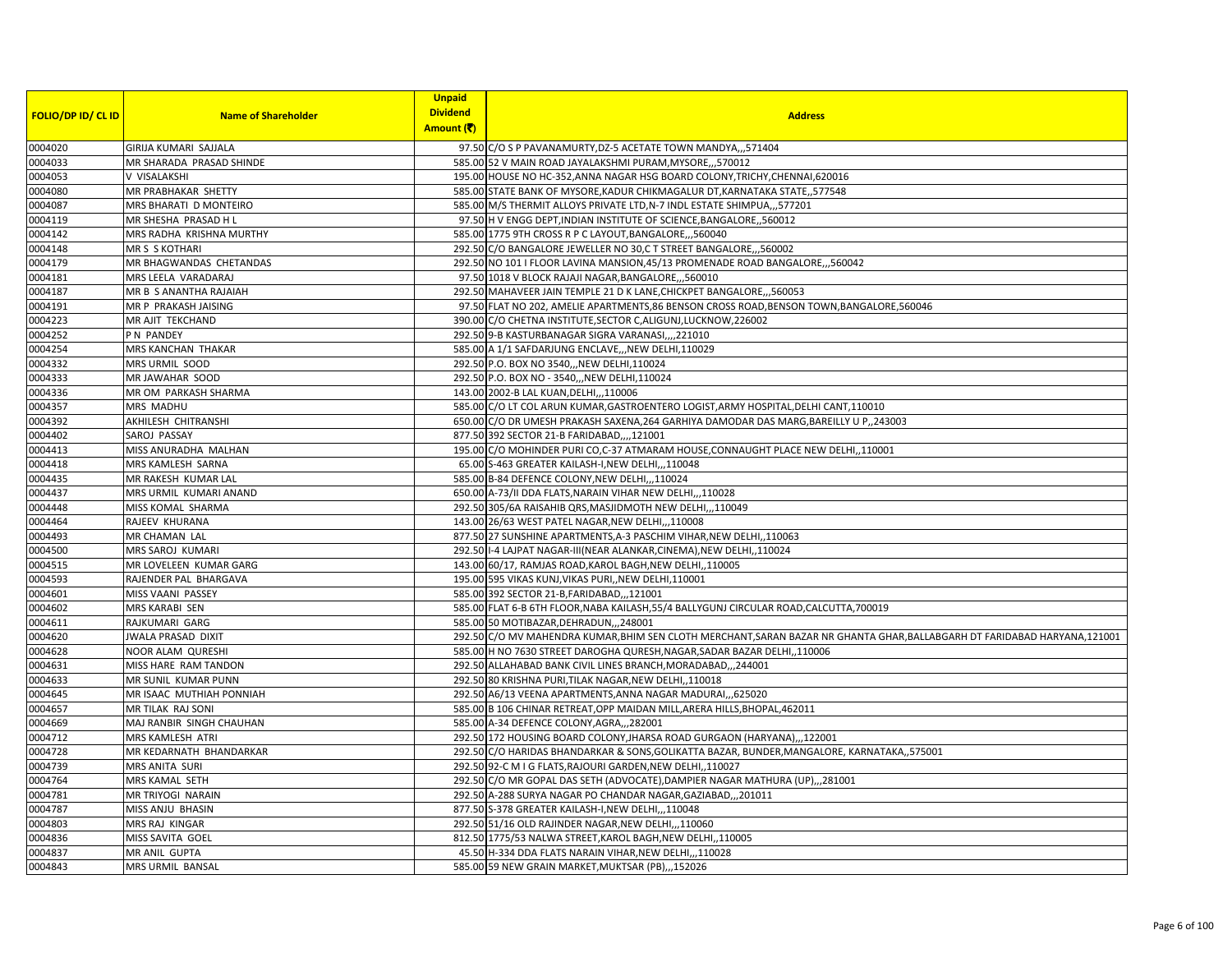| <b>FOLIO/DP ID/ CL ID</b> | <b>Name of Shareholder</b>                | <b>Unpaid</b><br><b>Dividend</b> | <b>Address</b>                                                                                                        |
|---------------------------|-------------------------------------------|----------------------------------|-----------------------------------------------------------------------------------------------------------------------|
|                           |                                           | Amount (そ)                       |                                                                                                                       |
| 0004865                   | MR PRAMOD KUMAR AGGARWAL                  |                                  | 292.50 25-L BLOCK, SRIGANGANAGAR RAJASTHAN, ,, 335001                                                                 |
| 0004902                   | <b>MR SURESH KAPUR</b>                    |                                  | 292.50 KAPUR'S CLINIC, 5/113 NIRANKARI COLONY, DELHI, 110009                                                          |
| 0004912                   | MR SANJAY JAIN                            |                                  | 292.50 A-92 CHITRANJAN PARK, NEW DELHI, , 110019                                                                      |
| 0004931                   | MR RAKESH AHUJA                           |                                  | 650.00 T-53 RAJOURI GARDEN, NEW DELHI,,,110027                                                                        |
| 0004932                   | MRS PRAKASH AHUJA                         |                                  | 292.50 T-53 RAJOURI GARDEN, NEW DELHI,,,110027                                                                        |
| 0004938                   | MRS RADHA MAHESHWARI                      |                                  | 292.50 44 NAVJIVAN VIHAR, ,NEW DELHI, 110017                                                                          |
| 0004940                   | MR KEWAL KRISHAN PURI                     |                                  | 585.00 K-126 KIRTI NAGAR, NEW DELHI,,,110015                                                                          |
| 0004962                   | MRS RAJINDER KAUR                         |                                  | 292.50 129 VINOBAPURI, LAJPAT NAGAR NEW DELHI,, ,110024                                                               |
| 0004967                   | MRS SWARN KUMARI SHARMA                   |                                  | 292.50 4/5174 FIRST FLOOR, KRISHAN NAGAR, KAROL BAGH, NEW DELHI, 110005                                               |
| 0004985                   | MR DEV RAJ                                |                                  | 292.50 A-1/134 JANAKPURI NEW DELHI,,,,110058                                                                          |
| 0004993                   | MR CHARAN JEET CHAWLA                     |                                  | 292.50 C-8 ARYA SAMAJ ROAD ADARSH NAGAR, DELHI,, 110033                                                               |
| 0005009                   | MRS RAMESH GALHOTRA                       |                                  | 292.50 41/22 VARUN PATH, MANSAROVER, JAIPUR, 302020                                                                   |
| 0005022                   | MR KAMAL KANT HANS                        |                                  | 195.00 C-57-C, GANGOTRI ENCLAVE, ALAKNANDA, NEW DELHI, , 110019                                                       |
| 0005023                   | MRS RAJNI HANS                            |                                  | 97.50 C-57-C, GANGOTRI ENCLAVE, ALAKNANDA, NEW DELHI,, 110019                                                         |
| 0005035                   | <b>MRS MALTI JOHRI</b>                    |                                  | 292.50 202 GULMOHAR ENCLAVE, NEW DELHI,,,110049                                                                       |
| 0005036                   | MISS MADHULIKA JOHRI                      |                                  | 292.50 202 GULMOHAR ENCLAVE, NEW DELHI,,,110049                                                                       |
| 0005080                   | KHALID WAHID                              |                                  | 819.00 AGI 33 A VIKAS PURI,,, NEW DELHI, 110018                                                                       |
| 0005083                   | ARJAN DAS KHURANA                         |                                  | 650.00 33/10 GOVT INDUSTRIAL COLONY, CLUTTERBUCK GANJ BAREILLY, , 243502                                              |
| 0005086                   | MR RAKESH NANGIA                          |                                  | 585.00 E-62 NARAIN VIHAR, NEW DELHI, , 110028                                                                         |
| 0005147                   | <b>MRS RADHA RANI</b>                     |                                  | 1300.00 W/O MELA RAM R/047/15 OLD RAJINDER, NAGAR, NEW DELHI,                                                         |
| 0005160                   | MR HARI MOHAN MAHESHWARI                  |                                  | 585.00 357 MIRCHIA TOLA, BAREILLY U P., 243003                                                                        |
| 0005167                   | MR DINESH RAJ BAGGA                       |                                  | 585.00 G-243 NARIANA VIHAR, NEW DELHI,,,110028                                                                        |
| 0005175                   | MRS INDU LATA GUPTA                       |                                  | 45.50 H-334 D D A FLATS NARAIN VIHAR, NEW DELHI, , 110028                                                             |
| 0005177                   | MRS KAMAL BHATT                           |                                  | 292.50 Q NO 3 TYPE III SECTOR V, NAYA NANGAL, DT ROPAR PUNJAB,, 140126                                                |
| 0005187                   | VALABDAS M KHEMANI                        |                                  | 585.00 476 DOUBLE STOREY, NEW RAJINDER, NAGAR NEW DELHI, 110060                                                       |
| 0005193                   | JARNAIL SINGH MANN                        |                                  | 292.50 44 HARGOBINDPURA NEAR LYALLPUR, KHALSA, COLLAGE JALANDHAR CITY, , 144001                                       |
| 0005203                   | MR ASHISH MITTAL                          |                                  | 585.00 31/33 MALIYAN LANE JHANDA MOHALLA, DEHRADUN,,,248001                                                           |
| 0005204                   | MRS PHOOL WATI                            |                                  | 585.00 31/33 MALIYAN LANE JHANDA MOHALLA, DEHRADUN, ,,248001                                                          |
| 0005209                   | MRS MIRA JAIN                             |                                  | 195.00 C/O RAMESH CHAND JAIN, ENGINEERS INDIA LTD, PETROCHEMICAL DEPT PTI BLDG, 4 PARLIAMENT STREET NEW DELHI, 110001 |
| 0005219                   | RITU BAJAJ                                |                                  | 292.50 DR S K BAJAJ,1/207 PATEL NAGAR,SAHARANPUR,,247001                                                              |
| 0005220                   | MR RAMESH CHANDRA SINGHAL                 |                                  | 585.00 PRINCIPAL, CAMBRIANHALL DEHRADUN CANTT,,,248003                                                                |
| 0005263                   | MR YOGENDRA AGARWAL                       |                                  | 585.00 BHARATI BHAWAN, W K ROAD MEERUT, ,250001                                                                       |
| 0005282                   | MR HAMESH CHANDER SHARMA                  |                                  | 292.50 33/29 EAST PATEL NAGAR, NEW DELHI,,,110008                                                                     |
| 0005334                   | MR RAJENDRA PRASAD KESHARI                |                                  | 585.00 A-105, SECTOR-26, NOIDA, DISTT. GHAZIABAD(U.P.), 201301                                                        |
| 0005350                   | MRS JUGAL KISHORE SARNA                   |                                  | 292.50 B-3 KRISHNA NAGAR, DELHI,, 110051                                                                              |
| 0005359                   | MR SUDESH KUMAR KHANNA                    |                                  | 195.00 2E/3 JHANDEWALAN EXTENSION, NEW DELHI,,,110055                                                                 |
| 0005384                   | MRS MINATI SAHA                           |                                  | 292.50 D-761 CHITTARANJAN PARK, NEW DELHI,, , 110019                                                                  |
| 0005398                   | MRS BIMLA KUMARI                          |                                  | 292.50 10/13E EAST PATEL NAGAR, NEW DELHI,,,110008                                                                    |
| 0005399                   | MR SURRINDER KUMAR                        |                                  | 292.50 10/13E EAST PATEL NAGAR, NEW DELHI,,,110008                                                                    |
| 0005400                   | MR ANIL KUMAR                             |                                  | 292.50 10/13E EAST PATEL NAGAR, NEW DELHI,,,110008                                                                    |
| 0005413                   | MR SUBHASH CHANDER PAHWA                  |                                  | 585.00 83 ADARSH NAGAR, JALANDHAR CITY, PUNJAB, 144008                                                                |
| 0005419                   | <b>MR ARUN KUMAR</b>                      |                                  | 292.50 NIKUNJ,126 DWARKAPURI, NEAR DWARKAPURI PARK, MUZAFFARNAGAR, U P,251001                                         |
| 0005420                   | MR BALWANT SINGH BATHEJA                  |                                  | 97.50 A-59 MALKA GANJ, DELHI, ,, 110007                                                                               |
| 0005423                   | <b>MRS RITA RANI</b>                      |                                  | 292.50 NIKUNJ,126 DWARKAPURI, NEAR DWARKAPURI PARK, MUZAFFARNAGAR, U P,251001                                         |
| 0005439                   | MR SHRIKANT JAJODIA                       |                                  | 143.00 C/O MR V M MAITHEL, A-9/A 2ND FLOOR, GREEN PARK, NEW DELHI, 110016                                             |
| 0005442                   | MR JAIWANT SINGH BATHEJA                  |                                  | 97.50 A-59 MALKA GANJ, DELHI,,,110007                                                                                 |
| 0005446                   | MISS SAMIA ANSARI                         |                                  |                                                                                                                       |
| 0005458                   | MR PARVEEN ARYA                           |                                  | 292.50 L 141 SECTOR 25, NOIDA,,, 201301<br>585.00 E-1 TAGORE GARDEN EXT, NEW DELHI,,,110027                           |
| 0005467                   | LN BABLANI                                |                                  | 292.50 POCKET 'A'/FLAT NO 24 B ASHOK, VIHAR PHASE II, DELHI, 110052                                                   |
|                           |                                           |                                  |                                                                                                                       |
| 0005475<br>0005496        | MRS SUSHMA GUPTA<br>BHAWNESH KUMAR UTREJA |                                  | 650.00 C-3/111 PHASE II, ASHOK VIHAR DELHI,, 110052                                                                   |
|                           |                                           |                                  | 195.00 C/O SH C P JAIN, 1/45 H NO-145 S F S MANSAROVR, AGARWAL FARM, SANGANER BAZAR JAIPUR(RAJ), 303902               |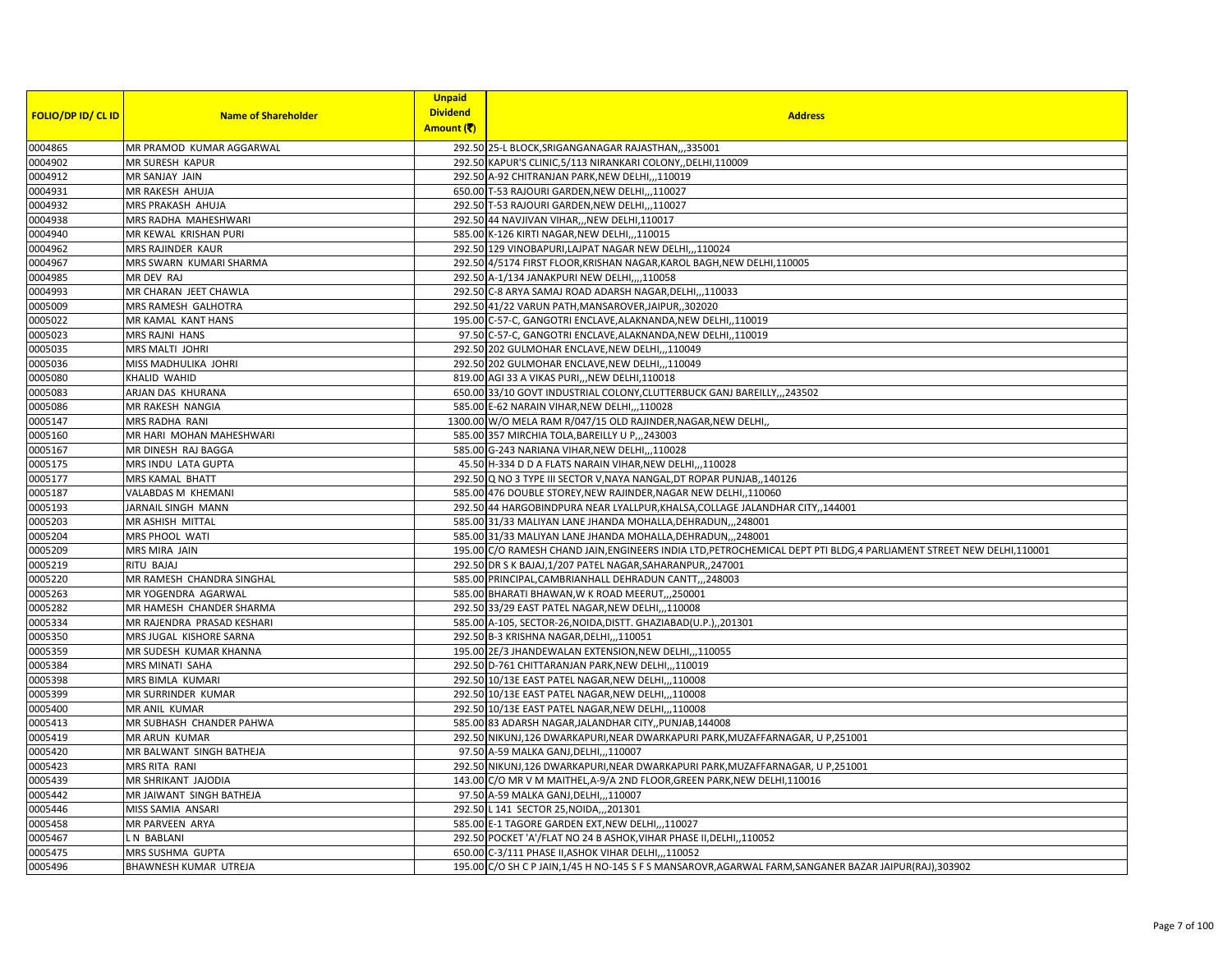|                           |                            | <b>Unpaid</b>   |                                                                                                                |
|---------------------------|----------------------------|-----------------|----------------------------------------------------------------------------------------------------------------|
| <b>FOLIO/DP ID/ CL ID</b> | <b>Name of Shareholder</b> | <b>Dividend</b> | <b>Address</b>                                                                                                 |
|                           |                            | Amount (そ)      |                                                                                                                |
| 0005502                   | MR RAJENDER KUMAR AGARWALA |                 | 292.50 LAXMI BHAWAN, HOUSE NO 39, INDERPRASTHA COLONY, NR BUS STAND HISAR HARYANA, 125001                      |
| 0005530                   | MR ATAM PARKAS             |                 | 585.00 QR NO 74 BLOCK NO 2, SUBHASH NAGAR NEW DELHI,,,110027                                                   |
| 0005531                   | MRS NARAYAN DEVI           |                 | 585.00 QR NO 74 BLOCK NO 2, SUBHASH NAGAR NEW DELHI,,,110027                                                   |
| 0005537                   | VIRENDRA KUMAR AGRAWAL     |                 | 585.00 A1/8 PASCHIM VIHAR, NEW DELHI,,,110063                                                                  |
| 0005573                   | MRS SUSHMA MITTAL          |                 | 585.00 C-2/10 ASHOK VIHAR OPPDEEP, PHASE-2 DELHI,,,110052                                                      |
| 0005579                   | MRS SMITA MAHESH           |                 | 292.50 39/501 HERITAGE CITY, GURGAON, HARYANA,, 122002                                                         |
| 0005591                   | MR ANOOP TAWAKLEY          |                 | 585.00 54-A UDAY PARK, NEW DELHI, ,, 110049                                                                    |
| 0005593                   | MR ANIL GOEL               |                 | 292.50 S-443, G.K. II (GROUND FLOOR), NEW DELHI,, ,110048                                                      |
| 0005608                   | MRS SATYA WATI GULATI      |                 | 97.50 A 30 ASHOKA ENCLAVE, PEERA GARHI, ROHTAK ROAD, DELHI, 110041                                             |
| 0005615                   | MR PRADEEP GUPTA           |                 | 292.50 C/O MR M L AGGARWAL, B 7 93/1 SAFDURJUNG ENCLAVE, NEW DELHI, 110029                                     |
| 0005633                   | RIPDAMAN KAUR              |                 | 585.00 D-147 FATEH NAGAR, NEW DELHI,,,110018                                                                   |
| 0005648                   | MR NARESH KUMAR SONI       |                 | 292.50 8A/93 W E A KAROL BAGH, NEW DELHI,,,110005                                                              |
| 0005681                   | MRS MEENA GARG             |                 | 585.00 A-2/23 SHAKTI NAGAR EXTN, DELHI,, 110052                                                                |
| 0005682                   | MRS MEERA GUPTA            |                 | 292.50 E 707 NARWANA APARTMENTS, 89 PARPATGANJ, NEW DELHI, 110092                                              |
| 0005692                   | MRS VEENA SHAHI            |                 | 292.50 2/71 ROOP NAGAR, DELHI,,, 110007                                                                        |
| 0005699                   | MR JATINDER NATH GOPAL     |                 | 585.00 B-2/85, SAFDARJANG ENCLAVE, ,, 110029                                                                   |
| 0005717                   | MANOHAR SINGH              |                 | 195.00 273-B MIANAWALI COLONY, GURGAON,, ,122001                                                               |
| 0005720                   | MRS RITU KALIA             |                 | 292.50 RB-3 INDERPURI, NEW DELHI,,,110012                                                                      |
| 0005736                   | MRS SUSMITA BAISYA         |                 | 97.50 T 28/15 DLF QUTAB ENCLAVE, PHASE III, GURGAON HARYANA,                                                   |
| 0005753                   | MR SUNIL SABHARWAL         |                 | 195.00 H NO 8596 BHAR GHAR ROSHAN ARA RD, DELHI,,,110007                                                       |
| 0005763                   | MRS USHA KATHURIA          |                 | 1137.50 BLOCK NO 29 HOUSE NO 62 WEST PATEL, NAGAR, NEW DELHI, 110008                                           |
| 0005768                   | MR RAJINDER NATH MALHOTRA  |                 | 97.50 60/8 OLD RAJINDER NAGAR,,,NEW DELHI,110060                                                               |
| 0005776                   | MR VIPAN CHADHA            |                 | 585.00 BK-4(WEST), SHALIMAR BAGH, , DELHI, 110052                                                              |
| 0005800                   | MRS USHA                   |                 | 292.50 C-25 JHILMIL COLONY, VIVEK VIHAR, DELHI, , 110095                                                       |
| 0005801                   | MRS SUMAN GROVER           |                 | 292.50 C-25 JHILMIL COLONY, VIVEK VIHAR, DELHI, 110095                                                         |
| 0005805                   | MR NAVEEN JAIN             |                 | 195.00 D-150 DEFENCE COLONY, N DELHI,,,110024                                                                  |
| 0005811                   | MR DAVINDER ARORA          |                 | 292.50 C-6 KALKAJI, NEW DELHI, ,, 110019                                                                       |
| 0005816                   | MRS POONAM JUGRAN          |                 | 292.50 291/1, VASANT VIHAR, DEHRADUN, UTTARAKHAND,, 248001                                                     |
| 0005827                   | MRS REKHA GOYAL            |                 | 585.00 C/O ROOPALI MEDICAL CENTRE, C-4/77A YAMUNA VIHAR, DELHI, 110053                                         |
| 0005835                   | MR OM PARKASH MALHOTRA     |                 | 292.50 48, H/32, SECTOR III, ROHINI, DELHI, 110085                                                             |
| 0005864                   | MR KAILASH SHARMA          |                 | 292.50 VERTEX CORPORATION 22-A, KAMLANAGAR, DELHI, , 110007                                                    |
| 0005895                   | MRS SATYAVATI GUPTA        |                 | 585.00 B3B/88B JANAKPURI NEW DELHI,,,,110058                                                                   |
| 0005896                   | MR SURINDER KUMAR MITAL    |                 | 585.00 A-16 NIZAMUDDIN WEST, NEW DELHI, ,, 110013                                                              |
| 0005907                   | MRS SUNITA CHANDER         |                 | 292.50 27/64 RAJINDER NAGAR, NEW DELHI,,,110060                                                                |
| 0005915                   | MISS POONAM KUMARI JAIN    |                 | 292.50 BA 6B ASHOK VIHAR I, DELHI, ,, 110052                                                                   |
| 0005923                   | MISS ANJALI SARIN          |                 | 45.50 717 BABA KHARAK SINGH MARG, NEW DELHI,,,110001                                                           |
| 0005924                   | MR SANJAY SETH             |                 | 325.00 E 36 SOUTH EXTN I, NEW DELHI, ,, 110049                                                                 |
| 0005927                   | MRS UMA GOYAL              |                 | 97.50 C/O ARADHAN X RAY CLINIC, A 13 PANCHWATI, DELHI, 110033                                                  |
| 0005956                   | MOHINDAR SINGH REKHI       |                 | 130.00 FLAT NO 206, BRIGHTON TOWERS, SMARTH NAGAR, ROAD NO 2, LOKHANDWALA COMPLEX, ANDHERI WEST MUMBAI, 400058 |
| 0005974                   | MRS ASHA CHOPRA            |                 | 1300.00 V-682 OPP ARYA SAMAJ, RISHI NGR SHAKUR BASTI DELHI,,,110034                                            |
| 0005992                   | MISS MEENA JHURANEY        |                 | 292.50 II-D/36 LAJPAT NAGAR, NEW DELHI, ,,110024                                                               |
| 0006026                   | MR RAM CHANDER JAIN        |                 | 585.00 D-150 DEFENCE COLONY, NEW DELHI,, ,110024                                                               |
| 0006027                   | MR SUNIL KUMAR GUPTA       |                 | 195.00 8652 SHYAM BHAWAN KISHAN GANJ, DELHI,,,110006                                                           |
| 0006047                   | KAILASH NARAIN SHARMA      |                 | 390.00 N-50 GALI NO.13, BEHARI COLONY, SHAHDRA, DELHI, 110032                                                  |
| 0006073                   | MRS LOPAMUDRA SARKAR       |                 | 585.00 H-1475 C R PARK, NEW DELHI, , 110019                                                                    |
| 0006084                   | COL C ANAND                |                 | 97.50 D-270 DEFENCE COLONY, NEW DELHI, ,, 110024                                                               |
| 0006088                   | RAMINDER SINGH KOHLI       |                 | 143.00 B-1A/85-B JANAKPURI, NEW DELHI,,,110058                                                                 |
| 0006089                   | MRS SUMAN BHATIA           |                 | 292.50 NO 2411 SECTOR & POCKET 2, VASANT KUNJ,, NEW DELHI, 110070                                              |
| 0006092                   | MR HOSHIAR SINGH DHANKHAR  |                 | 292.50 H 138 H AVENUE, SAROJINI NAGAR, , NEW DELHI, 110023                                                     |
| 0006115                   | MR GAJANAND PAREEK         |                 | 650.00 C/O S N PAREEK, ORISSA CEMENT LIMITED, B-45/47 CONNAUGHT PLACE, NEW DELHI, 110001                       |
| 0006119                   | MRS RAJNI GOYAL            |                 | 97.50 C/O PZADPUR X-RAY CLINIC, A-13 PANCHVATI, DELHI, 110033                                                  |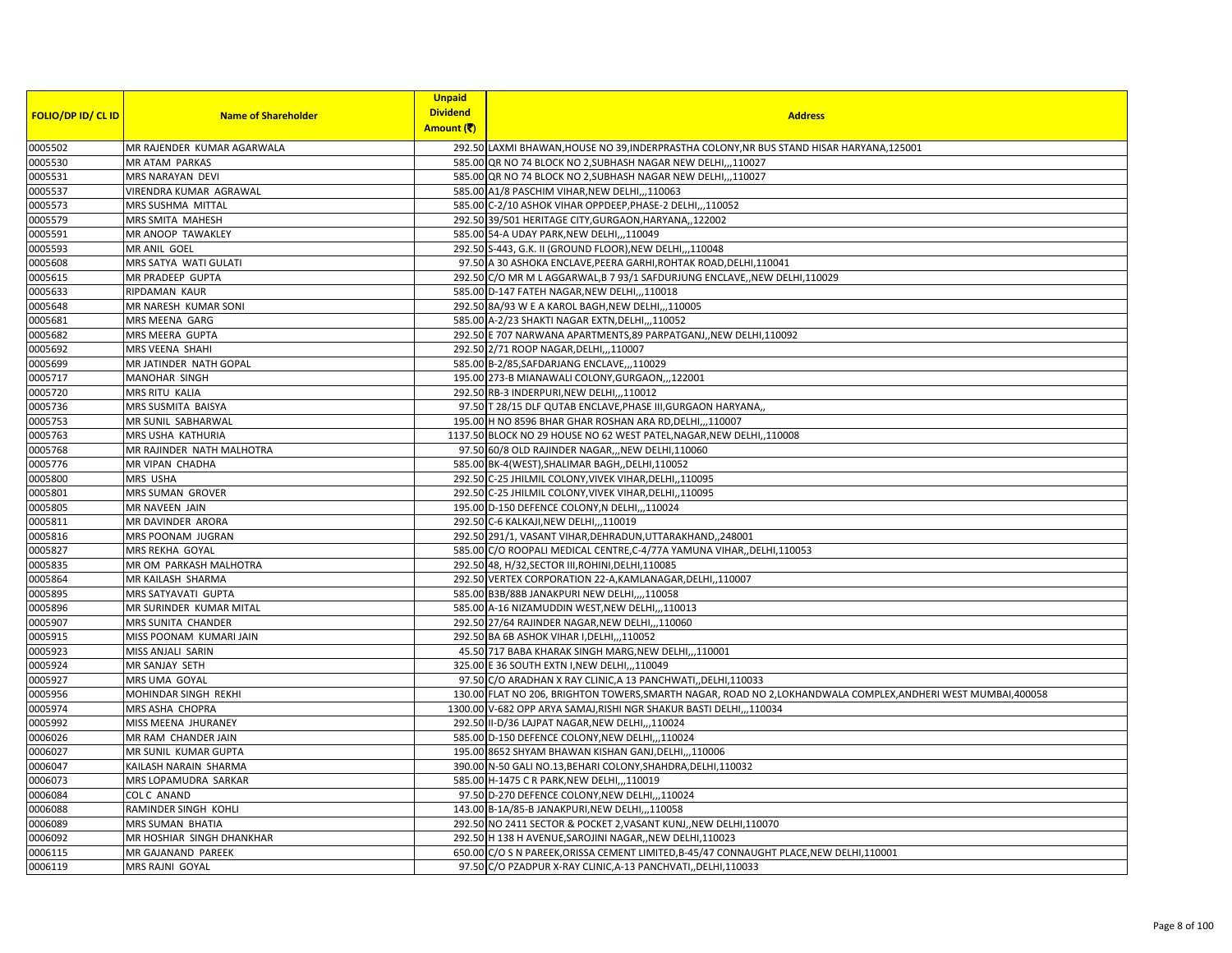|                           |                                     | <b>Unpaid</b><br><b>Dividend</b> |                                                                                   |
|---------------------------|-------------------------------------|----------------------------------|-----------------------------------------------------------------------------------|
| <b>FOLIO/DP ID/ CL ID</b> | <b>Name of Shareholder</b>          | Amount (そ)                       | <b>Address</b>                                                                    |
| 0006126                   | MR D R SIDANA                       |                                  | 195.00 B 202 KEDAR APARTMENT, SECTOR 9, ROHINI, DELHI, 110085                     |
| 0006137                   | MRS KAUSHALYA MALKANI               |                                  | 143.00   II 1005 HB COLONY, SARASWATI VIHAR, CHAKKARPUR GURGAON, HARYANA, 122001  |
| 0006143                   | NARANDER PAL SINGH                  |                                  | 292.50 2291 RAJA PARK, SHAKUR BASTI DELHI,, , 110034                              |
| 0006148                   | <b>UMA AURORA</b>                   |                                  | 292.50 C2A/16/108 JANAK PURI, NEW DELHI,, 110058                                  |
| 0006151                   | DEVENDER KUMAR SHARMA               |                                  | 292.50 E-129 SAROTANI NAGAR, NEW DELHI,,,110023                                   |
| 0006154                   | MRS RITA VADHERA                    |                                  | 65.00 D-501 SAROJINI NAGAR, NEW DELHI,,,110023                                    |
| 0006168                   | MR RAMESH KUMAR GROVER              |                                  | 292.50 H NO-536, SECTOR-7, GURGAON, HARYANA, 122001                               |
| 0006171                   | PRABHASH CHANDRA GHOSH              |                                  | 585.00 FLAT NO 15 AIR FORCE SCHOOL, SUBRATO PARK DELHI CANTT,,,110010             |
| 0006172                   | MR SHRI KRISHAN AGGARWAL            |                                  | 292.50 C/O MR J B GUPTA, B-3/66 PHASE II, ASHOK VIHAR, DELHI, 110052              |
| 0006186                   | MR KARAN MADAN                      |                                  | 292.50 111 JOR BAGH (GF), NEW DELHI, ,, 110003                                    |
| 0006198                   | DR AMRIT PHOKELA                    |                                  | 292.50 I/9 JANGPURA B, BEHIND RAJDOOT HOTEL, MATHURA ROAD, NEW DELHI, 110014      |
| 0006202                   | MR ROBIN SARAN VERMA                |                                  | 292.50 KUSUMALAYA, ANANTAPUR, RANCHI, BIHAR, 834002                               |
| 0006220                   | MR CHANDER PARKASH AHUJA            |                                  | 292.50 9/6541 LANE NO I DEV NAGAR, KAROL BAGH, NEW DELHI, 110005                  |
| 0006227                   | MRS PRAMODNI GUPTA                  |                                  | 292.50 I-146 SAROJINI NAGAR, NEW DELHI,,,110023                                   |
| 0006229                   | MRS TRIPTI MUKHERJEE                |                                  | 292.50 9A/62 WESTERN EXTENSION AREA, KAROL BAGH, NEW DELHI, 110005                |
| 0006237                   | MRS RANJAN KAUR                     |                                  | 78.00 KP-256 MAURYA ENCLAVE, PITAMPURA, DELHI, ,110034                            |
| 0006240                   | RAM LAL VIG                         |                                  | 292.50 B-391 NEW FRIENDS COLONY, NEW DELHI,,,110025                               |
| 0006250                   | UNITRADE GESELLSCHOFT INDIA PVT LTD |                                  | 585.00 604 AKASH DEEP BUILDING, CONNAUGHT LANE,, NEW DELHI, 110001                |
| 0006260                   | HEM RAJ GOEL                        |                                  | 1625.00 2545 NAI WARA, CHAWRI BAZAR, DELHI, , 110006                              |
| 0006295                   | MR ANIL MALHOTRA                    |                                  | 877.50 ANZ GRINDLAYS BANK, B 68 GREATER KAILASH -1,, NEW DELHI, 110048            |
| 0006309                   | MRS ARATI SAHA                      |                                  | 292.50 D-761 CHITTARANJAN PARK, NEW DELHI,,, 110019                               |
| 0006310                   | MR MANICK LAL SAHA                  |                                  | 292.50 D-761 CHITTARANJAN PARK, NEW DELHI,, , 110019                              |
| 0006336                   | TEK CHAND CHOPRA                    |                                  | 585.00 UTKARSH, FLAT NO 9A, NO 2 RAJ NARAIN ROAD, DELHI, 110054                   |
| 0006338                   | DAYA RAM                            |                                  | 292.50 9625 MULTANI DHANDA PAHAR GANJ, NEW DELHI,,,110055                         |
| 0006349                   | <b>MRS PYUSH RANI</b>               |                                  | 292.50 38 MALIYAN STREET, DEHRADUN, ,, 248001                                     |
| 0006362                   | MR RAVINDER SINGH LAMBA             |                                  | 1235.00 71/136 3RD FLOOR, PREM NAGAR, JANAK PURI, NEW DELHI, 110058               |
| 0006378                   | DR MUNSHI LAL CHANANA               |                                  | 585.00 PROFESSOR IN ELECT ENGG REGIONAL, ENGG COLLEGE, KURUKSHETRA,, 132119       |
| 0006393                   | <b>RAKESH KUMAR</b>                 |                                  | 292.50 S/O KANTI PRASAD BAZAZ BARA BAZAR, SIKANDRABAD DISTT B SHAHR U P,, 203205  |
| 0006422                   | MR VINEY SHANKER MATHUR             |                                  | 292.50 C/O SHRI B D MATHUR, 300 VASANT ENCLAVE,, NEW DELHI, 110057                |
| 0006429                   | MR DEEPAK KUMAR MISHRA              |                                  | 292.50 PLOT NO 80. KESHAV NAGAR, SCHEME NO 13, ALWAR, RAJASTHAN, 301001           |
| 0006430                   | MR RAVI KUMAR VIJAY                 |                                  | 292.50 RAMESH CHAND MAHESH CHAND, BAZAZA BAZAR, ALWAR RAJASTHAN, ,301001          |
| 0006432                   | MR RAM JAS SAGGAR                   |                                  | 585.00 SAGGAR NIWAS OLD HOSPITAL, KAPURTHALA (PB),,,144601                        |
| 0006433                   | MRS RAJ RANI SAGGAR                 |                                  | 585.00 W/O RAM JAS SAGGAR, SAGGAR NIWAS OLD HOSPITAL, KAPUTHALA (PB), , 144601    |
| 0006434                   | MRS PINKY SAGGAR                    |                                  | 585.00 W/O A K SAGGAR, SAGGAR NIWAS OLD HOSPITAL, KAPURTHALA (PB), 144601         |
| 0006435                   | MRS OMARANI SAGGAR                  |                                  | 585.00 W/O N K SAGGAR, SAGGAR NIWAS OLD HOSPITAL, KAPURTHALA (PB), 144601         |
| 0006449                   | <b>VIRENDER NATH ANDLEY</b>         |                                  | 292.50 13-B D D A FLATS TAMOOR NAGAR NEAR, NEW FRIENDS COLONY NEW DELHI, ,,110065 |
| 0006466                   | MR VINEET RELAN                     |                                  | 97.50 100 NAVJEEVAN VIHAR,,,NEW DELHI,110001                                      |
| 0006472                   | MRS VIDYA WANTI CHAWLA              |                                  | 292.50 29/29 OLD RAJINDER NAGAR, NEW DELHI,,,110060                               |
| 0006475                   | MR VINOD KUMAR ARORA                |                                  | 45.50 1544 DINA NATH BUILDING, CHANDRAWAL ROAD DELHI,,, 110007                    |
| 0006491                   | MISS AMARJEET KAUR                  |                                  | 97.50 WZ 619 SHIV NAGAR EXTN, NEW DELHI,,,110058                                  |
| 0006508                   | MRS CHANDERKANTA BAJAJ              |                                  | 292.50 D 111/3385, VASANT KUNJ,, NEW DELHI, 110030                                |
| 0006524                   | MRS KIRAN BAWA                      |                                  | 585.00 C/O MR DEVRAJ BAWA CIVIL LINES, ROHTAK (HARYANA),,,124001                  |
| 0006542                   | MRS VEENA BAJAJ                     |                                  | 585.00 H NO 29, JAWAHAR PARK, SAHARANPUR, , 247001                                |
| 0006550                   | TRILOKI NATH MEHTANI                |                                  | 45.50 51/42 PUNJABI BAGH NEW DELHI,,,,110026                                      |
| 0006566                   | <b>VIJAY KUMAR KHARE</b>            |                                  | 292.50 616 BAMAN PURI, BAREILLY U P,, 243001                                      |
| 0006604                   | MR BUDHRAM KISHANLAL                |                                  | 1755.00 D 66 SECTOR 20, NOIDA U P., 201301                                        |
| 0006640                   | VED PARKASH NAGPAL                  |                                  | 585.00 379 CHINOT COLONY OPPOSITE I T I, ROHTAK,,,124001                          |
| 0006652                   | <b>BISHAMBER DAYAL</b>              |                                  | 292.50 BLOCK NO 2RA QUARTER NO 8 ORDNANCE, FACTORY MURAD NAGAR (U P), , 201206    |
| 0006662                   | MR RAJ KUMAR TYAGI                  |                                  | 292.50 ASSTT ENGINEER, U P JAL NIGAM NEW TEHRI TOWN, DT TEHRI GARHWAL, 249148     |
| 0006692                   | MR ASHVANI KUMAR GAUR               |                                  | 585.00 34/335 TYPE II D E S U COLONY, PANKHA ROAD NEW DELHI,, 110058              |
| 0006701                   | MR RAM AUTAR SHARMA                 |                                  | 585.00 OPP RAMLILA GROUND, LONI TOWN, DT GHAZIABAD U P., 201102                   |
|                           |                                     |                                  |                                                                                   |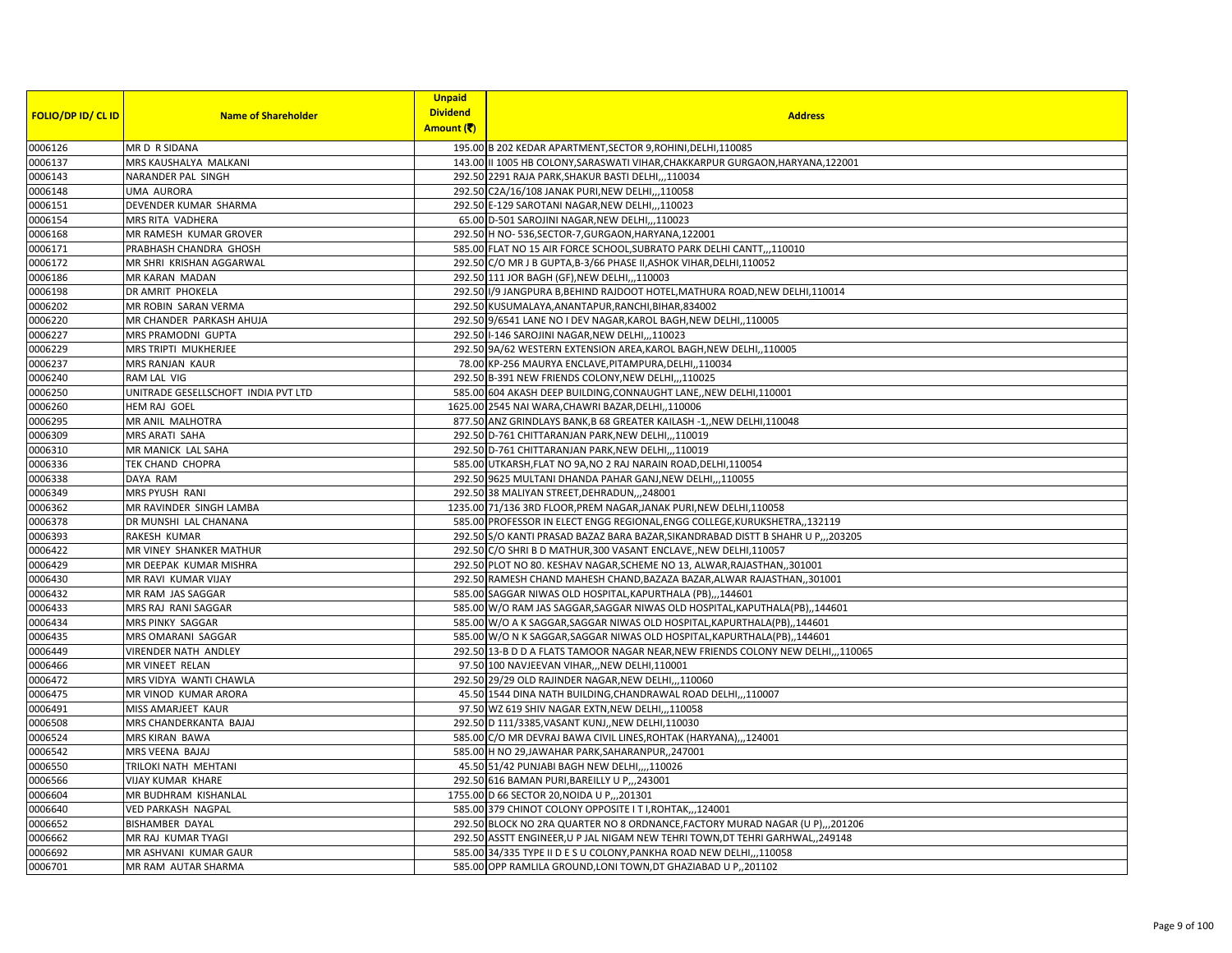|                           |                              | <b>Unpaid</b>   |                                                                                                                  |
|---------------------------|------------------------------|-----------------|------------------------------------------------------------------------------------------------------------------|
| <b>FOLIO/DP ID/ CL ID</b> | <b>Name of Shareholder</b>   | <b>Dividend</b> | <b>Address</b>                                                                                                   |
|                           |                              | Amount (そ)      |                                                                                                                  |
| 0006708                   | MR BANTVAL ANANTH BHANDARKAR |                 | 585.00 C/O HARIDAS BHANDARKAR, GOLIKATTA BAZAR, BUNDER, MANGALORE, KARNATAKA STATE, 575001                       |
| 0006710                   | MR BHANWAR LAL KOTHARI       |                 | 585.00 27-28 KISHORE NAGAR EXTN SCHEME, AVARI NATA KI GALI NR LIC BLDG, KANKROLI DT RAJSAMAND, RAJASTHAN, 313324 |
| 0006713                   | MR SHANTI LAL BHANDARI       |                 | 650.00 17 NEHRU BAZAR, CHITTORGARH (RAJ),,,312001                                                                |
| 0006717                   | MR LAL CHAND SHARMA          |                 | 1820.00 2-JA-20, SECTOR 5, PRABHAT NAGAR, UDAIPUR (R, 313001                                                     |
| 0006734                   | MRS SAVITRI AGRAWAL          |                 | 292.50 PLOT NO 245 SECTOR NO 11, HIRANMAGRI, SCHEME UDAIPUR (RAJ), 313001                                        |
| 0006759                   | MR C L SHUKLA                |                 | 585.00 64/6 TAL FEROZ KHAN, AGRA, ,, 282001                                                                      |
| 0006785                   | NARENDRA AGARWAL             |                 | 292.50 A-2 NEW SHAHGANJ COLONEY, AGRA,, 282002                                                                   |
| 0006806                   | MRS GAYATRI DEVI             |                 | 292.50 29 ASHOK NAGAR, AGRA, ,, 282002                                                                           |
| 0006809                   | MR BHUPENDRA KUMAR AGRAWAL   |                 | 292.50 C/O SRI MAHESH CHANDRA AGRAWAL, H NO 6/104, BELAN GANJ AGRA, 282004                                       |
| 0006810                   | MRS NEELAM CHOPRA            |                 | 292.50 KOTI NO 437, SECTOR 14, SONE PAT, HARYANA, 131101                                                         |
| 0006815                   | MR SANTOSH MALHOTRA          |                 | 292.50 76 MIG RISHI MARG, SAKAT COLONY, AGRA,, 207120                                                            |
| 0006817                   | MR SANJIV KUMAR AGARWAL      |                 | 409.50 C/O MR P C AGARWAL, ADVOCATE BARA BAZAR SHIKOHABAD U P,, 205135                                           |
| 0006831                   | MRS ANITA KUMARI SHARMA      |                 | 617.50 C/O A K SHARMA, SYNDICATE BANK, HATHUA MARKET, CHETGUNJ VARNASI VARANASI, 221010                          |
| 0006838                   | MR RAM KUMAR GUPTA           |                 | 97.50 1/195 CIVIL LINES, AGRA U P., 282002                                                                       |
| 0006844                   | DR SANTOSH SAHNI             |                 | 195.00 142 BAJRANG NAGAR, SIKANDRA, AGRA, , 282007                                                               |
| 0006847                   | HARESH CHAND BANSAL          |                 | 292.50 9/642 MOTI KATRA ROAD, AGRA,, 282003                                                                      |
| 0006848                   | JAGDISH PRASHAD AGARWAL      |                 | 292.50 C/O H C BANSAL ADVOCATE, 9/642 MOTI KATRA ROAD AGRA,, 282003                                              |
| 0006849                   | MR SUDARSHAN KUMAR           |                 | 292.50 4/297 GARDEN ROAD BALU GANJ, AGRA U P., 282001                                                            |
| 0006859                   | MRS SHOBHA MAHESHWARI        |                 | 97.50 C/O ASHOK KUMAR MAHESHWARI, MANGLASHWAR STREET, JAI GAJ, ALIGARH, 202001                                   |
| 0006874                   | CHANDRA MOHAN BAJPAI         |                 | 357.50 E-43 NEW AGRA, AGRA, ,, 282005                                                                            |
| 0006887                   | MR VINESH CHANDRA GARG       |                 | 292.50 42 BAGH CHHINGA MAL, FIROZABAD AGRA,,, 283203                                                             |
| 0006909                   | MRS SHIBANI RAY              |                 | 195.00 A-8/3 DLF CITY, PHASE-I, GURGAON, HARYANA, 122002                                                         |
| 0006927                   | SANJAY SHRIVASTAVA           |                 | 669.50 C/O SHUBHAM COMPUTERS, PARK HOTEL, REWA ROAD, SATNA (MP), 485001                                          |
| 0006928                   | MR RADHEY SHYAM MISHRA       |                 | 585.00 C/O UNIVERSAL CABLES LTD, PO BIRLA VIKAS SATN (M P),,,485005                                              |
| 0006946                   | <b>MRS SUMAN BUDHIA</b>      |                 | 97.50 C/O RAJ HARDWARE, M S ROAD, NR GOL BUILDING, GAUHATI ASSAM, 781001                                         |
| 0006957                   | MR BIJAY KUMAR JAJODIA       |                 | 585.00 PO SORBHOG, DIST BARPETA (ASSAM),,,781317                                                                 |
| 0006968                   | SHAMA MEHRA                  |                 | 195.00 H222E, W-8 LANE, WESTERN AVENUE, SAINIK FARM, NEW DELHI, 110062                                           |
| 0006976                   | PRABHA GOYAL                 |                 | 292.50 C/O MR S C TAYAL, 101 MAHENDRA VIHAR, BALLUPUR ROAD, DEHRADUN, 248001                                     |
| 0006977                   | MR GURMEET SINGH             |                 | 292.50 138-B D D A FLATS(MIG) RAJOURI, GARDEN, N DELHI, 110027                                                   |
| 0006982                   | MISS NEERJA GUPTA            |                 | 585.00 H NO 86 SECTOR 19-A,,,CHANDIGARH,160019                                                                   |
| 0006984                   | MR RAMESH NAGPAUL            |                 | 585.00 488 C SECTOR 15 PART 1, GURGAON, HARYANA, , 122001                                                        |
| 0007041                   | MRS PRATIBHA KAUSHIK         |                 | 715.00 3188 SPS AGARWAL FARM, MANSAROVAR JAIPUR,,,                                                               |
| 0007045                   | MR K L BAJAJ                 |                 | 1300.00 3/6 SARVA PRIYA VIHAR, NEW DELHI, ,, 110016                                                              |
| 0007053                   | MRS POONAM PURI              |                 | 877.50 PLOT NO.3, SECTOR 22, GURGAON, HARYANA, 122015                                                            |
| 0007057                   | MR CHIRANJI LAL              |                 | 97.50 N-7 GREATER KAILASH-I, STREET NO-I NEW DELHI,,,110048                                                      |
| 0007059                   | <b>MR DINESH KUMAR</b>       |                 | 292.50 C-101 II FLOOR, ASHOKA ENCLAVE-II, SECTOR-37 FARIDABAD, 121003                                            |
| 0007062                   | MR PRAMOD KUMAR SHAH         |                 | 650.00 C/O PADMA GARBH SHAH, SHREE SADAN, C-45 RAM PRASTHA, CHANDER NAGAR GHAZIABAD, 201011                      |
| 0007068                   | <b>DINESH KUMAR</b>          |                 | 585.00 D-28 AJAY ENCLAVE PO TILAKNAGAR, NEW DELHI,,,110018                                                       |
| 0007109                   | MR KIDAR NATH SETH           |                 | 390.00 NO 10 NAMDAR MANZIL,4TH PASTA LANE, COLABA, MUMBAI, 400005                                                |
| 0007165                   | MRS JYOTI KIRAN              |                 | 585.00 33/33 OLD RAJENDRA NAGAR, NEW DELHI,,,110060                                                              |
| 0007189                   | MR OM PRAKASH                |                 | 143.00 A-366 DEFENCE COLONY, NEW DELHI, ,, 110024                                                                |
| 0007205                   | MR ASHOK THADANI             |                 | 650.00 II-I 94 LAJPAT NAGAR, NEW DELHI,,,110024                                                                  |
| 0007214                   | MRS USHA SOLANKI             |                 | 32.50 FARM HOUSE SADHNAGER-II PALAM, COLONY, NEW DELHI,, 110045                                                  |
| 0007228                   | MRS ARUNIMA KUMAR            |                 | 585.00 B 126 SECTOR 30, NOIDA, ,, 201303                                                                         |
| 0007231                   | MISS SUNITA KUMARI           |                 | 338.00 IX/6501 NEHRU STREET GANDHI NAGAR, DELHI,,,110031                                                         |
| 0007232                   | MR BRIJ BHUSHAN ARORA        |                 | 45.50 IX/6501 NEHRU STREET GANDHI NAGAR, DELHI,,, 110031                                                         |
| 0007235                   | MRS URMILA BALI              |                 | 877.50 WARD NO-5 HOUSE NO-528, MEHRAULI NEW DELHI,,,110030                                                       |
| 0007248                   | <b>BALJIT SINGH SOOD</b>     |                 | 585.00 1A/45 A ASHOK VIHAR I, DELHI, ,, 110052                                                                   |
| 0007259                   | MR ANIL KUMAR MITTAL         |                 | 97.50 B-169 RAMPRASTHA COLONY, DELHI-UP BORDER, P O CHANDRA NAGAR, GHAZIABAD, 201011                             |
| 0007264                   | MRS ANUPAMA LAL              |                 | 97.50 C/O ANAND VARDHAN, D-221 SECTOR-47, NOIDA, U P, 201301                                                     |
| 0007292                   | MISS MEENA TANEJA            |                 | 292.50 K-3 KIRTI NAGAR, NEW DELHI,,,110015                                                                       |
|                           |                              |                 |                                                                                                                  |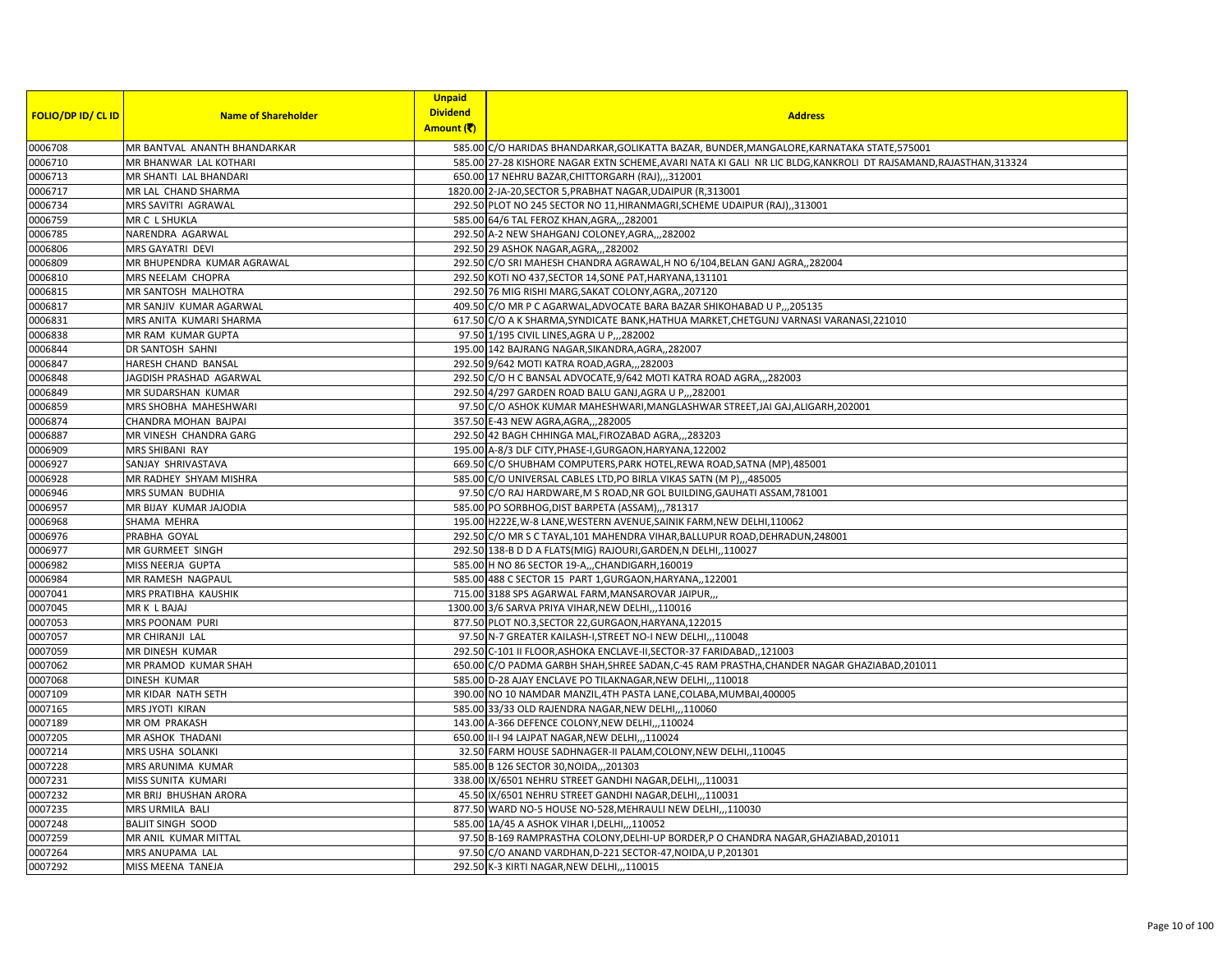|                           |                               | <b>Unpaid</b>   |                                                                                                    |
|---------------------------|-------------------------------|-----------------|----------------------------------------------------------------------------------------------------|
| <b>FOLIO/DP ID/ CL ID</b> | <b>Name of Shareholder</b>    | <b>Dividend</b> | <b>Address</b>                                                                                     |
|                           |                               | Amount (そ)      |                                                                                                    |
| 0007298                   | MRS SURESHTA GAKHAR           |                 | 292.50 I-B-82 LAJPAT NAGAR, NEW DELHI,,,110024                                                     |
| 0007349                   | MR MAHESH NANDAN AGARWAL      |                 | 292.50 BH-534 SHALIMAR BAGH, DELHI,,, 110033                                                       |
| 0007350                   | MRS RAJNI AGARWAL             |                 | 292.50 BH-534 SHALIMAR BAGH, DELHI,, 110033                                                        |
| 0007368                   | RAJEEV KHURANA                |                 | 143.00 26/63 WEST PATEL NAGAR, NEW DELHI,,,110008                                                  |
| 0007371                   | MRS SHABNAM JAIN              |                 | 292.50 CHANDRA SADAN POST OFFICE ROAD, KOTA JN,,,324002                                            |
| 0007374                   | <b>MRS BALJEET KOUR</b>       |                 | 292.50 138-B DDA FLATS (MIG) RAJOURI, GARDON NEW DELHI,,,110027                                    |
| 0007398                   | MR NARENDRA NATH KAUL         |                 | 585.00 D137 SAKET, NEW DELHI,,,110017                                                              |
| 0007410                   | MR GAUTAM SARKAR              |                 | 143.00 FLAT NO 1413, SECTOR A, POCKET B, VASANT KUNJ NEW DELHI, 110030                             |
| 0007439                   | MR ASHWANI KUMAR SHARMA       |                 | 292.50 BLOCK 34 QRT NO 335 D E S U COLONY, PANKHA ROAD N DELHI,, 110058                            |
| 0007448                   | SHIV KUMAR BHASIN             |                 | 292.50 B 1 612 JANAK PURI,,, NEW DELHI, 110058                                                     |
| 0007453                   | MRS SNEH LATA AGGARWAL        |                 | 143.00 C 201 IFCI STAFF COLONY, PASCHIM VIHAR, , NEW DELHI, 110063                                 |
| 0007458                   | MRO P GUPTA                   |                 | 97.50 10/17 WEST PATEL NAGAR, NEW DELHI, ,,110008                                                  |
| 0007466                   | MISS VEENA KUMARI             |                 | 1300.00 18/23 W E A, KAROL BAGH NEW DELHI, ,, 110005                                               |
| 0007505                   | <b>GIRDHARI LAL SYAL</b>      |                 | 585.00 IV/1/80 GOPINATH BLDG., GOPI NATH BAZAR, DELHI CANT,                                        |
| 0007538                   | MR RAM PARKASH KALRA          |                 | 650.00 A-214/2 D D A FLAT ASHOK VIHAR, PHASE-I DELHI,,, 110052                                     |
| 0007543                   | DR SATISH CHANDRA PACHAUREE   |                 | 195.00 1056 BABA KHARAG SINGH MARG, NEW DELHI,,,110001                                             |
| 0007553                   | ISHWER SINGH VERMA            |                 | 650.00 WZ-572 NARAINA,,,,110028                                                                    |
| 0007570                   | MISS VANDANA BR               |                 | 292.50 D 58 HAUZ KHAS, "NEW DELHI, 110001                                                          |
| 0007585                   | MR DEVENDRA KUMAR KAPOOR      |                 | 292.50 C/O MR L R KAPOOR, H NO 26/8, BLOCK 3, GOVIND NAGAR, KANPUR, 208006                         |
| 0007650                   | MR RAJINDER KUMAR DHAWAN      |                 | 1300.00 3662 BATLAN STREET MORI GATE, DELHI,, 110006                                               |
| 0007660                   | MR SUNIL KUMAR                |                 | 390.00 B1/448 (2ND FLOOR), JANAK PURI, NEW DELHI, ,110058                                          |
| 0007668                   | MR RAM LALL SACHDEV CHOUDHARY |                 | 292.50 C/O DR DHARMENDER CHOUDHARY, SECTOR-5, HOUSE NO.JHA-28, (5 JHA 28), JAWAHAR NAGAR, JAIPUR,  |
| 0007676                   | MRS ANJANA GUPTA              |                 | 292.50 173 NAWALPURA KHURJA, DISTT BULANDSHAHR UP,,,203131                                         |
| 0007677                   | MRS SATYA GULATI              |                 | 292.50 C/O DR BHARAT BUSHAN GULATI, GANDHI ROAD, KHURAJ U P,, 203131                               |
| 0007678                   | MISS SADHANA GUPTA            |                 | 195.00 D/O SHRI P P GUPTA, Y-86 HAUZ KHAS,,,110016                                                 |
| 0007680                   | MR MULK RAJ                   |                 | 585.00 24/108 WEST PATEL NAGAR, NEW DELHI,,,110008                                                 |
| 0007728                   | MR DHARAMPAL SURI             |                 | 292.50 P-96 VIJAY VIHAR, UTTAM NAGAR, NEW DELHI, 110059                                            |
| 0007729                   | MRS NEELAM SURI               |                 | 292.50 P-96 VIJAY VIHAR, UTTAM NAGAR,, NEW DELHI, 110059                                           |
| 0007730                   | MRS SHEELA SOLANKI            |                 | 195.00 FARM HOUSE SADH NAGAR II, PALAM COLONY NEW DELHI,,,110045                                   |
| 0007734                   | <b>BHIM SAIN BHANDARI</b>     |                 | 97.50 C/O N C JAIN, C 96 EAST OF KAILASH, NEW DELHI, 110001                                        |
| 0007740                   | <b>VIJAY SHEKHAR</b>          |                 | 292.50 44 BAHU BALI ENCLAVE, I P EXTENSION II, DELHI, 110092                                       |
| 0007779                   | MRS SHASHI BALA               |                 | 143.00 H-19/140 SECTOR-7 ROHINI, DELHI, ,, 110085                                                  |
| 0007781                   | <b>KN RISHI</b>               |                 | 143.00 AG - I/26D,, M I G DDA FLATS, VIKAS PURI, NEW DELHI, 110018                                 |
| 0007782                   | MR RAKESH MOHAN CHAURASIA     |                 | 292.50 A-62 NAVKUNJ APARTMENTS, 87 IP EXTENTION (NEAR MOTHER DAIRY, DELHI, ,110092                 |
| 0007810                   | SUDESH RANI                   |                 | 292.50 B 30 RBI STAFF FLATS, HAUZ KHAS,, NEW DELHI, 110016                                         |
| 0007812                   | MR NITIN KUMAR JAIN           |                 | 292.50 A-30 R B I OFFICERS FLATS, HAUS KHAS, NEW DELHI, , 110016                                   |
| 0007813                   | MISS POONAM GUPTA             |                 | 292.50 5527 BASTI HARPOOL SINGH SADAR, THANA ROAD, DELHI, 110006                                   |
| 0007837                   | MISS KRISHNA KUMARI GUPTA     |                 | 292.50 556 JOSHI ROAD KAROL BAGH, NEW DELHI, 110005                                                |
| 0007845                   | MRS SURJIT KAUR               |                 | 292.50 II-I-77 LAJPAT NAGAR, NEW DELHI,,,110024                                                    |
| 0007851                   | MR DALIP SINGH                |                 | 292.50 G 23 MANSAROVER GARDEN, NR RAMESH NAGAR, NEW DELHI, 110015                                  |
| 0007872                   | MRS ESHA TYAGI                |                 | 292.50 BLOCK B-14 FLAT NO 144, HIMGIRI APPARTMENTS SECTOR 34, GAUTAM BUDH NAGAR, NOIDA U P, 201301 |
| 0007886                   | ANURADHA RANI                 |                 | 292.50 C/O DR SATYA PAL SINGH 3 KHADRI, MOHALLA, DEHRADUN, 248001                                  |
| 0007915                   | BHAGIRATH MAL JANGIR          |                 | 97.50 UNITED COMMERCIAL BANK, GANDHI CHOWK JHUNJHUNU,, 333001                                      |
| 0007944                   | MR SAMIR DEWAN                |                 | 292.50 87 PRIYA ENCLAVE, VIKAS MARG EXTENSION, DELHI, 110092                                       |
| 0007952                   | MISS KAMAKSHI K MURTHY IYER   |                 | 143.00 321 322 C 5 SECTOR 6, ROHINI, DELHI, 110085                                                 |
| 0007964                   | MR ANIL VARMA                 |                 | 292.50 9-K VASANT VIHAR, (C P W D HOUSING COMPLEX), NEW DELHI, 110057                              |
| 0007981                   | MR SADASHIV GOTHANKAR         |                 | 292.50 LOHA GARH KALGAONKAR KA WADA, DHOLIBOWA BRIDGE GWALIOR,,,474001                             |
| 0007990                   | MRS MADHU KOHLI               |                 | 292.50 A 33 ASHOK VIHAR, PHASE III, DELHI, 110052                                                  |
| 0008019                   | SEETHA LAKSHMI                |                 | 97.50 R-17 GROUND FLOOR, GREATER KAILASH PART-I, NEW DELHI, , 110048                               |
| 0008034                   | JATINDER DUDANI               |                 | 292.50 24/23 RAJENDRA NAGAR, NEW DELHI,,,110060                                                    |
| 0008037                   | MR BALBIR SINGH JASWAL        |                 | 585.00 H NO 125 SECTOR 30, FARIDABAD, HARYANA,, 121003                                             |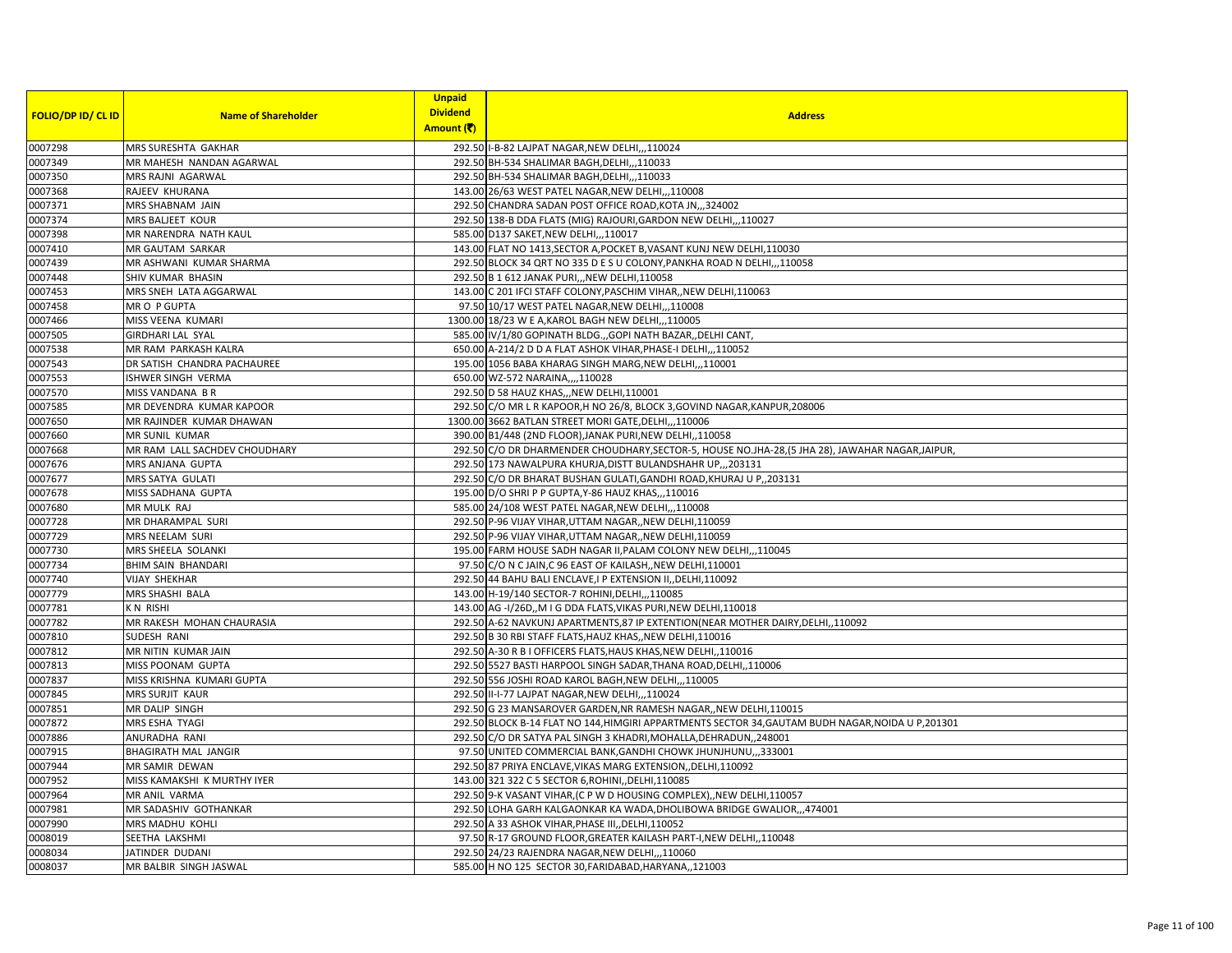| <b>FOLIO/DP ID/ CL ID</b> | <b>Name of Shareholder</b>       | <b>Unpaid</b><br><b>Dividend</b> | <b>Address</b>                                                                                                             |
|---------------------------|----------------------------------|----------------------------------|----------------------------------------------------------------------------------------------------------------------------|
|                           |                                  | Amount (そ)                       |                                                                                                                            |
| 0008039                   | MRS PREM LATA SHARMA             |                                  | 585.00 C/O RAM AUTAR SHARMA, LONI TOWN DT GHAZIABAD, U P,, 201101                                                          |
| 0008046                   | MRS VIJAY SETH                   |                                  | 390.00 NO 10 NAMDAR MANZIL,4TH PASTA LANE, COLABA, MUMBAI, 400005                                                          |
| 0008081                   | JAGAT NARAIN TRIPATI             |                                  | 585.00 LECTURER, B N SDI COLLEGE CHONNIGANJ KANPUR208001                                                                   |
| 0008090                   | MRS RAJ MANI AGARWAL             |                                  | 292.50 C/O RAJ LAXMI & SONS NADRAI GATE, KASGANJ U P., 207123                                                              |
| 0008102                   | MRS PUSHPA DEVI GUPTA            |                                  | 292.50 C/O OM PRAKASH SHREESH KUMAR,51/54 NAYA GANJ KANPUR,,,208001                                                        |
| 0008118                   | <b>DEVI SINGH BHARGAVA</b>       |                                  | 585.00 PLOT NO 174, NIRMAN NAGAR A B, AJMER ROAD, JAIPUR, 302019                                                           |
| 0008123                   | MR JAGMOHAN LAL MISRA            |                                  | 292.50 M/S SUKHNANDEN LAL SONS, 43/225 MESTON ROAD KANPUR,, 208001                                                         |
| 0008131                   | <b>MR TUKAN DAS</b>              |                                  | 97.50 E-23 SUBSTATION ROAD ARMAPORE, KANPUR, ,, 208009                                                                     |
| 0008160                   | MRS MUSLEMA KHATUN               |                                  | 650.00 C/O M H RAHMAN,165/A OLD CIRCUITE HOUSE MORH,B/H-KANAN BAKERY,JUDGES'COURT ROAD,KERANITOLA,PASCHIM MIDNAPORE,721101 |
| 0008193                   | OM PARKASH                       |                                  | 292.50 111-A/233 ASHOK NAGAR, KANPUR, ,, 208012                                                                            |
| 0008226                   | MISS SEEMA JHA                   |                                  | 585.00 A-6 VIVEK CINEMA BLDG, KANPUR, ,, 208001                                                                            |
| 0008232                   | MRS SUNITA JAIN                  |                                  | 585.00 4/II CLASSIC APARTMENTS, 113/4 SWAROOP NAGAR, KANPUR, 208002                                                        |
| 0008286                   | RAM BABU SINGHANIA               |                                  | 292.50 58/55 MANTARIYO KAPHATAK KAHOO, KOTHI, PO NAYAGANJ KANPUR,, 208001                                                  |
| 0008308                   | SUSHIL KUMAR VAISH               |                                  | 292.50 47/6 GIRDHAR BHAWAN, MANI RAM BAGIA KANPUR,,,208001                                                                 |
| 0008316                   | MRS MAYA MAHESHWARI              |                                  | 195.00 5-6 CHITRAKUT APARTMENT, VRINDAVAN PARK, SILVASSA,, 396230                                                          |
| 0008362                   | MR BADRI NATH MISRA              |                                  | 292.50 15 PANKI KALAN, PANKI POWER HOUSE KANPUR,  208020                                                                   |
| 0008363                   | MADHURI MEHROTRA                 |                                  | 390.00 ONKAR BROTHERS, JHAJHARIA MARKET KANPUR,, 208001                                                                    |
| 0008367                   | MISS AMITA NIGAM                 |                                  | 292.50 106/124 GANDHI NAGAR KANPUR U P,,,,208012                                                                           |
| 0008368                   | MR GULJHARI LAL SHARMA           |                                  | 585.00 SATYAM,4/267 PARWATI BAGLA ROAD,OLD KANPUR,KANPUR,208002                                                            |
| 0008370                   | MR RAM KRISHAN MEHRA             |                                  | 292.50 36/35 RAM MOHAN HATA, KANPUR, ,, 208001                                                                             |
| 0008422                   | MRS SARLA BAHRANI                |                                  | 292.50 C/O MASTER MACHINES & SERVICES, 106/1 GANDHI NAGAR, , KANPUR, 208012                                                |
| 0008443                   | MR RAMJIWAN VISHNOI              |                                  | 292.50 PLOT NO.198, RAMPURAM, SHYAM NAGAR, POST-C O D KANPUR, U P, 208013                                                  |
| 0008446                   | MRS QUAISAR BANOO                |                                  | 143.00 101/42 MUNSHI BASHIR BUILDING NEW, LINE, COLONEL GANJ KANPUR, 208001                                                |
| 0008461                   | MR RAMGOPAL AGARWAL              |                                  | 97.50 16/26 CIVIL LINES, KANPUR, ,, 208001                                                                                 |
| 0008478                   | MR VIJAY CHAWLA                  |                                  | 292.50 113/67 SWAROOP NAGAR, KANPUR, ,, 208002                                                                             |
| 0008517                   | MR MOHAN CHANDRA KAPOOR          |                                  | 585.00 31/121 LATHI MOHAL, KANPUR,,,208001                                                                                 |
| 0008584                   | <b>BABITA SETH</b>               |                                  | 292.50 A/23 CHUNNI GANJ KANPUR,,,,208001                                                                                   |
| 0008602                   | MR SANTOSH KUMAR GUPTA           |                                  | 409.50 C/O SUDHIR TRADING COMPANY, MOOSA NAGAR KANPUR (UP),,,209208                                                        |
| 0008631                   | MR ASHOK KUMAR GUPTA             |                                  | 195.00 130/532 BAKAR GANJ KANPUR,,,,208023                                                                                 |
| 0008655                   | <b>G SUGUMAR</b>                 |                                  | 585.00 NO 107 STREET NO 3, TATABAD, COIMBATORE, 641012                                                                     |
| 0008656                   | S USHARANI                       |                                  | 585.00 NO.107 STREET NO.3, TATABAD, COIMBATORE, 641012                                                                     |
| 0008688                   | MR RAMALINGAM SOKKALINGAM        |                                  | 650.00 SELVIS BLEACHING SYSTEMS, SHANMUGA NAGAR EXTENSION, 1/473-E UTARAPPAN KADU, MANIYANOOR POST SALEM, 636010           |
| 0008690                   | MR P RAMAKRISHNAN                |                                  | 292.50 123 LAKSHMI MILLS COLONY, PAPANAIKENPALAYAM, COIMBATORE,, 641037                                                    |
| 0008691                   | MR S VENKATAPATHY                |                                  | 292.50 42B/20B MAHALAKSHMI NAGAR, 4TH STREET, SWARNAPURI AVENUE, 15 VELANPALAYAM, TIRUPUR, 641652                          |
| 0008703                   | CP GANAPATHY                     |                                  | 130.00 21 TATABAD STREET NO-2, COIMBATORE,  641012                                                                         |
| 0008724                   | MR RAMAKRISHNAN LAKSHMANAN       |                                  | 585.00 7/26 RAMAKRISHNA STREET, NATTARASANKOTTAI RAMNAD DT T NADU,,,623556                                                 |
| 0008725                   | MR CHENGALVARAYA CHETTY MADHALAM |                                  | 585.00 NO-4 FLOWERS ROAD, ARUMBAKKAM, , CHENNAI, 600106                                                                    |
| 0008730                   | NARAYANAN THATHRA RANGANATHAN    |                                  | 292.50 SARAVANA FLATS, FLAT-4A, DOOR NO.30, SECOND MAIN ROAD, GANDHI NAGAR, ADYAR, CHENNAI, 600020                         |
| 0008731                   | VKA ARUSWAMY                     |                                  | 292.50 6 RAILWAY FEEDER ROAD, SULEM PO COIMBATORE, ,,641402                                                                |
| 0008741                   | D SUBRAMANIAN                    |                                  | 292.50 55 BIGBAZAAR ST, DHARAPURAM PERIYAR, DT TAMILNADU,, 638656                                                          |
| 0008742                   | D RAJAMOHAN                      |                                  | 292.50 55 BIGBAZAAR ST DHARAPURAM, PERIYAR DT TAMILNADU,, 638656                                                           |
| 0008744                   | MR V RAJARAMAN                   |                                  | 292.50 52 COX STREET, COIMBATORE, ,,641009                                                                                 |
| 0008750                   | <b>MRS T SAROJINI</b>            |                                  | 585.00 58 L I C COLONY FIRST STREET, MEENAMBALPURAM MADURAI, ,,625002                                                      |
| 0008753                   | S MURALI                         |                                  | 292.50 SRI MEENAKSHI, PLOT NO. 1A OLD POST OFFICE ST., S.S. COLONY, MADURAI, 625016                                        |
| 0008772                   | MR V M ESHWARLAL                 |                                  | 292.50 9 BHULABHAI DESAI ROAD, CHOKKIKULAM MADURAI, ,,625002                                                               |
| 0008786                   | MR K S GANAPATHY                 |                                  | 1300.00 139 EAST NEW STREET TIRUNELVELI,  627006                                                                           |
| 0008788                   | MR C S RAVEENDRAN                |                                  | 292.50 36-37 PALAYAM COTTAH ROAD, TUTICORIN, ,,628002                                                                      |
| 0008790                   | P DEIVANAI AMMAL                 |                                  | 409.50 24 VELLANTHANGHIPIL LAYAR KOVIL, STREET, TIRUNELVELI TOWN, 627006                                                   |
| 0008798                   | MRS L MUTHU                      |                                  | 97.50 109 KASTURI BAI STREET, KANDANUR, ,,623104                                                                           |
| 0008802                   | PALLAVUR RAMASARMA RAJAGOPALAN   |                                  | 292.50 656/G 16TH MAIN, SARASWATHIPURAM, MYSORE, ,570009                                                                   |
| 0008809                   | MANOHARLAL SHARMA                |                                  | 292.50 VILL & PO DULANIA, VIA PILANI, JHUNJHUNU, RAJASTHAN, 333031                                                         |
|                           |                                  |                                  |                                                                                                                            |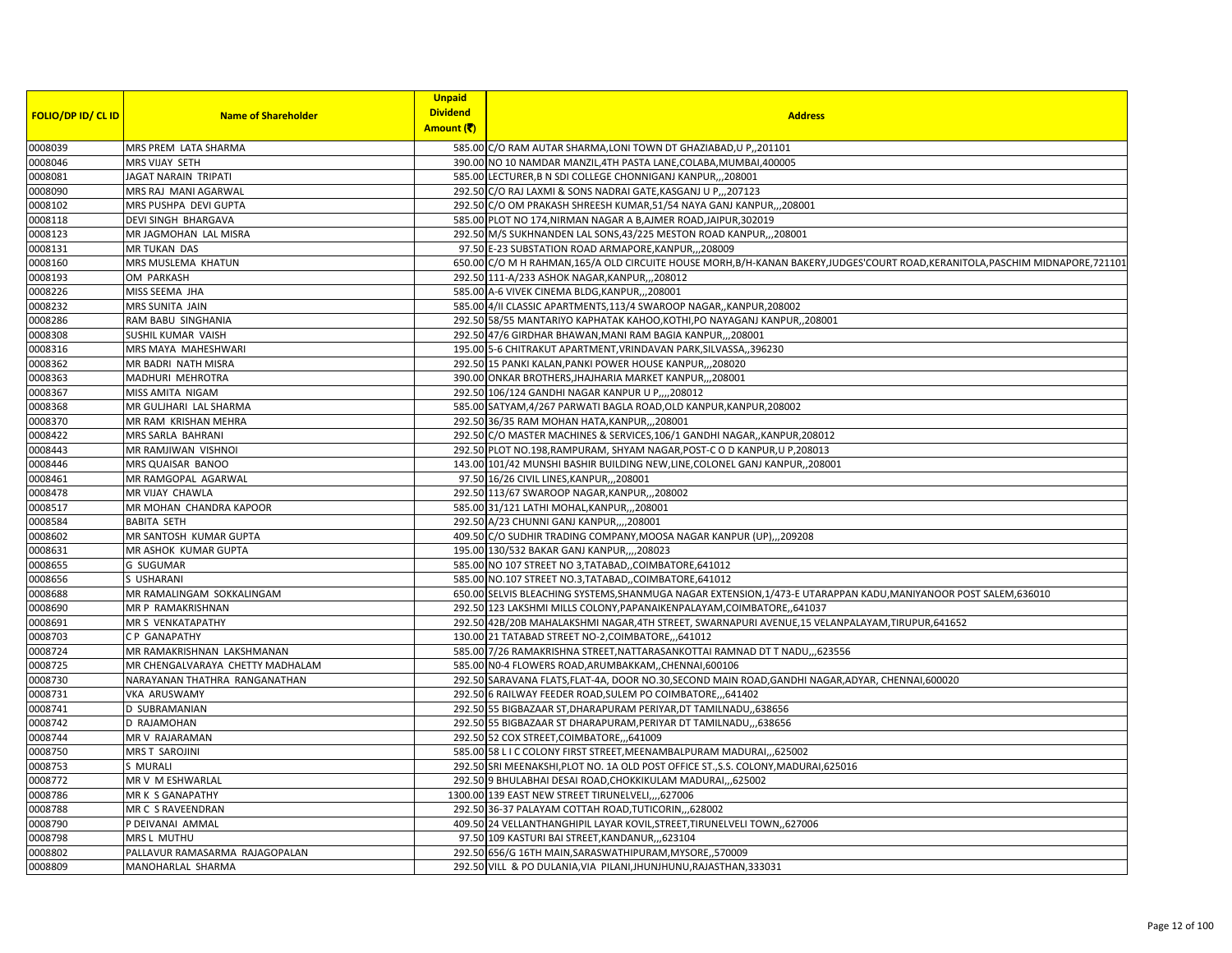|                           |                                  | <b>Unpaid</b>   |                                                                                                              |
|---------------------------|----------------------------------|-----------------|--------------------------------------------------------------------------------------------------------------|
| <b>FOLIO/DP ID/ CL ID</b> | <b>Name of Shareholder</b>       | <b>Dividend</b> | <b>Address</b>                                                                                               |
|                           |                                  | Amount (そ)      |                                                                                                              |
| 0008810                   | M VENKATACHALAM                  |                 | 143.00 H-29, MOUNTVIEW APARTMENT, PHASE - III, SATHUVACHARI, VELLORE (TN), 632009                            |
| 0008813                   | SANTHA SOMASUNDARAM              |                 | 292.50 V-34 TRIYAMBHAVA, KALAPPATTI ROAD, COIMBATORE, 641014                                                 |
| 0008816                   | MR N S MURTHY                    |                 | 292.50 NO-70 BIG KAMMALA STREET, TIRUCHY, ,,620008                                                           |
| 0008863                   | MRS SUNDERBEN HARISH CANDRA SHAH |                 | 292.50 POLY CLINIC STATION ROAD, PETLAD,,,388450                                                             |
| 0008883                   | MR NITINBHAI JASHBHAI PATEL      |                 | 292.50 SONA TEKARI P O KHAMBHOLAJ, TA ANAND (W RLY),,,388330                                                 |
| 0008914                   | MR RAMESHBHAI CHATURBHAI PATEL   |                 | 292.50 PARAG BUILDING, NR CHORA DESAI VAGA, NADIAD DT KHAIRA, GUJARAT, 387001                                |
| 0009187                   | SHREE NATH AGRAWAL               |                 | 487.50 C/O M/S RAJESH & COMPANY, 2900 M I ROAD, PANCH BATTI, JAIPUR, 302001                                  |
| 0009266                   | PRAVEEN KUMAR BANSAL             |                 | 292.50 537 BANSAL BHAWAN SUBJI MANDI, KARAULI RAJ DISTT SAWAIMADHOPUR,,,322241                               |
| 0009276                   | MRS MITHLESH CHOUHAN             |                 | 97.50 BANK OF BARODA NEAR RAILWAY, STATION, AJMER (RAJ), ,305001                                             |
| 0009288                   | MR SUNIL SABOO                   |                 | 650.00 C/O M/S SURYA PLASTICS (P) LTD, G-10 SHYAM NAGAR EXTENSION, JAIPUR, RAJASTHAN, 302006                 |
| 0009289                   | MANOJ SABOO                      |                 | 650.00 C/O M/S SURYA PLASTICS (P) LTD, G-10 SHYAM NAGAR EXTENSION, JAIPUR, RAJASTHAN, 302006                 |
| 0009330                   | MRS PREMKUMARI MEHTA             |                 | 409.50 MEHTA HOUSE C117 SHIVAJI MARG, TILAK NAGAR JAIPUR,,,302004                                            |
| 0009331                   | MR SHEKHAR CHAND MEHTA           |                 | 292.50 MEHTA HOUSE C117 SHIVAJI MARG, TILAK NAGAR JAIPUR,, 302004                                            |
| 0009356                   | MISS MADHU AGRAWAL               |                 | 292.50 707 JAT KA KUWA KA RASTA, CHAND POAL BAZAR JAIPUR,, 302001                                            |
| 0009363                   | MR AKHIL GARG                    |                 | 292.50 D-29 AMBA BARI, JAIPUR, ,, 302012                                                                     |
| 0009365                   | MRS VINITA SHARMA                |                 | 292.50 A-59 NOMI NAGAR, VAISHALI NAGAR GANDHI PATH, JAIPUR, 302021                                           |
| 0009371                   | MR DEEPAK MEHRA                  |                 | 292.50 P-18 SOUTH CITY 1, GURGAON, HARYANA, , 122001                                                         |
| 0009391                   | MR GOVIND CHAND MATHUR           |                 | 292.50 C/O SHEETAL MALTHUR, 3540 WEDDINGTON REED LANE, MATHEWS NORTH CAROLINA, CHARLOTTE, U S A, 28105       |
| 0009397                   | <b>BABU LAL NYATI</b>            |                 | 650.00 S/O SHRI NAND KISHORE JI NYATI, PURA, MOHALLA KABUTRON KA CHOWK JODHPUR,, 342001                      |
| 0009437                   | MISS SUNITA MAHARWAL             |                 | 292.50 E 42 SHASTRI NAGAR, JAIPUR, ,, 302016                                                                 |
| 0009498                   | <b>SURAJ BHAN KHATRI</b>         |                 | 292.50 B 33 VIDYUT NAGAR, AJMER ROAD, JAIPUR, 302021                                                         |
| 0009512                   | MR VISHWANATH MAROO              |                 | 292.50 16 GULAB BARI, FACTORY ARIA ROAD, JHOTWARA, JAIPUR 12                                                 |
| 0009522                   | MR GYAN CHAND PODDAR             |                 | 292.50 PODDAR COMPANY NAND, SADAN CHANDPOLE JAIPUR302001                                                     |
| 0009575                   | RADHA PIYARI BOHRA               |                 | 45.50 W/O MR H K BOHRA, C/O OUT SIDE BOHRA KA POL, JODHPUR, 342001                                           |
| 0009582                   | MRS MOHINI BAI MOOLRAJANI        |                 | 292.50 H NO 80 KANWAR NAGAR NEAR, DHARMSHALA, JAIPUR (RAJ),,302002                                           |
| 0009626                   | MR SANJAY CHORDIA                |                 | 97.50 149 ASHOK VIHAR EXTENSION, GOPALPURA BY PASS, TANK ROAD, JAIPUR, 302015                                |
| 0009635                   | MR JITENDAR BHANDARI             |                 | 292.50 DEV SADAN, D-47 DEV NAGAR, OPP GLASS FACTORY, TONK ROAD JAIPUR, 302015                                |
| 0009640                   | MR HEMANT AGARWAL                |                 | 292.50 B-22 JANTA COLONY, JAIPUR (RAJASTHAN),,,302004                                                        |
| 0009646                   | MRS VIJAY GUPTA                  |                 | 292.50 10/62 MANSAROVAR, JAIPUR, ,, 302020                                                                   |
| 0009657                   | DR MADAN MOHAN BANSAL            |                 | 292.50 23/106 SWARN PATH, MANSAROVER, JAIPUR, 302020                                                         |
| 0009672                   | <b>BHAVNA BANSAL</b>             |                 | 292.50 475 EKTA BLOCK, MAHAVEER NAGAR, JAIPUR, 302018                                                        |
| 0009679                   | MRS KISHNA DEVI KHANDELWAL       |                 | 585.00 MOHIT SALES CORPORATION, TRIPOLIA BAZAR, NEAR KOTWALI PO, JAIPUR, 302002                              |
| 0009681                   | MISS SUDHA KARNAWATI             |                 | 292.50 A-3 VIJAY PATH TILAK NAGAR, JAIPUR(RAJ),,,302004                                                      |
| 0009733                   | MISS MADHU KUMARI GARG           |                 | 292.50 BAJAI LAL KUNDAN LAL JAIN S NO 175, TRIPOLIA BAZAR JAIPUR,, 302002                                    |
| 0009754                   | MRS LALITA ARORA                 |                 | 143.00 PLOT NO 142 NANDPURI COLONY HAWA, SARAK, BIAS GODOWN JAIPUR (RAJ),                                    |
| 0009790                   | MRS JYOTI DEVI MOONDRA           |                 | 650.00 202 BALARAMA, BANDRA KURLA COMPLEX, MUMBAI, 400051                                                    |
| 0009791                   | MRS PUSHPADEVI MOONDRA           |                 | 650.00 C/O M/S ROOPCHAND BIKHABDASS, SOJAT CITY,,,306104                                                     |
| 0009801                   | MRS SHANTA JAIN                  |                 | 292.50 19 PARIDHI PARASANTH, JEEVAN VIHAR, ASC ROAD, AJMER, 305001                                           |
| 0009889                   | PREM CHAND KHANDELWAL            |                 | 195.00 4407 PYMAS STREET ANAJ MANDI, JAUHARI BAZAR JAIPUR,, 302003                                           |
| 0009973                   | MRS ASHA BHARGAVA                |                 | 143.00 C/O SHRI P D BHARGAVA C-49, BAPU NAGAR JAIPUR,                                                        |
| 0009985                   | MR SUNIL JAIN                    |                 | 292.50 9 K98 JYOTI NAGAR, JAIPUR, ,,302005                                                                   |
| 0009997                   | MRS SUSHILA GUPTA                |                 | 143.00 A-84 SINGH BHOOMI COLONY, KHATIPURA, , JAIPUR, 302012                                                 |
| 0010003                   | SUSHIL KUMAR JHANJARI            |                 | 585.00 C/O B L SHAH BANKWALA, H NO 2653 SHAH BHAWAN, RASTA GHEE WALONKA JAIPUR, 302003                       |
| 0010004                   | SUNITA JHANJARI                  |                 | 585.00 C/O B L SHAH BANKWALA, H NO SHAH BHAWAN, RASTA GHEEWALONKA JAIPUR, 302003                             |
| 0010005                   | PREM BOHRA                       |                 | 585.00 C/O B L SHAH BANKWALA, H NO 2653 SHAH BHAWAN, RASTA GHEEWALONKA JAIPUR, 302003                        |
| 0010037                   | MRS SASHI DUBEY                  |                 | 97.50 7 KHA 3 JAWAHAR NAGAR, JAIPUR, ,, 302001                                                               |
| 0010038                   | MR MAN MOHAN DUBEY               |                 | 97.50 7 KHA 3 JAWAHAR NAGAR, JAIPUR, ,,302001                                                                |
| 0010095                   | MISS SUSHILA SHARMA              |                 | 650.00 F-164 GOUTTAM MARG C SCHEME, JAIPUR (RAJ),, 302001                                                    |
| 0010117                   | BASHISTH NARAIN SINGH            |                 | 585.00 RAJ BHAWAN CIVIL LINES JAIPUR,  302006                                                                |
| 0010124                   | MOHAN DAS KHANDELWAL             |                 | 292.50 KHARBOOZA HANDI WALI GARDENS H D, ROAD, JAIPUR, 302004                                                |
| 0010139                   | MR. SANJAY JHARCHUR              |                 | 585.00 C/O CHANDMAL PUNMACHAND, H NO 2089 SOHAN VILA, RASTA HALDIYON, JOHARI BAZAR, JAIPUR RAJASTHAN, 302003 |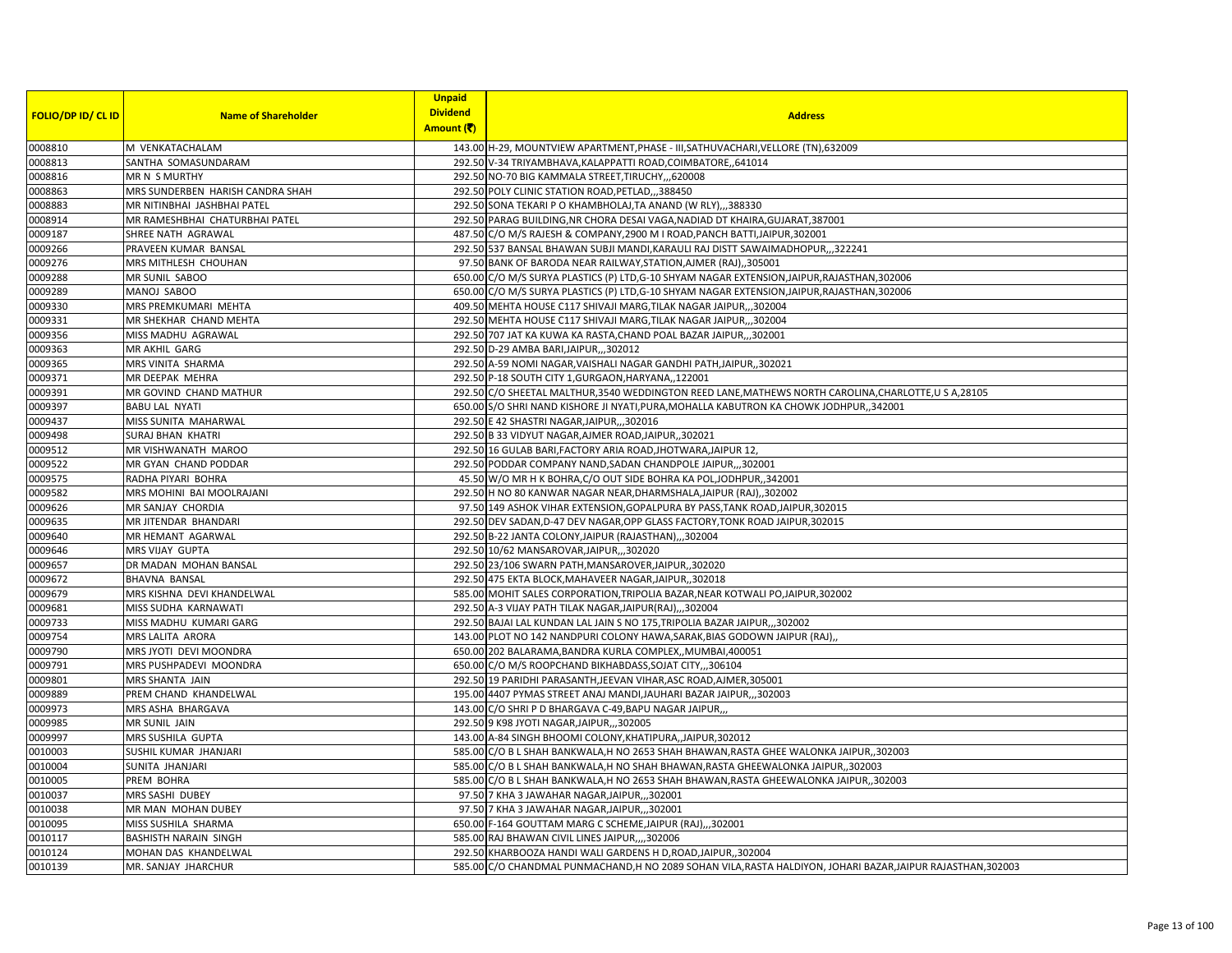|                           |                            | <b>Unpaid</b>   |                                                                                                                   |
|---------------------------|----------------------------|-----------------|-------------------------------------------------------------------------------------------------------------------|
| <b>FOLIO/DP ID/ CL ID</b> | <b>Name of Shareholder</b> | <b>Dividend</b> | <b>Address</b>                                                                                                    |
|                           |                            | Amount (そ)      |                                                                                                                   |
| 0010197                   | MR BRIJ SUNDER SHARMA      |                 | 292.50 S B 170 BAPUNAGAR JAIPUR (RAJ),,,,302004                                                                   |
| 0010213                   | SMT G V KAMESWARI DEVI     |                 | 292.50 251/2-18, OPP. POLICE KALYANA MANDA, NEAR ANJANEYASWAMY TEMPLE, AMEENAPET, ELURU, A B, 534001              |
| 0010279                   | MR KAMLESH KUMAR PANDEY    |                 | 292.50 C/O D N PANDEY, 37 SURAJ NAGAR NEAR KAMA HOUSE, AJMER ROAD JAIPUR, 302006                                  |
| 0010286                   | MR PRITHVI SINGH MANDLOI   |                 | 143.00 SUNEL, DT JHALAWAR, RAJASTHAN, ,326513                                                                     |
| 0010290                   | MRS UMADEVI MAHESHWARI     |                 | 650.00 C/O HANSRAJ LOHIYA, AGARWALLO KAMOHALLA BARMER,, 344001                                                    |
| 0010320                   | MRS ANANDI DEVI GOYAL      |                 | 585.00 M/S SANTOSH INDUSTRIES, IND ESTATE FALNA RAJ,,,306116                                                      |
| 0010350                   | MRS HEMA SESHACHARY        |                 | 97.50 210 B X CHEQUER COURT, 4TH MAIN ROAD, KOTTURPURAM, CHENNAI, 600085                                          |
| 0010365                   | MR VISWANATHAN KRISHNAN    |                 | 292.50 PLOT NO 220 F FIFTH CROSS STREET, GANESA PURAM BOILER PROJECT POST, TIRUCHIRAPPALLI, 620014                |
| 0010384                   | MR SURESH K                |                 | 650.00 53 ANNAJI RAO NAGAR, K K NAGAR, CHENNAI, 600078                                                            |
| 0010385                   | MR NARAYANAN K             |                 | 650.00 53 ANNAJI RAO NAGAR, K K NAGAR, , CHENNAI, 600078                                                          |
| 0010394                   | MRS NEELAVATHY RALLAPATI   |                 | 585.00 NO 192 PYCROFTS ROAD, ROYA PETIAH MADRAS,,,600014                                                          |
| 0010411                   | MRS GEETA GUPTA            |                 | 975.00 C/O MR GYANCHAND BAJAJ, 26/1B MOHINI MOHAN ROAD, CALCUTTA, 700020                                          |
| 0010433                   | PRADIP BOTHRA              |                 | 292.50 P-36 INDIA EXCHANGE PLACE 5TH, FLOOR, ROOM NO 57 CALCUTTA, 700001                                          |
| 0010444                   | SUBHASH CHANDRA AGARWALLA  |                 | 325.00 26/1B MOHINI MOHAN ROAD, CALCUTTA,  700020                                                                 |
| 0010466                   | KABERI CHAKRAVORTY         |                 | 97.50 34 ASHOK GARH, CALCUTTA,,, 700035                                                                           |
| 0010472                   | MR PAWAN KUMAR KHANDELWAL  |                 | 292.50 P O NEORI VIKAS VIDYALAYA, DIST RANCHI(BIHAR),,,835217                                                     |
| 0010486                   | MR SUNIL KUMAR SINHA       |                 | 292.50 113/1 LAKE TOWN, BLOCK-A, KOLKATA,, 700089                                                                 |
| 0010503                   | SRIPRAKASH CHOUDHARY       |                 | 585.00 SUMIT ENTERPRISES, 113 PARK STREET CALCUTTA,,,700016                                                       |
| 0010528                   | MR PARMESHWAR LAL SUTODIYA |                 | 234.00 C/O GREENLINE TEA & EXPORTS LTD, 26 CHOWRINGHEE ROAD, SUIT NO 23 2ND FLOOR, CALCUTTA, 700087               |
| 0010531                   | MR BIJAY KUMAR MAWANDIA    |                 | 195.00 24/25 MOULANA ABUL KALAM AZAD ROAD, 6TH FLOOR, FLAT NO 6 H, HOWRAH, WEST BENGAL, 711101                    |
| 0010564                   | MR PAWAN KUMAR SINGHANIA   |                 | 292.50 210 CANAL STREET, LAKE TOWN, KOLKATA,, 700048                                                              |
| 0010625                   | MR BISWANATH MUKHERJEE     |                 | 617.50 PLOT NO. 150, BLOCK NO. BC, SECTOR - I, SALT LAKE, BIDHAN NAGAR, KOLKATA, 700064                           |
| 0010634                   | MR SUSHIL KUMAR PERIWAL    |                 | 292.50 C/O RUGHLALL RAMESHWARLALL 207, MAHARSHI, DEVENDRA ROAD CALCUTTA,, 700070                                  |
| 0010676                   | MR TAPAS KUMAR SARKAR      |                 | 585.00 13/4A RAMKANTA BOSE STREET, BAGHBAZAR, CALCUTTA,, 700003                                                   |
| 0010699                   | MISS ZEENAT BEGUM          |                 | 143.00 12 HARIN BARI 2ND LANE THANAGALI, CALCUTTA,,,700073                                                        |
| 0010770                   | MR HEMRAJ DUDHORIA         |                 | 585.00 C/O HHC LTD 7E LINDSAY STREET, CALCUTTA,,, 700087                                                          |
| 0010822                   | MRS KAMLA DEVI CHOPRA      |                 | 786.50 C/O PUNAM CHAND CHOPRA,133CANNING STREET CALCUTTA,,,700001                                                 |
| 0010846                   | MR SHRAWAN KUMAR GUPTA     |                 | 292.50 NR HARIHAR MANDIR, MOHADDIPUR, GORAKHPUR, 273001                                                           |
| 0010896                   | MR ADINATH SARKAR          |                 | 585.00 KOYAL VIHAR VASUNDHARA, FLAT NO. A-904, V.I.P.ROAD, P.O. AIRPORT KOLKATA, 700052                           |
| 0010914                   | MRS SUNITA AGRAWAL         |                 | 195.00 C/O S K GUPTA, D-1 MECON TOWER, 357 P A SHAH ROAD CALCUTTA,, 700068                                        |
| 0010934                   | SUBRATA KUMAR DAS GUPTA    |                 | 292.50 5B ABHOY GUHA ROAD, CALCUTTA,,,700006                                                                      |
| 0010982                   | MRS VIDYA BHUWANIA         |                 | 45.50 AKSHAY APPARTMENT, 123 CANAL STREET, 1ST FLOOR, B BLOCK, FLAT NO.B-2, SHREE BHUMI, KOLKATA, 700048          |
| 0010998                   | MR ASHOK KUMAR JAIN        |                 | 292.50 126 FIRST FLOOR,4TH CROSS, 18TH MAIN,1ST - N - BLOCK,RAJAJINAGAR,BANGALORE,560010                          |
| 0011038                   | MRS KISHORI SINGH          |                 | 292.50 C/O P K SINGH, 3RD FLOOR, P 32 KSHIROD VIDYA VINOD AVENUE, CALCUTTA, 700003                                |
| 0011042                   | MR SAMBHUKINKAR CHATTERJEE |                 | 97.50 12/2 RAMKRISHANA ACHARYA LANE, SALKIA, HOWRAH, ,711106                                                      |
| 0011094                   | MR RAJESH SHARMA           |                 | 292.50 6F VENUS APARTMENTS, 9 MAY FAIR ROAD CALCUTTA,,,700019                                                     |
| 0011102                   | MR ABDUR RASHID            |                 | 864.50 53 TALTOLA LANE, CALCUTTA,,, 700016                                                                        |
| 0011123                   | MR NIRANJAN MAJUMDER       |                 | 292.50 F 123 AWHO (SENA BIHAR), ST THOMAS TOWN, KAMMANHALLI MAIN ROAD, BANGALORE, 560084                          |
| 0011131                   | MR RAMPRASAD SENA          |                 | 292.50 C/O SMT.G NAGESWARI, VICE-PRESIDENT, WOMAN & CHILD WELFARE CENTRE, SHREERAMNAGAR, VIZIANAGARAM, A P,535101 |
| 0011151                   | MR ARUP KUMAR DUTTA        |                 | 292.50 70/3 SAMBHU NATH PANDIT STREET, CALCUTTA,,, 700025                                                         |
| 0011169                   | MR AJIT KUMAR SINGH        |                 | 585.00 75 G BLOCK, GOVIND NAGAR, KANPUR U P., 208006                                                              |
| 0011184                   | MR PURUSHOTTAM LAL AGARWAL |                 | 97.50 16-L MONDAL TEMPLE LANE, CALCUTTA,,, 700053                                                                 |
| 0011198                   | MRS S KALYANI              |                 | 292.50 203 SHIVA KRUPA, 6-3-864/2 BEGUMPET, HYDERABAD, ,500016                                                    |
| 0011201                   | MRS GITA CHATTERJEE        |                 | 650.00 8 DEODAR STREET, CALCUTTA,,, 700019                                                                        |
| 0011207                   | MR KALIKINKAR GHOSH        |                 | 292.50 11 RAMANATH PAUL ROAD, KIDDERPORE, CALCUTTA, 700023                                                        |
| 0011211                   | MRS RUPA TIWARI            |                 | 195.00 C/O B N TIWARI, COAL VIHAR VARDHMAN, UPPER BURDWAN COMPOUND, RANCHI BIHAR, 834001                          |
| 0011247                   | SHYAM SUNDAR GHOSH         |                 | 292.50 11 RAMANATH PAUL ROAD, KIDDERPORE CALCUTTA,,,700023                                                        |
| 0011252                   | BISWANATH CHATTERJEE       |                 | 650.00 64/3K RAJA RAMMOHAN ROY ROAD, (BIREN ROY ROAD EAST), BEHALA EAST PARK, KOLKATA, 700008                     |
| 0011266                   | MRS MADHU DAR              |                 | 292.50 467 BLOCK K NEW ALIPORE, CALCUTTA,,, 700053                                                                |
| 0011319                   | MR DEBI PRASAD NANDA       |                 | 585.00 6-B GOPAL BANERJEE STREET, GROUND FLOOR CALCUTTA,,,700025                                                  |
| 0011320                   | MR KALLOL KUMAR PAUL       |                 | 1046.50 FLAT NO.1402, TRISHUL TOWER, KAUSHAMBI, DIST-GHAZIABAD, U P, 201010                                       |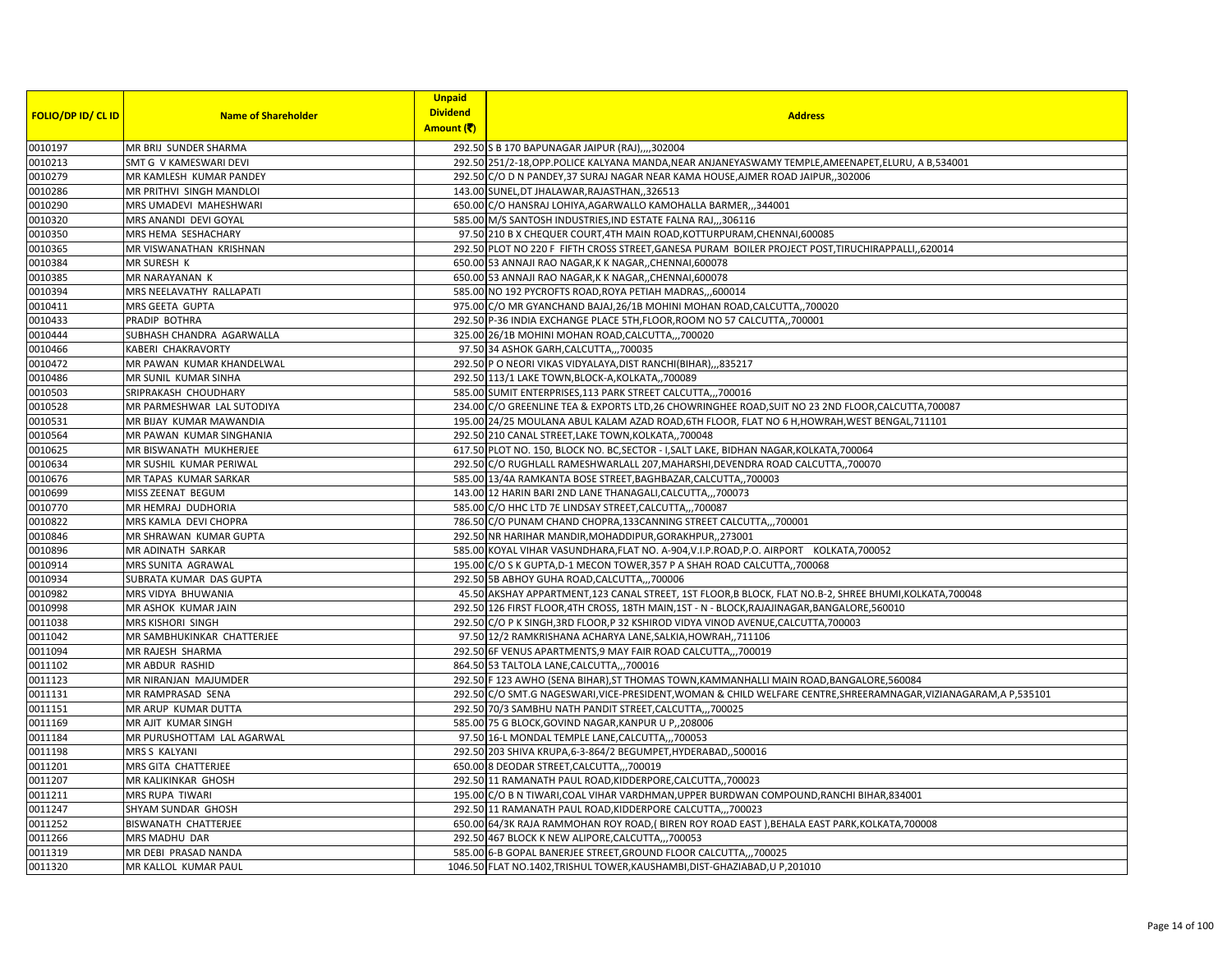|                           |                               | <b>Unpaid</b>                 |                                                                                                   |
|---------------------------|-------------------------------|-------------------------------|---------------------------------------------------------------------------------------------------|
| <b>FOLIO/DP ID/ CL ID</b> | <b>Name of Shareholder</b>    | <b>Dividend</b><br>Amount (そ) | <b>Address</b>                                                                                    |
| 0011348                   | MR PARSHOTAM LAL BAJAJ        |                               | 195.00 1C/29 NEW ROHTAK ROAD, NEW DELHI, ,, 110005                                                |
| 0011386                   | MR BISWANATH SARKAR           |                               | 1300.00 12-H SABJIBAGAN LANE IST FLOOR, CHETLA CALCUTTA,,,700027                                  |
| 0011401                   | MR MANASH KAHALI              |                               | 728.00 38/Q MAHARAJA TAGORE ROAD, DHAKURIA,, CALCUTTA, 700031                                     |
| 0011421                   | MRS JOYSHREEDAS               |                               | 195.00 111 SUTHERN AVENUE, ASHOKA FLAT, NO 1-B, CALCUTTA, 700029                                  |
| 0011441                   | MR KANTARAO BENDAPUDY         |                               | 585.00 8 45 13/1 VIDYA NAGAR COLONY, OLD CBI OFFICE ROAD, VISAKHAPATNAM, 530017                   |
| 0011482                   | MRS SUMITRA GAGGAR            |                               | 435.50 C/O MR SANJAY GAGGAR, CEMENT BUNGALOW, A 399 PAREEK COLLEGE ROAD, BANI PARK UAIPUR, 302006 |
| 0011508                   | MRS MRIDULA MAJUMDAR          |                               | 585.00 MARK HOUSE, 120 BALLYGUNGE GARDENS CALCUTTA,,,700029                                       |
| 0011518                   | MR SUJIT KUMAR MITRA          |                               | 585.00 1/1A DR AMAL ROY CHOWDHARY LANE, CALCUTTA,,, 700009                                        |
| 0011528                   | MRS SULOCHANA BIYANI          |                               | 292.50 C/O BEARING TRADING COMPANY, 138 CANNING STREET,,,700001                                   |
| 0011568                   | TALESHWAR SHARMA              |                               | 585.00 SECTOR-5A, QUARTER NO. 2012, AMERICAN COLONY, BOKARO STEEL CITY, JHARKHAND, ,827006        |
| 0011605                   | <b>NEETA JAIN</b>             |                               | 292.50 13/D D N GHOSE ROAD, FLAT NO 4 NIL KOTHI CALCUTTA,, 700025                                 |
| 0011657                   | MR HIRALAL LAKHOTIA           |                               | 292.50 1/4 BOWALI MONDAL ROAD, CALCUTTA,,,700026                                                  |
| 0011663                   | JAI PRAKASH JAISWAL           |                               | 45.50 HA-15, SECTOR - III, SALT LAKE CITY, KOLKATA,, 700097                                       |
| 0011678                   | MR ALOK KUMAR DAS             |                               | 617.50 3A BRINDA BON PAL LANE, CALCUTTA,,, 700003                                                 |
| 0011712                   | MR VIJAY KUMAR AGARWAL        |                               | 585.00 C/O M/S SATISH & COMPANY,113A MANOHAR DAS CHOWK CALCUTTA,,,700007                          |
| 0011744                   | MR ASHIM ROY CHOWDHURY        |                               | 487.50 29B BALLYGUNGE CIRCULAR ROAD, CALCUTTA,,,700019                                            |
| 0011751                   | AXON INDIA PRIVATE LIMITED    |                               | 195.00 57/1 BALLY GUNJ CIRCULAR ROAD,,,CALCUTTA,700019                                            |
| 0011782                   | MRS BHARATI DAS               |                               | 617.50 3-A BRINDA BONPAL LANE, CALCUTTA,,, 700003                                                 |
| 0011826                   | MR GOVIND PRASAD JAISWAL      |                               | 292.50 218 SHIVAM APARTMENT, SAIDPUR CANAL ROAD, PATNA, BIHAR, 800004                             |
| 0011827                   | MR GAJENDRA CHOUDHARY         |                               | 292.50 C/O SRI RAGHAVA CHOUDHARY AT & P O, PAROO, DISTT MUZAFFARPUR BIHAR, 843112                 |
| 0011926                   | MR SUBHAS CH MAJUMDER         |                               | 292.50 9 PANCHANAN TALA ROAD PO BALLY, DT HOWRAH W BENGAL,,,711201                                |
| 0011945                   | MR ANIL KUMAR GUPTA           |                               | 195.00 12 RAJENDRA CHATTERJEE ROAD, P O ALAMBAZAR CALCUTTA,,,700035                               |
| 0011948                   | MRS MANJU JAIN                |                               | 292.50 19/B BHABANANDA ROAD, CALCUTTA,,,700026                                                    |
| 0011988                   | MRS SHYAMALI DAS              |                               | 97.50 C/O GAUTAM GAUTAM 55 CANNING, STREET, MEHTA BUILDING CALCUTTA,, 700001                      |
| 0012010                   | <b>MRS BHARATI DEY</b>        |                               | 292.50 9 GOPI BOSE LANE, CAL,,, 700012                                                            |
| 0012025                   | MR PRAKASH SINGH              |                               | 292.50 423 PARNASREE PALLI,,,CALCUTTA,700060                                                      |
| 0012027                   | MR SAJAL KUMAR DAS            |                               | 292.50 21/C/3 PRINCE BAKTIAR SHAH ROAD, TOLLYGUNJE CALCUTTA,, 700064                              |
| 0012028                   | MR SUNDARLAL BOTHRA           |                               | 292.50 C/O MADAN JUTE SUPPLY, 20 MULLICK STREET CALCUTTA,,,700007                                 |
| 0012038                   | MRS KASTURI DEVI GANERIWALA   |                               | 292.50 C/O MANSFIELD & SONS LTD, 65/1 MAHARSHI DEBENDRA ROAD,,,700006                             |
| 0012045                   | MR LOON KARAN JHAWAR          |                               | 97.50 859 MARSHALL HOUSE, 33/1 NETAJI SUBHAS ROAD CALCUTTA,,, 700001                              |
| 0012097                   | SATYA RANJANRAY               |                               | 585.00 57, RAJA NABAKRISHNA STREET,,,CALCUTTA,700005                                              |
| 0012100                   | MR VENKATA SUBBARAO MURUKUTLA |                               | 585.00 SFA I 214, AUTO NAGAR,, VISAKHAPAT, 530012                                                 |
| 0012102                   | MR HARISH K JAISWAL           |                               | 585.00 78/1 CHINTAMONI DEY ROAD, HOWRAH,,,711101                                                  |
| 0012105                   | MR GOVIND RAM MODI            |                               | 292.50 MURLI FLOUR MILL, JORAFATAK ROAD DHANBAD, ,,826001                                         |
| 0012107                   | MR DURYODHAN SAHOO            |                               | 292.50 QTR NO.G/127, H A L TOWNSHIP, SUNABEDA-2, DIST-KORAPUT, ORISSA, 763002                     |
| 0012109                   | MRS SUMITRA SAHA              |                               | 292.50 C/O SAWKHI LAL SONS, CHOWK BAZAR MUNGER, ,,811201                                          |
| 0012149                   | MR SIBDAS ADHYA               |                               | 975.00 4 BLACQUIRE SQUARE, CALCUTTA,,,700006                                                      |
| 0012150                   | MRS JHARNA MANDAL             |                               | 585.00 P 14 C I T ROAD, ENTALLY, CALCUTTA, 700014                                                 |
| 0012153                   | MR PARTHA SARATHI PAUL        |                               | 585.00 JAYANTI,6 A N SAHA ROAD, CALCUTTA,, 700048                                                 |
| 0012164                   | MR PAWAN KUMAR KHAITAN        |                               | 195.00 12 LOUDAN STREET FLAT NO 3E, CALCUTTA,,, 700017                                            |
| 0012175                   | SHYAM SUNDER BAGARIA          |                               | 877.50 NEAR SATYA NARAYAN MANDIR LAL, BAZAR JHARIA (DHANBAD),,,828111                             |
| 0012181                   | MR JODH RAJ LADDHA            |                               | 585.00 EVEREST HOUSE, 8TH FLOOR, 46C JAWAHARLAL NEHRU ROAD, KOLKATA, 700071                       |
| 0012183                   | MR PYARELAL GUPTA             |                               | 585.00 81F BECHU CHATTERJEE STREET, CALCUTTA,,, 700009                                            |
| 0012229                   | MRS PRITIBALA H AJMERA        |                               | 877.50 12 MANGOR LANE 2ND FLOOR, CALCUTTA,,, 700001                                               |
| 0012245                   | VIJOY KUMAR AGARWAL           |                               | 292.50 STATION ROAD, DURGAPUR, ,, 713201                                                          |
| 0012278                   | MR SHYAM SUNDER CHOPRA        |                               | 585.00 SHAH RAJAE RD, HASTINGS, ,, 700022                                                         |
| 0012306                   | MDHAMED SAJID                 |                               | 292.50 12 HARIN BARI 2ND LANE (THANA, GALI), CALCUTTA,, 700073                                    |
| 0012328                   | MRS GITA DEVI CHAMARIA        |                               | 292.50 ARUN KUMAR & CO 65 COTTON STREET, CALCUTTA,,, 700007                                       |
| 0012330                   | MR ARUN KUMAR CHAMARIA        |                               | 292.50 161, BLOCK-A, BANGUR AVENUE, KOLKATA,, 700055                                              |
| 0012334                   | MR SAYEED AHMED               |                               | 195.00 29 ELLIOT ROAD FLAT NO4, CALCUTTA,,, 700016                                                |
| 0012343                   | SUNDER KUMAR AGARWAL          |                               | 585.00 C/O THE WESTERN CLOTH STORES, 29/1/30 ARMENIA ST,, 700001                                  |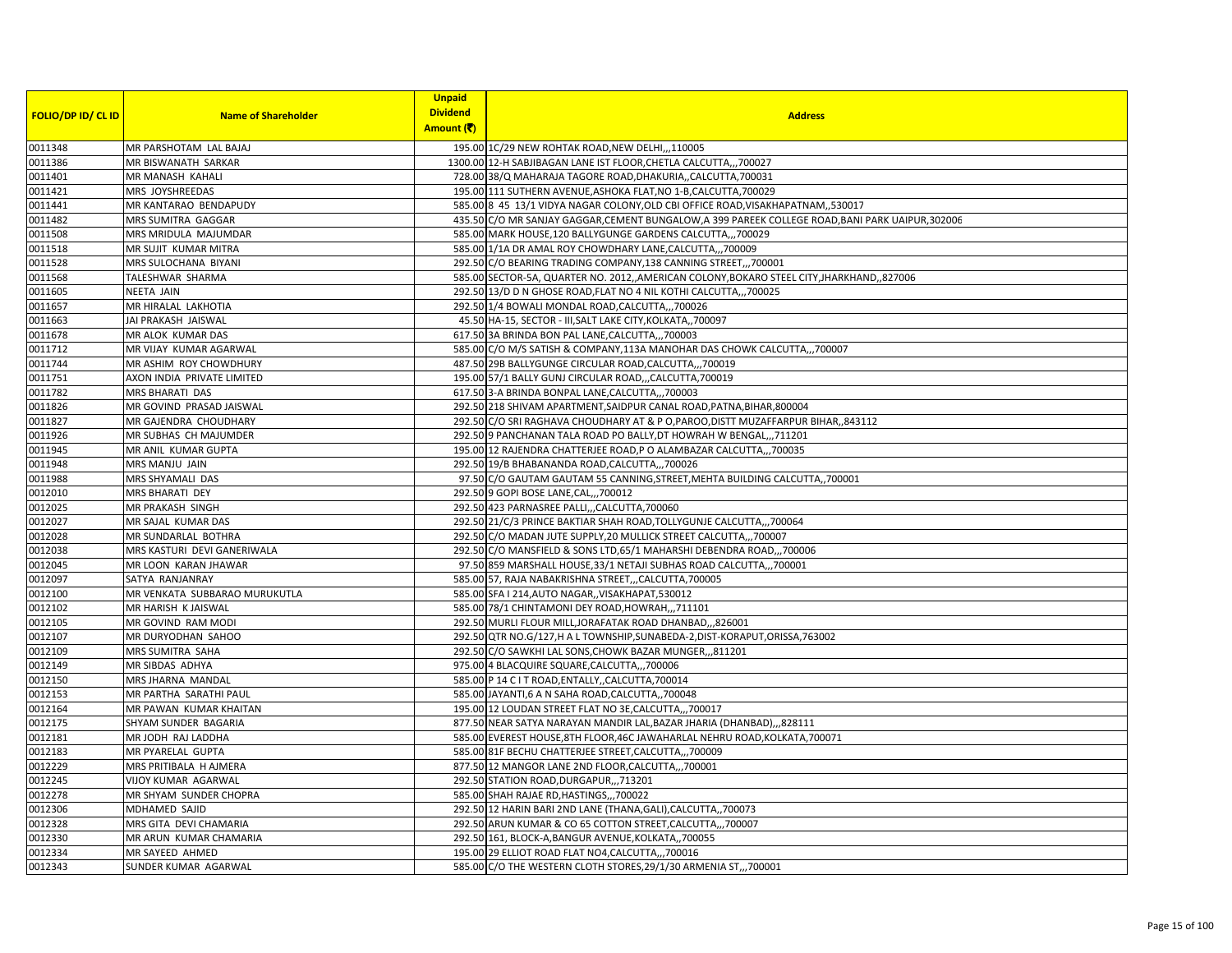|                           |                                  | <b>Unpaid</b>   |                                                                                                                                   |
|---------------------------|----------------------------------|-----------------|-----------------------------------------------------------------------------------------------------------------------------------|
| <b>FOLIO/DP ID/ CL ID</b> | <b>Name of Shareholder</b>       | <b>Dividend</b> | <b>Address</b>                                                                                                                    |
|                           |                                  | Amount (そ)      |                                                                                                                                   |
| 0012345                   | MISS RAJ KUMARI CHAMARIA         |                 | 585.00 C/O MEENA AGARWAL, 191 BANGUR AVENUE, BLOCK-"B", KOLKATA, 700055                                                           |
| 0012354                   | MR SOMESH CHANDRA SEN            |                 | 97.50 33A CHANDRA NATH CHATTERJEE STREET, CALCUTTA,, 700025                                                                       |
| 0012355                   | MRS SANTOSH DEVI KARIWALA        |                 | 292.50 4 BHAWANI DUTTA LANE 4TH FLOOR, CALCUTTA,, 700073                                                                          |
| 0012359                   | MRS SANTI SEN                    |                 | 97.50 33A CHANDRA NATH CHATTERJEE STREET, CALCUTTA,,, 700025                                                                      |
| 0012379                   | <b>BAJRANG LAL NAHATA</b>        |                 | 292.50 ASPEN RESIDENCY, FLOT NO 209 52-10-32, RESPUVANI PALACE, VISAKHAPATTNAM, 530013                                            |
| 0012382                   | MR SIBA PROSAD SARKAR            |                 | 292.50 NIMTOLLA SIDING STREET PO SHYAM, NAGAR, DIST 24 PARGANAS,, 743127                                                          |
| 0012383                   | MR JAYANTA KUMAR SARKAR          |                 | 292.50 NIMTOLLA SIDING STREET P O SHYAM, NAGAR, DIST 24 PARGANAS, , 743127                                                        |
| 0012434                   | MISS MANISHA KHETAN              |                 | 97.50 C/O P 68B C I T ROAD BLOCK 2, SCHEME 7M CALCUTTA,,, 700054                                                                  |
| 0012457                   | MR GULAB MENGHANI                |                 | 97.50 C/O ARGO ENGINEERING SYSTEMS PVT LT,99 C P COLONY, MORAR GWALIOR, 474006                                                    |
| 0012462                   | <b>BINITA RANI AGRAWAL</b>       |                 | 975.00 C/O SRI H V DEO NAI BAZAR, NEAR ZUMMA MASZID MUZAFFARPUR, ,,842001                                                         |
| 0012471                   | MRS UMA BAJORIA                  |                 | 526.50 C/O A. K. BAJORIA, FLAT NO.C-403, SURVEY NO.48-2A & 2B, SPRING BLOOM APARTMENT, SHIRKE ROAD, B.T. KAWADE ROAD PUNE, 411001 |
| 0012547                   | MRS MANORAMA JAIN                |                 | 585.00 N221, JAL VAYU VIHAR, SECTOR 25, NOIDA, 410210                                                                             |
| 0012584                   | MRS KAMLA THAKUR                 |                 | 292.50 C/O AMAN TEXTILE, THANA ROAD, P O LUMDING, DT NOWGONG ASSAM, 782447                                                        |
| 0012585                   | MR AJAY KUMAR JAIN               |                 | 143.00 10 MASJID LANE, BHOGAL JANGPURA,, NEW DELHI, 110014                                                                        |
| 0012601                   | MISS MEENAKSHI K LALAN           |                 | 292.50 15 PUSHPARKUNJ COLONY, GORAKHPUR JABALPUR,, 482001                                                                         |
| 0012610                   | <b>NEERA ARORA</b>               |                 | 292.50 GOODLUCK APARTMENT, GUPTESHWAR ROAD, NR B K SINGH KA BAGICHA, JABALPUR M P, 482001                                         |
| 0012611                   | MR JITEN K LALAN                 |                 | 195.00 15 PUSHPAKUNJ COLONY, GORAKHPUR JABALPUR,,,482001                                                                          |
| 0012636                   | MRS VIDYAVATI SHRIVASTAVA        |                 | 292.50 KHAPARDE GARDENS, AMRAVATI,, 444601                                                                                        |
| 0012643                   | <b>MRS SHAKUN LAHEJA</b>         |                 | 292.50 4/6 VALI APARTMENTS KATUL ROAD, CHHAONI,,,440013                                                                           |
| 0012650                   | MR PANKAJ KUMAR KAMDAR           |                 | 292.50 C/O R K TEXTILES SADAR ROAD, SARANGARH DIST RAIGARH (MP),,,496445                                                          |
| 0012660                   | DILIP SHANKAR RAO DAOO           |                 | 292.50 FLAT F 2, FIRST FLOOR, ADWAIT APPARTMENTS, NR PARANJPE SCHOOL, 19, SHRADDANAND PETH NAGPUR, 440010                         |
| 0012675                   | MRS MUNIRA VIRANI                |                 | 292.50 EMPIRE FOOT WEAR, OPP SUDAMA CINEMA, GOKULPETH, NAGPUR, 440010                                                             |
| 0012676                   | MISS ZARINA VIRANI               |                 | 292.50 EMPIRE FOOT WEAR, OPP SUDAMA CINEMA, GOKULPETH, NAGPUR, 440010                                                             |
| 0012702                   | PURSHOTTAM SHARMA                |                 | 292.50 C/O LOONKARAN AND COMPANY, GUDIYARI RAIPUR, ,,492009                                                                       |
| 0012706                   | MR SANJAY VISHWESHWARPURI BHAGWE |                 | 656.50 SHANKAR BHAVAN, GKULPETH NAGPUR,,,440010                                                                                   |
| 0012737                   | KRISHNA DAULAT RAUT              |                 | 585.00 5 PATHAN LAYOUT, SAMVHAJI NAGAR, BHAMTI PARSODI RING ROAD, NAGPUR, 440022                                                  |
| 0012754                   | MR MUKESH MASHINE                |                 | 650.00 PLOT NO.35, BAJI PRABHU NAGAR, NEAR SOUTH INDIA TEMPLE, NAGPUR, MAHARASHTRA, 440033                                        |
| 0012759                   | MOHANLAL TIKAMDAS KANDHARI       |                 | 585.00 C/O TIKAM DAS SONS ITWARI BAZAR, NAGPUR,,,440002                                                                           |
| 0012766                   | MILAN CHANDRAKANT KALE           |                 | 585.00 5 A TILAK NAGAR NAGPUR,,,,440010                                                                                           |
| 0012774                   | MR GIRISH JOSHI                  |                 | 585.00 NAGOBA LANE NO-1, NEAR MULEYS HOUSE MAHAL NAGPUR,,,440002                                                                  |
| 0012790                   | MR CHANDRAMOULESWARARAO LAVU     |                 | 585.00 B/14 PLDQ TOWNSHIP PURNAPANI PO, VIA ROURKELA, ORISSA, 770035                                                              |
| 0012800                   | MR DEBASHISH CHAKRABORTY         |                 | 292.50 SHREE RAM ESTATE, FLAT C VI/7 3RD FLOOR, 129 HO CHI MIN SARANI, PO BARISHA CALCUTTA, 700008                                |
| 0012801                   | MRS MALTI SINHA                  |                 | 292.50 1C/2K/1L KALINDIPURAM, PO DHUMANGANJ, ALLAHABAD U P,                                                                       |
| 0012815                   | MRS KAMLA MOHANDAS SABUNANI      |                 | 975.00 104 NAVRANG BLDG, G DESHMUKH MARG, MUMBAI, ,400026                                                                         |
| 0012845                   | MISS RAZIA HATIMBHAI DHANKOT     |                 | 650.00 180 SAIFEE JUBILEE STREET, 3RD FLOOR, BOMBAY, 400003                                                                       |
| 0012846                   | MRS JUMANA DHANKOT               |                 | 650.00 180 SAIFEE JUBILEE STREET, 3RD FLOOR, BOMBAY, 400003                                                                       |
| 0012847                   | MRS FARIDA DHANKOT               |                 | 650.00 180 SAIFEE JUBILEE STREET, 3RD FLOOR,, BOMBAY, 400003                                                                      |
| 0012848                   | MR HAKIM HATIMBHAI DHANKOT       |                 | 650.00 180 SAIFEE JUBILEE STREET, 3RD FLOOR, BOMBAY, 400003                                                                       |
| 0012854                   | MR LALIT R AGARWAL               |                 | 292.50 MANILAL CHHAGANLAL CHAWL R NO 18, QUARRY RD MALAD EAST, BOMBAY, ,400097                                                    |
| 0012862                   | MRS GIRIJA PANCHAPAKESAN         |                 | 195.00 SYNDICATE BANK, GARDEN VIEW PLOT NO 55, VALLABHBAGH LANE GHATKOPAR, EAST MUMBAI, 400000                                    |
| 0012868                   | MR KIRAN INDRU HINGORANI         |                 | 227.50 14 BLOOMING HEIGHTS 4 PALI HILL, BANDRA, BOMBAY, 400050                                                                    |
| 0012869                   | MR INDRU BHAGWANDAS HINGORANI    |                 | 227.50 14 BLOOMING HEIGHTS 4 PALI HILL, BANDRA, BOMBAY, ,400050                                                                   |
| 0012874                   | MRS GANGABAI RAMJI THAKKER       |                 | 715.00 43/270 WALKESHWAR RD A-1, APARTMENTS, BOMBAY, ,400006                                                                      |
| 0012890                   | MRS SONAL GIRISH JARIWALA        |                 | 130.00 BIHARI BAUG ROOM NO 56,4TH FLOOR 3RD BHOIWADA, BOMBAY, 400002                                                              |
| 0012893                   | <b>MR SHARAD BHANSALI</b>        |                 | 650.00 18/C-3 BALWANT COOP HSG SOC LTD, GOVIND NAGAR, SODAWALA LANE, BORIVALI(W), MUMBAI, 400092                                  |
| 0012894                   | JORMAL M BHANSALI                |                 | 546.00 603/A MAYUR BUILDING, SODAWALA LANE, BORIVALI WEST, MUMBAI, 400092                                                         |
| 0012917                   | MR RAMESH KUMAR SHINGANI         |                 | 585.00 9-PALMYRA CO-OP HSG SC LTD 593,21ST ROAD BANDRA, BOMBAY, 400050                                                            |
| 0012940                   | HARSHADBHAI GORADIA              |                 | 292.50 SHRIRAM MANSION 3RD FLOOR, PAREKH STREET, BOMBAY,, 400004                                                                  |
| 0012949                   | MR NARAYAN PRADHAN               |                 | 292.50 4 ANAMIKA BLDG NO 13, GUL MOHAR CROSS RD NO 10, J V P D SCHEME, BOMBAY, 400049                                             |
| 0012950                   | MRS KAMAL PRADHAN                |                 | 292.50 4 ANAMIKA BLDG NO 13, GUL MOHAR X RD NO 10, J P V D SCHEME, MUMBAI, 400049                                                 |
| 0012952                   | SHIRISH ASARAM SAMDANI           |                 | 292.50 KIRTI BLDG PANDARIBA, AURANGABAD,,,431001                                                                                  |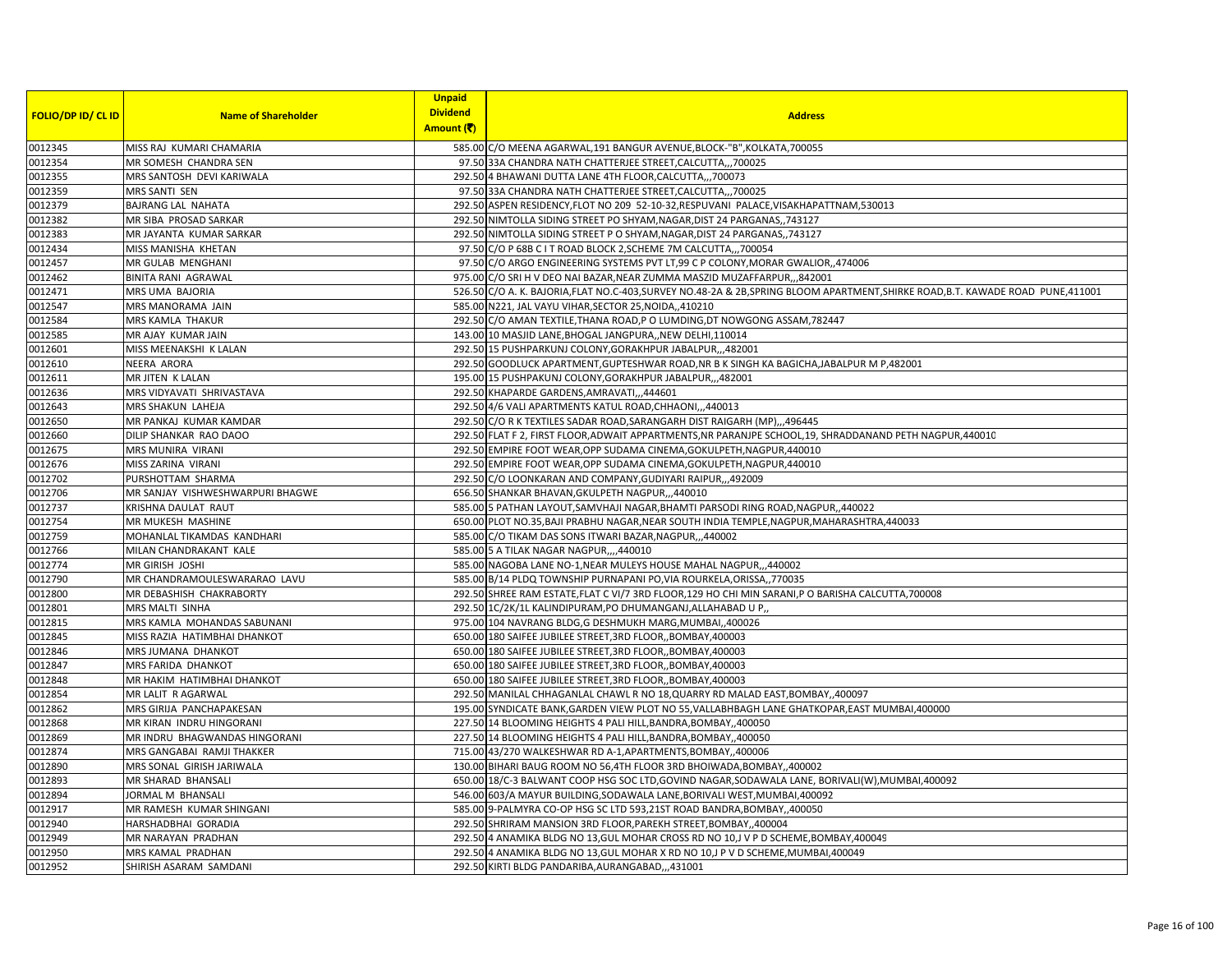|                           |                               | <b>Unpaid</b>   |                                                                                                            |
|---------------------------|-------------------------------|-----------------|------------------------------------------------------------------------------------------------------------|
| <b>FOLIO/DP ID/ CL ID</b> | <b>Name of Shareholder</b>    | <b>Dividend</b> | <b>Address</b>                                                                                             |
|                           |                               | Amount (そ)      |                                                                                                            |
| 0012962                   | MR BHIKHALAL G SHETH          |                 | 292.50 4 RATAN ABAD TUKARAM JAVJI RD,,,MUMBAI,400007                                                       |
| 0012970                   | MR DWARKADAS NARAINDAS        |                 | 195.00 27 ALKA, 5TH FLOOR, B ROAD, CHURCHGATE, 40 MARINE DRIVE, MUMBAI, 400020                             |
| 0012980                   | MRS VEENA TIKAM GEHANI        |                 | 585.00 202/18 ROOP MAHAL R A KIDWAI RD, WADALA, MUMBAI, 400031                                             |
| 0012992                   | MISS KETTY BAJAN              |                 | 195.00 ROOM NO 9, 1ST FLOOR, JER BUILDING, KHETWADI, 6TH LANE, MUMBAI, 400004                              |
| 0012996                   | MRS MANESHA MEHTA             |                 | 292.50 C-17-5 JEEVAN BIMA NAGAR, BORIVLI WEST,, MUMBAI, 400103                                             |
| 0013009                   | MR ISHWARLAL KALYANJI TRIVEDI |                 | 585.00 MUKTA BLDG FLAT 35 PERU BAUG, AAREY RD GOREGAON E,, MUMBAI, 400063                                  |
| 0013045                   | MR NAZIMUDDIN NAKHAWA         |                 | 585.00 46/50 B ROGHAY BLDG 40 4TH FLR, CLARE ROAD BYCULLA,, MUMBAI, 400098                                 |
| 0013061                   | MRS RUKHSHANA NOORALLAH HOODA |                 | 195.00 C-29 RACHANA APARTMENTS, V P RD ANDHERI W, MUMBAI, 400058                                           |
| 0013062                   | MR MIRZA ISMAIL HOODA         |                 | 195.00 B-28 ISMAILIABAD HSG SOC, V P RD ANDHERI WEST, MUMBAI, 400058                                       |
| 0013080                   | MR KANTILAL DUNGARJI JOSHI    |                 | 292.50 4/41 A-1 APARTMENTS, 270 WALKESHWAR RD,, MUMBAI, 400005                                             |
| 0013084                   | SONAL DOLATRAI MITHANI        |                 | 195.00 15 SUKH SADAN 2ND FLR, CAMA LANE GHATKOPAR, MUMBAI, 400086                                          |
| 0013129                   | MRS PANI BAI H SOLANKI        |                 | 13.00 A-504 GIRIVIHAR DARSON, 5TH FLOOR, MUSAKILEDAR STRRET, JUCOBCIRCLE MUMBAI, 400011                    |
| 0013139                   | MR S MOHAN KRISHNAN           |                 | 97.50 NO 15 LAVANYA, SECTOR 6, CHADDANAGAR, CHEMBUR,                                                       |
| 0013157                   | MR MUKESH G MEHTA             |                 | 292.50 6 LEELA VILLA NG ACHARYA MARG, CHEMBUR,, MUMBAI, 400071                                             |
| 0013160                   | MRS MANJULA MAHENDRA SHAH     |                 | 292.50 302/A PANCHRATNA, NEAR ROXY CINEMA,, MUMBAI, 400004                                                 |
| 0013170                   | MR ATUL MOHILE                |                 | 650.00 DINATH TERRACE, 189 LADY JAMSHEDJI ROAD, OPP CITY LIGHT MAHIM, MUMBAI, 400016                       |
| 0013187                   | MADHAVDAS GONDALIA            |                 | 650.00 149/51 NEW CHAREN ROAD, PRATHANA SAMAJ, BOMBAY,, 400004                                             |
| 0013209                   | VENKATESWARLU DAMARLA         |                 | 650.00 QR NO 335,C G S COLONY, SECTOR C, BHANDUP (E) MUMBAI, 400078                                        |
| 0013218                   | MRS SAVITA VRAJLAL MEHTA      |                 | 585.00 C/OVG MEHTA COURT HOUSE, DHOBI TALAO,, MUMBAI, 400002                                               |
| 0013223                   | MR OM PRAKASH GHOSH           |                 | 585.00 SUDHAMA COTTAGE, 11/1 SINDHI SOCIETY, CHEMBUR, MUMBAI, 400071                                       |
| 0013252                   | MISS MADHULIKA SONI           |                 | 585.00 C/O MR G D SONI, 32, PARASRAMPURIA APTT, 222 FILM CITY ROAD, GOKULDHAM GOREGAON (,400063            |
| 0013253                   | MRS PRATIMA PARIKH            |                 | 292.50 B-18 PARMESHWAR VILLA, 4TH GOLIBAR ROAD, SANTACRUZ (EAST), MUMBAI, 400055                           |
| 0013259                   | MR NATWARLAL PITAMBERDAS SONI |                 | 292.50 22 SECOND FLOOR, RITANIKETAN, TELIGALLI ANDHERI (E), MUMBAI, 400069                                 |
| 0013268                   | MISS DEEPTI AGARWAL           |                 | 195.00 E-4 TRIVENI,66 WALKESHWAR RD,, MUMBAI,400006                                                        |
| 0013280                   | MR MADHUSUDAN D CHIKHALE      |                 | 195.00 38 BORA BAZAR ROAD, 3RD FLOOR, , MUMBAI, 400001                                                     |
| 0013282                   | MISS BINDU SARAF              |                 | 97.50 D NO 45-32-13, GORAKSHNA PETA, NEAR SWATI MUTYAM, GROUND FLOOR RAJAHMUNDR, 533103                    |
| 0013296                   | MR JAYANTILAL CHIMANLAL SHAH  |                 | 585.00 C/O M/S DHANERA METAL SUPPLY, CORPORATION, 59 KIKA STREET, MUMBAI, 400004                           |
| 0013318                   | MR SANJAY KANWAR              |                 | 585.00 THE PUNJAB SAW MILLS, POST BOX NO 30, YAMUNA NAGAR,, 135001                                         |
| 0013319                   | MRS HASUMATI J SHAH           |                 | 292.50 32 VITHALDAS ROAD,8 DEVKARAN MANSION, 3RD FLOOR BLOCK NO-50, MUMBAI, 400002                         |
| 0013327                   | MR FELIX JOSEPH MACHADO       |                 | 292.50 4B SWEET HOME, 12 PATI ROAD, BANDRA, MUMBAI, 400050                                                 |
| 0013331                   | MRS KUSUM S CHAUHAN           |                 | 292.50 SUBH SANDESH CO HSG SOCIETY, 1ST FLOOR BLOCK NO 109 16 A, HANSHRAJ LANE, BYCULLA,                   |
| 0013333                   | MRS SARLA C SHAH              |                 | 97.50 503 WOOD STOCK, YOGI HILLS, OFF BAL RAJESHWAR ROAD, MULUND (W) MUMBAI, 400080                        |
| 0013334                   | MR PRADIP B SANGHVI           |                 | 97.50 503 WOOD STOCK, YOGI HILLS, OFF. BAL RAJESHWAR ROAD, MULUND (W) MUMBAI, 400080                       |
| 0013338                   | MR SURENDRA GANDA             |                 | 195.00 A2/10-BHADRAN NAGAR SV ROAD, MALAD W,, MUMBAI, 400064                                               |
| 0013351                   | MADHUSUDAN KRISHNATHEERAM     |                 | 773.50 6-1-339/7, NEAR SAIBABA TEMPLE, PADMARAO NAGAR, SECUNDERABAD,                                       |
| 0013362                   | MRS HANSABEN PRAKASH MEHTA    |                 | 292.50 A-5/6 NAGINDAS MANSION 3RD FLOOR, 57/61 J.S.S ROAD OPERA HOUSE, MUMBAI, ,400004                     |
| 0013404                   | MR NARENDRA KUMAR VARSHNEY    |                 | 292.50 B-20/A INDRA ENCLAVE, NR IGNOU, NEBSARAI NEW DELHI, 110068                                          |
| 0013409                   | MR GURUDAS KASHINATH NARVEKAR |                 | 650.00 302 KHUSHBOO APARTMENT, NEAR SHRI SWAMI SAMARTH KENDRA, BHUSAR ALI KALWA, THANE, 400605             |
| 0013411                   | SURENDRANATH VANDAKUDRI       |                 | 292.50 B/1101 SATYAM SHIVAM SUNDERAM CHS LTD, CHIKUWADI, OFF NEW LINK ROAD, BORIVLI (WEST), MUMBAI, 400092 |
| 0013418                   | MR RITESH BEOTRA              |                 | 65.00 B-14 SHASTRI NAGAR, JODHPUR, RAJASTHAN, 342003                                                       |
| 0013423                   | MRS DIPTIBEN KISHORE RUPAREL  |                 | 585.00 C/O RUPAREL BROTHERS, 80 A DATTARAM LAD MARG, OPP HAKOBA MILLS, KALACHOWKI MUMBAI, 400033           |
| 0013425                   | MISS PRAMILA MEHTA            |                 | 292.50 C/O SH SUMER MAL PATWA F C A,18 JALAM VILLA, PAOTA B ROAD, JODHPUR, 342006                          |
| 0013435                   | MISS BHAVNA GADHECHA          |                 | 45.50 23 PUSHPAMANI ZAVER ROAD, MULUND WEST,, MUMBAI, 400080                                               |
| 0013447                   | MURALI MANOHAR AGARWAL        |                 | 292.50 M/S AVI GEMS, 20 PRASAD CHAMBERS, GROUND FLOOR TATA ROAD, OPERA HOUSE MUMBAI, 400004                |
| 0013476                   | MISS SUHASINI B ARYA          |                 | 292.50 B-103 KRISHNA RESIDENCY, OPP.DALMIYA COLLEGE, SUNDER NAGAR, MALAD(W), MUMBAI, 400064                |
| 0013481                   | MRS GEETA N AHUJA             |                 | 260.00 C/O KANTA A BHATIA 158 SUNDEEP, 10TH ROAD KHAR,, MUMBAI, 400052                                     |
| 0013489                   | MR SUNDEEP AVARSEKAR          |                 | 585.00 4 ALPINE, J B MATA MARG, AMBOLI ANDHERI WEST, MUMBAI, 400058                                        |
| 0013513                   | <b>MRS RENU KAPUR</b>         |                 | 292.50 505 GEMINI, DIVYA PARK, MALVANI, MARVE ROAD, MALAD (W) MUMBAI, 400095                               |
| 0013578                   | MR KAMLESH KUSUMCHANDRA SHAH  |                 | 97.50 MALA APARTMENT 1ST FLOOR, ROOM NO 3 SARASWATI ROAD, SANTACRUZ W, BOMBAY, 400054                      |
| 0013579                   | MRS SMITA KIRTI SHAH          |                 | 292.50 MALA APARTMENT 1ST FLOOR, ROOM NO 3 SARASWATI ROAD, SANTACRUZ W, BOMBAY, 400054                     |
| 0013590                   | MR SANTARAM YESU PATANKAR     |                 | 585.00 C/O SWASTIK TARPAULINS MFG CO,66-68 DONTAD STREET,, MUMBAI, 400009                                  |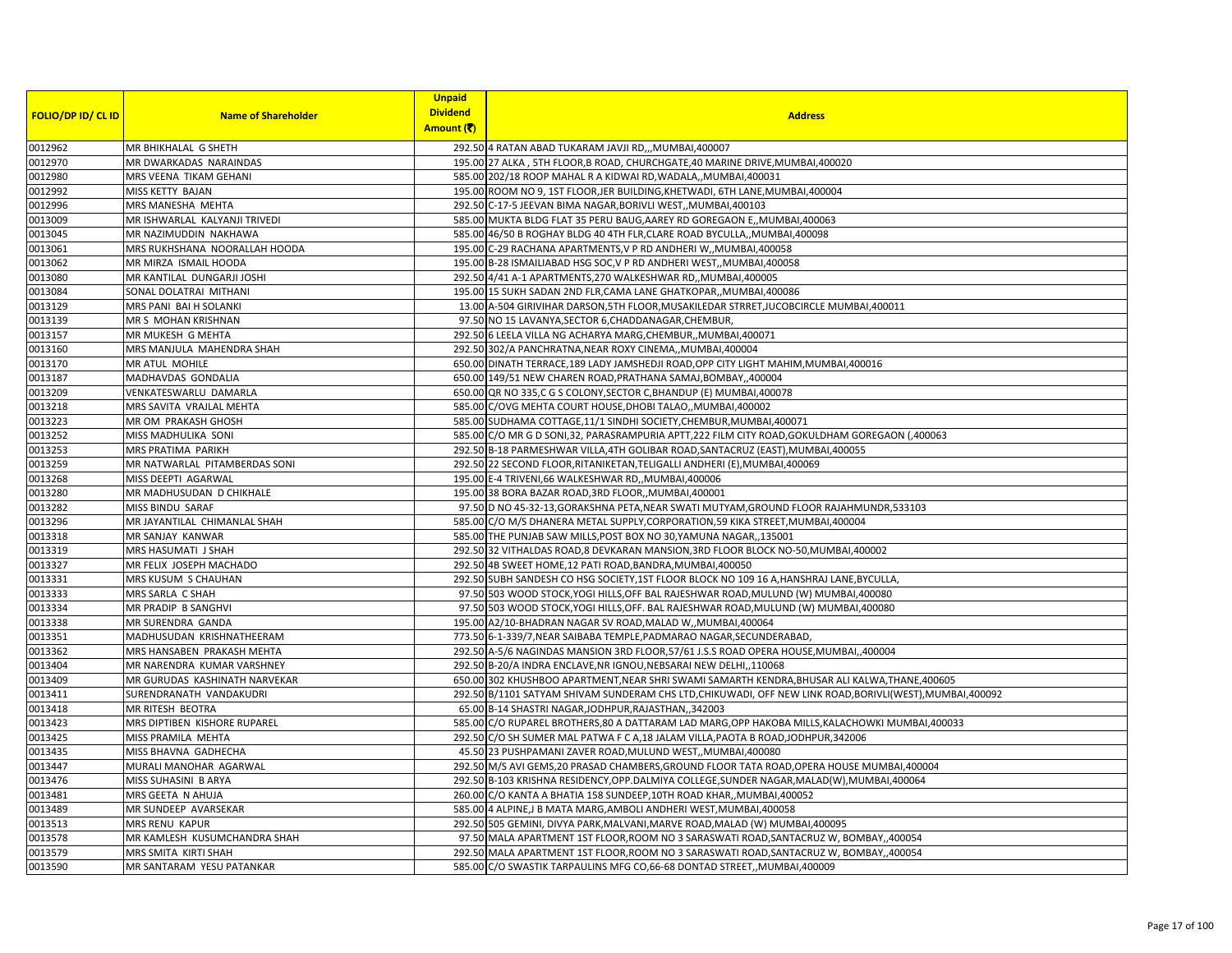|                           |                                    | <b>Unpaid</b><br><b>Dividend</b> |                                                                                                             |
|---------------------------|------------------------------------|----------------------------------|-------------------------------------------------------------------------------------------------------------|
| <b>FOLIO/DP ID/ CL ID</b> | <b>Name of Shareholder</b>         | Amount (そ)                       | <b>Address</b>                                                                                              |
| 0013592                   | MR MINAAZ DOSSA                    |                                  | 195.00 C/O M S DOSSA & CO, 156 SHERIFF DEVJI STREET, CHAKLA, MUMBAI, 400003                                 |
| 0013593                   | MRS ZARINA DOSSA                   |                                  | 195.00 C/O M S DOSSA & CO, 156 SHERIFF DEVJI STREET, CHAKLA, MUMBAI, 400003                                 |
| 0013631                   | MISS PARUL VRAJALAL SHAH           |                                  | 292.50 20 JAY GUN SAGAR, 90 FEET ROAD, 57 GARODIA NAGAR, GHATKOPAR EAST MUMBAI, 400077                      |
| 0013636                   | MR MEHUL HASMUKH KAMDAR            |                                  | 325.00 304 VIDYA 3RD FL, LT P N KOTNIS ROAD, MAHIM, MUMBAI, 400016                                          |
| 0013643                   | MR DOMBAYA SALIAN                  |                                  | 292.50 SHREE NIVAS ROOM NO 2 KOHTWADI, SANTACRUZ WEST,, MUMBAI, 400054                                      |
| 0013680                   | MRS YASHODHARA MADHAV KAMAT        |                                  | 650.00 403 SAGAR DARSHAN, 8 KHAN ABDUL GAFFAR KHAN ROAD, WORLI SEA FACE, MUMBAI, 400025                     |
| 0013686                   | MRS PUSHPA TANWAR                  |                                  | 292.50 9/454 SARDAR NAGAR NO1, SION-KOLIWADA,, MUMBAI, 400022                                               |
| 0013689                   | MR RAJKUMAR TIKAMDAS NAGPAL        |                                  | 585.00 182 MADHU KUNJ FLAT NO 11 NEAR, MADHU PARK KHAR, , MUMBAI, 400052                                    |
| 0013694                   | MR PRANAV N SAYTA                  |                                  | 585.00 VALLABH TERRACE II FLOOR, 505 S V P ROAD, MUMBAI, 400004                                             |
| 0013708                   | MRS VINODINI PATEL                 |                                  | 292.50 CASA BIANCA BLDG, SHARAD CHANDRA ROAD, MAIN AVE, SANTACRUZ(W), MUMBAI, 400054                        |
| 0013726                   | MR DAMODARAN RAMASWAMI             |                                  | 585.00 4TH BLDG NOOTAN NAGAR, TARUNER ROAD, BANDRA, MUMBAI, 400050                                          |
| 0013781                   | DR ARVIND VASUDEVA DAVE            |                                  | 650.00 C/O DR V B DAVE, NO 1 TWIN BUNGLOW PRATAP NAGAR, SHAHNOOR WADI ROAD, OSMANPURA AURANGABAD MS, 431005 |
| 0013782                   | NAVIN SAVLA                        |                                  | 292.50 B-44 PALAN SOJPAR BLDG, SK BOLE ROAD, DADAR, MUMBAI, 400028                                          |
| 0013821                   | MRS UJWALA SANKLECHA               |                                  | 292.50 OPP DURGA GARDEN, NASIK ROAD, 422101                                                                 |
| 0013825                   | MR VENKATESWARA RAO KOMARAVOLU     |                                  | 195.00 HOUSE NO 41 2 11, POST OFFICE ROAD, KRISHNA LANKA, VIJAYAWADA A P, 520013                            |
| 0013839                   | <b>MR MADHAV DIXIT</b>             |                                  | 292.50 ADITYA PLOT NO 9, DEEP SAROWAR COLONY, DEOKAR PANAND, NR JUNA VASHI NAKA KOLHAPUR,                   |
| 0013840                   | MR DILEEP DIXIT                    |                                  | 292.50 ADITYA PLOT NO 9, DEEP SAROWAR COLONY, DEOKAR PANAND, NR JUNA VASHI NAKA, KOLHAPUR,                  |
| 0013850                   | MR RAMBAHADUR BHATHAGAR BHATNAGAR  |                                  | 292.50 906/15 CIVIL LINES, SEVA RAM OIL MILLS COMPOUND, JHANSI, 284001                                      |
| 0013865                   | PROBIR KUMAR DAS                   |                                  | 292.50 C/O MR M N DAS DAS & CO, ASHOK RAJ PATH, PATNA, 800004                                               |
| 0013868                   | MRS KASTURI MALVIYA                |                                  | 97.50 C/O DR H K MALVIYA, KHADPABANDH, PONDA, GOA, 403401                                                   |
| 0013875                   | RAMBHADO ATMARAM PAWAR             |                                  | 819.00 A-81, ALKAPURI,, BHOPAL,,, 462024                                                                    |
| 0013876                   | MR RAJENDRAKUMAR TRIBHUVANDAS JAIN |                                  | 585.00 JAWAHAR ROAD PAROLA, JALGAON, ,,425111                                                               |
| 0013879                   | <b>GANESH SURAJMAL NATHANI</b>     |                                  | 650.00 C/O ASHA TALKIES, NANDURA,,,443404                                                                   |
| 0013882                   | HABIBULLAKHAN PATHAN NASRULLAKHAN  |                                  | 1950.00 D1 6 701/702 YAMUNA NAGAR, OPP MILLAT NAGAR, OSHIWARA ANDHERI (W), MUMBAI, 400053                   |
| 0013888                   | S RAVI SHANKER                     |                                  | 292.50 69 ASHTABUJAM ROAD, CHOOLAI MADRAS,,,600112                                                          |
| 0013901                   | MR S N KISHORE KUMAR               |                                  | 585.00 2868, Y- BLOCK, 3RD ST., 12TH MAIN ROAD, ,ANNA NAGAR, CHENNAI, 600040                                |
| 0013923                   | MRS SUBASHRI RAMAN                 |                                  | 162.50 B/5 NEW TRISHUL CO-OP HSG SOC LTD, PLOT NO 4 BHAWANI NAGAR, MAROL ANDHERI EAST, BOMBAY, 400059       |
| 0013926                   | MR KISHINCHAND BULCHAND MAHTANI    |                                  | 292.50 45-46 CANDY CASTLE 2ND FLOOR, OPP TELEPHONE BHAWAN, COLABA, MUMBAI, 400005                           |
| 0013997                   | MR RAMNIKLAL ANANDJI KOTHARI       |                                  | 292.50 M/S RUPAREL BROTHERS, 80-A DATTARAM LAD MARG, OPP HAKOBA MILLS, KALACHOWKI, MUMBAI, 400033           |
| 0013999                   | MR ADIVENDRA JIVAJI KULKARNI       |                                  | 292.50 KISHOR NIWAS 2ND FLOOR, R NO 3 LAXMIBAI, DOMBIVALI EAST, BOMBIVLI EAST,                              |
| 0014054                   | MR SURESH KUMAR ROONGTA            |                                  | 45.50 A-204 KALPATRU CLASSIC, CHINCHOLI BUNDER ROAD, OPP SEKHSARIA INDL ESTATE, MALAD (WEST MUMBAI, 400064  |
| 0014079                   | MR DEVENDR AMBALAL PATEL           |                                  | 877.50 18-B GUJRATI SOC NEHRU RD, VILE PARLE EAST, MUMBAI, 400057                                           |
| 0014080                   | SANJJANBEN RAMABHAI PATEL          |                                  | 292.50 ROOM NO 203, ABHAY APT A, NARAYAN NAGAR ROAD, BHAYANDAR WEST, 401101                                 |
| 0014098                   | MRS RAJALAXMI M NATARAJAN          |                                  | 585.00 B/5 KARNATAK SCTY BLDG, MOGUL LANE, MAHIM, MUMBAI, 400016                                            |
| 0014104                   | MRS MADHUMATI D DESAI              |                                  | 585.00 14/219 ADARSH NAGAR, PRABHADEVI, , MUMBAI, 400025                                                    |
| 0014122                   | MR MANILAL LALLUBHAI VASHI         |                                  | 292.50 VSAHI STREET, ABRAMA, VALSAD, ,396002                                                                |
| 0014137                   | TARA BIPIN MEHTA                   |                                  | 195.00 C/O POPATLAL H SHAH, T-2 BLOCK DALAL ESTATE, LAMINGTON ROAD, MUMBAI, 400008                          |
| 0014138                   | JIGNESH BIPIN MEHTA                |                                  | 195.00 C/O POPATLAL H SHAH, T-2 BLOCK DALAL ESTATE, LAMINGTON ROAD, MUMBAI, 400008                          |
| 0014142                   | SUBIR KUMAR BHATTACHARYA           |                                  | 292.50 2-B, POPULAR APARTMENTS, CONVENT AVENUE, 4, BUNGALOWS ANDHERI WEST, MUMBAI, 400053                   |
| 0014179                   | MR PRAFULCHANDRA J VADGAMA         |                                  | 585.00 145 B PRASHANT BLOCK NO 3,S V ROAD ARVIND COLONY, VILE PARLE (WEST), MUMBAI, 400046                  |
| 0014242                   | MR T V RAMACHANDRAN                |                                  | 32.50 B/904 GREAT EASTERN GRDENS, KANJUR MARG WEST MUMBAI,, 400078                                          |
| 0014269                   | MISS PEARH FARAIAS                 |                                  | 292.50 13 RAINBOW CO-OP H SCTY, C S T ROAD, VIDYANAGARI, ,400098                                            |
| 0014273                   | MISS TANUJA KAMBLAKAR KUHKARNI     |                                  | 195.00 ASHIRWAD 0-13, RH 5 SECTOR 7, VASHI, NEW BOMBAY, 400703                                              |
| 0014289                   | MRS MALATHI RAJASEKHARAN           |                                  | 585.00 101/12 OM APARTMENTS, MEDAVAKKAM TANK ROAD, KILPAUK, CHENNAI, 600010                                 |
| 0014299                   | SARITA GUPTA                       |                                  | 585.00 21/23 DHANJI STREET, 5TH FLOOR,, MUMBAI, 400003                                                      |
| 0014300                   | <b>DINESH GUPTA</b>                |                                  | 585.00 21/23 DHANJI STREET, 5TH FLOOR,, MUMBAI, 400003                                                      |
| 0014302                   | MRS HARCHARAN BEDI                 |                                  | 97.50 404 EMBASSY CHS X 15, SHASTRI NAGAR, OFF J P ROAD, ANDHERI W MUMBAI, 400053                           |
| 0014320                   | MR PHIROZE KAIKHUSHROO MODY        |                                  | 292.50 1/4 RUSTOM BAUG, SANT SAVTA MARG, MUMBAI, 400027                                                     |
| 0014378                   | MR NOSHIR HORMUSJI WADIA           |                                  | 390.00 BEN NEVIS BHULABHAI DESAI ROAD,,,MUMBAI,400036                                                       |
| 0014381                   | MR KAUSHIK JAYANTBHAI VIDYA        |                                  | 292.50 110 WARDH MANPURI, DIXIT RD EXTN VILE PARLE E BOMAY, DIXIT RD EXTN VILE PARLE E, BOMBAY, 400057      |
| 0014391                   | MRS PUSHPABEN BABUBHAI SOPARIWALA  |                                  | 910.00 221-A BHAGVATI NIWAS BAN DONGRI, MALAD E., MUMBAI, 400097                                            |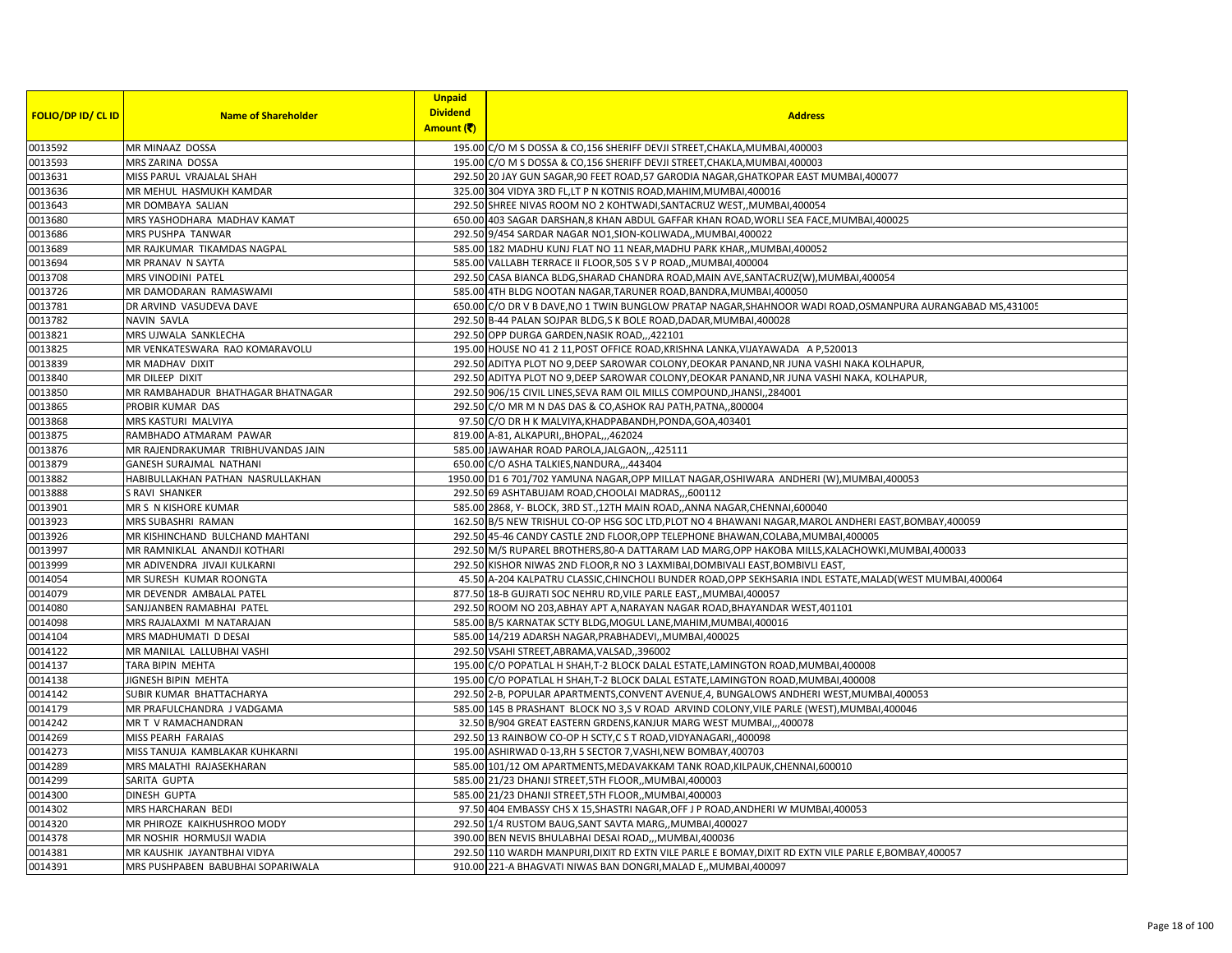| <b>FOLIO/DP ID/ CL ID</b> | <b>Name of Shareholder</b>          | <b>Unpaid</b><br><b>Dividend</b><br>Amount (そ) | <b>Address</b>                                                                                                                      |
|---------------------------|-------------------------------------|------------------------------------------------|-------------------------------------------------------------------------------------------------------------------------------------|
| 0014438                   | MR VIJAY KUMAR MALAUNA              |                                                | 650.00 HILL SIDE,6 A CARMICHAEL ROAD,, MUMBAI, 400026                                                                               |
| 0014443                   | MR MOOKIAH CHELLIAH                 |                                                | 650.00 HILL SIDE,6 A DHANUKAR MARG,, MUMBAI, 400026                                                                                 |
| 0014446                   | MISS VANITA SRIVASTAVA              |                                                | 650.00 HILL SIDE, 6 A DHANUKAR MARG,, MUMBAI, 400026                                                                                |
| 0014457                   | MRS SUREKHA SONI                    |                                                | 650.00 C/O D R PODDAR,111A MAHATMA GANDHI ROAD,CURRIMJEE BUILDING, FORT,MUMBAI,400001                                               |
| 0014458                   | MRS LALITA SONI                     |                                                | 650.00 HILL SIDE, 6 A CARMICHAEL ROAD,, MUMBAI, 400026                                                                              |
| 0014459                   | MRS SUSHILA SRIVASTAVA              |                                                | 650.00 HILL SIDE,6 A CARMICHAEL ROAD,, MUMBAI, 400026                                                                               |
| 0014460                   | MISS VIJAYA MEHTA                   |                                                | 650.00 HILL SIDE,6 A DHANUKAR MART, MUMBAI,400026                                                                                   |
| 0014482                   | KHERAJ FARIA                        |                                                | 292.50 20-B PALAN SOJPAL BLDG, 37-S K BOLE ROAD, MUMBAI, 400028                                                                     |
| 0014494                   | DR VYANKATESH SADASHEO CHINCHOLKAR  |                                                | 585.00 A 17/18 SANTOSH COOP HSG SOC LTD, NEAR MAKHAMALI TALAO, THANE, ,400601                                                       |
| 0014506                   | DIANA PHIROZE BHATHENA              |                                                | 585.00 3/11 WADIA BAUG, PAREL RANK ROAD, MUMBAI, 400033                                                                             |
| 0014518                   | MRS SHARDA SUNDERLAL SHAH           |                                                | 292.50 LINKWAY 3RD FLOOR FLAT NO 301 PLOT, NO 397, 14TH ROAD KHAR, MUMBAI, 400052                                                   |
| 0014519                   | MRS INA ABHAY SHAH                  |                                                | 97.50 LINKWAY 3RD FLOOR FLAT NO 301 PLOT, NO 397,14TH ROAD KHAR, MUMBAI, 400052                                                     |
| 0014541                   | MRS KALAVATHI GIRISH MEHTA          |                                                | 292.50 2/33 YOGA YOG CO OP, HOUSING SOCIETY, P M ROAD, VILE PARLE (EAST) MUMBAI, 400057                                             |
| 0014545                   | MR VIJAY VITTHAL SAWANT             |                                                | 910.00 OM TOWER, FLAT NO.201, RAJESH NAGAR, SAI BABA NAGAR, NEAR J B KHOT SCHOOL, OPP. SAIBABA MANDIR, BORIVLI WEST, MUMBAI, 400092 |
| 0014557                   | MR MOHAN D CHIMANJI                 |                                                | 292.50 427/6 SHYAM KRIPA, CORNER OF 33RD & 15TH ROAD, KHAR, MUMBAI, 400052                                                          |
| 0014558                   | MR MAHANPRAKASH D CHIMANJI          |                                                | 292.50 427/6 SHYAM KRIPA, CORNER OF 33RD & 15TH ROAD, KHAR, MUMBAI, 400052                                                          |
| 0014566                   | MR AZIZ ZAVERI                      |                                                | 195.00 701 PETER APARTMENTS, DR PETER DIAS ROAD, HILL ROAD, BANDRA, 400050                                                          |
| 0014568                   | MISS BULBUL SHARMA                  |                                                | 292.50 E 16 R H IV, SECTOR 6 VASHI, NEW DELHI, 110703                                                                               |
| 0014636                   | ASHOK VASANT RAO ANPAT              |                                                | 585.00 LAXMI NIWAS PETH ROAD, PANCHAVATI, NASIK, 422003                                                                             |
| 0014666                   | <b>MR BHARAT MORE</b>               |                                                | 292.50 C/O TUAME 13/249 TARDEO ROAD,,,MUMBAI,400007                                                                                 |
| 0014670                   | MR RABIZ NASIR FODA                 |                                                | 292.50 LOGE BONHEUR 253-D CHOTTANI CROSS, ROAD MAHIM,, MUMBAI, 400016                                                               |
| 0014680                   | MISS SADHANA LALITKUMAR SAKARIA     |                                                | 195.00 CRYSTAL FLAT NO.8D,36 ALTAMOUNT ROAD,, MUMBAI,400001                                                                         |
| 0014697                   | <b>SUKLA BASU</b>                   |                                                | 39.00 BLOCK-AE-785 SECTOR-1, SALT LAKE, CALCUTTA,, 700064                                                                           |
| 0014719                   | MRS HIRA KHUSHAROO BHARUCHA         |                                                | 292.50 A/3 GIRA HOUSE, 2ND FLOOR, OPP R T O, TITHAL ROAD, 396001                                                                    |
| 0014727                   | MR RONALD REGO                      |                                                | 585.00 25/388 SARDAR NAGAR NO-4, SION KOLIWADA,, MUMBAI, 400037                                                                     |
| 0014761                   | MRS SHAKUNTALA KAPADIA              |                                                | 585.00 7/87JAWAHAR NAGAR, GOREGAON WEST, BOMBAY, BOMBAY 400062, 400062                                                              |
| 0014765                   | MR JITENDRA RAMJI THACKER           |                                                | 292.50 D 44/1321, MIG ADARSH NAGAR, PRABHADEVI, MUMBAI, 400025                                                                      |
| 0014767                   | MR JETHANAND LAKHMICHAND AHUJA      |                                                | 292.50 16 JASOTA NIWAS 3RD FLOOR IST, CARTER ROAD BORIVLI E,, MUMBAI, 400066                                                        |
| 0014787                   | RAJESH SANATKUMAR NANAVATY          |                                                | 585.00 608 B JAYESH PAT CHANDAWARKAR ROAD, BORIVLI W,, MUMBAI, 400092                                                               |
| 0014802                   | PAWAN KUMAR VATSYAYAN               |                                                | 585.00 FLAT NO.C/803, TYPE-V1, AAYAKAR VIHAR, VEJALPUR, AHMEDABAD, 380051                                                           |
| 0014827                   | MR HASMUKH P                        |                                                | 585.00 204 AMRUT BLDG 2ND FLOOR, PORBUNDERWALLA COMPLEX S N ROAD, OPP TAMBE NAGAR MULUND W MUMBAI, ,400080                          |
| 0014834                   | LEENA L SHAH                        |                                                | 292.50 C/O LALDAS K SHAH, H-12 PALM ACRES CHS, M P ROAD, MULUND (EAST), MUMBAI, 400081                                              |
| 0014843                   | <b>KISHORI SHROFF</b>               |                                                | 292.50 24/20 KUMBHUR TUKADA, GOVERDHAN NIVAS, 2ND FLOOR, GIRGAUM MUMBAI, 400004                                                     |
| 0014870                   | MR PURUSHOTTAM K RATHI              |                                                | 292.50 B-73/729 GANDHI NAGAR, MIG COLONY, 12TH ROAD, BANDRA E MUMBAI, 400051                                                        |
| 0014873                   | MR KISHINCHAND DINGOMAL RAMCHANDANI |                                                | 390.00 3/1229 NAVJIVAN SOCIETY, LAMINGTON ROAD, MUMBAI, 400008                                                                      |
| 0014880                   | MRS SUMITRA MANHARLAL TURAKHIA      |                                                | 143.00 C/O ANAND TURAKHIA, B3/203, VIKAS COMPLEX, MEENATAI THACKREY CHOWK, LBS. MARG, CASTLE MILL COMPOUND, 400601                  |
| 0014881                   | MRS SUMITRA MANHARLAL TURAKHIA      |                                                | 143.00 C/O ANAND TURAKHIA, B3/203, VIKAS COMPLEX, MEENATAI THACKREY CHOWK, LBS. MARG, CASTLE MILL COMPOUND, 400601                  |
| 0014933                   | MRS NAGA SURYA KUMARI YALAMARTY     |                                                | 585.00 DOOR NO 10-3-168, V L PURAM, RAJAHMUNDRY, EAST GODAVARI DIST. (A.P.), 533103                                                 |
| 0014952                   | MRS MEENA HARI FALARI               |                                                | 292.50 DATTAWADI HOUSE NO 111, MAPUSA, ,,403507                                                                                     |
| 0014957                   | MRS JYOISNA MADANLAL DEVI           |                                                | 910.00 11 RAMDAS SOCIETY, B/H SEVA HOSPITAL, N/R CANADA CORNER, NASHIK, 422005                                                      |
| 0014972                   | VEERENDRA KHIMJI SHAH               |                                                | 390.00 GOVARDHAN BHWAN, FLAT NO.7, N S ROAD NO.12A, 4 JAI HIND SOCIETY, JUHU SCHEME, VILEPARLE(W), MUMBAI, 400049                   |
| 0014980                   | S K S KUSHWAHA                      |                                                | 97.50 SINGH DWAR 277/17 BALRAMPUR RAJ, COLONY, AISH BAGH ROAD LKO,, 226004                                                          |
| 0014993                   | CHARAN PRASAD NAYYAR                |                                                | 292.50 3/46 SECTOR V, RAJENDRA NAGAR, SAHIBABAD, GHAZIABAD, 201005                                                                  |
| 0015012                   | VIJAI KUMAR AGARWAL                 |                                                | 585.00 VIJAIBHAWAN CHHAWNI BAZAR, BAHRAICH UP,, 271801                                                                              |
| 0015017                   | MR JAI PRAKASH                      |                                                | 585.00 B 162/A NIRALA NAGAR, LUCKNOW, ,,226020                                                                                      |
| 0015021                   | MR SURINDER NATH MAHAJAN            |                                                | 650.00 FLAT NO 1573, SECTOR 29, NOIDA U P,, 201303                                                                                  |
| 0015035                   | NARESH CHAND RASTOGI                |                                                | 741.00 BHOLA ASHRAM, SUBHASH MARG LUCKNOW, ,,226003                                                                                 |
| 0015037                   | MR KRISHAN PRAKASH MATHUR           |                                                | 292.50 5. PANCHWATI COLONY, KAMTA. CHINHUT, LUCKNOW (U P), 227105                                                                   |
| 0015041                   | RAJEEV YADAVA                       |                                                | 585.00 CANTT GEN HOSPITAL CAMPUS, SADAR LUCKNOW, ,,226002                                                                           |
| 0015045                   | CAPT PRABIR KUMAR SANYAL            |                                                | 292.50 COL MS, HQ 21 CORPS, C/O 56 A P O,                                                                                           |
| 0015067                   | RAJEEV KUMAR KEDIA                  |                                                | 292.50 RAJEEV TRADING COMPANY, MALVIYA ROAD DEORIA,,,274001                                                                         |
|                           |                                     |                                                |                                                                                                                                     |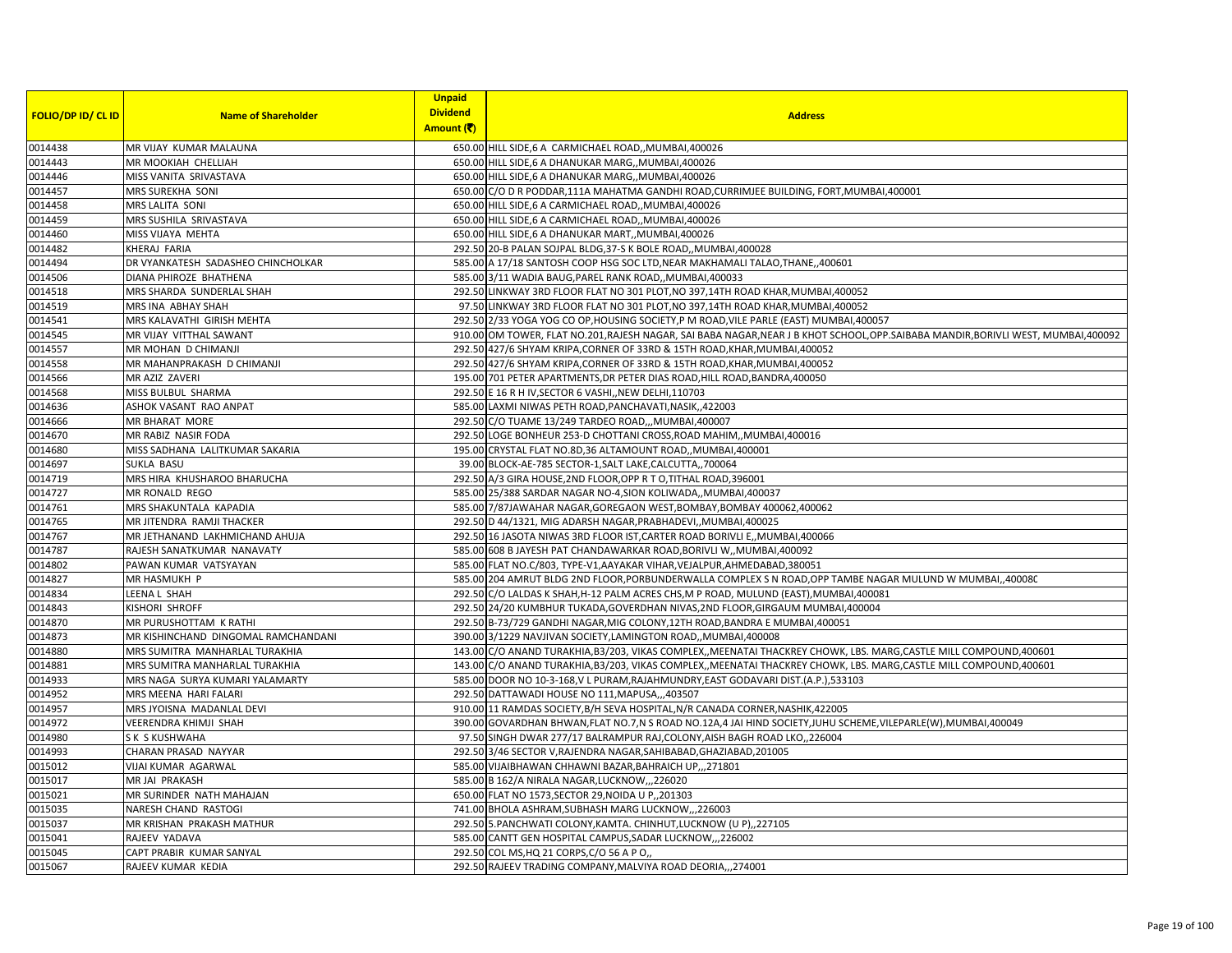|                           |                                    | <b>Unpaid</b><br><b>Dividend</b> |                                                                                                             |
|---------------------------|------------------------------------|----------------------------------|-------------------------------------------------------------------------------------------------------------|
| <b>FOLIO/DP ID/ CL ID</b> | <b>Name of Shareholder</b>         | Amount (そ)                       | <b>Address</b>                                                                                              |
| 0015091                   | MR SAURABH AGRAWAL                 |                                  | 877.50 C/O SHRI V K AGARWAL, 25/2 CANAL COLONY, UDAIGANJ, LUCKNOW UP, 226001                                |
| 0015092                   | MRS VANDNA AGRAWAL                 |                                  | 877.50 C/O SRI V K AGARWAL, 25/2 CANAL COLONY, UDAIGANJ, LUCKNOW UP, 226001                                 |
| 0015093                   | MRS GEETA GOENKA                   |                                  | 292.50 C/O SHAKTI MEDICINE TRADERS, NAYA BAZAR, SIWAN,, 841226                                              |
| 0015095                   | SANJAI SRIVASTAVA                  |                                  | 292.50 13 BAZAR JHAU LAL NEAR RAM PRASAD, PARK, LUCKNOW (U P), 226018                                       |
| 0015116                   | SARVESH KUMAR SINGH KUSHWAHA       |                                  | 292.50 277/17 BALRAMPUR ESTATE COLONY, AISH BAGH, ROAD LUCKNOW, ,226004                                     |
| 0015117                   | SARVESH KUMAR SINGH KUSHWAHA       |                                  | 292.50 SINGH DWAR 277/17 BALRAMPUR ESTATE, COLONY, AISH BAGH RD LUCKNOW, 226004                             |
| 0015118                   | YADURAJ SINGH                      |                                  | 292.50 COMDT RTD BALRAMPUR RAJ COLONY, AISH BAGH ROAD LUCKNOW,,,226004                                      |
| 0015119                   | YADURAJ SINGH                      |                                  | 292.50 COMDT RTD BALRAMPUR RAJ COLONY, AISH BAGH ROAD LUCKNOW,, ,226004                                     |
| 0015128                   | MISS JAGDAMBA MAHESHWARI           |                                  | 292.50 C/O RAJENDRA MAHESHWARI, PO PAYAGPURI BAHRAICH U P,, 271871                                          |
| 0015187                   | MRS SUNITA CHHIBBER                |                                  | 97.50 C/O MAJ GEN VINOD CHHIBBES, C/27 SECTOR-40, NOIDA, GAUTAM BUDH NAGAR, ,201303                         |
| 0015207                   | RAJ DEEPAK                         |                                  | 292.50 SECTOR G BI-135 ALIGANJ HOUSING, SCHEME, LUCKNOW, 226020                                             |
| 0015213                   | DR OM PRAKASH SHARMA               |                                  | 585.00 MEDICAL OFFICER, DISTRICT JAIL, LUCKNOW, ,226001                                                     |
| 0015238                   | RAVI KUMAR P                       |                                  | 292.50 RAVI BHAVAN, FRIEND'S LANE, THOTTAKATTUKARA.P.O, ALWAYE ERNAKULAM, 683108                            |
| 0015240                   | MR DAMODARAN NAYAR M               |                                  | 312.00 1/4356 LAKSHMI VIHAR, BILATHIKULAM ROAD CALICUT, 673008                                              |
| 0015242                   | K R PARAMESWARAN NAIR              |                                  | 585.00 RAVIBHAVAN THOTTAKKATTUKARA, ALWAYE KERALA,,,683108                                                  |
| 0015264                   | MRS IDA VINCENT                    |                                  | 292.50 34/1824 KALARIKAL HOUSE, ELAMKULAM COCHIN, ,,682020                                                  |
| 0015270                   | MR K R RAGHAVA PRABHU              |                                  | 292.50 XXVIII/3535 (2894 OLD), 'SWATHI'CHILAVANNUR ROAD, KADAVANTHRA, P.O. ERNAKULAM, KOCHI, KERALA, 682020 |
| 0015277                   | MRS FLORY ROSE JOSE                |                                  | 409.50 TRICHUR MILL STORES, TC-18/383 POST OFFICE RD, TRICHUR KERALA, 680001                                |
| 0015287                   | MRS JAYA OMPRAKASH KAKWANI         |                                  | 585.00 17/4 PRABHU NIWAS R A KIDWAI RD, WADALA BOMBAY,, 400031                                              |
| 0015308                   | MISS USHA MARY DANIEL              |                                  | 910.00 PUTHUSARIL, VIA. PERUMBAVOOR, TRIKKALATHOOR.P.O, KERALA, 683557                                      |
| 0015315                   | MR P I DANIEL                      |                                  | 1105.00 PUTHUSARIL, TRIKKALATHOOR. P.O, VIA. PERUMBAVOOR, KERALA, 683557                                    |
| 0015326                   | MRS LISA GEORGE                    |                                  | 390.00 C/O DR GEORGE JOHN CHETTUPUZHA, HOUSE EASTERN BAZAR TRICHUR, ,680001                                 |
| 0015330                   | MR D GANAPATHYIYER                 |                                  | 292.50 OPP SAMUHAMADOM K K MADOM, N PARUR, ,,683513                                                         |
| 0015336                   | MR MK JACOB MANGALY                |                                  | 650.00 MANGALY HOUSE MOOKKANNUR(P O), KERALA, , 683577                                                      |
| 0015337                   | MR REMA BALAKRISHNAN               |                                  | 585.00 PARVATHI NIVAS DIWANS ROAD, COCHIN, ,,682016                                                         |
| 0015351                   | MRS PADMAVATHY KAIMAL              |                                  | 292.50 PRASANTHI ARANGATH ROAD ERNAKULAM, COCHIN, ,,682018                                                  |
| 0015357                   | MR SIVAPRASAD THAMPURAN            |                                  | 390.00 PAAREEKSHITHAM, NEW ROAD, FORT, TRIPURATHURA, 682301                                                 |
| 0015364                   | MRS KAVERI KESAVAN A V             |                                  | 292.50 19/1087 MEENU CHALAPPURAM, CALICUT KERALA,, 673002                                                   |
| 0015369                   | MR PRAVIN R SATA                   |                                  | 292.50 B 303 MANEK APPARTMENT, 9/12 JAGANATH, NR JAGNATH TAMPLE, RAJKOT, 360001                             |
| 0015374                   | MR MALLIKARJUN SADASHIV KHERADKAR  |                                  | 292.50 1609-E 6TH LANE NEAR MILK CENTRE, RAJARAMPURI, KOLHAPUR (MAHARASHTRA), ,416008                       |
| 0015375                   | MRS SADHANA DAUNERIA               |                                  | 292.50 C/O SHRI R K DAUNERIA, SECTOR B/11 SHAHPURA, BHOPAL, 462016                                          |
| 0015385                   | VIJAY KUMAR JASRAJ JAIN            |                                  | 650.00 S NO 48/2 SANAP BLDG, B/H LALCHAND AGENCY, CHANDANNAGAR NAGAR ROAD, PUNE, 411014                     |
| 0015386                   | MRS SOU SUSMITA SADANAND KOKIL     |                                  | 97.50 839 MAIN ROAD KARMALA, DIST SOLAPUR (MAH),,,413203                                                    |
| 0015388                   | MRS VAISHALI VASUDEO DESHPANDE     |                                  | 585.00 PAVAN CO-OP HOUS SOC BLDG NO M-7, BLOCK NO-201, GOKHALE NAGAR PUNE, 411016                           |
| 0015397                   | MRS SITADEVI MRIG                  |                                  | 487.50 15 A/323 FARIDABAD, HARYANA,                                                                         |
| 0015398                   | MR GURUDITTARAM MRIG               |                                  | 487.50 15 A/323 FARIDABAD, HARYANA,                                                                         |
| 0015401                   | MR KRISHANA RHUCHANDRA GOKHALE     |                                  | 292.50 271/3 SHRADHA, SHRIDHAR NAGAR, CHINCHWAD, PUNE, 411033                                               |
| 0015402                   | MR DEEPAK SUMITRA BENEGAL          |                                  | 292.50 16 SUYOJANA SOCIETY KOREGAEN PARK, PUNE,,,411001                                                     |
| 0015406                   | MRS SOUMINI VASUDEVAN              |                                  | 195.00 VASAM'-M6-8-27, MALAPARAMBA HOUSING COLONY, CALICUT, KERALA STATE, 673009                            |
| 0015411                   | MR SUDAM BABURAO WAGHMARE          |                                  | 292.50 MUNICIPAL COLONY NO 10/20-A, BHAWANI PETH, PUNE, 411002                                              |
| 0015424                   | MR ANAND SHANTARAM NADKARANI       |                                  | 585.00 A-3 PRABODHAN CO-OP HSG SOCIETY, 61A/9-10, ERANDWANA PUNE, 411004                                    |
| 0015451                   | RAJENDRAKUMAR SANGHAVI             |                                  | 585.00 951 RAVIWAR PETH POONA,,,,411002                                                                     |
| 0015458                   | SUDHAKAR ONKAR PATIL               |                                  | 292.50 14 VISHNU BAUG CO-OP HSG SOCIETY, CHATUSHRINGI ROAD PUNE,, 411016                                    |
| 0015466                   | MR MURLIDHAR DAGADUSHEH UPLENCHWAR |                                  | 292.50 ATREYA HOUSING SOCIETY PLOT NO 9, GOKHALE NAGAR ROAD, MODEL COLONY POST, SHIVAJINAGAR PUNE, 411016   |
| 0015477                   | PRADIP SHRIRAM KAPRE               |                                  | 292.50 49 NARAYAN PETH, NEAR KABIR BAG, PUNE, ,411030                                                       |
| 0015486                   | MR SHRIDHAR BEDEKAR                |                                  | 195.00 VELENASHWAR 28 KALANAGAR, DHANKWADI SATARA ROAD PUNE,,,411043                                        |
| 0015488                   | MR K N PRABHU                      |                                  | 97.50 PRABHU NILAYA, RAILWAY STATION ROAD, PADIL, PUTTUR, KARNATAKA, 574201                                 |
| 0015489                   | K VITTALDAS PRABHU                 |                                  | 97.50 SYNDICATE BANK, UPPINANGADY, KARNATAKA STATE, ,574241                                                 |
| 0015493                   | MRS P S INDIRA                     |                                  | 877.50 64 BHOSALE NAGAR PAVANA, POONA,,,411007                                                              |
| 0015502                   | MR SANJAY VASANT SARAF             |                                  | 585.00 2218 PRASAD CHANDRA SHEKHER CHAWK, SANGAMNER, DIST A NAGAR SANGAMNER, ,422605                        |
| 0015533                   | MR BALASAHEB KALE                  |                                  | 292.50 AT PETH TAL AMBEGAON, DIST PUNE,,,410512                                                             |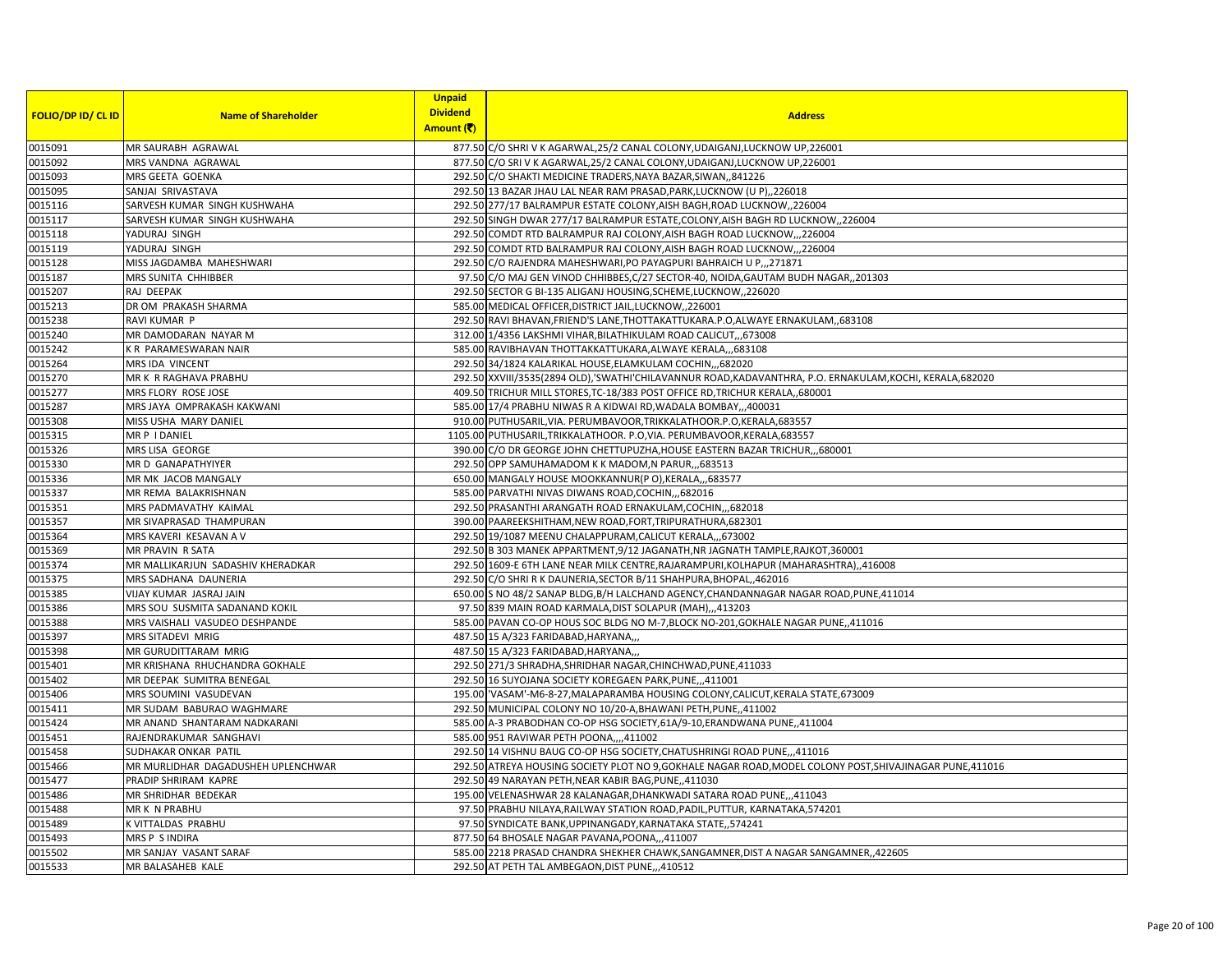|                           |                                        | <b>Unpaid</b>   |                                                                                                       |
|---------------------------|----------------------------------------|-----------------|-------------------------------------------------------------------------------------------------------|
| <b>FOLIO/DP ID/ CL ID</b> | <b>Name of Shareholder</b>             | <b>Dividend</b> | <b>Address</b>                                                                                        |
|                           |                                        | Amount (₹)      |                                                                                                       |
| 0015536                   | MR DHANANJAY KHURJEKAR                 |                 | 585.00 OMKAR,14 SEVANAND HSG SOCIETY, SANTNAGAR, PUNE, 411009                                         |
| 0015554                   | MR VITHALRAO MAHADEO DAREKAR           |                 | 292.50 106 MANGALWAR HARI KROPA PUNE,,,,411011                                                        |
| 0015564                   | MRS SABINA SANGHVI                     |                 | 585.00 80/2 BANER ROAD, AVNDH PUNE, ,,411007                                                          |
| 0015570                   | MRS INGLE MADHUKAR NARAYAN             |                 | 292.50 31 RASTA PETH, PUNE, ,,411011                                                                  |
| 0015571                   | MRS USHA RAMANDAS NEWASKAR             |                 | 292.50 3555 NEWASKAR BUILDING MANIK CHOWK, AHMEDNAGAR, ,, 414001                                      |
| 0015593                   | DIPTI RANJAN MOHAPATRA                 |                 | 97.50 SONALI, PLOT NO 168 DOOR 29-33-67, MADHAVDHARA LAYOUT, VISHAKHAPATNAM, 530018                   |
| 0015606                   | MR PANDIT JAWALE                       |                 | 292.50 4/39 NETAJI NAGAR WANORIE, 1,411040                                                            |
| 0015620                   | MR JAYDEEP JAYANTI SHAH                |                 | 292.50 MASTER HANDLERS PVT LTD, PLOT NO 17 OF 17/1 B, KOTHRUD INDUSTRIAL ESTATE, POONA, 411029        |
| 0015621                   | MRS SUVERNA JAYDEEP SHAH               |                 | 292.50 MASTER HANDLERS PVT LTD, PLOT NO 17 OF 17/1 B, KOTHRUD INDUSTRIAL ESTATE, POONA, 411029        |
| 0015624                   | SUNANDA WAGH                           |                 | 650.00 1000/3 NAVI PETH ANUPAM CO-OP HSG, STY, PUNE, ,411030                                          |
| 0015639                   | MR BABGONDA BALGONDA PATIL             |                 | 877.50 APRAZ PLOT NO-4 OPP MARKET YARD, BUS STOP, SANGLI, 416416                                      |
| 0015657                   | MR ANIL MOTILAL LODHA                  |                 | 292.50 694/41/2 ADARSHNAGAR BIBVEWADI, PUNE, SATARA ROAD PUNE, 411037                                 |
| 0015670                   | MR GAJANAN S JOSHI                     |                 | 819.00 63/1,E SHINDE APTTS,, BLOCK P 5, PRATIBHANAGAR, KOLHAPUR, 416008                               |
| 0015710                   | MR SANAT CHOWDHURY                     |                 | 585.00 AHSIRWAD, 29 B LAKMANYA COLONY ROAD, PUNE, ,411038                                             |
| 0015716                   | STEPHEN NICHOLAS FALLEIRO              |                 | 292.50 58 ST PATRICKS TOWN, PUNE, ,,411013                                                            |
| 0015738                   | MRS MOHINI LAXMANDAS BHATIA            |                 | 292.50 652 GURUWAR PETH 2ND FLOOR, PUNE, ,,411002                                                     |
| 0015752                   | LAXMIKANT SHYAMSUNDAR HUNDADA          |                 | 292.50 1147 RAVIWAR PETH, POONA,,,411002                                                              |
| 0015809                   | MRS USHA KRISHNA GOKHALE               |                 | 195.00 271/3 SHRADHA, SHRIDHAR NAGAR, CHINCHWAD, PUNE,, 411033                                        |
| 0015816                   | SANGITA MAHENDRA OSWAL                 |                 | 585.00 1756 SHUKRAWARPETH, NEAR JAIN TEMPLE, PUNE, 411002                                             |
| 0015822                   | MR RAVINDRA BONAGIR                    |                 | 650.00 C/O P S LAVALEKAR, 456 SHIVAJI NAGAR, POONA, \$OONA, 411005                                    |
| 0015858                   | MR DEEPAK HARISHCHANDRA PANCHAL        |                 | 292.50 1363 KASBA PETH, PUNE, ,,411011                                                                |
| 0015861                   | MR SUDHAKAR PETHE                      |                 | 292.50 4 DAYANAND APTS,6 NAVRAJASTHAN CO OP HSG SOC, SENAPATI BAPAT ROAD, PUNE, 411016                |
| 0015862                   | MRS ANUPAMA PETHE                      |                 | 292.50 4 DAYANAND APTS,6 NAVRAJASTHAN CO OP HSG SOC, SENAPATI BAPAT ROAD, PUNE, 411016                |
| 0015864                   | MRS JASOTA VASWANI                     |                 | 292.50 33-MIRA SOCIETY SALISBURY PARK, POONA,,,411001                                                 |
| 0015869                   | MRS NIRANJANA MANIAR                   |                 | 292.50 605 GURUWAR PETH, POONA,,,411042                                                               |
| 0015870                   | MR HIRO VASWANI                        |                 | 195.00 33 MIRA SOCIETY SALISBURY PARK, POONA,,,411001                                                 |
| 0015879                   | MR MADHUKAR KESHAV LELE                |                 | 292.50 3 SAVITRI APARTMENTS, PLOT 70 CTS 47/19, ERANDAWANA, ABHINAV VIDYALAYA PATH, 411004            |
| 0015882                   | MR KESHAV BINDUMADHAV SATHE            |                 | 3185.00 324 SADASHIV (NAVI) PETH NEAR, ASWAD BOARDING, PUNE, 411030                                   |
| 0015896                   | MR CHANDBHAI SHAIKH                    |                 | 195.00 AT PO CIKHALI, TAL HAWELI, DT POONA,, 411001                                                   |
| 0015899                   | MR VIJAY PORWAL                        |                 | 97.50 157/6 MUKUND NAGAR, UTTAKARSH' BANGLOW, PUNE, 411037                                            |
| 0015914                   | DEVENDRA MUNHET                        |                 | 292.50 KANEKAR PATTERN WORKS, NR JARIMARI TEMPLE, ANDHERI KURLA ROAD, MUMBAI, 400072                  |
| 0015979                   | MRS GOURI SEAL                         |                 | 201.50 44 SIKDARPARA STREET, CALCUTTA,,, 700070                                                       |
| 0015982                   | MRS ARUNA RUPAREL                      |                 | 97.50 DEVADEEP, P 184, BLOCK B, LAKE TOWN, CALCUTTA, 700089                                           |
| 0015984                   | MISS REENA REETA MINZ                  |                 | 585.00 C/O MR CHRISTOPHER MINZ RETIRED, MAGISTRATE, PEACE ROAD, LALPUR RANCHI, 834001                 |
| 0016045                   | ASHOK KUMAR JAIN                       |                 | 195.00 S/O. SHRI MAN MOHAN CHAND JAIN, 543, DAFTARIYON KA MOHALLA, KHAPTA, MOTI CHOWK JODHPUR, 342001 |
| 0016055                   | MR K NARAYAN KAMATH                    |                 | 97.50 PHILLIPS CARBON BLACK LTD, DURGAPUR, W BENGAL, 713201                                           |
| 0016073                   | MR ATINDRA NATH CHUNDER                |                 | 292.50 5A ALIPORE PARK PLACE, CALCUTTA,,, 700027                                                      |
| 0016096                   | MISS RENU RANI                         |                 | 585.00 222 JODHPURN PARK, ASAWARI, , CALCUTTA, 700068                                                 |
| 0016099                   | MRS SUDHA MODI                         |                 | 585.00 18 KALI KRISHNA TAGORE STREET, KOLKATA,,,700007                                                |
| 0016138                   | PRAHLAD RAY AGARWAL                    |                 | 195.00 P 11 CHITPURSPUR, CALCUTTA,, 700007                                                            |
| 0016141                   | MRS BANDANA MUKHERJEE                  |                 | 975.00 FLAT NO.1001 & 1002, SANKALP III, GOREGAON-MULUND LINK ROAD, MALAD-EAST, MUMBAI, 400097        |
| 0016144                   | NILKANTA BHAKAT                        |                 | 585.00 70 KSHETRA MITRA LANE SALKIA, HOWRAH,,,711106                                                  |
| 0016149                   | MRS GOURI BHATTACHARYYA                |                 | 585.00 44/1 GABTOLA LANE, CALCUTTA,,,700060                                                           |
| 0016152                   | <b>BINA DEVI BAGRI</b>                 |                 | 325.00 MOTRAJ INDUSTRIES, 80/1 PATHURIAGHAT STREET,, CALCUTTA, 700006                                 |
| 0016153                   | RAM KISHAN BAGRI                       |                 | 325.00 MOTRAJ INDUSTRIES, 80/1 PATHURIAGHAT STREET, CALCUTTA, 700006                                  |
| 0016217                   | MRS RAMA BANERJEE                      |                 | 292.50 C/O MR BALADEB BANERJEE 13A/1, AUDDY LANE, BACK PORTION PO SERAMPORE, ,712201                  |
| 0016229                   | MR VENKITESWARA ANANDA PADMANABHA IYER |                 | 585.00 FLAT NO 702, SHASHIKIRON APARTMENTS, NO 9, 18TH CROSS, MALLESWARAM, BANGALORE, 560055          |
| 0016232                   | MR MANNALAL NEVATIA                    |                 | 585.00 C/O MANNALAL NEVATIA & SONS, 149 MAHATMA GANDHI ROAD CALCUTTA,,,700007                         |
| 0016302                   | MRS KRISHNA DEY                        |                 | 585.00 MATRI SMRITI B 11/170 KALYANI DIST, NADIA, WEST BENGAL INDIA,, 741235                          |
| 0016328                   | MR TAPAS BOSE                          |                 | 292.50 VILL MADHAB PUR, P O MAHISH REKHA, HOWRAH, 711001                                              |
| 0016357                   | PRADEEP KUMAR GUPTA                    |                 | 585.00 KRISHNA MADICAL HALL, KACHAHRI ROAD, BEGUSARAI,, 851101                                        |
|                           |                                        |                 |                                                                                                       |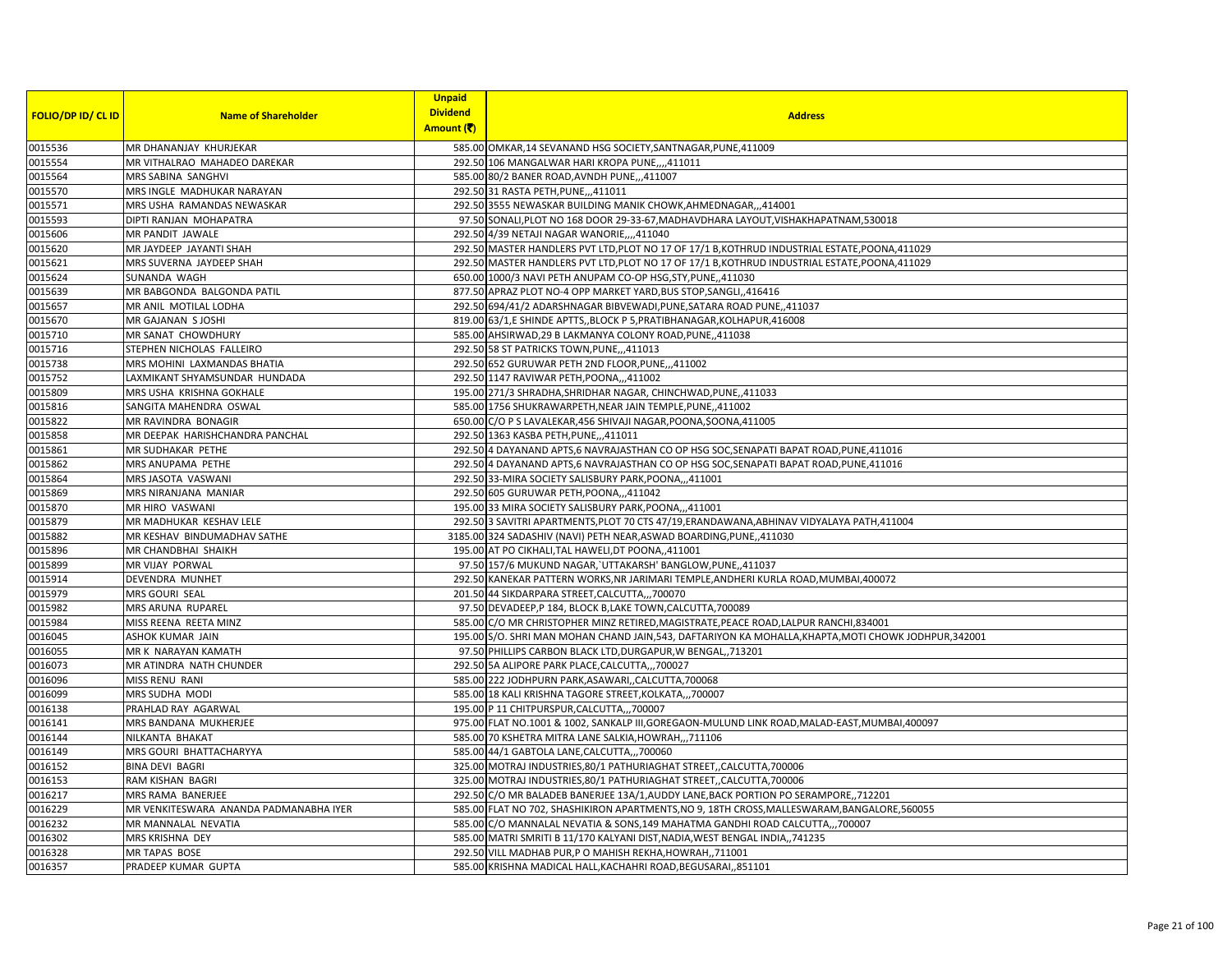|                           |                            | <b>Unpaid</b><br><b>Dividend</b> |                                                                                                   |
|---------------------------|----------------------------|----------------------------------|---------------------------------------------------------------------------------------------------|
| <b>FOLIO/DP ID/ CL ID</b> | <b>Name of Shareholder</b> | Amount (そ)                       | <b>Address</b>                                                                                    |
| 0016435                   | MRS SAVITRI NARASIMHAM     |                                  | 585.00 FLAT NO 2 FIRST FLOOR, 71 A SULTAN ALAM ROAD,, CALCUTTA, 700033                            |
| 0016482                   | MRS PREMLATA ARORA         |                                  | 877.50 B-70 ANTRISH APARTMENT, SECTOR-14, ROHINI, NEW DELHI,                                      |
| 0016535                   | MR KESHAV SHARAN VERMA     |                                  | 585.00 H NO 333 BLOCK G, POCKET NO 30 SECTOR 3, ROHINI, DELHI, 110085                             |
| 0016553                   | MRS FATEMA SHABBIR         |                                  | 292.50 C/O INDUSTRIAL BRLTING MACHINERY, MART, 12A CLIVE ROW CALCUTTA,, 700001                    |
| 0016563                   | MRS ANJALI NANDY           |                                  | 195.00 RUPLAL NANDY ROAD, CHANDAN NAGAR W BENGAL,, 712136                                         |
| 0016578                   | MR SASANKA SEKHAR NUNDY    |                                  | 195.00 RUPLAL NUNDY ROAD CHANDAN NAGAR, DIST HOOGHLY WEST BENGAL, ., 712136                       |
| 0016649                   | MRS KANTA DEVI HOLANI      |                                  | 130.00 C/O G S HOLAI AND CO,P 36, INDIA EXCHANGE PLACE, 1ST FLOOR, CALCUTTA, 700001               |
| 0016718                   | MR RAJESH KUMAR THAPAR     |                                  | 585.00 POCKET A FLAT 2 A, SUKHDEV VIHAR, , NEW DELHI, 110025                                      |
| 0016719                   | MRS SANTOSH THAPAR         |                                  | 585.00 POCKET-A FLAT 2A, SUKHDEV VIHAR,, NEW DELHI, 110025                                        |
| 0016724                   | MR KAILASH PRASAD GUPTA    |                                  | 585.00 3 HARI DAS BANERJEE LANE, P O BALLY DIST HOWRAH,,,711201                                   |
| 0016770                   | MR ASHOK VIKRAM PODDAR     |                                  | 585.00 FLAT NO. 401, EKTA ENCLAVE, BAYRON BAZAR, NEAR CHHATTISGARH COLLEGE, RAIPUR (C.G.), 492001 |
| 0016772                   | DALIA CHATTERJI            |                                  | 819.00 FLAT NO D/5 CLUSTER-VIII, PURBACHAL HOUSING ESTATE, SECTOR-III SALT LAKE CALCUTTA,, 700097 |
| 0016827                   | MR PALLAB KUMAR BOSE       |                                  | 390.00 ABODH BHABAN BAR MANIKPUR, PO DISTT MLDNAPUR WB,,,721101                                   |
| 0016829                   | MRS KRISHNA GUPTA          |                                  | 585.00 40 STRAND ROAD 1ST FLOOR R NO 30, CALCUTTA,,, 700001                                       |
| 0016837                   | MRS ARUNA GUPTA            |                                  | 65.00 FLAT NO.G-1,, PLOT NO. AG -193-B/1, TALBAGAN, RABINDRAPALLY, KESTOPUR KOLKATA, 700101       |
| 0016861                   | MR ANIL KUMAR SHARMA       |                                  | 292.50 BR 25/5 SWARANIKA COOP HSG SOC, BIREN ROY ROAD (WEST), SHAKUNTALA PARK, CALCUTTA, 700061   |
| 0016880                   | <b>MRS MITA ROY</b>        |                                  | 195.00 C/O S ROY B E PUMPS (P) LTD,4 H B B D BAG EAST, CALCUTTA, 700001                           |
| 0016890                   | MR SATYAN ARAYAN AGARWAL   |                                  | 292.50 BAJRANG BALI BLDG, 66 G T ROAD, LILUAH, HOWRAH, 711204                                     |
| 0016907                   | MR UTTAM KUMAR GUPTA       |                                  | 292.50 3HARI DAS BANERJEE LANE, PO BALLY, DIST HOWRAH,, 711201                                    |
| 0016955                   | <b>BHANWAR LAL PUROHIT</b> |                                  | 292.50 67/C BALRAM DEY STREET, CALCUTTA,,,700006                                                  |
| 0016976                   | MR RAMESH KUMAR GUPTA      |                                  | 292.50 57, DIAMOND HARBOUR ROAD, IDEAL TOWER, BLOCK- B, FLAT NO. 7D, 7TH FLOOR, KOLKATA, 700023   |
| 0017007                   | <b>NAND LAL GUPTA</b>      |                                  | 292.50 M/S GUPTA ELECTRIC & ENGINEERING, CO, MAIN ROAD RANCHI, 834001                             |
| 0017009                   | MR SUNIL SINGH             |                                  | 195.00 C/O DR S N SINGH 11 MEDICAL, QUARTER, PATNA MEDICAL COLLEGE HOSPITAL, PATNA, 800004        |
| 0017010                   | MRS CHANDRAWATI SINGH      |                                  | 195.00 C/O DR S N SINGH 11 MEDICAL, QUARTER, PATNA MEDICAL COLLEGE HOSPITAL, PATNA, 800004        |
| 0017023                   | MR RANESH CHANDRA SINHA    |                                  | 292.50 CE-171 BIDHAN NAGAR, CALCUTTA,,, 700064                                                    |
| 0017036                   | <b>MADAN GOPAL TODI</b>    |                                  | 292.50 4 JAGMOHAN MULLICK LANE, CALCUTTA,,, 700007                                                |
| 0017067                   | MR MADANLAL MITTAL         |                                  | 650.00 C/O M/S PRAKASH ENTERPRISES, KACHERY ROAD, ROURKELA, ORISSA, 769012                        |
| 0017081                   | MR RAY CHAND GAUSHAL       |                                  | 292.50 VANDANA APARTMENT, UNIT NO 806 (8TH FLOOR), 22/1 ALIPORE ROAD, KOLKATA, 700027             |
| 0017083                   | JOYDEV MUKHERJEE           |                                  | 526.50 30 RAMMOHAN MUKHERJEE LANE, SIBPUR HOWRAH,,,711102                                         |
| 0017115                   | <b>MAKHANLAL JOSHI</b>     |                                  | 292.50 31 SIR HARIRAM GOENKA STREET,,,CALCUTTA,700007                                             |
| 0017127                   | MRS BABY CHATTERJEE        |                                  | 292.50 215A SRI ARABINDA SARANI, CALCUTTA,,,700006                                                |
| 0017130                   | MRS RADHA DEBI SINGHANIA   |                                  | 292.50 E/5/16 SUNDAR NAGAR, S V ROAD, MALAD WEST, MUMBAI, 400064                                  |
| 0017173                   | MISS MADHU GUPTA           |                                  | 292.50 3 HARI DAS BANERJEE LANE PO BALLY, DIST HOWRAH,,,711201                                    |
| 0017209                   | MRS MONIKA ROY             |                                  | 195.00 C/O GOBINDA CHANDRA ROY, VILL PAHARIPUR, PO & DIST MIDNAPUR, 721101                        |
| 0017214                   | MRS VIMLA MARUVADA         |                                  | 97.50 24-5/16 MYTRI NIWAS, FLAT NO 102 VIMLA DEVI NAGAR, MALKAJGIRI HYDERABAD,, 500047            |
| 0017240                   | MR VINAMRA GOENKA          |                                  | 650.00 29 INDRA BISWAS ROAD, CALCUTTA,,, 700037                                                   |
| 0017249                   | MRS LAKHI RAWAT            |                                  | 195.00 P 22/4 WAR MEMORIAL ENCLAVE, KANPUR CANTT, ,, 208001                                       |
| 0017265                   | KAILASH KUMAR MISHRA       |                                  | 292.50 MALAXMI TRANSPORT CO,161/1 M G ROAD,2ND FLOOR R NO 45, CALCUTTA, 700007                    |
| 0017277                   | MRS RAJ KUMARI MOHTA       |                                  | 292.50 32 PRASSANO KUMAR TAGORE STREET, CALCUTTA,,, 700006                                        |
| 0017300                   | MRS USHA SARAF             |                                  | 292.50 1 DR M N GHOSH ROAD, PO RANIGANJ DIST BURDWAN, WEST BENGAL, 713347                         |
| 0017302                   | MR BISHNU KUMAR SARAFF     |                                  | 292.50 1 DR M N GHOSH ROAD, PO RANIGANJ DIST BURDWAN, WEST BENGAL, 713347                         |
| 0017307                   | MISS KAVITA CHOUDHURY      |                                  | 65.00 C/O MAHESH NANGALIA, AMAR JYOTI FLAT NO 6 B, 10 BELVEDERE ROAD, CALCUTTA, 700027            |
| 0017314                   | MR RAMESH KUMAR MAHESWARI  |                                  | 97.50 C/O CHIRANJILAL SATYANARAYAN, 16 PAGEYA PATTI STREET, CALCUTTA,, 700007                     |
| 0017315                   | MRS MANJU MAHESWARI        |                                  | 97.50 C/O CHIRANJILAL SATYANARAYAN, 16 PAGEYA PATTI STREET, CALCUTTA,, 700007                     |
| 0017316                   | MR HARI RAM MAHESWARI      |                                  | 942.50 C/O CHIRANJILAL SATYANARAYAN, 16 PAGEYA PATTI STREET, CALCUTTA,, 700007                    |
| 0017391                   | KARTICK CHANDRA TAH        |                                  | 585.00 NUTAN GANJ, BURDWAN W B., 713102                                                           |
| 0017424                   | MR DEBABRATA CHATTERJEE    |                                  | 585.00 21/A GOLAP SASTRI LANE, CALCUTTA,,,700014                                                  |
| 0017455                   | MRS JOGINDER KAUR          |                                  | 585.00 13/252 KRISHAN NAGAR COLLEGE ROAD, OPP G M COLLEGE, JAMMU (TAWI) J K,,180001               |
| 0017470                   | MR SUBRATA MISRA           |                                  | 292.50 P 794 LAKE TOWN, CALCUTTA,, 700089                                                         |
| 0017473                   | MRS SHYAMA AGARWALLA       |                                  | 390.00 39 SATISH CHANDRA GHOSH LANE, P O SERMPORE DIST HOOGHLY,                                   |
| 0017496                   | MISS JOYOTI DAS            |                                  | 325.00 28 MADAMOHAN TOLLA STREET,,,CALCUTTA,700005                                                |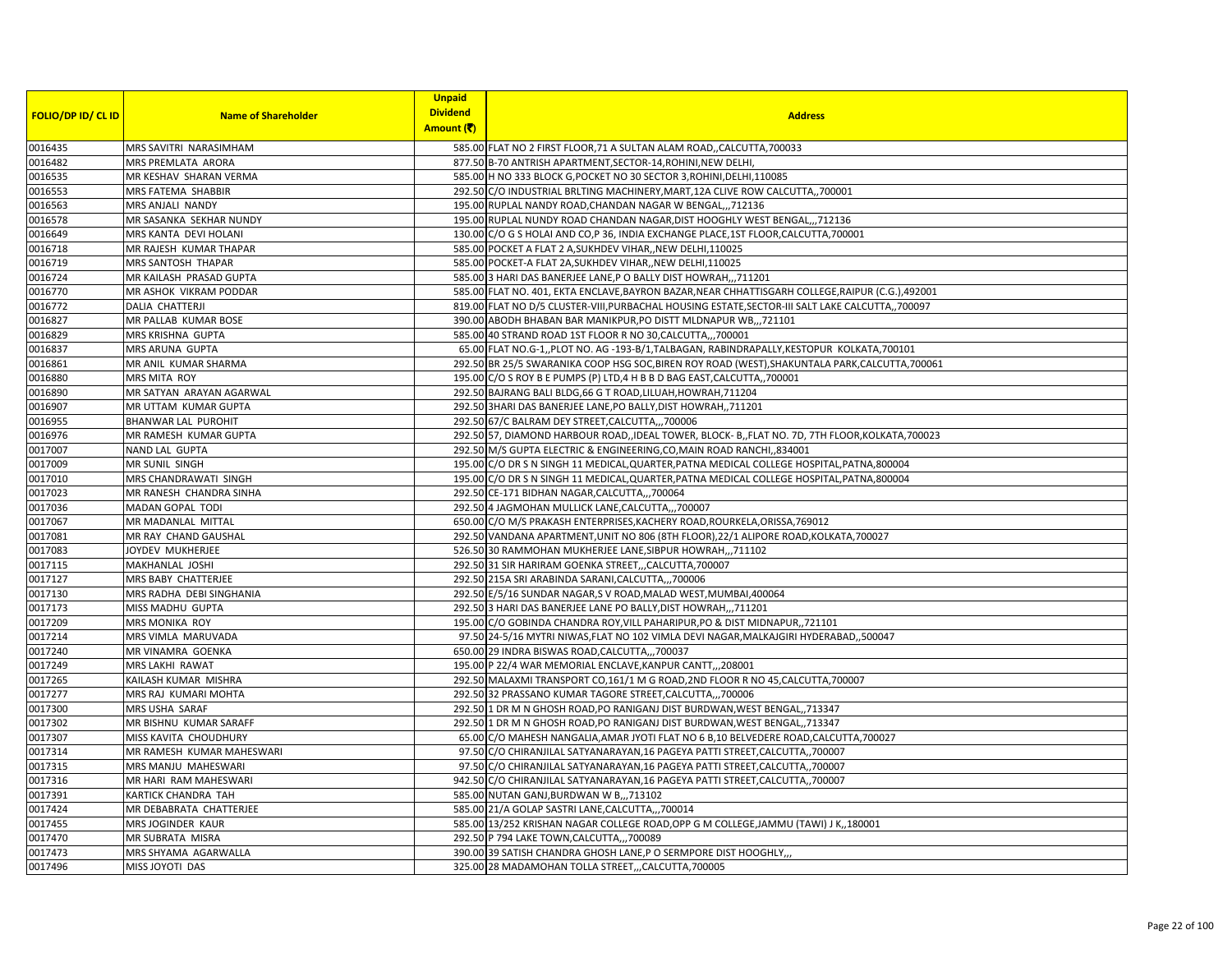|                           |                             | <b>Unpaid</b>   |                                                                                                       |
|---------------------------|-----------------------------|-----------------|-------------------------------------------------------------------------------------------------------|
| <b>FOLIO/DP ID/ CL ID</b> | <b>Name of Shareholder</b>  | <b>Dividend</b> | <b>Address</b>                                                                                        |
|                           |                             | Amount (そ)      |                                                                                                       |
| 0017509                   | MR NATWAR LAL AGRAWAL       |                 | 390.00 BALIBANDHA SAMBALPUR, ORISSA, ,, 768001                                                        |
| 0017523                   | MANISH GHOSH                |                 | 292.50 GD-12 SECTOR-III, SALT LAKE CITY, BIDHAN NAGAR, CALCUTTA, 700091                               |
| 0017539                   | MISS BANIBRATA CHATTERJEE   |                 | 585.00 AE-629 SECTOR-1, SALT LAKE CITY, KOLKATA,, 700064                                              |
| 0017546                   | MR SHAMBHU NATH KEDIA       |                 | 195.00 C/O P K GUTGUTIA, PRITAM APT, 43 DOBSON ROAD 5TH FLOOR, FLAT NO 3 HOWRAH, 711101               |
| 0017547                   | REKHA DASGUPTA              |                 | 292.50 C/O MRS SULEKHA DUTTA, 22 LAXMI DUTTA LANE, PO BAGHBAZAR, CALCUTTA, 700003                     |
| 0017620                   | MRS GITA DEVI JAISWAL       |                 | 123.50 C/O BABURAM JAISWAL, 2-A JOGIPARABYE LANE,,,700006                                             |
| 0017621                   | MR BABU RAM JAISWAL         |                 | 377.00 192 VIVEKANANDA ROAD, CALCUTTA,,, 700006                                                       |
| 0017631                   | MR RAM RATTAN SHARMA        |                 | 292.50 H NO123/4 TRIKUTE NAGAR, JAMMU,, 180012                                                        |
| 0017654                   | DR PARDUMAN KUMAR SHARMA    |                 | 292.50 135 E OFFICERS COLONY, CIVIL LINES, BHUPENDRA ROAD, PATIALA, 147001                            |
| 0017656                   | <b>GURDEV SINGH THIND</b>   |                 | 292.50 VILL GEORGE PUR, P O MERRY PUR, DIST KAPURTHALA PUNJAB,, 144620                                |
| 0017729                   | MRS SATINDAR KAUR           |                 | 292.50 C 25, GURU NANAK DEV UNIVERSITY, AMRITSAR, , 143005                                            |
| 0017802                   | MISS POONAM TRAMA           |                 | 162.50 H NO.39, SECTOR-6, PANCHKULA, HARYANA,, 134109                                                 |
| 0017824                   | SUDESH SAINI                |                 | 195.00 HOUSE NO 1159 SECTOR 18C, CHANDIGARH,,,160018                                                  |
| 0017832                   | SATISH KUMAR SHARMA         |                 | 357.50 HOUSE NO 2822, SECTOR 38-C, CHANDIGARH, 160036                                                 |
| 0017857                   | MR KOMAL KUMAR BHATIA       |                 | 292.50 2162 CHOWK CHABUTRA, AMRITSAR, ,, 143001                                                       |
| 0017864                   | MRS USHA RANI JAIN          |                 | 585.00 DR S D JAIN, BAZAR BHERON, JALANDHAR, 144001                                                   |
| 0017872                   | MR VIJAY KRISHAN PARTAP     |                 | 292.50 COLLEGE HOUSE, BBK DAV COLLEGE OF WOMEN, LAWRENCE ROAD AMRITSAR, PUNJAB,                       |
| 0017873                   | MRS JUNESH KACKRIA          |                 | 292.50 PROF IN ENGLISH, HANS RAJ MAHILA MAHA VIDYALAYA, JALANDHAR,, 144001                            |
| 0017917                   | MR M D SHARMA               |                 | 97.50 25 MAN SAHIA COLONY, PATIALA,                                                                   |
| 0017919                   | <b>MRS SARLA ALIPURIA</b>   |                 | 292.50 87 NEW LAL BAGH COLONY, PATIALA,,,147001                                                       |
| 0017922                   | MR SATYA PALL MAHAJAN       |                 | 260.00 42 MAYA NAGAR CIVIL LINES, LUDHIANA PB,,,141001                                                |
| 0017928                   | LALIT KUMAR LALJIT          |                 | 292.50 M/S LALIT KUMAR GUPTA SONS, DANA MANDI PHAGWARA,,,144401                                       |
| 0017937                   | MR PYARE LAL SHARMA         |                 | 292.50 HOUSE NO 19 D, MOHALLA MASHOBRA, KASAULI, , 171007                                             |
| 0017949                   | MRS MANORMA RANI TANGRI     |                 | 292.50 C/O NEW BANK OF INDIA, REGIONAL OFFICE, AMAN PLACE OPP NEW BUS STAND, LUDHIANA, 141001         |
| 0017983                   | RAJIV SHARMA                |                 | 143.00 3714 TANDON NAGAR BATALA ROAD, AMRITSAR,,, 143036                                              |
| 0018014                   | MR SANJAY SEHGAL            |                 | 585.00 C/O DR. J.L. SEHGAL, A-I.ICAR RESIDENTIAL COMPLEX, BAJAJ NAGAR, NAGPUR, 440010                 |
| 0018017                   | <b>HARASH KUMAR</b>         |                 | 585.00 H NO 974/34 B 23 RAM NAGAR, SAMRALA ROAD, LUDHIANA,, 141008                                    |
| 0018025                   | KOMAL KUMAR JAIN            |                 | 650.00 DEPTT OF ECONOMICS & SOCIOLOGY, PUNJAB AGRICULTURAL UNIVERSITY, LUDHIANA,, 141004              |
| 0018037                   | MRS HARSH BALA              |                 | 585.00 EVERSHIRE ENTERPRISES, GILL ROAD, MILLER GANJ, LUDHIANA, 141003                                |
| 0018039                   | MRS INDU UMMAT              |                 | 585.00 3062/10 RANJEET NAGAR,,,NEW DELHI,110008                                                       |
| 0018071                   | MR VASISHTH BRIJ BHUSHAN    |                 | 585.00 618 SECTOR 8, PANCHKALA DISTT AMBALA,,,134109                                                  |
| 0018090                   | MR MAHENDER SINGH AHLUWALIA |                 | 292.50 HJ-734, HOUSING BOARD COLONY, FEROZEPUR ROAD, LUDHIANA, 141001                                 |
| 0018104                   | RUCHI MANCHANDA             |                 | 292.50 C/O MANCHANDA NAD COMPANY C A, RAILWAY ROAD PHAGWARA,,,144401                                  |
| 0018114                   | <b>BALKISHAN MALIK</b>      |                 | 390.00 640 SECTOR II B, CHANDIGARH,, 160011                                                           |
| 0018127                   | MRS BALBIR KAUR             |                 | 292.50 H NO B 1 169/1 GURU NANAK PURA, CIVIL LINES, LUEHIANA, 141001                                  |
| 0018132                   | MR SATPAUL MAINI            |                 | 292.50 H. NO.363 HOUSING BOARD COLONY, FIROZEPORE CITY,, 152002                                       |
| 0018155                   | <b>MONIKA</b>               |                 | 292.50 C/O R R STEEL INDUSTRIES, 440 OVERLOCK ROAD, MILLER GANJ, LUDHIANA,                            |
| 0018159                   | MR PREM SAGAR               |                 | 292.50 CHIRANJI LAL SONS, IQBAL GANJ ROAD LUDHIANA,,,141008                                           |
| 0018164                   | MR LEKH RAM                 |                 | 97.50 C/O LACCHMAN DASS & SONS, KARYANA MERCHANT, RAILWAY ROAD, DORAHA MANDI, 141420                  |
| 0018178                   | SARDARI LAL                 |                 | 292.50 1/51 AGGAR NAGAR, FEROZPUR ROAD, LUDIANA, , 152001                                             |
| 0018220                   | MRS INDERJEET               |                 | 526.50 H NO 2050 PHASE-7, SAS NAGAR, MOHALI, 160062                                                   |
| 0018225                   | OM PRAKASH SHARMA           |                 | 97.50 1468 SECTOR 35 B, CHANDIGARH,, 160001                                                           |
| 0018284                   | CHIRAJEE VANA RAO MEKA      |                 | 292.50 FLAT NO.503, SRIKARA RESIDENCY, VIJAYALAKSHMI COLONY, AUTO NAGAR -POST, VIJAYAWADA, A P,520007 |
| 0018287                   | LAVA KUMAR SUDHAPALLI       |                 | 292.50 304 NANAK TOWERS, NEW POST OFFICE ROAD, BHIM GANJ MANDI, KOTA, RAJASTHAN, 324002               |
| 0018295                   | SMT NALINI V DESAI          |                 | 585.00 SAI SHREE, NO 179 AMS LAYOUT, VIDYARANYAPURA, BANGALORE, KARNATAKA, 560097                     |
| 0018317                   | MRS VIMLA AMRITH RAO        |                 | 877.50 BLOCK NO-8 FLAT NO-14, NEW KRUPA COMPLEX, SAFILGUDA, SECUNDERABAD A P, 500047                  |
| 0018324                   | SHAMSUNDER RAO GANGAKHEDKAR |                 | 292.50 HOUSE NO 1 8 519 CHIKADPALLY, HYDERABAD,,,500020                                               |
| 0018333                   | KARUNAKAR MAJJITHI          |                 | 292.50 MAJTITHI RAGHAVULU 3 3 597, GENERAL BAZAR SECUNDERABAD,,,500003                                |
| 0018355                   | MR VENKATESWARA RAO MULPURY |                 | 877.50 M V RAO 302 BRINDAVAN APTS N H, ROAD, RED HILLS HYDERABAD,, 500004                             |
| 0018357                   | MISS A VIDYA RAO            |                 | 877.50 BLOCK NO-8 FLAT NO-14, NEW KRUPA COMPLEX, WEST ANAND BAGH, SAFILGUDA, 500047                   |
| 0018363                   | MRS PRANA HAKIM             |                 | 195.00 51 TIRUMALA APARTMENTS, 16-1-27/B JAYANAGAR, SAIDABAD, HYDERABAD, 500659                       |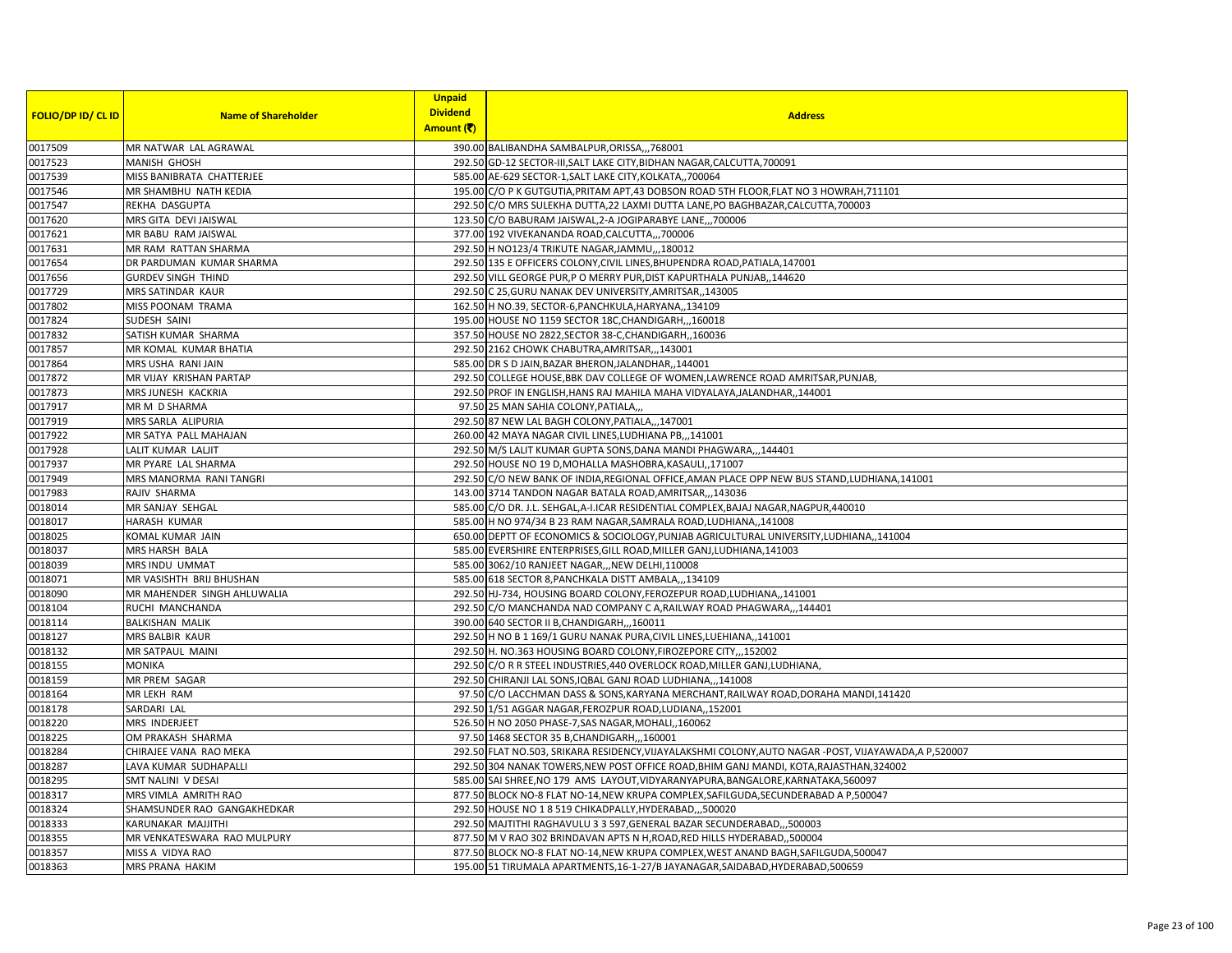|                           |                                              | <b>Unpaid</b>                 |                                                                                                                                                                                                  |
|---------------------------|----------------------------------------------|-------------------------------|--------------------------------------------------------------------------------------------------------------------------------------------------------------------------------------------------|
| <b>FOLIO/DP ID/ CL ID</b> | <b>Name of Shareholder</b>                   | <b>Dividend</b><br>Amount (そ) | <b>Address</b>                                                                                                                                                                                   |
| 0018364                   | MR NASARA RAO PINAPALA                       |                               | 227.50 RENUKA NURSING HOME ELURU RD, GUDIYADA KRISHNA DIST,,, 521301                                                                                                                             |
| 0018366                   | MR SUBRAMANIAM PABBISETTY                    |                               | 585.00 FLAT NO G A ASVINI AANCHAL, NEW NO-8 (OLD NO-22), EAST MAIN ROAD, GOPAL PADDY COLONY CHENNAI, 600082                                                                                      |
| 0018379                   | MR M FAROOQ RAHMAN                           |                               | 195.00 10-2-347/7, ASIFNAGAR, HYDERABAD, ,500028                                                                                                                                                 |
| 0018382                   |                                              |                               |                                                                                                                                                                                                  |
|                           | MORALIDHAR RAO KOLLI                         |                               | 292.50 C/O MASTER EK SPRITUAL & SERVICE MISSION, OPP. FILTER HOUSE, WESTERN COLONY, SRISAILAM DAM EAST, A.P., 518102                                                                             |
| 0018383<br>0018406        | PRASD SBVSSK KASTURI<br>MR JAIPRAKASH LAHOTI |                               | 1053.00 2-2-647/86/1, CENTRAL EXCISE COLONY, BAGH AMBERPET, HYDERABAD, 500013<br>585.00 C/O SHAM RAO KULKARNI, H NO 3 1 136 MOTI MARKET, ESAMIABAZAR HYDERABAD A P,,500027                       |
| 0018410                   |                                              |                               | 585.00 40-15/2-9 BRINDAVAN COLONY,LABBIPET,VIJAYAWADA,ANDHRA PRADESH,520010                                                                                                                      |
|                           | MR SURYANARAYANA MYNENI                      |                               | 585.00 40-15/2-9, BRINDAVAN COLONY, LABBIPET, VIJAYAWADA, ANDHRA PRADESH, 520010                                                                                                                 |
| 0018411<br>0018442        | MR NAVEEN MYNENI<br>MR RAMANANDAM KOTHA      |                               | 292.50 MANAGER (CREDIT), ANDHRA BANK REGIONAL OFFICE, KOSURIVARI STREET, EAST GODAVARI DIST KAKINADA, 533001                                                                                     |
| 0018445                   | MRS NALINI SAI SUBRAMANIAN                   |                               | 97.50 D 205 HILINEANSARI COMPLEX, NR S D EYE HOSPITAL, HUMAYAN NAGAR, HYDERABAD, 500028                                                                                                          |
| 0018448                   | MRS SAROJANI K                               |                               | 585.00 H NO B/110, MADHURA NAGAR, HYDERABAD, ,500038                                                                                                                                             |
| 0018478                   | SUKHDHAM DATTATRY                            |                               |                                                                                                                                                                                                  |
| 0018522                   | MRS SATYAVATHI KAWADALA                      |                               | 292.50 PLOT NO 40, INDRAPURI RAILWAY COLONY, WEST MARREDPALLY, SECUNDERABAD A P,500026<br>292.50 K SATYAUATHI 2-1-513/8/1, NALLAKUNTA, HYDERABAD, ,500044                                        |
| 0018523                   | MRS LEELAVATHI NEMANI                        |                               | 292.50 C/O COL N SUDHAKAR, 78 VAYUPURI PO SAINIKPURI, SECUNDRABAD, ,500594                                                                                                                       |
| 0018534                   | MISS UMA MOTEKA                              |                               | 409.50 1-4-972 GOLWANDA X ROAD, 403 PARTANI TOWERS, SECUNDERABAD, ,500020                                                                                                                        |
|                           | MRS KIRAN BAI JAKHOTIA                       |                               | 195.00 3-3-197 SHANKER GUNJ, PEDDAPALLI, ,505172                                                                                                                                                 |
| 0018535<br>0018547        | MR GANGADHAR PASARI                          |                               | 585.00 14-7-371/B BEGUM BAZAR, HYDERABAD A P., 500012                                                                                                                                            |
| 0018559                   | MR PALAPARTY RAMA CHANDRA MURTHY             |                               | 45.50 H NO 2-2-1137/8/6 NEW NALLA KURTA, HYDERABAD,,,500044                                                                                                                                      |
|                           |                                              |                               |                                                                                                                                                                                                  |
| 0018583<br>0018611        | RAMA LAKHMI GANDIKOTA<br>MISS SUDHA K        |                               | 292.50 C/O CDV G S RAMARAO, PLOT NO 132 SECTOR 12, M V P CPLONY, VISALKHAPA, 530017                                                                                                              |
| 0018619                   | MR RAMAKRISHNA KANDALA                       |                               | 585.00 1108 18TH CROSS, 9TH MAIN HSR VII SECTOR, BANGALORE, 560034<br>877.50 33-15/F301, HABITAT VEMURI APARTMENTS, OFFICERS COLONY, BELOW R.K. PURAM FLY OVER, 500056                           |
| 0018646                   | MR THOLT GOPAL REDDY                         |                               | 585.00 H NO 185 BOWENPALLY, SECUNDERABAD, ANDHRA PRADESH, 500011                                                                                                                                 |
| 0018655                   | MOHAMMED GHOUSE MOHIUDDIN                    |                               |                                                                                                                                                                                                  |
| 0018656                   | MISS REKHA AGARAWAL                          |                               | 409.50 H NO 16 9 430 OLD MALAKPET, WATER TANK, HYDERABAD,, 500036<br>45.50 19 5 9163 BAHADURPURA COLONY, OPP PLAY GROUND, HYDERABAD,, 500264                                                     |
|                           |                                              |                               |                                                                                                                                                                                                  |
| 0018745<br>0018764        | MRS B SARADA DEV<br>S KALPANA                |                               | 650.00 PLOT NO 65, MARUTHI NAGAR, ECIL P.O., HYDERABAD, 500762                                                                                                                                   |
|                           | <b>S KARTIK</b>                              |                               | 877.50 FLAT NO 506 PADMAJA PLAZA,BLDG #10-2-279,PLOT NO 252 WEST MARREDPALLY,SECUNDERABAD,500026                                                                                                 |
| 0018765<br>0018835        | MR MUJI BUDDIN AHELED RIZWAN                 |                               | 877.50 FLAT NO 506 PADMAJA PLAZA, BLDG #10-2-279, PLOT NO 252 WEST MARREDPALLY, SECUNDERABAD, 500026<br>292.50 CANARA BANK, KUNDANBAGH BRANCH, 6-3-866/2 GREENLANDS, BEGUMPET, HYDERABAD, 500016 |
| 0018886                   | MR SARV DAMAN                                |                               | 585.00 C/O MAJ SARV DAMAN SINGH,5 SUVIDHA PARK II,C M E ROAD BHOSARI, PUNE, 411039                                                                                                               |
| 0018892                   | SAROJA KOTA                                  |                               | 585.00 BANK ROAD KANDUKUR, PRAKASAM DIST A P STATE, ,,523105                                                                                                                                     |
| 0018906                   | MR POORNA CHANDRA RAO KATHE                  |                               | 65.00 COMPANY SECRETARY, 8-3-976/105 SRINAGAR COLONY, HYDERABAD, ,500873                                                                                                                         |
| 0018911                   | MRS ANGOORI DEVI AGARWAL                     |                               | 195.00 106 NEW AGRICULTURE COLONY, NAYABAZAR, , CUTTACK (OR, 753004                                                                                                                              |
| 0018912                   | MR DINESH AGARWAL                            |                               | 97.50 106 NEW AGRICULTURE COLONY, NAYABAZAR, , CUTTACK (OR, 753004                                                                                                                               |
| 0018921                   | MR HANUMANULU GADEPALLI                      |                               | 292.50 OPPOSITE POST OFFICE, ATTILI W G M AP,,,534134                                                                                                                                            |
| 0018940                   | RADHA S PRASAD                               |                               | 585.00 MANDY BAZAR, GUNTAKAL,,, 515801                                                                                                                                                           |
| 0018946                   | MR KESHAN DHANPAL                            |                               | 292.50 DHANPAL KISHAN AND CO, 7-1-58 GODOWN ROAD, NIZAMABAD, ,503001                                                                                                                             |
| 0018966                   | RAMALINGAIAH PULIGILLA                       |                               | 292.50 BACHANNAPET, WARANGAL AP,,,506221                                                                                                                                                         |
| 0018967                   | MRS SHANTHI RAGHAVENDRANI                    |                               | 292.50 12-2-709/C/144 PADMANABHA NAGAR, HUMAYUNNAGAR PO HYDERABAD,, 500028                                                                                                                       |
| 0018975                   | MRS KAMALA MUTYALA                           |                               | 292.50 H NO 1-2-234/13/30 ARAVIND NAGAR, DOMALGUDA, HYDERABAD, ,500029                                                                                                                           |
| 0018976                   | MR VENKATA RATHANAM SETTY                    |                               | 195.00 SUPERINTENDENT RETIRED, NSSO 20-36 GANDHI BAZAR, ANANTAPURA, AP, 515005                                                                                                                   |
| 0018992                   | MR NAWAL KISHORE DHAWAN                      |                               | 97.50 SR MANAGER (QUARRY), CEMENT CORPN OF INDIA LTD, TANDUR CEMENT PROJECT, CCI TANDUR RANGAREDDY DT A P,501158                                                                                 |
| 0019026                   | MR BHASKAR KJ                                |                               | 292.50 211/6 PLOT NO 1-A, AMBEDKAR SALAI, MADIPPAKKAM, CHENNAI, 600091                                                                                                                           |
| 0019039                   | MR T P RADHA KRISHNAN                        |                               | 650.00 275 S N CHETTY STREET, ROYAPURAM MADRAS,,,600013                                                                                                                                          |
| 0019071                   | MRS P KAUSALYA                               |                               | 195.00 C/O N PARTHASARATHY, S F 2 "ADITYA" APARTMENT, NEW NO.37 FIRST MAIN ROAD, GANDHI NAGAR, ADYAR, CHENNAI, 600020                                                                            |
| 0019072                   | MR N PARTHASARTHY                            |                               | 195.00 S F 2 "ADITYA" APARTMENT, NEW NO.37, FIRST MAIN ROAD, GANDHINAGAR, ADYAR, CHENNAI, 600020                                                                                                 |
| 0019078                   | MR NAMICKAM G THULASINATH                    |                               | 292.50 81 R P ROAD NEHRU NAGAR, MADRAS, ., 600044                                                                                                                                                |
| 0019080                   | R RAMESH                                     |                               | 97.50 8 PEUMAL KOIL ST, JINDIVANAM, ,,604001                                                                                                                                                     |
| 0019092                   | MR NARAYANAN S                               |                               | 1820.00 AA/71 PLOT 4775 ANNA NAGAR, MADRAS,,,600040                                                                                                                                              |
| 0019093                   | MRS PUSHPA BHATIA                            |                               | 390.00 M 57 ANNA NAGAR EAST, ,CHENNAI, 600102                                                                                                                                                    |
| 0019116                   | MR M K RAJASEKARAN                           |                               | 585.00 NO 11 NARAYANA MUDALI STREET, 1ST FLOOR, SOWCARPET, CHENNAI, 600079                                                                                                                       |
| 0019131                   | MR DEEPAK R PATEL                            |                               | 292.50 NO 9 GANDHI AVENUE, GANGADHEESWAR KOIL STREET, PURASUWALKAM, CHENNAI, 600084                                                                                                              |
|                           |                                              |                               |                                                                                                                                                                                                  |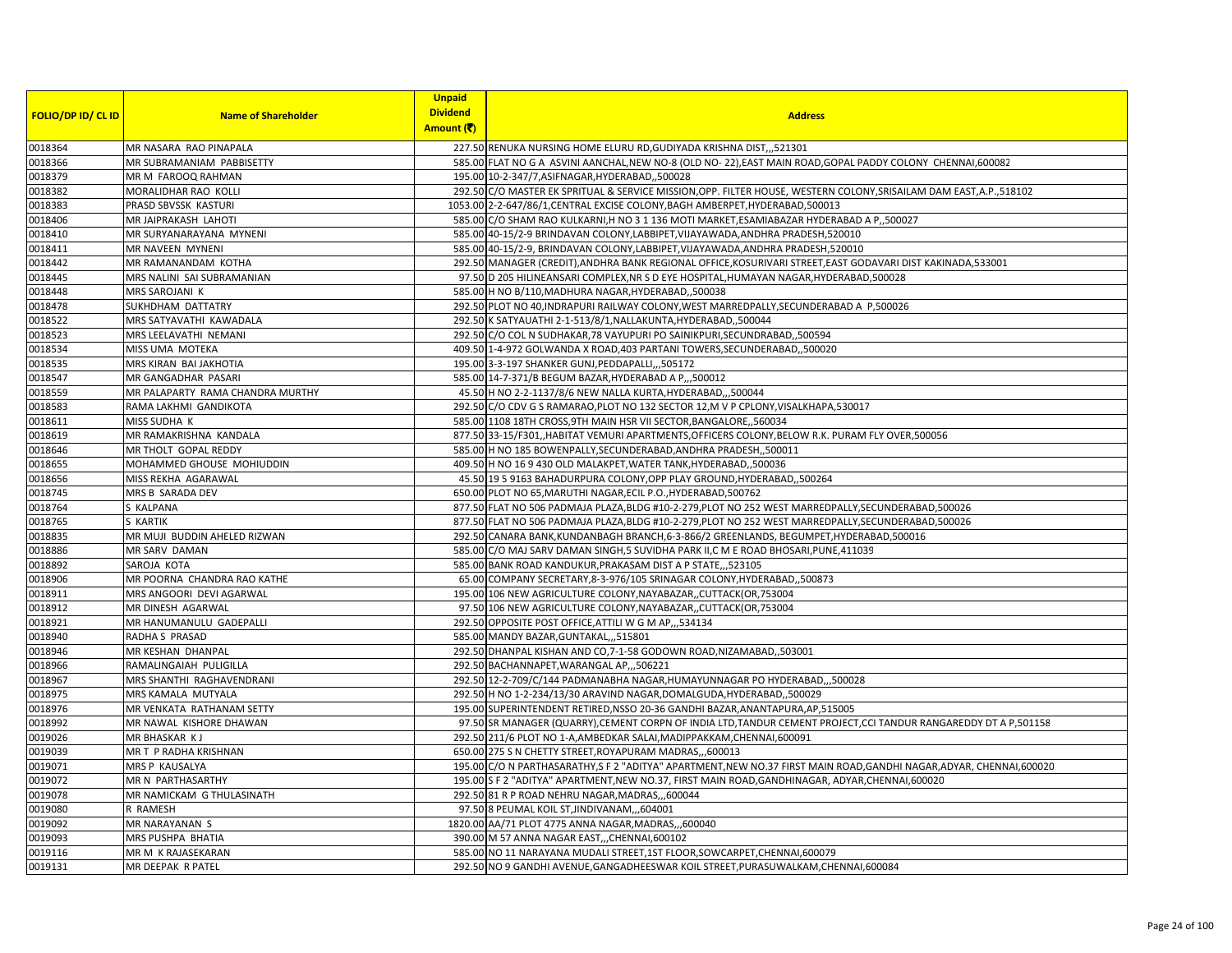|                           |                                   | <b>Unpaid</b>                 |                                                                                                                       |
|---------------------------|-----------------------------------|-------------------------------|-----------------------------------------------------------------------------------------------------------------------|
| <b>FOLIO/DP ID/ CL ID</b> | <b>Name of Shareholder</b>        | <b>Dividend</b><br>Amount (そ) | <b>Address</b>                                                                                                        |
| 0019136                   | MRS TASNIN                        |                               | 910.00 M/S ALIF TRADING CO, NO 163/1 BROADWAY, POST BOX NO 7803, K SONS COMPLEX CHENNAI, 600108                       |
| 0019163                   | MR N CHANDRAN                     |                               | 292.50 PLOT NO 45 ELANGO NAGAR IST CROSS, ST, VIRUGAN BAKKAN MADRAS, 600092                                           |
| 0019208                   | MRS KIRIT KUMAR K SHAH            |                               | 97.50 114 PURUSAIWALKKAM HIGH ROAD, 401 B PRINCE MANOR, KELLYS, CHENNAI, 600010                                       |
| 0019254                   | <b>G RAJENDRAN</b>                |                               | 585.00 9 THOLA SINGAM ST, MADRAS, ,,600079                                                                            |
| 0019260                   | BHAGYAVANTI VINAYCHANDRA SHAH     |                               | 97.50 NO 51 NAMBULTER ST, MADRAS,  600079                                                                             |
| 0019266                   | MR SURESH M KOTHARI               |                               | 292.50 SHANTI NILAYAM, 88 5TH CROSS ROAD, M K B NAGAR, CHENNAI, 600039                                                |
| 0019282                   | SURESH BABU TANGUTUR              |                               | 292.50 PIGMY AGENT SYNDICATE BANK, PRODDATUR AP,,,516360                                                              |
| 0019339                   | <b>HIREN SHAH</b>                 |                               | 143.00 407-A BRIDGE VIEW, 16 HANSRAJ LANE, BYCULLA /E/ MUMBAI, 400027                                                 |
| 0019360                   | MR BHARAT PATEL                   |                               | 143.00 9 KIRTI KUNJ LIBERTY GARDEN, MALAD WEST BOMBAY,,,400064                                                        |
| 0019362                   | MR INAYAT AHMED BAGDADI           |                               | 32.50 B/21 RAMESHWAR S V ROAD, SANTACRUZ WEST BOMBAY,, 400054                                                         |
| 0019383                   | MR HIMATBHAI JAGJIVANDAS PATADIA  |                               | 195.00 NATVER NAGAR 3RD ROAD KIRAN HIRAN, BLDG, JOGESH WERI E BOMBAY, 400060                                          |
| 0019384                   | MR NATVERLAL JAGJIVANDAS PATADIA  |                               | 292.50 NATVER NAGAR 3RD ROAD KIRAN HIRAN, BLDG, JOGESH WERI E BOMBAY, 400060                                          |
| 0019421                   | MR DHIRAJPAL POPATLAL SOLANKI     |                               | 292.50 28 2ND BHOIWADA LANE, BHULESHWAR ROAD 3RD FLOOR,,,400002                                                       |
| 0019422                   | MISS JYOTSNA POPATLAL SOLANKI     |                               | 292.50 28 2ND BHOIWADA LANE, BHULESHWAR ROAD 3RD FLOOR,,,400002                                                       |
| 0019433                   | BALMUKUND CHUNILAL SHAH           |                               | 585.00 C/O SHAH JAYANTILAL RAMANLAL & CO,48 KANSARA CHAWL BOMBAY,,,400002                                             |
| 0019444                   | RAKESH SAXENA                     |                               | 97.50 FLAT NO 9 SEALAND 41 CUFFE PARADE, BOMBAY,,,400005                                                              |
| 0019463                   | MR SURYAKANT DATTATRAYA GORE      |                               | 292.50 FLAT NO. 604, NITYANAND CHS LTD., A-2/14, YASHODHAM,, OPP. DINDOSHI BUS DEPOT,, GOREGAON (EAST) MUMBAI, 400063 |
| 0019494                   | RAJENDRA V PATKI                  |                               | 97.50 3/26 LAXMI BLDG DR JAWLE RD, DADAR BOMBAY,, 400028                                                              |
| 0019495                   | MR RAGHUVANSH S MATHUR            |                               | 292.50 14 SONI CHS, PLOT NO 43 SECTOR 29, VASHI, NEW BOMBAY, 400705                                                   |
| 0019540                   | MR NILESH OZA                     |                               | 292.50 B/62 PALAN SOJAPAL BLDG S K BOLE, ROAD, DADAR W BOMBAY, 400028                                                 |
| 0019586                   | MRS SARYUDA SHREEKANT DESAI       |                               | 162.50 UPHAAR BLDG, FLAT NO 5 SECOND FLOOR, SIRI ROAD, BOMBAY, 400006                                                 |
| 0019608                   | <b>MR ARUN NIKAM</b>              |                               | 877.50 18 SADHANA SOC, PLOT NO 82/83 T P S 6, RELIEF ROAD, DAULATRAO NAGAR SANTACRUZ W MUMBAI, 400054                 |
| 0019616                   | MRS SHAKUNTALA MADHUKAR HAMBIR    |                               | 292.50 H NO 2447 S NO 31, PUNE SATARA ROAD, DHANKAWADI, PUNE, 411043                                                  |
| 0019624                   | SATI GOBINDRAM HIRA               |                               | 390.00 33 BELLE VIES, 85 WARDEN ROAD, BOMBAY, ,400036                                                                 |
| 0019625                   | MR BHAILAL TOKARSHI SHAH          |                               | 292.50 MOHOR APARTMENT CO-OP HSG SOC LTD,5TH FLOOR BLOCK NO 502,PENKAR WADI BABHAI,L T ROAD BORIVLI(W) MUMBAI,400092  |
| 0019629                   | MR KIRIT KUMAR GIRDHARLAL MUNI    |                               | 195.00 404 B SURAJ APPTT, S V ROAD, OPP N L HIGH SCHOOL, MALAD WEST MUMBAI, 400064                                    |
| 0019681                   | MRS HAWABAI AHMEDSHINGRE          |                               | 32.50 B/21 RAMESHWAR,S V ROAD, SANTACRUZ WEST, BOMBAY, 400054                                                         |
| 0019700                   | MR SALIM AHMED BAGDADI            |                               | 97.50 B-21 RAMESHWAR S V ROAD, SANTACRUZ W, BOMBAY, 400054                                                            |
| 0019767                   | MRS SHRADDHA AWALEGAONKAR         |                               | 292.50 A 17 AMAR SUBWAY CO OP HSG SOC, SUBWAY ROAD, SANTACRUZ WEST, BOMBAY, 400054                                    |
| 0019793                   | MR RAJENDRA DWARKADAS KAPADIA     |                               | 292.50 C/O M/S R H MORARJI 657 MADHAVRAI, GULLY, M J MARKET, BOMBAY, 400002                                           |
| 0019803                   | MR MAHINDER H MENGHRAJANI         |                               | 292.50 135/7 USHA SADAN GARODIA NAGAR, GHATKOPAR E, BOMBAY, ,400077                                                   |
| 0019807                   | MR RADHESHYAM NARSARIA            |                               | 292.50 SHRINIWAS HOUSE RANI SATI MARG, MALAD EAST,, MUMBAI, 400064                                                    |
| 0019815                   | MR PRADUMAN RATILAL CHOKHAWALA    |                               | 292.50 B/92 PALAN SOJPAL BLDG,R B C K BOLE ROAD,BOMBAY,,400028                                                        |
| 0019822                   | MR RAMESHWAR LAL R BANGUR         |                               | 195.00 C/O S N INVESTMENT CONSULTANTS, 93/95 2ND FLOOR BAJARIA CHAMBERS, BAZARGATE STREET FORT, MUMBAI, 400001        |
| 0019825                   | MR MUKTILAL HARGOVANDAS PAREKH    |                               | 292.50 303 PARASHANT APTS:PLOT NO 730 S V, ROAD, BORIVALI W BOMBAY, 400092                                            |
| 0019833                   | MR SAKALCHAND FULCHAND SHAH       |                               | 195.00 24 B MISTRY PALACE, TRIMURTHNY ROAD, CHUNABHATTI, MUMBAI, 400022                                               |
| 0019879                   | MR HARIHARAN RAMACHANDRAN         |                               | 97.50 C/O CAPT.S P SHASTRY, J-4 DATTAGURU COOP HSG SOCIETY, DEONAR, MUMBAI, 400088                                    |
| 0019922                   | MADHUKAR RAMCHANDRA HAMBIR        |                               | 292.50 H NO 2447 S NO 31, PUNE SATARA ROAD, DHANKAWADI, PUNE, 411043                                                  |
| 0019981                   | MRS RITA KAUSHIK SHETHNA          |                               | 650.00 31 SHYAM APPT, SHIMPOLI ROAD, BORIVLI W BOMBAY, 400092                                                         |
| 0020033                   | MR MUKUND MEHTA                   |                               | 195.00 5/1 NEW SAMP NIWAS, M G ROAD, GHATKOPAR, BOMBAY, 400086                                                        |
| 0020059                   | MR NAND LAL SONI                  |                               | 292.50 401 HARSHI HERITAGE, PLOT NO.101, KHARGAR, NAVI MUMBAI, 410210                                                 |
| 0020068                   | MRS SUSHAMA SURESH NAIK           |                               | 585.00 SHARYEWATI CO OP HOUSING SOC, FLAT NO 1, BEHIND SAMADHAN, LINKING RD EXT, 400054                               |
| 0020082                   | MRS NALINI DINKAR NADKARNI        |                               | 195.00 C WING L3/303 POONAM PRAGATI SOC, POONAM NAGAR MAHAKALI CAVES RD, ANDHERI (E) MUMBAI, ,400093                  |
| 0020088                   | MR BALENDRA K CLERK               |                               | 292.50 MANDWINI POLE, CAMBAY, ,,388620                                                                                |
| 0020107                   | MR NARESH RAMCHAND VASWANI        |                               | 585.00 41 PREM BHAVAN 4TH FLOOR, COLABA, BOMBAY, ,400005                                                              |
| 0020120                   | MRS VIMLABEN C PAREKH             |                               | 292.50 8 SHANKAR SADAN, 65 R A KIDWAI RD, MATUNGA, BOMBAY, 400019                                                     |
| 0020135                   | SWAPNIL GIRISHCHANDRA DUBEY       |                               | 130.00 B-1803 ASTER TOWER, FILM CITY ROAD, MALAD EAST, MUMBAI, 400097                                                 |
| 0020162                   | NIMESH VINODRBI KAPASI            |                               | 650.00 269/9 RATAN SION EAST ROAD, SION BOMBAY,,,400022                                                               |
| 0020190                   | MR CHANDULAL DHARAMCHAND SHAH     |                               | 292.50 704 PLEASANT PARK 7TH FLOOR, 65 PEDDAR RD, BOMBAY, 400026                                                      |
| 0020242                   | RAMANLAL JESHANKER TRIVEDI        |                               | 292.50 TRIVEI BUILDING 2 V P ROAD, VILE PARLE WEST, BOMBAY, 400056                                                    |
| 0020257                   | MR KAMALKISHOR BRIJAWALLABH KASAT |                               | 292.50 406 GAUTAM APARTMENT NARSING LANE,S V ROAD, MALAD WEST, BOMBAY, 400064                                         |
|                           |                                   |                               |                                                                                                                       |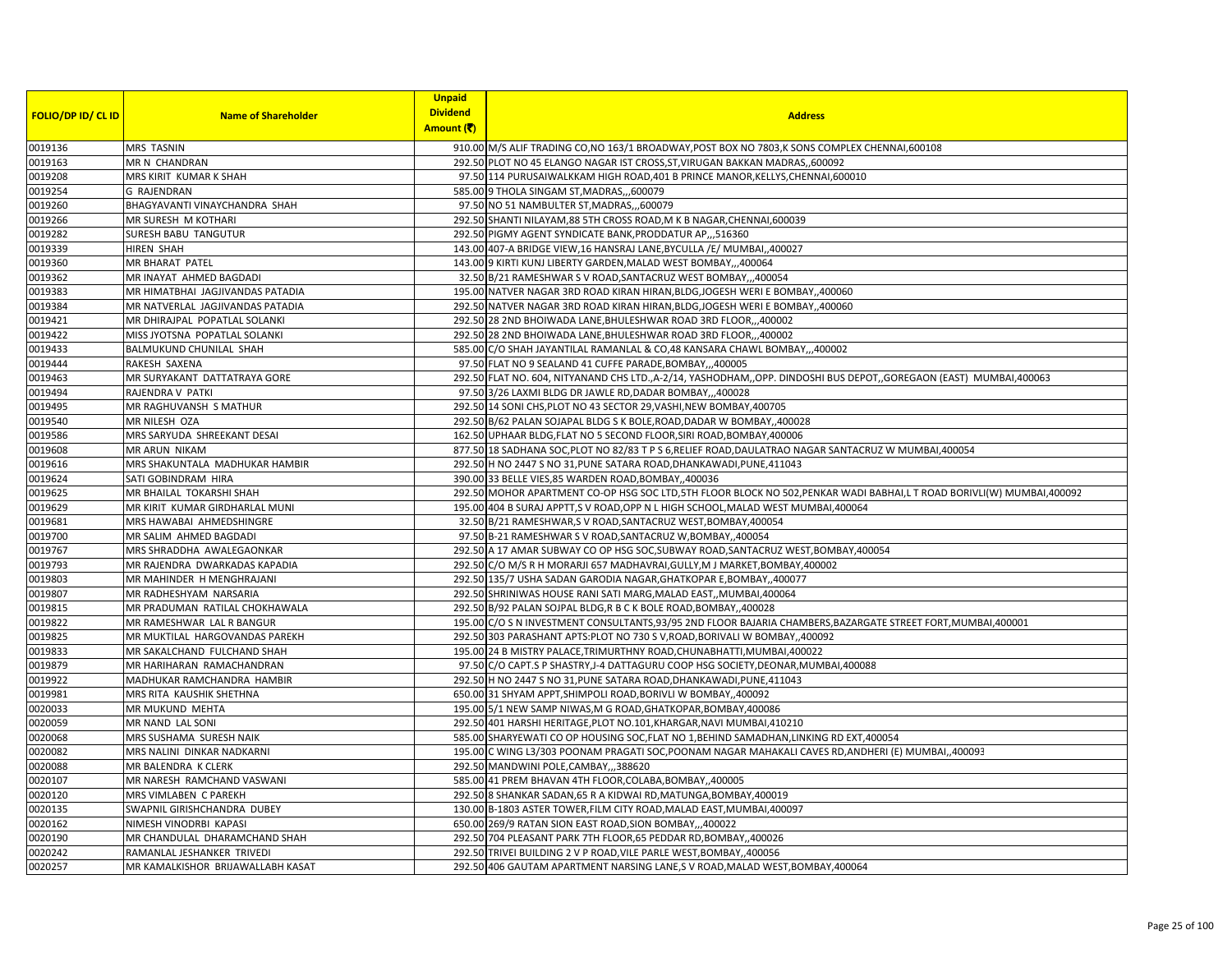|                           |                                                             | <b>Unpaid</b>   |                                                                                                                                      |
|---------------------------|-------------------------------------------------------------|-----------------|--------------------------------------------------------------------------------------------------------------------------------------|
| <b>FOLIO/DP ID/ CL ID</b> | <b>Name of Shareholder</b>                                  | <b>Dividend</b> | <b>Address</b>                                                                                                                       |
|                           |                                                             | Amount (₹)      |                                                                                                                                      |
| 0020281                   | MRS LEENA M SHAH                                            |                 | 585.00 C/O L K SHAH H 12, PALM ACRES CTTS, PHULE ROAD, MULUND EAST, 400081                                                           |
| 0020291                   | MULRAJ BARCHHA                                              |                 | 585.00 MITON APT., 'C' WING FLAT NO 306,3RD FLOOR, PLOT NO 35A, JUHU TARA, ROAD, OPP. JUHU BEACH SCHOOL, SANTACRUZ (WEST) MUMBAI, 40 |
| 0020307                   | MRS RANJAN NATWARLAL SONI                                   |                 | 292.50 23 SECOND FLOOR, RITANIKETAN TELIGALLY, ANDHERI EAST, BOMBAY, 400069                                                          |
| 0020346                   | SUNDER SANTDAS MOTIANI                                      |                 | 526.50 15 MY MOTHER SOCIETY, R C MARG, CHEMBUR, BOMBAY, 400074                                                                       |
| 0020354                   | MISS TARAMATI NARAYAN MISTRY                                |                 | 97.50 5/29 DATTATRAY BLDG, 34 T J ROAD BOMBAY,,,400007                                                                               |
| 0020359                   | MRS KAMLABEN NAVINCHANDRA MEHTA                             |                 | 585.00 C/O NUMEHTA SARDAR PATEL ROAD, NEAR ADANABAZAR CUTCH, MANDVI GUJ,, 370465                                                     |
| 0020368                   | MRS MANI P PATEL                                            |                 | 292.50 DOCTOR BUILDING, GROUND FLOOR FLAT NO 4, BHARUCHA BAUG, S. V. ROAD, ANDHERI (W) MUMBAI, 400058                                |
| 0020370                   | MR VIJAYKUMAR DATTATRAY DEVEKAR                             |                 | 292.50 C/202, SILVER BELLS,L M ROAD, NAVAGAON DALUSAR (W), MUMBAI, 400068                                                            |
| 0020383                   | MISS LATA TUKARAM KHARADE                                   |                 | 292.50 7/4 PAWAN BAUG CHINCHOLI, S V ROAD MALAD WEST, BOMBAY, 400064                                                                 |
| 0020426                   | MISS SHAMIM JUMANI                                          |                 | 292.50 45 DAULAT, NEAR COLABA POST OFFICE,, MUMBAI, 400005                                                                           |
| 0020459                   | NARENDAR C AMBANI                                           |                 | 877.50 17/49, ASHIRWAD BUILDING, ROAD NO. 2,, SION WEST, MUMBAI, 400022                                                              |
| 0020465                   | MR MADHUSUDAN PANDYA                                        |                 | 585.00 BLOCK E/23 3RD FLOOR, BHANGWADI, KALBADEVI ROAD, MUMBAI, 400002                                                               |
| 0020474                   | JAYSHREE KISHORE SHAH                                       |                 | 585.00 133/5 FOUNTAIN HEAD, S V ROAD, KHAR W, BOMBAY, 400052                                                                         |
| 0020482                   | <b>MR ANIL KARNAWAT</b>                                     |                 | 292.50 B 303 SEETA MAHAL, KASTURBA ROAD 5, BORIVLI EAST, BOMBAY, 400066                                                              |
| 0020530                   | MRS KUSUM KASHMIRI                                          |                 | 13.00 26 PREM MILAN, 3RD FLOOR, 87 B NEPEAN SEA ROAD, BOMBAY, 400006                                                                 |
| 0020558                   | MISS HOMAI DINSHAWJI VANDREWALLA                            |                 | 585.00 C/O MRS. DINA MINOCHER DARUVALA, PARSI ANJUMAN APARTMENTS, 3RD FLOOR, SIR BEJONI MEHTA ROAD NAGPUR, OPP. GANDHI SAGAR,        |
| 0020568                   | MRS ASHA NARENDRA JOSHI                                     |                 | 585.00 IST FLOOR RATAN NIVAS, 109 DADYSETH AGIARI LANE, BOMBAY, ,400002                                                              |
| 0020584                   | MR RAMCHHODDAS NARAYAN CHAUDA                               |                 | 877.50 RANCHHODDAS CO,1 DEVKINANDAN, SION TROMBAY ROAD, CHEMBUR BOMBAY, 400071                                                       |
| 0020622                   | MR LAXMI CHAND GUPTA                                        |                 | 585.00 503 BHASKARA, HOMI BHABHA RD, COLABA BOMBAY, 400005                                                                           |
| 0020671                   | PANKAJBHAI DOLATBHAI SHAH                                   |                 | 97.50 D A SHAH SONS, 816 STOCK EXCH TOWER, DALAL ST FORT, BOMBAY, 400023                                                             |
| 0020680                   | MAYA TIKAMDAS KUKREJA                                       |                 | 357.50 A-202 ANDHERI MANISH GARDEN, PLOT 2/3/4 J P ROAD, FOUR BUNGLOWS, ANDHERI(W), MUMBAI, 400053                                   |
| 0020686                   | JASWANT KUMAR BANERJEE                                      |                 | 877.50 A 8 AJINKAYA APARTMENTSS, TAGORE ROAD, SANTACRUZ (W) BOMBAY, 400054                                                           |
| 0020740                   | MRS JAYASHREE SOMKANT KARNIK                                |                 | 292.50 FLAT NO.2, GROUND FLOOR, SAIPRASAD, GANESH NAGAR, KULGAON-BADLAPUR(W), THANE, 421503                                          |
| 0020746                   | MR. KISHAN PRASAD BIRLA                                     |                 | 143.00 6-ISHWAR BHAWAN, 262-B MALVIA ROAD, VILE PARLE EAST, MUMBAI, 400057                                                           |
| 0020750                   | MR VASANTLAL POPATLAL SHAH                                  |                 | 97.50 PADMAVATI NAGAR CO-OP HSG SOC LTD, A-13, 4TH FLOOR, PUNE SATARA ROAD, NEAR SAMBHAJI NAGAR, DHANKAWADI, PUNE, 411043            |
| 0020770                   | TEHMURAS RATANSHAH KHAMBHATA                                |                 | 292.50 ADAM MAHAL 1ST FLOOR B BLOCK, 147 TARDEO ROAD, BOMBAY, ,400034                                                                |
| 0020794                   | MR ISHWERLAL JAGJIVANDAS PATADIA                            |                 | 195.00 NATVA NAGAR 3RD ROAD KIRAN HIRAN, B/S, FLAT NO 7 JOGESHWERI (E) BMBAY, 400060                                                 |
| 0020812                   | MRS SALAMMA PAPPACHAN                                       |                 | 409.50 FLAT NO 6 KAVERI 1ST FLOOR, DATTAMANDIR ROAD, DAHANUKKAR WADI, KANDIVALI WEST MUMBAI, 400067                                  |
| 0020830                   | MRS HARSHA PATEL                                            |                 | 130.00 19/18 BECON SOCIETY, AZAD ROAD, VILE PARLE (E), MUMBAI, 400057                                                                |
| 0020835                   | DR CHHOTALAL KANTILAL DAVE                                  |                 | 585.00 154/2 JAIN SOCIETY, SION (WEST), , MUMBAI, 400022                                                                             |
| 0020836                   | MRS PUSHPA CHHOTALAL DAVE                                   |                 | 97.50 154/2 JAIN SOCIETY, SION (WEST), , MUMBAI, 400022                                                                              |
| 0020864                   | PUSHPA KALYANJI SOLANKI                                     |                 | 585.00 MANI VILLA 18 AZAD NAGAR SCTY, N S ROAD NO 1 JUHU SCHEME, VILE PARLE W BOMBAY, 400056                                         |
| 0020866                   | MRS LAXMI AMBOLI                                            |                 | 195.00 B/17 C RLY STAFF QUARTERS, VIDYAVIHAR (EAST) BOMBAY,,,400077                                                                  |
| 0020889                   | MISS BHARTI MURARILAL SHAH                                  |                 | 292.50 MEGH APT,B-WING FLAT NO 603/604,L T RD FACTORY LANE CORNER, BORIVLI (W) MUMBAI, 400092                                        |
| 0020904                   | MRS BHAGWAT GANESH CHAUDHARY                                |                 | 292.50 ROYALE, A WING, FLAT 1005-6, NEELKANTH PALMS, S V ROAD, NETAR CINEWONDER, THANE(W), MAHARASHTRA, 400610                       |
| 0020917                   | MRS VATSALA GANESAN                                         |                 | 292.50 45/12-A, SENTHIL ANDAVAR STREET, VADAPALANI, CHENNAI, 600026                                                                  |
| 0020918                   | SMT PURBAI LAXMICHAND SHAH                                  |                 | 292.50 G 7 LAL BUNGLOW UPAJARAYA LANE, GHATKOPAR E BOMBAY,,,400077                                                                   |
| 0021058                   | MR LAXMAN SHIVRAM SAWANT                                    |                 | 292.50 5510/201 KANCHAN GANGA B, OPP ODEON CINEMA GHATKOPAR,,,400075                                                                 |
| 0021071                   | MR RAMESH PEDNEKAR                                          |                 | 585.00 A/202 TREE SHADE CO OP SOCIETY KOL, DONGRI ROAD ANDHERI E BOMBAY,,,400009                                                     |
| 0021075                   | MRS GUNVANTI HARILAL SHAH                                   |                 | 292.50 PANCHRATNA COOP HSG SOC LTD, BLDG NO 4-B 1ST FLOOR FLAT 101/183, DAMODAR PARK LB SHASTRI MARG, GHATKOPAR WEST MUMBAI, 40(     |
| 0021094                   | MRS SUSHILA SHAH                                            |                 | 585.00 VASANTS,1 GOPAL BHAVAN, KHED GALI DADAR, MUMBAI, 400025                                                                       |
| 0021097                   | MR SHAILESH RAMCHANDRA DEODHAR                              |                 | 292.50 21 MOUNT ABU, ANUSHAKTI NAGAR, MUMBAI, ,400094                                                                                |
|                           |                                                             |                 |                                                                                                                                      |
| 0021119                   | MR BHANJI NENSHI LALAN                                      |                 | 292.50 COTTON GREEN MORDEN BLDG, ROOM NO 38 3RD FLR SIWRI, MUMBAI, 400015                                                            |
| 0021156<br>0021192        | <b>BHARAT DWARKADAS PAREKH</b><br>MR GIRISH MITHABHAI VAKIL |                 | 585.00 10/B NARAYAN NIVAS ROKADIA LANE, S V P ROAD BORIVLI W BOMBAY,,,400092                                                         |
|                           |                                                             |                 | 585.00 C-30 ULTRA CO OP HSG SOCIETY, LT DILIP GUPTE ROAD, SHIVAJI PARK BOMBAY, 400016                                                |
| 0021239                   | MISS ILA SEVANTILAL SHAH                                    |                 | 260.00 D-49 SARVODAYA NAGAR, PANJRAPOLE ROAD, MUMBAI, 400004                                                                         |
| 0021250                   | MRS SHAKUNTLA CHUGH                                         |                 | 585.00 A-1/5 BASANT PARK HSG SOC R C MARG, CHEMBUR BOMBAY,, 400071                                                                   |
| 0021261                   | MR ABHAYKUMAR ANRAJI CHOPRA                                 |                 | 292.50 C/O BHARAT KUMAR ANRAJ & CO,26/28 DR M B VELEKAR ROAD,3RD FLOOR BOMBAY,,400002                                                |
| 0021296                   | MR MANECK BYRAMJI COOPER                                    |                 | 585.00 C/O H P SHRFF 3 FRAMROZ COURT, 205 MARINE DRIVE BOMBAY,, 400020                                                               |
| 0021302                   | ASHOK LALCHAND MEHTA                                        |                 | 1579.50 C/O KISHORE LALCHAND MEHTA, PLOT NO 9 BLOCK 15 B WING, KASTUR MAHAL, SION WEST MUMBAI, 400022                                |
| 0021319                   | MRS ANJALI J SONI                                           |                 | 195.00 SHREE KRUPA,64 ANAND NAGAR SOCIETY, BILIMORA,, 396321                                                                         |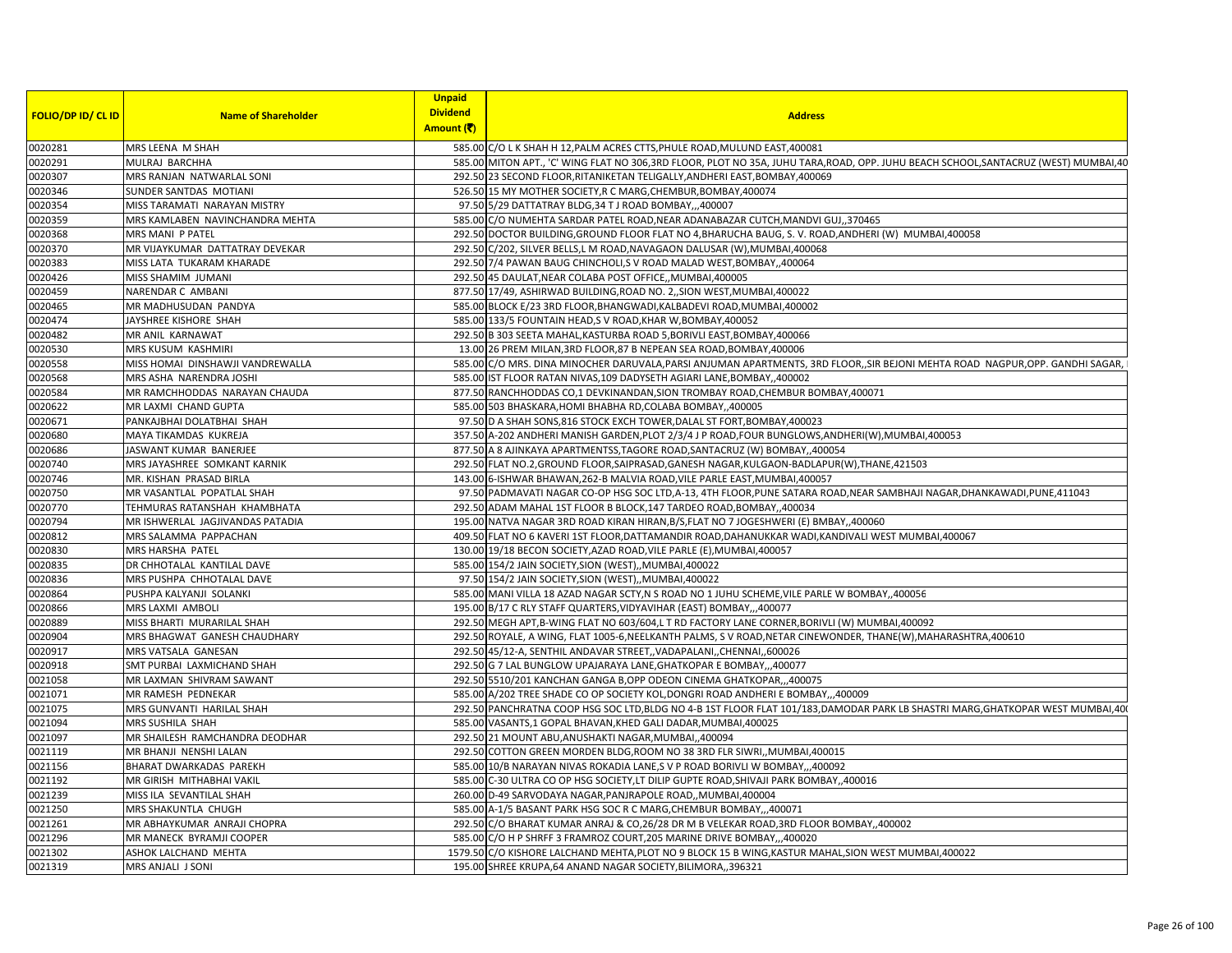|                    |                                     | <b>Unpaid</b>   |                                                                                                                              |
|--------------------|-------------------------------------|-----------------|------------------------------------------------------------------------------------------------------------------------------|
| FOLIO/DP ID/ CL ID | <b>Name of Shareholder</b>          | <b>Dividend</b> | <b>Address</b>                                                                                                               |
|                    |                                     | Amount (そ)      |                                                                                                                              |
| 0021334            | DR CHANDERMOHAN ASRANI              |                 | 292.50 2/20 GOLDEN VALLEY KALONA, SANTACRUZ E BOMBAY,, 400098                                                                |
| 0021380            | MRS RUPA SHAILESH DOSHI             |                 | 143.00 199/B GUJARAT SOCIETY, G KESHAV KUNJ, SION BOMBAY, 400022                                                             |
| 0021401            | MR DILIP RANGNEKAR                  |                 | 292.50 B/10 PANKAJ 3RD FLOOR, OPP JOGANI INDUSTRIAL ESTATE, DR W S MATKAR MARG, DADAR MUMBAI, 400028                         |
| 0021429            | MISS KARISHNA SHASHIKANT MEHTA      |                 | 877.50 222/A SAMUEL STREET, 2/15 TULSI BHUVAN, BOMBAY, ,400003                                                               |
| 0021435            | MR GIRDHARILAL KASHMIRI             |                 | 45.50 26 PREM MILAN 3RD FLOOR,87 B NEPEAN SEA ROAD,BOMBAY,,400006                                                            |
| 0021455            | MR DEEPAK H GADIA                   |                 | 585.00 BANGLOW NO 144, KANTA KUNJ, NR SWAMI VIVEKANAND SCHOOL, RSC 16 GORAI PART I GORAI BORIVALI (,400092                   |
| 0021462            | MR KETAN SOBHA CHAND SHAH           |                 | 390.00 303 MEGH RATAN 3RD FLOOR, DERASAR LANE TILAK ROAD, GHATKOPAR EAST, MUMBAI, 400077                                     |
| 0021505            | MR ALUMMUTIL KURIEN MATHEW          |                 | 292.50 L1/C/301 POWAI PARK, HIGH STREET, HIRANANDANI GARDENS, POWAI MUMBAI, 400076                                           |
| 0021517            | MR ARJAN MENGHRAJ BHATIA            |                 | 260.00 158 SUNDEEP SOCIETY, 10TH ROAD KHAN BOMBAY,,,400052                                                                   |
| 0021563            | MR HARESH MADHUKANT SHAH            |                 | 292.50 A/201 VIJAPUR NAGAR, DAMUDAR WADI, CHAKRAVARTI ASHOK RD, KANDIVLI E, 400101                                           |
| 0021564            | MR KAMLESH MADHUKANT SHAH           |                 | 292.50 A/201 VIJAPUR NAGAR, DAMUDAR WADI, CHAKRAVARTI ASHOK RD, KANDIVLI E, 400101                                           |
| 0021570            | MRS LAXMI JAMNADAS GIYANANI         |                 | 292.50 BLDG NO 119/3432, PANT NAGAR, GHATKOPAR EAST, B'BAY, 400075                                                           |
| 0021586            | MRS ANITHA RAMESH NAIR              |                 | 195.00 BUILDING 114 FLAT 3357, PANT NAGAR, GHATKOPAR E, BOMBAY, 400075                                                       |
| 0021598            | MRS NIRMALA SADASHIV VESVIKAR       |                 | 585.00 JEEVAN NAGAR CO OP HSG SOCIETY LTD, B 2 BLOCK NO 5, MITHAGAR ROAD, MULUND EAST, 400081                                |
| 0021652            | MR JOSEPH QUIRINO ST ANNE           |                 | 1625.00 37 SHIRIN UPPER COLABA, BOMBAY,,,400005                                                                              |
| 0021686            | MRS USHA JASWANTLAL MEHTA           |                 | 585.00 6 MOTI SAGAR KELUSKAR RD SOUTH, DADAR SHIVAJI PARK, BOMBAY, 400028                                                    |
| 0021687            | DR JASWANTLAL GOKULDAS METHA        |                 | 585.00 6 MOTI SAGAR KELUSKAR RD SOUTH, DADAR SHIVAJI PARK, BOMBAY, 400028                                                    |
| 0021727            | MR BHAGWAN JANARDAN KULKARNI        |                 | 650.00 10 MATURUCHHAYA ABHINAVA NAGAR, BORIVALI E BOMBAY,,,400066                                                            |
| 0021765            | <b>MR KETAN KUMAR PARIKH</b>        |                 | 292.50 B/208 SHANTIVAN II, PLOT NO-19, RAHEJA TOWNSHIP, MALAD(E) MUMBAI, 400097                                              |
| 0021787            | MRS CHANDRIKA MADHUKANT KACHARIA    |                 | 292.50 522 C MADHU VILLA MATUNGA ADENWALL, ROAD, BOMBAY, ,400019                                                             |
| 0021788            | MRS MANHARBEN TRIVEDI               |                 | 877.50 17 NIRMALA NIWAS 2091 DR B S, AMBEDKAR ROAD, MATUNGA BOMBAY, ,400019                                                  |
| 0021822            | MRS SHARDA RASIKLAL SHAH            |                 | 292.50 14 A CHOWPATTY TERRACE, MORTI STREET, CHOWPATTY, BOMBAY, 400007                                                       |
| 0021823            | MR DHIRAJ KANCHANLAL RANDERIA       |                 | 97.50 13 CHEWAL WADI, KOLBHAT LANE, BOMBAY, 400002                                                                           |
| 0021827            | MRS KANTUBAI MADHAVJI               |                 | 325.00 C/O BHAGWANDASRAMDAS, 454 458 KALBADEVI ROAD, POPATWADI CORNER, BOMBAY, 400002                                        |
| 0021828            | <b>MR KIRTI MADHAVJI</b>            |                 | 325.00 C/O BHAGWANDASRAMDAS, 454 458 KALBADEVI ROAD, POPATWADI CORNER, BOMBAY, 400002                                        |
| 0021839            | MR VIMAL G MODI                     |                 | 650.00 43 GIRIRAJ RAJAWADI, GHATKOPAR, BOMBAY, ,400077                                                                       |
| 0021888            | SUNITA ASHOK BHALERAO               |                 | 97.50 33 ISH BHUVAN 3RD FLOOR, SHIV MANDIR ROAD, RAMNAGAR, DOMBIVLI, 421201                                                  |
| 0021919            | MR NARESH JAYANTILAL SHAH           |                 | 292.50 SHAKTI BHUVAN, 3RD FLOOR IST FLANK ROAD, CHINCH BUNDER, BOMBAY, 400009                                                |
| 0021937            | MR VINOD J VASA                     |                 | 32.50 D 8 JAY VIJAY 1ST FLOOR L T ROAD, BORIVLI WEST, BOMBAY, 400092                                                         |
| 0021941            | MR KAPIL RAICHAND PAREKH            |                 | 585.00 17 RASHMI B S V P ROAD, BORIVLI W, BOMBAY, ,400092                                                                    |
| 0021966            | MR RAGHUNATH PALKAR                 |                 | 585.00 31 DWARKA BLOCK SHASHRI HALL, TARDEO GRANT ROAD, BOMBAY, 400007                                                       |
| 0021974            | MRS SUSHILA MAHESHWARI              |                 | 585.00 M/S MAHESHWARI BROTHERS, 912/A PRASAD CHAMBRES, OPERA HOUSE, MUMBAI, 400004                                           |
| 0022001            | MR APPASAHEB MALLAPPA ZOND          |                 | 292.50 SHANTA POHE FACTORY, AT PO GADHINGLAJ, DT KOLHAPUR,, 416001                                                           |
| 0022011            | MR DEEPAK JAMNADAS PATEL            |                 | 292.50 OPP RLY FLACK UDVADA R 5, DIST VALSAD, GUJRAT, 396185                                                                 |
| 0022012            | MR MOHD IQBAL MOHD HUSSAIN SOUDAGAR |                 | 292.50 NAKARATS STREET, DIST KAIRA, GUJARAT, 388620                                                                          |
| 0022020            | MISS ARCHANA KAPADIA                |                 | 585.00 9 ALEXANDRA ROAD, GAMDEVI, BOMBAY, 400007                                                                             |
| 0022027            | MR MUKESH SHAH                      |                 | 292.50 162/4512 NAIDU COLONY, PANTNAGAR, GHATKOPAR EAST, MUMBAI, 400075                                                      |
| 0022041            | MR RAJESHKUMAR RATILAL MEHTA        |                 | 292.50 C/O SHAILESH M VORA, MILKWAY COOP HSG SOC LTD, B 304 NEW PREMKUNJ 3RD FLOOR, BHADRUN NAGAR LANE NO 1 MALAD WEST MUMBA |
| 0022052            | MRS KALPANA KIRTIKUMAR DHOLAKIA     |                 | 65.00 FLAT NO D 303, PARASNAGAR BLDG NO 2, SHANKAR LANE, KANDIVLI WEST MUMBAI, 400067                                        |
| 0022054            | MRS MADHUKANTA VASANTRAI PANDYA     |                 | 292.50 RAHEJA ESTATE, PARK SIDE II, B/1202 KULUP WADI, ROAD NO- 1, BORIVALI (E), MUMBAI, 400066                              |
| 0022108            | <b>MRS MINAXI BHAMRE</b>            |                 | 390.00 AT POST TALI NIPHUD DIST NASIK, GADAKARI CHAL, DATTAMANDIR, ,422303                                                   |
| 0022134            | MR HARESH LAXMIDAS DEVANI           |                 | 292.50 21/9 SHANTI NAGAR, ARTHUR ROAD, JACOB CIRCLE BOMBAY, 400011                                                           |
| 0022139            |                                     |                 |                                                                                                                              |
|                    | SAHA ANSUYABEN RAVINBHAI            |                 | 97.50 DOLAT INVESTMENT LTD 816 STOCK, EXCH, TOWER DALAL FORT BOMBAY, ,400023                                                 |
| 0022162            | MR ADIL MONOCHER COOPER             |                 | 143.00 T/5 DALAL ESTATE 2ND FLOOR, LAMINGTON, RD BOMBAY CENTRAL BOMBAY, 400008                                               |
| 0022164            | MR RANGNATH BAGRODIA                |                 | 97.50 C/O M/S SARAF MOTOR CO (P) LTD, 35 CHITRANJAN AVENUE, CALCUTTA, 700012                                                 |
| 0022221            | MR UMEDRAI DHANESHWAR BHATT         |                 | 97.50 1002 A-3 VIKAS COMPLEX, CASTLE MILL OLD AGRA ROAD, THANE, 400601                                                       |
| 0022240            | MRS USHA J HEGHDE                   |                 | 877.50 C/O K J HEGDE, NO. 37, 'RACHNA' 2ND MAIN ROAD,, CHAMUNDESHWARI LAYOUT, VIDYARANYAPURA BANGALORE, 560097               |
| 0022317            | MR PRIYKANT PATEL                   |                 | 195.00 131 HASSA MAHAL CUFFE PARADE RD, COLABA BOMBAY,,,400005                                                               |
| 0022352            | MRS HANIFA HOOSENI CHINWALLA        |                 | 585.00 C/O CHINWALLA CLINIC & COMM.CENTRE, POONAWALLA MANSION (GROUND FLOOR), 118 PAKMODIA STREET, MUMBAI, 400003            |
| 0022377            | MRS SHRIDHAR M SHETTY               |                 | 45.50 52 GULAB MAHAL ARTHUR ROAD, TARDEO BOMBAY,,,400034                                                                     |
| 0022387            | JAYANT NAGINDAS SANGHAVI            |                 | 585.00 UDAY KAMLA NEHRU CROSS ROAD-2, KANDIVALEE (WEST) BOMBAY, ,,400067                                                     |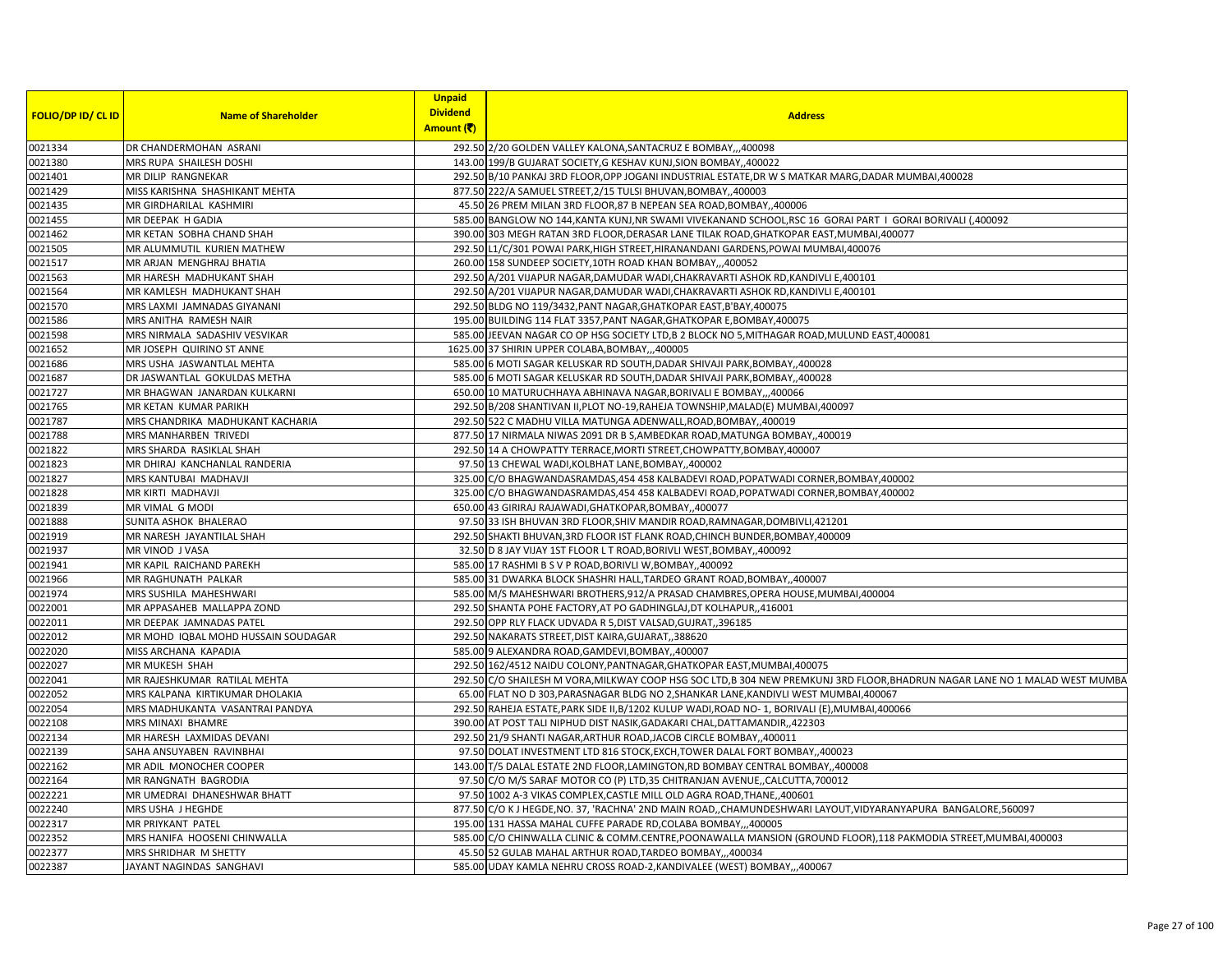|                           |                                    | <b>Unpaid</b>   |                                                                                                                                  |
|---------------------------|------------------------------------|-----------------|----------------------------------------------------------------------------------------------------------------------------------|
| <b>FOLIO/DP ID/ CL ID</b> | <b>Name of Shareholder</b>         | <b>Dividend</b> | <b>Address</b>                                                                                                                   |
|                           |                                    | Amount (そ)      |                                                                                                                                  |
| 0022458                   | MR PIYUSH B JAIN                   |                 | 910.00 F-15, "SWAPN VILLA", SHASWAT TENEMENT, NR.JAI VISHAL SOCIETY, DAHEJ BY PASS ROAD, BHARUCH, GUJARAT, 392001                |
| 0022463                   | MR HARIHARAN KHOKAR                |                 | 390.00 FLAT 174 BUILDING 9 SECTOR 7, ANTOPHILL BOMBAY,,,400037                                                                   |
| 0022483                   | VALLIAMMAI ARUNACHALAM             |                 | 526.50 C/O S P ARUNACHALAM, 3/22 VANCHINATHAN STREET, SWARNAPURI, SALEM TAMILNADU, 636004                                        |
| 0022514                   | MR NAVIN SHAH                      |                 | 292.50 MITHIBAI MANSION RAM NAGAR II FT R, NO-17, DOMBIVALI (EAST) DIST THANE, 421201                                            |
| 0022526                   | MR PRAKASH PATANKAR                |                 | 760.50 KARNIK S BUNGLOW RAMBAUG LANE NO-5, OPP, JANATA SAHAKARI BANK KALYAN, 421314                                              |
| 0022527                   | MR SUDHAKAR PATANKAR               |                 | 760.50 KARNIK S BUNGLOW RAMBAUG LANE NO-5, OPP, JANATA SAHAKARI DANK KALYAN, 421304                                              |
| 0022534                   | MRS VAISHALI N MODI                |                 | 585.00 GLOBAL OPPORTUNITIES,C-106, 1ST FLOOR, TIMES SQUARE,C G ROAD, NAVRANGPUR, AHMEDABAD, 380009                               |
| 0022571                   | MR PADMAKANTH TALWAR               |                 | 585.00 RUDRAYA DR NEHATE'S BUNGLOW, NR VAN VAIBHAV COLONY, OFF WADALA PATHARDI ROAD, CIDCO POST NASIK, 422009                    |
| 0022579                   | MRS URMILA SHAH                    |                 | 585.00 349 E SHAHUPURI, KOLHAPUR, ,,416001                                                                                       |
| 0022580                   | MR MADHUKAR NARAYANRAO BHASKARE    |                 | 195.00 BLOCK NO 301 3RD FLOOR VITTHALDHA, BH. TITWALA RAILWAY STATION QTRS(E), AT & PO MANDA DT THANE,, 421605                   |
| 0022628                   | MISS KIRTIDA RAMESHCHANDRA TOWA    |                 | 45.50 LILA NIVAS BLOCK NO 8, CHANDAVARKAR CROSS LANE, MATUNGA C R, MUMBAI, 400019                                                |
| 0022640                   | MR MUNEER ASHRAFI                  |                 | 292.50 ANU D-48 3RD FLOOR SUBWAY ROAD, SANTACRUZ WEST BOMBAY,,,400054                                                            |
| 0022655                   | MRS LALITHA VENKITACHALAM          |                 | 195.00 2/446 GHANSHYAM BAUG, DR AMBEDKAR ROAD, MATUNGA, 400019                                                                   |
| 0022658                   | MR JAGADEESH KULKARN               |                 | 650.00 UNITED BANK OF INDIA,148 DIAMOND HARBOUR ROAD, THAKURPUKUR, KOLKATA, 700063                                               |
| 0022679                   | KRISHEN MOTIRAM ADVAN              |                 | 1300.00 20 WESTERN INDIA HOUSE, SIR P M ROAD, BOMBAY, 400001                                                                     |
| 0022689                   | MR SUDHIR JAYANTILAL SHAH          |                 | 292.50 233/6090 PANTNAGAR, NAIDU COLONY, GROUND FLOOR, GHATKOPAR(E), MUMBAI, 400075                                              |
| 0022715                   | MR YUSUF TAIYABALI CONTRACTOR      |                 | 97.50 96 DHABOO STREET 4TH FLOOR, BOMBAY,,,400003                                                                                |
| 0022739                   | MEHTA KARISHMA S                   |                 | 292.50 15 BRAHMAN WADA ROAD GIRI VIHAR, 1ST FLOOR, MATUNGA CR BOMBAY, 400019                                                     |
| 0022763                   | MR MOHOMEDUSUFKHAN PATHAN          |                 | 292.50 503 DHARTI CO-OP HSG SOC LTD.PICNIC COTTAGE VERSOVA.ANDHERI (W).MUMBAI.400061                                             |
| 0022768                   | MR HEENA TAPIDAS PARIKH            |                 | 292.50 203/B MOHINI DARSHAN, OPP MARTHA MANDIR HALL, MAHATMA PHULE ROAD, DOMBIWALI (WEST), 421202                                |
| 0022780                   | MRS AISHABI N BANGDIWALLA          |                 | 585.00 NEW CHAPPRA BLDG FLAT NO 4 1ST FLR, TURNER ROAD, OPP BANDRA LAKE, BANDRA (W) MUMBAI, 400050                               |
| 0022809                   | MRS PRABHAVATI NAGINDAS SANGHAVI   |                 | 877.50 30/A SHREJIDHAM SOC, NEAR TULSIDHAM CHAR RASTA, DEEPCHAMBER ROAD, MANJALPUR, BARODA, GUJARAT, 390011                      |
| 0022810                   | MR NAGINDAS HARGOVIND DAS SANGHAVI |                 | 877.50 30/A SHREJIDHAM SOC, NEAR TULSIDHAM CHAR RASTA, DEEPCHAMBER ROAD, MANJALPUR, BARODA, GUJARAT, 390011                      |
| 0022811                   | MISS HARSHA NAGINDAS SANGHAVI      |                 | 585.00 UDAY KAMLA NEHRU CROSS ROAD, KANDIVALAE WEST, BOMBAY, ,400067                                                             |
| 0022842                   | MRS MARY IMMACULATE PINTO          |                 | 292.50 EC/6 NAV MONICA MANIPADA, KALINA BOMBAY,  400098                                                                          |
| 0022843                   | PRAKASH TAPIDAS PARIKH             |                 | 292.50 203/B MOHINI DARSHAN, OPP MARATHA MANDIR HALL, MAHATMA PHULE ROAD, DOMBIWALI (WEST), 421202                               |
| 0022844                   | MRS SHAKILA PATHAN                 |                 | 292.50 503 DHARTI CO-OP HSG SOC LTD, PICNIC COTTAGE VERSOVA, ANDHERI (W), MUMBAI, 400061                                         |
| 0022888                   | DR THOMAS FRANCIS MACEDO           |                 | 585.00 FINLAY HOUSE, PLOT 128 SUPARIBAUG, PAREL, MUMBAI, 400012                                                                  |
| 0022925                   | N V ANIL                           |                 | 97.50 C 610 RAJ UMANG II SHIV VALLABH RD, ASHOKVAN BORIVILI EAST, MUMBAI, 400068                                                 |
| 0022929                   | MR KAMAL KISHOR GULATI             |                 | 292.50 FLAT 301 BLDG A-M/B-WING, GOKULDHAM GOREGAON E, BOMBAY, ,400063                                                           |
| 0022936                   | MR IQABAL MIYA                     |                 | 585.00 C/O MR MOHD MIYA CONTRACTOR, 5-B-18 VIGYAN NAGAR, KOTA (RAJASTHAN), 324005                                                |
| 0022940                   | MR VASANT DIGAMBAR NENE            |                 | 292.50 155 LOKAMANYANAGAR, KESARBAG ROAD, INDORE M P,, 452009                                                                    |
|                           |                                    |                 |                                                                                                                                  |
| 0022945                   | MR DINSHI EDALJI KARAI             |                 | 773.50 E-8 SHAPUR BAUG V P ROAD, BOMBAY,,,400004                                                                                 |
| 0022959                   | KANAIYALAL CHATRABHUJ BHATT        |                 | 292.50 5/41 PRAGTI SOCIETY, NEAR PANCHOLIA SCHOOL, MAHAVIR NAGAR, KANDIVLI(W), MUMBAI, 400067                                    |
| 0022982                   | MR ALBERT REBELLO                  |                 | 1300.00 F 25 PEARL HOUSING SOCIETY, DR AMBEDKAR ROAD DADAR BOMBAY,,,400014                                                       |
| 0022984                   | MRS RATAN YUSUFALI DIVASLI         |                 | 292.50 21 SAIFEE JUBILEE ST, ASMA MANZIL 1ST FLOOR, ROOM NO 4, 400003                                                            |
| 0023002                   | MRS LAKSHMI SANKARAN               |                 | 292.50 A/14/2 SHREE RAM NAGAR, ANDHERI WEST, ,,400058                                                                            |
| 0023039                   | MRS URMILA VIJAYKUMAR DAVALIA      |                 | 1248.00 GORDHANDAS KHETSI BLDG, KAJURIA RD, BOMBAY, ,400067                                                                      |
| 0023046                   | MRS REITA BAGGA                    |                 | 585.00 55 AVINASH 7 BUNGLOWS ANDHERI(W), BOMBAY,,,400058                                                                         |
| 0023069                   | MRS GEETA SRIVASTAVA               |                 | 97.50 5 A DIVYASMEET EAST WEST ROAD 2, JUHU, VILE PARLE SCHEME BOMBAY, 400049                                                    |
| 0023073                   | MRS LATA M THACKER                 |                 | 585.00 154/B SHIV ENCLAVE, SINDHI SOCIETY, HEMUKALANI MARG, CHEMBUR MUMBAI, 400071                                               |
| 0023087                   | MRS KUSUM NAROTTAM                 |                 | 292.50 AMISHIT' BLDG, PLOT NO 10A, PANCHVATI HSG.SOC, MARG NO 8, NR KALAVAD ROAD, OPP GARDEN/NR PANCHVATI HALL RAJKOT, 360001    |
| 0023143                   | MRS ARUNA ARVIND BHURKE            |                 | 650.00 114/3769 NEHARU NAGAR KURLA (EAST), BOMBAY,,,400024                                                                       |
| 0023144                   | MR FIROZ ABDEALI CHHATRIWALA       |                 | 97.50 96 DHABOO STREET 4TH FLOOR, BOMBAY,,,400003                                                                                |
| 0023145                   | MISS MEHFUZA ABDEALI CHHATRIWALA   |                 | 97.50 96 DHABOO STREET 4TH FLOOR, BOMBAY,,,400003                                                                                |
| 0023235                   | MR UMIYASHANKER                    |                 | 97.50 ROOM NO 5 JAGDISH NIVAS DEVI DAYAL, ROAD PANCH RASTA, MULUND W BOMBAY, 400080                                              |
| 0023292                   | MISS TSAI YUN YI                   |                 | 585.00 36 K VILLA BOMBAY POONA ROAD, THANE, ,,400601                                                                             |
| 0023306                   | MR JETHA MUKHI                     |                 | 195.00 BOTAWALABLDG 2ND FLR 47 PICKET, ROAD BOMBAY,,,400002                                                                      |
| 0023315                   | MRS MARIAMMA LUCKOSE               |                 | 292.50 D/2 TOLARAM APPARTMENTS, CHEMBUE COLONY, MUMBAI, 400074                                                                   |
| 0023316                   | MR MATHEW ITTY PANICKER            |                 | 292.50 ARDESHIR B CURSETJEE & SONS LTD, GROUND FLOOR, MACKINNON MACKENZIE, BLDG, 4, SHOORJI VALLABHDAS MARG, BALLARD ESTATE MUMI |
| 0023324                   | MRS KANAK VINODRAY DAVE            |                 | 234.00 106 MIDDLE CLASS HOUSING SOCIETY, PANVEL DIST RAIGAD,, 410206                                                             |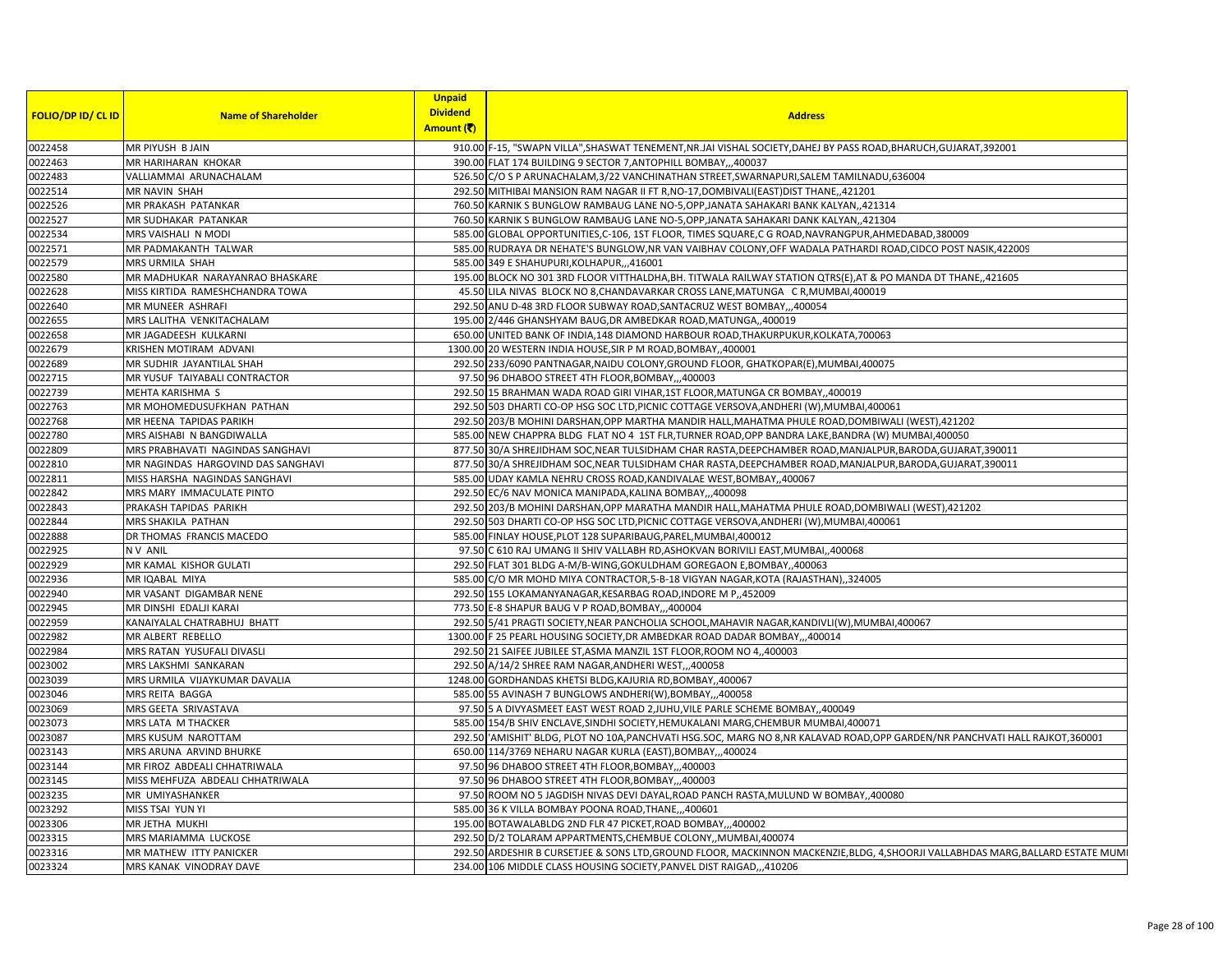|                           |                                | <b>Unpaid</b>   |                                                                                                                                         |
|---------------------------|--------------------------------|-----------------|-----------------------------------------------------------------------------------------------------------------------------------------|
| <b>FOLIO/DP ID/ CL ID</b> | <b>Name of Shareholder</b>     | <b>Dividend</b> | <b>Address</b>                                                                                                                          |
|                           |                                | Amount (₹)      |                                                                                                                                         |
| 0023353                   | MR SEKHAR SESHAN               |                 | 325.00 F-1 GREEN ACRES, SALUNKE VIHAR ROAD, PUNE, 411048                                                                                |
| 0023374                   | <b>HARSH R SHAH</b>            |                 | 292.50 34 SARNATH 'B' BUILDING, 59 BHULA BHAI DESAI ROAD, BOMBAY, ,400026                                                               |
| 0023375                   | VEENA R SHAH                   |                 | 292.50 34 SARNATH 'B' BUILDING, 59 BHULA BHAI DESAI ROAD, BOMBAY, ,400026                                                               |
| 0023444                   | MRS SHARDABEN VADILAL PARI     |                 | 292.50 J-1/10 BHADRAN NAGAR, MALAD WEST BOMBAY,,,400064                                                                                 |
| 0023465                   | MR MINOO HODIWALLA             |                 | 1053.00 18 RAGHAVJI ROAD AUGUST KRANTI, MARG, CUMBALLA HILL BOMBAY, 400036                                                              |
| 0023478                   | MR BHARAT CHADDA               |                 | 292.50 8 RIVERVIEW APTS, 9, 3RD AVENUE BOAD CLUB ROAD, CHENNAI, 600028                                                                  |
| 0023568                   | MR NAVINCHANDRA KESHAVLAL SHAH |                 | 1300.00 4 HARISH KUNJ STATION ROAD, BHANDUP BOMBAY,,,400078                                                                             |
| 0023592                   | JAYABEN PRAGJI THAKKER         |                 | 292.50 210 KRISHNA NIWAS 3RD FLOOR ROOM, NO-21, R A K ROAD WADALA BOMBAY, 400031                                                        |
| 0023598                   | SUDHAKER VINAYAK NIGUDKER      |                 | 2600.00 D 28 KAHAKASHA COMPLEX, PHASE II KOHE FIZA, BHOPAL, M P, 462001                                                                 |
| 0023682                   | MR AJAY H VADHWA               |                 | 97.50 15 MODERN SOCIETY, C/O Y THAKKAR TAMBENAGAR, MULUND WEST, MUMBAI, 400080                                                          |
| 0023695                   | MRS JAIVANTZ FAWIR KADAM       |                 | 292.50 TAYSHETA HOSPITAL AT KANKAVLI, DIST SINDHUDURG MAHARASHTRA,,,416600                                                              |
| 0023706                   | DILIP KUMAR JAIN               |                 | 585.00 S/O VIMAL CHAND JAIN KATARIYA, OPP VINOD BHAVAN JHALRAPATAN, ,,326023                                                            |
| 0023709                   | MR DHRANENDRA TAVANAPPA BIRAJ  |                 | 292.50 GENERAL MERCHANT, RAIBAG DT BELGUAM, KARNATAKA,, 591317                                                                          |
| 0023765                   | MR UMESH GHANSHAM THAKER       |                 | 45.50 LILA NIVAS BLOCK NO 8, CHANDAVARKAR CROSS LANE, MATUNGA CR MUMBAI, ,400019                                                        |
| 0023793                   | ABDUL KHUMAN                   |                 | 585.00 ASHOK KUMAR PANACHAD BLDG, VALABBHAI RD, VILE PARLE WEST BOMBAY, 400056                                                          |
| 0023800                   | DAYAWATI SHARMA                |                 | 195.00 C/O DR ANAND SHARMA, PROF. (FIN. & ACCOUNTS), NATIONAL INSTITUTE OF FIN MGT, SECTOR 48 PALI RD FARIDABAD, 121001                 |
| 0023817                   | MR PRAKASH ISRANI              |                 | 97.50 BK NO 618 ROOM NO 8 O T SECTION, ULHASNAGAR, ,,421002                                                                             |
| 0023830                   | MRS NIRMALA MEHTA              |                 | 292.50 36 CHANDRAKIRAN OPP N L HIGH, SCHOOL S V ROAD, MALAD (W) BOMBAY, 400064                                                          |
| 0023831                   | MR SHAILESH VORA               |                 | 292.50 36 CHANDRAKIRAN OPP N L HIGH, SCHOOL, S V ROAD MALAD (W) BOMBAY, 400064                                                          |
| 0024072                   | PRATAPSINH VED                 |                 | 292.50 398 D KALBADEVI ROAD, 3RD FLOOR BOMBAY,,,400002                                                                                  |
| 0024073                   | MR SHANTIKUMAR KAPADIA         |                 | 292.50 C/O P D VED 398 D KALBADEVI RD, 3RD FLOOR BOMBAY,, 400002                                                                        |
| 0024231                   | BHUPENDRA MAFATLAL SHAH        |                 | 97.50 93 C V P ROAD VILE PARLE (WEST), BOMBAY,,,400056                                                                                  |
| 0024255                   | MR PRAKASH DAVE                |                 | 143.00 SHEETAL F/501 SHARDAGRAM NARAYAN, NAGAR V N P, MARG SION CHUNABHATTI BOMBAY, ,400022                                             |
| 0024259                   | JAVARBEN PREMJI DHAROD         |                 | 97.50 B-602 NEEL LAXMI BLDG, SAHAJI RAJE MARG, NR. THAKAR BAKARI, KOLDUNGARI, VILE PARLE(E), MUMBAI, 400057                             |
| 0024279                   | MR BHUPENDRA ASHOKKUMAR SHAH   |                 | 292.50 203 AKASH DEEP,2ND FLOOR,OPP.RAM BHAWAN,STATION ROAD,BHAYANDER(W),401101                                                         |
| 0024309                   | ANJA A HARISH UDESHI           |                 | 650.00 2 RAM BHUVAN NO 2, JIVDAYA LANE, GHATKOPAR WEST, MUMBAI, 400086                                                                  |
| 0024358                   | KANAKPRABHA DURLABHRAM JANI    |                 | 585.00 6 KRUPALU BLDG 1ST FLOOR, SODAWALA LANE, BORIWALI (W), MUMBAI, 400092                                                            |
| 0024388                   | MRS SUNANDA GANESH MARATHE     |                 | 585.00 4A/142 BHAKTIYOGA, SOCIETY VAZIRA NAKA, BORIVALI WEST BOMBAY, ,400092                                                            |
| 0024394                   | MRS ASMITA VASANT DAVE         |                 | 650.00 37 LOK JEEVAN SOCIETY, MANIYASA, MANINAGAR, AHMEDABAD, 380008                                                                    |
| 0024409                   | MR NITIN KANTILAL DEDHIA       |                 | 585.00 SURESH DAIRY FARM GHASHWALLA, BLDG ARTHER RD TARDEO,,,400034                                                                     |
| 0024426                   | MR VASANJI LALJI SHAH          |                 | 585.00 SHANTI SADAN OPP I I T POWAI, BOMBAY,  400076                                                                                    |
| 0024497                   | MRS MEENA S JARIWALA           |                 | 292.50 2ND FLOOR, 49, DESAI COTTAGE, BLOCK-NO-6, DR. B.M. ROUT ROAD, , SHIVAJI PARK, DADAR, MUMBAI, 400028                              |
| 0024515                   | MR MOHAMMMED HIRANI            |                 | 292.50 JAISHREE NIWAS, GR.FLR. RM-2,,58, BAZAR ROAD,,BANDRA WEST,MUMBAI,400050                                                          |
| 0024519                   | CHANDRIKA BALWANTRAY SHAH      |                 | 195.00 A-63 603 SARALTA COOP SOC LTD,C S ROAD, ANAND NAGAR, DHAISAR (EAST) MUMBAI, 400068                                               |
| 0024546                   | MR KISHORE RATANSEY MANKERMI   |                 | 585.00 7 TAPOVAN CO OP HON SOCIETY LTD 65, J K MEHTA, ROAD SANTACRUZ (W) BOMBAY, 400054                                                 |
| 0024557                   | MR AVTAR SATYANARAYAN PODAR    |                 | 585.00 C/O RAJ KANTILAL DOSHI,593/5 YASHODHAN BUILDING,1ST FLOOR, JAME JAMSHED ROAD,MATUNGA MUMBAI,400019                               |
| 0024558                   | MR SHERIAR BEHRAM SHAW         |                 | 585.00 B/10 SHAPUR BAUG, VITHALBHAI PATEL ROAD BOMBAY,,,400004                                                                          |
| 0024585                   | BABULAL KHUSHALCHAND SHAH      |                 | 32.50 C/108 CHINTAMANI BUILDING, S V P ROAD OFF SHANKAR LANE, KANDIVLI (WEST), MUMBAI, 400067                                           |
| 0024587                   | MR BHARAT SHAH                 |                 | 390.00 13/108 CCI COLONY, UNNAT NAGAR, 4 M G ROAD, GOREGAON (W), MUMBAI, 400062                                                         |
| 0024609                   | MR SALIM PATHAN                |                 | 292.50 503 DHARTI CO-OP HSG SOC LTD, PICNIC COTTAGE VERSOVA, ANDHERI (W), MUMBAI, 400061                                                |
| 0024638                   | MR NAVROZE TALATI              |                 | 975.00 187 LAMINGTON ROAD, BOMBAY, ,,400007                                                                                             |
| 0024644                   | MRS PRISCA MAGDALEAN MACHADO   |                 | 585.00 4B SWEET HOME FIRST FLOOR, 12 PALI ROAD BANDRA BOMBAY,,,400050                                                                   |
| 0024684                   | MR ASHOK KUMAR DOKANIA         |                 | 585.00 3 VRAJ KUNJ V P ROAD, VILE PARLE(WEST)BOM,,,400056                                                                               |
| 0024688                   | MRS RADHIKA HIRANI             |                 | 650.00 H NO 136 BLDG 7 CUSTOMS QTS, MATUNGA FIVE GARDENS BOMBAY,, 400019                                                                |
| 0024694                   | MR GIRIDHAR ISOLA              |                 | 585.00 F-101, ROYAL ASTER, GREAT EASTERN GARDENS, LBS MARG, KANJURMARG (W), MUMBAI, 400078                                              |
| 0024702                   | MRS MALINI SHAH                |                 | 390.00 13/108, CCI COLONY, UNNAT NAGAR, 4, M.G. ROAD, GOREGAON (W), 400062                                                              |
| 0024723                   | MR KISHORE MANSUKHANI          |                 | 195.00 202 SIND COOP HSG SOC LTD, SANDHU VASWANI NAGAR, AUNDH, PUNE, 411007                                                             |
| 0024727                   | MR MUDUMBI PADMANABHAN         |                 | 195.00 FLAT 113B 1ST FL ANAND JUHU LANE, GOVT HSG SOCIETY JUHU LANE, ANDHERI (W) BOMBAY, 400058                                         |
| 0024730                   | MRS V RUKMANI MANIAN           |                 | 292.50 FLAT 7, CHARKOP JEEVAN MANGAL CHS, PLOT 233, RDP 5, SECTOR III, PART II, BABA AMBEDKAR ROAD, CHARKOP, KANDIVILI WEST MUMBAI, 400 |
| 0024732                   | MR NAVAROZE SORABJI            |                 | 650.00 ABDEALY CHAMBERS 5TH FLOOR, 187 LAMINGTON ROAD,,,400007                                                                          |
| 0024733                   | MISS JUNE ROBERTS              |                 | 292.50 FLAT NO 4426, BLDG NO 121, SECTOR NO 7,C G S QUARTERS, MUMBAI, 400037                                                            |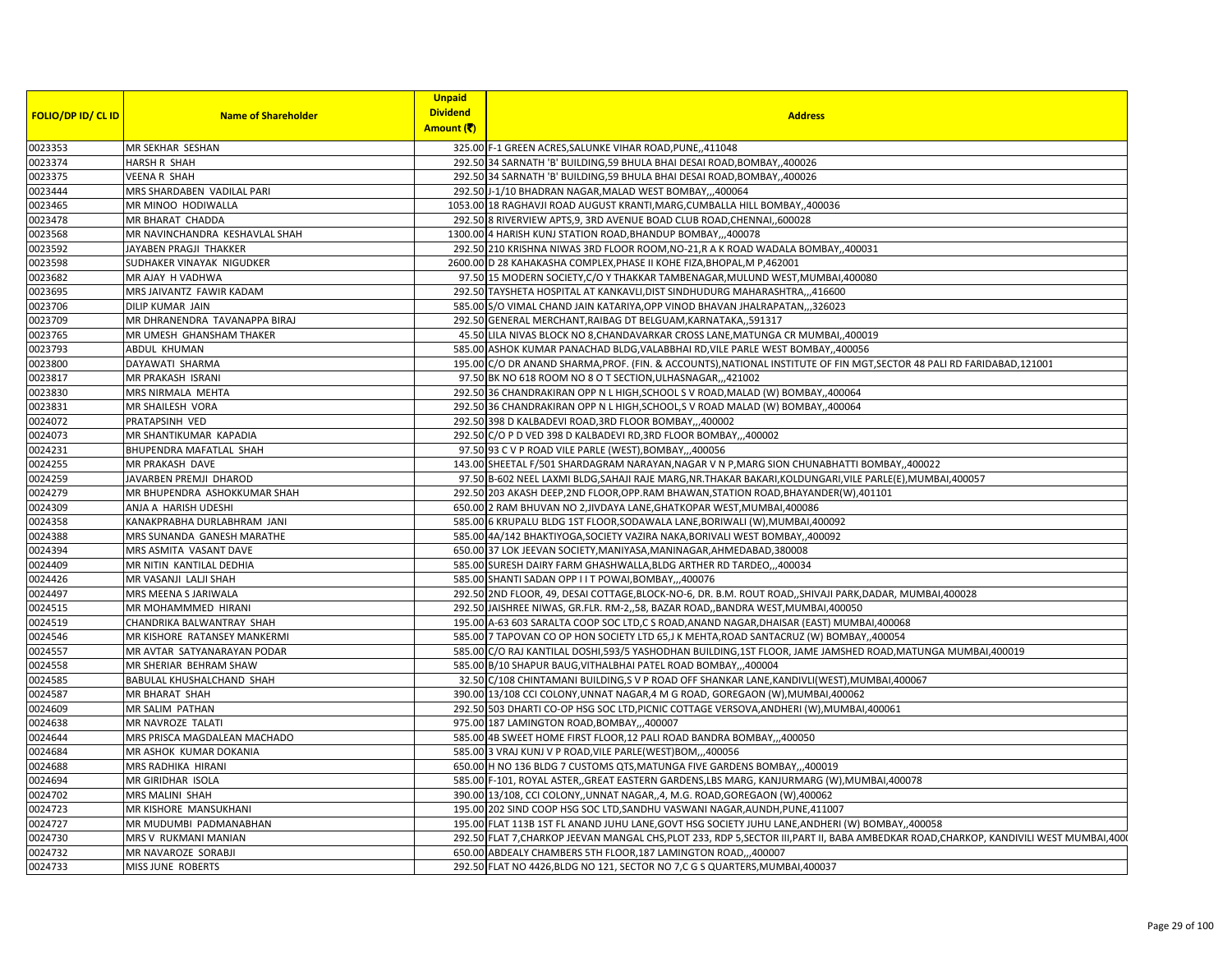|                           |                                    | <b>Unpaid</b><br><b>Dividend</b> |                                                                                                                    |
|---------------------------|------------------------------------|----------------------------------|--------------------------------------------------------------------------------------------------------------------|
| <b>FOLIO/DP ID/ CL ID</b> | <b>Name of Shareholder</b>         | Amount (そ)                       | <b>Address</b>                                                                                                     |
| 0024736                   | MR SURESH JAISINGH                 |                                  | 585.00 C/O SANEJA A-18 INDRALOK GARODIA *, NAGAR GHATKOPAR E BOMBAY,,,400077                                       |
| 0024770                   | MR T V JOSEPH                      |                                  | 292.50 THOMMITHAZHE, PALAPRA, VENGATHANAM P.O, KOTTAYAM, KERALA, 686512                                            |
| 0024777                   | MR SESHADRI KRISHNASWAMY IYER      |                                  | 650.00 SUBHADRA CO OP HOUSING SOCIETY LTD, DWARAKHA BLDG FLAT NO 8 GHATKOPER, BOMBAY, 400086                       |
| 0024804                   | MR SNEHAL KRISHNAKANT SHAH         |                                  | 195.00 E 1 BHARAT NAGAR 4TH FLOOR, 342 GRANT ROAD BOMBAY,, 400007                                                  |
| 0024854                   | MISS KISHORI SHROFF                |                                  | 292.50 24 KUMBHAR TUKDA GOVERDHAN NIWAS, 2ND FLOOR GIRGAUM BOMBAY,,,400004                                         |
| 0024875                   | MR JATIN NARENDRA PARIKH           |                                  | 195.00 43 VALENTINA BLDG, N G ROAD BOMBAY,,,400026                                                                 |
| 0024894                   | MRS HANSA MAJITHIA                 |                                  | 97.50 29 GOPAL BHUVAN, 199 PRINCESS STREET,, MUMBAI, 400002                                                        |
| 0024901                   | SAKINA AZIZ RANGWALA               |                                  | 195.00 149 P D MELLO ROAD, SAI NIVAS 2ND FLOOR, ROOM NO 34 BOMBAY, 400001                                          |
| 0024902                   | MUFADDAL AZIZ RANGWALA             |                                  | 195.00 149 P D MELLO ROAD, SAI NIVAS 2ND FLOOR, ROOM NO 34 BOMBAY, 400001                                          |
| 0024919                   | MISS PREETI BHAVANJI THAKKAR       |                                  | 97.50 341/8 CHANDAVARKAR CROSS LANE, MATUNGA C R BOMBAY,, 400019                                                   |
| 0024923                   | MRS RAZIA A VIMANWALA              |                                  | 195.00 27 GOGHARI MANSION 2ND HASANABAD, LANE, SANTACRUZ (W) BOMBAY, 400054                                        |
| 0024934                   | MRS PUSHPAVATI RATILAL CHOKHAWALA  |                                  | 585.00 B/92 PALAN SOJPAL BLDG R B C K, BOLE ROAD, BOMBAY, 400028                                                   |
| 0024941                   | MISS CHANDANI MUNI                 |                                  | 650.00 C/O DR KETAN SHELAT,8 UTPAL AROGYA NAGAR, ATHWA LINES, SURAT (GU, 395001                                    |
| 0024943                   | MR CHUNILAL SAGARMAL JAIN          |                                  | 292.50 50/60 GORAKSHA CHAWL SECOND FLOOR, FANASWAPI BOMBAY,, 400002                                                |
| 0024953                   | MR SURESH CHATURBHUJ JHAMVAR       |                                  | 195.00 22 RUBAIX 14TH ROAD KHAR, BOMBAY,,,400052                                                                   |
| 0024982                   | MR SHRIKRISHNA MOHILE              |                                  | 585.00 4 BATTERY HOUSE BHULABHAI DESAI, ROAD, BOMBAY, ,400026                                                      |
| 0025034                   | MRS RAJNI KISHORE MANKERMI         |                                  | 585.00 7 TAPOVAN CO-OP HOU SOCIETY LTD 65, J K MEHTA, ROAD SANTACRUZ (WEST) BOMBAY, 400054                         |
| 0025041                   | MR IQBAL BIKANERI                  |                                  | 650.00 39 JIJIBHOY DADABHOY LANE 5TH, FLOOR, HANDLOOM HOUSE FORT BOMBAY, 400001                                    |
| 0025053                   | MR JOSEPH PICARDO                  |                                  | 292.50 NO 6 PAMPA HOUSE, JAWAHAR NAGAR, GOREGAON WEST, MUMBAI, 400062                                              |
| 0025070                   | MRS SNEHALATA KAMAT                |                                  | 585.00 5A SANDHYAVANDAN 18 BANDRA, RECLAMATION, BANDRA (WEST) BOMBAY, 400050                                       |
| 0025081                   | MR SURESH KHEMCHAND MANGATANI      |                                  | 292.50 PLOT NO.466 ROSE QUEEN BLDG, FLAT NO.302, 15TH ROAD, KHAR(W), MUMBAI, 400052                                |
| 0025145                   | MR JEROME GOMES                    |                                  | 292.50 BELIZA 2 ST FRANCIS AVENUE, SANTACRUZ WEST BOMBAY,,,400054                                                  |
| 0025149                   | MR GOMES ROY                       |                                  | 292.50 BELIZA 2 ST FRANCIS AVENUE, SANTACRUZ WEST BOMBAY,,,400054                                                  |
| 0025150                   | MR GOMES MARIO                     |                                  | 292.50 BELIZA 2 ST FRANCIS AVENUE, SANTACRUZ WEST BOMBAY,,,400054                                                  |
| 0025186                   | <b>MRS FLORIE TAVARES</b>          |                                  | 45.50 27 ABDUL KADER MANZIL OP, PORTUGUESE, CHURCH DADAR BOMBAY, 400028                                            |
| 0025196                   | MRS INDUMATI RAGHAVENDRA NIPANIKAR |                                  | 877.50 145 URUN NEAR SHIVAJI CHOWK URUN, ISLAMPUR, DIST SANGLI MAHARASHTRA STATE, ,415409                          |
| 0025197                   | MR RAGHAVENDRA PANDURANG NIPANIKAR |                                  | 877.50 145 URUN NEAR SHIVAJI CHOWK URUN, ISLAMPUR, DIST SANGLI MAHARASHTRA STATE,, 415409                          |
| 0025240                   | KISHOR LALIT CHANDRA DESAI         |                                  | 585.00 LIJJAT GODAVARI COOP HSG SOCIETY, E/16 3RD FLOOR, M G ROAD KANDIVALI VILLAGE, KANDIVALI WEST MUMBAI, 400067 |
| 0025255                   | MR ASHOK KUMAR SHARMA              |                                  | 195.00 33 RAJIV APARTMENTS, ZIG ZAG ROAD, PALI HILL BANDRA, BOMBAY, 400050                                         |
| 0025284                   | MR MAJUNATH VENKATESH PAI          |                                  | 292.50 62 DAR UL MULUK PANDITA RAMABAI, ROAD BOMBAY, ,400007                                                       |
| 0025328                   | MR SURESH KAMTIKAR ANANTRAO        |                                  | 292.50 AKHAND JYOTI CO SOC, FLAT NO 18-3 PLOT NO 162, 2 D P 7 CHARKOP KANDIVALI (W), MUMBAI, 400067                |
| 0025329                   | MRS MEENA GOPAL MENON              |                                  | 292.50 3B JHARNA MALAY NIKETAN, 31 UNION PARK, CHEMBUR, MUMBAI, 400071                                             |
| 0025342                   | MR VITTAL POOJARI                  |                                  | 292.50 BLK NO 3/54, M H B COLONY, MEBHWADI JOGESWARI E, BOMBAY, 400060                                             |
| 0025347                   | MOHESHWAR YADAV MHATRE             |                                  | 585.00 25 JIVAN PRABHA SOCIETY, CHANDAVARKAR, RD BORIVLI WEST BOMBAY, ,400092                                      |
| 0025373                   | MRS MANJARI SNEHAL MUZOOMDAR       |                                  | 585.00 C/O S N MUZOOMDAR,52 WALCHAND TERRACES, TARDEO ROAD MUMBAI, 400034                                          |
| 0025375                   | MR HARI KRISHAN HIRANI             |                                  | 292.50 H NO 136 BLDG 7 GOVT QTS, MATUNGA FIVE GARDENS BOMBAY, ,,400019                                             |
| 0025410                   | N RADHA KRISHNAN                   |                                  | 195.00 103-A MISTRY APARTMENTS P P ROAD, ANDHERI EAST BOMBAY,, 400069                                              |
| 0025431                   | MR KHANMIRSAHEB NABISAHEB MARUF    |                                  | 585.00 58 AMINA MANSION MADHV DAS PASTA, ROAD, DADAR BOMBAY, ,400014                                               |
| 0025447                   | MISS RITA CHHOTALAL MODY           |                                  | 97.50 E-319 UPENDRA NAGAR Y R TAWADE, MARG, DAHISAR EAST BOMBAY, ,400068                                           |
| 0025484                   | MRS KAVITA MANOHAR LAL GAJA        |                                  | 409.50 91 TAN TANPURA STREET, 1ST FLOOR BOMBAY,,,400009                                                            |
| 0025488                   | RUPCHAND L LAUNAGANI               |                                  | 585.00 6 FOUNTAIN HEAD SOCIETY, 133 S V ROAD, KHAR, MUMBAI, 400052                                                 |
| 0025501                   | MRS SHOBHA BOLMAL                  |                                  | 650.00 C/O UMESH BOLMAL C A,436 PATIL GALLI BELGAUM,,,590001                                                       |
| 0025503                   | MR BANARASI PRASAD SHARMA          |                                  | 292.50 NEAR RANCHI PACKAGING ENTERPRISE, DHELATOLI DEEPATOLI, P.O. BARIATU, RANCHI, 834009                         |
| 0025516                   | MR SARAB NARAIN KAPUR              |                                  | 585.00 MITRA KUNJ 4TH FLOOR 16 PEDDER, ROAD, BOMBAY,, 400026                                                       |
| 0025518                   | MRS CHANDRA DALJEET                |                                  | 1170.00 19 MAYFLOWER CARMICHAEL ROAD, BOMBAY,,,400026                                                              |
| 0025535                   | MAGANLAL BHANABHAI SARAIYA         |                                  | 292.50 198 SHRI RAM KRISHNA KUTIR BABHAI,L T ROAD, BORIVLI WEST BOMBAY, 400092                                     |
| 0025561                   | MRS JAMNABAI KAPADIA               |                                  | 650.00 MULJI JETHA BLDG 3RD FL,99 VITHALWADI BOMBAY,,,400002                                                       |
| 0025574                   | MR BABU A SHAIKH                   |                                  | 195.00 UZMA B SHAIKH, C/O KUSUM YUSUF, 54/8 SAGAR TARANG, 81/83 BHULABHAI DESAI RD MUMBAI, 400036                  |
| 0025577                   | MRS UZMA BABU SHAIKH               |                                  | 390.00 C/O KUSUM YUSUF, 54/5 SAGAR TARANG, 81/83 BHULABHAI DESAI ROAD, MUMBAI, 400036                              |
| 0025587                   | MRS HOOR ABICHANDANI               |                                  | 877.50 64 ANJALI BEHIND RADIO CLUB, COLABA BOMBAY,,,400005                                                         |
| 0025592                   | MR PARASMAL CHUNILAL JAIN          |                                  | 292.50 50/60 GORAKSHA CHAWL, SECOND FLOOR, FANASWADI, MUMBAI, 400002                                               |
|                           |                                    |                                  |                                                                                                                    |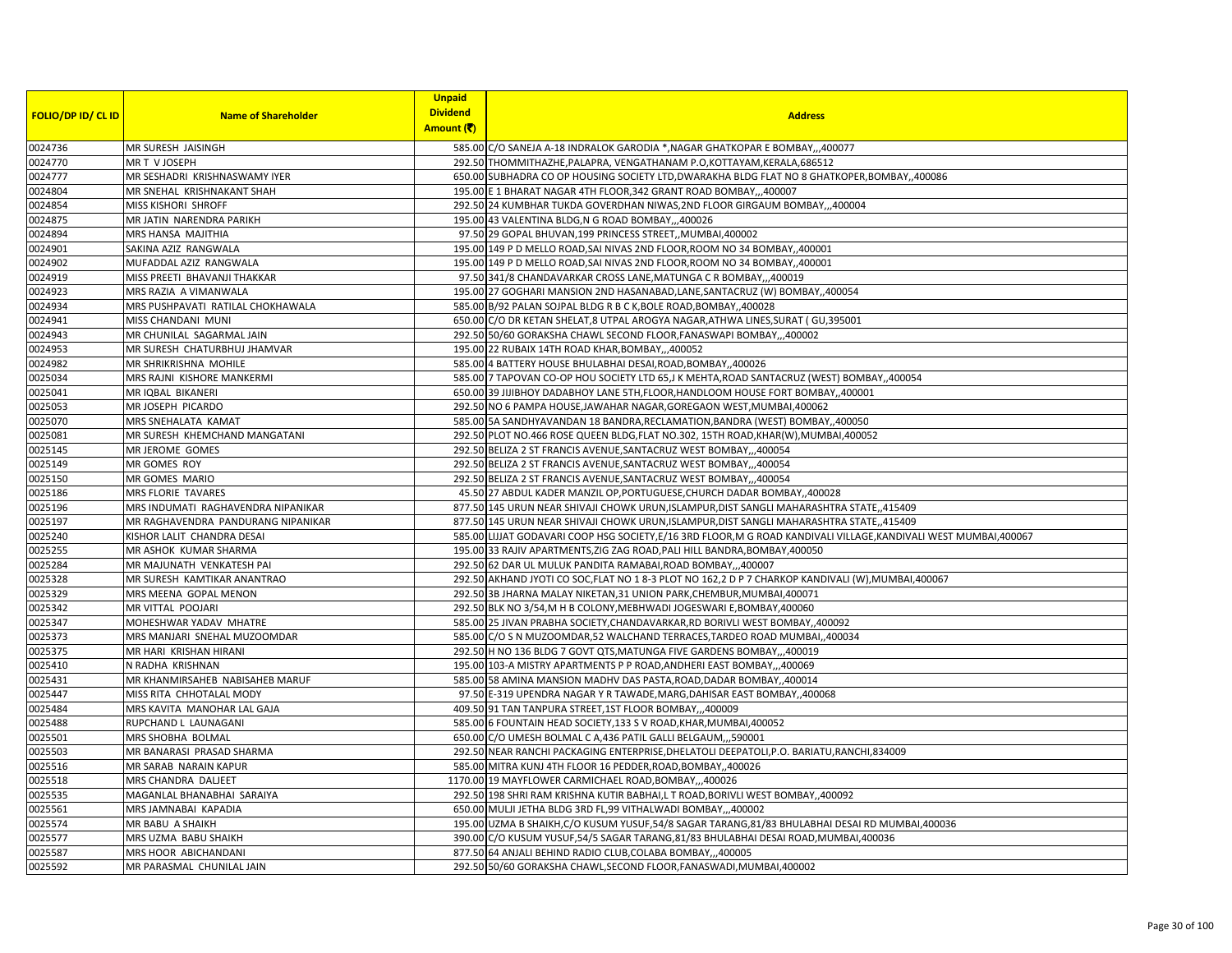|                           |                                  | <b>Unpaid</b>   |                                                                                                                           |
|---------------------------|----------------------------------|-----------------|---------------------------------------------------------------------------------------------------------------------------|
| <b>FOLIO/DP ID/ CL ID</b> | <b>Name of Shareholder</b>       | <b>Dividend</b> | <b>Address</b>                                                                                                            |
|                           |                                  | Amount (₹)      |                                                                                                                           |
| 0025597                   | MRS DIPTY DINESH PRABHU          |                 | 195.00 C/O N P PRABHU, SHANTPRABHA SOCIETY, A/8 AOREY ROAD, GOREGAON (EAST) MUMBAI, 400063                                |
| 0025598                   | MR DINESH NARSINHA PRABHU        |                 | 325.00 C/O N P PRABHU, SHANTPRABHA SOCIETY, A/8 AOREY ROAD, GOREGAON (EAST) MUMBAI, 400063                                |
| 0025656                   | PRATIBHA KANTIKAR                |                 | 292.50 210 RAM-BAUG LADY JAMSHEDJI ROAD, MAHIM, MUMBAI, 400016                                                            |
| 0025659                   | MR RAM GODWANI                   |                 | 1950.00 3 SAGAR MANDIR SHIVAJI-PARK, BOMBAY,, ,400016                                                                     |
| 0025686                   | MRS RUKSHAMANI HARIDAS SHAH      |                 | 292.50 B/WING 501/502 SEA SHELL,3RD CROSS ROAD,OPP HIGH POINT RESTAURANT,LOKHANDWALA MARKET ROAD,SWAMI SAMARTH NAGAR,ANDH |
| 0025687                   | MRS RUKSHAMANI HARIDAS SHAH      |                 | 292.50 B/WING 501/502 SEA SHELL,3RD CROSS ROAD,OPP HIGH POINT RESTAURANT,LOKHANDWALA MARKET ROAD,SWAMI SAMARTH NAGAR,ANDH |
| 0025688                   | MRS PUSHPA ADVIRKAR              |                 | 585.00 20A/34 MANISH NAGAR, JAYPRAKASH NARAYAN MARG, BUNGLOW, ANDHERI MUMBAI, 400058                                      |
| 0025708                   | MRS KOKILA MAHENDRA SHAH         |                 | 390.00 SIDAT MANSION 2ND FLOOR, ROOM NO 20,257 A KHOTACHIWADI, VP ROAD MUMBAI, 400004                                     |
| 0025722                   | MR RAMCHANDRA ACHYUT BANDODKAR   |                 | 292.50 JAGRITI BLOCK NO 15,141 SENAPATI BAPAT MARG, MATUNGA B B, MUMBAI, 400016                                           |
| 0025758                   | DILIP DNYANESHWAR DHARMASTHAL    |                 | 292.50 A 2 ATENDRA, NO 15 TIRUMALAI PILLAI ROAD, T NAGAR, CHENNAI, 600017                                                 |
| 0025759                   | DHYANESHWAR SHANKER DHARMASTMAL  |                 | 292.50 A 2 ATANDRA, NO 15 TIRUMALAI PILLAI ROAD, T NAGAR, CHENNAI, 600017                                                 |
| 0025763                   | <b>MRS HARSHADA THAKOR SHAH</b>  |                 | 97.50 HASTI RAJ D/56 BAPUBHAI VASI ROAD, VILE PARLE (WEST) BOMBAY,,,400056                                                |
| 0025764                   | MRS NIRMALA RAMESHCHANDRA SHAH   |                 | 97.50 HASTI RAJ D/56 BAPUBHAI VASI ROAD, VILE PARLE (WEST) BOMBAY,,,400056                                                |
| 0025779                   | MRS SULOCHANA DAMODAR PEDNEKAR   |                 | 292.50 23 KATRAK ROAD WADALA, BOMBAY,,,400031                                                                             |
| 0026103                   | MRS SETH NIRMALABEN              |                 | 292.50 C/O MRS NIRMALA KUMARPAL, SAGAR VILLAS, CHOWPATTY, MUMBAI, 400007                                                  |
| 0026128                   | MISS MANIAR HS                   |                 | 97.50 CHANDAN NIWAS BAJAJ ROAD, VILE-PARLE (W) BOMBAY,,,400056                                                            |
| 0026129                   | MISS HEENA MANIAR                |                 | 97.50 CHANDAN NIWAS BAJAJ ROAD, VILE-PARLE (W) BOMBAY,,,400056                                                            |
| 0026130                   | MISS HEENARANI S MANIAR          |                 | 195.00 CHANDAN NIWAS BAJAJ ROAD, VILE-PARLE (W) BOMBAY,,,400056                                                           |
| 0026140                   | MR SHAH JAYANTEESETH             |                 | 97.50 CHANDAN NIWAS BAJAJ ROAD, VILE PARLE WEST BOMBAY,,,400056                                                           |
| 0026141                   | MR SHAH JAYANTILALJI C           |                 | 97.50 CHANDAN NIWAS BAJAJ ROAD, VILE PARLE WEST BOMBAY,,,400056                                                           |
| 0026153                   | MRS NIRMALARANI J SHAH           |                 | 97.50 CHANDAN NIWAS BAJAJ ROAD, VILEPARLE (W) BOMBAY,,,400056                                                             |
| 0026154                   | MRS SHAH NEERMALA JAYANTILAL     |                 | 97.50 CHANDAN NIWAS BAJAJ ROAD, VILEPARLE (W) BOMBAY,,,400056                                                             |
| 0026247                   | <b>MR ARJUN BAJAJ</b>            |                 | 195.00 C/O PUSHPA AHUJA,B 10 6 1ST FLOOR, ROOM NO 2 SECTOR NO 15, VASHI NAVI MUMBA,                                       |
| 0026304                   | MRS NIRANJANA J DESAI            |                 | 97.50 309 VEENA VIHAR, 17 A FLANK ROAD, SION, MUMBAI, 400022                                                              |
| 0026376                   | MR NARANDAS VITHALDAS VORA       |                 | 97.50 9/13 RATANSY CHAPSY MARG, GORDHANDAS THACKERSY BLDG, 2ND FLOOR, MUMBAI, 400002                                      |
| 0027344                   | MR KIRIT MANHARLAL SHRIMANKAR    |                 | 195.00 6 BALASADAN APARTMENT 10/E V P, ROAD, SANTACRUZ WEST BOMBAY, 400054                                                |
| 0027345                   | MRS NELL GOMES                   |                 | 650.00 C/O MRS ALICE GOMES, B/84 MADHUGIRI, SION TROMBAY ROAD, CHEMBUR MUMBAI, 400071                                     |
| 0027366                   | MR RAJENDRA HASIJA               |                 | 195.00 F1/301 SUNDERVAN NR SHASTRI NAGAR, LOKHANDWALA ROAD FOUR BUNGLOWS, ANDHERI WEST, MUMBAI, 400058                    |
| 0027367                   | LATA HASIJA                      |                 | 195.00 F1/301 SUNDERVAN NR SHASTRI NAGAR,LOKHANDWALA ROAD,FOUR BUNGALOWS,ANDHERI WEST MUMBAI,400058                       |
| 0027372                   | LACHMANDAS GIRDHARIDAS RUPANI    |                 | 292.50 7 JEEVAN SATYA KAM SOCIETY.57/D DR AMBEDKAR ROAD.PALI HILL BANDRA400050                                            |
| 0027378                   | MR HOSANGERUCHSHAH ENGINEER      |                 | 552.50 ARSIWALLA BUILDING 1ST FLOOR FLAT, NO 20,61 N P MARG COLABA BOMBAY, 400005                                         |
| 0027396                   | MRS CHHABALBAI CHHAGANLAL VORA   |                 | 585.00 302 HARGANGA MAHAL ANNEXE, KHODADAD CIRCLE BOMBAY,,,400014                                                         |
| 0027440                   | MRS INDIRA KISHOR PAREKH         |                 | 585.00 23 SADASHIV LANE VORA BUILDING, 4TH FLOOR ROOM NO 12 BOMBAY,,,400004                                               |
| 0027457                   | SWAMY THIPPERUDRAPPA GOWDA       |                 | 97.50 C-18 JEEVAN BAHAR, 21ST ROAD CHEMBUR BOMBAY, ,,400071                                                               |
| 0027473                   | <b>HARSHKUMAR SHAHANE</b>        |                 | 292.50 TASHKENT BUILDING, SHREYAS COLONY, GOREGAON BOMBAY, 400063                                                         |
| 0027490                   | MRS GEETA G DADLANEY             |                 | 292.50 A-11 SHIVKUMAR SOCIETY, 167-G PLAYGROUND CROSS ROAD NO 2, VILEPARLE EAST BOMBAY, 400057                            |
| 0027504                   | MRS FIROZA TEJANI                |                 | 292.50 SALSETTE PARSIS ASSOCIATION COLONY, B-5 Q NO 5 GROUND FLOOR, PUMP HOUSE ANDHERI(E) MUMBAI, ,400093                 |
| 0027571                   | MR SHABBIR HATIM TANKIWALA       |                 | 292.50 PARSEE CHAWL IIF1 RO NO 41, PAKMODIA ST BOMBAY,, 400003                                                            |
| 0027574                   | MRS HANSA BALKRISHNA SHAH        |                 | 97.50 A/11 PRASHANT DAWOODBAUG RD, ANDHERI WEST BOMBAY,, 400058                                                           |
| 0027579                   | MR VILAS CHINTAMAN MODAK         |                 | 292.50 DAMLE WADI CHITTARANJAN ROAD, VILE PARLE EAST BOMBAY,,,400057                                                      |
| 0027580                   | MR YASHWANTRAO KRISHNAJI KHUTALE |                 | 1300.00 124 SADASHIV PETH, SATARA,,,415002                                                                                |
| 0027606                   | LACHHMI GODHWANI                 |                 | 97.50 PLOT NO 9 SINDHI COLONY, BANI PARK, JAIPUR, 302016                                                                  |
| 0027610                   | <b>MRS SHAKUNTLA GUPTA</b>       |                 | 292.50 13/8 NEW SWAPNEEL KANTI NAGAR, ANDHERI EAST BOMBAY,, 400059                                                        |
| 0027625                   | MRS DRAUPADI J MANDHWANI         |                 | 273.00 AMMI BHAVAN, C-673/1345 NETAJI TOWN, ULHASNAGAR, 421004                                                            |
| 0027637                   | MRS CECILIA DILIMA               |                 | 585.00 MODERN SILVER MOON 65-ST JOSEPH S, AVENUE, SANTACRUZ WEST BOMBAY, 400054                                           |
| 0027638                   | MR EPIFANIO DILIMA               |                 | 585.00 65 MODERN SILVER MOON ST JOSEPH S, AVENUE, SANTACRUZ WEST FLAT 4 BOMBAY, ,400054                                   |
| 0027639                   | MR MANUEL JOSEPH D'LIMA          |                 | 585.00 MODERN SILVER MOON 65 ST JOSEPH S, AVENUE, SANTACRUZ WEST FLAT 4 BOMBAY, 400054                                    |
| 0027653                   | MR VINOD KUMAR BAGRI             |                 | 877.50 31 B ATLAS APARTMENTS, 11 HARKNESS ROAD,, MUMBAI, 400001                                                           |
| 0027654                   | RAMA DEVI BAGRI                  |                 | 292.50 31-B ATLAS APTS, 11 HARKNESS ROAD, BOMBAY, ,400006                                                                 |
| 0027667                   | MR JAYSUKHLAL ZAVERCHAND DASANI  |                 | 143.00 C/O ROOM NO 1 MANGATRAM COLONY, L B S MARG BHANDUP,, MUMBAI, 400078                                                |
| 0027734                   | <b>CHANDRAKANT M SHAH</b>        |                 | 585.00 38 SATYAM CO-OP HSG SOC LTD, B/H-SWIMMING POOL, M G CROSS ROAD NO.2, KANDIVALI (W), MUMBAI, 400067                 |
|                           |                                  |                 |                                                                                                                           |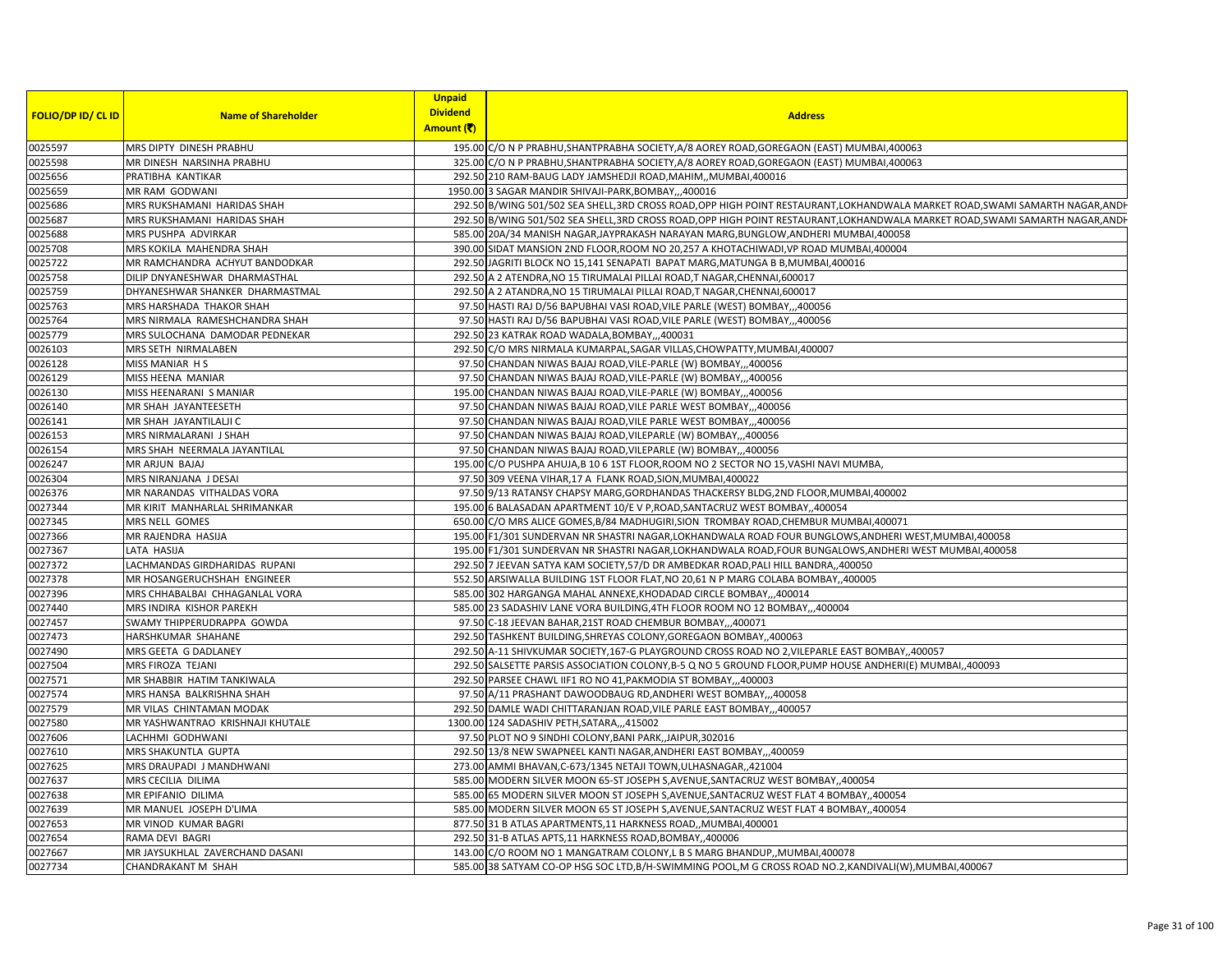| <b>FOLIO/DP ID/ CL ID</b> | <b>Name of Shareholder</b>         | <b>Unpaid</b><br><b>Dividend</b> | <b>Address</b>                                                                                              |
|---------------------------|------------------------------------|----------------------------------|-------------------------------------------------------------------------------------------------------------|
|                           |                                    | Amount (そ)                       |                                                                                                             |
| 0027753                   | MR V VENKATESA PRABHU              |                                  | 585.00 FLAT NO 4 III FLOOR A6/2 TARUN, APPARTMENTS, JEEVAN BIMA NAGAR BORIVLI WEST, BOMBAY, 400103          |
| 0027921                   | MR KALIDAS J DALVI                 |                                  | 143.00 C/O 302 VEENA VIHAR, 17 A FLANK ROAD, SION BOMBAY,, 400022                                           |
| 0028256                   | MRS LAXMI R JAIN                   |                                  | 338.00 202 KRISHNA KUNJ S B ROAD MATUNGA, (W) BOMBAY, ,,400016                                              |
| 0028257                   | RAJENDRA A JAIN                    |                                  | 292.50 202 KRISHNA KUNJ S B ROAD MATUNGA, (W) BOMBAY, , 400016                                              |
| 0028274                   | SHASHANK SHAH                      |                                  | 877.50 SYNTEX CORPORATION, 213 TULSIANI CHAMBERS, NARIMAN POINT, MUMBAI, 400021                             |
| 0028282                   | LABHCHAND GULABCHAND JAIN          |                                  | 292.50 23 NAVROJI STREET MOTILAL KANJI, BLDG, J S S RD2ND FLOOR BOMBAY, 400002                              |
| 0028295                   | MR AZIZ MOHAMMEDBHOY KOTHARI       |                                  | 975.00 88-90 FAKHRI MANZIL 4TH FLOOR, ABDUL REHMAN STREET BOMBAY, ,,400003                                  |
| 0028328                   | MR VIREN A SHAH                    |                                  | 97.50 78-11 MARINE DRIVE 1ST FLOOR,F ROAD BOMBAY,,,400020                                                   |
| 0028385                   | MRS SUSILA OMPRAKASH KHEMKA        |                                  | 97.50 NAKUL SHOP NO 2, GROUND FLOOR, 280 DIXIT ROAD, VILE PARLE (E) MUMBAI, 400057                          |
| 0028388                   | MISS LILA THADANI                  |                                  | 585.00 64 ANJALI BEHIND RADIO CLUB, COLABA BOMBAY,,,400005                                                  |
| 0028527                   | MR SANDEEP MADHUKAR SHETYE         |                                  | 97.50 41/45 NIRMAL NIVAS NO-2 AUGUST, KRANTI MARG BOMBAY,, 400036                                           |
| 0028529                   | MR MADHUSUDAN RAMCHANDRA KOTWAL    |                                  | 585.00 C/25 GANESH PRASAD SLEATER ROAD, BOMBAY,,,400007                                                     |
| 0028596                   | MRS VIMLA NAGINDAS SONAVARIA       |                                  | 585.00 RADHA KUNJ 7TH FLORR ROOM NO-701, NEAR BADAL BIJALEE CINEMA, MANMALA TANK ROAD MAHIM, MUMBAI, 400016 |
| 0028597                   | MR HARSHAD NAGINDAS SONAVARIA      |                                  | 292.50 RADHA KUNJ 7TH FLOOR ROOM NO-701, NEAR BADAL BIJALEE CINEMA, MANMALA TANK ROAD MAHIM, MUMBAI, 400016 |
| 0028612                   | PREM NATH AGGARWAL                 |                                  | 292.50 96 BHAJI PALA LANE,,,,400003                                                                         |
| 0028635                   | MRS PRABHA JAYANTILAL DOSHI        |                                  | 97.50 C/O JAYANTILAL M DOSHI,13 SHRIPAL APPT B WING,1ST FLOOR TAKHATESWAR ROAD,BHAVNAGAR,364002             |
| 0028691                   | MRS PHILOMENA GRIGUL RODRICKS      |                                  | 585.00 TAYSHETE HOSPITAL AT KANKAULI, DIST SINDDUDURG MAHARASTRA,,,416602                                   |
| 0028692                   | MISS SHASHIKALA SHANKAR WALAVALKAR |                                  | 585.00 TAYSHETE HOSPITAL AT KANKAULI, DIST SINDHUDURG MAHARASTRA,,,416602                                   |
| 0028702                   | MR NARENDRA MANSUKHLAL SHAH        |                                  | 195.00 18/322 3RD FLOOR, B P T QUARTERS TEJAS NAGAR, REYNOLD ROAD WADALA EAST, MUMBAI, 400037               |
| 0028770                   | MRS PRATIBHA BHIMAJI JOSHI         |                                  | 292.50 B-7 BROHMA CHAITANYO NAGAR, B/H-R T O OFFICE, VIJAPUR ROAD, SOLAPUR, SOLAPUR, 413004                 |
| 0028781                   | <b>BABULAL F KOTHARI</b>           |                                  | 292.50 2 THAKAR NIWAS R H B ROAD, MULUND (W) BOMBAY,,,400080                                                |
| 0028791                   | LALEETA G KOTHARI                  |                                  | 292.50 2 THAKAR NIWAS R H B ROAD, MULUND (W) BOMBAY, , 400080                                               |
| 0028801                   | MRS GEETA VINAYAK KHARE            |                                  | 292.50 105 SARASWATI LAYOUT, DINDAYAL NAGAR, NEAR RAMMANDIR, NAGPUR, 440058                                 |
| 0028829                   | MRS GEETHA JANARDHANAN             |                                  | 292.50 ASIRWAD, ELEMAKKARA, COCHIN, KERALA, 682026                                                          |
| 0028850                   | MR ASHISH HARENDRA TRIVEDI         |                                  | 292.50 ANAND HOUSE PHASE II, FLAT NO 502 5TH FLOOR, E.M. E. STADIUM RD, FATEHGANJ VADODARA, 390002          |
| 0028851                   | SHARDABEN ASHABHAI PATEL           |                                  | 195.00 BIJEN KUNJ 26 PATEL COLONY, SIDHARATH ROAD BARODA,,,390001                                           |
| 0029143                   | ARPITA SHETH                       |                                  | 97.50 1 IOC NAGAR, P O VIDYUTNAGAR, OLD PADRA ROAD, BARODA, GUJARAT, 390015                                 |
| 0029149                   | MR JAYAPRAKASH HARISCHANDRA MOGHE  |                                  | 585.00 NILKANTH KAPTANS LANE NEAR, MAHARANI, GIRLS HIGH SCHOOL BARODA,, 390001                              |
| 0029220                   | MR SUNIL S PATIL                   |                                  | 292.50 24 SANDHYANAGAR VISHVAMITRI, ROAD VADODARA,,,390011                                                  |
| 0029232                   | MRS MALA HARSHAD PARIKH            |                                  | 97.50 SURYA PRAKASH CONSULTANCY SERVICES, A/5 JANAKPURI FLAT, MEMNAGAR, AHMEDABAD, 380052                   |
| 0029242                   | MRS RAMILABEN SONI                 |                                  | 585.00 SANT NIKETAN 2ND FLOOR OPP JUBILE, GARDEN, PRABHAT STUDIO'S LANE BARODA,, 390001                     |
| 0029243                   | MR HASMUKHLAL SONI                 |                                  | 585.00 SANT NIKETAN 2ND FLOOR OPP JUBILEE, GARDEN PRABHAT STUDIO'S LANE, BARODA, ,390001                    |
| 0029278                   | MR BHARAT KUMAR T CHOKSHI          |                                  | 585.00 LEVA STREET AHMEDABADI POLE, BARODA,,,390001                                                         |
| 0029292                   | <b>USHA JAYANT DHOBI</b>           |                                  | 292.50 DHOBI,30 ASHISH RAM KRISHNA SOCIETY, MANJALPUR BARODA,,390011                                        |
| 0029329                   | KAILESHBEN PARIKH                  |                                  | 292.50 5 GOPI NATH NAGAR, BEHIND FARM, VASNU ROAD, VADODARA, 390015                                         |
| 0029359                   | MR BHALCHANDRA M PAREKH            |                                  | 585.00 PREMCHAND KAVIS POLE, WADI BARODA,,,390017                                                           |
| 0029374                   | ANITA GANGULI                      |                                  | 585.00 C/O SAKET SOCIETY, ABHILASHA CHAR RASTA, NEW SAMA ROAD, VADODARA, 390008                             |
| 0029404                   | MRS PARNA N PATEL                  |                                  | 585.00 RANGSHALA BHUTDI ZAMPA, BARODA,,,390001                                                              |
| 0029441                   | DINESH MANEKLAL SHAH               |                                  | 292.50 C/O M A SHAH, JAGMAL'S POLE, HOLY CHAKLA BANK RD, BARODA, 390001                                     |
| 0029490                   | MISS HITIKSMA ARVINDBHAI PATEL     |                                  | 45.50 24/A JEEVAN JYOTISOCIETY, LAL BAUG ROAD BARODA,,,390004                                               |
| 0029492                   | MISS VILASBEN MULJIBHAI PATEL      |                                  | 585.00 VACHLA FALIA MANJALPUR, BARODA,, 390011                                                              |
| 0029501                   | MR NAGINBHAI M PANCHAL             |                                  | 292.50 69 ARPITAPARK, OPP USHA NAGAR, NEAR ESIC HOSPITAL, GOTRI ROAD BARODA, 390021                         |
| 0029512                   | SATISH CHANDRA BALKRUSHNA MEHTA    |                                  | 195.00 42/502 NAVAJIVAN SOCIETY AJWA ROAD, VADODARA,,,390019                                                |
| 0029518                   | BHARATI RASHMIKANT SHAH            |                                  | 292.50 BAJWADA DHOLIKUI BARODA W RLY,,,,390001                                                              |
| 0029525                   | VASANTLAL AMBALAL GANDHI           |                                  | 292.50 B/1003 PADA POLE CHAKALA, BROACH, GUJARAT, ,392001                                                   |
| 0029539                   | SHAH MANJULABEN NAVNITLAL          |                                  | 292.50 ZAROHA WAGA DALAL FALIA, DABHOI DIST BARODA,, 391110                                                 |
| 0029540                   | SHEELA D PARIKH                    |                                  | 292.50 C/O GORINDLAL P SHAH ZADE WADA, WADIWADI, RAOPURA BARODA,, 390001                                    |
| 0029563                   | MRS KUNJLATA CHANGOIWALA           |                                  | 97.50 A-16 HITESHNAGAR SOCIETY, BHARUCH, ,, 392001                                                          |
| 0029612                   | MRS SANDYA PRABHAKAR PARIKH        |                                  | 325.00 11 ROKADNATH SOCIETY, RACE COURSE, BARODA,, 390007                                                   |
| 0029616                   | DR KANTILAL CHATURBHAI PATEL       |                                  | 292.50 COMMUNITY HEALTH CENTRE, CHHANI, DT BARODA, GUJARAT, 391740                                          |
| 0029620                   | MISS RITA VASAIWALA                |                                  | 292.50 4 A KAILASHPARK, OPP T B HOSPITAL, GOTRI ROAD, VADODARA, 390021                                      |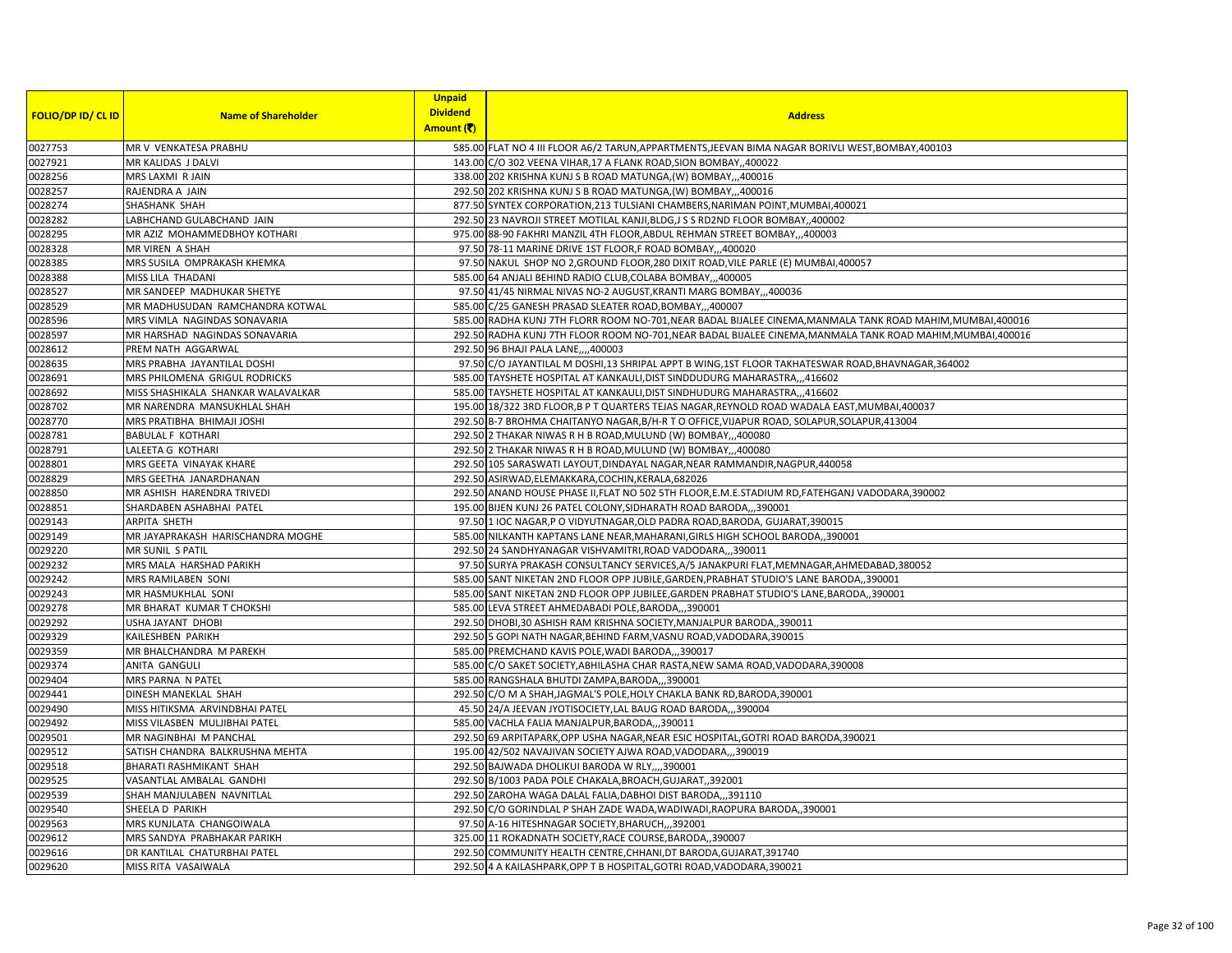|                           |                                     | <b>Unpaid</b>   |                                                                                                                     |
|---------------------------|-------------------------------------|-----------------|---------------------------------------------------------------------------------------------------------------------|
| <b>FOLIO/DP ID/ CL ID</b> | <b>Name of Shareholder</b>          | <b>Dividend</b> | <b>Address</b>                                                                                                      |
|                           |                                     | Amount (そ)      |                                                                                                                     |
| 0029656                   | MRS VARSABEN YOGESHBHAI PATEL       |                 | 409.50 DUSBUNGLOW PO ODE TA ANAND, DIST KAIRA (GUJRAT),,,388210                                                     |
| 0029664                   | <b>MRS ABHA NARIA</b>               |                 | 292.50 CHANRAVILLA SFI, ATMAJYOTI ASHRAM ROAD, RACE COURSE, BARODA, 390007                                          |
| 0029665                   | MR SUNDER BHIKHABHAI KANOJIA        |                 | 1475.50 OPP WADI SAK MARKET, PRATAPNAGAR ROAD BARODA,,,390004                                                       |
| 0029721                   | CHANDULAL MANGALDAS SHAH            |                 | 585.00 B/75 VRAJ RAJ, RACE COURSE INDL CO OP HSG SOC, ATMA JYOTI ASHRAM ROAD, OPP RAMESHWAR MAHADEV BARODA, 390007  |
| 0029727                   | MR PURUSHOTTAM PATEL                |                 | 292.50 P J PATEL 8/2 ARUNODAYA SOCIETY, BARODA,, 390005                                                             |
| 0029882                   | MRS INDRA BHARATSINH PARMAR         |                 | 650.00 13-A CHANDRAVILA SOCIETY, MANJALPUR BARODA,, 390011                                                          |
| 0029941                   | MRS NAYANABEN BAROT                 |                 | 195.00 29 VITHALNAGAR SOCIETY KARELIBAUG, BARODA,, 390018                                                           |
| 0029945                   | MRS HASUMATI VINUBHAI DESAI         |                 | 292.50 17 GAUTAM NAGAR SOCIETY RACE, COURSE, BARODA,, 390007                                                        |
| 0029950                   | HARSHAD RASIKLAL PARIKH             |                 | 97.50 SURAYA PRAKASH CONSULTANCY SERVICE, A/5 JANAKPURI FLAT, MEMNAGAR, AHMEDABAD, 380052                           |
| 0029953                   | DIPTI J ADHVARYU                    |                 | 32.50 KANBIWAD PALACE ROAD, BARODA,,, 390001                                                                        |
| 0029972                   | KANTILAL CHHAGANBHAI JOSHI          |                 | 292.50 AKSHAR, OPP SANT KRUPA SOCIETY, , PIPLAG ROAD, NADIAD, 387001                                                |
| 0029973                   | <b>UMA KANTILAL JOSHI</b>           |                 | 292.50 AKSHAR, OPP SANT KRUPA SOCIETY, PIPLAG ROAD, NADIAD, 387001                                                  |
| 0029994                   | MR BHAVINKUMAR MARADIA              |                 | 292.50 11 A VIDYADHAR SOCIETY VASNA ROAD, BARODA,,,390015                                                           |
| 0030004                   | <b>VIPIN CHANDRA SHAH</b>           |                 | 292.50 B/6 KALINDI APARTMENTS, JAYMALA CROSS ROAD, 132 RING ROAD, ISANPUR ROAD, GHODASAR, AHMEDABAD, 380050         |
| 0030040                   | MRS SUDHA JEJURKAR                  |                 | 292.50 JYOGESHWAR KRUPA SOC NEAR KABIR, MANDIR MANJAL PUR BARODA,,,390011                                           |
| 0030075                   | NIRMALA MAGANLAL PATEL              |                 | 585.00 C/O SHREYAS HOSPITAL, GANJ BAZAR ROAD PALANPUR DIST B K,,,385001                                             |
| 0030136                   | RANCHHODBHAI MAGANBHAI PATEL        |                 | 292.50 24 SIDDHI VINAYAK SOCIETY, NEAR GEET BUNGLOW, GIDC ROAD, MANJALPUR, BARODA, GUJARAT, 390011                  |
| 0030137                   | NATWARBHAI MAGANBHAI PATEL          |                 | 292.50 24 SIDDHI VINAYAK SOCIETY, NEAR GEET BUNGLOW, GIDC ROAD, MANJALPUR, BARODA, GUJARAT, 390011                  |
| 0030141                   | MRS KOKILABEN PATEL                 |                 | 97.50 C/O RAMESHBHAI S PATEL,98-C VISHVAMITRI TOWNSHIP,OPP.GUJARAT TRAKTAR, VISHVAMITRI MANJALPUR, VADODARA, 390011 |
| 0030249                   | MRS INDUMATI RASIKLAL CHOKSHI       |                 | 585.00 CHOKSHI POLE UMRETH, DIST KHEDA GUJARAT,,,388220                                                             |
| 0030269                   | MR PANKAJ KANAIYALAL PATEL          |                 | 292.50 4 KRISHNANAGAR SOCIETY, VILLAGE MAGODI, DIST GANDHINAGAR, GUJARAT, 382355                                    |
| 0030414                   | MR KISHAN KANJIBHAI PARMAR          |                 | 143.00 23 JAIN SOCIETY, ELISBRIDGE AHMEDABAD, 380006                                                                |
| 0030513                   | TUSHARKANT K PATEL                  |                 | 292.50 4 KRISHNANAGAR SOCIETY, VILL MAGODI, DT GANDHINAGAR, GUJARAT, 382355                                         |
| 0030514                   | MR KANIYALAL N PATEL                |                 | 292.50 4 KRISHNANAGAR SOCIETY, VILL MAGODI, DT GANDHINAGAR, GUJARAT, 382355                                         |
| 0030601                   | MRS MADHUBEN RAMESH CHANDRA SOLANKI |                 | 292.50 4 SAI KRIPA APPARTMENT GYAN MANDIR, SOCIETY VASANA AHMEDABAD,,,382000                                        |
| 0030609                   | NIRMALA PATEL                       |                 | 45.50 MADHUVAN, NEAR HIRABAUG CROSSING, SANGAM PARK AMBAWADI, AHMEDABAD, 380015                                     |
| 0030627                   | DAYALDAS BHATIA                     |                 | 292.50 ELECT ENGINEER, ANJU SADAN, 9-GURU RAMDAS SOCIETY, NEAR AMBER CINEMA AHMEDABAD, 380024                       |
| 0030628                   | MRS KIRANBEN DHIRENBHAI SHAH        |                 | 292.50 3340/KHADAYATA'S KHADKI ANTIAWAD, NANI BHAGOL PRANTIJ,, 383205                                               |
| 0030644                   | MR BIPINCHANDRA JAYANTILAL PARIKH   |                 | 292.50 AT ALINA TA NADIAD DIST KAIRA,,,,387305                                                                      |
| 0030646                   | MR JATINKUMAR JAYANTILAL PARIKH     |                 | 292.50 AT ALINA TA NADIAD DIST KAIRA,,,,387305                                                                      |
| 0030734                   | JOTTARAM ISHWARBHAI PATEL           |                 | 195.00 SHREE GAGRUTI VIDYALAYA, PILUDRA, AT & PO PILUDRA, TA DARM,                                                  |
| 0030756                   | NATVARLAL BABALDAS MODI             |                 | 292.50 10 VRUNDAVAN SOC, NR DR R K PATEL S HOSPITAL, DAIRY RD, MEHSANA N G, 384002                                  |
| 0030813                   | <b>ANVAR GULAB SOLANKI</b>          |                 | 910.00 KALUPUR PANCH PATTI TIMBAPOLE, HOUSE NO 997, AHMEDABAD, 380001                                               |
| 0030884                   | MR NILESHKUMAR MAHENDRABHAI CHOKSHI |                 | 292.50 BLOCK NO 8/95 NETAJI NAGAR, NR MEGHANI NGR, POST NEW CIVIL HOSPITAL, AHMEDABAD, 380016                       |
| 0030985                   | MR VINOD KUMAR MITHALAL PATEL       |                 | 292.50 MAIN BAZAR NEAR LIBRARY, VADNAGAR (N G),,,389355                                                             |
| 0031033                   | MR ARVINDBHAI RATILAL SHROFF        |                 | 292.50 H NO 185 GHASHIRAMS STREET, SARANGPUR, (GUJRAT) AHMEDABAD, 380001                                            |
| 0031060                   | MISS PANCHAL ASHABEN A              |                 | 292.50 SHASHWAT BUILIDNG, 403,,NR. INDER RESIDENCY,,ELLISBRIDGE,AHMEDABAD,380006                                    |
| 0031061                   | MISS VARSHA A PANCHAL               |                 | 292.50 SHASHWAT BUILDING, 403, NR. INDER RESIDENCY, ELLISBRIDGE, AHMEDABAD, 380006                                  |
| 0031062                   | MISS ASHABALA A PANCHAL             |                 | 292.50 SHASHWAT BUILDING, 403,,NR. INDER RESIDENCY, ELLISBRIDGE, AHMEDABAD, 380006                                  |
| 0031063                   | MRS PANCHAL VARSHABEN M             |                 | 292.50 SHASHWAT BUILDING, 403,, NR. INDER RESIDENCY, ELLISBRIDGE, AHMEDABAD, 380006                                 |
| 0031064                   | MR MAHESHLAL J PANCHAL              |                 | 292.50 SHASHWAT, 403, NR. INDER RESIDENCY, ELLISBRIDGE, AHMEDABAD, 380006                                           |
| 0031065                   | MR PANCHAL DINESHLAL J              |                 | 292.50 SHASHWAT BUILDING, 403, NR, INDER RESIDENCY, ELLISBRIDGE, AHMEDABAD, 380006                                  |
| 0031074                   | MUKESH J PANCHAL                    |                 | 292.50 SHASHWAT BUILDING, 403, NR. INDER RESIDENCY, ELLISBRIDGE, AHMEDABAD, 380006                                  |
| 0031075                   | MISS CHANDRIKA J PANCHAL            |                 | 292.50 SHASHWAT BUILDING, 403,, NR. INDER RESIDENCY, ELLISBRIDGE, AHMEDABAD, 380006                                 |
| 0031076                   | MISS DINABAI J PANCHAL              |                 | 292.50 SHASHWAT BUILDING, 403,, NR. INDER RESIDENCY, ELLISBRIDGE, AHMEDABAD, 380006                                 |
| 0031084                   | MISS DINA J PANCHAL                 |                 | 292.50 SHASHWAT BUILDING, 403, NR. INDER RESIDENCY, ELLISBRIDGE, AHMEDABAD, 380006                                  |
| 0031085                   | MISS ASHA A PANCHAL                 |                 | 292.50 SHASHWAT BUILDING, 403, NR. INDER RESIDENCY, ELLISBRIDGE, AHMEDABAD, 380006                                  |
| 0031086                   | MISS PANCHAL DINABEN J              |                 | 292.50 SHASHWAT BUILDING, 403,, NR. INDER RESIDENCY, ELLISBRIDGE, AHMEDABAD, 380006                                 |
| 0031094                   | MRS ANSUYABEN PRAMODCHANDRA PARIKH  |                 | 292.50 32 SANJIV BAUG NEW SHARDA MANDIR, ROAD, PALDI AHMEDABAD,, 380007                                             |
| 0031101                   | MISS PARUL V MEHTA                  |                 | 195.00 6/B RAGHUNATH PARK NAVAWADEJ,,,,380013                                                                       |
| 0031179                   | CHANDRIKA DIXIT                     |                 | 292.50 19-B MUNICIPAL SERVANTS SOCIETY, KANKARIA AHMEDABAD,,,380022                                                 |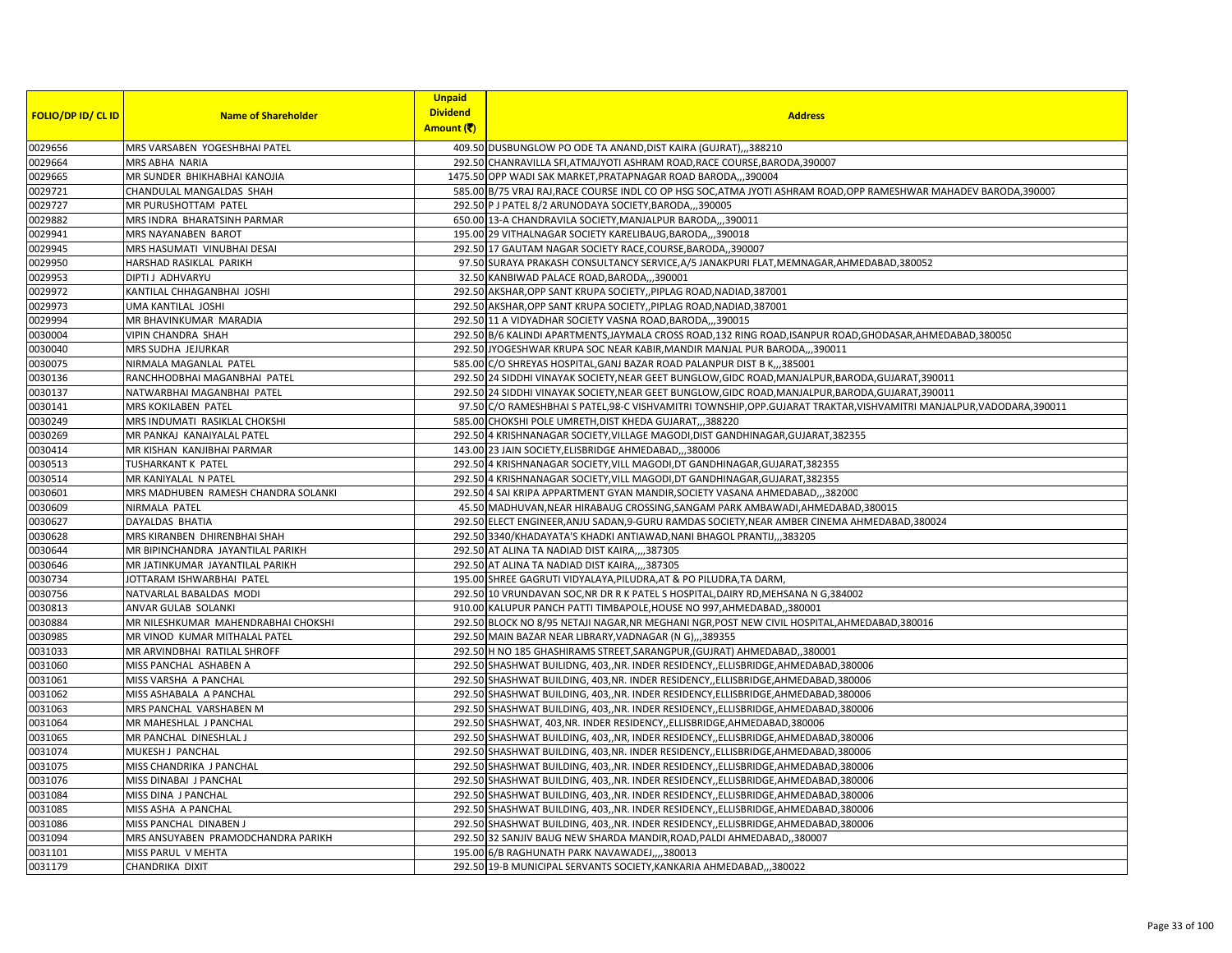|                           |                                  | <b>Unpaid</b>   |                                                                                                                 |
|---------------------------|----------------------------------|-----------------|-----------------------------------------------------------------------------------------------------------------|
| <b>FOLIO/DP ID/ CL ID</b> | <b>Name of Shareholder</b>       | <b>Dividend</b> | <b>Address</b>                                                                                                  |
|                           |                                  | Amount (そ)      |                                                                                                                 |
| 0031202                   | MR KIRAN KUMAR S SHAH            |                 | 357.50 C/O PRAKASH S SHAH 1594 RATAN, KHADKI, DHANASUTAR'S POLE KALUPUR, AHMEDABAD, 380001                      |
| 0031223                   | MRS SUSHILA SHANTILAL CHAURUSHIA |                 | 585.00 11 SHIVANAND SOCIETY NARANPURA, AHMEDABAD,,,380013                                                       |
| 0031224                   | MR SHANTILAL ATMARAM CHAURUSHIA  |                 | 585.00 11 SHIVANAND SOCIETY NARANPURA, AHMEDABAD,, 380013                                                       |
| 0031244                   | MR RAMESH RAMANLAL SHAH          |                 | 195.00 B/1 PARTHNA APPARTMENT, OPP ANKUR SCHOOL, FATHAMAGHAR, PALAD AHMEDABAD, 380007                           |
| 0031279                   | RAMBHAI PATEL                    |                 | 585.00 RAMNIWAS 1 KHANPUR ROAD, AHMEDABAD,, 380001                                                              |
| 0031323                   | NATUBHAI PATEL                   |                 | 585.00 RAM NIVAS NO 1, KHANPUR AHMEDABAD,,,380001                                                               |
| 0031327                   | <b>VIJAYKUMAR SHAH</b>           |                 | 585.00 2/16 KANKARIA MUNICIPAL OFFICERS, FLAT, KANKARIA AHMEDABAD, ,380022                                      |
| 0031339                   | VAMANRAI JOSHI                   |                 | 585.00 VAHITRAM, JUBELI GAYATRI PLOT, MAHARAJ BAY ROAD, PO BOKHIRA PORBANDAR, 360579                            |
| 0031360                   | DR VITHALDAS SHAH                |                 | 585.00 B-1-9 RAGHO ROOL SOCIETY NEAR, RAILWAY CROSSING, SHAHIBAG AHMEDABAD, 380004                              |
| 0031363                   | SURVAKANT SHANKERLAL SHAH        |                 | 585.00 C/O PRABHUDAS 13 PATWARI 96 PASI, MALSOCIETY AHMEDABAD,, 380006                                          |
| 0031380                   | VIDHADHAR RUNOTTA                |                 | 585.00 6DHARNIDHAR SOCIETY VIKASH GRUH, PALDI AHMEDABAD,,,380007                                                |
| 0031393                   | MISS GUNVANTI C PATEL            |                 | 585.00 93/2 MOTI SALVIVAD, SARASPUR AHMEDABAD380018                                                             |
| 0031395                   | <b>KAMLABEN PATEL</b>            |                 | 877.50 RAMNIWAS 1 KHANPUR ROAD, AHMEDABAD, ,, 380001                                                            |
| 0031396                   | <b>KALPANA PATEL</b>             |                 | 877.50 RAMNIWAS 1 KHANPUR ROAD, AHMEDABAD,, 380001                                                              |
| 0031399                   | MRS GUNVANTI JAGANNATH PATEL     |                 | 877.50 93/2 MOTI SALVIVAD SARASPUR, AHMEDABAD,, ,380018                                                         |
| 0031427                   | <b>BHARAT PATEL</b>              |                 | 292.50 2 NEW KALPATRU SOCIETY NR ISHWAR, BHAVAN NAVJIVAN AHMEDABAD,,,380014                                     |
| 0031434                   | VASIBAI MANWANI                  |                 | 292.50 D B2/N/25, GANDHIDHOM KUTCH, ,,370201                                                                    |
| 0031457                   | MR VALJI KANJI PATEL             |                 | 195.00 C/O MULRAJ MOTIRAM & COMPANY, BUNDER ROAD, KUTCH MANDVI GUJARAT, 370465                                  |
| 0031464                   | MISS SATINDER SACHDEVA           |                 | 292.50 WZ 25 GALI NO 9,GURU NANAK NAGAR, PO TILAK NAGAR, NEW DELHI, 110018                                      |
| 0031482                   | MRS PADMA JAIN                   |                 | 292.50 A 15 MILAP APARTMENT, OPP RANAKPUR SOCIETY, SHAHIBAUG, AHMEDABAD, 380004                                 |
| 0031510                   | MR KANAIYALAL N PATEL            |                 | 195.00 B-1 NEW ARPANA FLATS BIHD PALDI, BUS STOP, PALDI AHMEDABAD, 380007                                       |
| 0031549                   | MRS NEELAM R CHAWLA              |                 | 97.50 13B NIRANKAR SOCIETY 4 BUNGLOWS, BHAIRAVNATH RD AHMEDABAD,                                                |
| 0031573                   | MRS THAILAMBAL SRINIVASAN        |                 | 292.50 FLAT NO A 3 GROUND FLOOR, PARSN VILLA ENCLAVE, MAMPAZHA SALAI, TRICHI, 620005                            |
| 0031591                   | R JAYARAM                        |                 | 195.00 6 CARPENTER STREET, (UP STAIRS), SEMBIAM PERAMBUR, CHENNAI, 600011                                       |
| 0031593                   | MER N RAMASWAMY                  |                 | 585.00 NO.4, 52ND AVENUE, DAE TOWNSHIP, KALPAKKAM, ,603102                                                      |
| 0031599                   | MR SRINIVASA RAO KAKARAPARTY     |                 | 292.50 C/O DR K NARAYANA MURTY,54-14/8-60 S B I ROAD, SRI NAGAR COLONY, NEAR VINAYAK THEATRE VIJAYAWADA, 520008 |
| 0031606                   | SUNDERLAL KHURANA                |                 | 585.00 A-54, VASANT MARG, VASANT VIHAR, NEW DELHI, 110057                                                       |
| 0031609                   | KADIYALAYA RAMCHANDRA            |                 | 292.50 104 VEPERY HIGH ROAD, MADRAS, ,,600007                                                                   |
| 0031685                   | MR R VASUDEVAN                   |                 | 292.50 45/D M I G FLAT 20TH AVENUE, K K NAGAR MADRAS, ,,600078                                                  |
| 0031701                   | I K SANTHOSH KUMAR               |                 | 585.00 131 PURASAIWALKAM HIGH ROAD, KELLYS MADRAS,,,600010                                                      |
| 0031722                   | UPAASANA USHA HOLDINGS LTD       |                 | 97.50 79 POES GARDEN, , CHENNAI, 600086                                                                         |
| 0031738                   | MR K PRASAD MATHEWS              |                 | 585.00 NEW 22(OLD 20), LADY MADHAVAN ROAD, CHENNAI, ,600034                                                     |
| 0031772                   | MRS LALITHA LAKSHMAN             |                 | 585.00 A-2 MICO COLONY 87 FIRST CROSS ST, BESANT NAGAR MADRAS,,,600090                                          |
| 0031778                   | MRS VIJAYA LAKSHMI GOPAL         |                 | 292.50 MIG NO.835, BHEL MIG COLONY, NALAGANDLA, HYDERABAD, 500133                                               |
| 0031793                   | MR M S BASKARAN                  |                 | 292.50 1050 5TH MAIN ROAD, D BLOCK II STATE, RAJAJINAGAR, BANGALORE, 560010                                     |
| 0031794                   | PERURU RAJYA LAKSHMI             |                 | 292.50 12/897 OLD HOSPITAL ROAD, NELLORE, ,,524001                                                              |
| 0031820                   | MR UTTAM S DAS                   |                 | 292.50 103 SUPATH APARTMENTS, NR VIJAY CHAR RASTA, UNIVERSITY CAMPUS, AHMEDABAD, 380009                         |
| 0031873                   | MR UMESH PATEL                   |                 | 292.50 C/O ARUNBHAI S PATEL,B 21 RANGTARANG FLAT, NR AKASHDEEP TOWER, SHREYAS RAILWAY XING AMBAWADI, 380015     |
| 0031908                   | MRS SAVITABEN SHANTILAL SHAH     |                 | 292.50 15 VISHWAS SOCIETY BEHIND L D ENGG, HOSTEL, AHMEDABAD, 380015                                            |
| 0031932                   | MANJULABEN KANTILAL PANDIT       |                 | 292.50 4 RAVI KIRAN SOCIETY VASANA, ANAND NAGAR POST AHMEDABAD,,,380007                                         |
| 0031955                   | MISS MEENA DAHYABHI PATEL        |                 | 292.50 BUNGLOW NO 29, SOMESHWAR COMPLEX-II, JODHPUR CHAR RASTA, SATTELITE ROAD, AHMEDABAD, 380015               |
| 0031966                   | MR CHANDRAKANT BHI BHOGILAL JANI |                 | 97.50 20 PATEL SOCIETY SHAHIBAG OPP, POLICE, COMMISSIONEVS OFFICE AHMEDDABAD, 380004                            |
| 0031967                   | MISS PARUL CHANDRAKANTBHAI JANI  |                 | 195.00 20 PATEL SOCIETY SHAHIBAG, AHMEDABAD,, ,380004                                                           |
| 0031968                   | MISS SUBHADRA BHOOILAL JANI      |                 | 195.00 20 PATEL SOCIETY SHAHIBAG, AHMEDABAD,, 380004                                                            |
| 0031975                   | MISS BAKULA CHIMANLAL KHAMAR     |                 | 292.50 C P CHAMBERS, OPP NAVRANG SCHOOL, AHMEDABAD, ,380014                                                     |
| 0032034                   | PRAFULBHAI AMBALAL PANCHASARA    |                 | 585.00 27 UMA TENAMENTS, JAGATPUR ROAD, CHANDLODIA, AHMEDABAD, 382481                                           |
| 0032082                   | MR PRAFULBHAI MANIBHAI DESAI     |                 | 292.50 6 AMBICA BHUVAN, B/H-SHITAL CINEMA, DAKOR ROAD, NADIAD, 387001                                           |
| 0032094                   | MRS MANORAMA SHAH                |                 | 97.50 59 PRERNA TIRTH VIBHAG-I, NEAR PRERNA TIRTH TEMPLE, JODHPUR SATELLITE ROAD, AHMEDABAD, 380015             |
| 0032112                   | SURENDRA BHAI DHAYABHAI PATEL    |                 | 292.50 640 PUNIT POLE WADIGAM, DAREAPUR AHMEDABAD,, 380001                                                      |
| 0032129                   | CHANDRAPRASAD SEVAK              |                 | 292.50 25 JUBILI PARK COOP HOSI SOCIETY, VATRA ROAD, MANINAGAR AHMEDABAD,, 380008                               |
| 0032146                   | SOMABHAI PATEL                   |                 | 292.50 9 SANSKAR BHARTI SOCIETY GHATLODIA, ROAD, NARANPURA AHMADABAD, 380013                                    |
|                           |                                  |                 |                                                                                                                 |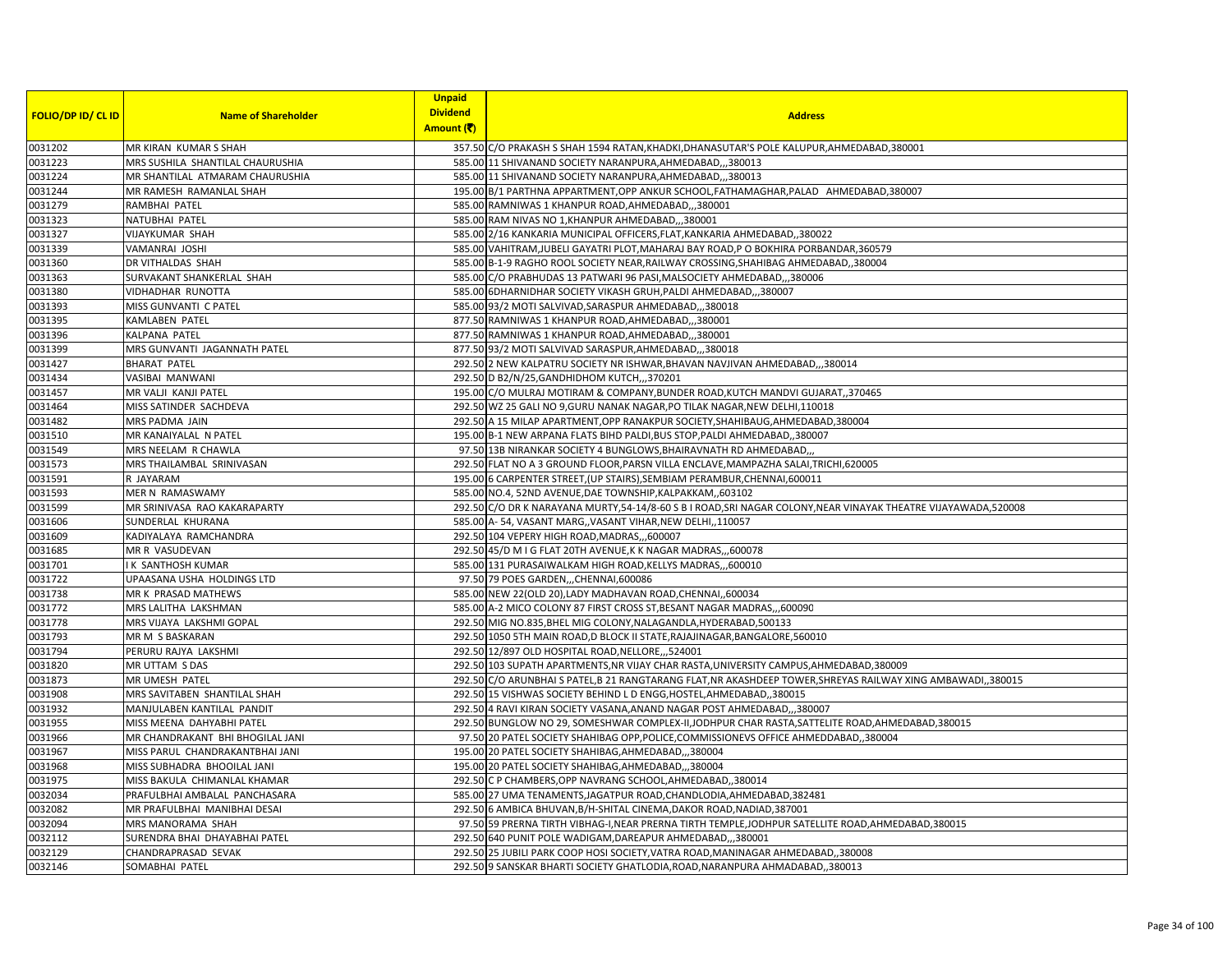|                           |                                     | <b>Unpaid</b>   |                                                                                                               |
|---------------------------|-------------------------------------|-----------------|---------------------------------------------------------------------------------------------------------------|
| <b>FOLIO/DP ID/ CL ID</b> | <b>Name of Shareholder</b>          | <b>Dividend</b> | <b>Address</b>                                                                                                |
|                           |                                     | Amount (そ)      |                                                                                                               |
| 0032179                   | MR DUSHYANTBHAI SHUBLA              |                 | 292.50 2 VISHWABHARATI SOCIETY SARDAR, PATEL NAGAR AHMEDABAD,,,380006                                         |
| 0032223                   | MANISHA SHUKLA                      |                 | 292.50 73 NEHRU PARK SOCIETY, DEHGAM, ,, 382305                                                               |
| 0032228                   | MR RASHMIKANT SHAH                  |                 | 292.50 6 SNEH JYOT,40 VALLABHNAGAR SOCIETY, JUHU SCHEME ROAD NO 3, OPP COOPER HOSPITAL                        |
| 0032299                   | HASMUKH BHAI HIRALAL PATEL          |                 | 292.50 14 BALOLNAGAR SOCIETY RANIP, AHMEDABAD,, ,382480                                                       |
| 0032310                   | MRS KOKILA ANANTRAY MEHTA           |                 | 292.50 64 B 6TH FLOOR, AVANI COMPLEX, OPP NARANPURA BUS STOP, PO NARANPURA AHMEDABAD, 380013                  |
| 0032311                   | ASHVINKUMAR RAMSHANKER UPADHYAY     |                 | 292.50 11/129 NILAM APPARTMENTS, NIKOL ROAD, BAPUNAGAR, AHMEDABAD, 380024                                     |
| 0032340                   | RUKHIBEN POPATLAL PATEL             |                 | 292.50 1 NANDUPRASAD MAHADEVIA SOC, OPPSANGHAVI HIGH, SCHOOL NARANPURA AHMEDABAD, ,380013                     |
| 0032341                   | MRS BHAVANA BHASKAR PATEL           |                 | 195.00 10 HIRABAUG AMBAWADI, AHMEDABAD,, 380006                                                               |
| 0032389                   | PRAVINKUMAR AMRITLAL PARMAR         |                 | 234.00 5 MAHATMA GANDHI KUNJ SOCIETY, BHUDARPURA, ROAD ELLIS BRIDGE AHMEDABAD, ,380075                        |
| 0032406                   | MISS NALINI G PATEL                 |                 | 97.50 NANDINI 12 INKILAB STREET, GULBAI TEKRA AHMEDABAD,,,380013                                              |
| 0032408                   | MANDAKINI PARIKH                    |                 | 97.50 NANDINI 12 INKILAB STREET, GULBAI TEKRA AHMEDABAD,,,380015                                              |
| 0032416                   | MR SURESH KUMAR ASHARAM BHAI PUJARA |                 | 292.50 37/B, SHARDA SOCIETY, OPP. JAYDEEP TOWER, VASNA, AHMEDABAD, 380007                                     |
| 0032459                   | MRS LILAVATI K CHAUHAN              |                 | 585.00 17A SHRINATH APPTS MANINAGAR EAST, AHMEDABAD,, 380008                                                  |
| 0032475                   | URMILA SHANKERLAL PATEL             |                 | 585.00 GOLDEN PARK, PLOT NO 692/2, SECTOR 30, SECTOR NO 30, GUJARAT, 382030                                   |
| 0032481                   | MISS KAMINI G PATEL                 |                 | 195.00 NANDINI 12 INKILAB STREET, GULBAI TEKRA, AHMEDABAD,, 380015                                            |
| 0032483                   | MISS VINA DEODATTA DAVE             |                 | 585.00 601-B SIXTH FLOOR, PANCHDHARA PLAZA, NR OCEAN PARK NEHRUNAGAR, SURENDRA MANGALDAS RD AHMEDABAD, 380015 |
| 0032520                   | MRS INDRAKALA CHHAJER               |                 | 45.50 AMRUT OPP SANI APPTT, BANK OF INDIA LANE, SUBHANPURA RACE COURSE, VADODARA, 390007                      |
| 0032529                   | SAROJ CHHOTALAL GANDHI              |                 | 292.50 B-5 PADAMPRABHU SOCIETY JYOSAR, PARK, NARAYAN NAGAR ROAD AHMEDABAD, 380007                             |
| 0032535                   | MRS TILOTTAMA S PANDYA              |                 | 292.50 6-A ANAND DHARA FLAT NAVARANGPURA, SIX ROADS AHMEDABAD,,,380009                                        |
| 0032551                   | MR BHANUPRASAD NARMDASHANKAR PANDYA |                 | 292.50 I-5 KALPTARU APARTMENT, NEAR NIRNAYA NAGAR, OPP GITA VIDHALAYA, RANIP AHMEDABAD, 380005                |
| 0032553                   | LILAVATI MEHTA                      |                 | 45.50 C/O MR DINESH CHANDRA MEHTA,5 VATSALYA, ANJARI SOCIETY,5 NEHRU NAGAR, RAIYA ROAD RAJKOT,                |
| 0032560                   | HARIBEN KISHANCHAND WASWANI         |                 | 195.00 OUT SIDE ANTISARIA GATE KAPADWANJ,,,,387620                                                            |
| 0032564                   | MISS MINA RASIKLAL PANDYA           |                 | 292.50 C/O SHRENIK TRIKAMLAL SHAH, 1211 LAXMINARAYANS, POLE RAJAMEHTAS POLE KALUPUR, 380001                   |
| 0032617                   | MISS MANISHA TRILOKNATH DAVE        |                 | 325.00 2-2 NAGARWADA OPP APASARA, PORBANDAR,,,360575                                                          |
| 0032678                   | MR RAJESH VYAS                      |                 | 325.00 C/O MAHENDRA K VYAS,5 HARIHAR SOCIETY, BH CIVIL GEN HOSPITAL ROAD, VISNAGAR NG MEHSANA, 384315         |
| 0032680                   | MRS MANJUBEN GORDHANBHAI PATEL      |                 | 45.50 2NEW ARVIND PARK BAPUNAGAR, NIKOL ROAD AHMEDABAD,,,380024                                               |
| 0032698                   | MISS SHILPA PARMAR                  |                 | 487.50 34 ANAND BAGH SOCIETY, BAVLA, DIST. AHMEDABAD, GUJRAT, 382220                                          |
| 0032705                   | JAYANTILAL KARSANDAS CHRISTIAN      |                 | 97.50 PARNKUNJ SOCIETY, BIBHAG 3 R/H NO-6, BEHIND UMESHNAGAR SOCIETY, MEGHANINAGAR AHMEDABAD, 380016          |
| 0032792                   | DAXA SHAMBHUPRASAD PATEL            |                 | 292.50 UMIMATA MANDIR, MANGAL GIRDHAR DEHUL ASHRAWA, AHMEDABAD,, 380016                                       |
| 0032793                   | MADHUBEN SHAMBHUPRASAD PATEL        |                 | 292.50 UMIA MATA TEMPLE, MANGAL GIRDHAR DEHLA ASARAWA, AHMEDABAD,, 380016                                     |
| 0032871                   | RASMIK SHAH                         |                 | 97.50 C/O HASMUKH M SHAH,13/156 JAWAHAR NAGAR,BH INDIRANAGAR,NR A E C COMPANY,AMRAIWADI AHMEDABAD,380026      |
| 0032881                   | MR PIYUSH ARUNBHAI JOSHI            |                 | 292.50 5 DEVYANI SOCIETY NEAR OLD RLY, CROSSING, MANINAGAR AHMEDABAD, ,380008                                 |
| 0032884                   | MRS UMA NARENDRA SHAH               |                 | 650.00 B-19 SOMESHWAR COMPLEX, PARK-1, NR SHYAMAL ROW HOUSE, SATTELITE ROAD, AHMEDABAD, 380015                |
| 0032887                   | RAJKUMAR DEOGAONKA                  |                 | 292.50 38/453 AMRAPALI FLATS, NR BAPUNAGAR CHAR RASTA, AHMEDABAD, 380024                                      |
| 0032905                   | MR JITENDRA KANTILAL BAROT          |                 | 143.00 RAXA NOVELTY STORE, STATION ROAD, MEHSANA N G., 384001                                                 |
| 0032918                   | JAYESH KUMAR K BAROT                |                 | 143.00 RAXA NOVELTY STORE, STATION ROAD MEHSANA,,,384001                                                      |
| 0032919                   | GOVINDBHAI K CHAUDHARI              |                 | 292.50 6B JAWAHAR SOCIETY, MEHSANA,,,384001                                                                   |
| 0032962                   | MRS NAYANABEN PATHAK                |                 | 195.00 NATHA MUKHINUFALIYU RAIBENNA, MAKANMA KHOKHRAMAHEMDAVAD, AHMEDABAD, ,380008                            |
| 0032972                   | <b>MRS AARTI THACKER</b>            |                 | 292.50 71/3A PURNA DAS ROAD, CALCUTTA,,,700029                                                                |
| 0032983                   | MR MAHENDRARAI NAIK                 |                 | 292.50 81/486 VIJAY NAGAR NEARN PURA, AHMEDABAD,,,380013                                                      |
| 0033054                   | MR SATISH BRAHMBHATT                |                 | 292.50 B-8 RAJHANS SOCIETY ELLIS BRIDGE, AHMEDABAD,, 380006                                                   |
| 0033072                   | MRS SHARDA HASMUKH SHAH             |                 | 45.50 C/O K C SHAH 5 VIRKUNJ SOCIETY, NAVJIVAN AHMEDABAD,, 380014                                             |
| 0033082                   | PRATIKSHA SHRIKANT ZAVERI           |                 | 292.50 ZAVERI PARK BHAI KAKA NAGAR, THALTEJ TEKRA, AHMEDABAD, 380001                                          |
| 0033179                   | MR UMAKANT AMBALAL BHATT            |                 | 292.50 BHALINI PLOT NO 947/2, SECTOR 4-D, GANDHINAGAR, 382006                                                 |
| 0033237                   | SIDDHARATH MAHENDRAKUMAR SHAH       |                 | 292.50 SANGHUIFALI NEAR AJITNATHS TEMPLE, VIRANGAN DIST AHMEDABAD,,,382150                                    |
| 0033244                   | MR JAYANTILAL UMEDCHAND SHAH        |                 | 292.50 2 JAIN SOCIETY NEAR KANDHI, HOSPITAL, VIRAMGAM GUJARAT, ,382150                                        |
| 0033272                   | CHAMPA KESHRICHAND SHAH             |                 | 143.00 238/2849 SATYAM APARTMENT (GHB), SOLA ROAD, NARANPURA, AHMEDABAD, 380013                               |
| 0033280                   | MR GOPAL DASS BOHRA                 |                 | 292.50 SR LECTURER IN COMMERCE, GOVT COLLEGE PALI (RAJ),,,306401                                              |
| 0033291                   | NIMISHABEN TALAI                    |                 | 292.50 2/A RUSHIKESH APARTMENT, BHARAT COLONY, SARDAR PATEL COLONY, NARANPURA, AHMEDABAD, 380013              |
| 0033300                   | MR GIRISHKUMAR PATEL                |                 | 292.50 PLOT NO 494/2, BANASKANTHA SOCIETY, SECTOR 28, GANDHINAGAR GUJARAT, 382028                             |
| 0033310                   | GITA JADUNATH PANDYA                |                 | 97.50 C/O K N SHELAT 'SHIVAM', 7 SATKAR SOCIETY, OPP NIHARIKA B'LOWS NR AZAD SOC, AHMEDABAD, 380015           |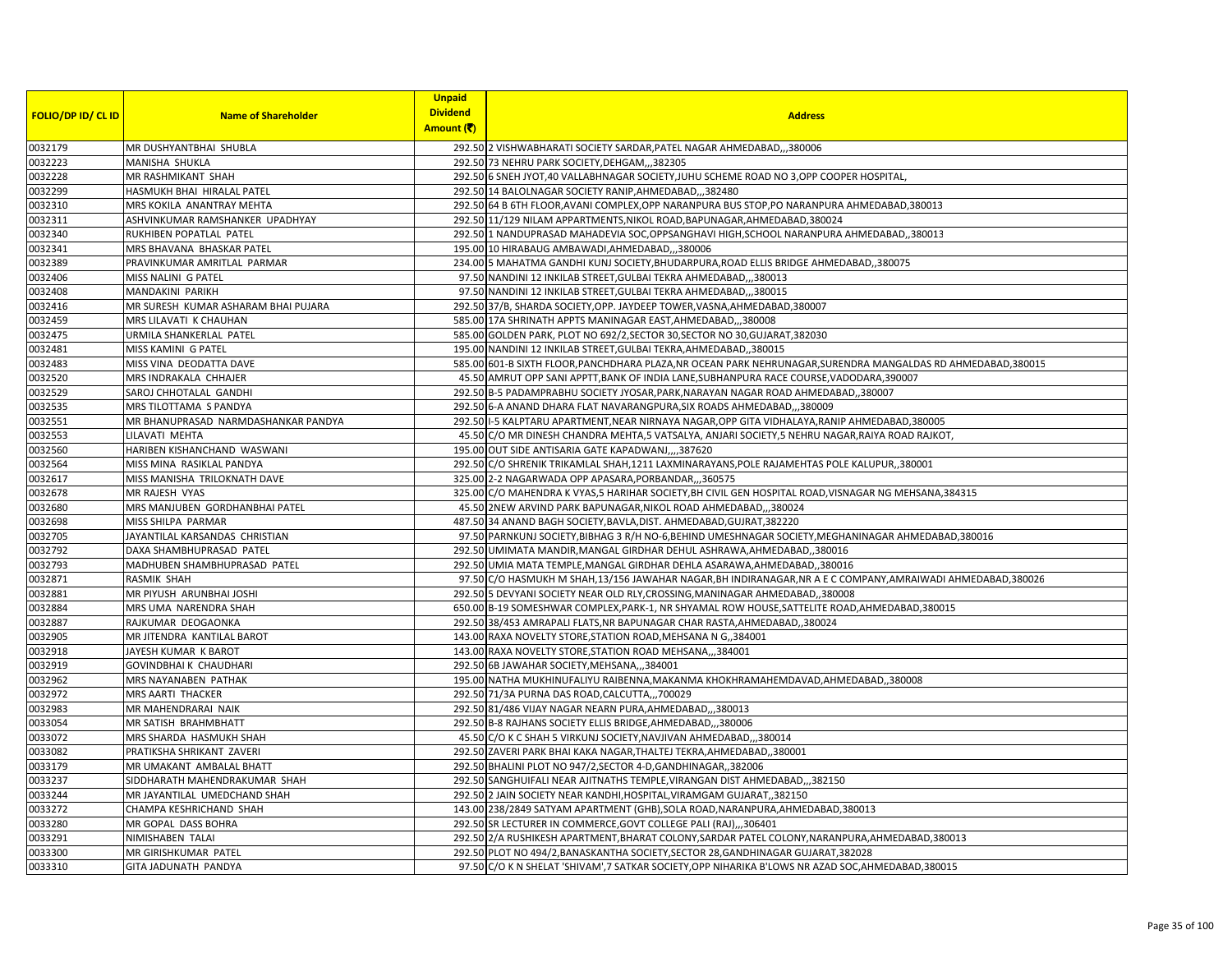| <b>FOLIO/DP ID/ CL ID</b> | <b>Name of Shareholder</b>          | <b>Unpaid</b><br><b>Dividend</b> | <b>Address</b>                                                                                                                       |
|---------------------------|-------------------------------------|----------------------------------|--------------------------------------------------------------------------------------------------------------------------------------|
|                           |                                     | Amount (そ)                       |                                                                                                                                      |
| 0033337                   | <b>REVABHAI PATEL</b>               |                                  | 97.50 8 LAXMI NAGAR SOCIETY, PATAN (NG),,,384265                                                                                     |
| 0033338                   | ARVIND KUMAR RAVAL                  |                                  | 143.00 7 LAXMI NAGAR SOCIETY, AT & PO PATAN NG,,,384265                                                                              |
| 0033354                   | MR KRISHNAN OCHHAVLAL SHAH          |                                  | 292.50 20B ANAND SAGAR H SOCIETY, KARSUNPURA ROAD, KAPADWANJ, 387620                                                                 |
| 0033373                   | JAYABEN PREMCHAND KAMDAR            |                                  | 292.50 72 LOVANYA SOCVASNA,,,AHMEDABAD,380007                                                                                        |
| 0033390                   | ROHIT BABUBHAI PATEL                |                                  | 292.50 9, RAICHANDNAGAR SOCIETY, HIGHWAY ROAD, OPP. VISAT PETROL PUMP, SABARMATI AHMEDABAD, 380005                                   |
| 0033416                   | MRS JASHVIDYA RAMAKANT TRIPATHI     |                                  | 292.50 22 MAHADEVNAGAR STADIUM ROAD, NAVJIVAN AHMEDABAD,,,380014                                                                     |
| 0033428                   | MR AMRITLAL BHIKHABHAI PARKHI       |                                  | 6.50 5 MAHATMA GANDHI KUNJ SOCIETY, BHUDAR PUR, ROAD ELLISBRIDGE AHMEDABAD, ,380015                                                  |
| 0033471                   | MR BAKUL KANTILAL SHAH              |                                  | 292.50 17 PANNA PARK SOCIETY NAVRANGPURA, AHMEDABAD,, 380009                                                                         |
| 0033476                   | MR PANCHAL DINESH J                 |                                  | 292.50 SHASHWAT BUILDING, 403, NR. INDER RESIDENCY, ELLISBRIDGE, AHMEDABAD, 380006                                                   |
| 0033478                   | MR DINESHBHAI J PANCHAL             |                                  | 292.50 SHASHWAT BUILDING, 403, NR. INDER RESIDENCY, ELLISBRIDGE, AHMEDABAD, 380006                                                   |
| 0033479                   | MRS PANCHAL VARSHA M                |                                  | 292.50 SHASHWAT BUILDING, 403, NR. INDER RESIDENCY, ELLISBRIDGE, AHMEDABAD, 380006                                                   |
| 0033480                   | MISS ASHABEN A PANCHAL              |                                  | 292.50 SHASHWAT BUILDING, 403,, NR. INDER RESIDENCY,, ELLISBRIDGE, AHMEDABAD, 380006                                                 |
| 0033481                   | MISS PANCHAL ASHA A                 |                                  | 292.50 SHASHWAT BUILDING, 403,, NR. INDER RESIDENCY, ELLISBRIDGE, AHMEDABAD, 380006                                                  |
| 0033496                   | TUSHAR VRHJLAL MESWANI              |                                  | 292.50 AVADH, OPP MILLANPARK BUNGLOWS, NEHRUPARK, VASTRAPUR AHMEDABNAD, 380015                                                       |
| 0033498                   | BALDEVBHAI KALIDAS PATEL            |                                  | 292.50 1 ANKUR SOCIETY PART 2, NARANPURA AHMEDABAD,,,380013                                                                          |
| 0033519                   | MR ROHITKUMAR MEHTA                 |                                  | 585.00 TEEVEE TRADING CORPORATION, SHOPPING, CENTRE DEESA DIST BANAS KANTHA, 385535                                                  |
| 0033534                   | <b>BHUPENDRA PORWAL</b>             |                                  | 292.50 15 CHINTAMANI SOCIETY, RAMNAGAR SABARMATI,,,380005                                                                            |
| 0033581                   | MRS KALA TRIVEDI                    |                                  | 585.00 11, SHAKAR SOCIETY I, NARANPUR, AHMEDABAD, GUJARAT, 380013                                                                    |
| 0033628                   | MRS HEMLATABEN B MARDIA             |                                  | 585.00 MARADIA HOUSE, 27 28 SHAKUNTALA B LOS, B/S TIRTH NAGAR SOC, BHUYANGDEV SOLA ROAD AHMEDABAD, 380061                            |
| 0033633                   | MRS MOHANA R PILLAI                 |                                  | 292.50 RAGAM, 41 SUBHASH NAGAR, KAITHAVANA HOUSING COLONY, ALAPPUZHA, KERALA, 688003                                                 |
| 0033642                   | MRS USHA DAVE                       |                                  | 975.00 SMRUTI 8 VISHRAM PARK SOCIETY, VASNA AHMEDABAD,,,380007                                                                       |
| 0033643                   | MR MADAN DAVE                       |                                  | 650.00 SMRUTI 8 VISHRAM PARK SOCIETY, VASNA, AHMEDABAD,, 380007                                                                      |
| 0033646                   | NIRMALABEN CHANDULAL JOSHI          |                                  | 292.50 AT & PO KHERADI VIA TINTOI, DIST SABARKANTHA,,,383250                                                                         |
| 0033648                   | MISS TARLIKA SHUKLA                 |                                  | 455.00 1597 SHRIRAMJINI SHERI KHADIA, AHMEDABAD,,,380001                                                                             |
| 0033649                   | MISS RAJNIKA SHUKLA                 |                                  | 650.00 1597 SHRIRAMJINISHERI KHADIA, AHMEDABAD,,,380001                                                                              |
| 0033650                   | MISS DAKSHA SHUKLA                  |                                  | 650.00 1597 SHRIRAM JINI SHERI KHADIA, AHMEDABAD,,,380001                                                                            |
| 0033659                   | MR SHAH KIRIT S                     |                                  | 143.00 C/O SHANTILAL DIPCHAND RATANPOLE, HATHIKHANA AHMEDABAD,,,380001                                                               |
| 0033666                   | MR UPENDRA RAVISHANKER DAVE         |                                  | 292.50 RAJPUT CHORA BOTAD, GUJARAT,, 364710                                                                                          |
| 0033681                   | MR RAVJIBHAI BHAGAWANBHAI BHESANIYA |                                  | 585.00 68 HOUSING BOARD SECTOR 30, SARVODAY NAGAR, , GANDHINAGA, 382030                                                              |
| 0033696                   | MRS NIRUBEN PATEL                   |                                  | 585.00 1A PALIADNAGAR ST XAVIER'S SCHOOL, ROAD, NARANPURA AHMEDABAD, ,380013                                                         |
| 0033697                   | JAGDISH PANDIT                      |                                  | 585.00 1632 SEVKANI WADI KHADIA, AHMEDABAD,,,380001                                                                                  |
| 0033741                   | CAPT DEBENDRARAJ A GURUNG           |                                  | 585.00 HQ COMMANDER WORKS ENGINEERS, BONGDUBI P O, DT DARJEELING WEST BENGAL,, 734424                                                |
| 0033744                   | MR KAIVAN DHIRAJLAL                 |                                  | 585.00 RADIO HOTEL DELHI CHAGVA, AHMEDABAD,,,380001                                                                                  |
| 0033760                   | MISS SUDHABEN KANTILAL MEHTA        |                                  | 65.00 C/O KANTILAL CHATRABHUJ VAKIL, KHAISTREET PIRCHHHALLA, BHAVNAGAR, ,364001                                                      |
| 0033773                   | <b>BALKISHAN AGARWAL</b>            |                                  | 390.00 C/O VISHAKHA PRINTERY 40 IST FLOOR, ADVANI, MARKET O/5 DELHI GATE AHMEDABAD, 380004                                           |
| 0033802                   | <b>MR MAYANK SHAH</b>               |                                  | 292.50 SINGH NIWAS B 3/41, JANTA COLONY, JOGESHWARI EAST, MUMBAI, 400060                                                             |
| 0033803                   | MR HIMANSHU SHAH                    |                                  | 195.00 9 NIYOJAN NAGAR SOCIETY, AMBAWADI, OPP MANEKBAUG HAUL, AHMEDABAD, 380015                                                      |
| 0033804                   | MR NISHITH SHAH                     |                                  | 195.00 9 NIYOJAN NAGAR SOCIETY AMBAWADI, OPP MANEK BAG HALL AHMEDABAD,,,380015                                                       |
| 0033805                   | MISS YAMINI SHAH                    |                                  | 195.00 9 NIYOJAN NAGAR SOCIETY, AMBAWADI, OPP MANEKBAG HALL AHMEDABAD, 380015                                                        |
| 0033825                   | MITESH LALANI                       |                                  | 292.50 SHREEJI AP, FULWADI, HIL DRIVE, BHAVNAGAR, GUJARAT, 364002                                                                    |
| 0033891                   | PRASHANT KANTILAL SHAH              |                                  | 292.50 18 GITABAG SOCIETY, POST ANAND NAGAR, AHMEDABAD, 380007                                                                       |
| 0033910                   | MRS JUDITH GONSALVES                |                                  | 97.50 A/4 BENMAR RAJARAM WADI OFF HILL, ROAD, BANDRA, BOMBAY, 400050                                                                 |
| 0033922                   | MR RAM PARTHASARATHI CADAMBI        |                                  | 1170.00 C/O K PARTHASARATHI, FLAT NO 4 FIRST FLOOR, SHANTIVAN CO-OP HOUSING SOCIETY, PLOT NO 15 SECTOR 16-A VASHI NEW BOMBAY, 400703 |
| 0033928                   | MRS VILMA SOARES                    |                                  | 585.00 3 SHANTI NIVAS, M D S MARG, CHEMBUR, MUMBAI, 400071                                                                           |
| 0033955                   | MRS PRABHA NATARAJAN                |                                  | 2015.00 B-3/47 SAFDARGANJ ENCLAVE,,,NEW DELHI,110029                                                                                 |
| 0033965                   | MR SRINIVASAN SAMPATH               |                                  | 585.00 SRI SAI NIVAS, CHEMBAGASSERY, , TRIVANDRUM, 695008                                                                            |
| 0033979                   | SHARAD SAMANT                       |                                  | 585.00 21 SAHYADRI SOCIETY JERBAI WADIA, ROAD, PAREL BOMBAY, 400012                                                                  |
| 0033980                   | <b>VIMLA JAIN</b>                   |                                  | 585.00 C/O O P JAIN, INSIDE KISHAN GARH KOTHI, JAIPUR ROAD, AJMER RAJASTHAN, 305001                                                  |
| 0033981                   | MR RAVI PRAKASH TAYAL               |                                  | 585.00 CHIEF MANAGER (PREMISES), STATE BANK OF BIKANER & JAIPUR, HEAD OFFICE TILAK MARG, C SCHEME JAIPUR, 302005                     |
| 0033982                   | MRS USHA THAKAR                     |                                  | 195.00 6 VRINDAVAN, SBI OFFICERS COP SOC, 68 MAIN AVENUE, SANTA CRUZ WEST MUMBAI, 400054                                             |
| 0033991                   | MRS VIMLA BADER                     |                                  | 292.50 C/O S L BADER 158 SUBHASH NAGAR, BHILWARA RAJ,, 311001                                                                        |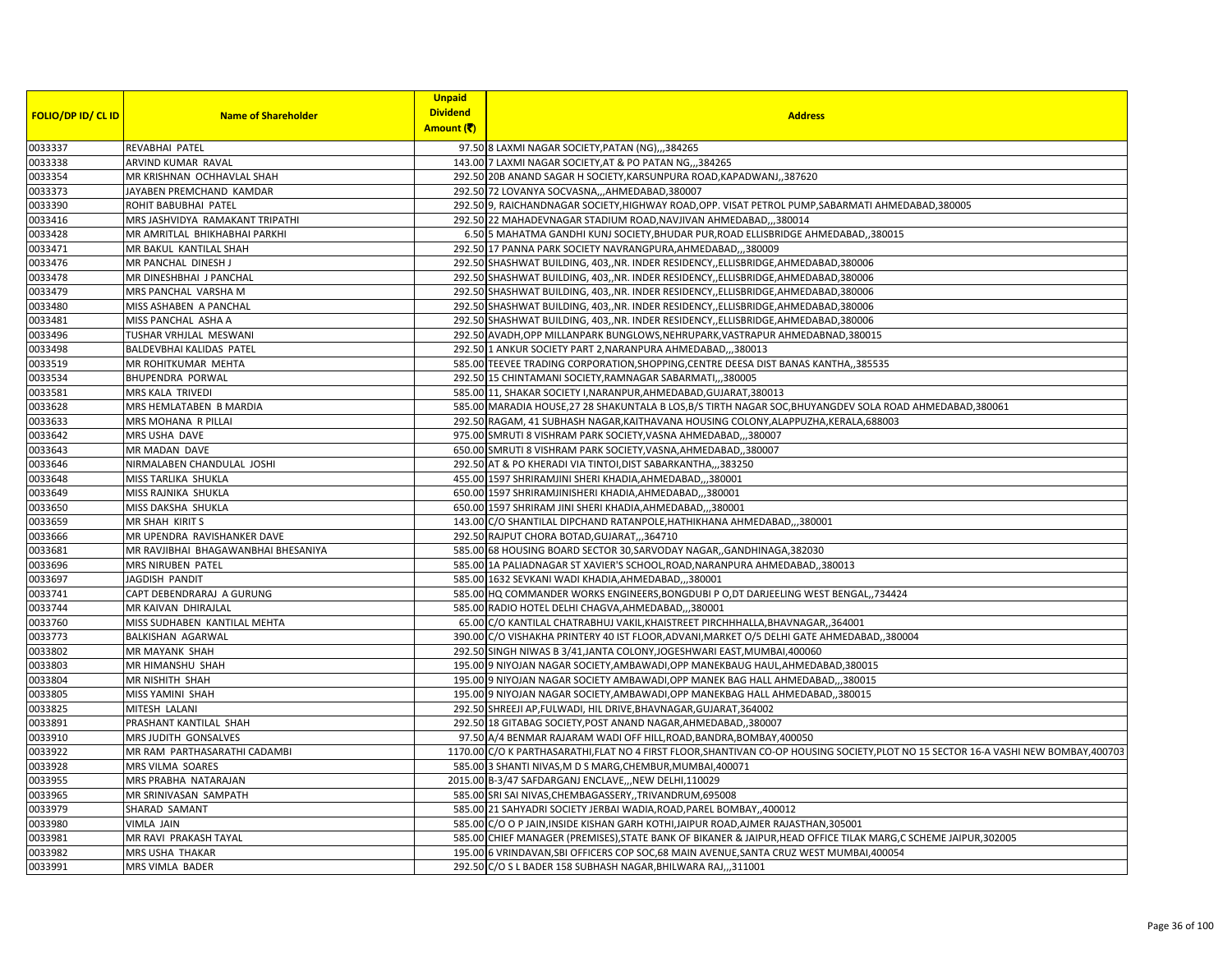|                           |                                  | <b>Unpaid</b>   |                                                                                                                                 |
|---------------------------|----------------------------------|-----------------|---------------------------------------------------------------------------------------------------------------------------------|
| <b>FOLIO/DP ID/ CL ID</b> | <b>Name of Shareholder</b>       | <b>Dividend</b> | <b>Address</b>                                                                                                                  |
|                           |                                  | Amount (そ)      |                                                                                                                                 |
| 0033998                   | MRS ARTI RUDRAJI SARDESAI        |                 | 585.00 B 1/3 KUMAR MAHANT RD (EXT) VILE, PARLE (EAST), BOMBAY, 400057                                                           |
| 0034004                   | MRS RAJALAKSHMI MARGABANTHU      |                 | 585.00 SRI SAI SADAN, 75 1ST AVENUE, ASHOK NAGAR, CHENNAI, 600083                                                               |
| 0034010                   | MR DILIP MANGLANI                |                 | 292.50 403 ASIT APTS KANE ROAD BAND STAND, BANDRA BOMBAY,, 400050                                                               |
| 0034012                   | MRS SULOCHANA NAVINCHANDRA SHETH |                 | 227.50 200 SAMEER 2ND FLOOR FLAT NO 13, SCHEME 6 ROAD NO 16 SION (E), BOMBAY, 400022                                            |
| 0034044                   | MRS SHEELA SHARMA                |                 | 585.00 32 INDUS COURT A RD CHURCHGATE, BOMBAY,,,400020                                                                          |
| 0034060                   | MRS VEENA JUNEJA                 |                 | 195.00 7 MOONLIGHT 158 MAH KARVE ROAD, BOMBAY,,,400020                                                                          |
| 0034061                   | MRS SUSHILA SRIVASTAVA           |                 | 195.00 FLAT NO 6, TULSI MAHAL, RAGHAVJI ROAD, CUMBALA HILL, MUMBAI, 400026                                                      |
| 0034062                   | PREM MOHAN SRIVASTAVA            |                 | 195.00 6 TULSI MAHAL, RAGHAVJI ROAD, CUMBALLA HILL, MUMBAI, 400036                                                              |
| 0034069                   | MISS SUMAN SRIVASTAVA            |                 | 487.50 16TH FLOOR, CENTRAL WING, NIRMAL, NARIMAN POINT MUMBAI, 400021                                                           |
| 0034086                   | MR ARVIND CHANDRA                |                 | 975.00 183 POCKET D, MAYUR VIHAR PHASE II, DELHI, 110091                                                                        |
| 0034100                   | MRS BIMLESH BANSAL               |                 | 292.50 RH 2 MANAVSTHAL, GOKULDHAM, GOREGAON EAST, MUMBAI, 400063                                                                |
| 0034102                   | MRS SUGANDHA JOHAR               |                 | 292.50 C/O M N KANE,1/1 HIGHWAY ROSE,92 DIXIT ROAD EXTN, VILE PARLE EAST MUMBAI,400057                                          |
| 0034109                   | MR ARJAN ADVANI                  |                 | 585.00 38 SUNITA OPP COLABA POST OFFICE, COLABA BOMBAY,,,400005                                                                 |
| 0034110                   | MRS VIDYAVATHI GURUNATHAN        |                 | 292.50 A 202 GULMOHAR APARTMENTS, CEASAR ROAD AMBOLI, ANDHERI (WEST), MUMBAI, 400058                                            |
| 0034111                   | MR VIJAYANAND GUDIHAL            |                 | 97.50 13 ICICI APARTMENTS MISTRY APTS, COMPOUND OFF PARSI PANCHAYAT, ROAD ANDHERI EAST BOMBAY, 400069                           |
| 0034113                   | MRS ANURADHA RAO J               |                 | 143.00 132 RAVI CO OPERATIVE HOUSING SOCY, FROM ROAD NO 4 TRIMURTHY COLONY, MAHINDRA HILLS EAST MARREDPALLY PO, SECUNDERABAD, 5 |
| 0034115                   | MR KIRAN UDAY SINGH              |                 | 292.50 201, VISHWALAXMI, M A ROAD, ANDHERI WEST, MUMBAI, 400058                                                                 |
| 0034123                   | MR P M MOHAMMED                  |                 | 585.00 101, NATIONAL HERITAGE, S.R.M. ROAD, KOCHI, KERALA, 68201                                                                |
| 0034126                   | MR MADHUKAR MANUBHAI             |                 | 585.00 C/O MR. S M LIMDI, FALCON'S CREST, FLAT 93, PAREL TANK ROAD, 73 G D AMBEKAR MARG, MUMBAI, 400012                         |
| 0034143                   | MR ANIL NARAYAN LONKAR           |                 | 877.50 PLOT NO.20/21, KHETA LAYOUT, SITA NAGAR, WARDHA ROAD, NAGPUR, 440025                                                     |
| 0034144                   | MR P KANNAN                      |                 | 585.00 SHRI CHARAN, BUNGALOW NO 70, BHARAT TIRTHA COOP HSG SOC., SION TROMBAY ROAD, CHEMBUR MUMBAI, 400071                      |
| 0034159                   | MR RANAKRISHNARAO T              |                 | 143.00 W/O LATE T R K RAO, GANDHI NAGAR, 1ST LANE, AT/PO- BERHAMPUR, DIST-GANJAM, ORISSA, 760001                                |
| 0034161                   | MR PRALHAD PATIL                 |                 | 1300.00 SURAJ CO-OP HSG SOC LTD, PLOT NO 14 DATAR COLONY, BHANDUP (E) MUMBAI, 400042                                            |
| 0034195                   | MRS SUNITA SHANKAR               |                 | 195.00 52/C BALLYGUNGE CIRCULAR ROAD, CALCUTTA INDIA,,, 700019                                                                  |
| 0034197                   | MR V G THOMAS                    |                 | 292.50 GITANJALI APPARTMENTS, FLAT NO G 1 GITANJALI, HAL 3RD STAGE, BANGALORE, 560075                                           |
| 0034214                   | MRS RAMA DE                      |                 | 585.00 140 RAJA RAJENDRALAL MITRA ROAD, FLAT G, 3RD FLOOR, BELEGHATA, KOLKATA, 700010                                           |
| 0034218                   | MR MUKESH KUMAR GUPTA            |                 | 97.50 113 "KRATAGYA" NAYAGAON CO HSG SOC, NAYAGAON, JABALPUR, M P, 482008                                                       |
| 0034220                   | MR VIVEK SINGH                   |                 | 2925.00 KAMLA NIWAS, BORING CANAL ROAD, PATNA,, 800001                                                                          |
| 0034231                   | MRS VIJAYA DOSHI                 |                 | 1462.50 C/O MR RAMESH DOSHI,15 D SARAT BOSE ROAD, CALCUTTA, 700020                                                              |
| 0034232                   | MR SUDESH MOHAN SHARMA           |                 | 130.00 HOUSE NO 1123, SECTOR-21, GURGAON, HARYANA, 122016                                                                       |
| 0034326                   | MR GIRDHARI LAL VERMA            |                 | 1579.50 SATNA CEMENT WORKS, PO BIRLA VIKAS SATNA (MP),,,485005                                                                  |
| 0034368                   | MR RAMNARAIN JHA                 |                 | 1690.00 C/O SHRI PREM NARAYAN JHA, JHOUSAGARHI, RAGHUNATH ROAD, B DEOGHAR DEOGHAR, B, 814112                                    |
| 0034369                   | MR SATYA PRAKASH SINHA           |                 | 292.50 SATNA CEMENT WORKS TYPE SEC BIRLA, VIKAS, SATNA (MP), 485005                                                             |
| 0034400                   | SRINIWAS W RAO                   |                 | 292.50 1-12-4A BALGHAT COMPOUND, STATION ROAD GULBANGA KARNATAKA,,,585102                                                       |
| 0034440                   | KARAMVEER PAREKH                 |                 | 240.50 SATNA CEMENT WORKS PO BIRLA VIKAS, SATNA (MP),,,485005                                                                   |
| 0034497                   | MR DAUDAYAL MAHESHWARI           |                 | 585.00 848 CIRCULAR ROAD, NAYA GUNJ, HATHRAS (UP),                                                                              |
| 0034516                   | MR VIJAY KUMAR HAMIRWASIA        |                 | 1300.00 571 N BLOCK, 2ND FLOOR, NEW ALIPORE, CALCUTTA, 700053                                                                   |
| 0034645                   | MR MAKHANLAL CHAKRABORTY         |                 | 877.50 A 15 RAKSHA PURAM LAD PUR, RAIPUR ROAD RAIPUR, DEHRADUN, 248008                                                          |
| 0034680                   | <b>BK KHATOR</b>                 |                 | 227.50 BIRLA CEMENT WORKS, D-19 PO CHITTORGARH RAJASTHAN,, 312021                                                               |
| 0034686                   | MR B L JAT                       |                 | 390.00 BIRLA CEMENT WORKS Q NO C-16, CHITTORGARH RAJASTHAN,, 312021                                                             |
| 0034704                   | DIVA KANT DAS                    |                 | 585.00 Q NO EM-11/3 BIRLA CEMENT WORKS, PO CEMENT FACTORY CHITTORGARH RAJ,,,312021                                              |
| 0034708                   | MR SHYAM SUNDER SHARMA           |                 | 585.00 649-A BAPU NAGAR, BHILWARA, RAJASTHAN,, 311001                                                                           |
| 0034757                   | RAJENDRA SINGH SHEKHAWAT         |                 | 877.50 C/O BIRLA CEMENT WORKS, IDAR ROAD, NEAR RLY CROSING, HIMATNAGAR, 383001                                                  |
| 0034830                   | MR SHYAMALKUMAR PATRA            |                 | 585.00 QR NO B-13 PO BIRLAPUR, DIST 24 PARGANAS(W B),,,743318                                                                   |
| 0034855                   | MR SHYAMAL KANTI CHAKRABORTY     |                 | 227.50 LOKENATH BHAVAN, SHREEPUR MADHYAMGRAM BAZAR, 24 PGS N, , 733298                                                          |
| 0034872                   | MR ISHWAR PRASAD SHARMA          |                 | 78.00 30A BHUPEN ROY ROAD, PRATIKSHA APPARTMENT, 4TH FLOOR, BEHALA, KOLKATA, 700034                                             |
| 0034882                   | MR NIRUPAM MITRA                 |                 | 877.50 BIRLA CARBIDE & GASES, PO BIRLAPUR DIST 24 PARGANAS W B., 743318                                                         |
| 0034910                   | MR GORDHAN DAS MAHESHWARI        |                 | 650.00 176 RAJIV NAGAR, GURGAON, HARYANA,, 122001                                                                               |
| 0034938                   | MR BHUT NATH DEY                 |                 | 877.50 BIRLA JUTE MILLS, PO BIRLAPUR(24 PARGANAS) W B,,, 743318                                                                 |
| 0034952                   | MR SAMIR KUMAR DE                |                 | 877.50 COLLEGE PALLY, PO SEWLI TELINIPARA, DIST 24 PGS(N),, 700121                                                              |
| 0034955                   | MR RAMJATAN SINGH                |                 | 877.50 C/O BIRLA JUTE MILL PO BIRLAPUR, 24 PARGANAS,,, 743318                                                                   |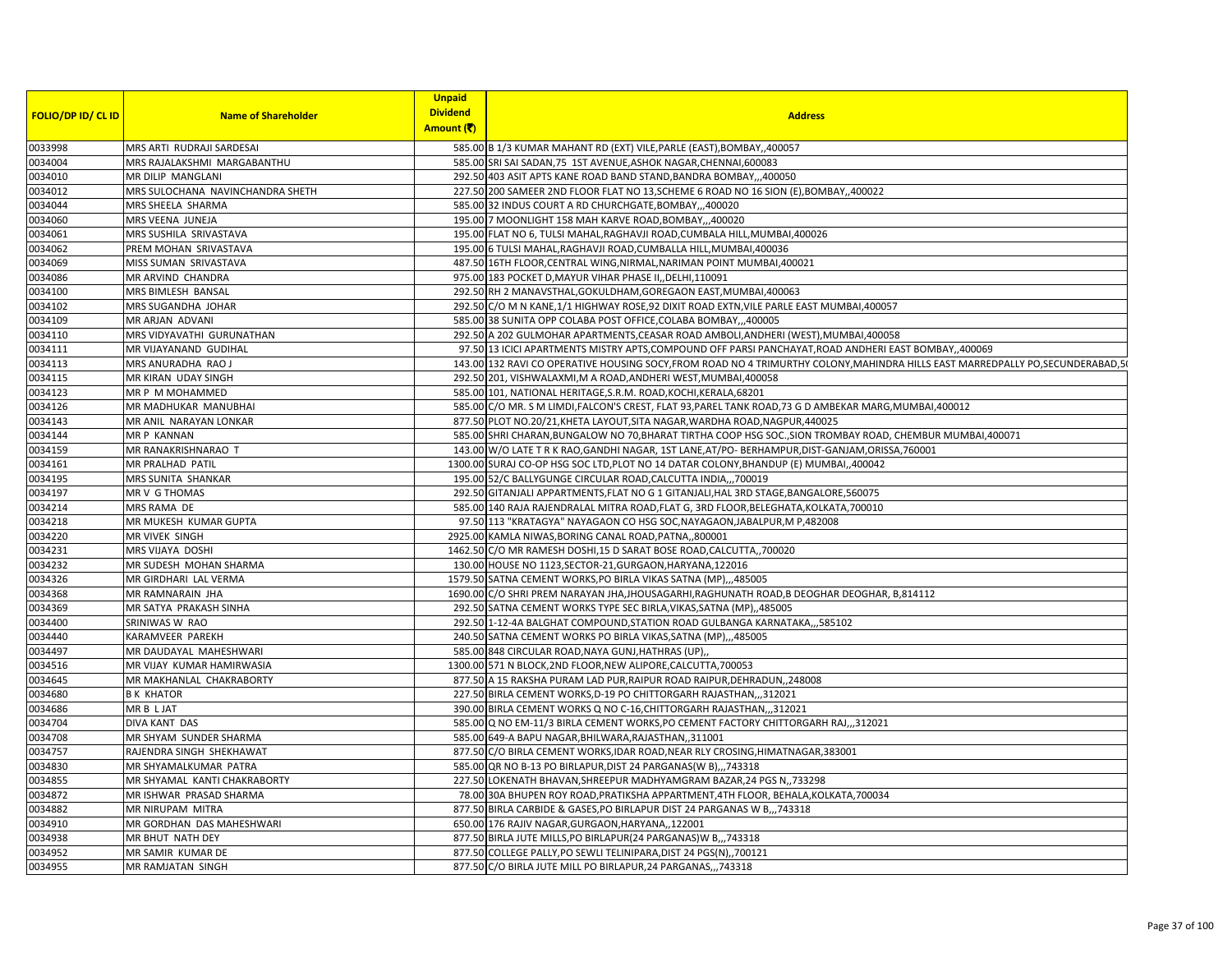|                           |                                    | <b>Unpaid</b>   |                                                                                                                                      |
|---------------------------|------------------------------------|-----------------|--------------------------------------------------------------------------------------------------------------------------------------|
| <b>FOLIO/DP ID/ CL ID</b> | <b>Name of Shareholder</b>         | <b>Dividend</b> | <b>Address</b>                                                                                                                       |
|                           |                                    | Amount (そ)      |                                                                                                                                      |
| 0035046                   | MR HIRALAL KIRADOO                 |                 | 13.00 C/O BIRLA JUTE IND LTD UNIT, BIRLA JUTE MILLS, 9/1 R N MUKHERJEE ROAD, CALCUT TA, 700001                                       |
| 0035055                   | KRISHNA GOPAL HARSH                |                 | 19.50 C/O DR.T D HARSH, MOHATTA CHOWK, BIKANER, RAJASTHAN, 334005                                                                    |
| 0035083                   | MR CHAKRADHAR DAS                  |                 | 877.50 DEFFODILS SCHOOL, PANDA SARAI PO LAHERIA SARAI, DT DARBHANGA BIHAR,, 846001                                                   |
| 0035114                   | MR SAROJ KUMAR MUKHERJEE           |                 | 97.50 72/1 BISWESWAR BANERJEE LANE, HOWRAH,,,711101                                                                                  |
| 0035181                   | MR BISHWANATH KASERA               |                 | 975.00 6 B ACHARYA JAGADISH CH. BOSE ROAD,,,CALCUTTA,700017                                                                          |
| 0035201                   | JAINARAYAN SHARMA                  |                 | 292.50 C/O SHRI KAUSHAL KUMAR SHARMA,1557 TRI NAGAR GALI NO 110, GANESH PURA NEW DELHI,,110035                                       |
| 0035299                   | RAKESH KUMAR MALANI                |                 | 19.50 M/S R S MALANI PRIVATE LTD,3 COMMERCIAL BUILDINGS, 23 NETAJI SUBHAS ROAD, CALCUTTA, 700001                                     |
| 0035340                   | SMT ANNAMMA DANIEL                 |                 | 877.50 TRIKKALATHOOR P O, PERUMBAVOOR KERALA,,,683557                                                                                |
| 0035465                   | MR SHOMENDRA NARAIN ROY            |                 | 585.00 A-62 SUDARSHAN CHS, PLOT NO 38 SECTIR-17, VASHI, NAVI MUMBAI, 400705                                                          |
| 0035467                   | HARIHAR GOVIND GOLE                |                 | 117.00 MEGHALI COOP HSG SOCIETY, FLAT NO 1, VISHNUPANT DAMLE PATH, OFF LAW COLLEGE ROAD, 411004                                      |
| 0035474                   | MISS FARIDABAI MULLA SAIFUDDINBHAI |                 | 292.50 NO 11 ERRABALU STREET, P O BOX NO 211 MADRAS,  600001                                                                         |
| 0035496                   | KUM SUPRIYA DANGI                  |                 | 292.50 PANCHSHEEL APARTMENT,493/B/1, G.T. ROAD (S),BLOCK -H, 4TH FLOOR,,FLAT NO. 402,,711102                                         |
| 0035517                   | MISS RUBINA DALJEET                |                 | 130.00 19 MAY FLOWER, CARMICHAEL ROAD, BOMBAY, ,400026                                                                               |
| 0035569                   | SMT SUJATA ARVIND PHADKE           |                 | 292.50 45 BUDHWAR PETH GANPATI CHOWK, LAXMI ROAD PUNE,, 411002                                                                       |
| 0035606                   | <b>SMT MINAXI PATEL</b>            |                 | 390.00 C/O MANIBHAI PATEL,B-4, ASHOK NAGAR CO-HOUSING SOC-4,,OPP. LIONS HALL,UTKARSH VIDYALAY ROAD RACECOURSE VADODARA,390007        |
| 0035640                   | SHAKUN SHYAM LAHEJA                |                 | 292.50 4/6 VALI APARTMENTS, KATOL ROAD CHHAONI NAGPUR M S,,,440013                                                                   |
| 0035666                   | MR RAKESH MEHANDRU                 |                 | 292.50 NK 189 BAZAR CHARAT SINGH, NEAR IMAM NASIR, JALANDHAR CITY, 144001                                                            |
| 0035684                   | SHRI MADANLAL                      |                 | 195.00 C/O MADAN ENTERPRISES, 62/4 NARAYANA MUDALI STREET, MADRAS, ,600079                                                           |
| 0035686                   | SMT USHA RANI SETH                 |                 | 32.50 KOLLI NO A-92, ASHOK VIHAR PHASE III, NEAR LAXMI BAI COLLEGE, DELHI, 110052                                                    |
| 0035774                   | H RADHAKRISHNA KAMATH              |                 | 292.50 MERCHANT, MARKET ROAD, KUNDAPURA,, 576201                                                                                     |
| 0035813                   | <b>SMT ARUNA GUPTA</b>             |                 | 65.00 FLAT NO. G-1,, PLOT NO. AG - 193-B/1, TALBAGAN, RABINDRAPALLY, KESTOPUR KOLKATA, 700101                                        |
| 0035820                   | SMT M J PINTO                      |                 | 1950.00 26 DENING ROAD, JABALPUR, ,,482001                                                                                           |
| 0035821                   | SMT I D CUNHA                      |                 | 2275.00 C/O BRIG TA D'CUNHA DDG OS (OPS AD), DIRECTORATE GEL OF ORD SERVICE, MAST GENERAL OF ORD BRANCH, ARMY HQ DHQ PO NEW DELHI, 2 |
| 0035826                   | SHRI HUKAM CHAND KALRA             |                 | 143.00 11/10 SOUTERGANJ, KANPUR, U P., 208001                                                                                        |
| 0035839                   | MR J L PAHWA                       |                 | 32.50 B 131 AMAR COLONY, LAJPAT NAGAR IV, NEW DELHI, 110024                                                                          |
| 0035845                   | SMT SUKLA CHATTERJEE               |                 | 39.00 D 24/7 GOVT HOUSING ESTATE, P O SAPUIPARA BALLY HOWRAH,, 711201                                                                |
| 0035876                   | DR KRISHAN LAL CHOPRA              |                 | 1462.50 216 WESTERN KUTCHARY ROAD, RAJ RANI BHAWAN, MEERUT, 250002                                                                   |
| 0035901                   | ARIF MOHAMMED                      |                 | 32.50 C/O M I SURIA, MEMMONWARD, WARD NO.4/5, SURIA MANZIL, PORBANDAR, 360575                                                        |
| 0035950                   | SHRI ASHOK KUMAR AHUJA             |                 | 195.00 F B/18 LAJPAT NAGAR, P O SAHIBABAD, DT GHAZIABAD,, 201005                                                                     |
| 0036017                   | SMT DAKSHA DHIRENDRA MEHTA         |                 | 97.50 A/5 ASHIRWARD APPT, PALACE ROAD, JAMNAGAR, 361008                                                                              |
| 0036021                   | MR DIGVIJAY JAGJIVAN               |                 | 526.50 2 ELGIN ROAD, KALYAN BHAWAN, CALCUTTA,, 700020                                                                                |
| 0036042                   | MR GOVIND SHARMA                   |                 | 97.50 D-113 SECTOR-26, NOIDA,,, 201301                                                                                               |
| 0036048                   | MRS USHA KHERA                     |                 | 585.00 C/O SUDERSHAN KUMAR KHERA,151/V KATRA MIT SINGH, AMRITSAR PUNJAB,,143001                                                      |
| 0036073                   | <b>SMT SOVA ROY</b>                |                 | 1170.00 C/O SREE SREE ISWAR LUXMI, NARAYAN GEW TRUST, 3 OUTRAM STREET, CALCUTTA, 700017                                              |
| 0036111                   | SHRI BALDEV SINGH KAPOOR           |                 | 1170.00 L I C OF INDIA, UNIT NO I CLOCK TOWER, LUDHIANA, 141008                                                                      |
| 0036149                   | SMT PRAMOD JAIN                    |                 | 292.50 KALPNA KABIR MARG, KAISER GANJ AJMER,,,305001                                                                                 |
| 0036248                   | MRS CHAYA DEVI                     |                 | 292.50 C/O MANIK CHAND BOMBAYBALA, CHADI GALAI PAKHI SARAFA BAZAR, HINDAUN CITY RAJASTHAN,, 322230                                   |
| 0036256                   | MRS MUNAWAR JAHAN                  |                 | 292.50 C/O JAVED,88/382A SAFEER MANZIL, CHAMANGANJ KANPUR,, 208001                                                                   |
| 0036301                   | NAROTTAMDAS BHANJIBHAI VADALIA     |                 | 650.00 STERLING APARTMENT, JAWAHAR ROAD P B NO 76, RAJKOT, 360001                                                                    |
| 0036343                   | MR SOMENDRA NARAIN ROY             |                 | 585.00 A-62 SUDARSHAN CHS, PLOT NO 38 SECTIR-17, VASHI, NAVI MUMBAI, 400705                                                          |
| 0050009                   | MRS SHAJILAJA PRABHAKAR KARVE      |                 | 97.50 ROOM NO-12, OVELEKAR BLDG.,146/I, OFF. T.H.KATARIA MARG.,MAHIM,MUMBAI,400016                                                   |
| 0050014                   | MRS KAMAL SIVARAMKRISHNAN IYER     |                 | 292.50 102, ARCH APTS, VIDYA MANDIR MARG, MISQUITTA NAGAR, DAHISAR (E) MUMBAI, 400068                                                |
| 0050071                   | MR JEMI BEHRAMJI JIJINA            |                 | 117.00 GANDHI MANSION,1ST FLOOR WADIA STREET,TARDEO BOMBAY,,400034                                                                   |
| 0050105                   | SMT RAJYA LAKSHMI ANDAL KANNEGOLLA |                 | 97.50 C/O KRISHNA RAO KANNEGOLLA, CHARTERED ACCOUNTANT, EASTERN STREET, ELURU,                                                       |
| 0050165                   | MR RAMESHCHANDRA JAIN              |                 | 1170.00 FLAT NO 6 VINAYAK APTS, LANE NO 11 PRABHAT ROAD, PUNE, 411004                                                                |
|                           |                                    |                 |                                                                                                                                      |
| 0050206                   | MRS TARABEN JAYENDRAKUMAR PATEL    |                 | 292.50 63 SHANTIKUNJ SOCIETY, BAKROL VADTAL ROAD, AT AND PO BAKROL, TAL ANAND, DT KHEDA, ,388315                                     |
| 0050215<br>0050246        | SHRI CHOKSHI NARESHKUMAR RAMANLAL  |                 | 45.50 SHARE BROKER, 10 GUJARAT COTTON HALL, MANEKCHOWK AHMEDABAD,                                                                    |
|                           | MRS REKHA JAIN                     |                 | 1462.50 C/O LALIT KUMAR JAIN, 36 SNEH NAGAR, WARDHA ROAD, NAGPUR, 440015                                                             |
| 0050257                   | SHRI INDER LAL UPPAL               |                 | 292.50 965 SECTOR 21 C, FARIDABAD,, 121003                                                                                           |
| 0050327                   | MRS H C ASHA                       |                 | 292.50 GOPALA KRISHNA NILAYA, MISSION COMPOUND, SHIMOGA,, 577201                                                                     |
| 0050335                   | KUM SRILATA SUBRAMANYAN            |                 | 1235.00 22 ANNAPOORNA BLDG,EASTERN EXPRESS HIGHWAY, NEAR POSTAL COLONY BUS STOP, CHEMBUR, MUMBAI, 400071                             |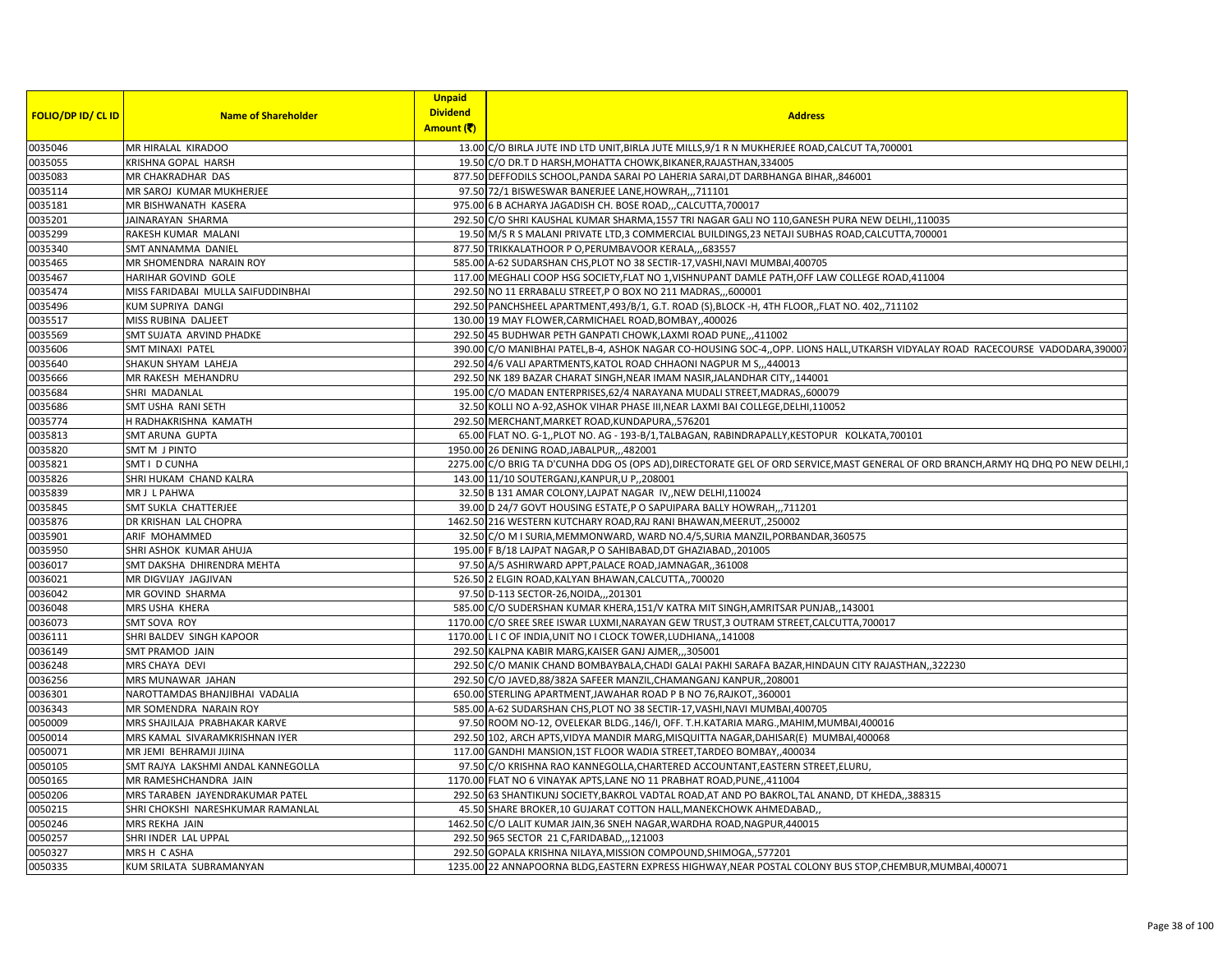| <b>Dividend</b><br><b>FOLIO/DP ID/ CL ID</b><br><b>Name of Shareholder</b><br><b>Address</b><br>Amount (そ)<br>0050341<br>SHRI ANUJ ANANTRAI SHETH<br>97.50 C/O MILAN R PAREKH, 314 VEENA VIHAR, 17-A FLANK ROAD, SION BOMBAY, 400022<br>0050356<br>SM SATPAL MADAAN<br>143.00 EH-171 CIVIL LINES, JALANDHAR CITY,<br>0050365<br>MR PRAHALAD DAS BANGUR<br>292.50 46 CHHOTA SARAFA, UJJAIN : M P>,,,456006<br>0050366<br>MRS CHANDRAKANTA NAVNITLAL JHAVERI<br>585.00 SULTANPURA CHEMICAL ENGINEER, ADHYARO NI POLE, BARODA, ,390001<br>0050379<br>MR M K SINGHAL<br>143.00 SAGAR INVESTMENT, SUBHASH BAZAR, MEERUT CITY.,<br>0050393<br>SH HARCHARN DASS<br>97.50 B-11-798 BACK PHURWAHY BAZAR, BARNAL,,<br>0050408<br>SHRI AMBALAL S LAHOTI<br>292.50 PADMAKUNJ, RAMA TEMPLE ROAD, BIJAPUR, ,581601<br>0050421<br>97.50 2 A NEHA APARTMENT, R C DUTT ROAD, BARODA, 390005<br>MRS MADHUBEN CHANDRAKANTBHAI THAKKAR<br>0050434<br>292.50 B L SHAH BANKWADA, H NO 2653 SHAH BHAWAN, RASTA GHEE WALONKA, JAIPUR, 302005<br>SHRI BHANWAR LAL SHAH<br>SHRI PRABHAS RANJAN PAUL<br>0050468<br>325.00 3/3B SHAHNAGAR ROAD, CALCUTTA,,, 700026<br>0050472<br>MR ASHOK NYALCHAND DOSHI<br>1170.00 BOMBAY MATCHING CENTRE, NEW GHEE KANTA ROAD, RAJKOT, 360001<br>0050501<br>SMT SUNEETA BANDA<br>975.00 107 TARUNDEEP MARKET, 502 INDUSTRIAL AREA B, MILLER GAJ, LUDHIANA<br>0050502<br>292.50 M/S AJAY IRON & ALLOY INDUSTRIES, OLD INDUSTRIAL AREA, CHITTORGARH : RAJ>,,312001<br>SHRI AJAY KUMAR GUPTA<br>0050505<br>MR KULBIR SINGH<br>195.00 436-R MODEL TOWN, LUDHIANA,,,146002<br>0050517<br>SHRI DWARKADAS JHURIYA<br>97.50 109 COMMERCE HOUSE, 140 NAGINDAS MASTER RD, FORT BOMBAY, 400023<br>0050523<br>292.50 ROOM NO.1, OM SHIV NIWAS CHAWL, SAWAR PADA, NEAR SHANI MANDIR, BORIVALI(E), MUMBAI, 400066<br>SMT MEENA S KALRA<br>0050525<br>SANJIV GUPTA<br>422.50 10/17 WEST PATEL NAGAR, NEW DELHI,,,110008<br>0050530<br>SHRI PANDURANG NARAYAN PATHAK<br>292.50 310 SOMWAR PETH, LAXMI NIWAS, PUNE, 411011<br>0050545<br>SHRI BABULAL CHANABHAI GAJERA<br>143.00 AJAY, 19 JALARAM SOCIETY, JUNAGADH, 362001<br>0050551<br>MRS RAJ COWN<br>357.50 C/O.MAYOR SALUJA & CO,3/12 ASAF ALI ROAD,, NEW DELHI, 110002<br>0050554<br>MRS PURNI DEVI<br>195.00 HOUSE NO-471, SECTOR-16, PANCHKULA, HARYANA<br>0050616<br>292.50 C/O DR M P SHAW, ANAND CHIKITSALAY LANE, BHAGALPUR,, 812002<br>SMT SHANTI DEBI SHAW<br>0050645<br>4550.00 M/S HIRALAL AMRITLAL PAREKH & CO, DANA PITH RAJKOT,, 260001<br>MR KAMAL CHHOTALAL PAREKH<br>0050664<br>MR BHUPENDRA VASUDEV DIXIT<br>292.50 1 NOOTAN SOCIETY, BHAIKAKA MARG, VALLABH VIDYANAGAR, GUJARAT, 388120<br>0050683<br>MR SHANKAR KUMAR DOKANIA<br>143.00 1A BASAK BAGAN LANE, GROUND FLOOR, CALCUTTA, 700006<br>0050684<br>DR BHARAT RAM AGARWAL<br>195.00 HOUSE NO H 39/6, DLF QUTAB ENCLAVE PHASE I, P O CHAKKARPUR, GURGAON (H, 122001<br>0050773<br>SHRI BALDEV KRISHAN SHARMA<br>13.00 C/O SHRI R K SHARMA, DIVISIONAL FOREST OFFICER, SHIVAJI NAGAR, GURGAON, 122001<br>0050781<br>SMT KUSUM JAYANTILAL MEHTA<br>97.50 A/51 AKASH TOWER, NEAR PREMCHANG NAGAR ROAD, SATELLITE, AHMEDABAD, 380015<br>0050793<br>SMT NALINI SHANKAR<br>292.50 67 EAST PARK ROAD, 14TH CROSS MALLESWARAM, BANGALORE, ,560003<br>0050798<br>MR SHASHI KANT KAMANI<br>143.00 33 CHINTAMONI DEY ROAD, FLAT NO E/2, HOWRAH W B,, 711101<br>0050919<br>SHRI VISHNU KUMAR BHANDARI<br>325.00 SUJATA DATA PRODUCTS PRIVATE LTD, 42A SHAKESPEARE SARANI, , CALCUTTA, 700071<br>0050925<br>SMT USHA RANI<br>292.50 W/O SHRI BALDEV KAPOOR, 45-C MOTI NAGAR, LUDHIANA, 141009<br>0050955<br>MRS VEEPA DADLANI<br>585.00 25-B/11, TAKSHILA, MAHAKALI CAVES ROAD, ANDHERI (EAST), MUMBAI, 400093<br>0050974<br>58.50 TEMATHA NEAR JYOTI CINEMA, P O CHANDERNAGAR DT HOOGHLY,<br>MR RAM CHANDRA DEY<br>0050985<br>SHRI ARUN KUMAR<br>650.00 15 CHANDER NAGAR MARKET, ALAMBAGH LUCKNOW, ,,226005<br>0050990<br>SMT URVASHI DHAWAN<br>325.00 K C BLOCK 38 C, ASHOK VIHAR, PHASE I, NEW DELHI, 110052<br>0051007<br>SHRI VISHWESHWAR MADHAV RASTE<br>97.50 RICO,53 A BUDHWAR PETH, NEAR KAKAKUA MANSION, PUNE, 411002<br>0051014<br>MR AMAL KUMAR BOSE<br>435.50 P-79 LAKE ROAD, CALCUTTA,,, 700029<br>0051052<br>MISS PIMMI SARDANA<br>1462.50 172 SECTOR 37, NOIDA, UTTAR PRADESH, 201303<br>0051061<br>SH RAMESH KUMAR JINDGAR<br>487.50 GALI SETH NAMDLAL, NEAR P N B, NOHARIA BAZAR, SIRSA, HARYANA, 125055<br>0051076<br>SHRI DANPAT NAHATA<br>292.50 C/O RAIL HOUSE, 3/1 MANGO LANE GROUND FLOOR, CALCUTTA, 700001<br>0051102<br>MR SHOMENDRA NARAIN ROY<br>585.00 A-62 SUDARSHAN CHS, PLOT NO 38 SECTIR-17, VASHI, NAVI MUMBAI, 400705<br>0051111<br>SHRI RAVINDRA KASHIKAR<br>13.00 LAST FLAT 1ST FLOOR, DN GOGGI BUILDING, ARVINDNAGAR OLD HUBLI, HUBLI KARNATAKA, 580024<br>0051138<br>SHRI RAGHAVACHARI NARASIMHAN<br>292.50 203 SARAT BOSE ROAD, (3RD FLOOR), , CALCUTTA, 700029<br>0051150<br>MR NAVINCHANDRA NATWARLAL BHAGWATI<br>2925.00 C/O BHAGWATI & ASSOCIATES, 294 PERIN NARIMAN ROAD, HAROON HOUSE 4TH FLOOR, FORT BOMBAY, 400001<br>0051151<br>2925.00 C/O BHAGWATI & ASSOCIATES, 294 PERIN NARIMAN ROAD, HAROON HOUSE 4TH FLOOR, FORT BOMBAY, 400001<br>MRS NALINI NAVINCHANDRA BHAGWATI<br>0051156<br>SHRI PAWAN KUMAR PARAS RAMPURIA<br>656.50 11 SIRHARI RAM GOENKA STREET, 2ND FLOOR CALCUTTA,,,700007<br>0051187<br>292.50 10/558 KAVERI PATH, MANSAROVAR, JAIPUR, RAJASTHAN, 302020<br>MISS KANINIKA BHATNAGAR<br>97.50 192 VIVEKANANDA ROAD, CALCUTTA,,, 700006<br>MR UDAY JAISWAL<br>0051215<br>123.50 192 VIVEKANANDA ROAD, CALCUTTA,,, 700006<br>MR ARUN JAISWAL<br>MR MAOJI DEOJI DIWANI<br>143.00 M/S BHARAT TIMBER MERCHANTS, TILAK ROAD AHMEDNAGAR,,,414001 |         | <b>Unpaid</b> |  |
|----------------------------------------------------------------------------------------------------------------------------------------------------------------------------------------------------------------------------------------------------------------------------------------------------------------------------------------------------------------------------------------------------------------------------------------------------------------------------------------------------------------------------------------------------------------------------------------------------------------------------------------------------------------------------------------------------------------------------------------------------------------------------------------------------------------------------------------------------------------------------------------------------------------------------------------------------------------------------------------------------------------------------------------------------------------------------------------------------------------------------------------------------------------------------------------------------------------------------------------------------------------------------------------------------------------------------------------------------------------------------------------------------------------------------------------------------------------------------------------------------------------------------------------------------------------------------------------------------------------------------------------------------------------------------------------------------------------------------------------------------------------------------------------------------------------------------------------------------------------------------------------------------------------------------------------------------------------------------------------------------------------------------------------------------------------------------------------------------------------------------------------------------------------------------------------------------------------------------------------------------------------------------------------------------------------------------------------------------------------------------------------------------------------------------------------------------------------------------------------------------------------------------------------------------------------------------------------------------------------------------------------------------------------------------------------------------------------------------------------------------------------------------------------------------------------------------------------------------------------------------------------------------------------------------------------------------------------------------------------------------------------------------------------------------------------------------------------------------------------------------------------------------------------------------------------------------------------------------------------------------------------------------------------------------------------------------------------------------------------------------------------------------------------------------------------------------------------------------------------------------------------------------------------------------------------------------------------------------------------------------------------------------------------------------------------------------------------------------------------------------------------------------------------------------------------------------------------------------------------------------------------------------------------------------------------------------------------------------------------------------------------------------------------------------------------------------------------------------------------------------------------------------------------------------------------------------------------------------------------------------------------------------------------------------------------------------------------------------------------------------------------------------------------------------------------------------------------------------------------------------------------------------------------------------------------------------------------------------------------------------------------------------------------------------------------------------------------------------------------------------------------------------------------------------------------------------------------------------------------------------------------------------------------------------------------------------------------------------------------------------------------------------------------------------------------------------------------------------------------------------------------------------------------------------------------------------------------------------------------------------------------------------------------------------------------------------------------------------------------------------------------------------------------------------------------------------------------------------------------------------------------------------------------------------------------------------------------------------------------------------------------------------------------------------------------------------------------------|---------|---------------|--|
|                                                                                                                                                                                                                                                                                                                                                                                                                                                                                                                                                                                                                                                                                                                                                                                                                                                                                                                                                                                                                                                                                                                                                                                                                                                                                                                                                                                                                                                                                                                                                                                                                                                                                                                                                                                                                                                                                                                                                                                                                                                                                                                                                                                                                                                                                                                                                                                                                                                                                                                                                                                                                                                                                                                                                                                                                                                                                                                                                                                                                                                                                                                                                                                                                                                                                                                                                                                                                                                                                                                                                                                                                                                                                                                                                                                                                                                                                                                                                                                                                                                                                                                                                                                                                                                                                                                                                                                                                                                                                                                                                                                                                                                                                                                                                                                                                                                                                                                                                                                                                                                                                                                                                                                                                                                                                                                                                                                                                                                                                                                                                                                                                                                                                                                      |         |               |  |
|                                                                                                                                                                                                                                                                                                                                                                                                                                                                                                                                                                                                                                                                                                                                                                                                                                                                                                                                                                                                                                                                                                                                                                                                                                                                                                                                                                                                                                                                                                                                                                                                                                                                                                                                                                                                                                                                                                                                                                                                                                                                                                                                                                                                                                                                                                                                                                                                                                                                                                                                                                                                                                                                                                                                                                                                                                                                                                                                                                                                                                                                                                                                                                                                                                                                                                                                                                                                                                                                                                                                                                                                                                                                                                                                                                                                                                                                                                                                                                                                                                                                                                                                                                                                                                                                                                                                                                                                                                                                                                                                                                                                                                                                                                                                                                                                                                                                                                                                                                                                                                                                                                                                                                                                                                                                                                                                                                                                                                                                                                                                                                                                                                                                                                                      |         |               |  |
|                                                                                                                                                                                                                                                                                                                                                                                                                                                                                                                                                                                                                                                                                                                                                                                                                                                                                                                                                                                                                                                                                                                                                                                                                                                                                                                                                                                                                                                                                                                                                                                                                                                                                                                                                                                                                                                                                                                                                                                                                                                                                                                                                                                                                                                                                                                                                                                                                                                                                                                                                                                                                                                                                                                                                                                                                                                                                                                                                                                                                                                                                                                                                                                                                                                                                                                                                                                                                                                                                                                                                                                                                                                                                                                                                                                                                                                                                                                                                                                                                                                                                                                                                                                                                                                                                                                                                                                                                                                                                                                                                                                                                                                                                                                                                                                                                                                                                                                                                                                                                                                                                                                                                                                                                                                                                                                                                                                                                                                                                                                                                                                                                                                                                                                      |         |               |  |
|                                                                                                                                                                                                                                                                                                                                                                                                                                                                                                                                                                                                                                                                                                                                                                                                                                                                                                                                                                                                                                                                                                                                                                                                                                                                                                                                                                                                                                                                                                                                                                                                                                                                                                                                                                                                                                                                                                                                                                                                                                                                                                                                                                                                                                                                                                                                                                                                                                                                                                                                                                                                                                                                                                                                                                                                                                                                                                                                                                                                                                                                                                                                                                                                                                                                                                                                                                                                                                                                                                                                                                                                                                                                                                                                                                                                                                                                                                                                                                                                                                                                                                                                                                                                                                                                                                                                                                                                                                                                                                                                                                                                                                                                                                                                                                                                                                                                                                                                                                                                                                                                                                                                                                                                                                                                                                                                                                                                                                                                                                                                                                                                                                                                                                                      |         |               |  |
|                                                                                                                                                                                                                                                                                                                                                                                                                                                                                                                                                                                                                                                                                                                                                                                                                                                                                                                                                                                                                                                                                                                                                                                                                                                                                                                                                                                                                                                                                                                                                                                                                                                                                                                                                                                                                                                                                                                                                                                                                                                                                                                                                                                                                                                                                                                                                                                                                                                                                                                                                                                                                                                                                                                                                                                                                                                                                                                                                                                                                                                                                                                                                                                                                                                                                                                                                                                                                                                                                                                                                                                                                                                                                                                                                                                                                                                                                                                                                                                                                                                                                                                                                                                                                                                                                                                                                                                                                                                                                                                                                                                                                                                                                                                                                                                                                                                                                                                                                                                                                                                                                                                                                                                                                                                                                                                                                                                                                                                                                                                                                                                                                                                                                                                      |         |               |  |
|                                                                                                                                                                                                                                                                                                                                                                                                                                                                                                                                                                                                                                                                                                                                                                                                                                                                                                                                                                                                                                                                                                                                                                                                                                                                                                                                                                                                                                                                                                                                                                                                                                                                                                                                                                                                                                                                                                                                                                                                                                                                                                                                                                                                                                                                                                                                                                                                                                                                                                                                                                                                                                                                                                                                                                                                                                                                                                                                                                                                                                                                                                                                                                                                                                                                                                                                                                                                                                                                                                                                                                                                                                                                                                                                                                                                                                                                                                                                                                                                                                                                                                                                                                                                                                                                                                                                                                                                                                                                                                                                                                                                                                                                                                                                                                                                                                                                                                                                                                                                                                                                                                                                                                                                                                                                                                                                                                                                                                                                                                                                                                                                                                                                                                                      |         |               |  |
|                                                                                                                                                                                                                                                                                                                                                                                                                                                                                                                                                                                                                                                                                                                                                                                                                                                                                                                                                                                                                                                                                                                                                                                                                                                                                                                                                                                                                                                                                                                                                                                                                                                                                                                                                                                                                                                                                                                                                                                                                                                                                                                                                                                                                                                                                                                                                                                                                                                                                                                                                                                                                                                                                                                                                                                                                                                                                                                                                                                                                                                                                                                                                                                                                                                                                                                                                                                                                                                                                                                                                                                                                                                                                                                                                                                                                                                                                                                                                                                                                                                                                                                                                                                                                                                                                                                                                                                                                                                                                                                                                                                                                                                                                                                                                                                                                                                                                                                                                                                                                                                                                                                                                                                                                                                                                                                                                                                                                                                                                                                                                                                                                                                                                                                      |         |               |  |
|                                                                                                                                                                                                                                                                                                                                                                                                                                                                                                                                                                                                                                                                                                                                                                                                                                                                                                                                                                                                                                                                                                                                                                                                                                                                                                                                                                                                                                                                                                                                                                                                                                                                                                                                                                                                                                                                                                                                                                                                                                                                                                                                                                                                                                                                                                                                                                                                                                                                                                                                                                                                                                                                                                                                                                                                                                                                                                                                                                                                                                                                                                                                                                                                                                                                                                                                                                                                                                                                                                                                                                                                                                                                                                                                                                                                                                                                                                                                                                                                                                                                                                                                                                                                                                                                                                                                                                                                                                                                                                                                                                                                                                                                                                                                                                                                                                                                                                                                                                                                                                                                                                                                                                                                                                                                                                                                                                                                                                                                                                                                                                                                                                                                                                                      |         |               |  |
|                                                                                                                                                                                                                                                                                                                                                                                                                                                                                                                                                                                                                                                                                                                                                                                                                                                                                                                                                                                                                                                                                                                                                                                                                                                                                                                                                                                                                                                                                                                                                                                                                                                                                                                                                                                                                                                                                                                                                                                                                                                                                                                                                                                                                                                                                                                                                                                                                                                                                                                                                                                                                                                                                                                                                                                                                                                                                                                                                                                                                                                                                                                                                                                                                                                                                                                                                                                                                                                                                                                                                                                                                                                                                                                                                                                                                                                                                                                                                                                                                                                                                                                                                                                                                                                                                                                                                                                                                                                                                                                                                                                                                                                                                                                                                                                                                                                                                                                                                                                                                                                                                                                                                                                                                                                                                                                                                                                                                                                                                                                                                                                                                                                                                                                      |         |               |  |
|                                                                                                                                                                                                                                                                                                                                                                                                                                                                                                                                                                                                                                                                                                                                                                                                                                                                                                                                                                                                                                                                                                                                                                                                                                                                                                                                                                                                                                                                                                                                                                                                                                                                                                                                                                                                                                                                                                                                                                                                                                                                                                                                                                                                                                                                                                                                                                                                                                                                                                                                                                                                                                                                                                                                                                                                                                                                                                                                                                                                                                                                                                                                                                                                                                                                                                                                                                                                                                                                                                                                                                                                                                                                                                                                                                                                                                                                                                                                                                                                                                                                                                                                                                                                                                                                                                                                                                                                                                                                                                                                                                                                                                                                                                                                                                                                                                                                                                                                                                                                                                                                                                                                                                                                                                                                                                                                                                                                                                                                                                                                                                                                                                                                                                                      |         |               |  |
|                                                                                                                                                                                                                                                                                                                                                                                                                                                                                                                                                                                                                                                                                                                                                                                                                                                                                                                                                                                                                                                                                                                                                                                                                                                                                                                                                                                                                                                                                                                                                                                                                                                                                                                                                                                                                                                                                                                                                                                                                                                                                                                                                                                                                                                                                                                                                                                                                                                                                                                                                                                                                                                                                                                                                                                                                                                                                                                                                                                                                                                                                                                                                                                                                                                                                                                                                                                                                                                                                                                                                                                                                                                                                                                                                                                                                                                                                                                                                                                                                                                                                                                                                                                                                                                                                                                                                                                                                                                                                                                                                                                                                                                                                                                                                                                                                                                                                                                                                                                                                                                                                                                                                                                                                                                                                                                                                                                                                                                                                                                                                                                                                                                                                                                      |         |               |  |
|                                                                                                                                                                                                                                                                                                                                                                                                                                                                                                                                                                                                                                                                                                                                                                                                                                                                                                                                                                                                                                                                                                                                                                                                                                                                                                                                                                                                                                                                                                                                                                                                                                                                                                                                                                                                                                                                                                                                                                                                                                                                                                                                                                                                                                                                                                                                                                                                                                                                                                                                                                                                                                                                                                                                                                                                                                                                                                                                                                                                                                                                                                                                                                                                                                                                                                                                                                                                                                                                                                                                                                                                                                                                                                                                                                                                                                                                                                                                                                                                                                                                                                                                                                                                                                                                                                                                                                                                                                                                                                                                                                                                                                                                                                                                                                                                                                                                                                                                                                                                                                                                                                                                                                                                                                                                                                                                                                                                                                                                                                                                                                                                                                                                                                                      |         |               |  |
|                                                                                                                                                                                                                                                                                                                                                                                                                                                                                                                                                                                                                                                                                                                                                                                                                                                                                                                                                                                                                                                                                                                                                                                                                                                                                                                                                                                                                                                                                                                                                                                                                                                                                                                                                                                                                                                                                                                                                                                                                                                                                                                                                                                                                                                                                                                                                                                                                                                                                                                                                                                                                                                                                                                                                                                                                                                                                                                                                                                                                                                                                                                                                                                                                                                                                                                                                                                                                                                                                                                                                                                                                                                                                                                                                                                                                                                                                                                                                                                                                                                                                                                                                                                                                                                                                                                                                                                                                                                                                                                                                                                                                                                                                                                                                                                                                                                                                                                                                                                                                                                                                                                                                                                                                                                                                                                                                                                                                                                                                                                                                                                                                                                                                                                      |         |               |  |
|                                                                                                                                                                                                                                                                                                                                                                                                                                                                                                                                                                                                                                                                                                                                                                                                                                                                                                                                                                                                                                                                                                                                                                                                                                                                                                                                                                                                                                                                                                                                                                                                                                                                                                                                                                                                                                                                                                                                                                                                                                                                                                                                                                                                                                                                                                                                                                                                                                                                                                                                                                                                                                                                                                                                                                                                                                                                                                                                                                                                                                                                                                                                                                                                                                                                                                                                                                                                                                                                                                                                                                                                                                                                                                                                                                                                                                                                                                                                                                                                                                                                                                                                                                                                                                                                                                                                                                                                                                                                                                                                                                                                                                                                                                                                                                                                                                                                                                                                                                                                                                                                                                                                                                                                                                                                                                                                                                                                                                                                                                                                                                                                                                                                                                                      |         |               |  |
|                                                                                                                                                                                                                                                                                                                                                                                                                                                                                                                                                                                                                                                                                                                                                                                                                                                                                                                                                                                                                                                                                                                                                                                                                                                                                                                                                                                                                                                                                                                                                                                                                                                                                                                                                                                                                                                                                                                                                                                                                                                                                                                                                                                                                                                                                                                                                                                                                                                                                                                                                                                                                                                                                                                                                                                                                                                                                                                                                                                                                                                                                                                                                                                                                                                                                                                                                                                                                                                                                                                                                                                                                                                                                                                                                                                                                                                                                                                                                                                                                                                                                                                                                                                                                                                                                                                                                                                                                                                                                                                                                                                                                                                                                                                                                                                                                                                                                                                                                                                                                                                                                                                                                                                                                                                                                                                                                                                                                                                                                                                                                                                                                                                                                                                      |         |               |  |
|                                                                                                                                                                                                                                                                                                                                                                                                                                                                                                                                                                                                                                                                                                                                                                                                                                                                                                                                                                                                                                                                                                                                                                                                                                                                                                                                                                                                                                                                                                                                                                                                                                                                                                                                                                                                                                                                                                                                                                                                                                                                                                                                                                                                                                                                                                                                                                                                                                                                                                                                                                                                                                                                                                                                                                                                                                                                                                                                                                                                                                                                                                                                                                                                                                                                                                                                                                                                                                                                                                                                                                                                                                                                                                                                                                                                                                                                                                                                                                                                                                                                                                                                                                                                                                                                                                                                                                                                                                                                                                                                                                                                                                                                                                                                                                                                                                                                                                                                                                                                                                                                                                                                                                                                                                                                                                                                                                                                                                                                                                                                                                                                                                                                                                                      |         |               |  |
|                                                                                                                                                                                                                                                                                                                                                                                                                                                                                                                                                                                                                                                                                                                                                                                                                                                                                                                                                                                                                                                                                                                                                                                                                                                                                                                                                                                                                                                                                                                                                                                                                                                                                                                                                                                                                                                                                                                                                                                                                                                                                                                                                                                                                                                                                                                                                                                                                                                                                                                                                                                                                                                                                                                                                                                                                                                                                                                                                                                                                                                                                                                                                                                                                                                                                                                                                                                                                                                                                                                                                                                                                                                                                                                                                                                                                                                                                                                                                                                                                                                                                                                                                                                                                                                                                                                                                                                                                                                                                                                                                                                                                                                                                                                                                                                                                                                                                                                                                                                                                                                                                                                                                                                                                                                                                                                                                                                                                                                                                                                                                                                                                                                                                                                      |         |               |  |
|                                                                                                                                                                                                                                                                                                                                                                                                                                                                                                                                                                                                                                                                                                                                                                                                                                                                                                                                                                                                                                                                                                                                                                                                                                                                                                                                                                                                                                                                                                                                                                                                                                                                                                                                                                                                                                                                                                                                                                                                                                                                                                                                                                                                                                                                                                                                                                                                                                                                                                                                                                                                                                                                                                                                                                                                                                                                                                                                                                                                                                                                                                                                                                                                                                                                                                                                                                                                                                                                                                                                                                                                                                                                                                                                                                                                                                                                                                                                                                                                                                                                                                                                                                                                                                                                                                                                                                                                                                                                                                                                                                                                                                                                                                                                                                                                                                                                                                                                                                                                                                                                                                                                                                                                                                                                                                                                                                                                                                                                                                                                                                                                                                                                                                                      |         |               |  |
|                                                                                                                                                                                                                                                                                                                                                                                                                                                                                                                                                                                                                                                                                                                                                                                                                                                                                                                                                                                                                                                                                                                                                                                                                                                                                                                                                                                                                                                                                                                                                                                                                                                                                                                                                                                                                                                                                                                                                                                                                                                                                                                                                                                                                                                                                                                                                                                                                                                                                                                                                                                                                                                                                                                                                                                                                                                                                                                                                                                                                                                                                                                                                                                                                                                                                                                                                                                                                                                                                                                                                                                                                                                                                                                                                                                                                                                                                                                                                                                                                                                                                                                                                                                                                                                                                                                                                                                                                                                                                                                                                                                                                                                                                                                                                                                                                                                                                                                                                                                                                                                                                                                                                                                                                                                                                                                                                                                                                                                                                                                                                                                                                                                                                                                      |         |               |  |
|                                                                                                                                                                                                                                                                                                                                                                                                                                                                                                                                                                                                                                                                                                                                                                                                                                                                                                                                                                                                                                                                                                                                                                                                                                                                                                                                                                                                                                                                                                                                                                                                                                                                                                                                                                                                                                                                                                                                                                                                                                                                                                                                                                                                                                                                                                                                                                                                                                                                                                                                                                                                                                                                                                                                                                                                                                                                                                                                                                                                                                                                                                                                                                                                                                                                                                                                                                                                                                                                                                                                                                                                                                                                                                                                                                                                                                                                                                                                                                                                                                                                                                                                                                                                                                                                                                                                                                                                                                                                                                                                                                                                                                                                                                                                                                                                                                                                                                                                                                                                                                                                                                                                                                                                                                                                                                                                                                                                                                                                                                                                                                                                                                                                                                                      |         |               |  |
|                                                                                                                                                                                                                                                                                                                                                                                                                                                                                                                                                                                                                                                                                                                                                                                                                                                                                                                                                                                                                                                                                                                                                                                                                                                                                                                                                                                                                                                                                                                                                                                                                                                                                                                                                                                                                                                                                                                                                                                                                                                                                                                                                                                                                                                                                                                                                                                                                                                                                                                                                                                                                                                                                                                                                                                                                                                                                                                                                                                                                                                                                                                                                                                                                                                                                                                                                                                                                                                                                                                                                                                                                                                                                                                                                                                                                                                                                                                                                                                                                                                                                                                                                                                                                                                                                                                                                                                                                                                                                                                                                                                                                                                                                                                                                                                                                                                                                                                                                                                                                                                                                                                                                                                                                                                                                                                                                                                                                                                                                                                                                                                                                                                                                                                      |         |               |  |
|                                                                                                                                                                                                                                                                                                                                                                                                                                                                                                                                                                                                                                                                                                                                                                                                                                                                                                                                                                                                                                                                                                                                                                                                                                                                                                                                                                                                                                                                                                                                                                                                                                                                                                                                                                                                                                                                                                                                                                                                                                                                                                                                                                                                                                                                                                                                                                                                                                                                                                                                                                                                                                                                                                                                                                                                                                                                                                                                                                                                                                                                                                                                                                                                                                                                                                                                                                                                                                                                                                                                                                                                                                                                                                                                                                                                                                                                                                                                                                                                                                                                                                                                                                                                                                                                                                                                                                                                                                                                                                                                                                                                                                                                                                                                                                                                                                                                                                                                                                                                                                                                                                                                                                                                                                                                                                                                                                                                                                                                                                                                                                                                                                                                                                                      |         |               |  |
|                                                                                                                                                                                                                                                                                                                                                                                                                                                                                                                                                                                                                                                                                                                                                                                                                                                                                                                                                                                                                                                                                                                                                                                                                                                                                                                                                                                                                                                                                                                                                                                                                                                                                                                                                                                                                                                                                                                                                                                                                                                                                                                                                                                                                                                                                                                                                                                                                                                                                                                                                                                                                                                                                                                                                                                                                                                                                                                                                                                                                                                                                                                                                                                                                                                                                                                                                                                                                                                                                                                                                                                                                                                                                                                                                                                                                                                                                                                                                                                                                                                                                                                                                                                                                                                                                                                                                                                                                                                                                                                                                                                                                                                                                                                                                                                                                                                                                                                                                                                                                                                                                                                                                                                                                                                                                                                                                                                                                                                                                                                                                                                                                                                                                                                      |         |               |  |
|                                                                                                                                                                                                                                                                                                                                                                                                                                                                                                                                                                                                                                                                                                                                                                                                                                                                                                                                                                                                                                                                                                                                                                                                                                                                                                                                                                                                                                                                                                                                                                                                                                                                                                                                                                                                                                                                                                                                                                                                                                                                                                                                                                                                                                                                                                                                                                                                                                                                                                                                                                                                                                                                                                                                                                                                                                                                                                                                                                                                                                                                                                                                                                                                                                                                                                                                                                                                                                                                                                                                                                                                                                                                                                                                                                                                                                                                                                                                                                                                                                                                                                                                                                                                                                                                                                                                                                                                                                                                                                                                                                                                                                                                                                                                                                                                                                                                                                                                                                                                                                                                                                                                                                                                                                                                                                                                                                                                                                                                                                                                                                                                                                                                                                                      |         |               |  |
|                                                                                                                                                                                                                                                                                                                                                                                                                                                                                                                                                                                                                                                                                                                                                                                                                                                                                                                                                                                                                                                                                                                                                                                                                                                                                                                                                                                                                                                                                                                                                                                                                                                                                                                                                                                                                                                                                                                                                                                                                                                                                                                                                                                                                                                                                                                                                                                                                                                                                                                                                                                                                                                                                                                                                                                                                                                                                                                                                                                                                                                                                                                                                                                                                                                                                                                                                                                                                                                                                                                                                                                                                                                                                                                                                                                                                                                                                                                                                                                                                                                                                                                                                                                                                                                                                                                                                                                                                                                                                                                                                                                                                                                                                                                                                                                                                                                                                                                                                                                                                                                                                                                                                                                                                                                                                                                                                                                                                                                                                                                                                                                                                                                                                                                      |         |               |  |
|                                                                                                                                                                                                                                                                                                                                                                                                                                                                                                                                                                                                                                                                                                                                                                                                                                                                                                                                                                                                                                                                                                                                                                                                                                                                                                                                                                                                                                                                                                                                                                                                                                                                                                                                                                                                                                                                                                                                                                                                                                                                                                                                                                                                                                                                                                                                                                                                                                                                                                                                                                                                                                                                                                                                                                                                                                                                                                                                                                                                                                                                                                                                                                                                                                                                                                                                                                                                                                                                                                                                                                                                                                                                                                                                                                                                                                                                                                                                                                                                                                                                                                                                                                                                                                                                                                                                                                                                                                                                                                                                                                                                                                                                                                                                                                                                                                                                                                                                                                                                                                                                                                                                                                                                                                                                                                                                                                                                                                                                                                                                                                                                                                                                                                                      |         |               |  |
|                                                                                                                                                                                                                                                                                                                                                                                                                                                                                                                                                                                                                                                                                                                                                                                                                                                                                                                                                                                                                                                                                                                                                                                                                                                                                                                                                                                                                                                                                                                                                                                                                                                                                                                                                                                                                                                                                                                                                                                                                                                                                                                                                                                                                                                                                                                                                                                                                                                                                                                                                                                                                                                                                                                                                                                                                                                                                                                                                                                                                                                                                                                                                                                                                                                                                                                                                                                                                                                                                                                                                                                                                                                                                                                                                                                                                                                                                                                                                                                                                                                                                                                                                                                                                                                                                                                                                                                                                                                                                                                                                                                                                                                                                                                                                                                                                                                                                                                                                                                                                                                                                                                                                                                                                                                                                                                                                                                                                                                                                                                                                                                                                                                                                                                      |         |               |  |
|                                                                                                                                                                                                                                                                                                                                                                                                                                                                                                                                                                                                                                                                                                                                                                                                                                                                                                                                                                                                                                                                                                                                                                                                                                                                                                                                                                                                                                                                                                                                                                                                                                                                                                                                                                                                                                                                                                                                                                                                                                                                                                                                                                                                                                                                                                                                                                                                                                                                                                                                                                                                                                                                                                                                                                                                                                                                                                                                                                                                                                                                                                                                                                                                                                                                                                                                                                                                                                                                                                                                                                                                                                                                                                                                                                                                                                                                                                                                                                                                                                                                                                                                                                                                                                                                                                                                                                                                                                                                                                                                                                                                                                                                                                                                                                                                                                                                                                                                                                                                                                                                                                                                                                                                                                                                                                                                                                                                                                                                                                                                                                                                                                                                                                                      |         |               |  |
|                                                                                                                                                                                                                                                                                                                                                                                                                                                                                                                                                                                                                                                                                                                                                                                                                                                                                                                                                                                                                                                                                                                                                                                                                                                                                                                                                                                                                                                                                                                                                                                                                                                                                                                                                                                                                                                                                                                                                                                                                                                                                                                                                                                                                                                                                                                                                                                                                                                                                                                                                                                                                                                                                                                                                                                                                                                                                                                                                                                                                                                                                                                                                                                                                                                                                                                                                                                                                                                                                                                                                                                                                                                                                                                                                                                                                                                                                                                                                                                                                                                                                                                                                                                                                                                                                                                                                                                                                                                                                                                                                                                                                                                                                                                                                                                                                                                                                                                                                                                                                                                                                                                                                                                                                                                                                                                                                                                                                                                                                                                                                                                                                                                                                                                      |         |               |  |
|                                                                                                                                                                                                                                                                                                                                                                                                                                                                                                                                                                                                                                                                                                                                                                                                                                                                                                                                                                                                                                                                                                                                                                                                                                                                                                                                                                                                                                                                                                                                                                                                                                                                                                                                                                                                                                                                                                                                                                                                                                                                                                                                                                                                                                                                                                                                                                                                                                                                                                                                                                                                                                                                                                                                                                                                                                                                                                                                                                                                                                                                                                                                                                                                                                                                                                                                                                                                                                                                                                                                                                                                                                                                                                                                                                                                                                                                                                                                                                                                                                                                                                                                                                                                                                                                                                                                                                                                                                                                                                                                                                                                                                                                                                                                                                                                                                                                                                                                                                                                                                                                                                                                                                                                                                                                                                                                                                                                                                                                                                                                                                                                                                                                                                                      |         |               |  |
|                                                                                                                                                                                                                                                                                                                                                                                                                                                                                                                                                                                                                                                                                                                                                                                                                                                                                                                                                                                                                                                                                                                                                                                                                                                                                                                                                                                                                                                                                                                                                                                                                                                                                                                                                                                                                                                                                                                                                                                                                                                                                                                                                                                                                                                                                                                                                                                                                                                                                                                                                                                                                                                                                                                                                                                                                                                                                                                                                                                                                                                                                                                                                                                                                                                                                                                                                                                                                                                                                                                                                                                                                                                                                                                                                                                                                                                                                                                                                                                                                                                                                                                                                                                                                                                                                                                                                                                                                                                                                                                                                                                                                                                                                                                                                                                                                                                                                                                                                                                                                                                                                                                                                                                                                                                                                                                                                                                                                                                                                                                                                                                                                                                                                                                      |         |               |  |
|                                                                                                                                                                                                                                                                                                                                                                                                                                                                                                                                                                                                                                                                                                                                                                                                                                                                                                                                                                                                                                                                                                                                                                                                                                                                                                                                                                                                                                                                                                                                                                                                                                                                                                                                                                                                                                                                                                                                                                                                                                                                                                                                                                                                                                                                                                                                                                                                                                                                                                                                                                                                                                                                                                                                                                                                                                                                                                                                                                                                                                                                                                                                                                                                                                                                                                                                                                                                                                                                                                                                                                                                                                                                                                                                                                                                                                                                                                                                                                                                                                                                                                                                                                                                                                                                                                                                                                                                                                                                                                                                                                                                                                                                                                                                                                                                                                                                                                                                                                                                                                                                                                                                                                                                                                                                                                                                                                                                                                                                                                                                                                                                                                                                                                                      |         |               |  |
|                                                                                                                                                                                                                                                                                                                                                                                                                                                                                                                                                                                                                                                                                                                                                                                                                                                                                                                                                                                                                                                                                                                                                                                                                                                                                                                                                                                                                                                                                                                                                                                                                                                                                                                                                                                                                                                                                                                                                                                                                                                                                                                                                                                                                                                                                                                                                                                                                                                                                                                                                                                                                                                                                                                                                                                                                                                                                                                                                                                                                                                                                                                                                                                                                                                                                                                                                                                                                                                                                                                                                                                                                                                                                                                                                                                                                                                                                                                                                                                                                                                                                                                                                                                                                                                                                                                                                                                                                                                                                                                                                                                                                                                                                                                                                                                                                                                                                                                                                                                                                                                                                                                                                                                                                                                                                                                                                                                                                                                                                                                                                                                                                                                                                                                      |         |               |  |
|                                                                                                                                                                                                                                                                                                                                                                                                                                                                                                                                                                                                                                                                                                                                                                                                                                                                                                                                                                                                                                                                                                                                                                                                                                                                                                                                                                                                                                                                                                                                                                                                                                                                                                                                                                                                                                                                                                                                                                                                                                                                                                                                                                                                                                                                                                                                                                                                                                                                                                                                                                                                                                                                                                                                                                                                                                                                                                                                                                                                                                                                                                                                                                                                                                                                                                                                                                                                                                                                                                                                                                                                                                                                                                                                                                                                                                                                                                                                                                                                                                                                                                                                                                                                                                                                                                                                                                                                                                                                                                                                                                                                                                                                                                                                                                                                                                                                                                                                                                                                                                                                                                                                                                                                                                                                                                                                                                                                                                                                                                                                                                                                                                                                                                                      |         |               |  |
|                                                                                                                                                                                                                                                                                                                                                                                                                                                                                                                                                                                                                                                                                                                                                                                                                                                                                                                                                                                                                                                                                                                                                                                                                                                                                                                                                                                                                                                                                                                                                                                                                                                                                                                                                                                                                                                                                                                                                                                                                                                                                                                                                                                                                                                                                                                                                                                                                                                                                                                                                                                                                                                                                                                                                                                                                                                                                                                                                                                                                                                                                                                                                                                                                                                                                                                                                                                                                                                                                                                                                                                                                                                                                                                                                                                                                                                                                                                                                                                                                                                                                                                                                                                                                                                                                                                                                                                                                                                                                                                                                                                                                                                                                                                                                                                                                                                                                                                                                                                                                                                                                                                                                                                                                                                                                                                                                                                                                                                                                                                                                                                                                                                                                                                      |         |               |  |
|                                                                                                                                                                                                                                                                                                                                                                                                                                                                                                                                                                                                                                                                                                                                                                                                                                                                                                                                                                                                                                                                                                                                                                                                                                                                                                                                                                                                                                                                                                                                                                                                                                                                                                                                                                                                                                                                                                                                                                                                                                                                                                                                                                                                                                                                                                                                                                                                                                                                                                                                                                                                                                                                                                                                                                                                                                                                                                                                                                                                                                                                                                                                                                                                                                                                                                                                                                                                                                                                                                                                                                                                                                                                                                                                                                                                                                                                                                                                                                                                                                                                                                                                                                                                                                                                                                                                                                                                                                                                                                                                                                                                                                                                                                                                                                                                                                                                                                                                                                                                                                                                                                                                                                                                                                                                                                                                                                                                                                                                                                                                                                                                                                                                                                                      |         |               |  |
|                                                                                                                                                                                                                                                                                                                                                                                                                                                                                                                                                                                                                                                                                                                                                                                                                                                                                                                                                                                                                                                                                                                                                                                                                                                                                                                                                                                                                                                                                                                                                                                                                                                                                                                                                                                                                                                                                                                                                                                                                                                                                                                                                                                                                                                                                                                                                                                                                                                                                                                                                                                                                                                                                                                                                                                                                                                                                                                                                                                                                                                                                                                                                                                                                                                                                                                                                                                                                                                                                                                                                                                                                                                                                                                                                                                                                                                                                                                                                                                                                                                                                                                                                                                                                                                                                                                                                                                                                                                                                                                                                                                                                                                                                                                                                                                                                                                                                                                                                                                                                                                                                                                                                                                                                                                                                                                                                                                                                                                                                                                                                                                                                                                                                                                      |         |               |  |
|                                                                                                                                                                                                                                                                                                                                                                                                                                                                                                                                                                                                                                                                                                                                                                                                                                                                                                                                                                                                                                                                                                                                                                                                                                                                                                                                                                                                                                                                                                                                                                                                                                                                                                                                                                                                                                                                                                                                                                                                                                                                                                                                                                                                                                                                                                                                                                                                                                                                                                                                                                                                                                                                                                                                                                                                                                                                                                                                                                                                                                                                                                                                                                                                                                                                                                                                                                                                                                                                                                                                                                                                                                                                                                                                                                                                                                                                                                                                                                                                                                                                                                                                                                                                                                                                                                                                                                                                                                                                                                                                                                                                                                                                                                                                                                                                                                                                                                                                                                                                                                                                                                                                                                                                                                                                                                                                                                                                                                                                                                                                                                                                                                                                                                                      |         |               |  |
|                                                                                                                                                                                                                                                                                                                                                                                                                                                                                                                                                                                                                                                                                                                                                                                                                                                                                                                                                                                                                                                                                                                                                                                                                                                                                                                                                                                                                                                                                                                                                                                                                                                                                                                                                                                                                                                                                                                                                                                                                                                                                                                                                                                                                                                                                                                                                                                                                                                                                                                                                                                                                                                                                                                                                                                                                                                                                                                                                                                                                                                                                                                                                                                                                                                                                                                                                                                                                                                                                                                                                                                                                                                                                                                                                                                                                                                                                                                                                                                                                                                                                                                                                                                                                                                                                                                                                                                                                                                                                                                                                                                                                                                                                                                                                                                                                                                                                                                                                                                                                                                                                                                                                                                                                                                                                                                                                                                                                                                                                                                                                                                                                                                                                                                      |         |               |  |
|                                                                                                                                                                                                                                                                                                                                                                                                                                                                                                                                                                                                                                                                                                                                                                                                                                                                                                                                                                                                                                                                                                                                                                                                                                                                                                                                                                                                                                                                                                                                                                                                                                                                                                                                                                                                                                                                                                                                                                                                                                                                                                                                                                                                                                                                                                                                                                                                                                                                                                                                                                                                                                                                                                                                                                                                                                                                                                                                                                                                                                                                                                                                                                                                                                                                                                                                                                                                                                                                                                                                                                                                                                                                                                                                                                                                                                                                                                                                                                                                                                                                                                                                                                                                                                                                                                                                                                                                                                                                                                                                                                                                                                                                                                                                                                                                                                                                                                                                                                                                                                                                                                                                                                                                                                                                                                                                                                                                                                                                                                                                                                                                                                                                                                                      |         |               |  |
|                                                                                                                                                                                                                                                                                                                                                                                                                                                                                                                                                                                                                                                                                                                                                                                                                                                                                                                                                                                                                                                                                                                                                                                                                                                                                                                                                                                                                                                                                                                                                                                                                                                                                                                                                                                                                                                                                                                                                                                                                                                                                                                                                                                                                                                                                                                                                                                                                                                                                                                                                                                                                                                                                                                                                                                                                                                                                                                                                                                                                                                                                                                                                                                                                                                                                                                                                                                                                                                                                                                                                                                                                                                                                                                                                                                                                                                                                                                                                                                                                                                                                                                                                                                                                                                                                                                                                                                                                                                                                                                                                                                                                                                                                                                                                                                                                                                                                                                                                                                                                                                                                                                                                                                                                                                                                                                                                                                                                                                                                                                                                                                                                                                                                                                      |         |               |  |
|                                                                                                                                                                                                                                                                                                                                                                                                                                                                                                                                                                                                                                                                                                                                                                                                                                                                                                                                                                                                                                                                                                                                                                                                                                                                                                                                                                                                                                                                                                                                                                                                                                                                                                                                                                                                                                                                                                                                                                                                                                                                                                                                                                                                                                                                                                                                                                                                                                                                                                                                                                                                                                                                                                                                                                                                                                                                                                                                                                                                                                                                                                                                                                                                                                                                                                                                                                                                                                                                                                                                                                                                                                                                                                                                                                                                                                                                                                                                                                                                                                                                                                                                                                                                                                                                                                                                                                                                                                                                                                                                                                                                                                                                                                                                                                                                                                                                                                                                                                                                                                                                                                                                                                                                                                                                                                                                                                                                                                                                                                                                                                                                                                                                                                                      |         |               |  |
|                                                                                                                                                                                                                                                                                                                                                                                                                                                                                                                                                                                                                                                                                                                                                                                                                                                                                                                                                                                                                                                                                                                                                                                                                                                                                                                                                                                                                                                                                                                                                                                                                                                                                                                                                                                                                                                                                                                                                                                                                                                                                                                                                                                                                                                                                                                                                                                                                                                                                                                                                                                                                                                                                                                                                                                                                                                                                                                                                                                                                                                                                                                                                                                                                                                                                                                                                                                                                                                                                                                                                                                                                                                                                                                                                                                                                                                                                                                                                                                                                                                                                                                                                                                                                                                                                                                                                                                                                                                                                                                                                                                                                                                                                                                                                                                                                                                                                                                                                                                                                                                                                                                                                                                                                                                                                                                                                                                                                                                                                                                                                                                                                                                                                                                      |         |               |  |
|                                                                                                                                                                                                                                                                                                                                                                                                                                                                                                                                                                                                                                                                                                                                                                                                                                                                                                                                                                                                                                                                                                                                                                                                                                                                                                                                                                                                                                                                                                                                                                                                                                                                                                                                                                                                                                                                                                                                                                                                                                                                                                                                                                                                                                                                                                                                                                                                                                                                                                                                                                                                                                                                                                                                                                                                                                                                                                                                                                                                                                                                                                                                                                                                                                                                                                                                                                                                                                                                                                                                                                                                                                                                                                                                                                                                                                                                                                                                                                                                                                                                                                                                                                                                                                                                                                                                                                                                                                                                                                                                                                                                                                                                                                                                                                                                                                                                                                                                                                                                                                                                                                                                                                                                                                                                                                                                                                                                                                                                                                                                                                                                                                                                                                                      |         |               |  |
|                                                                                                                                                                                                                                                                                                                                                                                                                                                                                                                                                                                                                                                                                                                                                                                                                                                                                                                                                                                                                                                                                                                                                                                                                                                                                                                                                                                                                                                                                                                                                                                                                                                                                                                                                                                                                                                                                                                                                                                                                                                                                                                                                                                                                                                                                                                                                                                                                                                                                                                                                                                                                                                                                                                                                                                                                                                                                                                                                                                                                                                                                                                                                                                                                                                                                                                                                                                                                                                                                                                                                                                                                                                                                                                                                                                                                                                                                                                                                                                                                                                                                                                                                                                                                                                                                                                                                                                                                                                                                                                                                                                                                                                                                                                                                                                                                                                                                                                                                                                                                                                                                                                                                                                                                                                                                                                                                                                                                                                                                                                                                                                                                                                                                                                      |         |               |  |
|                                                                                                                                                                                                                                                                                                                                                                                                                                                                                                                                                                                                                                                                                                                                                                                                                                                                                                                                                                                                                                                                                                                                                                                                                                                                                                                                                                                                                                                                                                                                                                                                                                                                                                                                                                                                                                                                                                                                                                                                                                                                                                                                                                                                                                                                                                                                                                                                                                                                                                                                                                                                                                                                                                                                                                                                                                                                                                                                                                                                                                                                                                                                                                                                                                                                                                                                                                                                                                                                                                                                                                                                                                                                                                                                                                                                                                                                                                                                                                                                                                                                                                                                                                                                                                                                                                                                                                                                                                                                                                                                                                                                                                                                                                                                                                                                                                                                                                                                                                                                                                                                                                                                                                                                                                                                                                                                                                                                                                                                                                                                                                                                                                                                                                                      |         |               |  |
|                                                                                                                                                                                                                                                                                                                                                                                                                                                                                                                                                                                                                                                                                                                                                                                                                                                                                                                                                                                                                                                                                                                                                                                                                                                                                                                                                                                                                                                                                                                                                                                                                                                                                                                                                                                                                                                                                                                                                                                                                                                                                                                                                                                                                                                                                                                                                                                                                                                                                                                                                                                                                                                                                                                                                                                                                                                                                                                                                                                                                                                                                                                                                                                                                                                                                                                                                                                                                                                                                                                                                                                                                                                                                                                                                                                                                                                                                                                                                                                                                                                                                                                                                                                                                                                                                                                                                                                                                                                                                                                                                                                                                                                                                                                                                                                                                                                                                                                                                                                                                                                                                                                                                                                                                                                                                                                                                                                                                                                                                                                                                                                                                                                                                                                      |         |               |  |
|                                                                                                                                                                                                                                                                                                                                                                                                                                                                                                                                                                                                                                                                                                                                                                                                                                                                                                                                                                                                                                                                                                                                                                                                                                                                                                                                                                                                                                                                                                                                                                                                                                                                                                                                                                                                                                                                                                                                                                                                                                                                                                                                                                                                                                                                                                                                                                                                                                                                                                                                                                                                                                                                                                                                                                                                                                                                                                                                                                                                                                                                                                                                                                                                                                                                                                                                                                                                                                                                                                                                                                                                                                                                                                                                                                                                                                                                                                                                                                                                                                                                                                                                                                                                                                                                                                                                                                                                                                                                                                                                                                                                                                                                                                                                                                                                                                                                                                                                                                                                                                                                                                                                                                                                                                                                                                                                                                                                                                                                                                                                                                                                                                                                                                                      |         |               |  |
|                                                                                                                                                                                                                                                                                                                                                                                                                                                                                                                                                                                                                                                                                                                                                                                                                                                                                                                                                                                                                                                                                                                                                                                                                                                                                                                                                                                                                                                                                                                                                                                                                                                                                                                                                                                                                                                                                                                                                                                                                                                                                                                                                                                                                                                                                                                                                                                                                                                                                                                                                                                                                                                                                                                                                                                                                                                                                                                                                                                                                                                                                                                                                                                                                                                                                                                                                                                                                                                                                                                                                                                                                                                                                                                                                                                                                                                                                                                                                                                                                                                                                                                                                                                                                                                                                                                                                                                                                                                                                                                                                                                                                                                                                                                                                                                                                                                                                                                                                                                                                                                                                                                                                                                                                                                                                                                                                                                                                                                                                                                                                                                                                                                                                                                      |         |               |  |
|                                                                                                                                                                                                                                                                                                                                                                                                                                                                                                                                                                                                                                                                                                                                                                                                                                                                                                                                                                                                                                                                                                                                                                                                                                                                                                                                                                                                                                                                                                                                                                                                                                                                                                                                                                                                                                                                                                                                                                                                                                                                                                                                                                                                                                                                                                                                                                                                                                                                                                                                                                                                                                                                                                                                                                                                                                                                                                                                                                                                                                                                                                                                                                                                                                                                                                                                                                                                                                                                                                                                                                                                                                                                                                                                                                                                                                                                                                                                                                                                                                                                                                                                                                                                                                                                                                                                                                                                                                                                                                                                                                                                                                                                                                                                                                                                                                                                                                                                                                                                                                                                                                                                                                                                                                                                                                                                                                                                                                                                                                                                                                                                                                                                                                                      | 0051214 |               |  |
|                                                                                                                                                                                                                                                                                                                                                                                                                                                                                                                                                                                                                                                                                                                                                                                                                                                                                                                                                                                                                                                                                                                                                                                                                                                                                                                                                                                                                                                                                                                                                                                                                                                                                                                                                                                                                                                                                                                                                                                                                                                                                                                                                                                                                                                                                                                                                                                                                                                                                                                                                                                                                                                                                                                                                                                                                                                                                                                                                                                                                                                                                                                                                                                                                                                                                                                                                                                                                                                                                                                                                                                                                                                                                                                                                                                                                                                                                                                                                                                                                                                                                                                                                                                                                                                                                                                                                                                                                                                                                                                                                                                                                                                                                                                                                                                                                                                                                                                                                                                                                                                                                                                                                                                                                                                                                                                                                                                                                                                                                                                                                                                                                                                                                                                      |         |               |  |
|                                                                                                                                                                                                                                                                                                                                                                                                                                                                                                                                                                                                                                                                                                                                                                                                                                                                                                                                                                                                                                                                                                                                                                                                                                                                                                                                                                                                                                                                                                                                                                                                                                                                                                                                                                                                                                                                                                                                                                                                                                                                                                                                                                                                                                                                                                                                                                                                                                                                                                                                                                                                                                                                                                                                                                                                                                                                                                                                                                                                                                                                                                                                                                                                                                                                                                                                                                                                                                                                                                                                                                                                                                                                                                                                                                                                                                                                                                                                                                                                                                                                                                                                                                                                                                                                                                                                                                                                                                                                                                                                                                                                                                                                                                                                                                                                                                                                                                                                                                                                                                                                                                                                                                                                                                                                                                                                                                                                                                                                                                                                                                                                                                                                                                                      | 0051233 |               |  |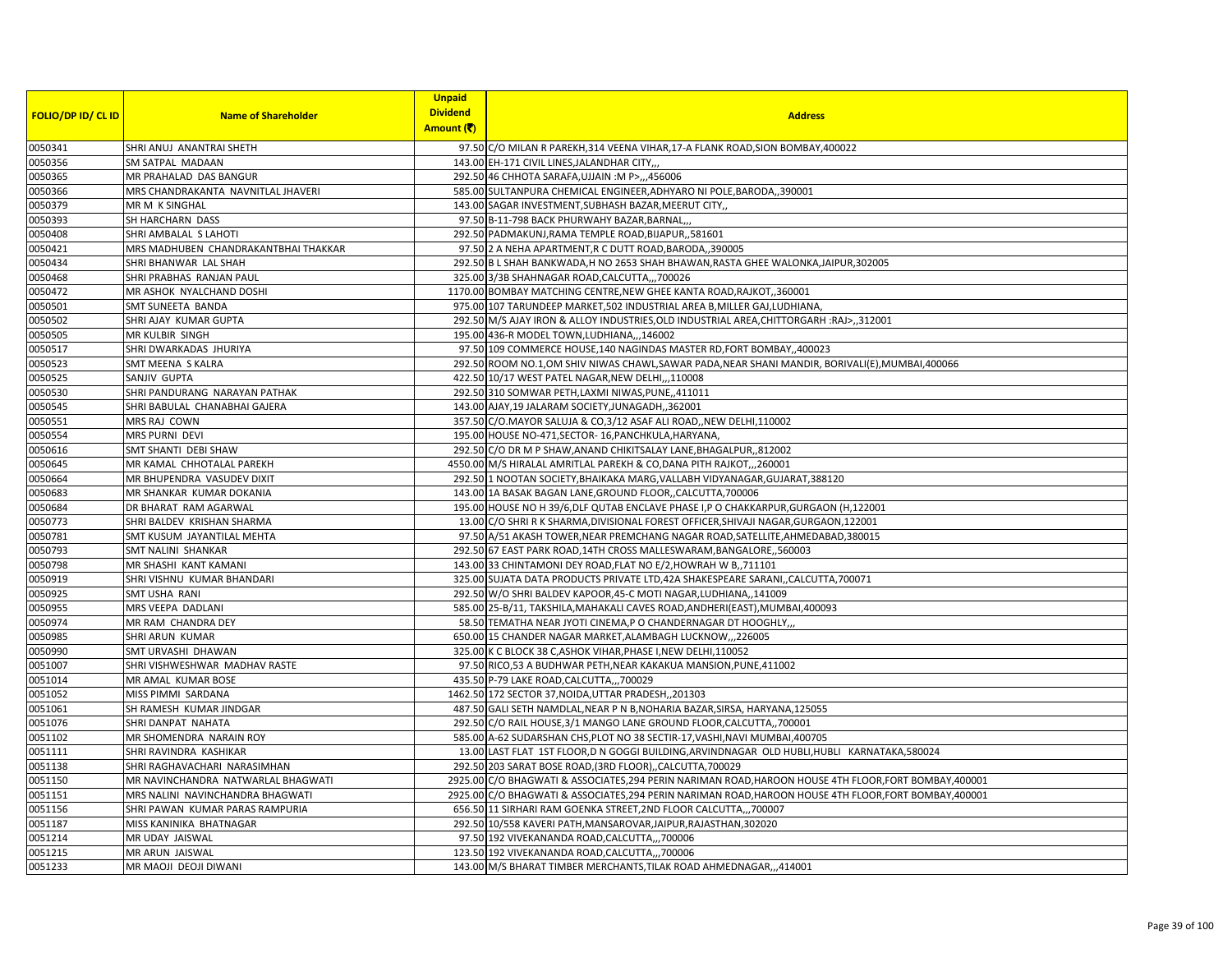|                           |                                    | <b>Unpaid</b>   |                                                                                                             |
|---------------------------|------------------------------------|-----------------|-------------------------------------------------------------------------------------------------------------|
| <b>FOLIO/DP ID/ CL ID</b> | <b>Name of Shareholder</b>         | <b>Dividend</b> | <b>Address</b>                                                                                              |
|                           |                                    | Amount (₹)      |                                                                                                             |
| 0051269                   | SUBAL CHANDRA BHAR                 |                 | 292.50 P-192 BLOCK-C BANGUR AVENUE, CALCUTTA,,,700055                                                       |
| 0051283                   | SRI R N SINGH                      |                 | 19.50 18 PEARY DAS LANE, CALCUTTA,,, 700006                                                                 |
| 0051284                   | MRS CHAMPA ROY                     |                 | 45.50 C/O SRI KAMAL KISHORE ROY, ADARSH NAGAR (KONNAGAR), NEAR FITA KAL, P.O BARA BAHERA DIST. HOOG,        |
| 0051289                   | SHRI PUSHPAPRASAD D JOSHI          |                 | 292.50 KOTADI FALIA, ANKLESHWAR, DIST BROACH, 393001                                                        |
| 0051298                   | MRS REETA JAISWAL                  |                 | 110.50 192 VIVEKANANDA ROAD, CALCUTTA,,,700006                                                              |
| 0051313                   | SHRI SOMNATH MUKHERJEE             |                 | 19.50 C/O SANAT KR MUKHERJEE, M N MUKHERJEE LANE, OPP SIBTALA ST PO BHADRAKALI, DIST HOOGHLY                |
| 0051324                   | SRI SHIB NARAYAN BASAK             |                 | 117.00 1 RAM PAL LANE, P O HATKHOLA CALCUTTA,,,700005                                                       |
| 0051399                   | SHRI UMA PROSAD CHAKRAVARTI        |                 | 975.00 6B MIDDLETON STREET, FLAT NO 12, 6TH FLOOR, CALCUTTA, 700016                                         |
| 0051413                   | SMT SHARDA HARIPRASAD RAVAL        |                 | 292.50 34 NIRMAL SOCIETY, VATVA ROAD, MANINAGAR, AHMEDABAD, 380008                                          |
| 0051430                   | SMT SUDHA SHARMA                   |                 | 240.50 551 BLOCK NO. N, NEW ALIPORE,, CALCUTTA, 700053                                                      |
| 0051445                   | SH PAWAN KUMAR PODAR               |                 | 435.50 C/O JAI LAXMI WOOLTEX,4 PURANI MARKET, KATRA AHLUWALA, AMRITSAR, 143006                              |
| 0051451                   | SHRI ATTUL DASS SHAH               |                 | 6.50 C/O NATIONAL MEDICAL STORES, FOUNTAIN, AGRA,, 282003                                                   |
| 0051476                   | SHRI SHAILENDRA KUMAR SHAH         |                 | 45.50 SHANTI KUNJ,B-9 RADHA KRISHNA PURAM,B/H- LITTLE FLOWER SCHOOL,LAL DANTH,HALDWANI,NAINITAL, U K,263139 |
| 0051477                   | SHRI PARESH SANKALCHAND PARIKH     |                 | 143.00 6 NIYOJAN NAGAR SOCIETY, NR SNEHKUNJ, AMBAWADI, AHMEDABAD, 380015                                    |
| 0051489                   | SHRIM NARASIMHAN                   |                 | 39.00 S-14/2 GUMURMATH HSG. ESTATE, P.O SARANGABAD, BUDGE BUDGE, WEST BENGAL,                               |
| 0051495                   | MR RAM GOPAL AGARWAL               |                 | 292.50 NISHKAM KUTEER, MISSAR MURAR, SAHARANPUR, , 247001                                                   |
| 0051562                   | SHRI NIRMAL CHANDRA BORAL          |                 | 6.50 27, JALIA PARA LANE, KOLKATA,,, 700012                                                                 |
| 0051581                   | SHRI GOLOKNATH PYNE                |                 | 6.50 20 RETU SARKAR LANE,,,CALCUTTA,700073                                                                  |
| 0051605                   | MRS GITA SINHA                     |                 | 19.50 C/O SUNIL KUMAR SINHA, 113/1 LAKE TOWN, BLOCK-A, KOLKATA, 700089                                      |
| 0051606                   | MRS. ARCHANA GULATI                |                 | 650.00 EG972 MOHALLA GOBINDGARH, JULLUNDUR CITY,,,144001                                                    |
| 0051716                   | MR. YASINBEG PIRBEG MIRZA          |                 | 143.00 C/O SHRIRAM FINANCE, 162/C MANGLAM SOCIETY, AHMEDABAD, 380050                                        |
| 0051732                   | MR. PRAKASH CHAND LODHA            |                 | 650.00 C-26 RAJA PARK, JAIPUR,                                                                              |
| 0051764                   | MR. PRAVINCHANDRA PRABHUDAS MODI   |                 | 58.50 7/2729 BORDI STREET, SAIYEDPURA, SURAT, 395003                                                        |
| 0051775                   | MR. BINA DEVI BEHANI               |                 | 26.00 38 VIVEKANAND ROAD, 2ND FLOOR, CALCUTTA, 700006                                                       |
| 0051779                   | MR. INDULAL AMTHALAL GANDHI        |                 | 97.50 SHARES & STOCK BROKER, OPP. AMBAJI TEMPLE, GHADIALI POLE, BARODA GUJRAT, 390001                       |
| 0051801                   | MR. SUBHRANSU RATH                 |                 | 45.50 42 EAST ASHOK NAGAR,,,BHUBANESWA,751009                                                               |
| 0051816                   | MR. VISHWARAJ RANJITSINH CHUDASAMA |                 | 292.50 A/7 NEEL TERRACE SOC, FATEHGANJ, BARODA, ,390002                                                     |
| 0051819                   | MR. SAMARENDRA NARAYAN BASAK       |                 | 26.00 1, RAM PAL LANE, P.O. HATKHOLA,, CALCUTTA, 700005                                                     |
| 0051822                   | MR. G K VITTAL RAO                 |                 | 143.00 C/O SHRI VENKATESWARA TRADERS, HOUSE NO. 24-28/2-32, DURGAPURAM,                                     |
| 0051829                   | MRS. RAJINDER MACHRA               |                 | 292.50 901, GALACTICA, LOHANDWALA COMPLEX, ANDHERI (WEST), MUMBAI, 400053                                   |
| 0051837                   | MR. NAGESH VASU NAIK               |                 | 143.00 6/14, SITARAM NIWAS(A), VALLABH BAUG LANE, GARODIA NAGAR, GHATKOPAR(E) MUMBAI, 400075                |
| 0051853                   | MR. ARUN BHUSAN MUKHERJEE          |                 | 910.00 77D HARISH CHATTERJEE STREET,,,CALCUTTA,700025                                                       |
| 0051868                   | MR. DILIP KUMAR SETT               |                 | 6.50 458 (205A) RAJA RAMMOHAN ROY ROAD, GREEN PARK PS BARISHA, KOLKATA, ,700008                             |
| 0051905                   | MR. NIRMALENDU DATTA               |                 | 13.00 SAMARPALLI, KRISHNAPUR, , CALCUTTA, 700059                                                            |
| 0051923                   | MR. SANTOSH KUMAR MERTIA           |                 | 6.50 541 A RABINDRA SARANI, LAXMI APARTMENT, 5TH FLOOR FLAT NO 5 C, CALCUTTA, 700003                        |
| 0051925                   | MRS. GAYATRI BANERJEE              |                 | 6.50 17/G, DOVER TERRACE(TOP FLOOR), P.O. BALLYGUNGE, CALCUTTA, 700019                                      |
| 0051926                   | MR. AMIT BANERJEE                  |                 | 6.50 17/G, DOVER TERRACE(TOP FLOOR), P.O. BALLYGUNGE,, CALCUTTA, 700019                                     |
| 0051927                   | MR. AUROBINDO BANERJEE             |                 | 6.50 17/G, DOVER TERRACE(TOP FLOOR), P.O. BALLYGUNGE, CALCUTTA, 700019                                      |
| 0051929                   | MR. DHAVAL BHASKER TALATI          |                 | 351.00 301 AVNI SAGAR, 3RD FLOOR, DADABHAI CROSS ROAD NO.2, VILE PARLE(W), MUMBAI, 400056                   |
| 0051971                   | MR. RANAJIT GHOSE                  |                 | 143.00 32, SRI GOPAL MALLICK LANE,,,CALCUTTA,700012                                                         |
| 0051979                   | MR. GOPAL CHANDRA DEY              |                 | 26.00 6/3G, PANBAGAN LANE,,,CALCUTTA,700014                                                                 |
| 0051986                   | MR. NAVAL M KHANNA                 |                 | 292.50 D-7/2, JALNIDHI CO-OP. SOCIETY LTD., BANGUR NAGAR, GOREGAON WEST, MUMBAI, 400090                     |
| 0052015                   | MISS BANDANA DHAR                  |                 | 13.00 27 AKHIL MISTRY LANE,,,CALCUTTA,700009                                                                |
| 0052018                   | MR. TULSI KUMAR JAIN               |                 | 6.50 C/O M/S SURENDRA KUMAR JAIN,113B MANOHAR DAS KATRA,,CALCUTTA,700007                                    |
| 0052111                   | MR. PRAFULKUMAR D SHAH             |                 | 650.00 292/5H BHANU JYOTI,L NALOO ROAD, MATUNGA (CR), MUMBAI, 400019                                        |
| 0052112                   | MR. VIVEK SARAN                    |                 | 585.00 6/25E-4 PARVATI BAGLA ROAD, KANPUR, 208001                                                           |
| 0052118                   | MR. KAZA BHIMESWARA RAO            |                 | 292.50 667 FIRST FLOOR, 4TH CROSS, MAHALAXMI LAYOUT, BANGALORE, 560086                                      |
| 0052145                   | MRS TARADEVI R BAHETI              |                 | 845.00 C/O SUNIL TOSHNIWAL, F-5/6 L I G, RISHI NAGAR, UJJAIN, M P, 456010                                   |
| 0052189                   | MRS. SARADABEN MANUBHAI DESAI      |                 | 877.50 306 USHANAGAR, SARDAR VALLABHBHAI PATEL ROAD, BORIVLI (WEST), MUMBAI, 400092                         |
| 0052198                   | MRS. MANJULA SHAH                  |                 | 585.00 SINGH NIWAS B 3/41, JANTA COLONY, JOGESHWARI EAST, MUMBAI, 400060                                    |
| 0052208                   | MR. RATNAKAR ANANT BAKARE          |                 | 585.00 FLAT NO 303, UMA BUILDING, 499, RASTA PETH, PUNE, 411011                                             |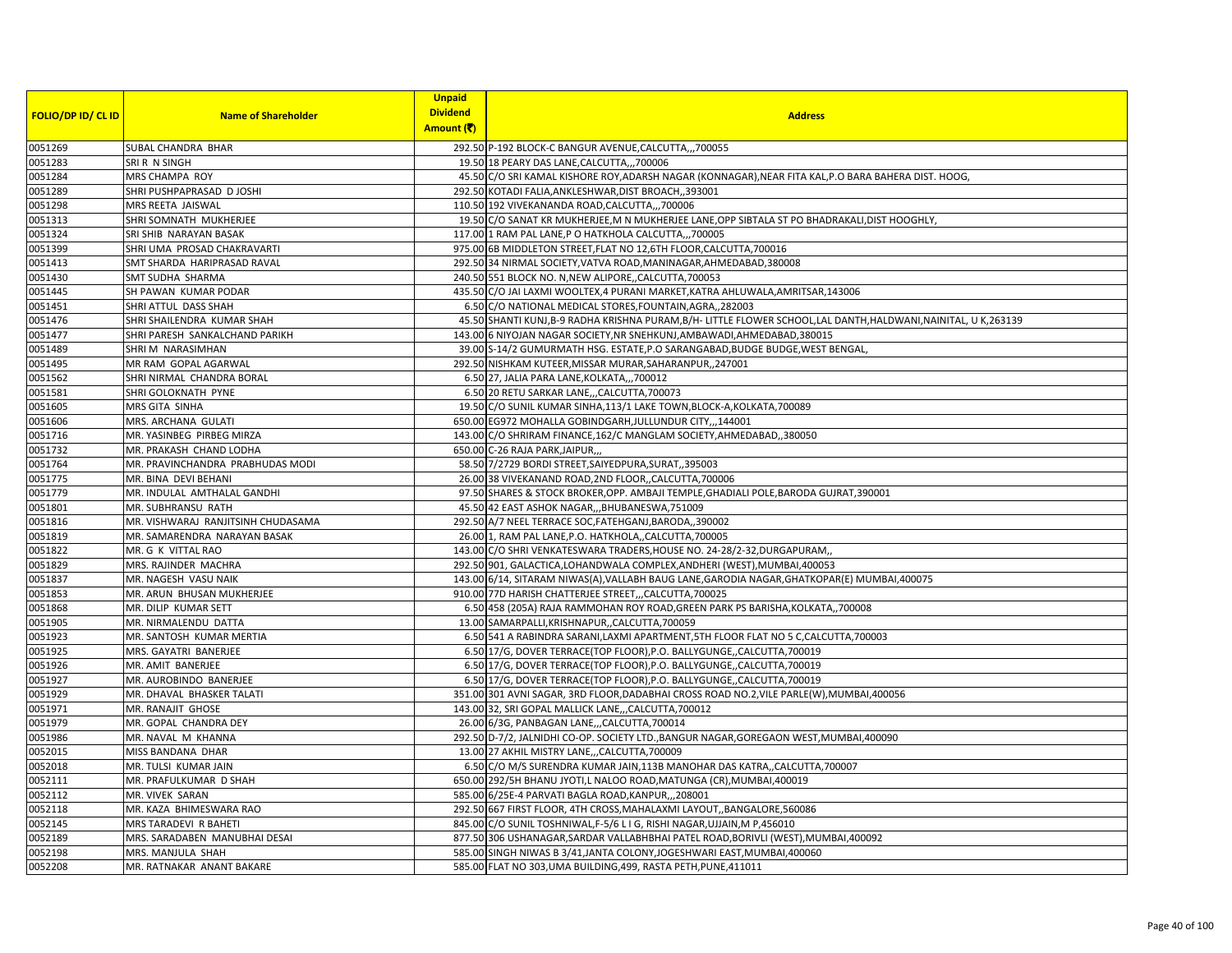|                                   |                             |                                      | <b>Unpaid</b>   |                                                                                                                    |
|-----------------------------------|-----------------------------|--------------------------------------|-----------------|--------------------------------------------------------------------------------------------------------------------|
|                                   |                             | <b>Name of Shareholder</b>           | <b>Dividend</b> | <b>Addres</b>                                                                                                      |
| <mark>Folio/dp Id/ Cl Id  </mark> |                             |                                      | Amount (₹)      |                                                                                                                    |
|                                   |                             |                                      |                 |                                                                                                                    |
| 0052210                           |                             | MRS. NIRMLA RAMKISHIN MANSUKHANI     |                 | 487.50 18. ASUDA KUTIR.245. WATER FIELD ROAD.BANDRA.MUMBAI.400050                                                  |
| 0052221                           |                             | MR MAYANK NAVNITLAL SHAH             |                 | 292.50 250 AMRAKUNJ SOCIETY, OPP GURUKUL DRIVE IN ROAD, AHMEDABAD, 380052                                          |
| 0052253                           |                             | MR RAJKUMAR OMKARNATH MAHAUR         |                 | 143.00 6/139 SONERIYA BLOCKS, BEHIND SHRI AMRUTA MILLS LTD., RAKHIAL ROAD, AHMEDABAD, 380024                       |
| 0052264                           | MR NIRMALYA DEY             |                                      |                 | 6.50 15/1B RAJ KISHORE DEY LANE,,,CALCUTTA,700005                                                                  |
| 0052270                           | MR CHINMOY DAS              |                                      |                 | 97.50 C/O SHRI CHIRA RANJAN DAS,NEAR SUBHAS CLUB,P O NABAPALLI BARASAT,DIST 24 PARAGANS(N),743203                  |
| 0052278                           |                             | MR RADHE SHYAM SINGHANIA             |                 | 1950.00 C/O BALABUX SINGHANIA & SON, 1/1 POLLOCK STREET, P B NO. 407, CALCUTTA, 700001                             |
| 0052283                           | MR SUNIL TODI               |                                      |                 | 6.50 112 BAITHAK KHANA ROAD,,,CALCUTTA,700009                                                                      |
| 0052327                           | MRS JAMEELA M LUKMAN        |                                      |                 | 650.00 211-B JOLLY MAKER APTS, 1 CUFFE PARADE COLABA,, MUMBAI, 400005                                              |
| 0052333                           | MR GULAB CHAND JAIN         |                                      |                 | 6.50 C/O M K BAID,17/1 BON BEHARI BOSE ROAD, SANDHYA BAZAR, HOWRAH, 711101                                         |
| 0052350                           | MR RUPAYAN MAJUMDAR         |                                      |                 | 292.50 FLAT NO 2 B, DEBOJYOTI APARTMENTS, 27 B SOUTHEND PARK, CALCUTTA, 700029                                     |
| 0052366                           |                             | MR SHAMAL PAL CHOWDHURI              |                 | 19.50 41/3 RABINDRA NATH TAGORE ROAD, DAKSHINESWAR, , CALCUTTA, 700076                                             |
| 0052386                           |                             | MR CHIMANLAL JAGJIVANDAS SHAH        |                 | 292.50 1 NEW ANJUMAN BLDG,DAHANU ROAD,DIST THANE,,401602                                                           |
|                                   |                             |                                      |                 |                                                                                                                    |
| 0052407                           | MR JITENDRA NANALAL SHAH    |                                      |                 | 78.00 7 ALOK APT,(NEAR VRINDAVAN VIHAR SOCIETY),NEW VIKAS GRAH ROAD,PALDI AHMEDABAD,380007                         |
| 0052410                           | MRS DEVYANI B MEHTA         |                                      |                 | 32.50 601/2, UMIA BAUG,, NANDA PATKAR ROAD, NEHRU ROAD, VILE PARLE (E), MUMBAI, 400057                             |
| 0052436                           | MR GOBINDA CHANDRA LAHA     |                                      |                 | 6.50 75 SITARAM GHOSH STREET,,,CALCUTTA,700009                                                                     |
| 0052457                           | MRS PHYLLIS FERNANDES       |                                      |                 | 585.00 B-1/2 NAU SANRAKSHAN CO-OP, HSG.SOCIETY, LIBERTY GARDEN, MALAD WEST MUMBAI, 400064                          |
| 0052463                           |                             | MR HEMENDRA KUMAR VINOD CHANDRA SHAH |                 | 195.00 22 HANUMAN BLDG, 308 PESIN NARIMAN STREET, B/H-R B I, FORT, MUMBAI, 400001                                  |
| 0052467                           | MRS INDRANI MUKHERJEE       |                                      |                 | 52.00 9/1C DHARMOTALA ROAD, KASBA,, CALCUTTA, 700042                                                               |
| 0052510                           | MR BALKRISHNA JALAN         |                                      |                 | 975.00 2/2 SALKIA SCHOOL ROAD, HOWRAH,,, 711101                                                                    |
| 0052513                           |                             | MR KARTICK CHANDRA MUKHERJEE         |                 | 23575.50 ADMINISTRATOR TO THE,ESTATE OF MARTHACREET,P-789 LAKE TOWN, BLOCK-A,CALCUTTA,700089                       |
| 0052521                           |                             | MRS CHANDANBEN TRIKAMLAL PATEL       |                 | 292.50 R 32 NEHRU ENCLAVE, OPP PARAS CINEMA,, NEW DELHI, 110019                                                    |
| 0052523                           |                             | MR HARESH NATVARLAL SHAH             |                 | 292.50 KESHAV-KUNJ ADHYARUS POLE~SULTANPURA~BORADA~~390001~8050~MANDATE UCP~OK                                     |
| 0052527                           | MRS TARA WATI KHANNA        |                                      |                 | 292.50 L 302 ANUPAM APARTMENTS, EAST ARJUN NAGAR, 4 C B D SHAHDARA, DELHI, 110032                                  |
| 0052531                           |                             | MR PRADEEP KUMAR BAGARIA             |                 | 78.00 MOHINI APPARTMENT, FLAT NO 202, 2ND FLOOR, NORTH BLOCK, 10 DR ABANI DUTTA ROAD SALKIA, HO, 711106            |
| 0052545                           | MR D THOMAS                 |                                      |                 | 143.00 D-6 SHANTI FLATS APPU MUDULAI ST, MYLAPORE, CHENNAI, 600004                                                 |
| 0052567                           | MR ASOKE MUKHERJEE          |                                      |                 | 58.50 26/A JATIN DAS ROAD,,,CALCUTTA,700029                                                                        |
| 0052569                           |                             | <b>MRS HASUMATI PANALAL DOSHI</b>    |                 | 292.50 3 BHUPENDRA NIWAS, JITENDRA ROAD MALAD EAST, MUMBAI, 400097                                                 |
|                                   |                             |                                      |                 |                                                                                                                    |
| 0052629                           | <b>MRS NAYNA NITIN SHAH</b> |                                      |                 | 292.50 5 RAJU APARTMENTS, NEAR HARI PARK TENAMENTS, OPP KALPATARU SOCIETY, ANKUR ROAD, NARANPURA AHMEDABAD, 380013 |
| 0052661                           | CITI BANK N A               |                                      |                 | 650.00 9 BRABOURNE ROAD, , CALCUTTA, 700001                                                                        |
| 0052669                           | MRS BIMLA RAWAR             |                                      |                 | 585.00 B-45 NEW KRISHNA PARK, DHOLI PIAO,, NEW DELHI, 110018                                                       |
| 0052705                           |                             | MRS KANCHANBEN CHAMPAKLAL SHAH       |                 | 585.00 SAMARPAN' 8 KRISHNANAGAR SOCIETY, OPP MOTIBAUG, BARODA, ,390001                                             |
| 0052713                           | <b>MRS M MEENAMBIKA</b>     |                                      |                 | 292.50 21 TEPPAKULAM STREET, POLLACHI, TAMILNADU,, 642001                                                          |
| 0052735                           |                             | MR RANJAN KUMAR CHATTERJEE           |                 | 13.00 29/A A C SARKAR ROAD, DAKSHINESWAR, , CALCUTTA, 700076                                                       |
| 0052749                           | MR NILESH JAYANTILAL SHAH   |                                      |                 | 585.00 3/3 HIGHWAY ROSE C H S LTD, 92 DIXIT ROAD VILE-PARLE(EAST), MUMBAI, 400057                                  |
| 0052762                           | MR JOYDEB RANA              |                                      |                 | 156.00 31/1-R BEADON ROW, P O BEADON STREET, CALCUTTA, 700006                                                      |
| 0052766                           |                             | MR SAMARENDRA NARAYAN BASAK          |                 | 58.50 1 RAM PAL LANE, P O HATKHOLA,, CALCUTTA, 700005                                                              |
| 0052769                           | <b>MRS KIRAN MITTAL</b>     |                                      |                 | 39.00 C/O R K MITTA & CO., HASTINGS CHAMBERS, 7-C, KIRAN SANKAR ROY ROAD, 1ST FLOOR KOLKATA, 700001                |
| 0052780                           | MRS JASUMATI J SHAH         |                                      |                 | 292.50 C/O JHAVERCHAND DAYALAL, OPP CAFE REAL M G ROAD, POST BOX NO 95, PANAJI GOA, 403001                         |
| 0052838                           | MR KANAI LAL DAS            |                                      |                 | 58.50 E-249 BAISHNABGHATA PATULI TOWNSHIP,,,CALCUTTA,700084                                                        |
| 0052842                           | <b>MRS ANUPMA MAYOR</b>     |                                      |                 | 195.00 1402 ATS GREENS VILLAGE, SECTOR 93A, NOIDA, U.P, 201304                                                     |
|                                   |                             |                                      |                 |                                                                                                                    |
| 0052865                           | MISS AINDRILA CHOWDHURY     |                                      |                 | 39.00 21/1 SOUTH SINTHEE ROAD, P O SINTHEE, CALCUTTA, 700050                                                       |
| 0052871                           | <b>MRS KARABI NUNDY</b>     |                                      |                 | 143.00 15 GIRISH AVENUE,,,CALCUTTA,700003                                                                          |
| 0052872                           | MR RAJAT MULLICK            |                                      |                 | 143.00 67 PATHURIAGHAT STREET,,,CALCUTTA,700006                                                                    |
| 0052876                           | MR PRAHALAD R THAKAR        |                                      |                 | 45.50 V-7/02 ASHOKVAN, SHIVALABH ROAD, NEAR HIGHWAY, BORIVLI (EAST) MUMBAI, 400066                                 |
| 0052885                           | MRS RAJLAKSHMI DAS          |                                      |                 | 45.50 E-249 BAISHNABGHATA PATULI TOWNSHIP,,,CALCUTTA,700084                                                        |
| 0052944                           | MR R SADANANDA SHENOY       |                                      |                 | 292.50 IV/974 NORTH CHERLAL, COCHIN, 682002                                                                        |
| 0052969                           | <b>MR RAMESH GOEL</b>       |                                      |                 | 13.00 JAIN STORES, D-2/1 MODEL TOWN - 3, DELHI, 110009                                                             |
| 0053027                           |                             | MRS BAKULA CHIMANLAL KHAMAR          |                 | 292.50 C P CHAMBERS, OPP NAVRANG SCHOOL, NAVRANGPURA, AHMEDABAD, 380014                                            |
| 0053028                           | MR S DAMJI                  |                                      |                 | 195.00 C/O M W SURVE, 235/9184 KANAMWAR NAGAR 2, VIKHROLI (E), MUMBAI, 400083                                      |
| 0053090                           |                             | MRS PARVATHI SUBRAMANIAN             |                 | 195.00 29/20. AMAR APARTMENTS.RAGHAV RADDY COLONY.II ND STREET.CHENNAI.600083                                      |
|                                   |                             |                                      |                 |                                                                                                                    |
| 0053098                           | MR RAMDEO AGRAWAL           |                                      |                 | 6.50 401-B NATWAR CHAMBERS,94 NAGINDAS MASTER ROAD,FORT,MUMBAI,400023                                              |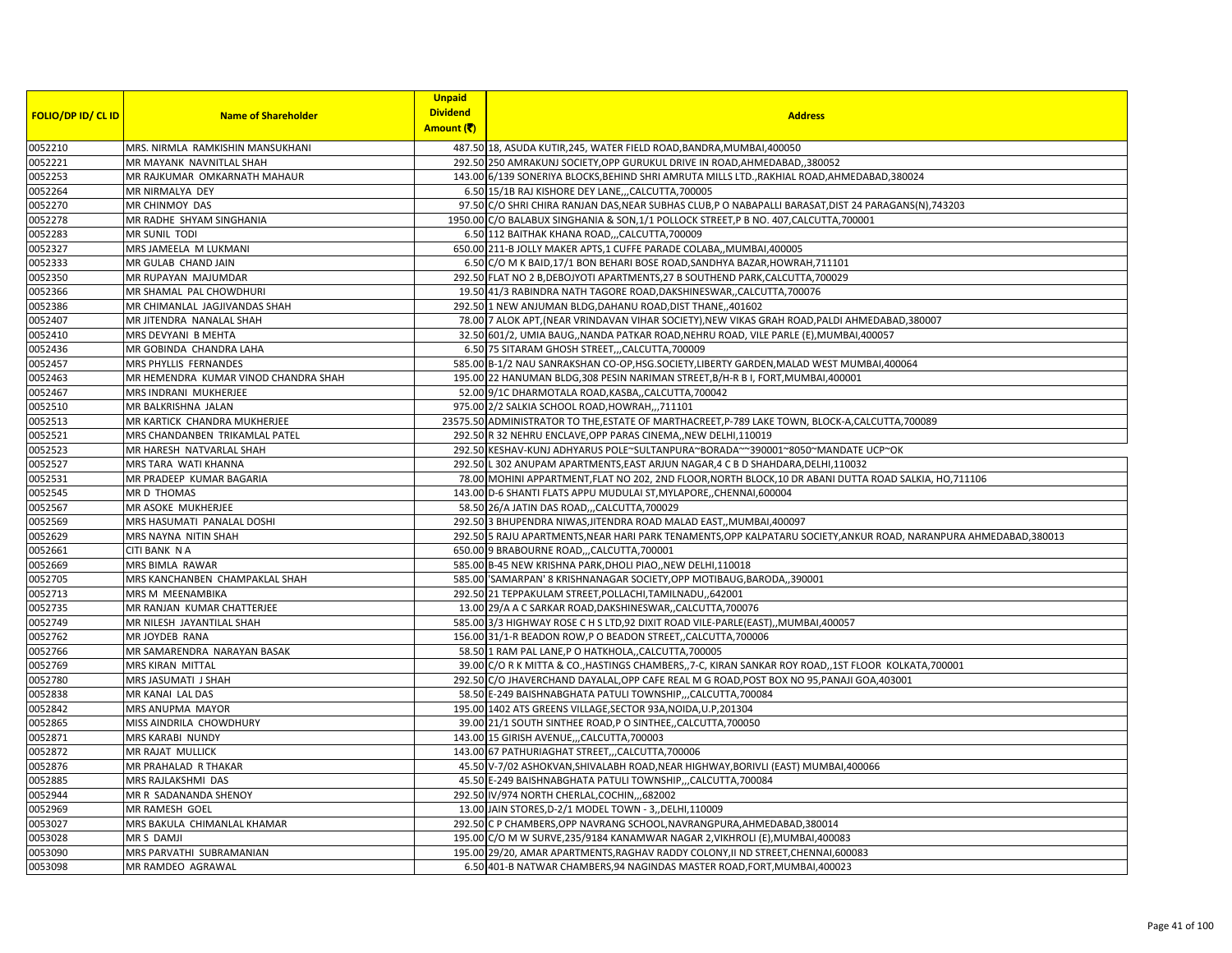|                           |                                   | <b>Unpaid</b>   |                                                                                                           |
|---------------------------|-----------------------------------|-----------------|-----------------------------------------------------------------------------------------------------------|
| <b>FOLIO/DP ID/ CL ID</b> | <b>Name of Shareholder</b>        | <b>Dividend</b> | <b>Address</b>                                                                                            |
|                           |                                   | Amount (₹)      |                                                                                                           |
| 0053102                   | MR ANIL TEJPAL                    |                 | 292.50 25 CD ADARSH NAGAR, ALAMBAGH, LUCKNOW, 226005                                                      |
| 0053103                   | MISS K J SETHNA                   |                 | 15918.50 CHANDRA MAHAL, 241 SHAMALDAS GANDHI MARG,, MUMBAI, 400002                                        |
| 0053104                   | MR F J SETHNA                     |                 | 15918.50 CHANDRA MAHAL, 241 SHAMALDAS GANDHI MARG,, MUMBAI, 400002                                        |
| 0053115                   | MR ASHOK KUMAR GARG               |                 | 45.50 BIRLA JUTE & IND LTD, SHARE DEPT, 9/1 R N MUKHERJEE ROAD, CALCUTTA, 700001                          |
| 0053142                   | MR TARAKNATH CHAKRABORTY          |                 | 19.50 5 MAHESH PUKUR ROAD, P O BELGHARIA,, CALCUTTA, 700056                                               |
| 0053157                   | MR JUGAL KISHOR DAGA              |                 | 39.00 DEEP JYOTI APARTMENT, 638, DUM DUM PARK ROAD, FLAT NO. 402, 4TH FLOOR, KLKATA, 700055               |
| 0053201                   | MR K VENKATARATNAM                |                 | 292.50 STATE BANK OF INDIA, KALYANDRUG, ANANTAPUR DIST A P,, 515761                                       |
| 0053244                   | MRS VIMALA                        |                 | 585.00 166 UPSTAIRS, GANDHI BAZZAR CIRCLE, BASAVANGUDI, BANGALORE, 560004                                 |
| 0053254                   | MR LACHAMAN TIKAMDAS KUKREJA      |                 | 585.00 144 SITARAM PODDAR ROAD, VIDYA BHAVAN 6TH FLOOR, MUMBAI, 400002                                    |
| 0053333                   | MR AMALENDU BASAK                 |                 | 390.00 BASAK LODGE,4 JESSORE ROAD, DUM DUM, CALCUTTA, 700028                                              |
| 0053371                   | <b>MR JAYANTILAL JAIN</b>         |                 | 97.50 C/O, MUKESH ENTERPRISES, 108, B.R. MARKET, O.K. ROAD, BANGALORE, 560002                             |
| 0053409                   | MISS SHEROO ARDESHIR CHOKSEY      |                 | 1950.00 79/81 MEHER MANSION, 2ND FLOOR, CHANDANWADI DHOBITALAO, MUMBAI, 400002                            |
| 0053428                   | MRS REKHA RAMCHANDRA AMBESKAR     |                 | 65.00 SAMIDHA APPARTMENTS, AT & POST KULGAON,,,421503                                                     |
| 0053434                   | MR DEB KUMAR CHANDRA              |                 | 45.50 73 MOHENDRA BHATTACHARJEE ROAD, OPP DALALPUKUR, HOWRAH, 711104                                      |
| 0053455                   | MR DEEPAK MEHNDIRATTA             |                 | 585.00 B-12 EAST OF KAILASH, NEW DELHI, 110065                                                            |
| 0053467                   | MRS K PADMAVATHI                  |                 | 143.00 C/O K SRINIVASAN, GG-III/49 DDA FLATS, VIKAS PURI, NEW DELHI, 110018                               |
| 0053471                   | <b>MR KAMAL NAIK</b>              |                 | 45.50 14 PROFESSORS QUARTERS, NEW CIVIL HOSPITAL CAMPUS, AHMEDABAD, 380016                                |
| 0053511                   | MR JHAMAT UTAMCHAND MANSUKHANI    |                 | 19.50 416 PRATAP BHAWAN,5 BAHADUR SHAH ZAFAR MARG,, NEW DELHI, 110002                                     |
| 0053536                   | MRS MANGALA THEPADIA              |                 | 45.50 208 PRATAP GANJ MARG, ALIRAJPUR, JHABUA (M., 457887                                                 |
| 0053553                   | MRS LALITA RAMESHCHANDRA CHAUGULE |                 | 6.50 D-6 BLDG NO 2, AYODHYA TOWERS 4TH FLOOR, 511-E WARD STATION ROAD, KOLHAPUR, 416001                   |
| 0053561                   | MRS HEENA K DOSHI                 |                 | 650.00 C/O VIMALADISH TRADING CO, 3A POLLOCK STREET, CALCUTTA, 700001                                     |
| 0053586                   | MR RENU DEVI KHEMKA               |                 | 13.00 M/S THAKUR PRASAD KHEMKA, P O BARHIYA DIST MUNGER, BIHAR,, 811302                                   |
| 0053690                   | MRS DEVAKI BHAGWAN ADVANI         |                 | 585.00 9/9 DIVYANG BLDG,5 BHAGAT SINGH ROAD, COLABA, MUMBAI, 400005                                       |
| 0053701                   | MR OM PRAKASH KALLA               |                 | 143.00 AMAR BHAWAN JALAP, MOHALLA, JODHPUR,                                                               |
| 0053749                   | MRS SHAKUNTLA DEVI                |                 | 292.50 128 SECTOR-29 (A W H O), ARUN VIHAR, NOIDA (U P), 201303                                           |
| 0053795                   | MRS RAJANI GARG                   |                 | 6.50 C/O ASHOK GARG, BIRLA JUTE & IND LTD, SHARE DEPT, 9/1 R N MUKHERJEE ROAD CALCUTTA, 700001            |
| 0053799                   | MR MADAN LAL BANSAL               |                 | 195.00 H.NO. 7, SECTOR- 5, URBAN ESTATE, KURUKSHETRA, 136118                                              |
| 0053852                   | MRS JAVERI PUSHPA SUNDERLAL       |                 | 520.00 8/85 J K BLDG, GAMDEVI, MUMBAI, 400007                                                             |
| 0053885                   | MR JAINENDER JAIN                 |                 | 292.50 E-62 FOCAL POINT, LUDHIANA,                                                                        |
| 0053916                   | MR ADITYA KUMAR SHARMA            |                 | 143.00 3/1484 JANAKPURI,,,SAHARANPUR,247001                                                               |
| 0053926                   | MR MUKUND JAYANAND UPADHYAY       |                 | 975.00 12 JITENDRA PARK, PALDI, AHMEDABAD, 380007                                                         |
| 0053955                   | <b>MR PAHARI LAL ROY</b>          |                 | 104.00 25 GOPE LANE, NEAR ENTALLY POST OFFICE, KOLKATA,, 700014                                           |
| 0053991                   | MR BIJAY KUMAR SHARMA             |                 | 78.00 C/O MR H K SHARMA, 265 AVAS VIKAS COLONY, RAJPUR ROAD JAKHAN, DEHARADUN, 248009                     |
| 0053998                   | MRS PALLAVIBEN MAHENDRAKUMAR VYAS |                 | 325.00 C/O MAHENDRA K VYAS,5 HARIHAR SOCIETY, B/H CIVIL GEN HOSPITAL ROAD, VISHAGAR MG DT MEHSANA, 384315 |
| 0054021                   | MR MAHESH AMRATLAL KADHI          |                 | 143.00 PRANLAL GIRDHARLAL SHETH, JAWAHAR NAGAR, JADOW NIWAS SHOP NO. 7, GHATKOPAR (WEST) MUMBAI, 400086   |
| 0054027                   | MR MANJUNATH VENKATESH PAI        |                 | 195.00 62 DAR-UL-MULUK, PANDITA RAMABAI ROAD, MUMBAI, 400007                                              |
| 0054045                   | MR ARUP CHAKRABORTY               |                 | 13.00 11/A K G BOSE SARANI, P.O. - K G BOSE SARANI, CALCUTTA, 700085                                      |
| 0054049                   | MRS SNIGDHA KUNDU                 |                 | 78.00 45 MATRI MANDIR LANE, P O ALAMBAZAR, CALCUTTA, 700035                                               |
| 0054050                   | MR BISWENDRA NARAYON KUNDU        |                 | 78.00 45 MATRI MANDIR LANE, P O ALAMBAZAR, CALCUTTA, 700035                                               |
| 0054109                   | MRS SARALA DEVI SARNATH           |                 | 292.50 C/O GAYATRI DEVI, NAYANTARA, D-II-7/70/26,, 5TH B CROSS, KODICKAL P.O. ASHOKNAGAR, 575006          |
| 0054120                   | MR HARSHAD RATILAL SHAH           |                 | 19.50 'NAVKAR' T-25/A, SHANTINAGAR SOCIETY, USMANPURA ASHRAM ROAD, AHMEDABAD, 380013                      |
| 0054170                   | MRS PRIYA JURIASINGHANI           |                 | 143.00 A-7 ASVIHI SOCIETY, SHIVAJI NAGAR, , PUNE, 411005                                                  |
| 0054181                   | <b>MR ARUN SULTANIA</b>           |                 | 6.50 C/O DHUNSERI TEA & IND LTD, DHUNSERI HOUSE, 4 A WOODBURN PARK, CALCUTTA, 700020                      |
| 0054192                   | MR RAMESH KUMAR                   |                 | 143.00 RAINBOW INTERNATIONAL, 33-34 KUMBARPET, 2ND FLOOR, BANGALORE, 560002                               |
| 0054199                   | MRS SAROJ DEVI KISHORE PURIA      |                 | 156.00 P-282A C I T ROAD, SCHEME NO IVM, CALCUTTA, 700054                                                 |
| 0054208                   | MRS JHARNA ROY                    |                 | 104.00 C/O PAHARI LAL ROY, 25 GOPE LANE, NEAR ENTALLY POST OFFICE, KOLKATA, 700014                        |
| 0054303                   | MRS CHARULATA NIRANJAN PARIKH     |                 | 2145.00 42 UDAY NAGAR, AJWA ROAD, BARODA,, 390019                                                         |
| 0054310                   | MR RAJU SAHA                      |                 | 195.00 C/O SHAH BHAVAN, 44/4 DURGAPORE LANE, ALIPORE, CALCUTTA, 700027                                    |
| 0054349                   | MR PARMOD SINGHAL                 |                 | 143.00 18 PARK ROAD, DEHRA-DUN,                                                                           |
| 0054378                   | MRS RUBY RANA                     |                 | 292.50 B-8/5 RAJARHAT ROAD, RABINDRAPALLY, JYANGRA, KOLKATA, 700059                                       |
| 0054392                   | MR SNEHAL NATVARLAL               |                 | 292.50 C/O S N MUZOOMDAR,52 WALCHAND TERRACES, TARDEO ROAD MUMBAI,,400034                                 |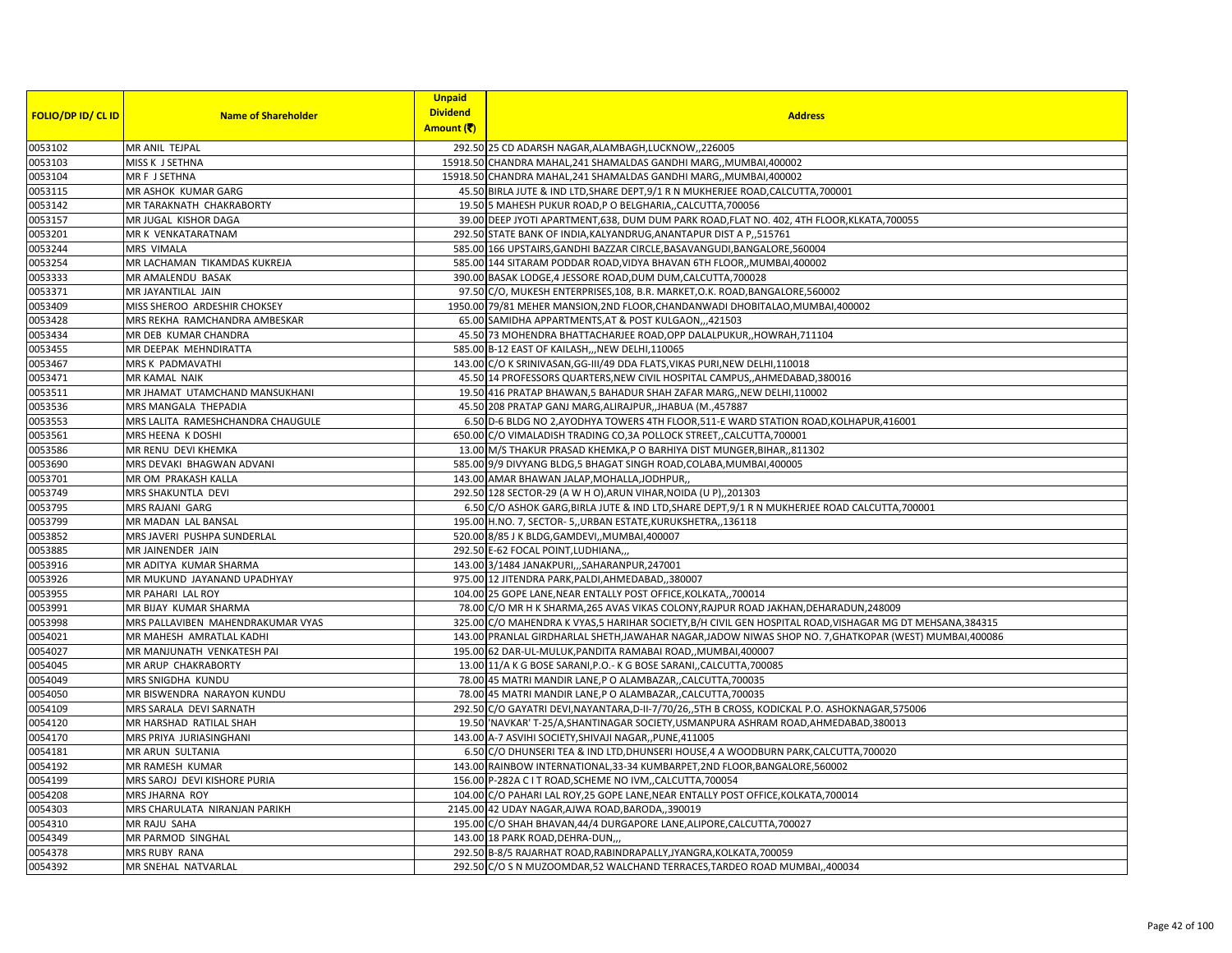|                           |                                             | <b>Unpaid</b>   |                                                                                                                                                |
|---------------------------|---------------------------------------------|-----------------|------------------------------------------------------------------------------------------------------------------------------------------------|
| <b>FOLIO/DP ID/ CL ID</b> | <b>Name of Shareholder</b>                  | <b>Dividend</b> | <b>Address</b>                                                                                                                                 |
|                           |                                             | Amount (₹)      |                                                                                                                                                |
| 0054410                   | MRS SARASWATI VASUDEO KARVIR                |                 | 585.00 7 CHAYA CO-OP HSG SOCIETY, SAGARMAL, KOLHAPUR, ,416003                                                                                  |
| 0054416                   | MR MOHAN SANKAR SADHU                       |                 | 58.50 P-2 SUNRAWARDY AVENUE,,,CALCUTTA,700017                                                                                                  |
| 0054483                   | MR SAMEER NOWAL                             |                 | 884.00 H NO 514, SECTOR - 7, PANCHKULA, 134108                                                                                                 |
| 0054496                   | MR L BAL CHAND                              |                 | 975.00 105 BAZAAR STREET, ULSOOR, , BANGALORE, 560008                                                                                          |
| 0054497                   | MR SHIV SHANKER                             |                 | 13.00 C/O SREE SATYA STEELS, 5-5-11/4 RANIGUNJ, SECUNDRABA, 500003                                                                             |
| 0054517                   | MRS ANITA PUROHIT                           |                 | 19.50 C/O PUROHIT BROS, KOTWALI ROAD, P O SIKAR (RAJ),                                                                                         |
| 0054524                   | MRS JANKI SIRUMAL BHOPANI                   |                 | 97.50 C/O ADVOCATE GURDAS TULSANI, 23 HEMU KALANI SOCEITY, PIMPRI COLONY, PUNE, 411017                                                         |
| 0054525                   | MRS ASHA MULCHANDANI                        |                 | 97.50 C/O ADV GURDAS TULSANI, 23 HEMU KALANI SOCIETY, PIMPRI COLONY, PUNE, 411017                                                              |
| 0054545                   | MR BAL KISHAN                               |                 | 143.00 C/O BALKISHAN KAILASH CHAND, KAYATHWARA BIJLIGHAR, REWARI, , 123401                                                                     |
| 0054559                   | MR K K BAKSHI                               |                 | 97.50 11 SOUTH PATEL NAGAR, , NEWDELHI, 110008                                                                                                 |
| 0054593                   | MR NATWAR LAL MUSADDI                       |                 | 26.00 C/O INDER CHAND ANIL KUMAR, 201/B MAHATMA GANDHI ROAD, (NEW SADA-SUKA KATRA), CALCUTTA, 700007                                           |
| 0054608                   | MR RAM RATAN SONTHALIA                      |                 | 409.50 MONICA' 5TH FLOOR, 9B LORD SINHA ROAD, CALCUTTA, 700071                                                                                 |
| 0054627                   | MR SURESH KUMAR AGARWALA                    |                 | 45.50 M/S HARYANA TRADING COMPANY,131 COTTON STREET, IST FLOOR ROOM NO-11, CALCUTTA, 700007                                                    |
| 0054692                   | MR GIRDHARI SINGHVI                         |                 | 32.50 E/41-42 SHRAVASTI, OPP.INORBIT MALL, GOREGAON MALAD LINK ROAD, MALAD(W), MUMBAI, 400064                                                  |
| 0054699                   | MR BIKASH CHANDRA BANERJEE                  |                 | 32.50 21/2 BINODE BEHARI HALDER LANE, SIBPUR, HOWRAH, ,711102                                                                                  |
| 0054929                   | MR K S P ESWAR                              |                 | 650.00 MR SUNDAR IYER, 903 STOCK EXCHANGE TOWER, DALAL STREET FORT, MUMBAI, 400023                                                             |
| 0054998                   | MRS LILABEN H JAIN                          |                 | 32.50 B-15 SAMARPAN, DAULAT NAGAR ROAD NO 3, BORIVLI (EAST), MUMBAI, 400066                                                                    |
| 0055103                   | MR PRABHUDAS KANJI KHETANI                  |                 | 260.00 1 VISHWAKARMA KUNJ,IST MAMLATDAR WADI, MALAD(W), BOMBAY, 400064                                                                         |
| 0055128                   | MR MAHESH KUMAR THAKKER<br>MR M UDHAYAKUMAR |                 | 650.00 297 SAMUEL STREET, VADGADI GROUND FLOOR,, MUMBAI, 400003                                                                                |
| 0055146                   |                                             |                 | 975.00 51 BACHELOR'S HOSTEL, BEML NAGAR, KOLAR GOLD FIELDS, KARNATAKA, 563115                                                                  |
| 0055151                   | MR T A RAJU                                 |                 | 325.00 303 SHASHI KIRON APTS., 18TH CROSS, MALLESWARAM, BANGALORE, 560055                                                                      |
| 0055158                   | MRS KUNDANBEN K PAREKH                      |                 | 292.50 LALJI PUNSHI WADI,1ST FLOOR, DRASHAR LANE, GHATKOPAR(E) MUMBAI, 400077                                                                  |
| 0055171                   | <b>MR HASTIMAL B SOLANKI</b>                |                 | 45.50 70-74 KESHAVRAO KHADEY MARG., SALKRIPA SHOP NO-4, JACOB CIRCLE, MUMBAI, 400011                                                           |
| 0055172                   | MR GURPUR MOHAN KAMATH                      |                 | 585.00 9-B S H PARELKAR MARG., OPP SAVARKAR MARG P.O., MUMBAI, 400028                                                                          |
| 0055185                   | MR TEHMI SARONDEWALA                        |                 | 650.00 CAMELLIAS BLDG G, FLAT NO 11/12 GREEN ACRES, SURVEY NO 19/3, KONDHWE KHURD PUNE, 411048                                                 |
| 0055261                   | MR VISHAL PORWAL                            |                 | 32.50 1 BADA MUTHO KA BAS, PALI-MARWAR,, ,306401                                                                                               |
| 0055281<br>0055324        | MR AMAR DESAI<br>MR PRABHUDAS KANJI KHETANI |                 | 325.00 9 PAVLOVA,10 LITTLE GIBBS ROAD, MALABAR HILL, MUMBAI, 400006<br>390.00 VISHVAKARMA KUNJ,1ST MAMLATDAR WADI, MALAD(WEST), MUMBAI, 400064 |
| 0055328                   | MR RAJIV MITTAL                             |                 | 6.50 BJ 91 WEST, SHALIMAR BAGH, , DELHI, 110052                                                                                                |
| 0055334                   | MR MANOJ SHANKAR                            |                 | 292.50 L-2/118A DDA FLATS, KALKAJI,, NEW DELHI, 110002                                                                                         |
| 0055337                   | MRS URMILA DATTATRAYA INAMDAR               |                 | 292.50 A-303 CHETNA KUNJ SOC, CHINCHOLI BUNDER ROAD, MALAD WEST, MUMBAI, 400064                                                                |
| 0055371                   | MRS DEEPA S SHAH                            |                 | 1300.00 17 CHANDANBALA, 2ND FLOOR M G ROAD, VILE PARLE(E), MUMBAI, 700057                                                                      |
| 0055384                   | MRS LINA NITIN PARIKH                       |                 | 325.00 VARSHA' OPP PETIT HALL, NEPEANSEA ROAD,, MUMBAI, 400006                                                                                 |
| 0055431                   | MR ADITYA VIKRAM SABOO                      |                 | 1625.00 16/1 LORD SINHA ROAD,,,CALCUTTA,700071                                                                                                 |
| 0055450                   | MRS G PEREIRA                               |                 | 975.00 187 DOUBLE ROAD, BINNANANGALA II STAGE, INDIRANAGAR, BANGALORE, 560038                                                                  |
| 0055464                   | MRS SAROJ GUPTA                             |                 | 325.00 K-1/40 MODEL TOWN, DELHI, ,, 110009                                                                                                     |
| 0055465                   | MRS DARSHAN VARMA                           |                 | 325.00 713 ANAND KUNJ, VIKASPURI,, NEW DELHI, 110018                                                                                           |
| 0055477                   | MR MANGAL CHAND BAGREE                      |                 | 292.50 C/O BAGREE ENTERPRISES, SHYAM TALKIES ROAD, P O RAIPUR(M P), 492001                                                                     |
| 0055510                   | MR DHIRAJ KARIA                             |                 | 292.50 MATRU CHHAYA, BEHIND JANTA SOCIETY, RAJKOT, ,360001                                                                                     |
| 0055535                   | MRS KRISHNA GUSANI                          |                 | 13.00 7 DEVENDRA GHOSH ROAD, 1ST FLOOR, P O BHOWANIPORE, CALCUTTA, 700025                                                                      |
| 0055631                   | MR GOPIKISHAN SHARMA                        |                 | 6.50 C/O KOTHARI WELFARE INST,8 INDIA EXCHANGE PLACE, 7TH FLOOR, CALCUTTA, 700001                                                              |
| 0055639                   | MRS SUDESH GOYAL                            |                 | 45.50 159/13 EXT URBAN ESTATE, KARNAL, HARYANA, , 132001                                                                                       |
| 0055641                   | MR MANOJ KUMAR JAIN                         |                 | 6.50 C/O M C JAIN, CALEDONIAN JUTE & IND LTD, P O BUDGE BUDGE, 24 PARAGANA WEST BENGA, 743319                                                  |
| 0055650                   | MR MONIK N GANDHI                           |                 | 975.00 2/36 NEW SHARVOTTAM COP SOCIETY, IRLA BRIDGE, ANDHERI (W), MUMBAI, 400058                                                               |
| 0055664                   | MRS KESHAR DEVI                             |                 | 637.00 P-10 HOWRAH BRIDGE APP ROAD,,,CALCUTTA,700001                                                                                           |
| 0055665                   | MR SUBASH CHANDER                           |                 | 370.50 H-22 BALI NAGAR,,, NEW DELHI, 110015                                                                                                    |
| 0055723                   | MR PRAKASH CHAND NAHATA                     |                 | 13.00 C/O PRAKASH NAHATA,6 LYONS RANGE GROUND FLOOR, FORTUNE CHAMBER ROOM NO-4, CALCUTTA, 700001                                               |
| 0055728                   | MR KONCHADY GOPALKRISHNA SHENOY             |                 | 195.00 14-B ZAVER MAHAL, 66 MARINE DRIVE,, MUMBAI, 400020                                                                                      |
| 0055729                   | MRS SHOBHA RANI AGRAWAL                     |                 | 325.00 1115 MALVIYA NAGAR, KALYANI DEVI, ALLAHABAD, 211003                                                                                     |
| 0055760                   | MR DEVAGANA A MODY                          |                 | 650.00 KARAMCHAND MANSION, FLAT NO-12 IST FLOOR, BARRAK ROAD, MUMBAI, 400020                                                                   |
| 0055813                   | MR SHIV SHANKER                             |                 | 13.00 5 140 FATHENAGAR, HYDERABAD, ,,500018                                                                                                    |
|                           |                                             |                 |                                                                                                                                                |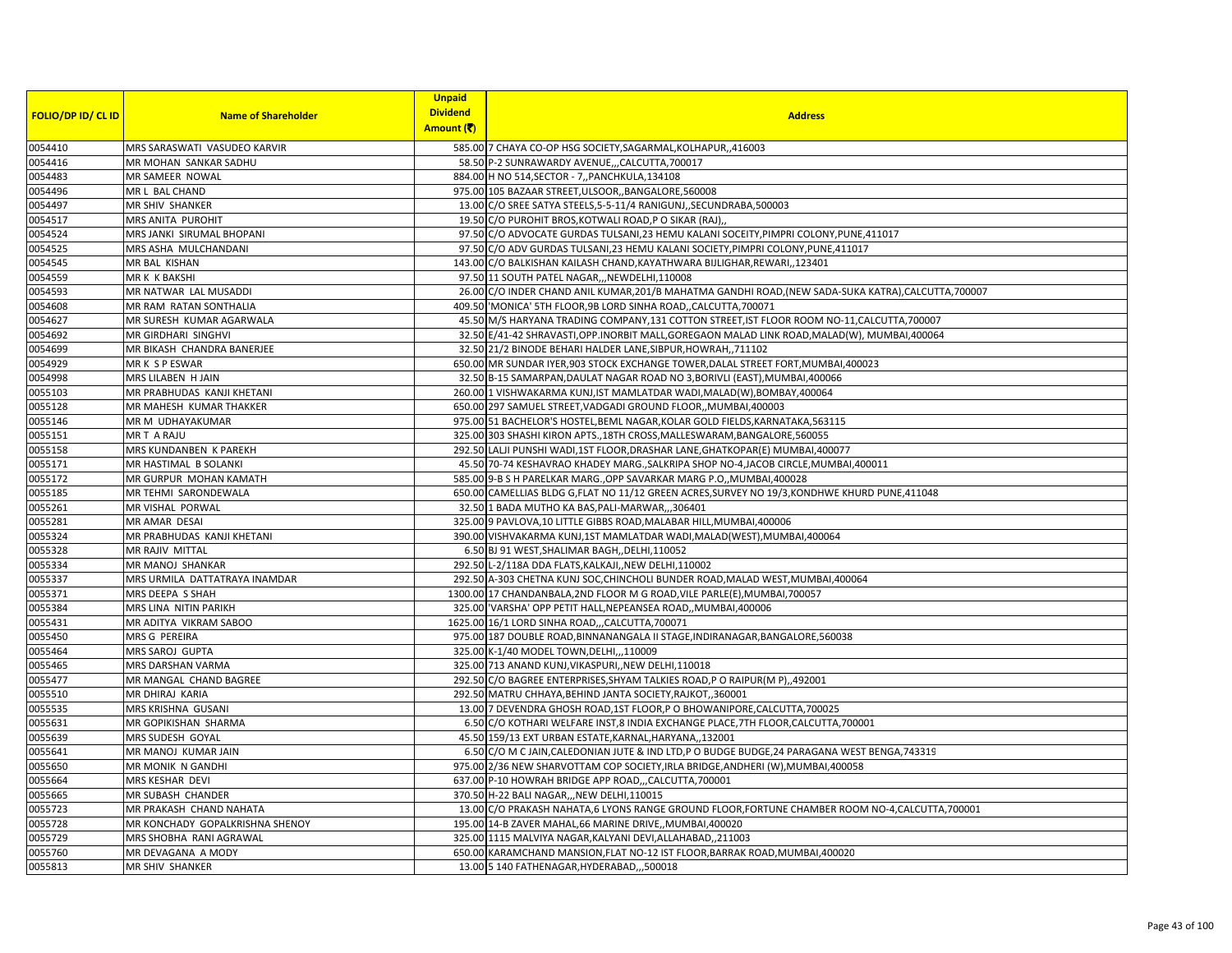|                           |                               | <b>Unpaid</b>   |                                                                                                           |
|---------------------------|-------------------------------|-----------------|-----------------------------------------------------------------------------------------------------------|
| <b>FOLIO/DP ID/ CL ID</b> | <b>Name of Shareholder</b>    | <b>Dividend</b> | <b>Address</b>                                                                                            |
|                           |                               | Amount (そ)      |                                                                                                           |
| 0055828                   | MRS MALTI SINHA               |                 | 975.00 AT & P O BOCHAHA, DIST MUZAFFARPUR, BIHAR,, 843103                                                 |
| 0055859                   | MR SRIRANGAM VENU             |                 | 325.00 HO NO-1-1-65 BANK STREET, P O JANAGAON, DIST WARANGAL, ,506167                                     |
| 0055895                   | MRS JAIKISHORI J SHISHOO      |                 | 325.00 A/5 SHIVANI APT, OPP AZAD SOC AMBA WADI, AHMEDABAD, 380015                                         |
| 0055920                   | MRS MOHINI DEVI KOTHARI       |                 | 39.00 20 RATAN SARKAR GARDEN STREET, KOLKATA,,,700007                                                     |
| 0055946                   | MRS SEEMA SAINI               |                 | 45.50 KOTHI NO 333 PHASE I, SAS NAGAR MOHALI, PUNJAB,, 160055                                             |
| 0055948                   | MR ASHOK M MANDEVIA           |                 | 325.00 2ND FLOOR SONAWALLA BLDG,65 B S MARG FORT, MUMBAI,400023                                           |
| 0055951                   | MR BHUPATLAL SARDA            |                 | 325.00 D-504 SHIV SHAKTI COMPLEX, S V ROAD, DAHISAR(E), MUMBAI, 400068                                    |
| 0055952                   | MRS G A ASSADI                |                 | 1950.00 BOLAR HOUSE', YEMMEKERE CROSS ROAD, BOLAR MANGALORE,                                              |
| 0055955                   | MR BIPIN DALICHAND SHAH       |                 | 325.00 37 MAHAVIR NAGAR, FACTORY LANE FIRST FLOOR, BORIVLI(W), MUMBAI, 400092                             |
| 0055963                   | MRS ANNUPAMMA S KUMAR         |                 | 325.00 6/160 SAGAR CO-OP HSG SOCIETY, (BEHIND RAHEJA DIABETIC CENTRE), MAHIM, MUMBAI, 400016              |
| 0055970                   | MRS MOHINI DEVI KOTHARI       |                 | 32.50 20 RATAN SARKAR G STREET, CALCUTTA,,, 700007                                                        |
| 0055996                   | MRS NAHEED BAZMI BHARADWAJ    |                 | 975.00 NO 9 BASANT GARDENS, ST ROAD, CHEMBUR, MUMBAI, 400071                                              |
| 0056021                   | MRS KANCHAN NANDA             |                 | 162.50 2 AIR INDIA APARTMENTS, 61 B PALI HILL, MUMBAI, 400050                                             |
| 0056022                   | MR RAJENDRA KUMAR NANDA       |                 | 162.50 2 AIR INDIA APARTMENTS, 61 B PALI HILL, MUMBAI, 400050                                             |
| 0056057                   | <b>BANK OF INDIA</b>          |                 | 1300.00 4TH FLOOR STOCK EXCHANGE TOWERS, DALAL STREET, MUMBAI, ,400023                                    |
| 0056116                   | MRS LEELAWATI CHHAJED         |                 | 45.50 MOHAN MEDICAL STORE, P B 22, ATP SATANA, DT NASIK, 423301                                           |
| 0056136                   | MR KISHAN MAWANDIA            |                 | 585.00 24/25 MOULANA ABUL KALAM AZAD ROAD, FLAT 6', HOWRAH, 711101                                        |
| 0056205                   | MR BHASKAR GHOSE              |                 | 325.00 FLAT J-2, 10TH FLOOR, CUFFE CASTLE, CUFFE PARADE, MUMBAI, 400005                                   |
| 0056217                   | MR SHARAD MAHESHWARI          |                 | 1443.00 44 NAV JIVAN VIHAR,,, NEW DELHI, 100017                                                           |
| 0056234                   | MR RAM R DAGA                 |                 | 97.50 DERA SHAH KUTIR, ROAD NO 7, RAJENDRA NAGAR, PATNA, 800016                                           |
| 0056241                   | MR NAVANITLAL MANILAL SHAH    |                 | 650.00 58-C WALKESHWAR ROAD, 25 KRISHNA NIWAS,, MUMBAI, 400006                                            |
| 0056249                   | MRS SNAGITA SULTANIA          |                 | 19.50 19 MUNSHI BAZAR ROAD,,,CALCUTTA,700015                                                              |
| 0056260                   | MR SEJAL S SHAH               |                 | 325.00 RAJESHWAR APPT IST FLOOR, NANPURA, SURAT, 395001                                                   |
| 0056281                   | MISS VARSHA MANHARLAL KOTAK   |                 | 1950.00 18 JETHABHAI BLDG, SECOND FLOOR NO 16, BOMANJI PETIT ROAD, MUMBAI, 400036                         |
| 0056282                   | MRS MINA MITRA                |                 | 487.50 FLAT NO 4 PLOT 11-B NEW NO 25,1ST SEA WARD RD VALMINI NAGAR, THIRUVANMIYUR CHENNAI, 600041         |
| 0056296                   | MR KEKIN R SHAH               |                 | 325.00 B-21 BHAGWATI SCTY, LINKING ROAD, SANTACRUZ,, MUMBAI, 400054                                       |
| 0056307                   | <b>MRS RITU</b>               |                 | 253.50 C 242 MAYA PURI, PHASE II, NEW DELHI, 110064                                                       |
| 0056337                   | MR SANJAY KUMAR GUPTA         |                 | 32.50 CENTRAL TRADIDNG AGENCIES, CHHATTA BAZAR AGRA,,,282004                                              |
| 0056400                   | MRS HARSHALA P GHORPADE       |                 | 325.00 141 S B M COLONY, ANAND NAGAR, BANGALORE, ,560035                                                  |
| 0056447                   | MRS SWARAN LATA PURI          |                 | 585.00 222 JODHPUR PARK,,,CALCUTTA,700068                                                                 |
| 0056459                   | MR MAHESH KUMAR CHOUDHARY     |                 | 6.50 196 OLD CHINA BAZAR STREET, IST FLOOR ROOM NO-4,, CALCUTTA, 700001                                   |
| 0056503                   | MRS ALOKA RANI MANNA          |                 | 13.00 120/1A SWINHOE LANE, KASBA,, CALCUTTA, 700042                                                       |
| 0056509                   | MR SUKDEV ADITYA              |                 | 65.00 SHITALPUR, P O RAMCHANDRAPUR, VIA BAGNAN, DIST HOWRAH W B,                                          |
| 0056545                   | MISS NEERAJ SETHI             |                 | 143.00 BANJI HOUSE, GHEE WALO KA RASTA, JOHRI BAZAR, JAIPUR,                                              |
| 0056553                   | MRS ZAHEDA PARVEEN            |                 | 6.50 154/1D LINTON STREET, FLAT NO 3B, CALCUTTA,, 700014                                                  |
| 0056601                   | MR DEEPAK P SHAH              |                 | 975.00 12 SWEET CO-OP HSG SOCIETY LTD, PLOT NO 6 MOGUL LANE, MAHIM, MUMBAI, 400016                        |
| 0056661                   | MAST RAJNISH JAIN             |                 | 143.00 C/O JAGDISH PERSHAD, A-6 HAUZ KHAS,, NEW DELHI, 110016                                             |
| 0056731                   | MRS PRITI LATA HALDER         |                 | 2925.00 10/2 FAKIR PARA ROAD, BEHALA, CALCUTTA, 700034                                                    |
| 0056756                   | MRS ARUNA NEGANDHI            |                 | 325.00 A-16 CLIFTON SOCIETY, BIRLA LANE, JUHU TARA ROAD, VILE PARLE (WEST) MUMBAI, 400049                 |
| 0056760                   | MR JAGDISH L SHAH             |                 | 325.00 4 GARDEN VIEW, 756 MANCHERJI JOSHI ROAD, OPP PARSI COLONY, DADAR CITY MUMBAI, 400014               |
| 0056857                   | MR SAMAUN M H LUNAT           |                 | 39.00 4/4/22 WHORVAD, BARDOLI, DIST SURAT (GUJRAT), 394601                                                |
| 0056909                   | MRS FARIDA Y TAMBAWALA        |                 | 975.00 SAKINA MANSION 3RD FLOOR, OLIVER ROAD, APOLLO RECLAMATION, MUMBAI, 400039                          |
| 0056953                   | DR ACHINTYA PRAMANIK          |                 | 975.00 C/O MR S DEB ROY, PURBACHAL MAIN ROAD, HALTU, CALCUTTA, 700078                                     |
| 0056958                   | MRS SAVITRIBEN N KOTHARI      |                 | 650.00 MAHESH N KOTHARI 461, SHARE BROKER, 717 STOCK EXCHANGE TOWER, DALAL STREET MUMBAI, 400023          |
| 0056962                   | MRS KALAVANTI DHIRAJLAL SHETH |                 | 292.50 267 ENTERPRISE APP, 26TH FLOOR, BLOCK NO 7 TARDEO, FORJETT HILL ROAD, MUMBAI, 400036               |
| 0056998                   | MR MAHESH NAGPAL              |                 | 975.00 396 SWAN LAKE, 14TH ROAD KHAR (WEST), MUMBAI, 400052                                               |
| 0057027                   | MR S MANOHAR                  |                 | 975.00 SABARI GARDENS APARTMENTS, NO 81 FOURTH FLOOR, EIGHTH STREET TATABAD COIMBATORE, TAMILNADU, 641012 |
| 0057032                   | MR KIRIT BABULAL SHAH         |                 | 975.00 501 SHRIRAM JAIRAM C.H.S LTD, 94 S V ROAD, KANDIVALI (WEST), MUMBAI,                               |
| 0057049                   | MR RAJENDRA GAGLANI           |                 | 975.00 7/581 RAMNAGAR SOC, 3RD FLOOR KHAR(W),, MUMBAI, 400052                                             |
| 0057080                   | MR AJAY KUMAR BHAGAT          |                 | 97.50 M O SONARDANGAL, PO-CHIRKUNDA, DIST DHANBAD, BIHAR, 828202                                          |
| 0057101                   | MR BALMUKUND BAGRI            |                 | 325.00 53 SION WEST, SHAKTHI BHAWAN, MUMBAI, 400022                                                       |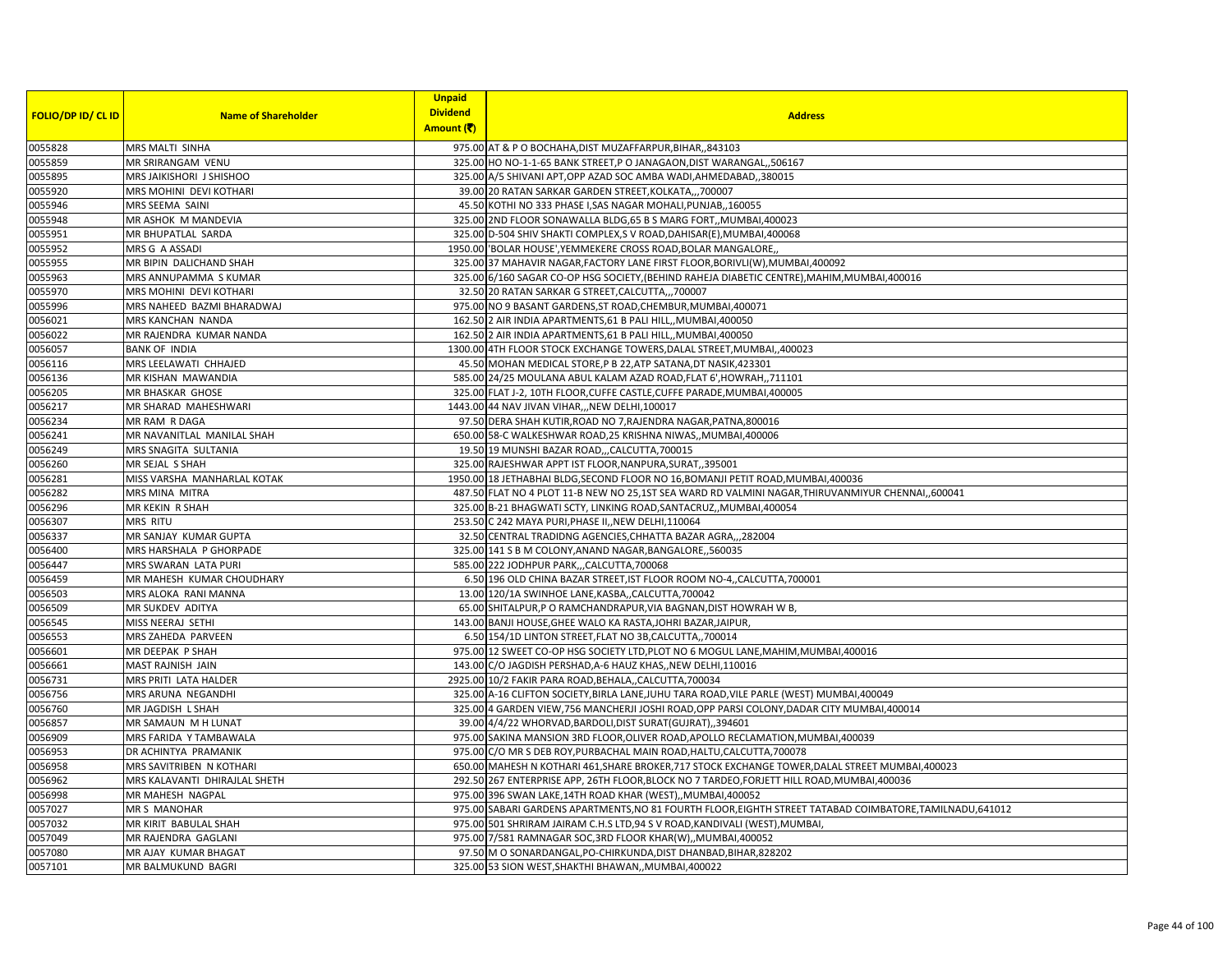| <b>FOLIO/DP ID/ CL ID</b> | <b>Name of Shareholder</b>                 | <b>Unpaid</b><br><b>Dividend</b><br>Amount (そ) | <b>Address</b>                                                                                                       |
|---------------------------|--------------------------------------------|------------------------------------------------|----------------------------------------------------------------------------------------------------------------------|
| 0057118                   | M/S TRAMBAKAM FINANCE CO PVT LTD           |                                                | 650.00 SHOP NO 56 HATHUA MARKET, LAHURABIR, VARANASI (U P), 221010                                                   |
| 0057129                   | MR SANTOSH KUMAR GOENKA                    |                                                | 975.00 NAR NARAIN SANTOSH KUMAR & BROS, 55/57 SARIKA HOTAL BUILDING, KAHOO KOTHI, KANPUR, 208001                     |
| 0057138                   | MRS PRAMILA GUPTA                          |                                                | 97.50 FLAT NO C 21 PLOT NO 37, SHUBHAM APARTMENT, PATPAN GANG I P EXTENSION, DELHI, 110092                           |
| 0057145                   | MR TATINENI GANGA DHARA RAMA KOTESWARA RAO |                                                | 325.00 H NO 10-141/1 R K PURAM, SAROOR NAGAR POST, HYDERABAD, ,500035                                                |
| 0057150                   | MRS TASMIYA MEHMOOD ZARIWALA               |                                                | 325.00 VIJAY APARTMENTS, VIRGO HEIGHTS, PLOT NO.388,16TH ROAD, BANDRA WEST, MUMBAI, 400050                           |
| 0057159                   | MRS SUNITA CHANDER                         |                                                | 292.50 27/64 RAJINDER NAGAR,,, NEW DELHI, 110060                                                                     |
| 0057220                   | MR ASHOK NAGINDAS BILAKHIA                 |                                                | 325.00 1/16 KAILAS NAGAR, M G ROAD, GHATKAPAR(E), MUMBAI, 400077                                                     |
| 0057350                   | MR PANDURANG GOPALKRISHNA KAMATH           |                                                | 195.00 B-4 SHREE SARASWATI SOCIETY, CHEMBUR-GOVANDI ROAD, CHEMBUR, MUMBAI, 400071                                    |
| 0057397                   | MRS KOMAL GOENKA                           |                                                | 156.00 C/O BIMAL TRADING CORPORATION, 22 STRAND ROAD, 2ND FLOOR, CALCUTTA, 700001                                    |
| 0057402                   | MR RAMESH PARAKH                           |                                                | 325.00 MR H C PARAKH, 4-B SELECTION APARTMENTS, NR RAJ COLONY USMANPURA, AHMEDABAD, 380013                           |
| 0057407                   | MR ARUN KUMAR AGRAWAL                      |                                                | 325.00 45 AJAY NILAYAN, NAGESHWAR COLONY, EAST BIORING ROAD, PATNA, 800001                                           |
| 0057439                   | MR BRIJMOHAN DHANUKA                       |                                                | 19.50 16/4/3 ROUND TANK LANE, MULLICK FATAK, HOWRAH,, 711101                                                         |
| 0057456                   | MR A MASUD                                 |                                                | 58.50 103 G T ROAD, P O & DIST - BURDWAN, WEST BENGAL, 713101                                                        |
| 0057465                   | MR SHASHANK JAYRAM KARVE                   |                                                | 195.00 189 SHUKRAWAR PETH, PUNE, ,,411002                                                                            |
| 0057479                   | MR JAYESH NAROTTAM ASHER                   |                                                | 97.50 14 JANSUKH NIVAS, KASTURBA ROAD, KANDIVLI (WEST), MUMBAI, 400067                                               |
| 0057481                   | MRS SAVITRI TEJSINGH JAYASWAL              |                                                | 292.50 SOMJI BLDG 2ND FLR ROOM NO 5,184/98 DR M MAHIMTORA MARG,, MUMBAI, 400004                                      |
| 0057506                   | MR SURENDRA SINGH BHUTORIA                 |                                                | 45.50 4 JOHURIPATTY, P O BUSDWAN,,,713104                                                                            |
| 0057530                   | MRS NIRMALA MULJI NAGDA                    |                                                | 143.00 D/814, SUNDERDHAM -II CO-OPERATIVE,, HOUSING SOCIETY, RAMBAUGH LANE,, S.V. ROAD, BORIVALI (W) MUMBAI, 400092  |
| 0057539                   | <b>MR RAJESH SHAH</b>                      |                                                | 325.00 10 SUNIDHYA BUNGLOW, OPP.ASHOK VATIKA, AMBLI BOPAL ROAD, AHMEDABAD, 380058                                    |
| 0057576                   | DR M SETHURAMAN                            |                                                | 975.00 NO-6 FIRST CROSS ROAD, R A PURAM, CHENNAI, 600028                                                             |
| 0057587                   | MR DILEEP AGRAWAL                          |                                                | 325.00 C/O SH R C AGRAWAL, 112 KOTHI KATRA TEK CHAND, ETAWAH, 206001                                                 |
| 0057639                   | MR R NARENDAR KUMAR                        |                                                | 143.00 92 BAZAAR ROAD, MYLAPORE, CHENNAI, 600004                                                                     |
| 0057644                   | MRS RASHMI M KHEMANI                       |                                                | 45.50 C/O HI INVESTMENT SERVICE CENTRE,5 SHIV NIWAS RAJAWADI, GHATKOPAR EAST, MUMBAI, 400077                         |
| 0057651                   | MR MULJI RAGHAVJI LODAYA                   |                                                | 3900.00 805 TEHMI TARRACE, A-2/1 KHORDAD CIRCLE, DADAR T T, MUMBAI, 400014                                           |
| 0057652                   | MRS USHA SURESHBHAI BAROT                  |                                                | 520.00 AT VASNA RATHOD, TG DEHGAM DT, AHMEDABAD, 382305                                                              |
| 0057657                   | MR R SURESH KUMAR                          |                                                | 143.00 16 P P V KOIL STREET, MYLAPORE, CHENNAI, 600004                                                               |
| 0057669                   | MRS RAMA SATISH PATEL                      |                                                | 325.00 63 NARAYAN BAUG, LINKING ROAD, SANTACRUZ, MUMBAI, 400054                                                      |
| 0057676                   | MR SHREE CHAND SONI                        |                                                | 45.50 KAMAL-KUNJ' FLAT NO-F6,15/2-C CHETLA ROAD, 5TH FLOOR, CALCUTTA, 700027                                         |
| 0057682                   | MR RAKESH KUMAR                            |                                                | 682.50 C/O SATYA NARAIN PODDAR, 678 KATRA HIRA LAL, NAI SARAK, CHANDNI CHOWK, DELHI, 110006                          |
| 0057688                   | MR RAMAIAH SOMASEKHAR                      |                                                | 325.00 8/3 WEST ANJANEYA TEMPLE ROAD, DATTATREYA CROSS, BASAVANAGUDI, BANGALORE, 560004                              |
| 0057697                   | MR SURENDRA KUMAR CHOWDHARY                |                                                | 325.00 HARSH NIWAS, HINDI BAZAR, GORAKHPUR, (UP),                                                                    |
| 0057707                   | MR MEEM AHMED                              |                                                | 975.00 C/O MR D L DUTT,12 KAPALITOLA LANE,,CALCUTTA,700012                                                           |
| 0057716                   | MR SAMEER NARAIN                           |                                                | 325.00 240 MUTTHI GANJ, RAMPRASAD KI BAGH, ALLAHABAD,, 211003                                                        |
| 0057717                   | MRS ANITA JHUNJHUNWALA                     |                                                | 13.00 23A NETAJI SUBHAS ROAD, 5TH FLOOR ROOM NO 8, CALCUTTA, 700001                                                  |
| 0057754                   | MRS ARUNA DINESH BHATT                     |                                                | 877.50 C/46 HASTIRAJ, BAPUBHAI VASHI ROAD, VILLE PARLE WEST, MUMBAI, 400056                                          |
| 0057760                   | MRS NIRMALA SHARMA                         |                                                | 143.00 ROOM NO 607 (6TH FLOOR), 4 FAIRLIE PLACE, KOLKATA, 700001                                                     |
| 0057791                   | MRS SHRADDHA KARIA                         |                                                | 292.50 STREET NO 1 9/2 RAIJI NAGAR, NEAR MOTI BAGH, JUNAGADH GUJRAT, 362001                                          |
| 0057806                   | MR JYOTI SWARUP CHAWLA                     |                                                | 325.00 108 OM BHAWAN, RESHAM OLI BUDHWARI, NAGPUR(M S), 440002                                                       |
| 0057825                   | MRS MAYADEVI NAIR                          |                                                | 325.00 35/1 ULSOOR ROAD, BANGALORE, ,,560042                                                                         |
| 0057826                   | MRS KRISHNA DEVI PUROHIT                   |                                                | 6.50 C/O ASHA TRADING CO, MUNDHRA KA CHOWK, BIKANER (RAJASTHAN),                                                     |
| 0057842                   | MR VINOD KUMAR GUPTA                       |                                                | 292.50 1251 SECTOR 12,R K PURAM,, NEW DELHI, 110022                                                                  |
| 0057857                   | MAST TARUN V SHAH                          |                                                | 292.50 GOVARDHAN BHUVAN, FLAT - 7,,N.S. ROAD NO. 12-A,,4- JAIHIND SOCIETY, JUHU SCHEME, VILEPARLE (W), MUMBAI,400049 |
| 0057871                   | MR MURLIDHAR BAJAJ                         |                                                | 325.00 SHRI VENKATESHWAR PRESS BLDG, 7TH KHETWADI, MUMBAI, 400001                                                    |
| 0057878                   | MAST RAJEEV KUMAR JALAN                    |                                                | 26.00 C/O SHREE SANJEEV TEXTILES, STATION ROAD, P O BOX NO 21, P O GIRIDIH, 815301                                   |
| 0057879                   | MAST SANJEEV KUMAR JALAN                   |                                                | 26.00 SRI SANJEEV TEXTILES, STATION ROAD, P O BOX NO 21, P O GIRIDIH, 815301                                         |
| 0057884                   | MRS MEENA GAKHAR                           |                                                | 45.50 HOUSE NO-279, SECTOR-16, PANCHKULA, HARYANA, 134109                                                            |
| 0057913                   | MR ATUL V DHAYAGUDE                        |                                                | 650.00 237 SIND COLONY, AUNDH, PUNE, 411007                                                                          |
| 0057953                   | MRS KAMLA CHATURBEDI                       |                                                | 650.00 C/O RAVINDRA CHATURVEDI, B-100 SHAHPURA, BHOPAL, 462016                                                       |
| 0057954                   | MRS SHABHA PRAKASH GANDHI                  |                                                | 19.50 BAZAR PETH, AT POST SANGAMNER, DIST AHMADNAGAR,, 422605                                                        |
| 0057968                   | MR RANJIT SINGH                            |                                                | 325.00 24 DASHARATH KUNJ(A), ARJUN NAGAR, AGRA, 282001                                                               |
| 0057971                   | MR DEVRATAN JAJU                           |                                                | 97.50 NO 37 BARNBAY ROAD, FLAT NO 9 KILPAUK, CHENNAI, 600010                                                         |
|                           |                                            |                                                |                                                                                                                      |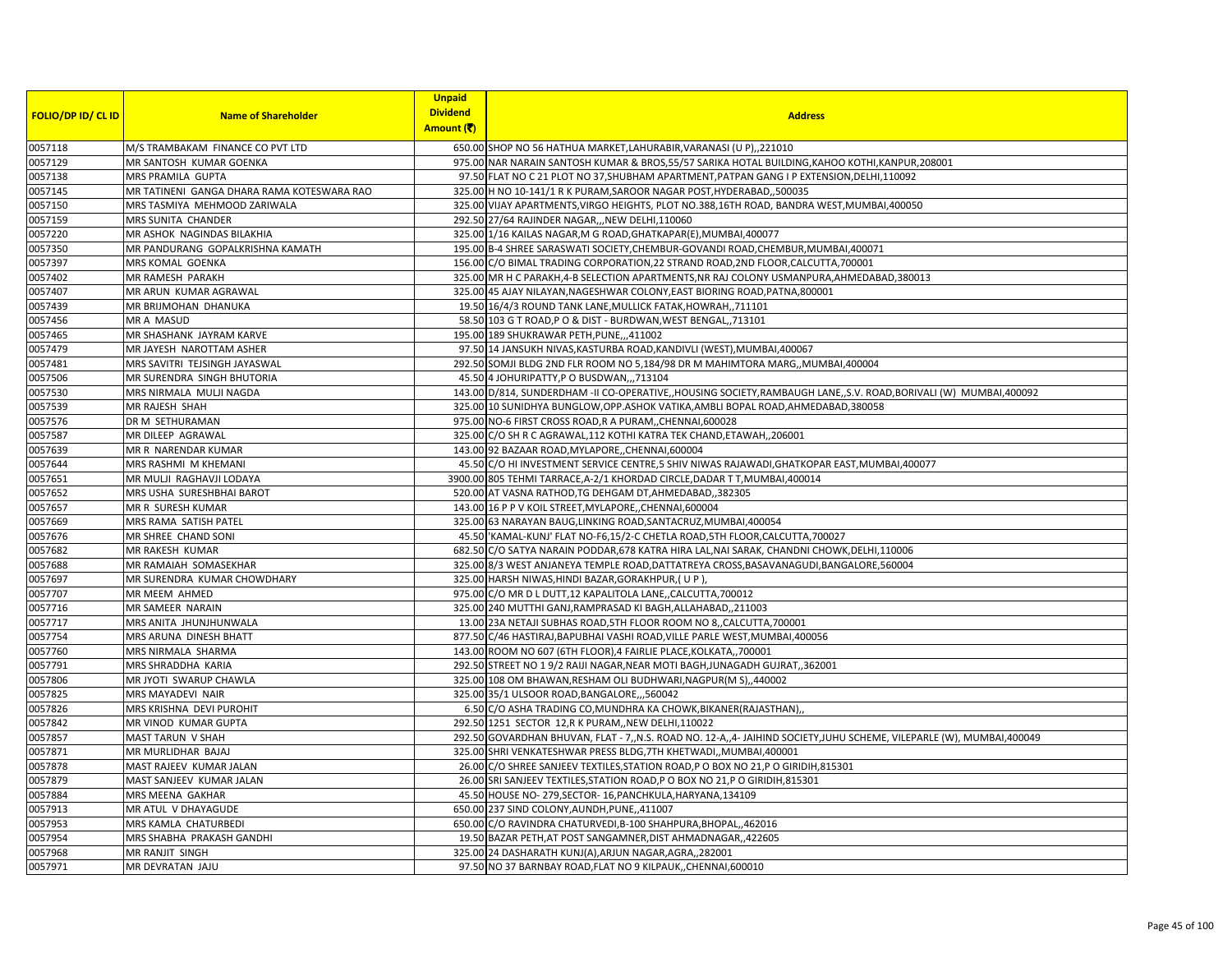| <b>FOLIO/DP ID/ CL ID</b> | <b>Name of Shareholder</b>             | <b>Unpaid</b><br><b>Dividend</b><br>Amount (そ) | <b>Address</b>                                                                                                    |
|---------------------------|----------------------------------------|------------------------------------------------|-------------------------------------------------------------------------------------------------------------------|
| 0057973                   | MR ANIL KUMAR SHARMA                   |                                                | 188.50 ROOM NO 607(6TH FLOOR),4 FAIRLIE PLACE, KOLKATA,, 700001                                                   |
| 0057992                   | MRS ANJANA JHAVERI                     |                                                | 325.00 BLOCK 7 4TH FLOOR, NAGINDAS MANSION, 59-61 GIRGAON ROAD, MUMBAI, 400004                                    |
| 0058008                   | MRS A SUBADRABAI                       |                                                | 975.00 C/O A KRISHNA BHAT, T D SANNIDHI ROAD, COCHIN, 688035                                                      |
| 0058045                   | MRS ILABEN A SHAH                      |                                                | 45.50 49 JAWAHAR NAGAR 6TH ROAD, MADHUKUNJ 2ND FLOOR, GOREGAON(W), MUMBAI, 400062                                 |
| 0058073                   | MR RAVI MANDOVARA                      |                                                | 520.00 C/O SADASHIV HARI WAD, 5 J 2ND DUBASH LANE, V P ROAD GIRGAUM, MUMBAI, 400004                               |
| 0058075                   | MR S VENKATARAMAN                      |                                                | 975.00 S 53, 35TH CROSS STREET, BESANT NAGAR, CHENNAI, 600090                                                     |
| 0058142                   | MR BHUPATLAL R PAREKH                  |                                                | 292.50 F 119 SUNDERDHAM, RAM BAUG LANE POISAR, S V ROAD BORIVALI WEST, MUMBAI, 400092                             |
| 0058148                   | JAYA N SHAH                            |                                                | 325.00 38 PATRAKAR NAGAR, BANDRA (EAST),, MUMBAI, 400051                                                          |
| 0058162                   | MRS SUSHILA CHANDRAKANT PATANKAR       |                                                | 585.00 9/20 CHANDRA NIVAS, SION COLONY ROAD, SION, MUMBAI, 400021                                                 |
| 0058190                   | MRS INDIRA LALIT KUMAR SHAH            |                                                | 650.00 C/O SHAH JEWELLERS, 13 ARMENIAN STREET, CALCUTTA, 700001                                                   |
| 0058209                   | MRS ASHA GOYAL                         |                                                | 325.00 BLOCK 4 PLOT NO 12, NEHRU NAGAR EAST, BHILAI M P., 490020                                                  |
| 0058258                   | MR NIRMAL ROY                          |                                                | 6.50 C/O B K TIWARY, 122B C R AVENUE, CALCUTTA, 700073                                                            |
| 0058260                   | MRS SITA KAJARIA                       |                                                | 325.00 C/O SUSHIL KR KAJARIA,2 MULLICK STREET,2ND FLOOR, R NO 39, CALCUTTA, 700007                                |
| 0058278                   | MRS NIRMALA DEVI CHINTALURI            |                                                | 325.00 C/O CVS SAMBASIVA RAO, THE LAKSHMI VILAS BANK LTD, BANK STREET, HYDERABAD, 500195                          |
| 0058304                   | MRS KAMLA MEHROTRA                     |                                                | 708.50 65 STATE BANK COLONY, G T ROAD, DELHI, 110033                                                              |
| 0058327                   | MR SUSHIL KUMAR AGARWAL                |                                                | 325.00 C/O PRABHU DAYAL AGARWAL, NR.LIC COLONY, WARD NO.9, OPP.SHIV MANDIR, PO.&DIST-SINGRAULI, SINGRAULI, 486889 |
| 0058332                   | MR N BHAKTANJA NEEYULU                 |                                                | 32.50 C/O KOTA PRASAD, KANDUKUR, PRAKASHAM DIST (A.P.), 523105                                                    |
| 0058333                   | MR SUBRATA CHATTERJEE                  |                                                | 26.00 13/22 MOHANLAL BAHALWALA ROAD, PO BALLY, DIST HOWRAH,, 711201                                               |
| 0058351                   | <b>MR SAMIR TULI</b>                   |                                                | 325.00 13 PARISHRAM APARTMENTS, 76 VISHWAS COLONY, ALKAPURI, BARODA, 390005                                       |
| 0058373                   | MR JAVERI SUNDERLAL HIRACHAND          |                                                | 663.00 8/85 J K BLDG, GAMDEVI, , MUMBAI, 400007                                                                   |
| 0058381                   | MRS DOLAT SOHRAB ADAJANIA              |                                                | 6.50 4-A MALABAR APTS, OFF NAPEAN ROAD, NEAR NAPEAN SEA ROAD, MUMBAI, 400036                                      |
| 0058389                   | MRS GAYTARI DEVI NARSARIA              |                                                | 143.00 3 BUNGLOW SHRINIWAS HOUSE, RANI SATIMARG, MALAD(E), MUMBAI, 400097                                         |
| 0058405                   | MR NADIR RAMZANALI KESHWANI            |                                                | 325.00 MUBARAK MANSION GROUND FLOOR, SHOP NO-3 M D SIDDIK ANSARI MARG, MOMINPURA BYCULLA WEST, MUMBAI, 400011     |
| 0058468                   | VRINDA K TRIVEDI                       |                                                | 975.00 105 SIDDHARTH APARTMENTS, RAJENDRA NAGAR, KULIPWADI, BORIVLI (E) MUMBAI, 400066                            |
| 0058477                   | MR SANJIV BHAMBRI                      |                                                | 585.00 II FLOOR "SUN-BEAM", 18/6 R A KIDWAI ROAD, WADALA, MUMBAI, 400031                                          |
| 0058480                   | MR KOLLIPARA ANASUYA                   |                                                | 325.00 C/O B K GUPTA, OPP BUS STAND P.B.NO 330, VIJAYAWADA, 520002                                                |
| 0058485                   | MRS JEROO P MEHTA                      |                                                | 312.00 301 MISTRY BUILDING, DR C H STREET, DHOBI TALAO, MUMBAI, 400002                                            |
| 0058513                   | MR SATYANARAYAN BHUTRA                 |                                                | 975.00 13 SILVER GOLD, S V P ROAD, BORIVILI WEST, MUMBAI, 400092                                                  |
| 0058531                   | MR M CHACKO GEORGE                     |                                                | 97.50 PAZHAVELIL HOUSE, THALASSERY, THIRUMOOLAPURAM PO, TIRUVALLA, 689115                                         |
| 0058540                   | MRS JESSIE AGNES GRACIAS               |                                                | 292.50 FLAT NO 2, ASHIANA COOP HSG SOC, 13 RANWAR OFF WARODA ROAD, BANDRA MUMBAI, 400050                          |
| 0058546                   | MRS NITA JAGDISHBHAI PATEL             |                                                | 975.00 RANIPURA, TA JHAGADIA, DIST BHARUCH, 393110                                                                |
| 0058554                   | MR MANILAL LALJI SHAH                  |                                                | 325.00 NANJI THOBHANCHHEDA, RAM BHUVAN ROOM NO 3, OPP BALAJI MANDIR, TILAK ROAD, GHATKOPAR EAST MUMBAI, 400077    |
| 0058605                   | MR PRAVA RANJAN PATNAIK                |                                                | 97.50 FALCON HOUSE 1ST FLOOR, A/22 CUTTACK ROAD, BHUBANESWAR, 751006                                              |
| 0058608                   | MR DAHYABHAI DALSARAM PATEL            |                                                | 97.50 11 BHARAT APPARTMENT, CHUNIBHAI COLONY KANKARIA, AHMEDABAD, 380022                                          |
| 0058646                   | MRS UMA RANI PYNE                      |                                                | 13.00 20 RATU SARKER LANE, ,CALCUTTA, 700073                                                                      |
| 0058655                   | MRS SNEH SOOD                          |                                                | 650.00 FLAT NO A 29, PARWANA APARTMENTS, PARWANA GROUP HSG SOC, MAYUR VIHAR PHASE I DELHI, 110091                 |
| 0058657                   | MR YOGENDRA M RATHORE                  |                                                | 97.50 1 TILAK PATH, RATHORE BUS SERVICE, ALIRAJPUR, 457887                                                        |
| 0058670                   | MR LIPIKA LAHA                         |                                                | 39.00 75 SITARAM GHOSH STREET,,,CALCUTTA,700009                                                                   |
| 0058671                   | MR GOBINDA CHANDRA LAHA                |                                                | 19.50 75 SITARAM GHOSH STREET,,,CALCUTTA,700009                                                                   |
| 0058681                   | MRS SUMITRA AGARWAL                    |                                                | 195.00 117-D POCKET-A, SUKHDEV-VIHAR, , NEW DELHI, 110025                                                         |
| 0058712                   | MR M R SRIKRISHNAN                     |                                                | 650.00 C/O K VARADA DESIKAN, 89 LUZ CHURCH AVENUE, CHENNAI, 600004                                                |
| 0058715                   | MR RAMESH CHANDRA MANNA                |                                                | 32.50 120/1A SWINHOE LANE, KASBA,, CALCUTTA, 700042                                                               |
| 0058719                   | MR G BALASUBRAMANIAN                   |                                                | 97.50 PLOT H SAPTHAGIRI NIVAS, CHIDAMBARANAR II CROSS ST, VANUVAMPETTAI, CHENNAI, 600091                          |
| 0058726                   | MRS SUSHILA BAGRI                      |                                                | 19.50 BL-12, SECTOR-2, SALT LAKE, KOLKATA,, 700091                                                                |
| 0058734                   | <b>MRS KANAK LATA</b>                  |                                                | 6.50 C/O CHOUDHARY DOMESTIC APPL (P) LTD,215/216 OLD CHINA BAZAR ST,,CALCUTTA,700001                              |
| 0058744                   | MISS SUMAIYAH M H LUNAT                |                                                | 19.50 4/4/22 WHORWAD, BARDOLI, DIST SURAT GUJARAT, 394601                                                         |
| 0058748                   | MR URMILA KAPADIA                      |                                                | 585.00 2 GOKUL NIWAS PARLESHWAR ROAD, VILE PARLE(E), MUMBAI, 400057                                               |
| 0058758                   | M/S VCK SHARE & STOCK BROKING SERVICES |                                                | 143.00 DUCKBACK HOUSE, 41 SHAKESPEARE SARANI,, CALCUTTA, 700017                                                   |
| 0058762                   | MRS KALPANA SEAL                       |                                                | 13.00 25/2/D NARKELDANGA MAIN ROAD,,,CALCUTTA,700054                                                              |
| 0058791                   | MRS BIDYABATI HARLALKA                 |                                                | 650.00 35 SUBARBAN SCHOOL ROAD,,,CALCUTTA,700025                                                                  |
| 0058794                   | M/S J AGARWALLA & SONS (P) LTD         |                                                | 416.00 370 UPPER CHITPORE ROAD,,,CALCUTTA,                                                                        |
|                           |                                        |                                                |                                                                                                                   |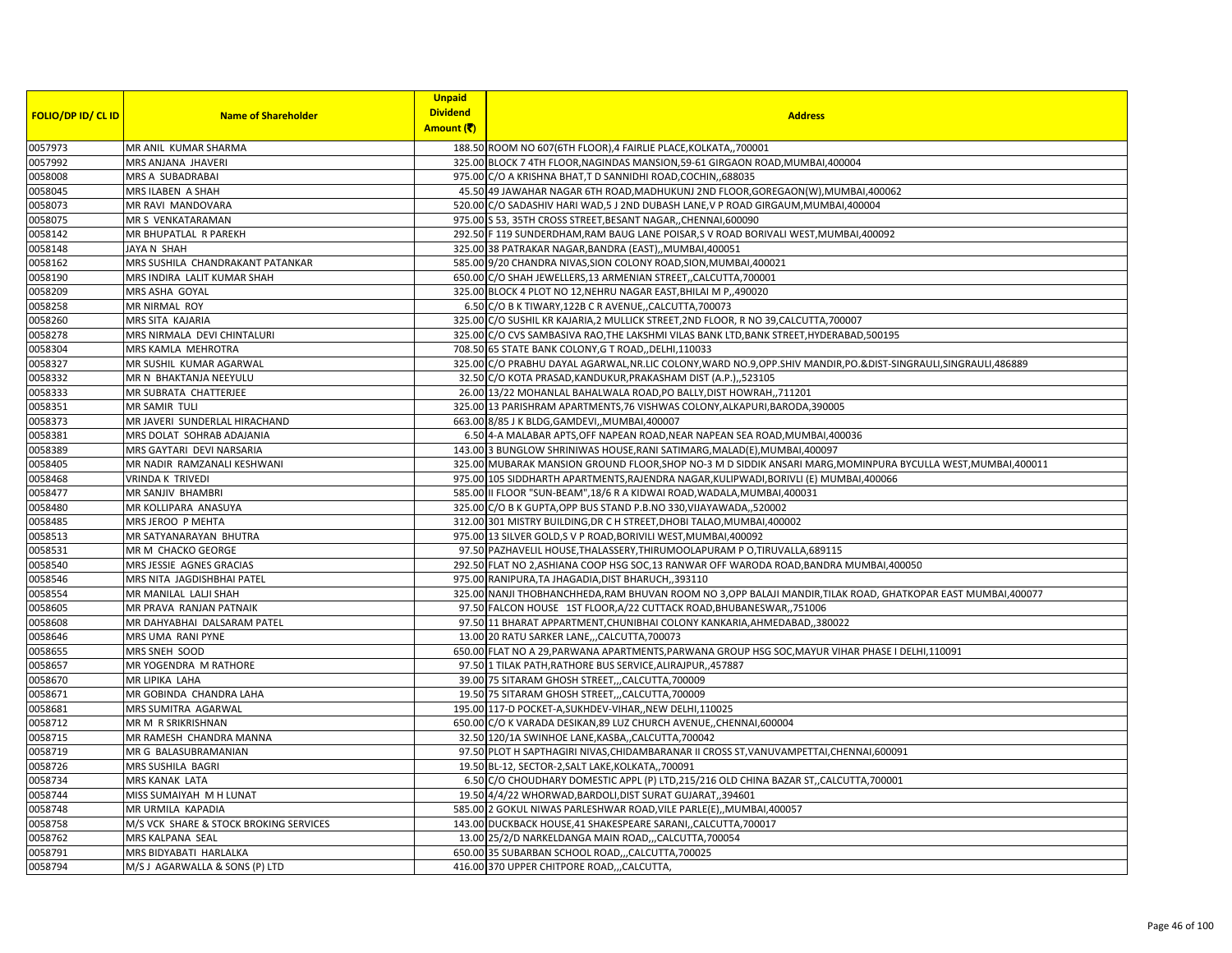|                           |                                     | <b>Unpaid</b><br><b>Dividend</b> |                                                                                                                        |
|---------------------------|-------------------------------------|----------------------------------|------------------------------------------------------------------------------------------------------------------------|
| <b>FOLIO/DP ID/ CL ID</b> | <b>Name of Shareholder</b>          | Amount (₹)                       | <b>Address</b>                                                                                                         |
| 0058795                   | MR JAYANTILAL AMRITLAL MEHTA        |                                  | 13.00 29 RAMMOHAN DUTTA ROAD, BHAWANIPORE,, CALCUTTA,                                                                  |
| 0058798                   | MR PRABHAT RANJAN SHAH              |                                  | 13.00 DURGAKUND, P O BANARAS HINDU UNIVERSITY, VARANASI,                                                               |
| 0058799                   | MR RAM SARAN SINGH                  |                                  | 13.00 7 SAMBHU CHATTERJEE STREET, , CALCUTTA, 700007                                                                   |
| 0058801                   | MR UMAKANT SHRINIVAS JOSHI          |                                  | 13.00 MILITARY HOSPITAL, ALWAR, RAJASTHAN,                                                                             |
| 0058802                   | MR VANDRAVANDAS NANALAL NAGRECHA    |                                  | 13.00 25 ALLENBY ROAD, BHOWANIPORE, CALCUTTA, 700020                                                                   |
| 0058804                   | <b>MR LALIT KUMAR</b>               |                                  | 650.00 C/O VYANJANA PRAKASHAN, 370 UPPER CHITPORE ROAD, CALCUTTA, 700006                                               |
| 0058807                   | MR M L MAHESHWARY                   |                                  | 6.50 FLAT NO 2A & 2B, 2ND FLOOR, 7 BRIGHT STREET,, CALCUTTA, 700019                                                    |
| 0058811                   | MRS SNEHLATA ARUN DESAI             |                                  | 65.00 C/O DR TUSHOR A DESAI, A-4 NEW ARPANA FLATS, BEHIND PALDI BUS TERMINUS, AHMEDABAD, 380007                        |
| 0058836                   | MRS NEELAM RUNGTA                   |                                  | 6.50 C/O BIMAL KUMAR RUNGTA, 89/1A, VIVEKANAND ROAD, BANGUR PARK, FLAT NO.1 & 2,4TH FLOOR, P.O. RISHRA HOOGHLY, 712248 |
| 0058846                   | MR RAMKISHORE BHANSALI              |                                  | 32.50 C/O GHEWARCHAND MOHANLAL, SARDARPURA IST B ROAD, JODHPUR(RAJ), ,342003                                           |
| 0058865                   | MISS MEENA KUMARI NANDA             |                                  | 45.50 NI/136 I R C VILLAGE, NAYAPALLI, BHUBANESHWAR, ,751015                                                           |
| 0058874                   | <b>MR BRIJMOHAN SONI</b>            |                                  | 110.50 4-1-1236/2C BRIJKUNJ KING KOTI RD, ABIDS HYDERABAD,, ,500001                                                    |
| 0058879                   | MRS SWAPNA GANGULY                  |                                  | 19.50 42/1A SARAT BOSE ROAD,,,CALCUTTA,                                                                                |
| 0058882                   | MR NIKHIL BANSILAL SHAH             |                                  | 97.50 A-37 KARMCHARINAGAR, SECTOR 1, GHATLODIA, AHMEDABAD, 380061                                                      |
| 0058883                   | MRS VARSHA N SHAH                   |                                  | 97.50 A-37 KARMACHARI NAGAR, SECTOR 1, GHATLODIA, AHMEDABAD, 380061                                                    |
| 0058892                   | MR RAVINDRA KUMAR AGARWAL           |                                  | 195.00 DR AMBEDKAR MARG, RATANGANJ, MIRZAPUR U P,, 231001                                                              |
| 0058921                   | MRS NARBADA AGARWAL                 |                                  | 97.50 E/4 TRIVENI,66 WALKESHWAR,, MUMBAI,400006                                                                        |
| 0058996                   | MRS VARSHA I CHOKSI                 |                                  | 97.50 2A DATTATRAY ROAD, PINK BUNGALOW, SANTACRUZ (WEST), MUMBAI, 400054                                               |
| 0059018                   | MRS RAJ KUMARI SHYAMSUNDER BHATIA   |                                  | 585.00 SHYAMRAJ, PLOT NO 139, GOI-3, SECTOR-21, NERUL, NAVI, MUMBAI, 400706                                            |
| 0059020                   | MRS SUNITA GUPTA                    |                                  | 19.50 117-A CHITTRANJAN AVENUE,,,CALCUTTA,700073                                                                       |
| 0059021                   | MR SUNIL KUMAR GUPTA                |                                  | 19.50 117-A CHITTARANJAN AVENUE,,,CALCUTTA,700073                                                                      |
| 0059022                   | MR ANIL KUMAR GUPTA                 |                                  | 19.50 117-A CHITTARANJAN AVENUECALCUTTA, 700073                                                                        |
| 0059077                   | MR NARAYAN P MULCHANDANI            |                                  | 650.00 8 SILVAN ROCHE, 3RD FLOOR, 21 CARMICHAEL ROAD, MUMBAI, 400026                                                   |
| 0059092                   | MRS SARDA DEVI SHARMA               |                                  | 292.50 GANPATI APARTMENT', 21 KHETRA MITRA LANE, SALKIA, HOWRAH, 711106                                                |
| 0059107                   | MRS VARSHA I CHOKSI                 |                                  | 292.50 2A DATTATRAY ROAD, PINK BUNGALOW, SANTACRUZ(W), MUMBAI, 400054                                                  |
| 0059131                   | MRS RESHMA SUBHASH SHAH             |                                  | 1300.00 BHUSHAN PLOT NO-815, ROAD NO-8 SIND HOUSING SOCIETY, AUNDH, PUNE, 411007                                       |
| 0059146                   | MR VIKRAM A GANDHI                  |                                  | 650.00 GANSHYAM BAUG 3RD FLOOR NO-446, DR AMBEDKAR ROAD OPP AURORA CINEMA, MATUNGA, MUMBAI, 400019                     |
| 0059147                   | MR SAGAR MAL JAIN                   |                                  | 97.50 161/1 M G ROAD, ROOM NO-43A,, CALCUTTA, 700007                                                                   |
| 0059153                   | MR SUBRATA CHATTERJEE               |                                  | 13.00 13/22 MOHANLAL BAHALWALA ROAD, PO BALLY, DIST HOWRAH,, 711201                                                    |
| 0059154                   | MR SUBRATA CHATTERJEE               |                                  | 19.50 13/22 MOHANLAL BAHALWALA ROAD, PO BALLY, DIST HOWRAH,, 711201                                                    |
| 0059155                   | MR D BANERJEE                       |                                  | 13.00 D24/7 GOVT HOUSING ESTATE, POST SAPUIPARA, BALLY, DIST HOWRAH,, 711201                                           |
| 0059158                   | MRS USHA PAHARIA                    |                                  | 32.50 C/O ATMARAM PAHARIA, ORIENT GENERAL INDS LTD, 6 GHORE BIBI LANE, CALCUTTA, 700054                                |
| 0059159                   | MRS USHA PAHARIA                    |                                  | 32.50 C/O ATMARAM PAHARIA, ORIENT GENERAL IND LTD, 6 GHORE BIBI LANE, CALCUTTA, 700054                                 |
| 0059164                   | MISS DIPTI DHAR                     |                                  | 650.00 15/2 SEWAK ASHRAM ROAD, DEHRA DUN (U. P.), , 248001                                                             |
| 0059173                   | MR MEGHNA CHATTERJEE                |                                  | 6.50 C/O JAGANNATH CHATTERJEE, E/24 RAM CHANDRA PALLY, BARISHA, CALCUTTA, 700008                                       |
| 0059243                   | MR IQBAL KRISHAN GAKHAR             |                                  | 6.50 HOUSE NO-279 SECTOR-16, PANCHKULA (HARYANA),, 134109                                                              |
| 0059279                   | MR PRABHU DAYAL AGARWALA            |                                  | 390.00 AMIT TRADING CO, 3 KYAL MARKET T R P ROAD, FANCY BAZAR, GUWAHATI, 781001                                        |
| 0059285                   | MRS CHANDRIKA CHITTARANJAN BHAT     |                                  | 28236.00 50 THORNTON DRIVE, DOLLARD DES ORMEDUX, QUEBEE, CANADA H 9 B 1 X 8,                                           |
| 0059289                   | MR BOLLURAJENDRA PRASAD             |                                  | 650.00 C/O DR B VENKATESWARA RAO,S L V NURSING HOME, NARASARAOPET, ,522601                                             |
| 0059372                   | MR SWETA SALECHA                    |                                  | 32.50 C/O NAVIN X RAY CLINIC, OPP BANGAR HOSPITAL, PALI MARWAR, ,306401                                                |
| 0059373                   | MR THRITY T PITHAVALA               |                                  | 130.00 PROPRIOTRESS SPENCER & CO,BOMBAY MUTUL BUILDING, 19/21 AMBALAL DOSHI MARG, MUMBAI, 400023                       |
| 0059421                   | MRS SHYAM KUMARI SINGH              |                                  | 650.00 C/O SATYANARAIN SINGH, RETIRED MAGISTRATE, MATWARI, HAZARIBAGH BIHAR,                                           |
| 0059497                   | MR DEVANG SUDHIR NANAVATI           |                                  | 650.00 ARCHIT, NEAR SNEHKUNJ SOC., S M ROAD, P.O. POLYTECHNIC, AHMEDABAD, 380015                                       |
| 0059524                   | A S MOLOOBHOY MARINE SERVICES P LTD |                                  | 650.00 BLDG 1 BPT PLOT 58,1ST MAGAZINE CROSS STREET, DARUKHANA, MUMBAI, 400010                                         |
| 0059557                   | MRS PRAMILA KHETAN                  |                                  | 6.50 16/2 KARTICK CHANDRA NIOGI LANE,P O ALAM BAZAR,,CALCUTTA,700035                                                   |
| 0059561                   | MR DEVI PRASAD SHROFF               |                                  | 650.00 SHROFF SADAN, P-246 C I T ROAD, SC - VI M, CALCUTTA, 700054                                                     |
| 0059568                   | MR MURARI I CHOKSI                  |                                  | 292.50 PINK BUNGLOW, 2A DATTATRIYA ROAD, SANTACRUZ (W), MUMBAI, 400054                                                 |
| 0059572                   | MRS MALTI N DAVE                    |                                  | 97.50 125 A MADHUBAN, DR AMBEDKAR ROAD, MULUND (W), MUMBAI, 400080                                                     |
| 0059596                   | MR SUNIL AGARWAL                    |                                  | 97.50 22A LANSDOWNE PLACE, GROUND FLOOR ROOM NO 2,, CALCUTTA, 700029                                                   |
| 0059669                   | MR UDAYAN CHANDRAKANT DESAI         |                                  | 975.00 PRATAP MANSION, FIRST FLOOR,10 LABURNAM ROAD,GAMDEVI,MUMBAI,400007                                              |
| 0059695                   | MR SANJAY K HIRANANDANI             |                                  | 650.00 8 DIWANI MAHAL, J V P D SCHEME, N S ROAD, MUMBAI, 400049                                                        |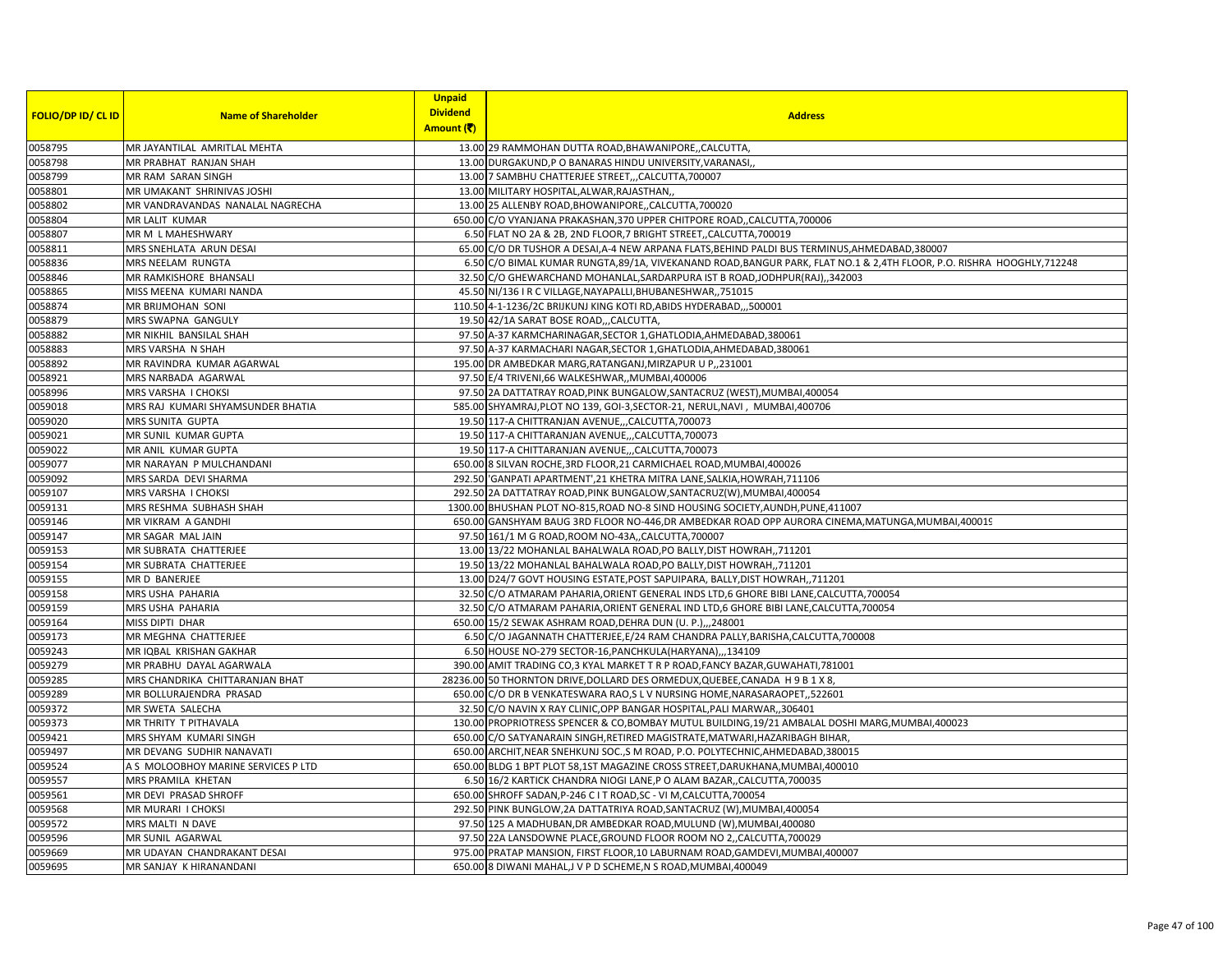| <b>FOLIO/DP ID/ CL ID</b> | <b>Name of Shareholder</b>                | <b>Unpaid</b><br><b>Dividend</b> | <b>Address</b>                                                                                         |
|---------------------------|-------------------------------------------|----------------------------------|--------------------------------------------------------------------------------------------------------|
|                           |                                           | Amount (₹)                       |                                                                                                        |
| 0059712                   | MR KISHAN CHOUDHARY                       |                                  | 26.00 C/O G L MODI & SONS, 2 NARENDRA CHANDRA DUTTA SARANI, 4TH FLOOR, UNIT 1, CALCUTTA, 700001        |
| 0059713                   | MR KAILASH CHOUDHARY                      |                                  | 26.00 291/A BANGUR PARK, RISHRA, HOOGHLY WEST BENGAL,, 712248                                          |
| 0059762                   | MR MAHESH KUMAR CHAUDHARY                 |                                  | 26.00 291/A BANGUR PARK, RISHRA, HOOGHLY WEST BENGAL, 712248                                           |
| 0059841                   | MR MANOJ M TURAKHIYA                      |                                  | 650.00 102 MAGANLAL CHAMBER, BABURAO BOBADE MARG,, MUMBAI, 400009                                      |
| 0059855                   | THE FEDERAL BANK LTD                      |                                  | 650.00 32 BOMBAY SAMACHAR MARG,P B NO 251,FORT,MUMBAI,400001                                           |
| 0059865                   | MR DILIP H GURNANI                        |                                  | 650.00 M/S SUGNAMALL SAREES, 39 AMINABAD, LUCKNOW(U P),, 226018                                        |
| 0059876                   | MR CHAMPALAL JHUNJHUNWALA                 |                                  | 156.00 59 BOMBAY SAMACHAR MARG,,, MUMBAI, 400023                                                       |
| 0059888                   | M/S RONSON TRADERS LIMITED                |                                  | 650.00 9/1 R N MUKHERJEE ROAD, 5TH FLOOR, CALCUTTA, 700001                                             |
| 0059897                   | MR ATUL D SETH                            |                                  | 97.50 4-2-109 OLD BHOIGUDA, R-P ROAD, SECUNDERABAD, 500003                                             |
| 0059903                   | MR NARENDRA KUMAR MANOT                   |                                  | 39.00 1/1-B BENI NANDAN,,,CALCUTTA,700025                                                              |
| 0059904                   | MR NARENDRA KUMAR MANOT                   |                                  | 19.50 1/1-B BENI NANDAN,,,CALCUTTA,700025                                                              |
| 0059915                   | MR DINESH A GANDHI                        |                                  | 650.00 GHANSHYAM BAUG, 3RD FLOOR,446 DR BABASAHEB AMBEDKAR RD,OPP AURORA CINEMA, MATUNGA MUMBAI,400019 |
| 0059919                   | MR KUMAR PAL MEHTA                        |                                  | 45.50 9 COMMUNITY CENTRE II, OPP SATAYAWATI COLLEGE, ASHOK VIHAR PHASE II, DELHI, 110052               |
| 0059920                   | MR RAJ KUMAR NAKHAT                       |                                  | 1300.00 20 RATAN SARKAR G STREET, CALCUTTA,,, 700007                                                   |
| 0059939                   | MR CHETAN NAROTTAMDAS KHARA               |                                  | 1300.00 9 VIVEKANAND VILLA, 139 S V ROAD, ANDHERI (W), MUMBAI, 400058                                  |
| 0059947                   | MR ARVIND SHENOY                          |                                  | 390.00 3/31 NANIK NIVAS, 91-B BHULABHAI DESAI ROAD, MUMBAI, 400026                                     |
| 0059948                   | MR YOGESH N SHAH                          |                                  | 1300.00 601 MEHUL, CORNER OF 9TH & 12TH ROAD, KHAR(WEST), MUMBAI, 400052                               |
| 0059958                   | MRS PUSHPA L GALGALI                      |                                  | 32.50 C-102 SINDHE COMPLEX, NEELIGIN RD, HUBLI, ,580020                                                |
| 0060029                   | <b>MR BHASKAR KHOSE</b>                   |                                  | 390.00 B/45/5 GOVT COLONY, BANDRA(E), , MUMBAI, 400051                                                 |
| 0060048                   | MRS NISHA SARA DANIEL                     |                                  | 617.50 PURAMTHOTTATHL, TRIKKALATHOOR, P O PERUMBAVOOR, KERALA, 683557                                  |
| 0060065                   | <b>MR TAPAN DAS</b>                       |                                  | 19.50 17 GOBINDA CHANDRA DHAR LANE, FIRST FLOOR,, CALCUTTA, 700001                                     |
| 0060080                   | MR MANAS MOHAN                            |                                  | 650.00 16 GAUTAM PALLI, LUCKNOW,                                                                       |
| 0060104                   | MR AJESH SHARMA                           |                                  | 195.00 384 JULLOKA MOHALLA, JAMMU, J & K,, 180001                                                      |
| 0060129                   | MR V RAMPRAKASH                           |                                  | 45.50 NO 32 I MAIN ROAD,C I T COLONY, MYLAPORE, CHENNAI, 600004                                        |
| 0060130                   | MR V PRASAD                               |                                  | 97.50 NO 23 I MAIN ROAD, C I T COLONY, MYLAPORE CHENNAI, 600004                                        |
| 0060141                   | MR RAJESH ANUBHAI SHAH                    |                                  | 390.00 3/A, GURUSIKHAR SOCIETY, NEAR LAVNYA SOCIETY, VASNA, AHMEDABAD, 380007                          |
| 0060145                   | MRS RENU SHARMA                           |                                  | 6.50 1389/15 PANCHKULA, HARYANA,,,134109                                                               |
| 0060170                   | MR SISIR MOHAN PYNE                       |                                  | 104.00 C/O M/S G M PYNE,14 INDIA EXCHANGE PLACE,,CALCUTTA,700001                                       |
| 0060173                   | MR BISWANATH JHUNJHUNWALA                 |                                  | 39.00 C/O BISWANATH & CO,1 MULLICK STREET, CALCUTTA, 700007                                            |
| 0060193                   | MR DILIP KUMAR DEY                        |                                  | 97.50 12 DOVER LANE, KOLKATA,, 700029                                                                  |
| 0060196                   | MR NARMADABEN DAHYABHAI PATEL             |                                  | 45.50 11 BHARAT APARTMENT, NR CHUNIBHAI COLONY, FOOTBALL GROUND, KANKARIA, AHMEDABAD, 380022           |
| 0060234                   | MR SUDARSHAN KUMAR NEWAR                  |                                  | 650.00 23/24 RADHA BAZAR STREET,,,CALCUTTA,700001                                                      |
| 0060253                   | DR JAMES JOSEPH                           |                                  | 1300.00 MAYA APTS, 36 ASHOKA ROAD, ST THOMAS TOWN, BANGALORE KARNATAKA, 560084                         |
| 0060257                   | MR PRADIP KUMAR JAISWAL                   |                                  | 32.50 C/O CALCUTTA SALES & SUPPLY, 192 VIVEKANAND ROAD, CALCUTTA, 700006                               |
| 0060258                   | MR ONKAR NATH MEHRA                       |                                  | 143.00 HOUSE NO 709, SECTOR 28, FARIDABAD, (HARYANA)                                                   |
| 0060263                   | MR SHYAM PAHLAJRAI BHATIA                 |                                  | 585.00 49F VENUS APTS, FLAT 38/10TH FLOOR, WORLI SEAFACE, MUMBAI, 400018                               |
| 0060273                   | MR THAKARDAS JUNEJA                       |                                  | 1300.00 KAILASH FLAT 14/A,35/1 J L NEHRU ROAD,, CALCUTTA, 700071                                       |
| 0060279                   | MR M NAGAPPAYYA                           |                                  | 65.00 S/O LATE M RAGHUNATHA PRABHU, UDIPI TALUK, MANURU VILLAGE, POST MANURU, 576221                   |
| 0060284                   | MRS KOKILA GANDHI                         |                                  | 97.50 1/9 SHOLAPUR ROAD, BEHARAMJI BLDG, OPP GANGHI BUS STAND, PUNE (M S), 411001                      |
| 0060288                   | MRS SITA AGARWAL                          |                                  | 6.50 9/1 BAITHAK KHANA FIRST LANE,,,CALCUTTA,700009                                                    |
| 0060309                   | MISS LATA WADHWANI                        |                                  | 97.50 PADAM SOCIETY FLAT NO 7, OPP JAI HIND HIGH SCHOOL, PIMPRI COLONY, PUNE, 411017                   |
| 0060310                   | MISS MANJULA WADHWANI                     |                                  | 97.50 PADAM SOCIETY FLAT NO 7, OPP JAI HIND HIGH SCHOOL, PIMPRI COLONY, PUNE, 411017                   |
| 0060366                   | MRS ANURADHA ARVIND PATWARDHAN            |                                  | 195.00 DIPTI BLOCK NO 4, GROUND FLOOR, HANUMAN CROSS LANE NO 1, VILE-PARLE(E), MUMBAI, 400057          |
| 0060371                   | MRS DRAKSHAYANIBAI MURALIDHARA RAO WAGULE |                                  | 1326.00 H NO.361 JUNI PETH, PANDARAPUR, DIST-SOLAPUR, 413304                                           |
| 0060407                   | MR M N PRABHAKAR                          |                                  | 97.50 ROOM NO 7 S S S BUILDING, IST FLOOR, IST CROSS, IST MAIN, CHAMARAJPET, BANGALORE, 560018         |
| 0060409                   | MISS SUGRA CHAND MULLA                    |                                  | 650.00 3RD FLOOR R NO 35,33 KHAIRUDDIN MASJID BLDG, DR AMBEDKAR ROAD, LAL BAG MUMBAI, 400012           |
| 0060458                   | MRS RENU MALHOTRA                         |                                  | 195.00 ICS HOUSE,C 19 COMMERCIAL CENTRE, SAFDARJUNG DEVELOPMENT AREA, OPP IIT GATE NEW DELHI, 110016   |
| 0060459                   | MR ANIL MALHOTRA                          |                                  | 390.00 ICS HOUSE,C 19 COMMERCIAL CENTRE, SAFDARJUNG DEVELOPMENT AREA, OPP IIT GATE NEW DELHI, 110016   |
| 0060480                   | MR RADHAGAURI CHIMANLAL PARIKH            |                                  | 13.00 NEAR CIRCUIT HOUSE, BEHIND PORT OFFICE, SHAHIBAG, AHMEDABAD, 380004                              |
| 0060494                   | MRS HARSHITA SURENDRA BHANSALI            |                                  | 325.00 SHRINIWAS MARG, PARATWADA, AMRAVATI(M.S.), ,444805                                              |
| 0060500                   | MR C NARENDRA MOHAN                       |                                  | 650.00 C/O MRS LALITHA JAIN, 3 WOOD STREET, 6TH FLOOR, FLAT 5, CALCUTTA, 700016                        |
|                           |                                           |                                  |                                                                                                        |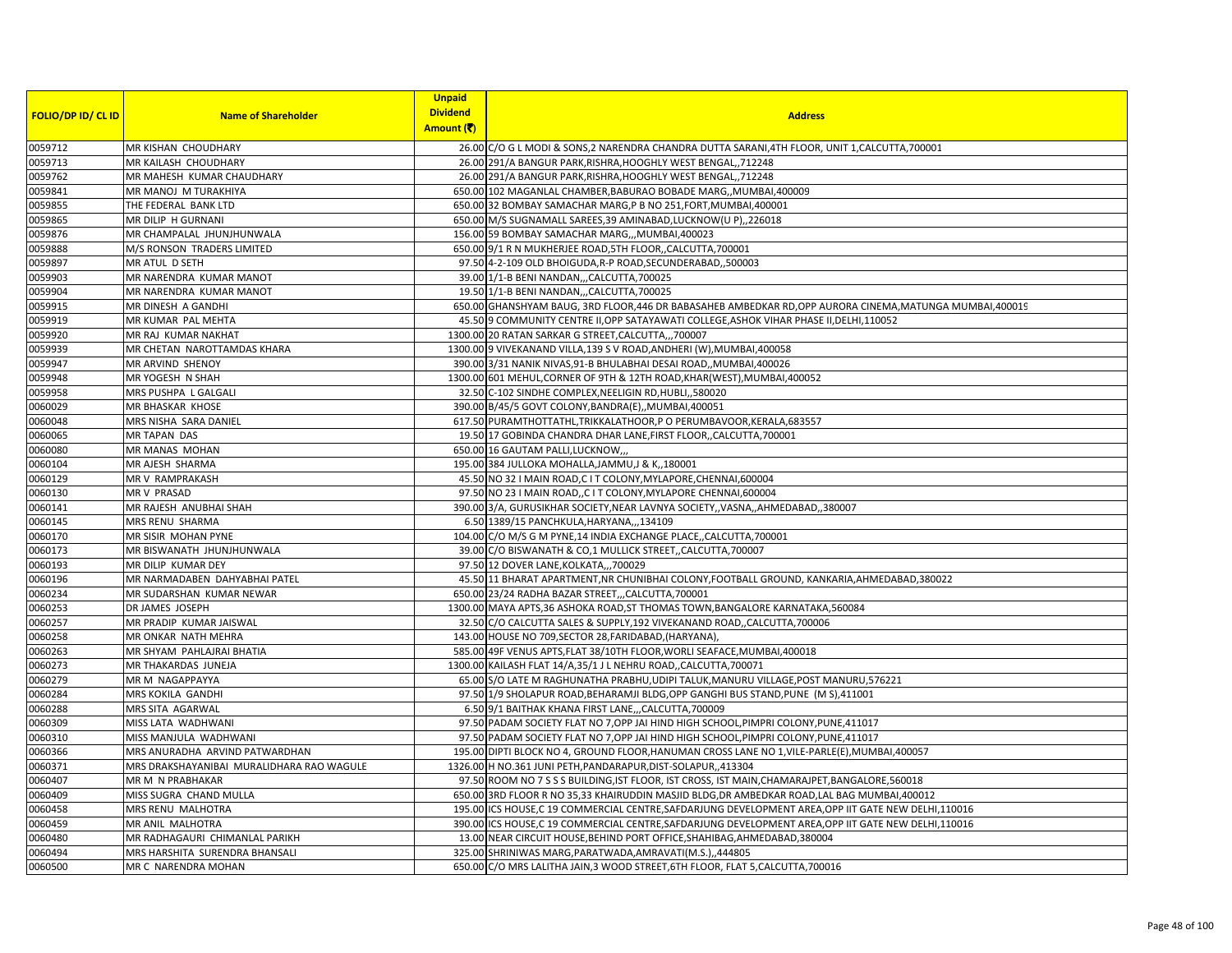| <b>FOLIO/DP ID/ CL ID</b> | <b>Name of Shareholder</b>      | <b>Unpaid</b><br><b>Dividend</b> | <b>Address</b>                                                                                                                  |
|---------------------------|---------------------------------|----------------------------------|---------------------------------------------------------------------------------------------------------------------------------|
|                           |                                 | Amount (そ)                       |                                                                                                                                 |
| 0060520                   | MRS JAYA MITRA                  |                                  | 455.00 C/O SRI KAJAL MITRA, MECHANICAL MAINTENANCE OFFICE, KULTI WORKS IISCO, PO KULTI DIST- BURDWAN, 713343                    |
| 0060545                   | MRS RITA SPRATT                 |                                  | 650.00 1-B SPL ENDERLEY APARTMENT, 26 CUBBON ROAD, BANGALORE, ,560001                                                           |
| 0060604                   | MRS SUDAMA SINGH                |                                  | 650.00 C/O DR P SINGH, BARANNA SADAN, MUKHTYAR GANJ, SATNA(M.P.), 485001                                                        |
| 0060616                   | MR SUMAN BUDHIA                 |                                  | 97.50 C/O RAJ HARDWARES, M S ROAD, P O GUWAHATI, ASSAM,                                                                         |
| 0060630                   | MR RAJESH JAIN                  |                                  | 97.50 19/5 JR MIG ANJALI COMPLEX, NEAR MATA MANDIR T T NAGAR, BHOPAL, ,462003                                                   |
| 0060635                   | MR S SADHA SINGH                |                                  | 1826.50 BURJKACHA, MACHHIWARA, LUDHIANA, PUNJAB,                                                                                |
| 0060637                   | MR HANSA SINGH                  |                                  | 1950.00 VILL KHOKHAR, P O BEHERAMPUR BET, DIST ROPAR, PUNJAB,                                                                   |
| 0060638                   | MR MANSHA SINGH                 |                                  | 1209.00 VILL KHOKHAR, P O BEHRAMPUR BET, DIST ROPAR, PUNJAB                                                                     |
| 0060645                   | MR PATEL PRAHALADBHAI KANTILAL  |                                  | 650.00 AMRIT ENGINEERING PVT LTD,U I D C KANSA ROAD, VISNAGAR(N G), 384315                                                      |
| 0060653                   | DR HEMANT JOSHI                 |                                  | 325.00 4412 JOSHI HOSPITAL, PANCHVATI KARANJA, NASIK, ,422003                                                                   |
| 0060658                   | MRS SIVABHAGYAM ADEESAN         |                                  | 292.50 C-5/36/01 SECTOR-5,C B D KONKAN BHAVAN, NEW BOMBAY, 400614                                                               |
| 0060665                   | MRS RENU JAIN                   |                                  | 65.00 M/S SUNRISE STEEL EMPORIUM, 129 COTTON STREET, CALCUTTA, 700007                                                           |
| 0060667                   | MR AMIRALI H VIRANEY            |                                  | 1300.00 C/O S K MANEKIA, 102/104 BHANDARI STREET, CHAKLA, MUMBAI, 400003                                                        |
| 0060673                   | MR RAVIKUMAR RAMANAN            |                                  | 195.00 493 EMBASSY HERITAGE, 62/2-1, 8TH MAIN ROAD, MALLESWARAM, BANGALORE, 560055                                              |
| 0060674                   | MR MUKESH KUMAR VASHIST         |                                  | 32.50 WZ-50 CHOUKHANDI VILLAGE, TILAK NAGAR,, NEW DELHI, 110018                                                                 |
| 0060712                   | MR JAYARAMAN                    |                                  | 292.50 A 2/3 MALATI CO-OP SOCIETY, SENAPATI RAPAT MARG, GANESHKIND, PUNE, 411016                                                |
| 0060732                   | <b>MR PRADEEP MAHAPATRA</b>     |                                  | 650.00 C/O VIJAYA N. MODI, PROGRESS APARTMENT -I,, FLAT NO.5, NO. 84, PAPPARMMA.L KOIL STREET, VAITHIKUPPAM PONDICHERRY, 605012 |
| 0060734                   | MR ARUN KUMAR MANDHANA          |                                  | 13.00 8/A SEN LANE, , CALCUTTA, 700005                                                                                          |
| 0060775                   | MR IQBAL DAWOODBHAI             |                                  | 650.00 C/O MERCURY INTERNATIONAL, 207 SANT TUKARAM ROAD, OPP SITA HOTEL IRON MARKET, CARNAL BUNDER MUMBAI, 400009               |
| 0060788                   | MISS KALINDI RANDERI            |                                  | 585.00 35 MEERA, 18 L D RUPAREL MARG, MALABAR HILL, MUMBAI, 400006                                                              |
| 0060798                   | MR SANDEEP KUMAR SETT           |                                  | 162.50 6 RAM NARAYAN, BHATTACHARJEE LANE,, CALCUTTA, 700006                                                                     |
| 0060829                   | YSN SHARES & SECURITIES (P) LTD |                                  | 130.00 COMMONWEALTH BUILDING,82 NAGINDAS MASTER RAOD,, MUMBAI, 400023                                                           |
| 0060833                   | MRS SHIPRA SETT                 |                                  | 6.50 458 (205A) RAJA RAMMOHAN ROY ROAD, GREEN PARK PS BARISHA, KOLKATA, ,700008                                                 |
| 0060843                   | MR HUCHCHARAY TADKOD            |                                  | 1300.00 B-3, DR. HEREKAR PARK, OPP. KAMLA NEHRU PARK, DECCAN GYMKHANA, PUNE, 411004                                             |
| 0060850                   | MRS GARIMA                      |                                  | 650.00 C/O SHRI RAM KISHORE SINGH, CLUB ROAD, MUZAFFARPUR, BIHAR                                                                |
| 0060862                   | MRS KAMLA NARAIN PUNWANI        |                                  | 97.50 588/11 SRI RAMANAGAR CO-OP SOCIETY, 3RD ROAD, KHAR (W), MUMBAI, 400052                                                    |
| 0060880                   | MR RAMANLAL J PARIKH            |                                  | 650.00 26TH SOUTH MADA ST, TRIPLI LANE, CHENNAI, 600005                                                                         |
| 0060885                   | MR USHAKANT SHAH                |                                  | 97.50 21 SHANTIKUNJ SOC, B/H KAIRACAN, RUPAPURA ANAND GUJARAT,, 388001                                                          |
| 0060892                   | MR PRAKASMAL BOTHRA             |                                  | 97.50 52 GENERAL MUTHIA STREET, 1ST FLOOR, CHENNAI, 600079                                                                      |
| 0060898                   | <b>MR ANAVIL MITTAL</b>         |                                  | 650.00 65-A KRISHNA NAGAR, KANPUR ROAD, LUCKNOW (U P),                                                                          |
| 0060940                   | MR SURESH KRISHENLAL BHAM       |                                  | 585.00 SATYA BHAVAN, BEHIND BLOCK NO-92, AGRA ROAD, MULUND COLONY MUMBAI, 400082                                                |
| 0060950                   | MR SHIV NANDAN SWARUP           |                                  | 58.50 RZD-3/71, STREET NO 7, MAHAVEER ENCLAVE PART II, NEW DELHI, 110045                                                        |
| 0060955                   | MRS SHAHENAZ MANSURALI MAKDA    |                                  | 6.50 MANDVI CHOWK, SAMA SOTH STREET CORNER, RAJKOT, 360001                                                                      |
| 0060957                   | MR JAYARAMAN KALYANARAMAN       |                                  | 195.00 A 2/3 MALTI CO-OP SOCIETY, SENAPATI BAPAL MARG, GANESHKIND, PUNE, 411016                                                 |
| 0060971                   | MR V DUSMANT RAJU               |                                  | 104.00 AT/PO BOUDH, DIST PHULBANI, ORISSA, , 762014                                                                             |
| 0060981                   | MR BHARAT BHUSAN DUTTA          |                                  | 71.50 188 ELIAS ROAD,P O KAMARHATI,,CALCUTTA,700058                                                                             |
| 0060996                   | MRS GEETA BHATTI                |                                  | 45.50 GEET DEEP, KALAWAD ROAD, OPP OCTROI NAKA, B/H MATRU MANDIR SCHOOL RAJKOT, 360001                                          |
| 0061002                   | MRS SUVARNALATA B MANTRI        |                                  | 650.00 MOHANLAL RAMDIN MANTRI, BAZAR PETH GANDHI CHOWK, KALYAN, DIST THANE, 421301                                              |
| 0061011                   | MR V NARAYANAN                  |                                  | 877.50 CEEBROS ARCADE 1 FLOOR, NO 1 3RD CROSS ST, KASTURBA NAGAR ADYAR, CHENNAI, 600020                                         |
| 0061027                   | MR AMAR KUMAR SEN               |                                  | 6.50 PALPARA-DAROKA LANE, CHANDANNAGAR, HOOGHLY, 712136                                                                         |
| 0061045                   | MRS RAJSHREE ARYA               |                                  | 975.00 31 ARMENIAN STREET, OLD NO.15, CHENNAI, 600001                                                                           |
| 0061047                   | MRS DAMYANTI JAIN               |                                  | 45.50 B-25 SARVODAYA ENCLAVE, ,NEW DELHI,110017                                                                                 |
| 0061064                   | MRS REENA CHOUKHANY             |                                  | 104.00 PRABHAT TEA CO (P) LTD, 16A SHAKESPEARE SARANI, UNIT 2, CALCUTTA, 700071                                                 |
| 0061075                   | MRS SADHANA VINOD GANDHI        |                                  | 78.00 PARISHRAM, 21/22 KHANDELWAL LAYOUT, EVERSHINE NAGAR, MALAD (W) MUMBAI, 400064                                             |
| 0061076                   | MR HAJARILAL JAIN               |                                  | 45.50 2163 AHHPUE BUKHAR'S POLE, AHMEDABAD,,,380001                                                                             |
| 0061088                   | MR ANAND KUMAR GUTGUTIA         |                                  | 130.00 GUTGUTIA HOUSE, GILAN PARA, DUMKA (JHARKHAND),, 814101                                                                   |
| 0061093                   | MR RAJIV VAID                   |                                  | 13.00 1860/5 5TH MAIN ROAD, R P C LAYOUT VJAYNAGAR, 2ND STAGE BANGALORE, ,560040                                                |
| 0061101                   | MR BULLAWAH DAS AGARWAL         |                                  | 19.50 C/O BINA COMMERCIAL CORPN., 9 JAGMOHAN MULLICK LANE 2ND FLOOR, CALCUTTA, 700007                                           |
| 0061132                   | MRS NISHU VADERA                |                                  | 32.50 C/O KHEMRAJ INNANI, GAY GALI PUNGAL PARA, JODHPUR RAJASTHAN,, 342001                                                      |
| 0061134                   | MRS CHAMELI DEVI JAIN           |                                  | 292.50 C/O AGRAWAL PLASTICS, 78 CENTRAL AVENUE, NAGPUR, 440018                                                                  |
| 0061151                   | MR ABHISHEK SARAF               |                                  | 97.50 ROOM NO.501, ASHOKA HOUSE, 3A HARE STREET, KOLKATA, 700001                                                                |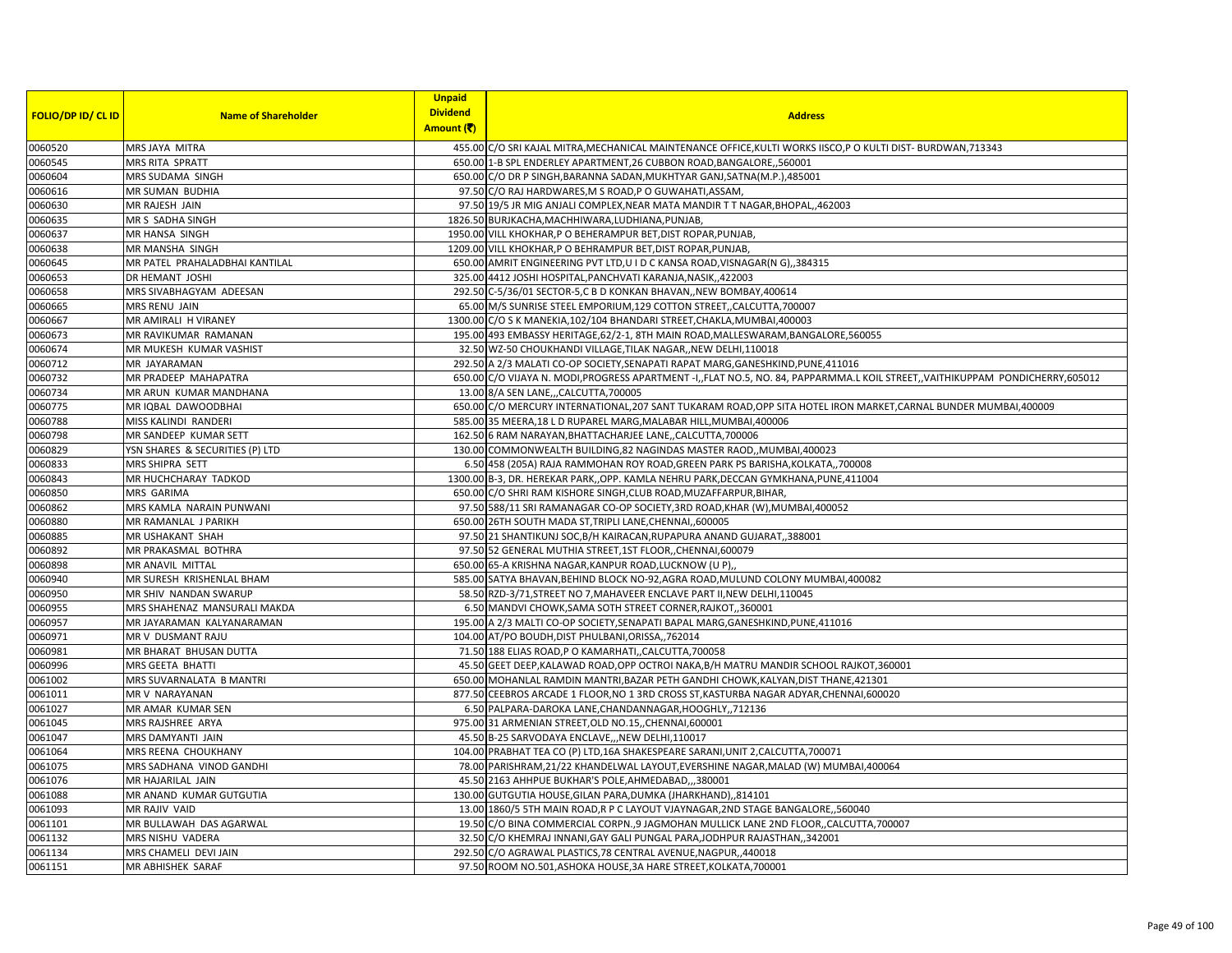|                           |                                    | <b>Unpaid</b>                                                                                                          |  |
|---------------------------|------------------------------------|------------------------------------------------------------------------------------------------------------------------|--|
| <b>FOLIO/DP ID/ CL ID</b> |                                    | <b>Dividend</b>                                                                                                        |  |
|                           | <b>Name of Shareholder</b>         | <b>Address</b><br>Amount (₹                                                                                            |  |
|                           |                                    |                                                                                                                        |  |
| 0061152                   | MISS NEVEDITA SARAF                | 97.50 C/O ABHISHEK SARAF, ROOM NO.501, ASHOKA HOUSE, 3A HARE STREET, KOLKATA, 700001                                   |  |
| 0061159                   | MR MANEKLAL FAKIRCHAND SHAH        | 650.00 105/117 PRINCESS STREET, 4TH FLOOR DAMODAR BUILDING, , MUMBAI, 400002                                           |  |
| 0061168                   | MR BRIJMOHAN SONI                  | 32.50 4-1-1236/2C "BRIJKUNJ" KING KOTI RD,ABIDS,HYDERABAD(A. P.),,500001                                               |  |
| 0061192                   | <b>MRS MONIKA K HASRAJANI</b>      | 45.50 202 JAMUNA NO-3,AMBEDKAR CHOW,C A ROAD,NAGPUR,440008                                                             |  |
| 0061197                   | MAST RAJESH JAYARAMAN              | 97.50 A 2/3 MALATI CO-OP HSG SOC, SENAPATI BAPAT MARG, GANESHKIND, ,411016                                             |  |
| 0061201                   | MRS JATAN KUNWAR BHANDARI          | 650.00 111 MALDAS STREET, UDAIPUR,,, 313001                                                                            |  |
| 0061210                   | MR ARUN KUMAR SHUKLA               | 1462.50 C/O RAVI SHUKLA, 21 SIMANDHAR, PLOT NO-39 SECTOR-14, VASHI NEW, 400705                                         |  |
| 0061228                   | MR ASHOK KHETSHI SHAH              | 650.00 ASHOK GENERAL STORES, PANCHVATI DHAM SHOP NO 9, SHIV VALLABH ROAD ASHOKVOM, BORIVLI MUMBAI, 400068              |  |
| 0061230                   | MR ROHIT KUMAR BHANU PRASAD PANDYA | 585.00 NARSINHJI'S POLE, BHUNI SHERI, BARODA,,                                                                         |  |
| 0061239                   | MR DILIP KUMAR SURANA              | 6.50 POST BOX NO 1980,3 VADAMALAI 1ST LANE,NR. TIRUPALLI STREET,SOWCARPET GROUND FLOOR CHENNAI,600079                  |  |
| 0061245                   |                                    |                                                                                                                        |  |
|                           | MRS SUDHA SINGH                    | 4550.00 19/15 THORNHILL RD, ALLAHABAD U P,, , 211001                                                                   |  |
| 0061252                   | <b>MRS SARASWATI SONE</b>          | 195.00 404 JYOTSANA APARTMENTS, NEAR NAWJIWAN SOCIETY, THANE (EAST), ,400603                                           |  |
| 0061261                   | MR RAVI KIRAN GUPTA                | 13.00 HISSARIA HOUSE, NEAR P O SADUL COLONY, BIKANER,, 334001                                                          |  |
| 0061264                   | MR ASHOK KUMAR SINGH               | 130.00 C-411 SHAMNIRMAL APTS, NARSING LANE, MALAD (WEST), MUMBAI, 400064                                               |  |
| 0061265                   | MR ALOK KRISHNA CHANDAK            | 292.50 5 SUKH SHANTI BHAWAN,SWASTHA PRATHISTAN,153 CHOTTI KHAJRANI,INDORE,452008                                       |  |
| 0061274                   | MRS LALITA M KOTHARI               | 292.50 VIPUL KOTHARI,20 NEAPENSEA ROAD,7 NAVJIVAN,MUMBAI,400036                                                        |  |
| 0061286                   | MISS ANURADHA BIHANI               | 650.00 C/O MAHESWARI COMMERCIAL COMPANY, 68/118 B V K IYENGAR ROAD, BANGALORE, 560053                                  |  |
| 0061302                   | MRS ARCHANA Y ADNANI               | 650.00 SANTACRUZ SARYU CHS L,FLAT NO.404, 64B LINKING ROAD, SANTACRUZ(W), MUMBAI, 400054                               |  |
| 0061307                   | MRS LALITA M KOTHAR                | 195.00 VIPUL KOTHARI, 20 NEAPENSEA ROAD, 7 NAVJIVAN, MUMBAI, 400036                                                    |  |
| 0061325                   | <b>MRS MITA NANDY</b>              | 52.00 2/2 NRISINGHA DUTTA ROAD, P O BARISHA,, CALCUTTA, 700008                                                         |  |
| 0061329                   | MR MANISH KHETAN                   | 97.50 P-68/B C I T ROAD, SCHEME-VIIM BLOCK-2,, CALCUTTA, 700054                                                        |  |
| 0061345                   | MR Y VENKAT JAIRAM                 | 292.50 C/O Y NARAYANAMURTHY, CHARTERED ACCOUNT, D NO 55-42-14, NR DR COLONY SEETHAMMADHARA VISAKHAPAT, 530016          |  |
| 0061352                   | MR CHANDRA KUMAR JAIN              | 6.50 C/O SUNRISE SPARES CO PVT LTD,5/1 CLIVE ROW,IST FLOOR ROOM NO 28/4,CALCUTTA,700001                                |  |
|                           |                                    |                                                                                                                        |  |
| 0061360                   | MRS BELA CHAKRABORTY               | 292.50 58B C I T ROAD, SCHEME VI M, CALCUTTA, 700054                                                                   |  |
| 0061382                   | MRS REKHA DHIRAJLAL SHAH           | 1950.00 C-6 MATRU ASHISH, 2ND FLOOR, S V ROAD, KANDIVALI (WEST) MUMBAI, 400067                                         |  |
| 0061402                   | MR DATTATRAYA MAHADEO NADKARNI     | 1950.00 B-5 YOGAKSHEMA NATH PAI NAGAR, GHATKOPAR(E), , MUMBAI, 400077                                                  |  |
| 0061407                   | MR SANGEETA M CHITNIS              | 195.00 POPULAR INVESTMENTS, GR FLOOR BAPAT BUILDING, GOKHOLE ROAD(NORTH), DADAR MUMBAI, 400028                         |  |
| 0061419                   | MR MOHANLAL TAPURIAH               | 97.50 N M INVESTMENT,8 SKYLON BUILDING,SUBHANPURA ROAD,BARODA,390007                                                   |  |
| 0061465                   | <b>MR MALAY RAY</b>                | 6.50 2/1 GOPAL CHANDRA LANE,,,CALCUTTA,700073                                                                          |  |
| 0061493                   | MRS JASODA BOHRA                   | 195.00 603, SAI APPARTMENT,,GAUTAM BUDHA LANE,,OPP. ORLEM CHURCH,,MALAD (W) MUMBAI,400064                              |  |
| 0061508                   | MR SAMAR BHUSAN DAS                | 429.00 AA-7 SALT LAKE CITY,SECTOR-I,,CALCUTTA,700064                                                                   |  |
| 0061518                   | MRS PARVATHI SUBRAMANIAN           | 97.50 20/29 AMAR APTS, RAGHAVA REDDY COLONY, ASHOK NAGAR, CHENNAI, 600083                                              |  |
| 0061529                   | MR BHARATI HEMENDRA SHAH           | 195.00 3/A GURUSIKHAR SOCIETY, NEAR LAVNYA SOCIETY VASNA, AHMEDABAD, , 380007                                          |  |
| 0061540                   | MRS SHYAMALI BASAK                 | 6.50 P-3 RAMGARH COLONY, P O DAKSHINESWAR,, CALCUTTA, 700076                                                           |  |
| 0061547                   | MR PRAVAT KUMAR AGARWAL            | 650.00 OPP WOMENS COLLEGE, AT/PO ANGUL, DIST ANGUL (ORISSA),                                                           |  |
| 0061610                   |                                    |                                                                                                                        |  |
|                           | MR ASHOK JAIN                      | 13.00 82 DADISETH AGIARY LANE, IIND FLOOR, R NO.12,, MUMBAI, 400002                                                    |  |
| 0061626                   | MRS SABITA CHATTERJEE              | 19.50 8A RAJENDRANATH SEN LANE,,,CALCUTTA,700006                                                                       |  |
| 0061636                   | MR DINESH KUMAR JAIN               | 208.00 7/1 SUKHLAL JOHARI LANE,,,CALCUTTA,700007                                                                       |  |
| 0061638                   | MRS MOUSUMI BHAUMIK                | 6.50 28 NEW SOUTH PARK,1ST FLOOR,BAGHAJATIN CALCUTTA,,700092                                                           |  |
| 0061639                   | JUTHIKA PAUL                       | 650.00 14 DR SUDHIR BOSE ROAD,,,CALCUTTA,700023                                                                        |  |
| 0061640                   | MR SUBHAS KUMAR KEDIA              | 32.50 60 PATHURIA GHAT STREET, ~CALCUTTA~700006~5522~UCP WARRANT~OK                                                    |  |
| 0061711                   | MISS KAMNA AGGARWAL                | 97.50 DR RAJ SINGH, M B B S, P C M S, F R M S(LOND), F I C A (USA) M C A I, RAMAN (PB), 151301                         |  |
| 0061724                   | KORATLA COMMERCIAL FINANCE LTD     | 97.50 H NO 3-6-393/1 ROAD NO-3, HIMAYATNAGAR, HYDERABAD, ,500029                                                       |  |
| 0061747                   | MR OMPRAKASH DALMIA                | 39.00 7 JADULAL MULLICK ROAD,,,CALCUTTA,700006                                                                         |  |
| 0061748                   | MRS RAJKUMARI GUPTA                | 13.00 A-60 JAWAHAR NAGAR, BHARATPUR, RAJSTAN, ,321001                                                                  |  |
| 0061750                   | MRS SUDESH NAGPAL                  | 877.50 D 918 NEW FRIEND'S COLONY,,, NEW DELHI, 110065                                                                  |  |
| 0061762                   |                                    |                                                                                                                        |  |
|                           | MRS MEENA CHOUDHARY                | 6.50 C/O R.LCHOUDHARY AMBICA KUNJ BLDGS,FLAT NO 21, 2ND FLOOR,194/D MANNICK TALLA MAIN ROAD,KANKURGACHI KOLKATA,700054 |  |
| 0061788                   | <b>MR ANCY JINSON</b>              | 97.50 33/2 CHIKKATHAYAPPA GARDEN,TAVARAKERE,BANGALORE,,560081                                                          |  |
| 0061793                   | MRS SUNITA SAMUDRA                 | 65.00 S S SAMUDRA, SAGAR INVESTMENTS, HOUSE NO 47 KULGOAN EAST, BADLAPUR DIST THANA, 421503                            |  |
| 0061796                   | MR NILESH NAVLAKHA                 | 585.00 C/O MR M G RAWLA, 10A HO-CHI-MINH SARANI, CALCUTTA, 700071                                                      |  |
| 0061801                   | MR ANAND KUMAR VIDYASARIA          | 26.00 1 NETAI HALDER STREET,,,CALCUTTA,700007                                                                          |  |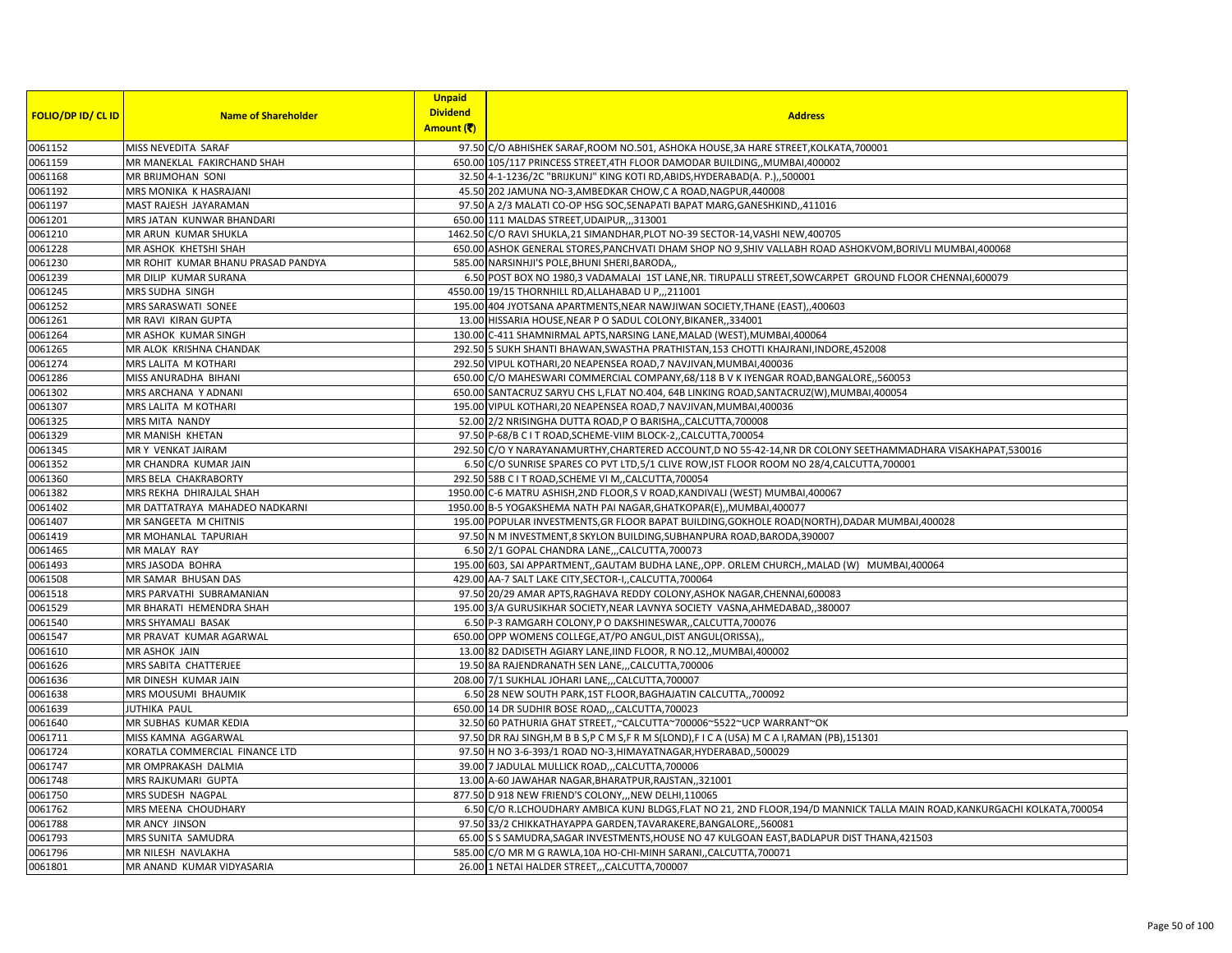|                           |                                | <b>Unpaid</b>   |                                                                                                                   |
|---------------------------|--------------------------------|-----------------|-------------------------------------------------------------------------------------------------------------------|
| <b>FOLIO/DP ID/ CL ID</b> | <b>Name of Shareholder</b>     | <b>Dividend</b> | <b>Address</b>                                                                                                    |
|                           |                                | Amount (そ)      |                                                                                                                   |
| 0061802                   | MR JAYANTA CHATTERJEE          |                 | 6.50 8A RAJENDRA NATH SEN LANE,,,CALCUTTA,700006                                                                  |
| 0061804                   | MRS ARCHANA JOSHI              |                 | 13.00 W/O ABHISHEK JOSHI, 22 RAMESHWAR MALIA LANE, 5TH FLOOR, HOWRAH, 711101                                      |
| 0061828                   | MR ANIL KUMAR SINGHANIA        |                 | 19.50 812 ASHIANA PLAZA, BUDH MARG, PATNA, 800001                                                                 |
| 0061838                   | MRS REKHA BANSAL               |                 | 143.00 D-5 NEW MULTAN NAGAR,,, NEW DELHI, 110056                                                                  |
| 0061859                   | MR BOMAN JAMSHEDJI PATEL       |                 | 1950.00 52A PARADISE APARTMENTS, 44 NEPEAN SEA ROAD, MUMBAI, 400026                                               |
| 0061867                   | MRS SANGEETA JAIN              |                 | 13.00 C/O SUNRISE SPARES CO PVT LTD,5/1 CLIVE ROW IST FLOOR, ROOM NO 28/4, CALCUTTA, 700001                       |
| 0061868                   | MR PRAVEEN KUMAR SARAOGI       |                 | 13.00 C/O M/S GANESHLALL JAYKUMAR, 8-B AMARTOLLA STREET, CALCUTTA, 700001                                         |
| 0061872                   | MR NIRMAL KUMAR SETHIA         |                 | 6.50 C/O N K SETHIA & CO, 24 POLLOCK STREET, 1ST FLOOR, CALCUTTA, 700001                                          |
| 0061874                   | MR RAMESH KUMAR                |                 | 6.50 1 KRISHNA IYER STREET, 3RD FLOOR SOWCARPET, CHENNAI, 600079                                                  |
| 0061880                   | MR BINOD KUMAR MODI            |                 | 6.50 C/O MODI INVESTMENTS, 150/1 TILAK ROAD (BURNS PLOT), RANIGANJ, DIST BURDWAN (W B), 713347                    |
| 0061883                   | MR VIPUL THAKORBHAI PARIKH     |                 | 195.00 THAKOR BHUVAN, BAJWADA, SHETH SHERI, BARODA, 390001                                                        |
| 0061909                   | <b>MRJOHN KOSHY</b>            |                 | 97.50 81 DACOSTA SQUARE, ST THOMAS TOWN P.O., BANGALORE, ,560084                                                  |
| 0061930                   | MR PHILIP MATHAI               |                 | 195.00 28-B NANDAN ROAD, BOWANIPORE, , CALCUTTA, 700025                                                           |
| 0061945                   | MR MUKESH NAGINDAS             |                 | 650.00 A/405 BHARAT APARTMENT, GANESH MANDIR ROAD, NEAR NEHRU MAIDAN, DOMBIVLI (EAST)                             |
| 0061952                   | MR B S SHARMA                  |                 | 325.00 P B NO 36 S R NAGAR,6 MAHALAXMI HSG SOCIETY, MALEGAON (NASIK), MAHARASHTRA, 423203                         |
| 0061965                   | MRS REKHA MAKIN                |                 | 39.00 23-H THORNHILL ROAD, ALLAHABAD, ., 211001                                                                   |
| 0061978                   | MR NARENDRA PRATAPRAI DOSHI    |                 | 3250.00 1 RADHA NIWAS IST FLOOR, GOGRASWADI INSIDE GATE, DOMBIVALI (EAST), MUMBAI, 421201                         |
| 0061987                   | MRS NURJEHAN OOMERBHOY         |                 | 19643.00 7 NOOR MANSION, CHOPATTY SEA FACE,, MUMBAI, 400007                                                       |
| 0062006                   | MRS AMINA E BEGMOHAMED         |                 | 585.00 7 CHOPATTY SEA FACE, NOOR MANSION, MUMBAI, 400007                                                          |
| 0062025                   | MR PROVAT RAJNAN CHAKRABORTY   |                 | 487.50 35 U B COLONY, P O ALAMBAZAR, CALCUTTA, 700035                                                             |
| 0062034                   | MR AMAR NATH ANAND             |                 | 585.00 109-B NEW MANDI, MUZAFFARNAGAR, ,,251001                                                                   |
| 0062037                   | MRS PREM SACHDEV               |                 | 585.00 B-373 LOK VIHAR, PITAMPURA, , DELHI, 110034                                                                |
| 0062050                   | MR SUDEEP BHALLA               |                 | 91.00 B 12 GEETANJALI, PLOT NO 52 SECTOR 17, VASHI, NAVI MUMBA, 400703                                            |
| 0062055                   | MAST ASHIS KUMAR MALANI(MINOR) |                 | 6.50 C/O BENGAL CHEMICOLOUR CO,35 ARMENIAN STREET, CALCUTTA, 700001                                               |
| 0062056                   | MR SEVANTILAL SHAH             |                 | 32.50 ABHAY CORPORATION, GUJ GUINING MILL COMPOUND, O/S PREMGATE, AHMEDABAD, 380016                               |
| 0062058                   | MR RAJESH KUMAR JALAN          |                 | 45.50 M/S VIKASH AGENCIES, TUNDI ROAD, GIRIDHI,, 815301                                                           |
| 0062060                   | MRS SHASHI MALANI              |                 | 13.00 M/S R S MALANI P LTD, 3 COMMERCIAL BULDINGS, 23 NETAJI SUBHASH ROAD, CALCUTTA, 700001                       |
| 0062061                   | MR RAKESH KUMAR MALANI         |                 | 19.50 M/S R S MALANI P LTD,3 COMMERCIAL BUILDINGS, 23 NETAJI SUBHAS ROAD, CALCUTTA, 700001                        |
| 0062062                   | MR CHINUBHAI MORAKHIA          |                 | 65.00 AT POST LAVANA VIA DEESA, DIST BANASKUNTHA, NORTH GUJARAT,, 385535                                          |
| 0062073                   | MRS SHREEKANTA DAGA            |                 | 19.50 DEEP JYOTI APARTMENT,638 DUM DUM PARK ROAD, FLAT NO 402 4TH FLOOR CALCUTTA,,700055                          |
| 0062075                   | MRS S T DAVER                  |                 | 4641.00 B C NO 40 CAMP, BELGAUM, ,, 590001                                                                        |
| 0062079                   | MR BIJAY KUMAR AGARWAL         |                 | 6.50 26/2 UMESH MUKHERJEE ROAD,,,CALCUTTA,700056                                                                  |
| 0062087                   | MR DENASH KUMAR                |                 | 195.00 JUGMANDAR DASS & SONS, OLD MANDI, MUZAFFAR NAGAR U P,                                                      |
| 0062104                   | MISS SONALI SANYAL             |                 | 6.50 66/2 JYOTISH ROY ROAD, NEW ALIPORE,, CALCUTTA, 700053                                                        |
| 0062111                   | MR PATEL JAMNADAS              |                 | 13.00 HOUSE NO 280 KADWASHERI, AMDAWADI-POLE, VADODARA, GUJARAT, 390001                                           |
| 0062118                   | MR JAY KUMAR BOTHRA            |                 | 6.50 16 BONFIELD LANE, ,CALCUTTA, 700001                                                                          |
| 0062122                   | MAST RAJESH JAYARAMAN          |                 | 65.00 A-2/3 MALATI CO-OP SOCIETY, SENAPATI BAPAT MARG, GANESH KHIND, POONA, 411016                                |
| 0062134                   | MR NITIN MANHARLAL SHAH        |                 | 32.50 PLOT NO 203 FLAT NO 7 ROAD NO 13, JAWAHAR NAGAR, GOREGAON (WEST), MUMBAI, 400062                            |
| 0062141                   | MAST J S KRISHNA               |                 | 487.50 PLOT NO-211 10TH STREET, ANNA NAGAR WEST EXTN,, CHENNAI, 600101                                            |
| 0062169                   | MR VASANT J VAGHELA            |                 | 195.00 2 PRABHA KUNJ SOCIETY, NEAR SHANTIVAN BUS STOP, NARAYAN NAGAR PALDI, AHMEDABAD, 380007                     |
| 0062171                   | MR VISHNU TIBREWALA            |                 | 97.50 C/O SAHSHRA FINANCE P LTD, 9/12 LAL BAZAR STREET, MERCANTILE BUILDING, 'A' BLOCK IST FLOOR CALCUTTA, 700001 |
| 0062198                   | MRS JAYSHREE PRAKASH PUNEKAR   |                 | 292.50 OPP KHANDE-RAO LANE, PALKAR VAKIL'S LANE, RAJMAHAL ROAD, VADODARA, 390001                                  |
| 0062211                   | MRS SUDHA DHOOT                |                 | 32.50 FLAT NO 202 2ND FLOOR, 368/6 PARNASREE PALLY, CALCUTTA, 700060                                              |
| 0062229                   | MR SATISH KUMAR GUPTA          |                 | 13.00 PRABHOOLALRAM RATANDAS, CHHATTA BAZAR, AGRA,, 282004                                                        |
| 0062264                   | MR SUDESH CHANDER              |                 | 292.50 201 LIBERTY CHAMBERS, OPP TRIVENI APTS, TIMALIYAWAD NANPURA, SURAT, 395001                                 |
| 0062299                   | MR RAJENDRA BALDEVBHAI PATEL   |                 | 312.00 7, KALPANA SOCIETY VIBHAG - 1,, PALANPUR PATIA, RANDER ROAD, SURAT, 395009                                 |
| 0062307                   | MRS BHAGWANI DEVI SHARMA       |                 | 292.50 C-II/F-4 LODI COLONY,,,NEW DELHI,110003                                                                    |
| 0062312                   | MR RAVI SETHIA                 |                 | 65.00 C/O B L SETHIA ADVOCATE, LAXMI BAZAR, BARMER (RAJ), 344001                                                  |
| 0062318                   | MR SHRI KRISHNA KAJARIA        |                 | 39.00 17/1D ALIPORE ROAD, NANDAN APPARTMENT, 2ND FLOOR, FLAT 2B CALCUTTA, 700027                                  |
| 0062322                   | MR PANKAJ M SHIROYA            |                 | 45.50 BLOCK NO 3 MANORANJAN CIRCUIT, HOUSE COMPOUND, BILKHA ROAD, JUNAGADH (GUJ), 362001                          |
| 0062327                   | MR ANIL GUPTA                  |                 | 13.00 23 BANK COLONY, MANDOLI, ,, 110093                                                                          |
|                           |                                |                 |                                                                                                                   |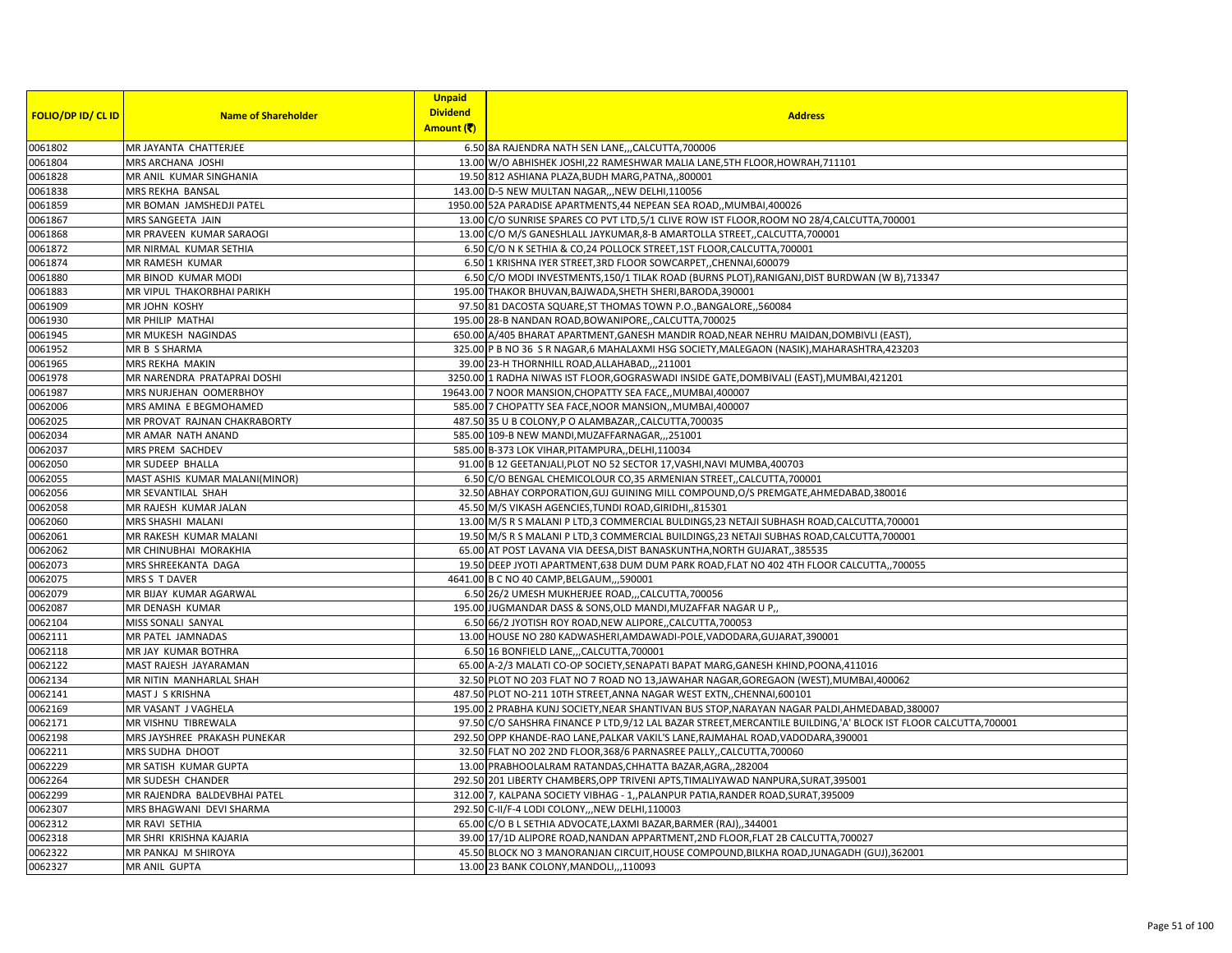|                           |                                | <b>Unpaid</b>   |                                                                                                                    |
|---------------------------|--------------------------------|-----------------|--------------------------------------------------------------------------------------------------------------------|
| <b>FOLIO/DP ID/ CL ID</b> | <b>Name of Shareholder</b>     | <b>Dividend</b> | <b>Address</b>                                                                                                     |
|                           |                                | Amount (₹)      |                                                                                                                    |
| 0062341                   | MR NARAYAN DAS MOHTA           |                 | 32.50 467 MAKRANEKIRONS, MOHTA KA CHOWK, BIKANER (RAJ), 334005                                                     |
| 0062349                   | M/S BANK OF AMERICA            |                 | 585.00 A/C NO 011/80/31606, BANK OF AMERICA N T & S A, 8 INDIA EXCHANGE PLACE, CALCUTTA, 700001                    |
| 0062352                   | MRS ELSAMMA XAVIER             |                 | 292.50 JOXILLA, S H MOUNT P O, KOTTAYAM DT, KERALA, 686006                                                         |
| 0062406                   | MRS VEENA J PUNJABI            |                 | 325.00 761/6 RAMANAGAR SOC, 5TH ROAD, KHAR, MUMBAI, 400052                                                         |
| 0062417                   | MRS MAYA JAISWAL               |                 | 123.50 188 VIVIKANANDA ROAD,,,CALCUTTA,700006                                                                      |
| 0062421                   | MR PAPPU JAISWAL               |                 | 123.50 192 VIVEKANANDA ROAD,,,CALCUTTA,700006                                                                      |
| 0062423                   | M/S MERBANC INDIA LTD          |                 | 32.50 204 GANGA ESTATES, 6-3-350 NAGARJUNA CIRCLE, HYEDRABAD, ,500034                                              |
| 0062429                   | MR SUDEB BARUA                 |                 | 19.50 40/1 BAISHNABGHATA ROAD, P O NAKTALA,, CALCUTTA, 700047                                                      |
| 0062446                   | <b>MR R ARVIND</b>             |                 | 1150.50 NO 3 ELDAMS ROAD, TEYNAMPET, CHENNAI, 600018                                                               |
| 0062452                   | MR MOHAN PARVATIKAR            |                 | 585.00 STOCK BROKER, 15/3-1 PALACE ROAD, BANGALORE, ,560052                                                        |
| 0062484                   | MR RAJU AGARWAL                |                 | 650.00 SHYAM SUNDER SUREKA, C/O SUREKA STORES, 4 LORD SINHA ROAD, CALCUTTA, 700071                                 |
| 0062512                   | MRS HIRABEN K THAKKAR          |                 | 650.00 C/O D L BEGAD & CO,109 PARASHMANI CHAMBERS, NEW STATION ROAD, BHUJ-KUTCH (GUJARAT), 370001                  |
| 0062513                   | MRS PARUL K THAKKAR            |                 | 650.00 C/O D L VEGAD & CO,109 PARASHMANI CHAMBER, NEW STATION ROAD, BHUJ-KUTHC GUJARAT, 370001                     |
| 0062537                   | MR AMIYA KUMAR GHOSH           |                 | 156.00 12 BANERJEE PARA LANE, SERAMPUR, ,, 712201                                                                  |
| 0062541                   | MR SILLA NIRANJAN PATRA        |                 | 39.00 SATYA SAI ELECTRICALS, 260 BAPUJI NAGPUR, BHUBANESWAR,, 751009                                               |
| 0062546                   | MR PARIKSHIT NARAN HALAI       |                 | 650.00 BLUE PEARL, INVESTMENT CONSULTANCY P LTD, 4TH FLOOR BEENA TOWERS, STATION RD BHUJ-KUTCH GUJ GUJARAT, 370001 |
| 0062547                   | MRS KAMALA NARAN HALAI         |                 | 650.00 BLUE PEARL, INVESTMENT CONSULTANCY P LTD, 4TH FLOOR BEENA TOWERS, STATION RD BHUJ-KUTCH GUJARAT, 370001     |
| 0062548                   | MR BHARATBHAI R UPADHYAY       |                 | 650.00 BLUE PEARL, INVESTMENT CONSULTANCY P LTD, 4TH FLOOR BEENA TOWERS, STATION ROAD BHUJ-KUTCH GUJARAT, 370001   |
| 0062555                   | MRS A CHANCHAL SURANA          |                 | 45.50 H ASHOK SURANA & CO, CHARTERED ACCOUNTANTS, II FLOOR KEERTHI PLAZA, NAGARTHPET BANGALORE, 560002             |
| 0062577                   | MAST SANDEEP BAGRECHA(MINOR)   |                 | 195.00 33P KALIGHAT ROAD,,,CALCUTTA,700025                                                                         |
| 0062587                   | MR MANISH MEHTA                |                 | 1300.00 26 AMARTOLLA LANE, FIRST FLOOR,, CALCUTTA, 700001                                                          |
| 0062626                   | MR MALCHAND TAPURIA            |                 | 650.00 BURDHWAN COMPOUND, COLLEGE SQUARE, CUTTACK, 753003                                                          |
| 0062698                   | MR YATENDRA KUMAR GUPTA        |                 | 650.00 ROOM NO-5 AHUJA CHAWL, BALAJI MARG KURLA, KURLA, MUMBAI, 400070                                             |
| 0062710                   | MRS RAJKUMARI MANOHAR PHERWANI |                 | 650.00 NEW INDIA AUTO FINANCE CONSULTANT, 1170/17 REVENUE COLONY, RAMA GANESH BUILDING, SHIVAJINAGAR PUNE, 411050  |
| 0062733                   | MISS H A JAYASHREE             |                 | 97.50 24 III CROSS LIC COLONY, JAYANAGAR III BLOCK, BANGALORE, 560011                                              |
| 0062755                   | MRS JOYAMMA VARGHESE           |                 | 650.00 A-4 HERMES TWINS, NAGAR ROAD, YERAWADA, PUNE, 411006                                                        |
| 0062761                   | MR RAVI CHANDER LAMA           |                 | 292.50 H M 151 HOUSING BOARD COLONY, JAMAL PUR, LUDHIANA, PUNJAB, 144001                                           |
| 0062770                   | MR RAM PRAKASH AGARWAL         |                 | 6.50 C/O GOEL PHARMA, 4-4-230/3 SHOP 6 1ST FLOOR, INDER BAGH SULTAN BAZAR, HYDERABAD, 500095                       |
| 0062783                   | MISS SONAL JAYANT VASA         |                 | 292.50 F BLOCK ROOM NO 13 IST FLOOR, BHANGWADI KALBADEVI ROAD, MUMBAI, 400002                                      |
| 0062813                   | MR MUKESH KUMAR GUPTA          |                 | 130.00 S.P. MANGLA & CO., 21-B, CANNING STREET, GROUND FLOOR, ROOM NO. 5 & 6, KOLKATA, 700001                      |
| 0062822                   | MR SANTOSH KUMAR SULTANIA      |                 | 6.50 19 MUNSHI BAZAR ROAD,,,CALCUTTA,700015                                                                        |
| 0062824                   | MRS RENUKA D SHAH              |                 | 13.00 C-1 MEWAWALA APARTMENTS, ST MARY ROAD, VILE PARLE WEST, MUMBAI, 400056                                       |
| 0062828                   | MRS RAJ ARORA                  |                 | 409.50 545-A SECTOR-3,R K PURAM,, NEW DELHI,                                                                       |
| 0062858                   | MRS CHHANDA CHATTERJEE         |                 | 32.50 8A RAJENDRA NATH SEN LANE, , CALCUTTA, 700006                                                                |
| 0062862                   | MAST VINESH NAVINCHANDRA PATEL |                 | 97.50 8/22A SARDARNAGAR SOCIETY, CHHAM ROAD, NIZAMPURA, BARODA, 390002                                             |
| 0062870                   | MR BRIJ MOHAN TAPARIA          |                 | 6.50 LAXMINARAYAN SITARAM, 207 MAHARSHI DEVENDRA ROAD, ,CALCUTTA, 700007                                           |
| 0062879                   | MRS KALPAGAM KRISHNAMURTHY     |                 | 650.00 5/154 L FIRST FLOOR, SAMATHBAI COLONY, ANNAPURAM, SALEM, 636004                                             |
| 0062884                   | MRS CHARU A KANANI             |                 | 292.50 G K NAGAR NO 1, BUNGLOW NO 1, SHANKER LANE KANDIVLI W, MUMBAI, 400067                                       |
| 0062888                   | MR MANISH KUMAR                |                 | 97.50 POST BOX NO 58, KALI BARI ROAD, HAZARIBAG, 825301                                                            |
| 0062910                   | MR RAKESH KUMAR SHRIVASTVA     |                 | 13.00 D 16/7 INDUSTRIAL HOUSING ESTATE, GOVT QUARTER BELUR, PO SAPUIPARA BALLY DIST HOWRAH,, 711227                |
| 0062918                   | MRS CHANDRAKANTA N PATEL       |                 | 292.50 8/22A SARDARNAGAR SOCETY, CHHANI ROAD NIZAMPURA, BARODA, 390002                                             |
| 0062924                   | MRS MAMTA PARAG MOKASHI        |                 | 650.00 13 GAURISHANKER, PLOT NO 131 PT GUNIDAS MARG, MAHIM, MUMBAI, 400016                                         |
| 0062953                   | MR JAYANTI BHATTACHARJEE       |                 | 58.50 19 S C MUKHERJEE STREET, P O - KONNAGAR, DIST - HOOGHLY, WEST BENGAL,                                        |
| 0062954                   | MR RAMPUJAN RAI                |                 | 19.50 VILL- GANSUN (KATHOUT), PO - GAUSPUR, DIST - GHAZI PUR (UP),                                                 |
| 0062959                   | MR NIRANJAN SINGH SEKHON       |                 | 1300.00 DAKHA HOUSE, F/5 MODEL TOWN, DELHI, 110009                                                                 |
| 0062968                   | MR MANISH JINDAL               |                 | 6.50 HOUES NO 17 SECTOR 21-C, STREET NO 4 CHANDERLOK COLONY, MANDI GOBINDGARH, PUNJAB, 147301                      |
| 0062981                   | MR GIRIRAJ RATHI               |                 | 58.50 C/O SHREE BAJRANG STORES, 208 JAMUNALAL BAJAJ STREET, CALCUTTA, 700007                                       |
| 0062983                   | MRS PUSHPA NATHANY             |                 | 52.00 1/A KASHI GHOSH LANE, ,,CALCUTTA, 700006                                                                     |
| 0062988                   | MR VIJAY AGARWAL               |                 | 650.00 432 MANGALWAR PETH, PUNE,,,411011                                                                           |
| 0063011                   | MR A A GUPTA                   |                 | 273.00 NO 5 "PRABHATH" 3RD MAIN ROAD, VYALIKAVAL, BANGALORE, ,560003                                               |
| 0063022                   | MAST PREMPRAKASH SABOO         |                 | 13.00 183 VARSHA SOCIETY, AJWA ROAD, BARODA, ,390019                                                               |
|                           |                                |                 |                                                                                                                    |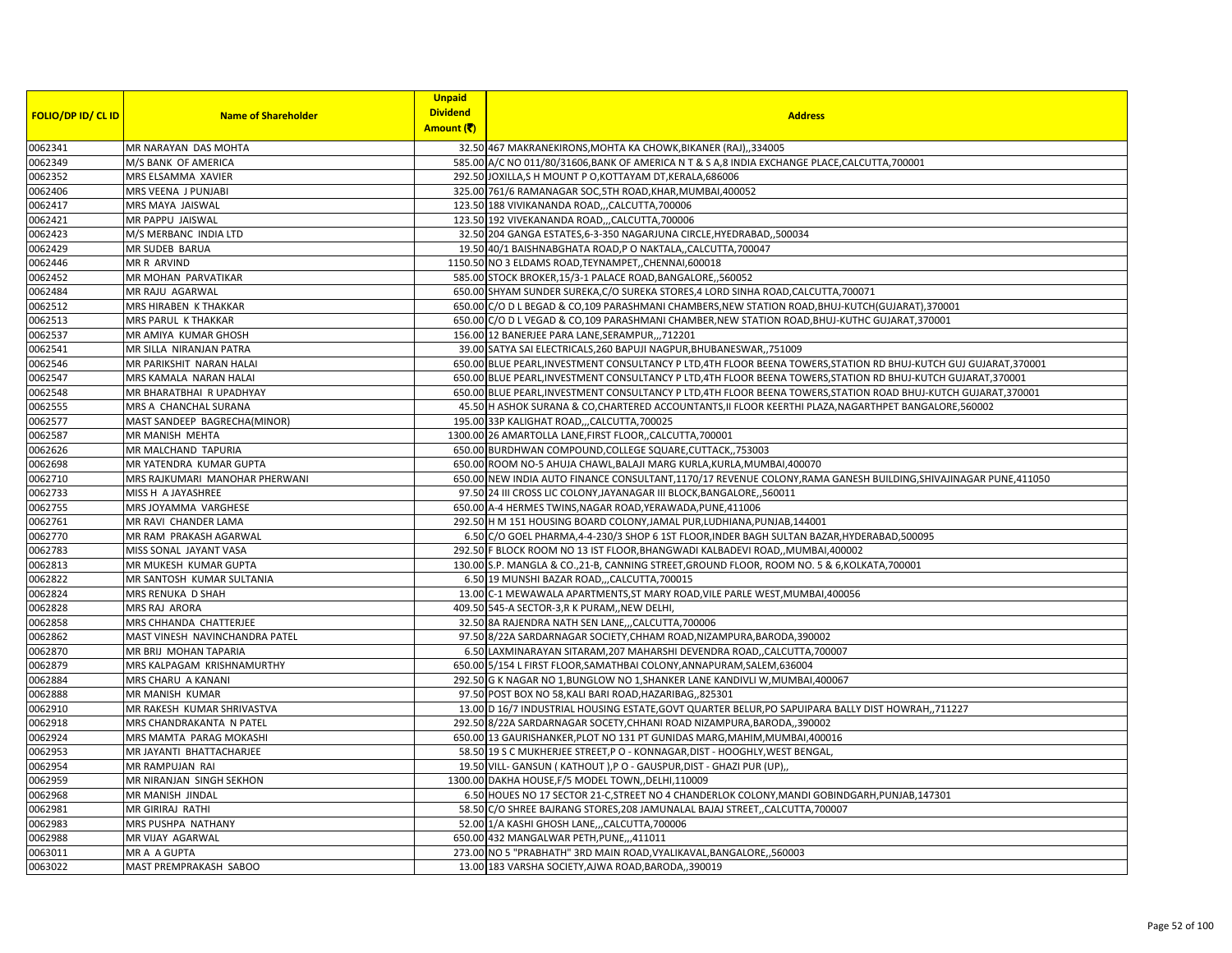| <b>FOLIO/DP ID/ CL ID</b> | <b>Name of Shareholder</b>       | <b>Unpaid</b><br><b>Dividend</b><br>Amount (そ) | <b>Address</b>                                                                                              |
|---------------------------|----------------------------------|------------------------------------------------|-------------------------------------------------------------------------------------------------------------|
| 0063040                   | MR AMIT GARG                     |                                                | 6.50 C/O MR N K GOYAL, K-D-102 OLD KAVI NAGAR, GHAZIABAD,, 201001                                           |
| 0063044                   | MRS UMA JHUNJHUNWALA             |                                                | 13.00 K B PACKAGING INDUSTRIES, 23A NETAJI SUBHAS ROAD, 5TH FLOOR ROOM NO 8, CALCUTTA, 700001               |
| 0063049                   | MISS GEETA DUREJA                |                                                | 97.50 C/O CANARA BANK, CHOTU RAM CHOWK, NEAR PETROL PUMP, ROHTAK (HRY),                                     |
| 0063061                   | MR BACHH RAJ LOHIA               |                                                | 650.00 425 KAILASH TOWER II, EAST OF KAILASH, NEW DELHI, 110065                                             |
| 0063088                   | MRS VEENA S BHAMBRI              |                                                | 650.00 C/O UDIT TRUST,9 'SANGAM', LITTLE GEBBS RD MALBAR HILLS, MUMBAI, 400006                              |
| 0063107                   | MRS RAKSHA DEVI                  |                                                | 292.50 HOUSE NO 2211, SANTOSHI MATA MANDIR STREET, SANGRUR, 148001                                          |
| 0063119                   | MRS SHYVALINI K RAJU             |                                                | 650.00 #25-28 SERVICE ROAD, REMCO LAYOUT, HAMPINAGAR, VIJAYANAGAR, 2ND STAGE, BANGALORE, 560104             |
| 0063160                   | MR MATHAI MATHEW                 |                                                | 234.00 6 CHRISTIAN PATHWAY, HOLLY CITY', THAKURPUKUR, CALCUTTA, 700063                                      |
| 0063162                   | MR SANTIMOY BHATTACHARYA         |                                                | 325.00 21/2H/A MANOHAR PUKUR ROAD,,,CALCUTTA,700029                                                         |
| 0063171                   | MRS ARCHNA MODWEL                |                                                | 45.50 L-45 SECTOR 25 NOIDA, NOIDA, ,,201301                                                                 |
| 0063180                   | MRS ANNAPURNA M                  |                                                | 97.50 TRUSTOC CONSULTANTS, 102 BALAJI APARTMENTS, ANAND NAGAR KHAIRATABAD, HYDERABAD, 500004                |
| 0063187                   | MRS MOOKAMBIKAMMA                |                                                | 292.50 W/O LATE LAXMINARAYANA RAO K M, VILL & POST KUGVE SAGAR TALUK, DIST SHIMOGA, KARNATAKA, 577401       |
| 0063194                   | MR RAKESH CHANDER                |                                                | 195.00 HOUSE NO.2420, SECTOR 50/C, TELEHOS, CHANDIGARH, 160047                                              |
| 0063202                   | MR SURAJ MAL GOYAL               |                                                | 97.50 H NO 244 SECTOR 15, PANCHKULA, HARYANA,                                                               |
| 0063204                   | MR RAKESH GOEL                   |                                                | 325.00 C/O PANNALAL CHANDER BHAN, SHOP NO 5 IST FLOOR, GAR MANDI, SONIPAT (HARYANA), 131001                 |
| 0063205                   | MR BURJOR SORABJI                |                                                | 6500.00 19 AIDUN BLDG B BLOCK,4TH FLOOR FLAT NO 19, DHOBITALAO, MUMBAI, 400002                              |
| 0063214                   | MAST UDHAV GUPTA                 |                                                | 650.00 25C BALLYGUNGE PARK,,,CALCUTTA,700019                                                                |
| 0063255                   | MR SURESH MATTA                  |                                                | 162.50 201 DOLLARS AVENUE, OLD PADRA ROAD, BARODA, 390020                                                   |
| 0063260                   | MR K S BHATIA                    |                                                | 650.00 L 53 SARITA VIHAR,,, NEW DELHI, 110044                                                               |
| 0063262                   | MR PRATAP SINGHA ROY             |                                                | 78.00 C/O MINU DEY, 3/13 LAKE VIEW PARK, BONHOOGLY, CALCUTTA, 700035                                        |
| 0063273                   | <b>CITIBANK N A</b>              |                                                | 975.00 C/O A M BHATKAL, CITISERVICE CITI BANK N A, SAKHAR BHAVAN GROUND FLOOR, NARIMAN POINT MUMBAI, 400021 |
| 0063276                   | MRS ANITA ROY                    |                                                | 6.50 127/4 SATYEN ROY BRANCH ROAD, P S BEHALA,, CALCUTTA, 700034                                            |
| 0063300                   | MRS JAYSHREE SOHONI              |                                                | 292.50 3-303 MATRUCHAYA, TPS III PLOT NO 257, 51ST ROAD, BORIVLI WEST MUMBAI, 400091                        |
| 0063301                   | MR SALIL KUMAR SEAL              |                                                | 32.50 32 A COLLEGE STREET,,,CALCUTTA,700073                                                                 |
| 0063309                   | MR ALOK SAH                      |                                                | 585.00 19G, HAMILTON ROAD, GEORGE TOWN, , ALLAHABAD, , 211002                                               |
| 0063318                   | MRS PUSHPA SUNDERLAL JHAVERI     |                                                | 97.50 8/85 J K BLDG, GAMDEVI, , MUMBAI, 400007                                                              |
| 0063320                   | MRS SANGEETA H PAWAR             |                                                | 292.50 C/O DR HAUSHIRAM PAWAR, MAHATMA PHULE CHOWK, MAIN ROAD, SANGAMNER MS, 422605                         |
| 0063342                   | MRS NISHA IQBAL TEJANI           |                                                | 650.00 A/5 KONARK ESTATE, PUNE, ,,411001                                                                    |
| 0063347                   | MISS KANAN SUDHIR CHOKSI         |                                                | 325.00 22 JIVAN JOYT SOCIETY, OPP INDRA COMPLEX, LALBAUG ROAD, BARODA, 390004                               |
| 0063356                   | MR BHARAT M SHAH                 |                                                | 325.00 A-61 GOVIND GORDHAN, POPAT NIWAS COMPOUND, MATHURADAS ROAD, KANDIVALI(W), MUMBAI, 400067             |
| 0063367                   | MR VINOD KUMAR KAPOOR            |                                                | 390.00 G 10 DHAKA M G D COLONY, NEAR KINGSWAY CAMP, , DELHI, 110009                                         |
| 0063368                   | MRS NEETA DEVI CHAMADIA          |                                                | 195.00 ASHOK TRADERS, SUBHAS CHOWK, SATNA, M P, 485001                                                      |
| 0063389                   | MR SUNDARLAL MALL                |                                                | 13.00 C/O PURANCHAND RAMCHAND, 203/1 M G ROAD, CALCUTTA, 700007                                             |
| 0063392                   | MR NEELKANT CHANDRAKANT KAVATKAR |                                                | 97.50 B-101 VISHNU BAUG, 137 S V ROAD, ANDHERI (W), MUMBAI, 400058                                          |
| 0063396                   | MRS LINA SARKAR                  |                                                | 292.50 37 MALANGA LANE, , CALCUTTA, 700012                                                                  |
| 0063397                   | MRS DOLLY BISWAS                 |                                                | 292.50 15 SATYA DOCTOR ROAD, KIDDERPORE, , CALCUTTA, 700023                                                 |
| 0063405                   | MR TANUJ KUMAR SINGH             |                                                | 65.00 A-12 AAGMAAN APARTMENTS, PREMCHAND NAGAR, SATTELITTE THALTEJ, AHMEDABAD, 380054                       |
| 0063413                   | MR SANJAY BACHUWAR               |                                                | 650.00 C/O JAI SHANKER, FERTILIZER DEALER, POST BHAINSA, DIST ADILABAD (A P), 504103                        |
| 0063418                   | MR SANDEEP BUBNA                 |                                                | 97.50 5A ASHIANA PALACE, PATLIPUTRA COLONY, PATNA,, 800013                                                  |
| 0063426                   | MR ASHOK KUVARJI SHAH            |                                                | 585.00 BLOCK NO 4 NILKANTH, R H B ROAD, MULUND WEST, MUMBAI, 400080                                         |
| 0063437                   | MRS INDIRADEVI K SHELAT          |                                                | 45.50 7 SATKAR SOCIETY, OPP NIHARIKA PARK, AMBAWADI, AHMEDABAD, 380015                                      |
| 0063439                   | MR PAWAN KUMAR AGRAWAL           |                                                | 195.00 ROOM NO 55 2ND FLOOR, 5/1 CLIVE ROW, CALCUTTA, 700001                                                |
| 0063440                   | <b>MR RAHUL GUPTA</b>            |                                                | 325.00 C-5/27 S D AREA,,, NEW DELHI, 110016                                                                 |
| 0063457                   | MR KAMAL KUMAR MUKHERJEE         |                                                | 39.00 9/1C DHARMOTALA ROAD, KASBA,, CALCUTTA, 700042                                                        |
| 0063462                   | MR ATUL AMRITLAL SHAH            |                                                | 2600.00 C/O SULOCHANABEN PATOLAWALA,A/9 AMIJYOT APARTMENT,BEHIND RAJNAGAR CLUB,ELLISBRIDGE AHMEDABAD,380006 |
| 0063469                   | MR SUDIPTA MANDAL                |                                                | 32.50 48 GREEN PARK, BLOCK - A,, CALCUTTA, 700055                                                           |
| 0063470                   | MRS USHA KOHLI                   |                                                | 585.00 C/O DR VED PRAKASH KOHLI,108 GOLF LINKS,, NEW DELHI,110003                                           |
| 0063485                   | MR RAJEN KIRTILAL SHAH           |                                                | 650.00 44 TARDEO COURT, 251 TARDEO ROAD,, MUMBAI, 400007                                                    |
| 0063506                   | MR MUKESH KUMAR KHANDELWAL       |                                                | 650.00 BAZAR KATRA, AONLA, DT BAREILLY, U P, 243301                                                         |
| 0063508                   | MR SANJEEV MARWAHA               |                                                | 650.00 M K TRADING CORPORATION, 85 N S ROAD, 2ND FLOOR, CALCUTTA, 700001                                    |
| 0063518                   | MRS MAMTA SANYAL                 |                                                | 448.50 C/O DELTA ROPE WORKS (P) LTD, 25/27 NETAJI SUBHAS ROAD, CALCUTTA, 700001                             |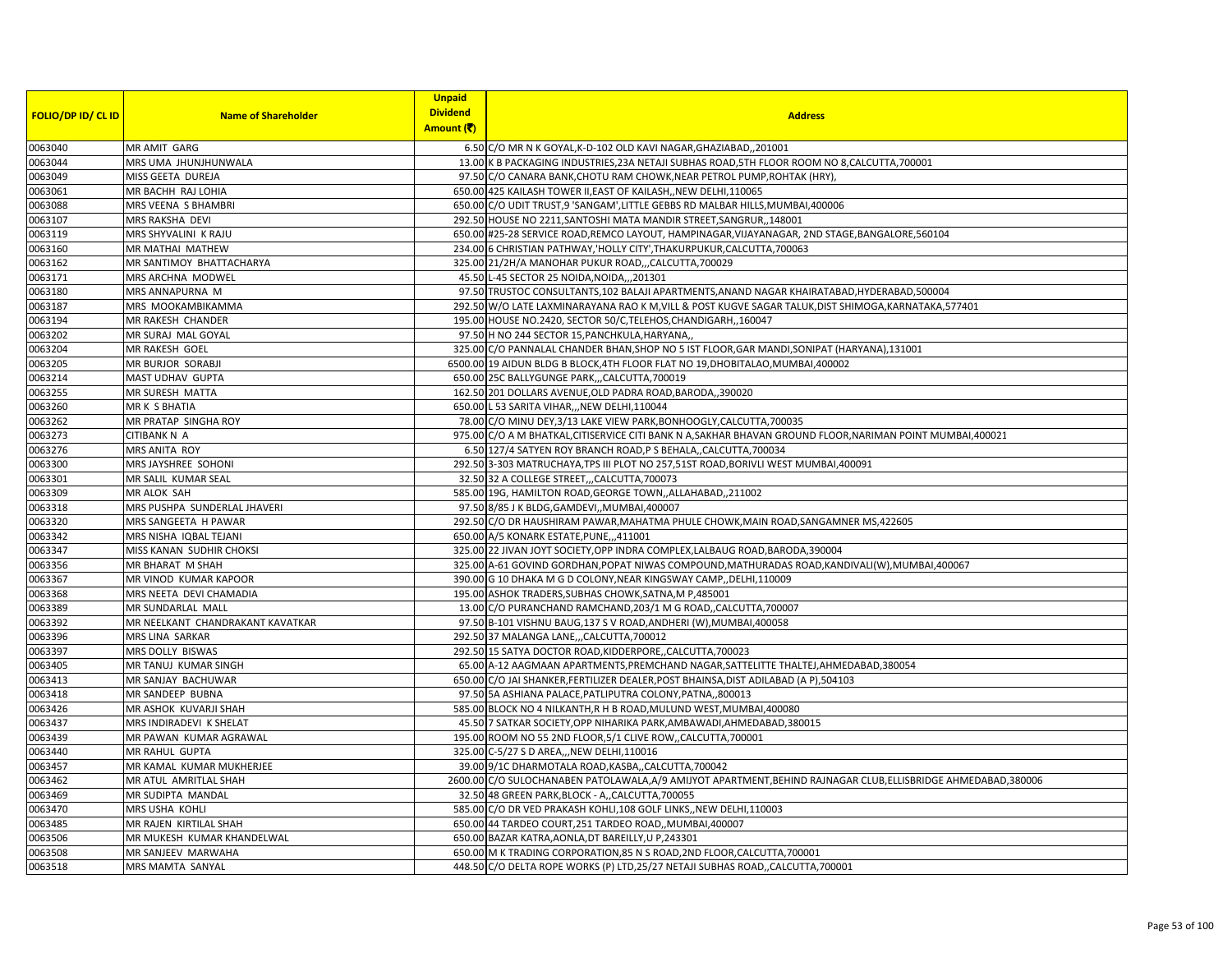|                           |                                            | <b>Unpaid</b>   |                                                                                                                     |
|---------------------------|--------------------------------------------|-----------------|---------------------------------------------------------------------------------------------------------------------|
| <b>FOLIO/DP ID/ CL ID</b> | <b>Name of Shareholder</b>                 | <b>Dividend</b> | <b>Address</b>                                                                                                      |
|                           |                                            | Amount (そ)      |                                                                                                                     |
| 0063527                   | MRS PURNIMA BASAK                          |                 | 292.50 21 BALARAM DE STREET,,,CALCUTTA,700006                                                                       |
| 0063554                   | MRS URVASHI PORWAL                         |                 | 45.50 J A M & ASSOCIATES, CHARTERED ACCOUNTANTS, UG - 11, A BLOCK, SILVER MALL, 8-A, RNT MARG, INDORE (M.P), 452001 |
| 0063558                   | MR LAXMI NARAYAN AGARWALA                  |                 | 97.50 C/O FULCHAND SHRIRAM, 199 MAHATMA GANDHI ROAD,, CALCUTTA, 700007                                              |
| 0063559                   | MRS JYOTI DEVI AGARWALA                    |                 | 97.50 C/O PULCHAND LAXMINARAYAN, 192 JAUMNALAL BAZAZ STREET, KOLKATA, ,700007                                       |
| 0063569                   | MR SUBHASH CHANDRA MAHESHWARI              |                 | 650.00 PAYAL CINEMA WALE, MOH NATHURAM G PACHOURIAN, KASGANJ U P., 207123                                           |
| 0063578                   | MR RAJESH ANTOLBHAI PATEL                  |                 | 650.00 J R D'S HOUSE, AT & PO RANIPURA, TA JHAGADIA, DT BHARUCH GUJARAT, 393110                                     |
| 0063584                   | MR PURUSHOTTAM LAL SOMANI                  |                 | 19.50 SOMANI BROTHERS, PUROHITJI KA KHANDA, JOHARI BAZAR, JAIPUR RAJASTHAN, 302003                                  |
| 0063602                   | MISS DIVYA PODDAR                          |                 | 65.00 5 TARACHAND DUTT STREET,,,CALCUTTA,700073                                                                     |
| 0063635                   | MR CHIDANANDA R GURPUR                     |                 | 409.50 NO 123 17TH CROSS, 11TH MAIN ROAD, MALLESWARAM, BANGALORE, 560055                                            |
| 0063637                   | MR SUNIL KUMAR DEY                         |                 | 97.50 5 BHUBAN DHAR LANE, ,CALCUTTA, 700012                                                                         |
| 0063667                   | MRS KUSUM H MANTRI                         |                 | 19.50 36 B MAHESHWARI MANSION, 34 L JAGMOHANDAS MARG,, MUMBAI, 400026                                               |
| 0063683                   | MR VIPUL SHAH                              |                 | 97.50 VIPUL P SHAH, MAHAVIR CONSULTANCY, 31 KAILASH JYOTE NO 2, DERASAR LANE GHATKOPAR(E) MUMBAI, 400077            |
| 0063704                   | MRS ASHA LUNAWAT                           |                 | 45.50 ADITYA AND CO, A/8 HITESH NAGAR SOCIETY, BHARUCH, 392001                                                      |
| 0063733                   | MR SUNIL BANTHIA                           |                 | 39.00 C/O INDERCHAND BANTHIA, ASANION KA CHOWK, BIKANER, 334005                                                     |
| 0063741                   | MR DEVDUTTA GOPAL ANGAL                    |                 | 325.00 MRUNAL S/NO 108/7, SHIVAJINAGAR, UNIVERSITY ROAD, PUNE, 411053                                               |
| 0063757                   | MRS PRATIMA BOSE                           |                 | 292.50 12 SIMLA STREET,,,CALCUTTA,700006                                                                            |
| 0063761                   | MR NALI SITARAMA CHANDRA RAO               |                 | 130.00 S BEEDI DISTRIBUTORS, ROBERTSONPET, MACHILIPATNAM, 521001                                                    |
| 0063762                   | MRS KALPAGAM RAMANATHAN                    |                 | 585.00 NO 2 IVTH CROSS ROAD, TRUSTPURAM, KADAMBAKKAM, CHENNAI, 600024                                               |
| 0063767                   | MR CH RAMANATHAM                           |                 | 325.00 H NO 3-29 ROAD NO 15, VENKATESWARA COLONY, SAROOR NAGAR, HYDERABAD, 500035                                   |
| 0063792                   | MR VISHAL GARG                             |                 | 650.00 96/5 CHUNNIGANJ, KANPUR, U P,,                                                                               |
| 0063795                   | M/S K G HOLDINGS PRIVATE LTD               |                 | 975.00 14/2 OLD CHINA BAZAR STREET, BHIKAM CHAND MARKET, ROOM NO.208 3RD FLOOR, CALCUTTA, 700001                    |
| 0063825                   | MR VINOD KUMAR                             |                 | 292.50 38/7 WEST PATEL NAGER,,, NEW DELHI, 110008                                                                   |
| 0063826                   | MRS UMARANI INDUKUR                        |                 | 97.50 18-68 BAZAAR STREET, PALMANER,,,517408                                                                        |
| 0063827                   | MR HANUMAN PRASAD TODI AS KARTA OF HANUMAN |                 | 1300.00 19 AMRATALLA STREET,,,CALCUTTA,700001                                                                       |
| 0063829                   | MRS LILA SINHA                             |                 | 1300.00 C/O SINHA NURSING HOME, CLUB ROAD MITHANPURA, POST RAMNA, MUZAFFARPUR (BIHAR), 842002                       |
| 0063843                   | MR SARAD KUMAR LOHIA                       |                 | 45.50 293/294 BANGUR AVENUE, BLOCK B 5TH FLOOR,, CALCUTTA, 700055                                                   |
| 0063848                   | MR DINESH KUMAR CHOUDHARY                  |                 | 650.00 C/O DINESH MEDICAL STORE, MAIN BAZAR, P O MANDRELLA, DT JHUNJHUNU RAJASTHAN, 333025                          |
| 0063855                   | MRS VEENA RATTAN                           |                 | 292.50 A 3/60 JANAK PURI,,,NEW DELHI,110058                                                                         |
| 0063862                   | MR ALOK KUMAR JAIN                         |                 | 58.50   BLOCK FLAT NO 12, BUDGE BUDGE GOVT QUARTERS, 24 PARGANAS (S), WEST BENGAL, 743319                           |
| 0063867                   | MR VINAY BAGRI                             |                 | 123.50 BL-12, SECTOR-2, SALT LAKE, KOLKATA, ,700091                                                                 |
| 0063869                   | MR SURESH MATTA                            |                 | 240.50 201 DOLLARS AVENUE, OLD PADRA ROAD, BARODA, 390020                                                           |
| 0063873                   | MR BHAWESH H SHAH                          |                 | 97.50 D/204, PANCHSEEL, HEIGHT,, MAHAVIR NAGAR,, KANDIVALI (WEST), MUMBAI, 400092                                   |
| 0063880                   | MR KENNETH MENZIES                         |                 | 650.00 NO 4 SKY LARK, PLOT NO 6 D, UNION PARK KHAR, MUMBAI, 400052                                                  |
| 0063886                   | <b>MR SURENDRA LODHA</b>                   |                 | 32.50 MAN KUNJ, B-89, NEHRU NAGAR, JAIPUR, 302016                                                                   |
| 0063887                   | MR KAMALESH                                |                 | 97.50 NO 10 SUBBAIAH LAY OUT, KUMARA PARK, WEST, BANGALORE, 560020                                                  |
| 0063888                   | MR BIPIN O LATHIA                          |                 | 325.00 347/B N M JOSHI MARG, 13/58 HARHARWALA BLDG, MUMBAI, 400011                                                  |
| 0063889                   | MR ASHOK KUMAR SULTANIA                    |                 | 71.50 19 MUNSHI BAZAR ROAD, 2ND FLOOR,, CALCUTTA, 700025                                                            |
| 0063898                   | MRS ANJANI RAMESH SOPARKAR                 |                 | 4355.00 C/O L S HATTANGADI, D 66/626 GANDHI NAGAR, BANDRA EAST, MUMBAI, 400051                                      |
| 0063909                   | MRS JANAKY ALUR                            |                 | 585.00 20 S V K LAYOUT WEST OF CHORD ROAD, BASAVESWARA NAGAR, BANGALORE, 560079                                     |
| 0063914                   | MRS USHA RANI JAIN                         |                 | 390.00 M-15 LAJPAT NAGAR - III,,,NEW DELHI,110024                                                                   |
| 0063923                   | MR SRINATH JAYRAM RAO                      |                 | 286.00 H 01 RH IV SECTOR-6, VASHI, NEW BOMBAY, 400703                                                               |
| 0063929                   | MRS CHARANJEEV JOLLY                       |                 | 1170.00 JOLLY VILLA, 8-2-676/2 ROAD 12, BANJARA HILLS, HYDERABAD, 500034                                            |
| 0063938                   | MR AROON A SARKER                          |                 | 611.00 202 ASHWILLE APTS, 9 ASHOKA ROAD, ST THOMAS TOWN, BANGALORE, 560084                                          |
| 0063944                   | MR SATYA NARAYAN PAL                       |                 | 32.50 LALBAGAN BAIDYAPOTA, P O CHANDERNAGORE, HOOGHLY, WEST BENGAL, 712136                                          |
| 0063945                   | MR VIJAY KISHORE SINHA                     |                 | 403.00 VILLL & PO BOCHAHA, DT MUZAFFARPUR, ,,843103                                                                 |
| 0063946                   | MR RAM KISHORE SINHA                       |                 | 162.50 C/O SINHA NURSING HOME, CLUB ROAD, MITHANPURA, P O RAMNA, MUZAFFARPUR BIHAR, 842002                          |
| 0063951                   | MR BECHU BANERJEE                          |                 | 6.50 15 KHETRA MITRA LANE, SALKIA,, HOWRAH, 711106                                                                  |
| 0063964                   | MRS KALPANA SAHA                           |                 | 97.50 4 GREEK CHURCH ROW EXTN, KALIGHAT, CALCUTTA, 700026                                                           |
| 0063974                   | MR SHRIDHAR IYER                           |                 | 650.00 KHATAU BUILDING,5/B GROUND FLOOR,8/10 ALKESH DINESH MODI MARG,FORT MUMBAI,400023                             |
| 0063980                   | MR BRINDABON DUTTA                         |                 | 6.50 39 DHIRENDRA NATH GHOSH, BHOWANIPUR, CALCUTTA, 700025                                                          |
| 0063982                   | MRS MIRA BHATIA                            |                 | 32.50 406 SIMLA HOUSE `B' BLOCK, NEPEAN SEA ROAD,, MUMBAI, 400036                                                   |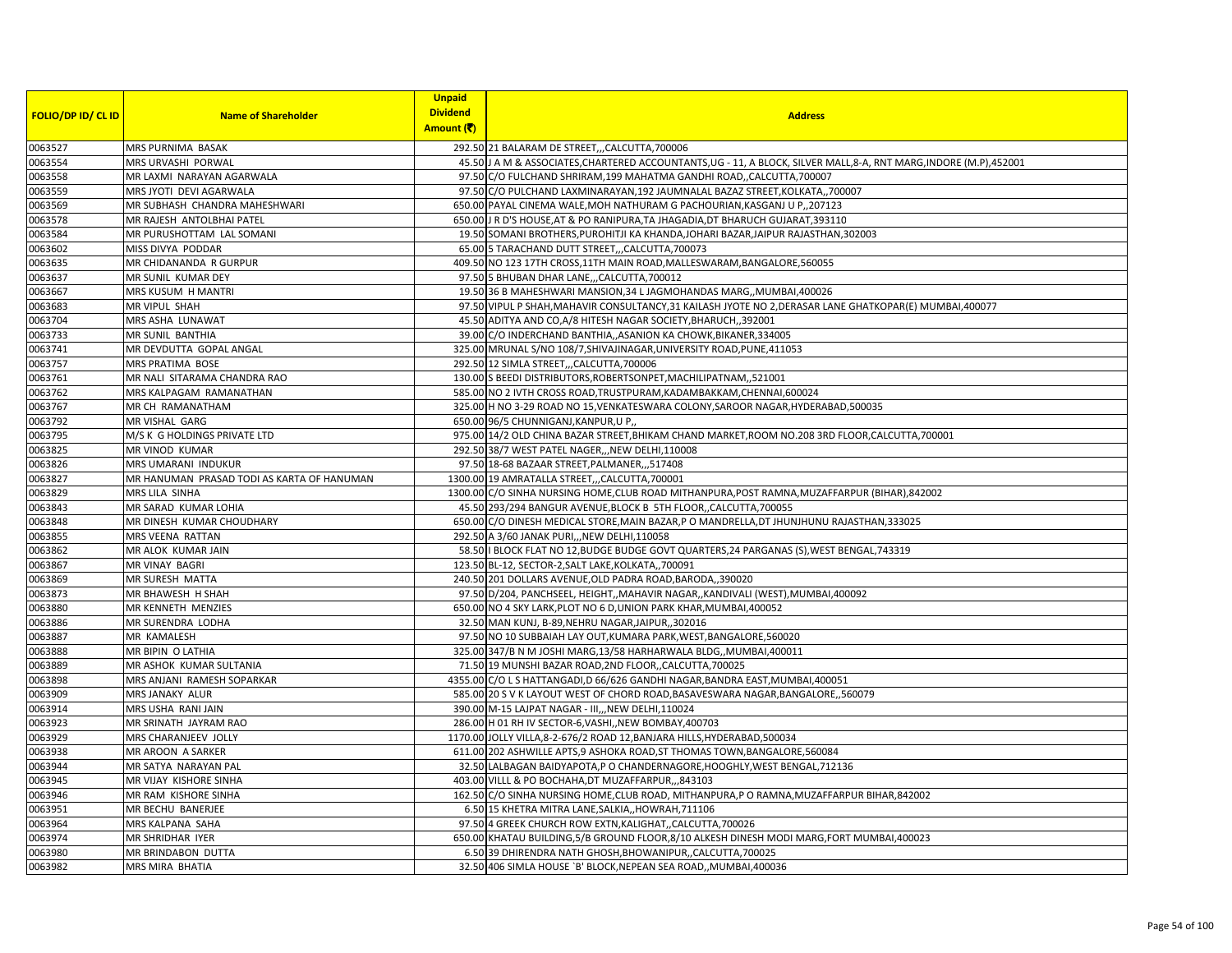|                           |                                          | <b>Unpaid</b>   |                                                                                                                                   |
|---------------------------|------------------------------------------|-----------------|-----------------------------------------------------------------------------------------------------------------------------------|
| <b>FOLIO/DP ID/ CL ID</b> | <b>Name of Shareholder</b>               | <b>Dividend</b> | <b>Address</b>                                                                                                                    |
|                           |                                          | Amount (そ)      |                                                                                                                                   |
| 0063986                   | MR B RAMA KUTI REDDY                     |                 | 650.00 DOOR 6/85 REDDY STREET, AKIVIDU, ANDHRA PRADESH, ,534235                                                                   |
| 0064005                   | MR MAHESH CHAND BANSAL                   |                 | 292.50 C/O MANOHARLAL BANSAL & CO,315 PARTAP CHAMBER, GURUDWARA ROAD, KAROL BAGH NEW DELHI, 110005                                |
| 0064017                   | MRS SWATI HAMIRWASIA                     |                 | 325.00 53 VIVEKANANDA ROADCALCUTTA, 700006                                                                                        |
| 0064018                   | MRS ARADHANA VAIDYA                      |                 | 32.50 33 SHANTINIKETAN, ANUSHAKTINAGAR, , MUMBAI, 400094                                                                          |
| 0064027                   | MR R P KAPUR                             |                 | 143.00 MADHUBAN, MAIN KOTHI KAPUR FARM, DIST KARNAL, MADHUBAN, 132037                                                             |
| 0064038                   | MR DILIP NARAINDAS MODY                  |                 | 682.50 C/O JIGISHA SHARE TR SERVICE,LASER BUSINESS CENTRE CABIN NO 2,MODI & MODI BLDG NO. 1,74 NAGINDAS MASTER ROAD FORT, BOMB,40 |
| 0064043                   | MR DIGVIJAY JAGJIVAN                     |                 | 1404.00 KALYAN BHAWAN,2 ELGIN ROAD,,CALCUTTA,700020                                                                               |
| 0064044                   | MR RUPANJAN CHATTERJEE                   |                 | 13.00 29/A A C SARKAR ROAD, P O DAKSHINESWAR, CALCUTTA, 700076                                                                    |
| 0064049                   | MR SAMARENDRA NARAYAN BASAK              |                 | 32.50 1 RAMPAL LANE, P O HATKHOLA,, CALCUTTA, 700005                                                                              |
| 0064053                   | MR DWARAKA NATH DUTTA                    |                 | 6.50 421/B RABINDRA SARANI, P O HATKHOLA,, CALCUTTA, 700005                                                                       |
| 0064062                   | MR SAMARENDRA NARAYAN BASAK              |                 | 26.00 1 RAMPAL LANE, P O HATKHOLA, CALCUTTA, 700005                                                                               |
| 0064063                   | MR SAMRENDRA NARAYAN BASAK               |                 | 26.00 1 RAMPAL LANE, P O HATKHOLA,, CALCUTTA, 700005                                                                              |
| 0064064                   | MR SAMARENDRA NARAYAN BASAK              |                 | 45.50 1 RAMPAL LANE, P O HATKHOLA,, CALCUTTA, 700005                                                                              |
| 0064068                   | MS CHANDRA MOULI CHATTERJEE(MINOR)       |                 | 13.00 13/22 MOHANLAL BAHALWALA ROAD, PO BALLY, DIST HOWRAH,, 711201                                                               |
| 0064070                   | MR SUBRATA K MAITRA                      |                 | 1300.00 DEVJAN, 4/W 3 334 N S C BOSE ROAD, CALCUTTA, 700047                                                                       |
| 0064072                   | MRS DIPTI GHOSH CHOWDHURY                |                 | 78.00 110/12 SELIMPORE ROAD,,,CALCUTTA,700031                                                                                     |
| 0064076                   | MRS RASILABEN SHASHIKANT MEHTA           |                 | 650.00 1/19 NAVJIVAN SOCIETY, 7TH FLOOR, LAMINGTON ROAD, GRANT ROAD MUMBAI, 400008                                                |
| 0064077                   | MRS RASILABEN SHASHIKANT MEHTA           |                 | 975.00 1/19 NAVJIVAN SOCIETY, 7TH FLOOR, LAMINGTON ROAD, GRANT ROAD MUMBAI, 400008                                                |
| 0064141                   | <b>MRS MINU JAIN</b>                     |                 | 45.50 C/O SURESH CHAND JAIN, 254 BANMALI BANERJEE ROAD, HARIDEVPUR, CALCUTTA, 700082                                              |
| 0064154                   | UTI "INDIA GROWTH FUND UNIT SCHEME 1988" |                 | 650.00 CITIBANK N A (CUSTODY SERVICES), C/O SULTANALLY'S BUSINESS CENTRE, BARODAWALA MANSION, DR ANNIE BESANT ROAD WORLI MUMBAI,  |
| 0064161                   | MR ARJUN DE SOUSA                        |                 | 650.00 MACAZANA,P O CURTORIM,SALCETTE,GOA,403709                                                                                  |
| 0064169                   | MRS MANJULA K BHUTA                      |                 | 97.50 C/O MRS.VIBHA P BUCH, A/3 SEJAL APARTMENTS, VIJAY X ROADS, NAVRANGPURA, AHMEDABAD. GUJARAT, 380009                          |
| 0064175                   | MAST MAYANK J PATEL                      |                 | 650.00 AT & PO RANIPURA, TA: JHAGADIA, DIST BHARUCH (GUJ), 393110                                                                 |
| 0064190                   | MR KEKI HORMASJI DOONGAJI                |                 | 156.00 3/1 A H WADIA BAUG, PAREL TANK ROAD, G D AMBEKER MARG, MUMBAI, 400033                                                      |
| 0064195                   | MR SAKALCHAND FULCHAND SHAH              |                 | 195.00 292/A 2 AMARJYOTI APTS, SION CHUNA BHATTI, ABBAS LANE, MUMBAI, 400022                                                      |
| 0064207                   | MR SANJEEV KISHORE SHARMA                |                 | 585.00 C/O JUGAL KISHORE SHARMA, DEHRIA STREET, NR GOKUL DAS GIRLS COLLEGE, MORADABAD, 244001                                     |
| 0064211                   | MRS SOVA PAL                             |                 | 130.00 C/O SRI SATYANARAYAN PAL,LALBAGAN BAIDYPOTA,PO CHANDERNAGORE,DT HOOGHLY WEST BENGAL,712136                                 |
| 0064235                   | MR DEEPAK SINGHANIA                      |                 | 97.50 SINGHANIA HOLDINGS, 1-INDIA EXCHANGE PLACE, GROUND FLOOR, CALCUTTA, 700001                                                  |
| 0064254                   | MR H J NAHATA                            |                 | 292.50 FLAT NO 10 2ND FLOOR, BABULIN COMPLEX S V ROAD, NR I B P PETROL PUMP, MALAD WEST MUMBAI, 400064                            |
| 0064273                   | MR SHYAM SUNDAR KOTHARI                  |                 | 299.00 20 RATAN SARKAR GARDEN STREET,,,CALCUTTA,700007                                                                            |
| 0064274                   | MR SHYAM SUNDAR KOTHARI                  |                 | 260.00 20 RATAN SARKAR GARDEN STREET,,,CALCUTTA,700007                                                                            |
| 0064283                   | MR SUNIL KUMAR DE                        |                 | 39.00 5 BHUBAN DHAR LANE, , CALCUTTA, 700012                                                                                      |
| 0064287                   | MR SRIKANTA MONDAL                       |                 | 6.50 37/6 FAKIR CHAND GHOSH LANE, HOWRAH,,,711104                                                                                 |
| 0064288                   | MR SRIKANTA MONDAL                       |                 | 6.50 37/6 FAKIR CHAND GHOSH LANE, HOWRAH, 711104                                                                                  |
| 0064301                   | KANAK KANTILAL BHOJAK                    |                 | 195.00 VANDANA BLDG NO 7,BLOCK NO 12 2ND FLOOR, PARBAT NAGAR S V ROAD, DAHISAR EAST MUMBAI, 400068                                |
| 0064302                   | MR KANAK KANTILAL BHOJAK                 |                 | 292.50 B/703 JASH ENCLAVE, GOVIND NAGAR, NR. HANUMAN TEMPLE, BORIVLI (WEST), MUMBAI, 400092                                       |
| 0064317                   | MR SAKALCHAND FULCHAND SHAH              |                 | 195.00 292/A 2 AMARJYOTI APTS, SION CHUNA BHATI, ABBAS LANE, MUMBAI, 400022                                                       |
| 0064360                   | MR KASTUR BHARAT SHAH                    |                 | 585.00 1 ALPHA BLDG,7 BUNGLOWS, ANDHERI WEST, MUMBAI, 400061                                                                      |
| 0064370                   | MR SUHAS SAMUDRA                         |                 | 97.50 C/O SAGAR INVESTMENTS, HOUSE NO 47 KULGOAN EAST, BADLAPUR DT, THANA, 421503                                                 |
| 0064371                   | MR SURYAKANT DATTATRAYA GORE             |                 | 45.50 FLAT NO. 604, NITYANAND CHS LTD.,A-2/14, YASHODHAM,,OPP. DINDOSHI BUS DEPOT,,GOREGAON (EAST) MUMBAI,400063                  |
| 0064382                   | MRS RUBY BURMAN                          |                 | 6.50 E 16 CLUSTER IV, PURBACHAL, SALT LAKE, KOLKATA, 700097                                                                       |
| 0064383                   | MRS RUBY BURMAN                          |                 | 6.50 E 16 CLUSTER IV, PURBACHAL, SALT LAKE, KOLKATA, 700097                                                                       |
| 0064384                   | MRS KANTA DEVI JAJOO                     |                 | 5018.00 111 H 2 KIDWAI NAGAR, KANAPUR, ,, 208011                                                                                  |
| 0064414                   | MRS SUSHILA BAGRI                        |                 | 19.50 BL-12, SECTOR-2, SALT LAKE, KOLKATA, ,700091                                                                                |
| 0064421                   | MR VIJAYKUMAR T DAVALIA                  |                 | 260.00 SAPHALYA KASTURBA X LANE, PLOT NO 394 BLOCK NO 10, KANDIVALI, MUMBAI, 400067                                               |
| 0064435                   | MR KRISHAN GOPAL GHAI                    |                 | 45.50 B 65/1 DDA FLATS, NARAZINA VIHAR,, NEW DELHI, 110028                                                                        |
| 0064445                   | MR KUNDAN MAL BENGANI                    |                 | 45.50 P 4 NEW HOWRAH BRIDGE, APPROACH ROAD, ROOM NO 1018, CALCUTTA, 700001                                                        |
| 0064458                   | MR RAJKUMAR MOTWANI                      |                 | 45.50 D-8 SINDHI COLONY, NEAR WORLI BUS DEPOT, SASMIRA MARG WORLI, MUMBAI, 400025                                                 |
| 0064470                   | MRS MEENA MERTIA                         |                 | 13.00 541A RABINDRA SARANI, LAXMI APARTMENT, 5TH FLOOR FLAT NO 5C, CALCUTTA, 700023                                               |
| 0064490                   | MR ANURAG GUPTA                          |                 | 32.50 JAT COLLEGE ROAD, NR CHURCH, PO HISAR HARYANA,, 125001                                                                      |
| 0064507                   | M/S PUSHAP CAPITAL & SECURITIES P LTD    |                 | 45.50 C/O SURESH RATHI & CO,9 PAREKH VORA CHAMBERS,66 NAGINDAS MASTER ROAD,FORT MUMBAI,400023                                     |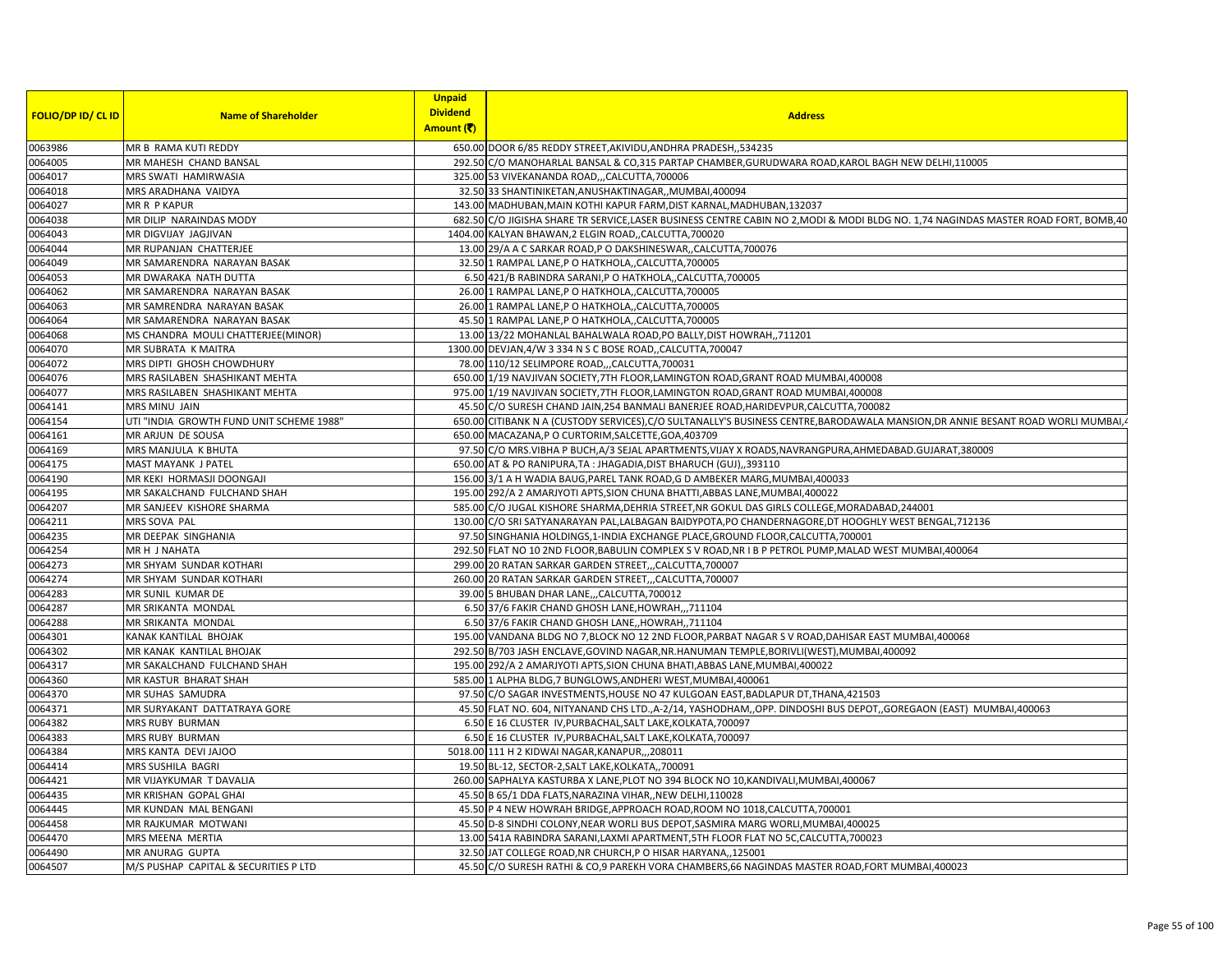| <b>FOLIO/DP ID/ CL ID</b> | <b>Name of Shareholder</b>                         | <b>Unpaid</b><br><b>Dividend</b><br>Amount (そ) | <b>Address</b>                                                                                                                           |
|---------------------------|----------------------------------------------------|------------------------------------------------|------------------------------------------------------------------------------------------------------------------------------------------|
|                           |                                                    |                                                |                                                                                                                                          |
| 0064511                   | MR HARDEEP KUMAR BAGGA                             |                                                | 32.50 H NO 6295, PUNJABI MOHALLA, AMBALA CANTT,, 133001                                                                                  |
| 0064521                   | MRS KIRAN SINGHANIA                                |                                                | 390.00 201 SHYAM KUNJ APARTMENT, BASANT VIHAR COLONY, BORING ROAD, PATNA, 800001                                                         |
| 0064528                   | MR RAJINDER DEWAN                                  |                                                | 936.00 71/72 PREM NAGAR, P O JANAK PURI, NEW DELHI, 110058                                                                               |
| 0064533                   | MR SURESH A PILLAI                                 |                                                | 650.00 C/O INTOURIST TRAVEL AGENCY, 2 GARDEN VIEW DEVIDAYAL ROAD, MULUND (W), MUMBAI, 400080                                             |
| 0064536                   | <b>MS KIRAN KELKAR</b><br>MR ABHAY KUMAR JAIN      |                                                | 585.00 A 304 SHIV KRIPA, LOKHANDWALA COMPLEX ROAD, ANDHERI (W), MUMBAI, 400058<br>6.50 59 A VASUNDHARA COLONY, TONK ROAD, JAIPUR, 302018 |
| 0064540                   |                                                    |                                                |                                                                                                                                          |
| 0064551                   | MR RANJIT SAWHNEY                                  |                                                | 292.50 K 12 JANAGPURA EXTN, BIRBAL ROAD, NEW DELHI, 110014                                                                               |
| 0064556<br>0064569        | MRS SOMVATI GUPTA<br>MR T V SUNDARESAN             |                                                | 292.50 84 HOLI NAGAR, SITAPUR, U P,, 261001<br>292.50 H 203 GRAHALAKSHMI APARTMENTS, ILANGONAGAR, VIRUGAM BAKKAM CHENNAI, 600092         |
| 0064575                   | MR ROSHAN A BHARUCHA                               |                                                | 585.00 A/7 SHAPUR BAUG, V PATEL ROAD, MUMBAI, 400004                                                                                     |
|                           | MR SANJIVE SAWHNEY                                 |                                                | 292.50 B 21 GREATER KAILASH, ENCLAVE II, NEW DELHI, 110048                                                                               |
| 0064576<br>0064598        | M/S ST HELEN'S NOMINEES INDIA PVT LTD              |                                                | 1300.00 STANDARD CHARTERED BANK, 16/105 MAHATMA GANDHI ROAD, KANPUR, , 208001                                                            |
| 0064603                   | <b>MR NITIN KADIA</b>                              |                                                | 32.50 254/6 ANOOP NAGAR, INDORE (M P), , 452001                                                                                          |
| 0064604                   | MR ASHISH AMRUTLAL MUTHA                           |                                                | 6.50 IMARAT COMPANY, AHMEDNAGAR, MAHARASHTRA, 414001                                                                                     |
| 0064611                   | MISS YAMINI SHAH                                   |                                                | 390.00 18/A SWARAJNAGAR SOCIETY, POST AMBAWADI AREA, AHMEDABAD, ,380015                                                                  |
| 0064621                   | MS MANJULA JAISWAL                                 |                                                | 292.50 218 SHIVAM APARTMENT, SAIDPUR CANAL ROAD, PATNA, 800004                                                                           |
| 0064626                   | MR HEMANT JAYANTILAL SHAH                          |                                                | 32.50 B/305 DARSHAN APARTMENT, OPP SONI WADI BORIVALI WEST,, MUMBAI, 400092                                                              |
| 0064641                   | MR CHAKRABARTY SATYA NARAYAN                       |                                                | 13.00 49/1 BALDEO PARA ROAD, P O BEADON STREET, CALCUTTA, 700006                                                                         |
|                           | M/S RAJ MORAL INVESTMENT & FINACE LTD              |                                                | 422.50 SAKER II 405 4TH FLOOR, NR HIGH COURT, OFF ASHRAM ROAD, AHMEDABAD, 380014                                                         |
| 0064642<br>0064661        | MRS SONDHYA MUKHERJI                               |                                                | 650.00 A/3 KALI BARI IMP TRUST BLDG, RAIPUR M P,,,492001                                                                                 |
| 0064666                   | MR SIDDHARTHA DE                                   |                                                | 13.00 P O SONARPUR, KAMRABAD (MANDIRTALA), DT 24 PARGANAS (SOUTH), ,743369                                                               |
| 0064669                   | MR MILIND S NAGARKAR                               |                                                | 13.00 C/O, 17/F R NO 28, HAJI KASAM CHAWL, N M JOSHI MARG, MUMBAI, 400013                                                                |
| 0064704                   | MRS REBA RANI SAHA                                 |                                                |                                                                                                                                          |
| 0064710                   | MR I V VEERA BABU                                  |                                                | 650.00 238 A ACHARYA J C BOSE ROAD,,,CALCUTTA,700020                                                                                     |
|                           |                                                    |                                                | 195.00 C/O A N SHARE CUNSULTANTS, BANDALA BAZAR, GUNTUR, 522003                                                                          |
| 0064711                   | MR HASMUKH P MODI                                  |                                                | 650.00 JAIPUNIT NAGAR CHS,A/1 BLDG, FLAT NO.9, 2ND FLOOR,BHATT LANE,NEAR POISUR DEPOT,BORIVALI(W),MUMBAI,400092                          |
| 0064721                   | MR SANJAY CHIMANLAL SHAH<br><b>MR PARVEEN SETH</b> |                                                | 585.00 SAMARPAN, 8 KRISHNANAGAR SOCIETY, NR MOTIBAUG, BARODA, 390001                                                                     |
| 0064731<br>0064733        | MR AMBRISH KUMAR AGRAWAL                           |                                                | 13.00 7 B 6388 DEV NAGAR, KAROL BAGH, , NEW DELHI, 110005<br>97.50 DASS VILLA, 193 DILEZAKPUR, ALINAGAR, GORAKHPUR U P, 273001           |
| 0064734                   | MRS SANGITA AGRAWAL                                |                                                | 97.50 DASS VILLA, 193 DILEZAKPUR, ALINAGAR, GORAKHPUR U P, 273001                                                                        |
| 0064742                   | MS G KRISHNA KUMARI                                |                                                | 195.00 27/14 SADAR HALLI BUILDING, KOPPIKAR ROAD, HUBLI, KARNATAKA, 580020                                                               |
| 0064748                   | MRS ARUNA DHANSUKHLAL MEHTA                        |                                                | 585.00 C/O H C DALAL, 606/A2 KHAJURIA NAGAR, KHAJURIA LANE OPP S V ROAD, KANDIVALI (WEST) MUMBAI, 400067                                 |
| 0064757                   | MRS NILIMA DUTTA                                   |                                                | 585.00 NATURAL VIEW,82 ULTADANGA MAIN ROAD,FLAT NO.5-K FIFTH FLOOR,KOLKATA,700067                                                        |
| 0064763                   | MR BAPI GUIN                                       |                                                | 6.50 66 KARBALA TANK LANE,,,CALCUTTA,700006                                                                                              |
| 0064781                   | MRS SHARMISTHA DE                                  |                                                | 6.50 15/1B RAJ KISHORE DEY LANE, P O HATKHOLA,, CALCUTTA, 700005                                                                         |
| 0064834                   | MR CHAKRABARTY SATYANARAYAN                        |                                                | 6.50 49/1 BALDEOPARA ROAD, P O BEADON STREET, CALCUTTA, 700006                                                                           |
| 0064846                   | MRS SHAMMI MALIK                                   |                                                | 45.50 C/O NARAIN DASS MALIK, OLD COURTS COLONY, SIRSA, HARYANA, 125055                                                                   |
| 0064858                   | MR MANOJ KUMAR MEHTA                               |                                                | 1027.00 3RD FLOOR FLAT NO 3-B,33 LAKE TEMPLE ROAD,,CALCUTTA,700029                                                                       |
| 0064860                   | MRS TARIKA MEHTA                                   |                                                | 97.50 3RD FLOOR FLAT NO 3B,33 LAKE TEMPLE ROAD,, CALCUTTA, 700029                                                                        |
| 0064895                   | MRS SHARDA MANI GUPTA                              |                                                | 650.00 M/S KUMAR UDYOG,,B 30/68 LANKA, VARANASI, 221005                                                                                  |
| 0064905                   | MRS POURNIMA DARBHE                                |                                                | 786.50 C/O AJAY RINGE, PLOT NO.140, B/H-SHIV TEMPLE, MANEWADO ROAD, WEST BALAJI NAGAR, NAGPUR, 440027                                    |
| 0064926                   | MR ALKA SINGHANIA                                  |                                                | 32.50 ASHIRWAD APARTMENTS, FLAT NO.9A,4TH FLOOR, BC-82 KAMAL PARK, PO-PRAFULLA KANNAN, KESTOPUR, KOLKATA, 700101                         |
| 0064945                   | MISS MAITREYEE DEY                                 |                                                | 32.50 3 C RAMMOY ROAD, BHOWANIPORE, CALCUTTA, 700025                                                                                     |
| 0065024                   | MRS JYOTI N AGNANI                                 |                                                | 650.00 FLORA CHS, FLAT NO.602,6TH FLOOR,PLOT NO.363,13TH ROAD,KHAR WEST,MUMBAI,400052                                                    |
| 0065123                   | MRS MANJU CHAKRABARTY                              |                                                | 39.00 C/O SRI K CHAKRABARTY, VILL - KANTALIA JHAUTALA,, HOWRAH, 711409                                                                   |
| 0065124                   | MRS MANJU CHAKRABARTY                              |                                                | 39.00 C/O SRI K CHAKRABART, VILL - KANTALIA JHAUTALA,, HOWRAH, 711409                                                                    |
| 0065125                   | MRS PARTHA SARATHI CHAKRABARTY                     |                                                | 19.50 VILL - KANTAILA JHAUTALA, PO NIBRAH, HOWRAH, 711409                                                                                |
| 0065126                   | MRS MANJU CHAKRABARTY                              |                                                | 19.50 C/O SRI K CHAKRABARTY, VILL - KANTALIA JHAUTALA, OP NIBRAH, HOWRAH, 711409                                                         |
| 0065146                   | MRS SANGEETA DUGAR                                 |                                                | 6.50 22 BHOOTNATH MUKHERJEE ROAD, SHIBPUR, HOWRAH,, 711102                                                                               |
| 0065161                   | MRS MADHU JAIN                                     |                                                | 19.50 A2/08 SUNRISE APT, SECTOR-13 ROHINI, DELHI,, 110085                                                                                |
| 0065256                   | MR BINOD KUMAR RAJGARIA                            |                                                | 65.00 63 RADHA BAZAR STREET, 3RD FLOOR, ROOM NO. 38, KOLKATA, 700001                                                                     |
| 0065280                   | MR AMBALAL J PATEL                                 |                                                | 2067.00 LAXMI NIWAS, 194 GUJARAT SOCIETY, SION, MUMBAI, 400092                                                                           |
|                           |                                                    |                                                |                                                                                                                                          |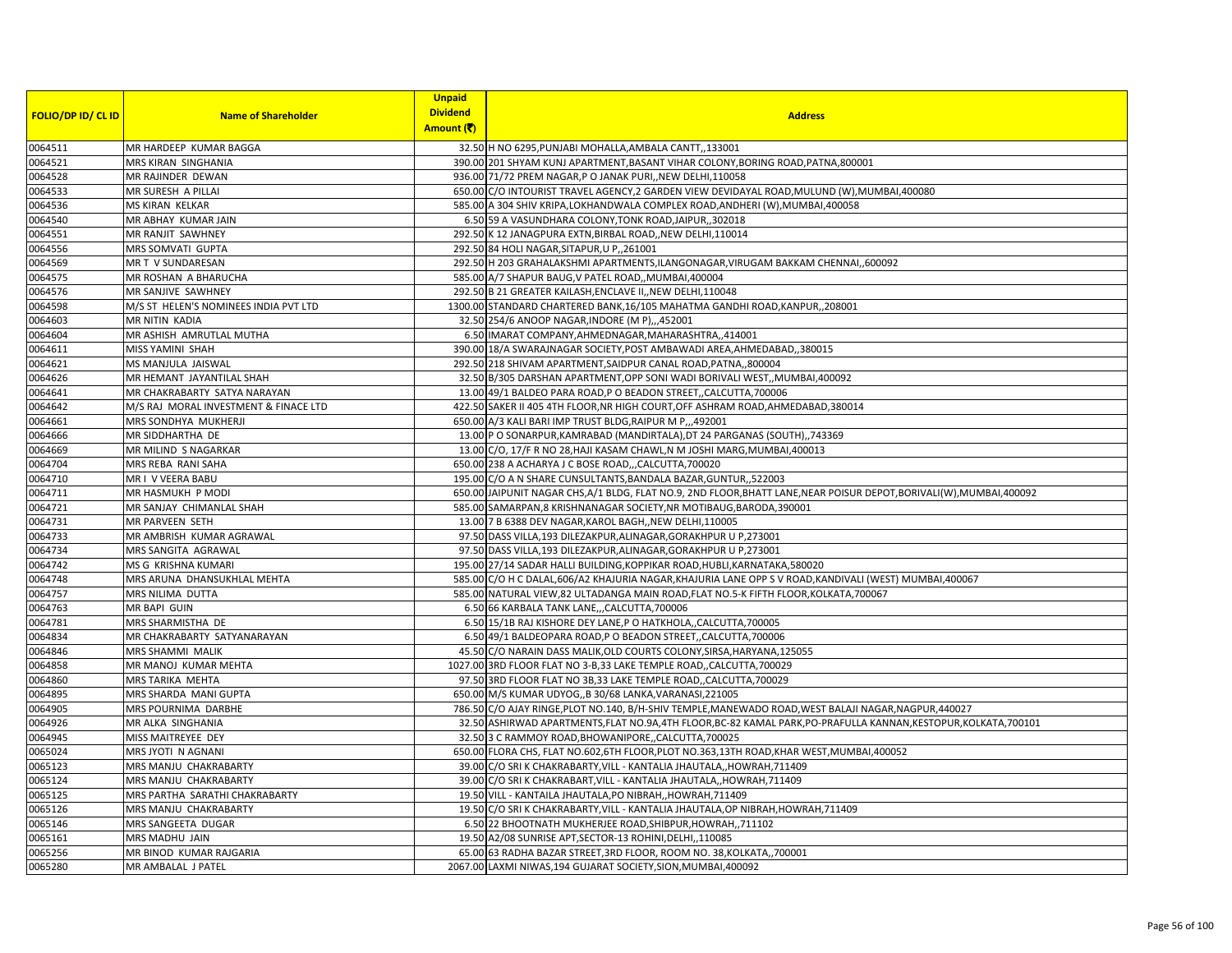| <b>FOLIO/DP ID/ CL ID</b> | <b>Name of Shareholder</b>         | <b>Unpaid</b><br><b>Dividend</b><br>Amount (そ) | <b>Address</b>                                                                                                                                     |
|---------------------------|------------------------------------|------------------------------------------------|----------------------------------------------------------------------------------------------------------------------------------------------------|
| 0065332                   | MR GHEVARCHAND JAIN                |                                                | 650.00 NOOR MAHAL BUILDING, SHOP NO 10 A, SIR RATAN TATA ROAD, OPP DRUMBIT HOTEL TARDEO MUMBAI, 400034                                             |
| 0065389                   | MRS REKHA JAYESH DOSHI             |                                                | 650.00 C/O DOSHI SILK,1 1A 1ST OLD HANUMAN CROSS LANE, MJ MARKET, NR BAMBAKHANA MUMBAI, 400002                                                     |
| 0065397                   | SREI INTERNATIONAL FINANCE LIMITED |                                                | 650.00 21 23 TVI ESTATE, 248 S K AHIRE MARG, BH GLAXO, WORLI MUMBAI, 400025                                                                        |
| 0065398                   | MR MITESH RAMESH CHANDRA SHAH      |                                                | 455.00 74 TIMBER TARRACE, 31 K A S ROAD, MUMBAI, 400019                                                                                            |
| 0065408                   | MR GAUTAM CHATTERJEE               |                                                | 13.00 109/6 HAZRA ROAD,,,CALCUTTA,700026                                                                                                           |
| 0065416                   | MRS LEENA B LAD                    |                                                | 195.00 507 B MAURYA APPT, RAHEJA TOWNSHIP, MALAD(E), MUMBAI, 400097                                                                                |
| 0065429                   | MR ARPAN                           |                                                | 292.50 76 SFS 208, YELAHANKA NEW TOWN, BANGALORE, ,560064                                                                                          |
| 0065448                   | MR RAMCHANDRA NARAYAN NATU         |                                                | 65.00 GANESH DHAM G 209, GAVAN PADA, MULUND (E), MUMBAI                                                                                            |
| 0065452                   | MRS. SANDHYA H VORA                |                                                | 390.00 80/13 CHANDRA NIWAS, ROAD NO.25, SION WEST, MUMBAI, 400022                                                                                  |
| 0065476                   | SH SUDHIR KUMAR JOSHI              |                                                | 650.00 DHEERAJ GANGA BLDG, FLAT NO.1203 B-WING, CHINCHOLI BUNDER ROAD, MALAD(W), MUMBAI, 400064                                                    |
| 0065496                   | MR MURARI MOHAN DEY                |                                                | 32.50 3 C RAMMOY ROAD, BHOWANIPORE, CALCUTTA, 700025                                                                                               |
| 0065497                   | MRS SUTAPA DEY                     |                                                | 32.50 3 C RAMMOY ROAD, BHOWANIPORE, CALCUTTA, 700025                                                                                               |
| 0065505                   | MRS SUNITA BANSAL                  |                                                | 650.00 1151 BARA DARI, BEHIND NOVELTY CINEMA, DELHI, 110006                                                                                        |
| 0065533                   | MR SHALIM MAKHMOOR KHAN            |                                                | 97.50 2ND FLOOR, HUSEIN MANOR OOMER PARK, B DESAI ROAD, MUMBAI, 400036                                                                             |
| 0065592                   | MR JAYESH KUMARPAL KOTHARI         |                                                | 650.00 ANAND BHUVAN, 403 'B' block 4th floor, 163 V P ROAD, MUMBAI, 400004                                                                         |
| 0065617                   | PEE ARR SECURITIES LTD             |                                                | 292.50 B 96 WAZIRPUR INDUSTRIAL AREA, , DELHI, 110052                                                                                              |
| 0065618                   | MR SANDEEP KR KEJRIWAL             |                                                | 13.00 C/O HARSDHAN CH DEY, I/I/7 ASWINI NAGAR, BAGUIHATI, CALCUTTA, 700059                                                                         |
| 0065622                   | MR PRAMOD JANARDAN NARVEKAR        |                                                | 650.00 2/47 C C I COLONY, RAJENDRA NAGAR, DATTAPADA ROAD, BORIVALI (E) MUMBAI, 400066                                                              |
|                           | MR HARBHAJAN SINGH                 |                                                |                                                                                                                                                    |
| 0065642                   | MR PARAMJIT SINGH                  |                                                | 1066.00 C/O DEVINDER SINGH, VILL KHOKHAR, PO BEHRAMPUR (BET) DIST ROPAR, PUNJAB,                                                                   |
| 0065644<br>0065680        |                                    |                                                | 1066.00 C/O DEVINDER SINGH, VILL KHOKHAR, P.O BEHRAMPUR (BET) DIST ROPAR, PUNJAB,<br>201.50 KANDOI-KUNJ,1/1 BAKERY ROAD, HASTINGS,,CALCUTTA,700022 |
|                           | MAST JAIVARDHAN KANDOI (MINOR)     |                                                |                                                                                                                                                    |
| 0065685                   | MR S SUNDARESAN                    |                                                | 448.50 76 ELLAIAMMAN KOIL STREET, VANNANDURAI, , SHASTRI NAGAR, ADYAR, CHENNAI, 600020                                                             |
| 0065721                   | MRS LENA COELHO                    |                                                | 325.00 201 ANCHORAGE,8 ST ALEXIUS ROAD, BANDRA, MUMBAI, 400050                                                                                     |
| 0065754                   | MR SANKAR LAL SEN                  |                                                | 19.50 18/1 A VIDYA SAGAR STREET,,,CALCUTTA,700009                                                                                                  |
| 0065780                   | MR SUTINDER PAL SINGH              |                                                | 585.00 46 B PREET NAGAR, TRIPRI ROAD, PATIALA, 147004                                                                                              |
| 0065786                   | MR RAJESH KUMAR BERIWALA           |                                                | 910.00 167 CHITTARANJAN AVENUE,,,CALCUTTA,700007                                                                                                   |
| 0065989                   | <b>MS SARITA MALL</b>              |                                                | 45.50 C/O PURAN CHAND RAMCHAND, 203/1 M G ROAD, CALCUTTA, 700007                                                                                   |
| 0065990                   | MRS MADHULIKA MALL                 |                                                | 26.00 C/O PURANCHAND RAMCHAND, 203/1 M G ROAD, CALCUTTA, 700007                                                                                    |
| 0065999                   | MRS NISHA BHANSALI                 |                                                | 1007.50 18/C-3 BALWANT COOP HSG SOC LTD, GOVING NAGAR, SODAWALA LANE, BORIBALI (W), MUMBAI, 400092                                                 |
| 0066043                   | MRS ANSUYA ISHVERLAL CLERK         |                                                | 78.00 C/O MRS AMI DEVANG DHOLABHAI, 14 NALANDA, 62 PEDDER ROAD, MUMBAI, 400026                                                                     |
| 0066083                   | MR MANSUKHLAL PAREKH               |                                                | 1300.00 C/O EXIM INTERNATIONAL, 55 EZRA STREET, 5TH FLOOR, CALCUTTA, 700001                                                                        |
| 0066149                   | MR N SUBRAMANIAN                   |                                                | 292.50 KAUSIKA, NO 19 X BLOCK, VI TH MAIN ROAD, ANNA NAGAR CHENNAI, 600040                                                                         |
| 0066156                   | MR MADAN KUNBAR                    |                                                | 325.00 C/O BIMAL GANDHI,25 PUTLIBAI KAPOL NIWAS,167/C S V ROAD, VILEPARLE (W) MUMBAI,400056                                                        |
| 0066191                   | MRS KIRAN DEVI CHHAWCHHARIA        |                                                | 13.00 C/O MUKUNDRAM RAMKUMAR, C P DROLIA ROAD, B DEOGHAR, JHARKHAND, 814112                                                                        |
| 0066192                   | MRS SUNITA DEVI CHHAWCHHARIA       |                                                | 32.50 C/O LALIT CHHAWCHHARIA,4 CLIVE ROW,4TH FLOOR, ROOM NO 403, CALCUTTA, 700001                                                                  |
| 0066210                   | MR HOSHI SORABJI WADIA             |                                                | 1950.00 OLD MANI MAHAL, 3RD FLOOR, 7/9 MATHEW ROAD, MUMBAI, 400004                                                                                 |
| 0066211                   | COL R G MALHOTRA                   |                                                | 292.50 ICS HOUSE,C 19 COMMERCIAL COMPLEX,S D A, NEW DELHI, 110016                                                                                  |
| 0066272                   | MR LAKSHMAN PRASAD BUBNA           |                                                | 65.00 12 GOVT PLACE EAST, 2ND FLOOR BACK PORTION, CALCUTTA, 700069                                                                                 |
| 0066273                   | MRS INDU PARAKH                    |                                                | 292.50 C/O QUALITY PACKAGERS, 16 BONFIELDS LANE, 2ND FLOOR ROOM NO 84, CALCUTTA, 700001                                                            |
| 0066285                   | MRS LAJWANTI B JAIN                |                                                | 292.50 20/9 ARIHANT, RAFI AHMED KIDWAI ROAD, WADALA, MUMBAI, 400031                                                                                |
| 0066297                   | MR SAMEER NOWAL                    |                                                | 650.00 HOUSE NO 514, SECTOR 7, PANCHUKULA, HARYANA, 134109                                                                                         |
| 0066345                   | MAHAROUKH D MERCHANT               |                                                | 156.00 SEAPULL A 603 SHERLY, RAJAN ROAD BANDRA /W/, MUMBAI, 400050                                                                                 |
| 0066362                   | PARVEZ SHAIKH                      |                                                | 6.50 174/1 RAMESH DUTTA STREET, KOLKATA,,,700006                                                                                                   |
| 0066366                   | APARNA SIKDAR                      |                                                | 52.00 SUKANTA PARK, DASHADRAN PO R GOPALPUR, DIST 24 PGS (N), 743518                                                                               |
| 0066384                   | SUPRIYA AKHAURY                    |                                                | 650.00 1858 BRAHMAPUTRA APTS, SECTOR 29, NOIDA,, 201303                                                                                            |
| 0066441                   | MANGALA SURENDRA NERURKAR          |                                                | 884.00 SAMRUDDH CO-OP HOS SOC LTD,D BLDG 4TH FLR BLOCK NO IV-G, BHAVANI SHANKAR RD B P MARG, DADAR MUMBAI, 400028                                  |
| 0066453                   | RAJKUMAR SEN                       |                                                | 650.00 SEN LODGE, BORAL LANE, P.O & DIST HOOGHLY, 712103                                                                                           |
| 0066482                   | T S ANIL KUMAR                     |                                                | 97.50 7/9 30TH CROSS 4TH BLOCK, JAYANAGAR OPP POLICE STATION, BANGALORE, ,560011                                                                   |
| 0066486                   | JUMANA DHANKOT                     |                                                | 1300.00 180 SAIFEE JUBILEE STREET, 3RD FLOOR R NO 33, MUMBAI, 400003                                                                               |
| 0066487                   | <b>FARIDA DHANKOT</b>              |                                                | 1300.00 180 SAIFEE JUBILEE STREET, 3RD FLOOR R NO 33, MUMBAI, 400003                                                                               |
| 0066516                   | MEENA MUKESH SHAH                  |                                                | 97.50 B/302 SAMRAJYA FLAT, OPP MANAV MANDIR, MEMNAGAR AHMEDABAD, ,380052                                                                           |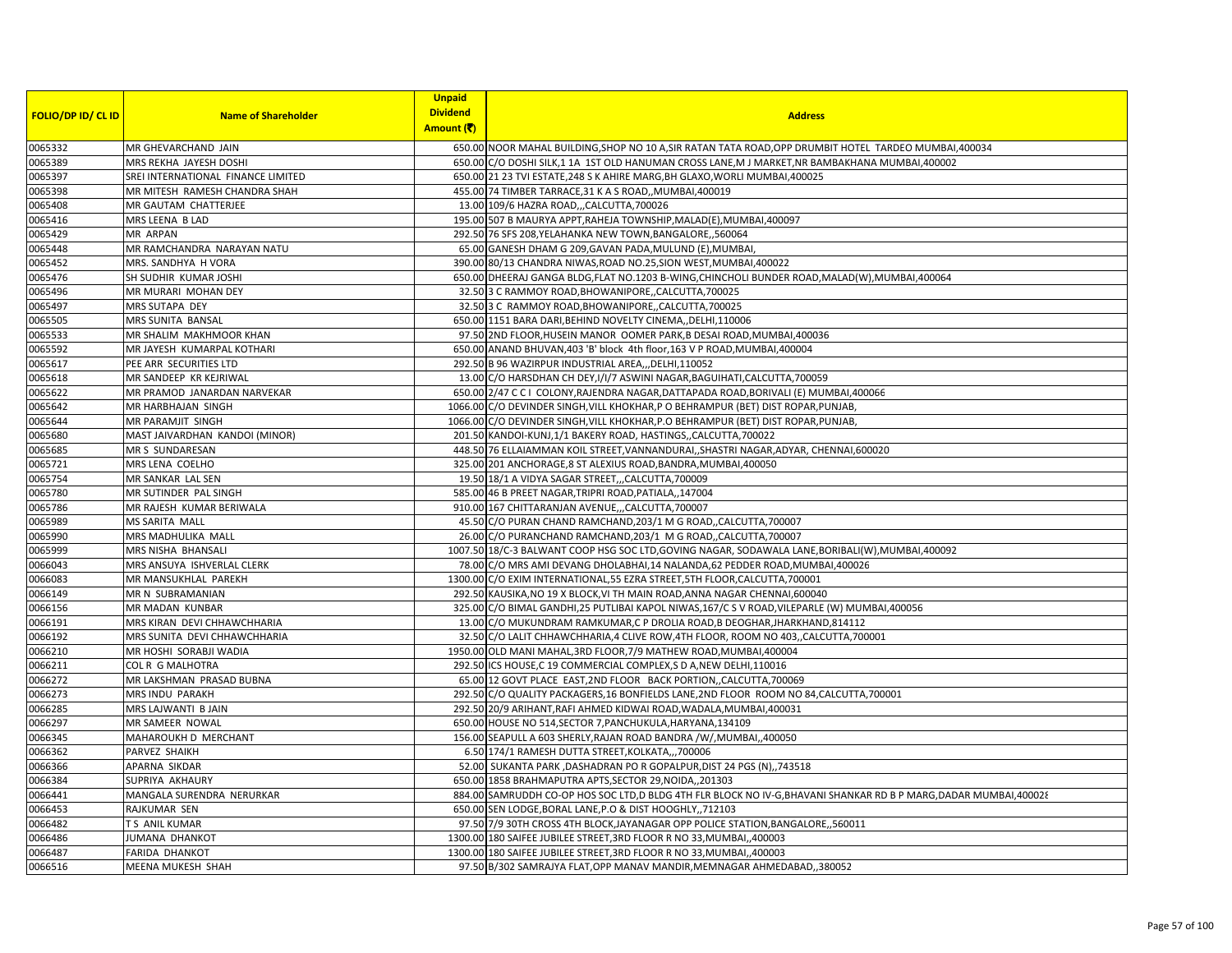|                           |                               | <b>Unpaid</b>   |                                                                                                   |
|---------------------------|-------------------------------|-----------------|---------------------------------------------------------------------------------------------------|
| <b>FOLIO/DP ID/ CL ID</b> | <b>Name of Shareholder</b>    | <b>Dividend</b> | <b>Address</b>                                                                                    |
|                           |                               | Amount (そ)      |                                                                                                   |
| 0066539                   | MADHUKANTA TRIVEDI            |                 | 1007.50 A-1 NIKITA APARTT, SOMNATH ROAD, USMANPURA, AHMEDABAD, 380013                             |
| 0066558                   | JOTINDRA NATH ROY             |                 | 32.50 40 RADHA MADHAB SAHA LANE, CALCUTTA,,,700007                                                |
| 0066679                   | NIRMALA RASIKLAL              |                 | 2600.00 VASANT VILAS,1 BABULNATH ROAD, MUMBAI,,400007                                             |
| 0066734                   | SUNIL KUMAR DE                |                 | 65.00 5 BHUBANDHAR LANE, CALCUTTA,, 700012                                                        |
| 0066845                   | PRAYAG R PAI                  |                 | 585.00 9A ANURAG APARTMENTS, JUHU TARA ROAD, JUHU, MUMBAI, 400049                                 |
| 0066868                   | <b>GANGABAI RAMJI THAKKER</b> |                 | 585.00 43/270 WALKESHWAR ROAD, A--1 APARTMENTS, MUMBAI, 400006                                    |
| 0066896                   | PUNJAB NATIONAL BANK          |                 | 325.00 279 SATYA HOUSE, NARSI NATHA STREET BHAT BAZAR, MUMBAI, ,400009                            |
| 0066971                   | <b>BHARAT MEHTA</b>           |                 | 650.00 OLD NO 11 NEW NO 23, SOMASUNDRAM 4TH STREET, AYANAVARM NR NOOR HOTEL CHENNAI, 600023       |
| 0066975                   | A K SHARMA                    |                 | 650.00 A-150 ANAND BAGH, MAKARPURA ROAD, VADODARA,, 390010                                        |
| 0066976                   | <b>ADINATH SARKAR</b>         |                 | 468.00 KOYLA VIHAR VASUNDHARA, FLAT NO A-904 VIP RD, PO AIRPORT, KOLKATA, 700052                  |
| 0066982                   | AJAY KUMAR BOTHRA             |                 | 6.50 10 BONFIELD LANE, CALCUTTA,,, 700001                                                         |
| 0067009                   | KAPISH DAGA                   |                 | 13.00 P-112 CIT ROAD, SCHEME NO VIM PHOOLBAGAN, CALCUTTA,, 700054                                 |
| 0067022                   | ARUN KUMAR PRAMANICK          |                 | 6.50 13/A HARA CHANDRA MALLICK STREET, CALCUTTA,,, 700005                                         |
| 0067023                   | ARUNIMA SEN                   |                 | 6.50 25/2/D NARKELDANGA MAIN ROAD, CALCUTTA,,, 700054                                             |
| 0067034                   | ASHOK KUMAR AGRAWAL           |                 | 6.50 185 VIVEKANAND ROAD, 3RD FLOOR, CALCUTTA, ,700006                                            |
| 0067043                   | ASIM KUMAR SIL                |                 | 32.50 39-A ZAKARIAH STREET, PO CHITTERANJAN AVENUE, CALCUTTA, 700073                              |
| 0067046                   | ATREYEE SARKAR                |                 | 780.00 17/3 NABALIA PARA ROAD, BARISHA, CALCUTTA,, 700008                                         |
| 0067057                   | AVIJIT PYNE                   |                 | 6.50 20 RATU SARKER LANE, CALCUTTA,, 700073                                                       |
| 0067058                   | AVINASH B RAJANI              |                 | 260.00 VILLA ROMANA 2ND FLOOR FLAT NO 8,16TH ROAD BANDRA, MUMBAI, 400050                          |
| 0067061                   | <b>BABY BANERJEE</b>          |                 | 6.50 17/G DOVER TERRACE 2ND FLOOR,P O BALLYGUNGE, CALCUTTA, 700019                                |
| 0067064                   | <b>BAISAKHI LAHA</b>          |                 | 6.50 75 SITA RAM GHOSH STREET, CALCUTTA,,, 700009                                                 |
| 0067066                   | <b>BARIN PAL CHAUDHURI</b>    |                 | 19.50 41/3 RABINDRA NATH TAGORE ROAD, PO DAKSHINESWAR, CALCUTTA, 700076                           |
| 0067068                   | <b>BHABATOSH DAS</b>          |                 | 13.00 INDODEEP HSG COMPLEX, 256/1 DUM DUM ROAD FLAT NO 1/4, CALCUTTA, 700074                      |
| 0067103                   | CHAKRABARTY SATYA NARAYAN     |                 | 6.50 49/1 BALDEO PARA ROAD, P.O. BEADON STREET, CALCUTTA,, 700006                                 |
| 0067104                   | CHAKRABARTY SATYANARAYAN      |                 | 13.00 49/1 BALDEO PARA ROAD, P.O. BEADON STREET, CALCUTTA,, 700006                                |
| 0067105                   | CHAKRABARTY SATYANARAYAN      |                 | 884.00 49/1 BALDEO PARA ROAD, P.O. BEADON STREET, CALCUTTA,, 700006                               |
| 0067143                   | <b>DEBASIS DEY</b>            |                 | 19.50 6/3 G PANBAGAN LANE, ENTALLY, CALCUTTA,, 700014                                             |
| 0067152                   | DEVANG NARENDRA SHAH          |                 | 468.00 95A MARINE DRIVE, SHANTINIKETAN 4TH FLOOR FLAT 23, MUMBAI, 400002                          |
| 0067165                   | DILIP KUMAR BURMAN            |                 | 6.50 E-16 CLUSTER IV, PURBACHAL, SALT LAKE, KOLKATA, 700097                                       |
| 0067169                   | DINABANDHU RATH               |                 | 39.00 BIRLA CORPORATION LTD, 9/1 R N MUKHERJEE RD, 3RD FLOOR CALCUTTA,, 700001                    |
| 0067170                   | DINESH CHANDRA V SHAH         |                 | 325.00 D-203 ZALAWAD NAGAR, BARFIWALA MARG, ANDHERI WEST, 400058                                  |
| 0067172                   | DIPALI SEN                    |                 | 19.50 18/1A VIDYA SAGAR STREET, CALCUTTA,,, 700009                                                |
| 0067177                   | DURGA CHARAN DAS              |                 | 65.00 MUNSHIPUKUR, CHANDANNAGORE, DIST HOOGHLY, 712136                                            |
| 0067184                   | <b>FAISAL LUNAT</b>           |                 | 32.50 4/4/22 WHORVAD BARDOLI, DT SURAT,,,394601                                                   |
| 0067213                   | <b>GOLOK NATH PYNE</b>        |                 | 13.00 20 RATU SARKER LANE, CALCUTTA,,,700073                                                      |
| 0067256                   | ILA DE                        |                 | 6.50 15/1B RAJ KISHORE DEY LANE, PO HATKHOLA, CALCUTTA,, 700005                                   |
| 0067312                   | JEWEL CHAKRABARTY             |                 | 65.00 49/1 BALDEO PARA ROAD, P.O. BEADON STREET, CALCUTTA,, 700006                                |
| 0067340                   | KALI CHATTERJEE               |                 | 78.00 265 G T ROAD, PO BAIDYABATI, DT HOOGHLY, 712222                                             |
| 0067342                   | KALPANA BANDYOPADHYAY         |                 | 26.00 40/B BADUR BAGAN STREET, CALCUTTA,,, 700009                                                 |
| 0067343                   | KAMAL KISHORE ROY             |                 | 39.00 BIRLA CORPN LTD, 9/1 R N MUKHERJEE ROAD 3RD FLOOR, CALCUTTA, , 700001                       |
| 0067344                   | KAMAL KISHORE ROY             |                 | 13.00 BIRLA CORPN LTD, 9/1 R N MUKHERJEE ROAD 3RD FLOOR, CALCUTTA, 700001                         |
| 0067352                   | <b>KARABI SEN</b>             |                 | 13.00 C/O RAM PRASAD SEN, BG BLOCK, PANCHAMI APARTMENT, DESHBANDHU NAGAR (NORTH), KOLKATA, 700059 |
| 0067390                   | LILA TALUKDER                 |                 | 13.00 C/O BIKRAMJIT TALUKDAR, 2/5A MATRIMAN DIR LANE, PO ALAMBAZER, ,700035                       |
| 0067391                   | LIPIKA LAHA                   |                 | 32.50 75 SITARAM GHOSH STREET, CALCUTTA,,, 700009                                                 |
| 0067405                   | MADHU SUDAN DEY               |                 | 6.50 4 RAJA RADHA KANTA DEB LANE, OFF MADAN MOHAN TALA STREET, CALCUTTA,, 700005                  |
| 0067443                   | MAYA BANERJEE                 |                 | 6.50 17/G DOVER TERRACE 2ND FLOOR,P O BALLYGUNGE, CALCUTTA, 700019                                |
| 0067446                   | MIRA DUTTA                    |                 | 6.50 39 DHIRENDRA NATH GHOSH RD, BHOWANIPUR, CALCUTTA,, 700025                                    |
| 0067469                   | NABANITA ROY                  |                 | 32.50 B-86 MANDIR SIDE QTR, PO BIRLAPUR, DT 24 PGS S,, 743318                                     |
| 0067471                   | NAJMUL HASAN NAQVI            |                 | 1404.00 Z-7 HAUZ KHAS, NEW DELHI,,,110016                                                         |
| 0067532                   | PAMELA CHOWDHURY              |                 | 13.00 21/1A SOUTH SINTHEE ROAD, PO SINTHEE, CALCUTTA,, 700050                                     |
| 0067535                   | PARTHA CHATTERJEE             |                 | 45.50 265 G T ROAD, PO BAIDYABATI, DT HOOGHLY,, 712222                                            |
|                           |                               |                 |                                                                                                   |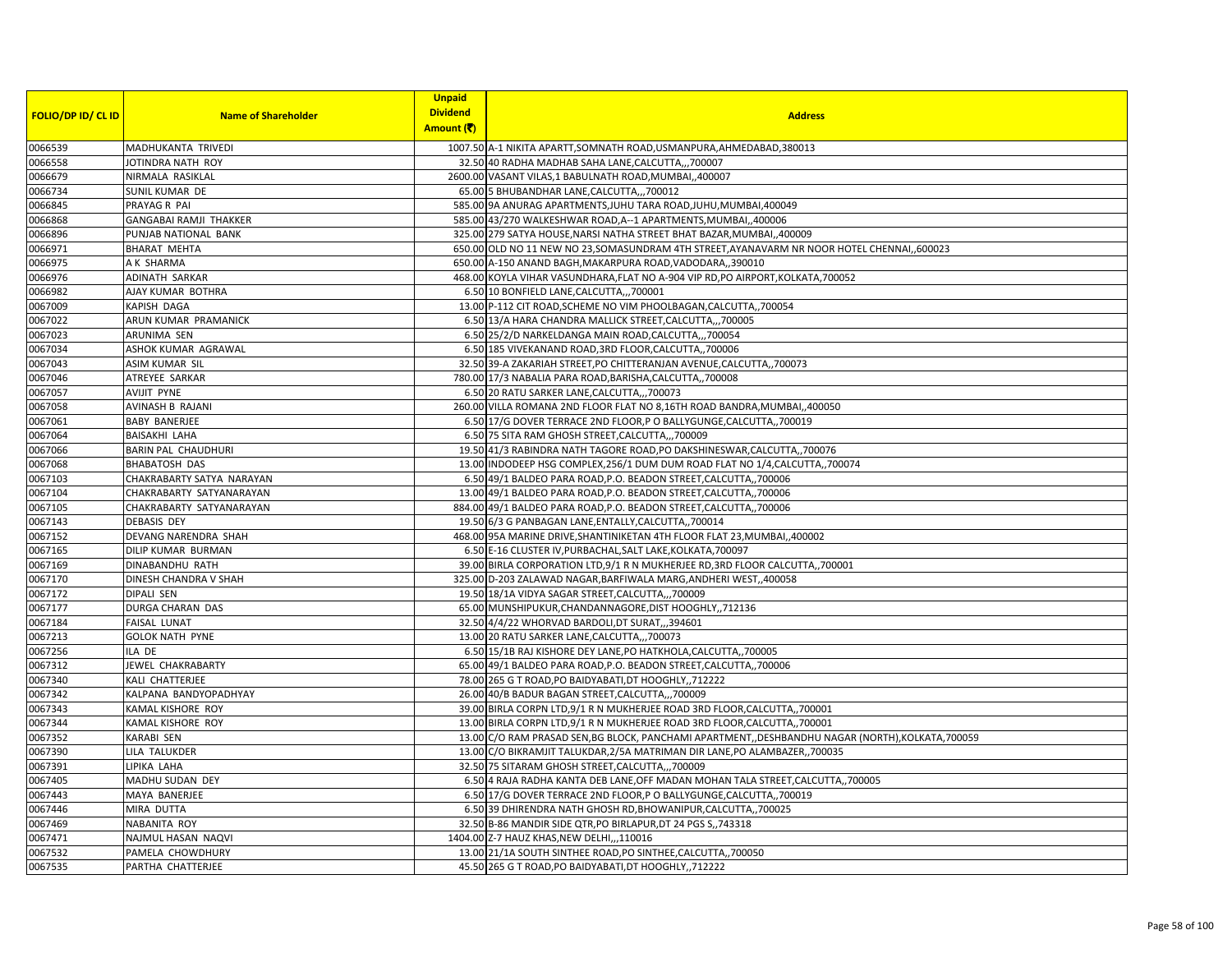|                           |                             | <b>Unpaid</b>   |                                                                                                                           |
|---------------------------|-----------------------------|-----------------|---------------------------------------------------------------------------------------------------------------------------|
| <b>FOLIO/DP ID/ CL ID</b> | <b>Name of Shareholder</b>  | <b>Dividend</b> | <b>Address</b>                                                                                                            |
|                           |                             | Amount (そ)      |                                                                                                                           |
| 0067536                   | PARTHA CHATTERJEE           |                 | 45.50 265 G T ROAD, PO BAIDYABATI, DT HOOGHLY, 712222                                                                     |
| 0067537                   | PARVEZ SHAIKH               |                 | 6.50 174/1 RAMESH DUTTA STREET, KOLKATA,,,700006                                                                          |
| 0067583                   | PRATIK KUMAR BASU           |                 | 110.50 BLOCK AE-785, SECTOR-I SALT LAKE CITY, CALCUTTA, 700064                                                            |
| 0067590                   | PROVAT KUMAR SEAL           |                 | 13.00 25/2/D NARIKEL DANGA MAIN ROAD, CALCUTTA,,, 700054                                                                  |
| 0067591                   | PURNIMA DEBI                |                 | 312.00 265 G T ROAD, PO BAIDYABATI, DT HOOGHLY, 712222                                                                    |
| 0067593                   | R DEVENDAR BABU             |                 | 468.00 NO 192 BHARATHITYHI, ROYAPETTAH, CHENNAI,, 600014                                                                  |
| 0067606                   | RAJESH DAGA                 |                 | 32.50 638 DUM DUM PARK ROAD, FLAT NO 402 4TH FLOOR, CALCUTTA, 700055                                                      |
| 0067652                   | RASHMI DAGA                 |                 | 13.00 638 DUM DUM PARK ROAD, FLAT NO 402 4TH FLOOR, CALCUTTA, 700055                                                      |
| 0067675                   | RISHI SIKKA                 |                 | 494.00 FLAT NO.702-A,SUNBREEZE APARTMENT, SECTOR-5, VAISHALI, GHAZIABAD, U P, 201010                                      |
| 0067697                   | SAMARENDRA NARAYAN BASAK    |                 | 6.50 1 RAMPAL LANE, PO HATKHOLA, CALCUTTA,, 700005                                                                        |
| 0067706                   | SANDHYA SEAL                |                 | 26.00 32A COLLEGE STREET, CALCUTTA,,, 700073                                                                              |
| 0067722                   | SANTOSH CHATTERJEE          |                 | 13.00 C/O MRINAL CHAKRABORTY, 66/1B KALI CHARAN GHOSH ROAD, CALCUTTA,, 700050                                             |
| 0067734                   | SAROJ DEVI SURANA           |                 | 13.00 C/O EASTERN TRUCKINO CO 28 STRAND ROAD, 1ST FLOOR, CALCUTTA, 700001                                                 |
| 0067740                   | SATYA NARAYAN CHAKRABARTY   |                 | 468.00 49/1 BALDEO PARA ROAD, P.O. BEADON STREET,,,700006                                                                 |
| 0067741                   | SATYA NARAYAN CHAKRABARYA   |                 | 65.00 49/1 BALDEO PARA ROAD, P.O. BEADON STREET, CALCUTTA, 700006                                                         |
| 0067743                   | SATYANARAYAN CHAKRABARTY    |                 | 500.50 49/1 BALDEO PARA ROAD, P.O. BEADON STREET, CALCUTTA, 700006                                                        |
| 0067759                   | SHARMISTHA DE               |                 | 6.50 15/1B RAJ KISHORE DEY LANE, PO HATKHOLA, CALCUTTA,, 700005                                                           |
| 0067775                   | SHYAM SUNDAR BHATTACHARYYA  |                 | 13.00 2/3 A C SARKER ROAD, DAKSHINESWAR, CALCUTTA,, 700076                                                                |
| 0067782                   | SHYAMALI GUIN               |                 | 6.50 C/O BAPI GUIN, 66 KARBALATANK LANE, CALCUTTA, 700006                                                                 |
| 0067788                   | SIMA DEY                    |                 | 6.50 15/1B RAJ KISHORE DEY LANE, PO HATKHOLA, CALCUTTA,, 700005                                                           |
| 0067802                   | SRI KUMAR NASKAR            |                 | 234.00 VILL & PO LAKSHMANPUR, DT HOWRAH,,,711323                                                                          |
| 0067814                   | <b>SUDEB BARUA</b>          |                 | 13.00 40/1 BAISHNAB GHATA ROAD, PO NAKTALA, CALCUTTA, ,700047                                                             |
| 0067818                   | SUDHA SINGH                 |                 | 78.00 C/O ARUN KR SINGH, P O & VILL RAM PUR KHAJURIA, DIST EAST CHAMPARAN BOTIHARI, BIHAR,                                |
| 0067828                   | SUMAIYAH LUNAT              |                 | 13.00 4/4/22 WHORVAD BARDOLI, DT SURAT, ,,394601                                                                          |
| 0067834                   | SUNIL KUMAR DE              |                 | 78.00 5 BHUBAN DHAR LANE, CALCUTTA,,, 700012                                                                              |
| 0067835                   | SUNIL KUMAR DE              |                 | 78.00 5 BHUBAN DHAR LANE, CALCUTTA,,, 700012                                                                              |
| 0067836                   | SUNIL KUMAR DE              |                 | 78.00 5 BHUBAN DHAR LANE, CALCUTTA,,,700012                                                                               |
| 0067845                   | <b>SUNITA K SHAH</b>        |                 | 78.00 401-B PRINCE MANOR, 114 PURUSAIWALKAM HIGH RAOD, CHENNAI, 600010                                                    |
| 0067864                   | SUSHIL KUMAR DANGI          |                 | 234.00 33 BURTOLLA ST, 2ND FLOOR, CALCUTTA, 700007                                                                        |
| 0067865                   | SUSMITA SAHA CHOWDHURY      |                 | 123.50 3RD FLOOR WEST FLAT, PO KALIGHAT, CALCUTTA,, 700026                                                                |
| 0067878                   | TRIBHUVAN KUMAR BANSAL      |                 | 26.00 BANSAL SADAN, VIVEKANAND CHOWK, ALWAR, 301001                                                                       |
| 0067881                   | TUMPA LAHA                  |                 | 13.00 75 SITA RAM GHOSH STREET, CALCUTTA,,,700009                                                                         |
| 0067892                   | <b>USHA AGRAWAL</b>         |                 | 13.00 185 VIVEKANAND ROAD, 3RD FLOOR, CALCUTTA, 700006                                                                    |
| 0067898                   | V VISHNU KUMAR              |                 | 234.00 NO 16 DEVI PRASAD K H II MAIN ROAD, EAST OF BED COLLEGE SARASWATI PURAM, MYSORE, ,570023                           |
| 0067901                   | VALLABHADAS VELJI SHETH     |                 | 45.50 49 EZRA STREET, 2ND FLOOR, CALCUTTA, 700001                                                                         |
| 0067917                   | VIKASH KUMAR JAISWAL        |                 | 58.50 C/O JAI COMMERCIAL CORPORATION, 192 VIVEKANAND ROAD, CALCUTTA, 700006                                               |
| 0067931                   | VISHAL KUMAR JAISWAL        |                 | 58.50 C/O JAI PRAKASH JAISWAL, 192 VIVEKANANDA ROAD, KOLKATA,, 700006                                                     |
| 0067973                   | PIU CHATTERJEE              |                 | 6.50 12/1 U K DUTTA ROAD, PO DUM DUM, CALCUTTA, ,700028                                                                   |
| 0068004                   | NISITH KUMAR BASU RAY       |                 | 19.50 PO & VILL BELMURI, DIST HOOGYLY,,,712309                                                                            |
| 0068029                   | NILAM SINGHANIA             |                 | 13.00 ASHIRBAD APARTMENT,4TH FLOOR, FLAT NO 9A,BC-82, KAMAL PARK,P.O. PRAFULLA KANAN KOLKATA,700101                       |
| 0068044                   | SREEMATI SARKAR             |                 | 292.50 22 LAXMI DUTTA LANE, PO BAGHBAZAR, CALCUTTA,, 700003                                                               |
| 0068071                   | SURAJIT KUMAR PAUL          |                 | 6.50 PURBAPARA, POST-R/GOPALPUR, KOLKATA,, 700136                                                                         |
| 0068110                   | JADU NANDAN SINGH           |                 | 32.50 C/O BIRLA CORPN LTD, 9/1 R N MUKHERJEE ROAD, 4TH FLOOR, CALCUTTA, 700001                                            |
| 0068208                   | URMILA AHLUWALIA            |                 | 292.50 BC/8E D D A FLATS, MUNIRKA, NEW DELHI, 110067                                                                      |
| 0068209                   | GOURI SHANKAR SUHASARIA     |                 | 650.00 73 VIR SARVAKKAK SARANI, BANKURA,,, 722101                                                                         |
| 0068257                   | DOSU DARA NALLADARU         |                 | 7280.00 MEHERZIN BLDG, C/34 WODEHOUSE ROAD, COLABA, MUMBAI, 400005                                                        |
| 0068341                   | <b>GOPAL KRISHAN GROVER</b> |                 | 585.00 D-153 KEDAR NAGAR SHAH GANJ, AGRA, UP, 282010                                                                      |
| 0068349                   | SHIV CHARANLAL JAIN         |                 | 97.50 ST MARKS CHURCH, SIMLA,, , 171003                                                                                   |
| 0068456                   | SADHANA MAGUMDER            |                 | 6.50 181 RAMESH DUTT ST, CALCUTTA,, 700006                                                                                |
| 0068471                   | <b>BHIMRAJ</b>              |                 | 1300.00 M M STATIONERY & GENERAL SUPPLIES, 25 AVM SHOPPING COMPLEX, IVTH BLOCK JAYANAGAR, 9TH MAIN ROAD BANGALORE, 560011 |
| 0068478                   | LAXMI NARAYAN DAGA          |                 | 292.50 307 SANGEETA APT, 14/59 CIVIL LINES, KANPUR,, 208001                                                               |
|                           |                             |                 |                                                                                                                           |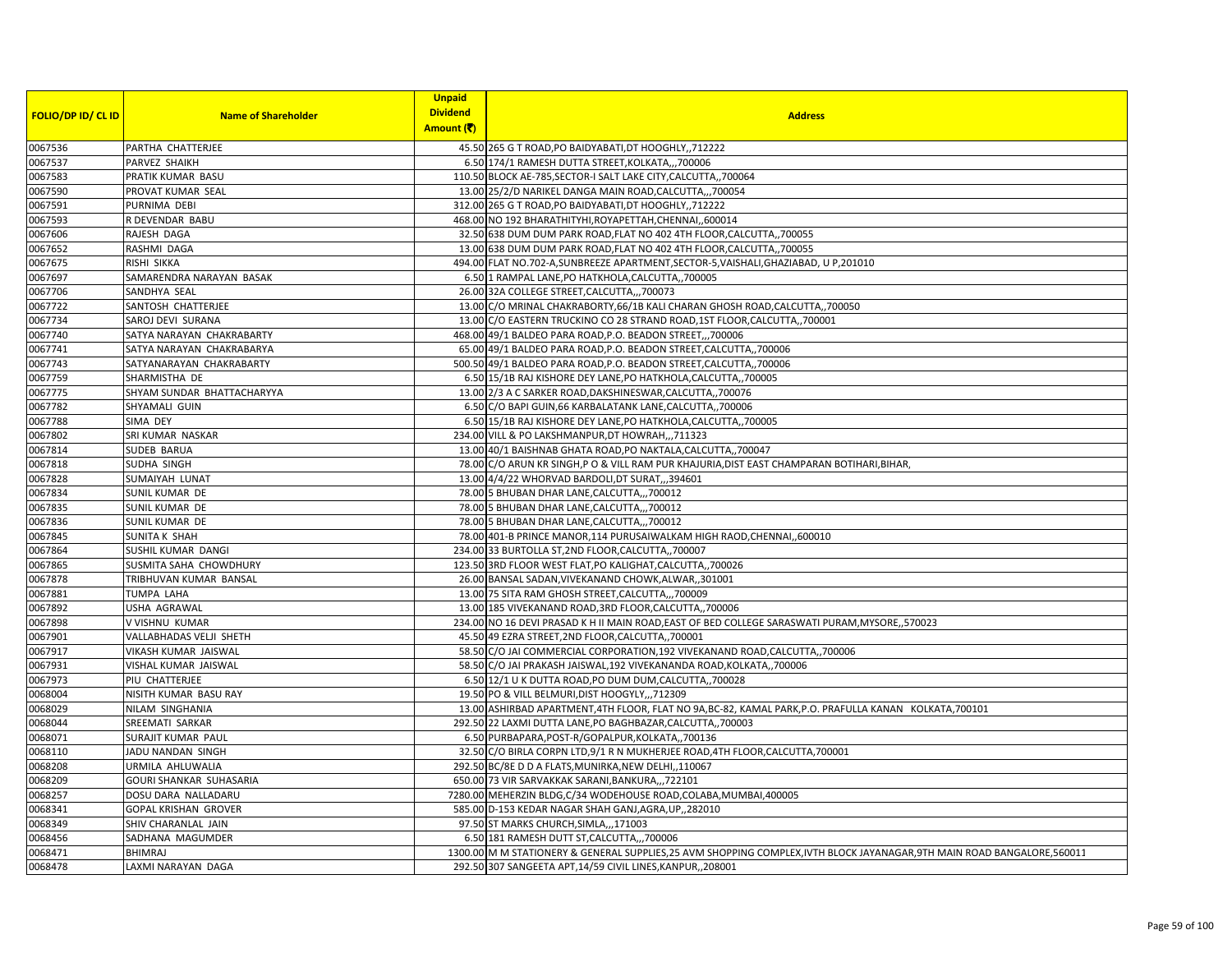|                           |                            | <b>Unpaid</b>   |                                                                                                                                   |
|---------------------------|----------------------------|-----------------|-----------------------------------------------------------------------------------------------------------------------------------|
| <b>FOLIO/DP ID/ CL ID</b> | <b>Name of Shareholder</b> | <b>Dividend</b> | <b>Address</b>                                                                                                                    |
|                           |                            | Amount (そ)      |                                                                                                                                   |
| 0068524                   | KIRIT SHANKARLAL PATEL     |                 | 650.00 27 ASTHA BUNGALOWS, UMA PARK CO-OPERATIVE HOUSING SOC.LTD, NEAR SOLA OVER BRIDGE, SCIENCE CITY ROAD, SOLA, AHMEDABAD, 3800 |
| 0068576                   | RAKESH BHATIA              |                 | 292.50 A-9 SARASWATI GARDEN, RAMESH NAGAR, NEW DELHI,, 110015                                                                     |
| 0068580                   | SUBHAS KUMAR KEDIA         |                 | 650.00 60 PATHURIA GHAT STREET, CALCUTTA,,, 700006                                                                                |
| 0068750                   | GORA CHAND DEY             |                 | 65.00 4 RAJA RADHA KANTA DEB LANE, CALCUTTA,,, 700005                                                                             |
| 0069101                   | KETNA M SHAH               |                 | 650.00 121 SRINIKET APTS 19/8 MSR COLLEGE ROAD, 1ST CROSS MATHIKERE, BANGALORE, ,560054                                           |
| 0069184                   | VIJAY KUMAR MAHESHWARI     |                 | 13.00 C/O GIRRAJ KISHOKE DAGA, P-112 CIT ROAD, SCH NO VI M PHOOLBAGAN, CALCUTTA, 700054                                           |
| 0069186                   | SANJAY MAHESHWARI          |                 | 13.00 C/O GIRRAJ KISHOKE DAGA, P-112 CIT ROAD, SCH NO VI M PHOOLBAGAN, CALCUTTA, 700054                                           |
| 0069213                   | UPENDRA NATH PUROHIT       |                 | 6.50 518 SOUTH SIDE, KHARAGPUR,  721301                                                                                           |
| 0069214                   | GOPAL CHANDRA NASKAR       |                 | 97.50 VILL & P O LAKSHMAN PUR, DIST HOWRAH,,, 711323                                                                              |
| 0069306                   | M N WADNERKAR              |                 | 858.00 10 SHUBHAM BANK COLONY, BEHIND DEENDAYAL PURAM, ANAND NAGAR, KHANDWA, 450001                                               |
| 0069467                   | ABHIJIT DAS                |                 | 117.00 28A/PKT A-13, KALKAJI EXTN, NEW DELHI, , 110019                                                                            |
| 0069479                   | ANIL KUMAR MALL            |                 | 6.50 74/1 NARKEL DANGA MAIN ROAD, BLOCK -III, DOVER, FLAT NO.6-M, KOLKATA,, 700054                                                |
| 0069481                   | ANITA SEAL                 |                 | 13.00 39-A ZAKARIAH STREET, CALCUTTA,,, 700073                                                                                    |
| 0069482                   | ANIRUDH KUMAR KOTHARI      |                 | 6.50 20 RATAN SARKAR GARDEN STREET, KOLKATA,,,700007                                                                              |
| 0069489                   | ARINDAM KUNDU              |                 | 6.50 35/2 ADIBARTMA ROAD, PO NABAGRAM, DT HOOGHLY,, 712246                                                                        |
| 0069490                   | ARINDAM KUNDU              |                 | 6.50 35/2 ADIBARTMA ROAD, PO NABAGRAM, DT HOOGHLY, 712246                                                                         |
| 0069493                   | ARUN KUMAR BARDHAN         |                 | 13.00 51 KALI NATH MUNSHI LANE, BARANAGAR, CALCUTTA,, 700036                                                                      |
| 0069495                   | ASHA THAKUR                |                 | 13.00 36 NETAI CH DUTTA LANE, HOWRAH,,,711101                                                                                     |
| 0069496                   | ASHIS KUAMR BARDHAN        |                 | 6.50 51 KALINATH MUNSHI LANE, BARANAGRA, CALCUTTA, 700036                                                                         |
| 0069501                   | ASIM KUMAR SIL             |                 | 13.00 39-A ZAKARIAH STREET, CALCUTTA,,, 700073                                                                                    |
| 0069505                   | <b>BAISAKHI LAHA</b>       |                 | 6.50 75 SITARAM GHOSH ST, CALCUTTA,,, 700009                                                                                      |
| 0069506                   | BAISAKHI LAHA              |                 | 32.50 75 SITARAM GHOSH ST, CALCUTTA,, 700009                                                                                      |
| 0069513                   | BHARAT A MEHTA             |                 | 6.50 17 RUP CHAND ROY STREET, 4TH FLOOR, CALCUTTA,, 700007                                                                        |
| 0069526                   | <b>BINOD THAKUR</b>        |                 | 13.00 36 NETAI CH DUTTA LANE, HOWRAH,,,711101                                                                                     |
| 0069527                   | BIRENDAR PRASAD SHAW       |                 | 6.50 BALLY JUTE MILLS, LINE NO-12, QUARTER NO. 248, P.O. BALLY, HOWRAH, 711000                                                    |
| 0069528                   | <b>BISHNU DEY</b>          |                 | 6.50 CANARA BANK CLEARING SECTION, 7 RED CROSS PLACE, CALCUTTA, 700001                                                            |
| 0069529                   | BISWANATH SETH             |                 | 6.50 C/O NANDY STORE, 55 WORKSHOP ROAD P O KANCHRAPARA, DIST 24 PGS /N/, 743145                                                   |
| 0069530                   | <b>BISWANATH SHAH</b>      |                 | 6.50 BALLY JUTE MILLS, LINE NO. - 12, QTR NO- 248, P.O. BALLY, HOWRAH, 711201                                                     |
| 0069531                   | <b>BRINDABON DUTTA</b>     |                 | 6.50 39 DHIRENDRA NATH GHOSH RD, BHOWANIPUR, KOLKATA, ,700025                                                                     |
| 0069532                   | <b>BRINDABON DUTTA</b>     |                 | 6.50 39 DHIRENDRA NATH GHOSH RD, BHOWANIPUR, KOLKATA,, 700025                                                                     |
| 0069536                   | CHANCHALA DEVI SINGH       |                 | 13.00 C/O JADU NANDAN SINGH, BIRLA CORPORATION LTD, 9/1 R N MUKHERJEE ROAD CALCUTTA,, 700001                                      |
| 0069541                   | CHETAN KUMAR SINGH         |                 | 19.50 82 BAJAL PARA LANE, SALKIA, HOWRAH, ,711106                                                                                 |
| 0069547                   | DEBJYOTI MUKHERJEE         |                 | 6.50 562 BLOCK N, NEW ALIPORE, CALCUTTA, 700053                                                                                   |
| 0069551                   | DILIP NATH SEN             |                 | 6.50 33/B, SHRISH CHANDRA CHOWDHURY LANE, POST OFFICE TALA, KOLKATA,, 700002                                                      |
| 0069563                   | GANESH NARAYANDAS SIKCHI   |                 | 143.00 AT & P O BELAPUR TOWN, TAL SHRIRAMPUR, DIST AHMEDNAGAR, 413715                                                             |
| 0069566                   | GOBINDA CHANDRA LAHA       |                 | 6.50 75 SITARAM GHOSH ST, CALCUTTA,,, 700009                                                                                      |
| 0069567                   | GOBINDA CHANDRA LAHA       |                 | 13.00 75 SITARAM GHOSH ST, CALCUTTA,, 700009                                                                                      |
| 0069569                   | <b>GOLOK NATH PYNE</b>     |                 | 6.50 20 RATU SARKER LANE, CALCUTTA,,,700073                                                                                       |
| 0069570                   | <b>GOLOK NATH PYNE</b>     |                 | 6.50 20 RATU SARKER LANE, CALCUTTA,,,700073                                                                                       |
| 0069571                   | <b>GOLOK NATH PYNE</b>     |                 | 6.50 20 RATU SARKER LANE, CALCUTTA,,, 700073                                                                                      |
| 0069582                   | GOUTAM KUMAR GHOSH         |                 | 6.50 98 DR P C LAHIRI SARANI, SINTHEE, CALCUTTA,, 700050                                                                          |
| 0069590                   | HRISHIKESH NANDY           |                 | 65.00 108 GARANHATA STREET, CALCUTTA,,, 700006                                                                                    |
| 0069603                   | JEWEL CHAKRABARTY          |                 | 26.00 49/1 BALDEO PARA ROAD, P O BEADON STREET, CALCUTTA, 700006                                                                  |
| 0069606                   | JOYDEB RANA                |                 | 188.50 31/1 R BEADON ROW, PO BEADON ST, CALCUTTA, 700006                                                                          |
| 0069607                   | JOYDEB RANA                |                 | 97.50 31/1 R BEADON ROW, PO BEADON ST, CALCUTTA,, 700006                                                                          |
| 0069616                   | KAMAL KISHORE ROY          |                 | 6.50 BIRLA CORPN LTD, 9/1 R N MUKHERJEE ROAD, CALCUTTA,, 700001                                                                   |
| 0069617                   | KAMAL KISHORE ROY          |                 | 19.50 BIRLA CORPN LTD, 9/1 R N MUKHERJEE ROAD, CALCUTTA,, 700001                                                                  |
| 0069624                   | KAVITA JHUNJHUNWALA        |                 | 32.50 RADHA COURT 4F, 266 S K DEV ROAD, CALCUTTA,, 700048                                                                         |
| 0069632                   | LAJNANTI BHATIA            |                 | 6.50 C/O BHATIA'S, H NO.2595, SECTOR-16, NEAR SECTOR 16 MARKET, FARIDABAD, HARYANA, 121002                                        |
| 0069634                   | IPIKA LAHA                 |                 | 6.50 75 SITARAM GHOSH ST, CALCUTTA,,, 700009                                                                                      |
| 0069635                   | LIPIKA LAHA                |                 | 19.50 75 SITARAM GHOSH ST, CALCUTTA,,, 700009                                                                                     |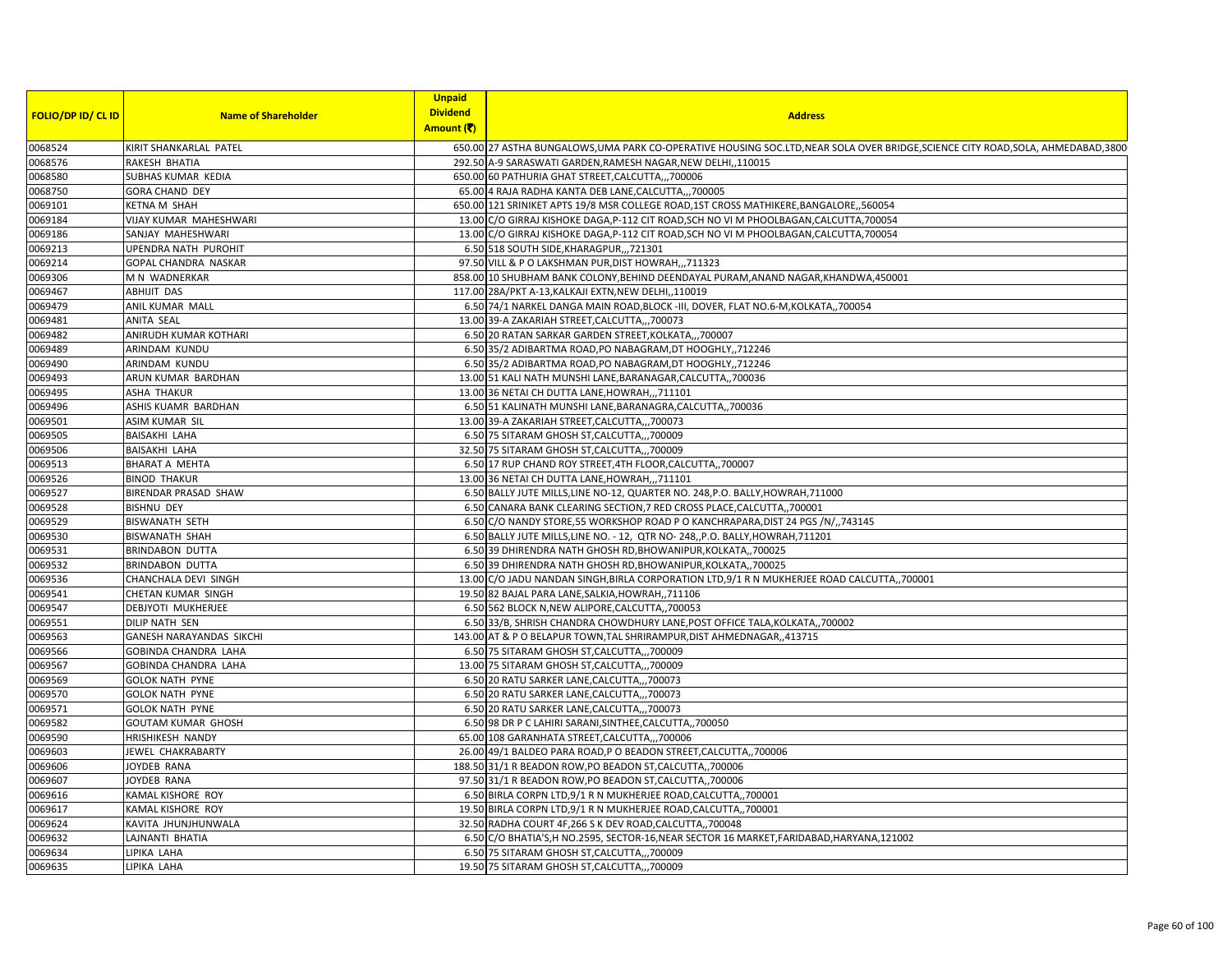|                           |                            | <b>Unpaid</b>   |                                                                                                                    |
|---------------------------|----------------------------|-----------------|--------------------------------------------------------------------------------------------------------------------|
| <b>FOLIO/DP ID/ CL ID</b> | <b>Name of Shareholder</b> | <b>Dividend</b> | <b>Address</b>                                                                                                     |
|                           |                            | Amount (そ)      |                                                                                                                    |
| 0069654                   | MAMATA CHAKRABORTY         |                 | 13.00 5 MAHESH PUKUR ROAD, P O BELGHARIA, CALCUTTA,, 700056                                                        |
| 0069655                   | <b>MANJU MITTAL</b>        |                 | 19.50 R F NO 068178                                                                                                |
| 0069658                   | MANORANJAN MAITY           |                 | 260.00 33 RUSHBEHARI AVENUE, GR FLOOR P O KALIGHAT, CALCUTTA,, 700026                                              |
| 0069661                   | MANYU KATHURIA             |                 | 455.00 29/62 WEST PATEL NAGAR, NEW DELHI,,,110008                                                                  |
| 0069671                   | MOUSUM MUKHERJEE           |                 | 6.50 562 BLOCK N, NEW ALIPORE, CALCUTTA,, 700053                                                                   |
| 0069677                   | NANDA RANI DEY             |                 | 6.50 KRISHNA BHABAN, 44 SANKARITOLA ST, CALCUTTA, 700014                                                           |
| 0069682                   | NILAM SINGHANIA            |                 | 6.50 ASHIRBAD APARTMENT, 4TH FLOOR, FLAT NO 9A, BC-82, KAMAL PARK, P.O. PRAFULLLA KANAN KOLKATA, 700101            |
| 0069697                   | OM PRAKASH SINGHANIA       |                 | 6.50 AASHIRWAD APARTMENTS, FLAT NO 9A, 4TH FLOOR, BC-82, KAMAL PARK, P.O. PRAFULLA KANAN, KESTOPUR KOLKATA, 700101 |
| 0069724                   | PRITI ALIAS PINKI          |                 | 26.00 416-417 CHANDRA LOK APARTMENT, 2ND FLOOR WEST WING,,,395001                                                  |
| 0069725                   | PRIYA JAISWAL              |                 | 19.50 C/O JAI PRAKASH JAISWAL, HA-15 SECTOR-III, SALT LAKE CITY, KOLKATA, 700097                                   |
| 0069731                   | RABINDRA NATH MITRA        |                 | 6.50 4/1 FAKIR GHOSH LANE, KOLKATA,,,700035                                                                        |
| 0069741                   | RAI CHAND BORAL            |                 | 6.50 16 BLACKQUIRE SQUARE, PO BEADON STREET, CALCUTTA,, 700006                                                     |
| 0069752                   | RAM PRASAD SEN             |                 | 6.50 BG1/32 DESHBANDHU NAGAR, CALCUTTA,,,700059                                                                    |
| 0069757                   | RAMBAHADUR BHATNAGAR       |                 | 117.00 906/15 CIVIL LINES, SEVA RAM OIL MILLS, JHANSI, 284003                                                      |
| 0069768                   | RENU UDAIPURIA             |                 | 13.00 80, S.K. DEB ROAD, 3RD FLOOR, PANCHANAN APARTMENT, SRIPALLI, P.O. SREEBHUMAI, KOLKATA, 700048                |
| 0069770                   | RITA NUNDY                 |                 | 6.50 39/1 GREEN PARK, BLOCK A, CALCUTTA,, 700055                                                                   |
| 0069773                   | <b>RUBY RANA</b>           |                 | 52.00 31/1/R BEADON ROW, PO BEADON ST, CALCUTTA, 700006                                                            |
| 0069774                   | RUMELA SEN                 |                 | 6.50 C/O RAM PRASAD SEN, BG1/32 DESH BANDHU NAGAR, CALCUTTA,, 700059                                               |
| 0069775                   | RUMIA NANDY                |                 | 13.00 39/1 GREEN PARK, CALCUTTA,,, 700055                                                                          |
| 0069776                   | SN PAL                     |                 | 19.50 LAL BAGAN, BAIDYA POTA, PO CHANDERNAGORE DIST HOOGHLY,, 712136                                               |
| 0069777                   | S PAL                      |                 | 13.00 C/O SATYA NARAYAN PAL, LALBAGAN BRIDYA POTA, PO CHANDERNAGORE DIST HOOGHLY, ,712136                          |
| 0069778                   | SABITA CHAKRABARTY         |                 | 26.00 49/1 BALDEO PARA ROAD, P O BEADON STREET, CALCUTTA,, 700006                                                  |
| 0069779                   | SABITA CHAKRABARTY         |                 | 6.50 49/1 BALDEO PARA ROAD, P O BEADON STREET, CALCUTTA,, 700006                                                   |
| 0069780                   | SABITA CHAKRABORTY         |                 | 6.50 49/1 BALDEO PARA ROAD, P O BEADON STREET, CALCUTTA,, 700006                                                   |
| 0069791                   | SANDHYA NANDI              |                 | 65.00 108 GARANHATA STREET, CALCUTTA,,, 700006                                                                     |
| 0069792                   | SANDHYA SEAL               |                 | 13.00 32A COLLEGE STREET, CALCUTTA,,, 700073                                                                       |
| 0069793                   | SANDHYA SEAL               |                 | 13.00 32A COLLEGE STREET, CALCUTTA,, 700073                                                                        |
| 0069800                   | SANKAR LAL SEN             |                 | 13.00 18/1A VIDYA SAGAR ST, CALCUTTA,,, 700009                                                                     |
| 0069812                   | SATYA NARAYAN CHAKRABARTY  |                 | 6.50 49/1 BALDEO PARA ROAD, P O BEADON STREET, CALCUTTA,, 700006                                                   |
| 0069813                   | SATYA NARAYAN CHAKRABARTY  |                 | 6.50 49/1 BALDEO PARA ROAD, P O BEADON STREET, CALCUTTA,, 700006                                                   |
| 0069814                   | SATYA NARAYAN CHAKRABARTY  |                 | 32.50 49/1 BALDEO PARA ROAD, P O BEADON STREET, CALCUTTA,, 700006                                                  |
| 0069815                   | SATYA NARAYAN CHAKRABORTY  |                 | 32.50 49/1 BALDEO PARA ROAD, P O BEADON STREET, CALCUTTA, 700006                                                   |
| 0069818                   | SATYANARAYAN CHAKRABARTY   |                 | 32.50 49/1 BALDEO PARA ROAD, P O BEADON STREET, CALCUTTA, 700006                                                   |
| 0069819                   | SATYEN RAJAK               |                 | 6.50 BIRLA CORPON LTD, 9/1 R N MUKHERJEE ROAD, CALCUTTA,, 700001                                                   |
| 0069820                   | SATYEN RAJAK               |                 | 26.00 BIRLA CORPON LTD, 9/1 R N MUKHERJEE ROAD, CALCUTTA,, 700001                                                  |
| 0069845                   | SHYAMALI BASAK             |                 | 6.50 P-3 RAMGARH COLONY, P O DAKSHINESWAR, CALCUTTA,, 700076                                                       |
| 0069848                   | SNEHAMAY DEY               |                 | 6.50 SNEHASISH MORAN ROAD, PO GONDALPARI DT HOOGHLY,,,712137                                                       |
| 0069852                   | SOUMEN NANDI               |                 | 65.00 108 GARANHATA STREET, CALCUTTA,,,700006                                                                      |
| 0069855                   | <b>SUBIR RANJAN MAITY</b>  |                 | 6.50 VILL DUILYA CHARAKTOLA, PO DUILYA, DIST HOWRAH,, 711302                                                       |
| 0069857                   | SUDHIR KUMAR               |                 | 19.50 PNB BLDG, SUJI LINES, LUDHIANA,, 141008                                                                      |
| 0069858                   | SUDIP NANDY                |                 | 6.50 48 WORKSHOP ROAD, P O KANCHRAPARA, DIST 24 PGS /N/,, 743145                                                   |
| 0069860                   | SUDIPTO BANERJEE           |                 | 6.50 12/1 U K DUTTA ROAD, PO DUMDUM, CALCUTTA,, 700028                                                             |
| 0069863                   | SUKANTA SAHA               |                 | 26.00 3/2A KRISHNA MULLICK LANE, BELGACHIA, CALCUTTA,, 700037                                                      |
| 0069871                   | SULEKHA SHARMA             |                 | 26.00 105, BAJAL PARA LANE, SALKIA, HOWRAH, ,711106                                                                |
| 0069872                   | SULEKHA SHARMA             |                 | 19.50 105 BAJAL PARA LANE, SALKIA, HOWRAH,, 711106                                                                 |
| 0069877                   | SUNIL KUMAR DEY            |                 | 32.50 C/O MOOLCHAND CHORADIA, 73 N S ROAD 4TH FLR, CALCUTTA, 700001                                                |
| 0069878                   | SUNIL KUMAR DEY            |                 | 32.50 C/O MOOLCHAND CHORADIA, 73 N S ROAD 4TH FLR, CALCUTTA, 700001                                                |
| 0069879                   | SUNIL KUMAR DEY            |                 | 39.00 C/O MOOLCHAND CHORADIA, 73 N S ROAD 4TH FLR, CALCUTTA,, 700001                                               |
| 0069880                   | SUNIL KUMAR DEY            |                 | 32.50 C/O MOOLCHAND CHORADIA, 73 N S ROAD 4TH FLR, CALCUTTA, 700001                                                |
| 0069881                   | SUNIL KUMAR DEY            |                 | 39.00 C/O MOOLCHAND CHORADIA, 73 N S ROAD 4TH FLR, CALCUTTA, 700001                                                |
| 0069882                   | SUNIL KUMAR DEY            |                 | 19.50 C/O MOOLCHAND CHORADIA, 73 N S ROAD 4TH FLR, CALCUTTA, 700001                                                |
|                           |                            |                 |                                                                                                                    |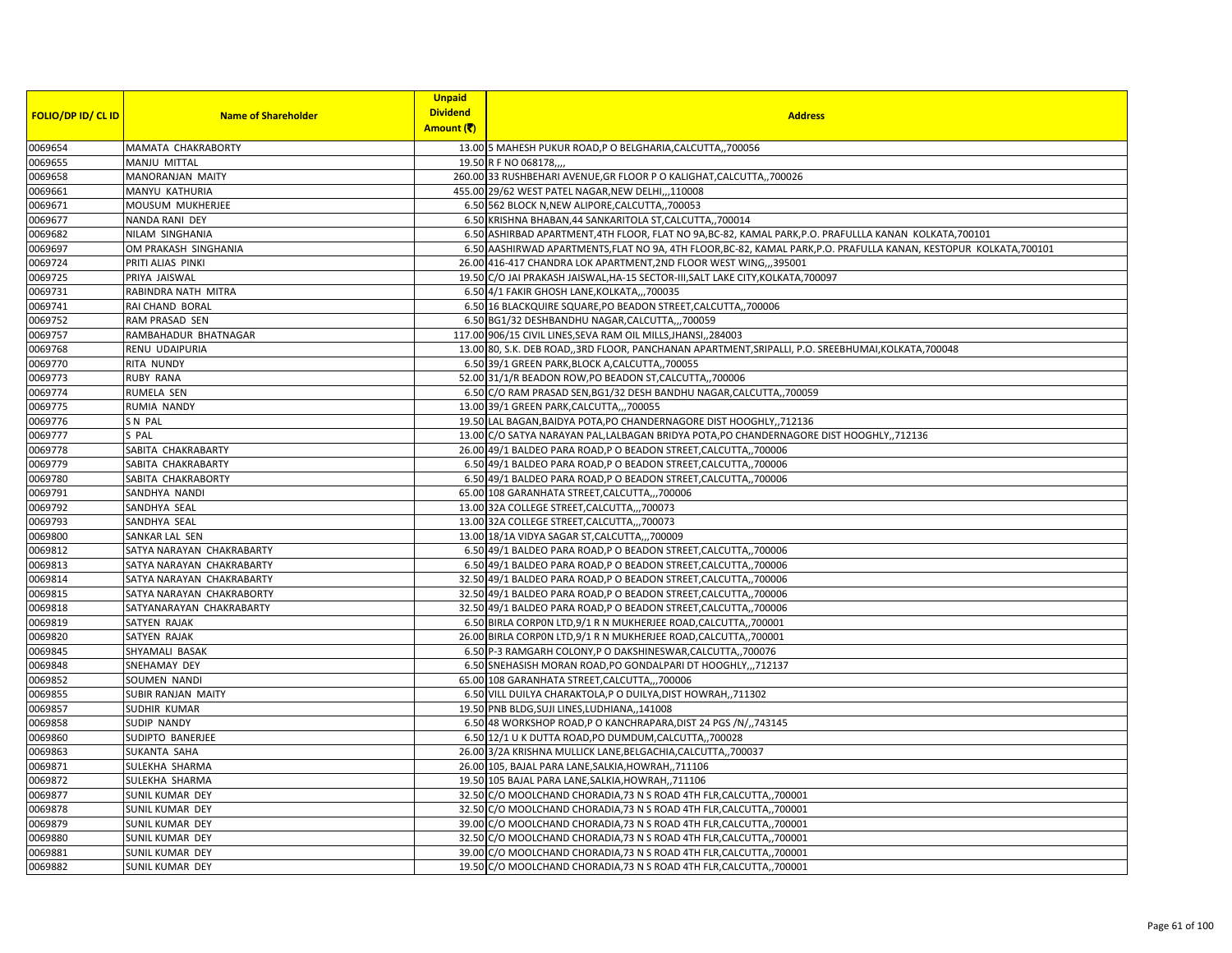| <b>FOLIO/DP ID/ CL ID</b> | <b>Name of Shareholder</b>     | <b>Unpaid</b><br><b>Dividend</b> | <b>Address</b>                                                                                                                   |
|---------------------------|--------------------------------|----------------------------------|----------------------------------------------------------------------------------------------------------------------------------|
|                           |                                | Amount (そ)                       |                                                                                                                                  |
| 0069883                   | SUNIL KUMAR DEY                |                                  | 39.00 C/O MOOLCHAND CHORADIA, 73 N S ROAD 4TH FLR, CALCUTTA, 700001                                                              |
| 0069884                   | SUNIL KUMAR DEY                |                                  | 26.00 C/O MOOLCHAND CHORADIA, 73 N S ROAD 4TH FLR, CALCUTTA, 700001                                                              |
| 0069886                   | SUNIL T                        |                                  | 26.00 116/8 B C ROY ROAD, BEHALA, CALCUTTA, ,700034                                                                              |
| 0069903                   | THOMAS P T                     |                                  | 227.50 19, SMITH LANE, CALCUTTA,,, 700013                                                                                        |
| 0069906                   | <b>TUMPA LAHA</b>              |                                  | 13.00 75 SITARAM GHOSH ST, CALCUTTA,, 700009                                                                                     |
| 0069907                   | <b>UMA RANI PYNE</b>           |                                  | 6.50 20 RATU SARKER LANE, CALCUTTA,,,700073                                                                                      |
| 0069918                   | VIJAY KUMAR SINGHANIA          |                                  | 6.50 ASHIRBAD APARTMENT,4TH FLOOR, FLAT NO-9A,BC-82, KAMAL PARK,P.O. PRAFULLA KANAN KOLKATA,700101                               |
| 0069920                   | VIKASH KUMAR JAISWAL           |                                  | 19.50 C/O JAI PRAKASH JAISWAL, HA-15 SECTOR-III, SALT LAKE CITY, KOLKATA, 700097                                                 |
| 0070024                   | RABINDRA NATH MITRA            |                                  | 6.50 4/1 FAKIR GHOSH LANE, KOLKATA,,,700035                                                                                      |
| 0070025                   | RABINDRA NATH MITRA            |                                  | 6.50 4/1 FAKIR GHOSH LANE, KOLKATA,,,700035                                                                                      |
| 0070031                   | <b>SUMANBEN N SHAH</b>         |                                  | 195.00 2006 VACHALA FALIA, DESAIWADA, PO DAHOD GUJARAT,, 389151                                                                  |
| 0070083                   | DHAKSHINAMURTHY K              |                                  | 325.00 78/52B ANJUGAMNAGAR 3RD STREET, JAFFERKHANPET, CHENNAI, 600083                                                            |
| 0070084                   | DHAKSHINAMURTHY K              |                                  | 325.00 52B ANJUGAMNAGAR 3RD STREET, JAFFERKHANPET, CHENNAI, 600083                                                               |
| 0070125                   | SHANTI DEVI JAIN               |                                  | 292.50 C-146 PRASHANT VIHAR, DELHI, , 110085                                                                                     |
| 0070132                   | ABHISHEK CHAKRABORTY           |                                  | 1170.00 C/O RENU GANGULY, DEB BANERJEE RAOD, AMRABATI KOLKATA,, 700039                                                           |
| 0070134                   | KAMAL KUMAR MUKHERJEE          |                                  | 19.50 9/1C DHARMOTALA ROAD, KASBA, CALCUTTA,, 700042                                                                             |
| 0070154                   | INDRANI MUKHERJEE              |                                  | 26.00 9/1C DHARMOTALA ROAD, KASBA, CALCUTTA,, 700042                                                                             |
| 0070183                   | SUPRATIK BASU                  |                                  | 97.50 BLOCK AE - 785 SECTOR - 1, SALT LAKE CITY, KOLKATA,, 700064                                                                |
| 0070188                   | <b>TULTUL NANDI</b>            |                                  | 52.00 125/B MANICKTALA STREET, KOLKATA,,,700006                                                                                  |
| 0070189                   | SHYAMAL KUMAR NANDI            |                                  | 45.50 125/B MANICKTALA STREET, KOLKATA,,,700006                                                                                  |
| 0070190                   | DILIP KUMAR GHOSH              |                                  | 6.50 16/1A BEADON STREET, KOLKATA,,,700006                                                                                       |
| 0070191                   | SEEMA GHOSH                    |                                  | 6.50 16/1A BEADON STREET, KOLKATA,,,700006                                                                                       |
| 0070200                   | KRISHNARAO DATTATRAYA JOSHI    |                                  | 208.00 H NO 60 HANUMAN GALLI, SITABULDI, NAGPUR, ,440012                                                                         |
| 0070209                   | NANDU PRASAD SHAH              |                                  | 6.50 C/O BALLY JUTE MILLS, LINE NO. 12, QTR. NO. 248, P.O. BALLY, HOWRAH, 711201                                                 |
| 0070212                   | RANAJIT GHOSH                  |                                  | 97.50 124/2/3 MANICKTALA ST, KOLKATA,,, 700006                                                                                   |
| 0070213                   | <b>ABHIJIT GHOSH</b>           |                                  | 97.50 124/2/3 MANICKTALA ST, KOLKATA,,, 700006                                                                                   |
| 0070215                   | ARJUNRAO PHALKE                |                                  | 572.00 C/O COL SARDAR MR PHALKE, MALHAR KOTHI, KOTHI ROAD, CIVIL LINES, DEWAS, M.P, 455001                                       |
| 0070221                   | SHREYA BHATTACHARYYA           |                                  | 13.00 2/3 A C SARKER ROAD, DAKSHINESWAR, KOLKATA,, 700076                                                                        |
| 0070227                   | NANDU PRASAD SHAH              |                                  | 13.00 C/O BALLY JUTE MILLS, LINE NO. 12, QTR. NO. 248, P.O. BALLY, HOWRAH, 711201                                                |
| 0070228                   | <b>NANDU PRASAD SHAH</b>       |                                  | 13.00 C/O BALLY JUTE MILLS, LINE NO. 12, QTR. NO. 248, P.O. BALLY, HOWRAH, 711201                                                |
| 0070229                   | NANDU PRASAD SHAH              |                                  | 6.50 C/O BALLY JUTE MILLS, LINE NO. 12, QTR. NO. 248, P.O. BALLY, HOWRAH, 711201                                                 |
| 0070235                   | SOMNATH KAR                    |                                  | 39.00 54 B NIMTALA GHAT STREET, PO BEADON STREET, CALCUTTA, 700006                                                               |
| 0070248                   | R HEMA                         |                                  | 585.00 FLAT NO G1 JAINS RANGA NIVAS,6 IIND STREET POSTAL COLONY, WEST MAMBALAM CHENNAI,,600033                                   |
| 0070260                   | KUMAR MANGALAM LAMBORIA        |                                  | 279.50 P-17 NEW C I T ROAD, 3RD FLOOR, CALCUTTA, , 700073                                                                        |
| 0070360                   | <b>DEBASISH PAN</b>            |                                  | 13.00 VILL NUTANGRAM, P.O. MOGRA DIST HOOGHLY,,,712148                                                                           |
| 0070361                   | ALPANA CHAKRABORTTY            |                                  | 6.50 VILL MERIA BHADRA KALITALA, P.O. AKNA DIST HOOGHLY,,,712148                                                                 |
| 0070389                   | ALPANA CHAKRABORTTY            |                                  | 6.50 VILL MERIA P.O. AKNA, DIST HOOGHLY,,,712148                                                                                 |
| 0070390                   | <b>HIRU PAN</b>                |                                  | 6.50 VILL NUMAGRAM P.O. MOGRA, DIST HOOGHLY,,,712148                                                                             |
| 0070391                   | KM PAN                         |                                  | 6.50 C/O DEBASISH PAN, VILL NUMAGRAM P.O. MOGRA DIST. HOOGHLY,, 712148                                                           |
| 0070400                   | SHAKUNTALA RADHEY SHYAM SOMANI |                                  | 2808.00 1103/04 SAI DARSHAN MAHADA COMPLEX, NEXT TO VERSOVA TELEPHONE EXCH, VERSOVA MUMBAI, ,500058                              |
| 0070413                   | PURUSHOTTAM FULABHAI PATEL     |                                  | 585.00 7 MITHILA SOCEITY, OPP SHREYAS SCHOOL AMBAWADI, AHMEDABAD, 380015                                                         |
| 0070420                   | <b>BIDYUT KUMAR GHOSH</b>      |                                  | 6.50 C/O DEBASISH PAN, VILL NUTANGRAM, PO MOGRA DT HOOGHLY,, 712148                                                              |
| 0070421                   | <b>BISWANATH GHOSH</b>         |                                  | 6.50 C/O DEBASISH PAN, VILL NUTANGRAM, PO MOGRA DT HOOGHLY, 712148                                                               |
| 0070422                   | <b>HARU PAN</b>                |                                  | 6.50 NUTANGRAM, P.O. MOGRA, DT HOOGHLY, 712148                                                                                   |
| 0070423                   | SADANANDA GHOSH                |                                  | 6.50 C/O DEBASISH PAN, VILL NUTANGRAM P.O. MOGRA, DT HOOGHLY, 712148                                                             |
| 0070424                   | J CHAKRABORTTY                 |                                  | 6.50 C/O LATE SANTI RAM CHAKRABORTTY, VILL MERIA KALITALA, P.O. AKNA DT HOOGHLY,, 712148                                         |
| 0070425                   | RAM GHOSH                      |                                  | 6.50 C/O DEBASISH PAN, VILL NUTANGRAM P.O. MOGRA, DITT HOOGHLY, 712148                                                           |
| 0070426                   | KALI PADA GHOSH                |                                  | 6.50 C/O DEBASISH PAN, VILL NUTANGRAM, P.O. MOGRA DT HOOGHLY, 712148                                                             |
| 0070427                   | T PAN                          |                                  | 13.00 C/O DEBASISH PAN, VILL NUTANGRAM, P.O. MOGRA DT HOOGHLY, 712148                                                            |
| 0070451                   | ARUN SHANKAR MATHUR            |                                  | 292.50 ASK-RAYMOND JAMES SECURITIES INDIA LTD, BAND BOX HOUSE /REAR/ 2ND FLOOR, 254-D DR ANNIE BESANT ROAD, WORLI MUMBAI, 400025 |
| 0070467                   | DEBU GHOSH                     |                                  | 6.50 C/O DEBASISH PAN, VILL NUTANGRAM, PO MOGRA, DT HOOGHLY, 712148                                                              |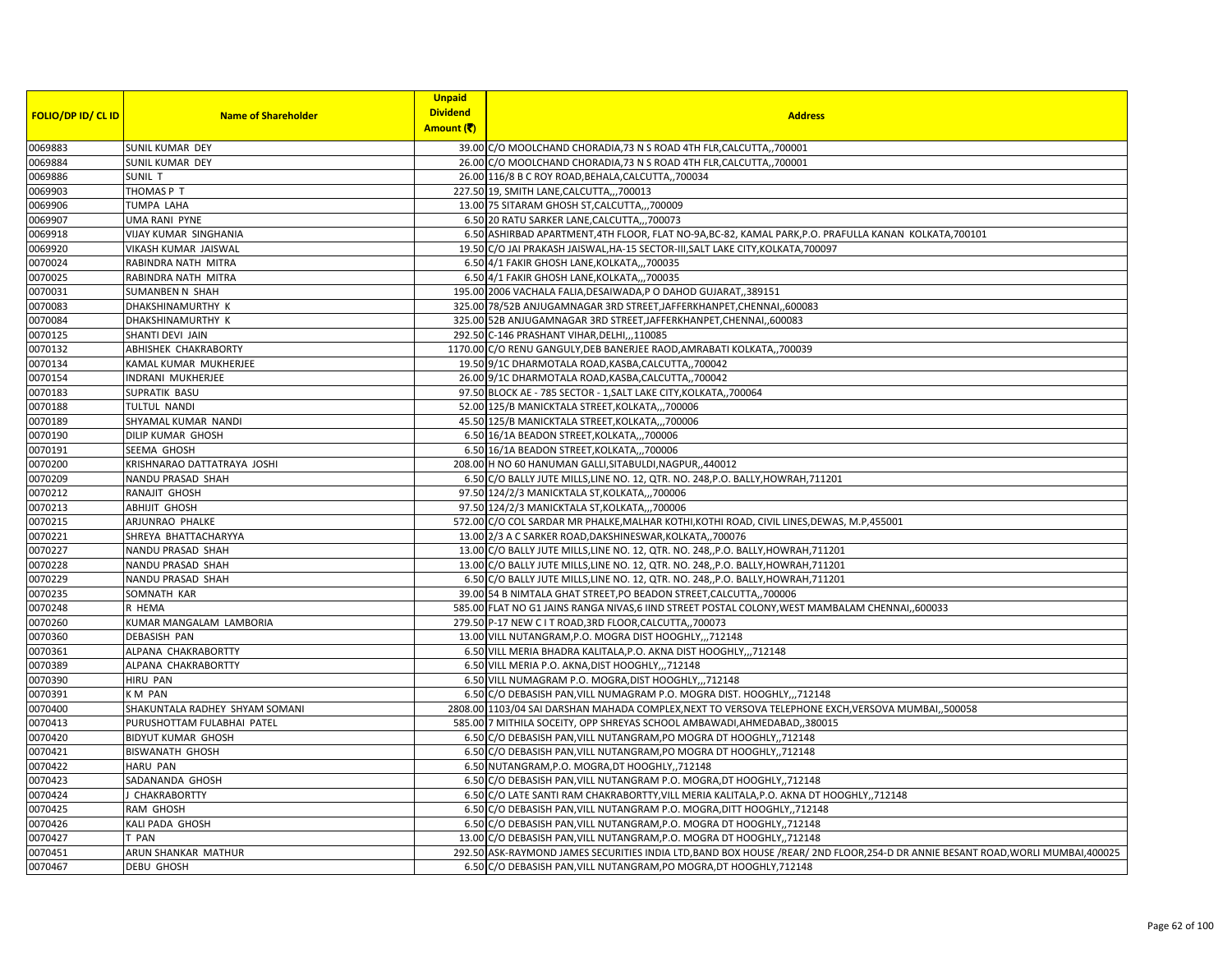|                           |                            | <b>Unpaid</b>   |                                                                                                                        |
|---------------------------|----------------------------|-----------------|------------------------------------------------------------------------------------------------------------------------|
| <b>FOLIO/DP ID/ CL ID</b> | <b>Name of Shareholder</b> | <b>Dividend</b> | <b>Address</b>                                                                                                         |
|                           |                            | Amount (そ)      |                                                                                                                        |
| 0070468                   | NITU GHOSH                 |                 | 6.50 C/O DEBASISH PAN, VILL NUTANGRAM, PO MOGRA, DT HOOGHLY, 712148                                                    |
| 0070469                   | <b>DIPAK BAG</b>           |                 | 6.50 C/O DEBASISH PAN, VILL NUTANGRAM, PO MOGRA, DT HOOGHLY, 712148                                                    |
| 0070470                   | <b>DEBU PAN</b>            |                 | 6.50 C/O DEBASISH PAN, VILL NUTANGRAM, PO MOGRA, DT HOOGHLY, 712148                                                    |
| 0070471                   | A BANERJEE                 |                 | 6.50 C/O SHYAMAL CHAKRABORTY, VILL MERIA, PO AKNA DT HOOGHLY, 712148                                                   |
| 0070472                   | H PAN                      |                 | 6.50 C/O DEBASISH PAN, VILL NUTANGRAM, PO MOGRA, DT HOOGHLY, 712148                                                    |
| 0070532                   | <b>VEENA DEVI KOTHARI</b>  |                 | 13.00 20 RATAN SARKAR GARDEN STREET, KOLKATA,,,700007                                                                  |
| 0070556                   | S PAL                      |                 | 6.50 C/O DEBASISH PAN, P.O. MOGRA DT HOOGHLY, VILL NUTANGRAM, 712148                                                   |
| 0070557                   | GHOSH                      |                 | 6.50 C/O DEBASISH PAN, P.O. MOGRA DT HOOGHLY, VILL NUTANGRAM, 712148                                                   |
| 0070619                   | SOUMEN GHOSH               |                 | 6.50 297 (156/B) BOURIPARA LANE, GOLAP BAG PO SHEORAPHULLY, DIST HOOGHLY W B,, 712223                                  |
| 0070633                   | MADHU ARORA                |                 | 1170.00 B-202 RATNA RAJUL CHS LTD, 7K MAHATMA GANDHI ROAD, KANDIVLI(W), MUMBAI, 400067                                 |
| 0070640                   | <b>BIMAL MOITRA</b>        |                 | 1768.00 1/3 RUPCHAND MUKHERJEE LANE, BHOWANIPORE, KOLKATA,, 700020                                                     |
| 0070705                   | <b>ATANU PAL</b>           |                 | 6.50 C/O DEBASISH PAN, VILL NATUNGRAM, P O MOGRA, DIST HOOGHLY, 712148                                                 |
| 0070706                   | <b>GOURAB DAS</b>          |                 | 6.50 C/O HIRU PAN, VILL NUTANGRAM, P O MOGRA DIST HOOGHLY, 712148                                                      |
| 0070711                   | CHANDRALATA CHARIYA        |                 | 292.50 3/53 GEETA COLONY, DELHI,                                                                                       |
| 0070731                   | SUKAMAL DAS                |                 | 6.50 50 A P ADDYA LANE, SHEORAPHULI, HOOGHLY,, 712223                                                                  |
| 0070734                   | KASHI NATH BATABYAL        |                 | 6.50 C/O HIRU PAN, PO MOGRA VILL NUTANGRAM, DIST HOOGHLY, 712148                                                       |
| 0070735                   | TAPAS KUMAR PAN            |                 | 6.50 PO MOGRA, VILL NUTANGRAM, HOOGHLY, ,712148                                                                        |
| 0070736                   | MOUSUMI DAS                |                 | 6.50 C/O HIRU PAN, PO MOGRA, VILL NUTANGRAM, HOOGHLY, 712148                                                           |
| 0070737                   | D BAG                      |                 | 6.50 C/O DEBASISH PAN.PO MOGRA.VILL NUTANGRAM.HOOGHLY.712148                                                           |
| 0070738                   | TARA PADA PAL              |                 | 6.50 C/O HIRU PAN, PO MOGRA, VILL NUTANGRAM, HOOGHLY, 712148                                                           |
| 0070739                   | D K PAN                    |                 | 6.50 C/O HIRU PAN, PO MOGRA, VILL NUTANGRAM, HOOGHLY, 712148                                                           |
| 0070748                   | <b>GOURAB DAS</b>          |                 | 6.50 C/O HIRU PAN, VILL NUTANGRAM, P.O MOGRA DIST HOOGHLY, W B, 712148                                                 |
| 0070749                   | D PAN                      |                 | 13.00 C/O HIRUPAN, VILL NUTANGRAM, P.O MOGRA DIST HOOGHLY, W B, 712148                                                 |
| 0070750                   | <b>BIDYUT KUMAR GHOSH</b>  |                 | 6.50 DEBASISH PAN, VILL NUTANGRAM, P.O MOGRA DIST HOOGHLY, W B, 712148                                                 |
| 0070751                   | H K PAN                    |                 | 6.50 C/O DEBASISH PAN, VILL NUTANGRAM, P.O MOGRA DIST HOOGHLY, W B, 712148                                             |
| 0070752                   | <b>BISWANATH GHOSH</b>     |                 | 6.50 C/O DEBASISH PAN, VILL NUTANGRAM, P.O MOGRA DIST HOOGHLY, W B, 712148                                             |
| 0070753                   | KALI PADA GHOSH            |                 | 6.50 C/O DEBASISH PAN, VILL NUTANGRAM, P.O MOGRA DIST HOOGHLY, W B, 712148                                             |
| 0070754                   | DEBU GHOSH                 |                 | 6.50 C/O DEBASISH PAN, VILL NUTANGRAM, P.O MOGRA DIST HOOGHLY, W B, 712148                                             |
| 0070755                   | RAM GHOSH                  |                 | 6.50 C/O DEBASISH PAN, VILL NUTANGRAM, P.O MOGRA DIST HOOGHLY, W B, 712148                                             |
| 0070756                   | NITU GHOSH                 |                 | 6.50 C/O DEBASISH PAN, VILL NUTANGRAM, P.O MOGRA DIST HOOGHLY, W B, 712148                                             |
| 0070757                   | ALPANA CHAKRABORTTY        |                 | 13.00 VILL MERIA BHADRAKALITALA, P.O AKNA DIST HOOGHLY, W B,, 712148                                                   |
| 0070758                   | DEBASISH PAN               |                 | 13.00 VILL NUTANGRAM, P.O MOGRA, DIST HOOGHLY, W B, 712148                                                             |
| 0070772                   | RAJA GHOSH                 |                 | 6.50 VILLAGE & POST DIGSUI, DIST HOOGHLY,,,712148                                                                      |
| 0070773                   | <b>DEBASISH NEOGI</b>      |                 | 6.50 VILL & P.O. DIGSUI, DIST HOOGHLY,,,712148                                                                         |
| 0070774                   | SOMNATH CHATTERJEE         |                 | 6.50 27/6 SURYA SEN STREET, 2ND FLOOR, KOLKATA,, 700009                                                                |
| 0070804                   | ANITA GUPTA                |                 | 58.50 C/O DURGA CONSTRUCHTION, JABA KUSUME 34 C R AVENUE, 3RD FLOOR ROOM NO 1, KOLKATA, 700012                         |
| 0070821                   | PURABI GHOSH               |                 | 6.50 297 (156/B) BOURI PARA LANE, GOLAP BAG PO SHEORAPHULLY, DT HOOGHLY, 712223                                        |
| 0070823                   | SITANSU SAHA               |                 | 32.50 20/1-B SEVEN TANKS LANE, KOLKATA,,,700030                                                                        |
| 0070865                   | RAJKUMAR SEN               |                 | 97.50 SEN LODGE BORAL LANE, P.O. & DIST HOOGHLY,,,712103                                                               |
| 0070866                   | RAJKUMAR SEN               |                 | 45.50 SEN LODGE BORAL LANE, P.O. & DIST HOOGHLY,,,712103                                                               |
| 0070912                   | ANJAN KUMAR PAL            |                 | 65.00 BALURIA NABAPALLI, BARASAT, 24 PARGANAS (N), 743203                                                              |
| 0071000                   | NEERAJ JHUNJHUNWALA        |                 | 13.00 9 ANIL ROY ROAD 1ST FLOOR, KOLKATA,,, 700029                                                                     |
| 0071014                   | ASHUTOSH SHRIVASTAVA       |                 | 845.00 PLOT NO 384 KHARE TOWN, DHARAMPETH, NAGPUR, 440010                                                              |
| 0071057                   | CHANDRA SHEKHAR GAONKAR    |                 | 292.50 FLAT NO. 4, 2ND FLOOR, BLDG. NO. 1, PRAKASH CO-OP. HSG SOC., 62-66, DAULAT NAGAR,, SANTACRUZ (W) MUMBAI, 400054 |
| 0071072                   | SUNDER VAIDYANATHAN        |                 | 1300.00 A 9/6 SREE RAM NAGAR, SWAMI VIVEKANDA ROAD, ANDHERI(W), BOMBAY, 400058                                         |
| 0071118                   | SHASHWAT SINGHAL           |                 | 214.50 14 SAMMELAN MARG, ALLAHABAD,, ,211003                                                                           |
| 0071282                   | ANITA BAJAJ                |                 | 266.50 BJ-375 SALT LAKE CITY, KOLKATA,,, 700091                                                                        |
| 0071330                   | SUNITA AGARWAL             |                 | 292.50 KIRAN VIHAR, NEAR KAD KAD DOOMA FLATS, DELHI,, 110092                                                           |
| 0071331                   | NONIGOPAL NEOGI            |                 | 6.50 P.O. & VILL DIGSUI, DT. HOOGHLY, ,, 712148                                                                        |
| 0071351                   | PROVAT ADHIKARI            |                 | 32.50 10/25 JHOWTOLA ROAD, HATIARA NR ARATI MEDICAL HALL, KOLKATA, ,700059                                             |
| 0071392                   | <b>DP BURGHER</b>          |                 | 292.50 14A 3RD FLOOR MARUTHI, APTS NO 87 DR ALAGAPPA, CHETTY ROAD PURASAIWAKKAM, CHENNAI, 600084                       |
|                           |                            |                 |                                                                                                                        |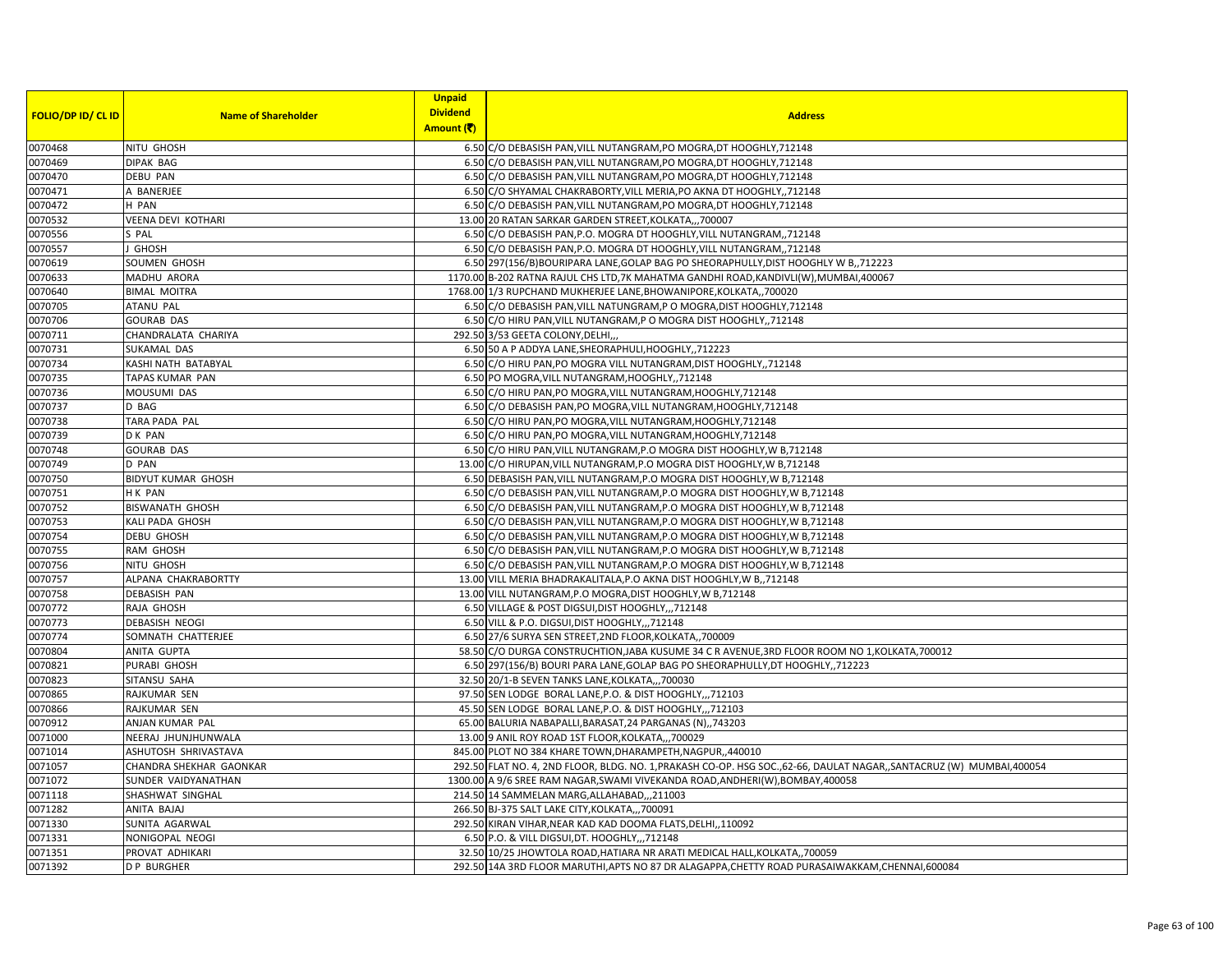| <b>FOLIO/DP ID/ CL ID</b> | <b>Name of Shareholder</b> | <b>Unpaid</b><br><b>Dividend</b> | <b>Address</b>                                                                                           |
|---------------------------|----------------------------|----------------------------------|----------------------------------------------------------------------------------------------------------|
|                           |                            | Amount (そ)                       |                                                                                                          |
| 0071399                   | AASHISH SURENDRA SHROFF    |                                  | 325.00 ROOM NO 9 R K IRANI CHAWL, NEW PRABHADEVI ROAD, MUMBAI, ,400025                                   |
| 0071417                   | <b>BROJAGOPAL NEOGI</b>    |                                  | 6.50 PO + VILL= DIGSUI, DT- HOOGLHY,  712148                                                             |
| 0071419                   | ANU CHADHA                 |                                  | 650.00 IIE-329 JAI NARAYAN, VYAS COLONEY, BIKANER, RAJASTHAN,                                            |
| 0071423                   | RANJAN KUMAR CHATTERJEE    |                                  | 32.50 SAPTARSHI COMPLEX, ATRI 3A, 2ND FLOOR, 12, A C SARKAR ROAD, P.O. DAKSHINESWAR KOLKATA, 700076      |
| 0071444                   | K R VIJAYARAJA             |                                  | 357.50 NO-130 7TH CROSS, BDA HIG LAYOUT, RMV EXTN-II STAGE, BANGALORE, 560094                            |
| 0071450                   | <b>GITA RANI SAHA</b>      |                                  | 19.50 63/3 B T ROAD, KOLKATA,,, 700090                                                                   |
| 0071456                   | ATUL GUPTA                 |                                  | 585.00 B5/89 PASCHIM VIHAR, NEW DELHI, ,, 110063                                                         |
| 0071465                   | SANTANU CHAKRABORTY        |                                  | 97.50 9/79 NETAJI NAGAR, TOLLYGUNGE, KOLKATA,, 700092                                                    |
| 0071471                   | RAJKUMAR SEN               |                                  | 45.50 SEN LODGE BORAL LANE, PO & DIST-HOOGHLY,,,712103                                                   |
| 0071491                   | PRACHI M NANDU             |                                  | 292.50 2ND FLOOR DESHMUKH WADI, P K ROAD, MULUND(W), MUMBAI, 400080                                      |
| 0071498                   | SAIKAT CHAKRABORTY         |                                  | 6.50 VILL. MAZILPUR NANDIPARA, DIST. 24 PARGANAS (S),,,743337                                            |
| 0071540                   | ANUP KUMAR GUPTA           |                                  | 45.50 G-104 SECTOR-41, NOIDA, U.P., 201301                                                               |
| 0071589                   | PARTHA DAS                 |                                  | 6.50 VILL. PODRAH (SHIBTOLA), P.O. PODRAH, DIST. HOWRAH,, 711109                                         |
| 0071617                   | SUMAN CHANDRAKANT PANDYA   |                                  | 585.00 16 SARASWATI SOC, B/H JAIN MERCHANT SOC, SARKHEJ ROAD PALDI, AHMEDABAD, 380007                    |
| 0071637                   | ARCHANA MUKHERJEE          |                                  | 6.50 78/2/32, THAKUR RAM KRISNA LANE, PO SANTRAGACHI, HOWRAH, ,711104                                    |
| 0071643                   | SHIBANI DUTTA              |                                  | 45.50 5 HARI SARKAR LANE, KOLKATA,,,700007                                                               |
| 0071644                   | SUDHIR KUMAR DUTTA         |                                  | 13.00 5 HARI SARKAR LANE, KOLKATA,,,700007                                                               |
| 0071645                   | MADAN MOHAN DEY            |                                  | 6.50 164/1 NETAJI SUBHAS ROAD, HOWRAH,,,711101                                                           |
| 0071658                   | BIJOY KUMAR JHUNJHUNWALA   |                                  | 13.00 FLAT NO 74, GULMOHAR BUILDING, 6-C MIDDLETON STREET, KOLKATA, ,700071                              |
| 0071817                   | <b>DEV SARKER</b>          |                                  | 936.00 NO.72, SENA VIHAR, KAMMANAHALLIMAIN ROAD, KALYAN NAGAR, BANGALORE, 560043                         |
| 0071830                   | SHASHI VERMA               |                                  | 585.00 236 JAIPUR HOUSE, AGRA,, 282010                                                                   |
| 0071861                   | SHAILESH GANGADHAR SAMANT  |                                  | 292.50 1-B SANKET CO-OP HSL, PANDURANG WADI ROAD NO.4, GOREGAON(E), MUMBAI, 400063                       |
| 0071882                   | SOURAV KUNDU               |                                  | 130.00 38/5, BACHASPATI PARA ROAD, PO. DAKSHINESWAR, KOLKATA, 700076                                     |
| 0071924                   | ANITA DEY                  |                                  | 6.50 SNEHASISH MORAN ROAD, NR. WATER TANK, P.O. GONDALPARA, DT. HOOGHLY,, 712137                         |
| 0071925                   | SOURAV DEY                 |                                  | 6.50 SHEHASISH MORAN ROAD, NR. WATER TANK, P.O. GONDALPARA, DT. HOOGHLY, 712137                          |
| 0071926                   | SNEHAMAY DEY               |                                  | 19.50 SNEHASISH MORAN ROAD, NR. WATER TANK, P.O. GONDALPARA, DT. HOOGHLY, 712137                         |
| 0071945                   | NILIMA SAHA                |                                  | 19.50 46, KRISHNA GOPAL JEW ROAD, MANDIRPARA, P.O. BIRATI, KOLKATA,, 700051                              |
| 0071947                   | MANORANJAN SAHA            |                                  | 32.50 46, KRISHNA GOPAL JEW ROAD, MANDIRPARA, P.O. BIRATI, KOLKATA, ,700051                              |
| 0071961                   | SHYAM SUNDER VIJAY         |                                  | 6.50 F-35, MEHER MANZIL LANE, GARDEN REACH, KOLKATA, ,700024                                             |
| 0071982                   | SUMITA ADDY                |                                  | 78.00 84, RAKHALDAS ADDY ROAD, CHETLA, KOLKATA,, 700027                                                  |
| 0072020                   | MOINA MERIT PVT LTD        |                                  | 6.50 19 R N MUKHERJEE ROAD, 2ND FLOOR, KOLKATA, ,700001                                                  |
| 0072091                   | <b>MADAN GOPAL PERIWAL</b> |                                  | 292.50 MAHESHWARI TEA CO., EAST MARKET ROAD, , UPPER BAZAR, , RANCHI, 834001                             |
| 0072220                   | <b>SUNIL G MEHTA</b>       |                                  | 877.50 4/A, BRIGHTON NO. 1,,68/D, NEPEAN SEA ROAD, MUMBAI, 400006                                        |
| 0072227                   | <b>REKHA SEAL</b>          |                                  | 123.50 32A, COLLEGE STREET, KOLKATA,,,700073                                                             |
| 0072228                   | MOUMITA SEAL               |                                  | 78.00 32A, COLLEGE STREET, KOLKATA,,,700073                                                              |
| 0072244                   | RAJENDRA KUMAR JAIN        |                                  | 650.00 HOUSE NO. 859,, NEAR JAIN TEMPLE, KHEKRA, DIST, BAGHPAT,, 201101                                  |
| 0072276                   | LIPI SAHA                  |                                  | 13.00 BAGUI PARA(SORALAR BAGAN), PO. RAJPUR, DISTT. 24 PARGANAS(SOUTH),, 700149                          |
| 0072301                   | SANJANA AGARWALA           |                                  | 325.00 CHAMARIA NIWAS, SHANTI PARA, P.O. DIBRUGARH, ASSAM, 786001                                        |
| 0072341                   | NARESH AGARWAL             |                                  | 338.00 28/1 DURGAPORE LANE, KOLKATA,,,700027                                                             |
| 0072356                   | NEERAJ BAGARIA             |                                  | 877.50 33/1, NETAJI SUBHASH ROAD, ROOM NO. 674, 6TH FLOOR, , MARSHALL HOUSE, KOLKATA, 700001             |
| 0072363                   | ASHOK SHANKAR JHA          |                                  | 448.50 914/915, GOL BAZAR WARD, PT. L.S. JHA MARG, NEXT TO ALLAHABAD BANK, WRIGHT TOWN, JABALPUR, 482002 |
| 0072364                   | <b>ASHOK SHANKER JHA</b>   |                                  | 117.00 914/915, GOL BAZAR WARD, PT. L.S. JHA MARG, NEXT TO ALLAHABAD BANK, WRIGHT TOWN, JABALPUR, 482002 |
| 0072367                   | <b>GANGA SAHAI PANDEY</b>  |                                  | 253.50 311, RABINDRA SARANI, 2ND FLOOR, ROOM NO. 15, KOLKATA, 700006                                     |
| 0072368                   | <b>GANGESH PANDEY</b>      |                                  | 71.50 311, RABINDRA SARANI, 2ND FLOOR, KOLKATA, 700006                                                   |
| 0072369                   | ASHIMA GANGULY             |                                  | 500.50 BA-2/1, DESHBANDHU NAGAR, KOLKATA,,,700059                                                        |
| 0072429                   | SONAM SULTANIA             |                                  | 6.50 123, BANGURE AVENUE, BLOCK - C,, KOLKATA,, 700055                                                   |
| 0072443                   | ANIMA ROY                  |                                  | 416.00 106A, JADUNATH UKIL ROAD, KOLKATA,,,700041                                                        |
| 0072482                   | SHILPA PRADHAN             |                                  | 650.00 PALASH, B.T.I. ROAD, SHERPURA, VIDISHA (M.P.), 464001                                             |
| 0072494                   | <b>GORA CHAND DEY</b>      |                                  | 97.50 4, RAJA RADHA KANTA DEB LANE, KOLKATA,,,700005                                                     |
| 0072504                   | DEVESH SHARMA              |                                  | 240.50 551, 'N' BLOCK, NEW ALIPORE, KOLKATA, 700053                                                      |
| 0072512                   | <b>NAVIN PANPALIA</b>      |                                  | 97.50 RFF/2, SHYAM VIHAR, BLOCK - 3, 4TH FLOOR, FLAT NO. 'A', P.O. RAGHUNATHPUR, TEGHARIA, 700059        |
|                           |                            |                                  |                                                                                                          |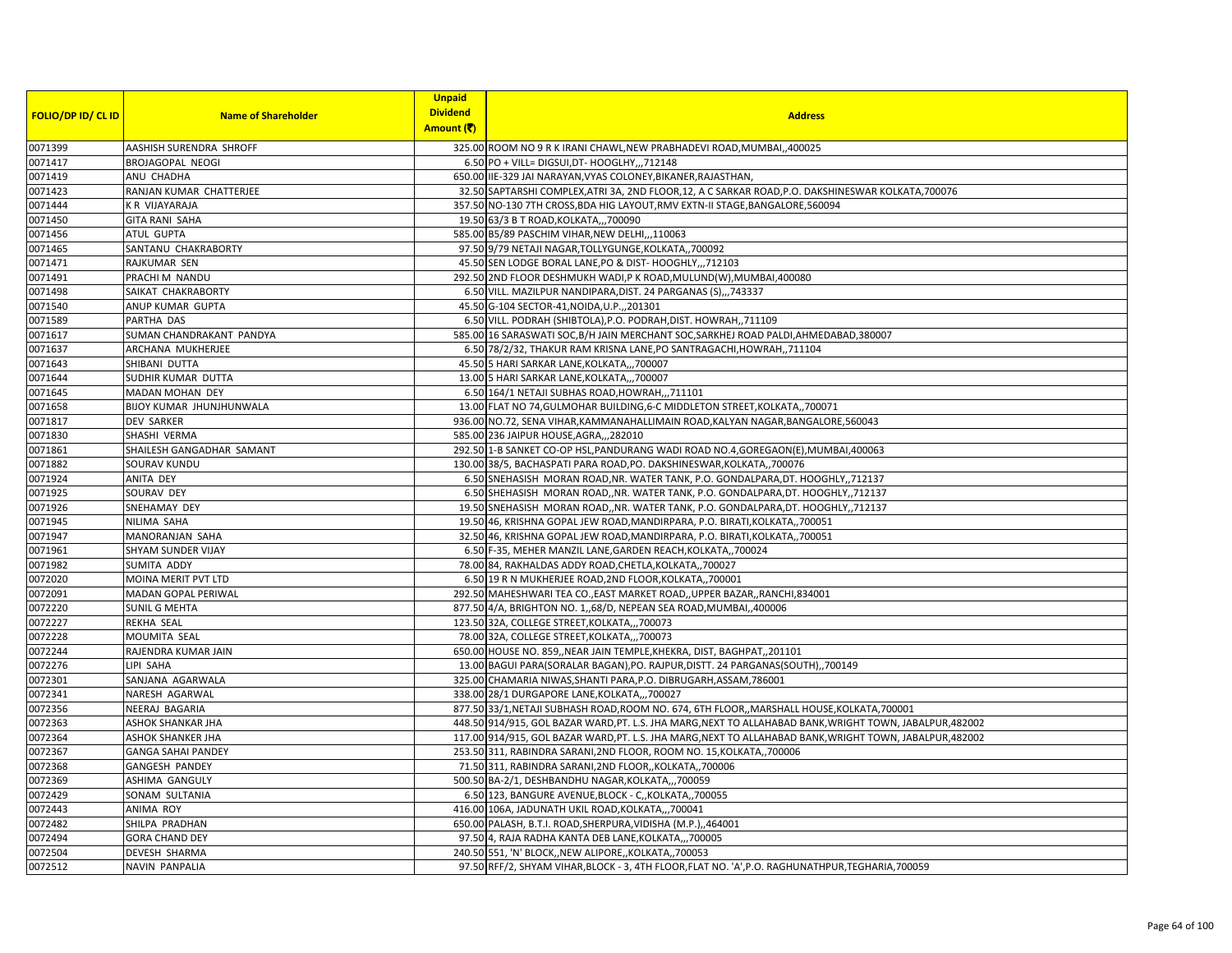|                           |                              | <b>Unpaid</b>   |                                                                                                                    |
|---------------------------|------------------------------|-----------------|--------------------------------------------------------------------------------------------------------------------|
| <b>FOLIO/DP ID/ CL ID</b> | <b>Name of Shareholder</b>   | <b>Dividend</b> | <b>Address</b>                                                                                                     |
|                           |                              | Amount (そ)      |                                                                                                                    |
| 0072514                   | SHANTIBAI JAIN               |                 | 1300.00 C/O NIRAJ JAIN, SHANTI SADAN, COMPANY BAUG, SATNA (M.P), 485001                                            |
| 0072535                   | <b>GORA CHAND DEY</b>        |                 | 13.00 4, RAJA RADHA KANTA DEB LANE, KOLKATA,,,700005                                                               |
| 0072561                   | KAMAL SINGH BHUTORIA         |                 | 13.00 56, NETAJI SUBHAS ROAD,, KOLKATA,,, 700001                                                                   |
| 0072565                   | NIRMALA SHARMA               |                 | 39.00 ROOM NO 607 (6TH FLOOR), 4 FAIRLIE PLACE, KOLKATA,, 700001                                                   |
| 0072569                   | MAHENDRA B ZAVERI            |                 | 195.00 PURAB APARTMENT, 9TH FLOOR, FLAT NO. 25,42, RIDGE ROAD, KOLKATA, 400006                                     |
| 0072582                   | <b>SHAMAL PAL CHOWDHURI</b>  |                 | 6.50 41/3 RABINDRANATH TAGORE ROAD, P.O. DAKSHINESWAR, KOLKATA,, 700076                                            |
| 0072606                   | SHEELA AWASTHI               |                 | 650.00 86/379, DEV NAGAR, KANPUR, ,, 208003                                                                        |
| 0072608                   | P LALITHA                    |                 | 650.00 FLAT NO.10, 1ST FLOOR, AUROBIND HOMES, NO.7/8A DWRAIRAJ STREET, DEOORAJ NAGAR, PO-SALIGRAM, CHENNAI, 600093 |
| 0072616                   | KAMAL SINGH BHUTORIA         |                 | 6.50 56, NETAJI SUBHAS ROAD, KOLKATA,,,700001                                                                      |
| 0072623                   | <b>SREEKUMAR K</b>           |                 | 13.00 BLOCK NO-G-I FLAT NO 11,S M NAGAR HSG ESTATE, PHASE-1, P.O.SARKAR POOL BUDGE BUDGE ROAD, KOLKATA, 700143     |
| 0072636                   | V RAMARISHNAIAH              |                 | 585.00 10/142 MANDY BAZAAR, GUNTAKAL, A.P., 515801                                                                 |
| 0072666                   | DEVIKARAJE PHALKE            |                 | 162.50 MALHAR KOTHI, CIVIL LINES, DEWAS, MP,                                                                       |
| 0072693                   | <b>VISHAL RATHI</b>          |                 | 19.50 C/O. SUNRISE SPARES CO.PVT.LTD,5,CLIVE ROW 3RD FLOOR,ROOM NO.67,KOLKATA,700001                               |
| 0072707                   | PURVESH VASANTLAL MEHTA      |                 | 650.00 21, SHANTI C.H.S. LTD., 2, UNNATH NAGAR, S.V. ROAD GOREGAON (W), MUMBAI, 400062                             |
| 0072713                   | SHASHWAT SINGHAL             |                 | 45.50 14, SAMMELAN MARG, ALLAHABAD, ,, 211003                                                                      |
| 0072726                   | PANNA LAL GOENKA HUF         |                 | 13.00 401 ALAP AVENUE, PARK COLONY, JAMNAGAR, GUJRAT, 361008                                                       |
| 0072760                   | SANDEEP KAYASTHA             |                 | 650.00 D-67 ANAND NIKETAN, NEW DELHI,,,110021                                                                      |
| 0072785                   | SHREE CHAND SONI             |                 | 19.50 KAMAL KUNJ, 5TH FLOOR, 15/2-C, CHETLA ROAD, F/6,, KOLKATA, 700027                                            |
| 0072786                   | SANTOSH SONI                 |                 | 123.50 KAMAL KUNJ, F/6, 15/2-C, CHETLA ROAD, 5TH FLOOR, KOLKATA, 700027                                            |
| 0072796                   | KAPIL BANSAL                 |                 | 3900.00 662.AGARWAL NIKUNJ,JALESAR ROAD,FIROZABAD,,283203                                                          |
| 0072805                   | SHARDA DEVI VISHWANATH ASHER |                 | 585.00 J-121, GUJARAT SOCIETY, NEHRU ROAD, VILE PARLE (EAST), MUMBAI, 400057                                       |
| 0072807                   | RAMDAS BASAK                 |                 | 325.00 49/S, SWINHOE LANE, KOLKATA,, 700042                                                                        |
| 0072817                   | SHARDADEVI VISHWANATH ASHER  |                 | 468.00 J-121, GUJARAT SOCIETY, NEHRU ROAD, VILE PARLE(E), MUMBAI, 400057                                           |
| 0072836                   | <b>MANISH KUMAR</b>          |                 | 312.00 POPAT FALIA, RANDER, SURAT, GUJARAT, 395005                                                                 |
| 0072848                   | PANKAJ KUMAR MAHAPATRA       |                 | 175.50 45, NANDALAL MITRA LANE, NEAR-ITI, KOLKATA,, 700040                                                         |
| 0072858                   | <b>GULAB CHAND SAINI</b>     |                 | 292.50 1-KH-15, MANU MARG HOUSING BOARD, PRATAP NAGAR, ALWAR, RAJ., 301001                                         |
| 0072859                   | RAJ KUMAR SARDA              |                 | 208.00 GEETANJALI APPARTMENT, BLOCK-6, 3RD FLOOR, VIP ROAD, KOLKATA, 700157                                        |
| 0072879                   | AMITAVA BANERJEE             |                 | 13.00 C/O AMIT MAITRA, 38/1E, MANICK TALA MAIN ROAD, KOLKATA,, 700054                                              |
| 0072880                   | <b>INDRA DEVI SONI</b>       |                 | 6.50 C/O CHAMPALAL KISHAN LAL, 203/1, M.G.ROAD, GROUND FLOOR, KOLKATA, 700007                                      |
| 0072894                   | PARTHA MALLICK               |                 | 19.50 GHUTIA BAZAR, GOALA PARA, P.O & DIST-HOOGHLY, W.B., 712103                                                   |
| 0072896                   | SUDEB SARKAR                 |                 | 91.00 C/O.BIRLA CORPORATION LTD, (INDIRECT TAX DIVISON), 9/1, R.N. MUKHERJEE ROAD, KOLKATA, 700001                 |
| 0072905                   | <b>BABY AGARWAL</b>          |                 | 6.50 50/4, BOSE PUKUR ROAD, KASBA, KOLKATA, WEST BENGAL, 700042                                                    |
| 0072907                   | <b>RUMIA NANDY</b>           |                 | 13.00 39/1, GREEN PARK, KOLKATA,  700055                                                                           |
| 0072908                   | RITA NANDY                   |                 | 13.00 39/1, GREEN PARK, KOLKATA,, ,700055                                                                          |
| 0072935                   | V GOPALAN                    |                 | 650.00 17/206, SHIV MAHAL, SION (E), MUMBAI, MAHARASHTRA, 400022                                                   |
| 0072937                   | MILI SARKAR                  |                 | 39.00 36 PURBA PARA, CHOTA BAHERA, VILL & PO: BARA BAHERA, KONNAGAR, HOOGHLY, 712246                               |
| 0072938                   | SUDEB SARKAR                 |                 | 39.00 C/O SUDEB SARKAR, 36, PURBA PARA, CHOTO BAZAR, P.O BARA BAHAR, KONNAGER, HOOGHLY,                            |
| 0072974                   | AMITAVA BANERJEE             |                 | 32.50 C/O AMIT MAITRA, 38/1E, MANICK TALA MAIN ROAD, KOLKATA, , 700054                                             |
| 0073010                   | SMITA VASUDEO PALAO          |                 | 585.00 84/1, SUDHAMA COOP.SOCIETY, DAULAT NAGAR, SANTACRUZ(W), MUMBAI, 400054                                      |
| 0073060                   | ANITA JHUNJHUNWALA           |                 | 78.00 10/C PUDDA PUKER ROAD, 2ND FLOOR, KOLKATA,, 700020                                                           |
| 0073068                   | <b>SANJAY R SHAH</b>         |                 | 552.50 385/07 HARI OM CO OP HSG.SOC., R.S.C.30 SECTOR NO.3, CHARKOP KANDIVALI(W), MUMBAI, 400067                   |
| 0073092                   | SHANTARAM VISHNU KULKARNI    |                 | 585.00 1187/28 SHIVAJINAGAR, PUNE,,,411005                                                                         |
| 0073107                   | JAGADISH CHANDRA DAN         |                 | 650.00 CE-216, SALT LAKE CITY, KOLKATA,,, 700064                                                                   |
| 0073132                   | <b>SURAJ MAL KOTHARI</b>     |                 | 292.50 B-104 NIRMAL SAGAR, DEVIDAS ROAD, BORIVALI (WEST), MUMBAI, 400103                                           |
| 0073172                   | <b>SUMIT KUMAR BASU</b>      |                 | 292.50 103 BABU BAGAN LANE, 1ST FLOOR, P.O.DHAKURIA, KOLKATA, 700031                                               |
| 0073185                   | <b>BHARAT LAHERILAL VASA</b> |                 | 292.50 5 RAMNIK VILLA, UDAY CINEMA LANE, GHATKOPAR(W), MUMBAI, 400088                                              |
| 0073200                   | RAJASHREE VASANTLAL SHAH     |                 | 292.50 J-208 JAGVALLABH,4TH FLOOR,PADMAVATI NAGAR SOCIETY PUNE SATARA RD,DHANKAVDI NR. SAMBHAJI NAGAR,PUNE,400043  |
| 0073241                   | RITU BHAGAT                  |                 | 585.00 13 DAYANAND VIHAR, VIKAS MARG EXTN., DELHI,, 110092                                                         |
| 0073245                   | <b>GURMEET KAUR</b>          |                 | 1059.50 53A BMS LUBANA NAGAR, JALANDHAR, ,, 144001                                                                 |
| 0073265                   | <b>ASIM KUMAR SIL</b>        |                 | 156.00 39-A ZAKARIAH STREET, KOLKATA,,,700073                                                                      |
| 0073267                   | SUBRATA DAS                  |                 | 6.50 CHARAK DANGA 4TH LANE, P.O. BARASAT, KOLKATA,, 700124                                                         |
|                           |                              |                 |                                                                                                                    |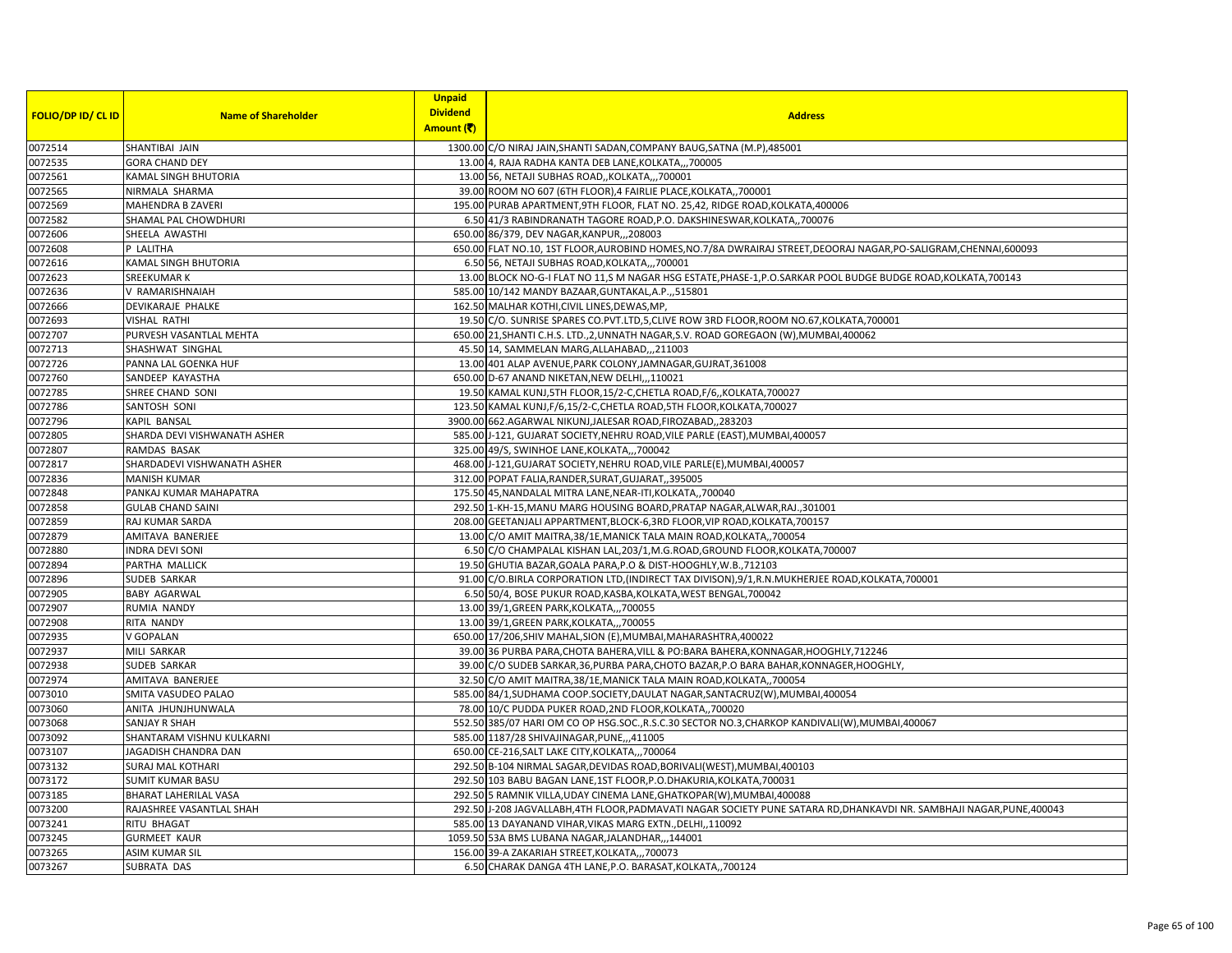| <b>FOLIO/DP ID/ CL ID</b> | <b>Name of Shareholder</b>  | <b>Unpaid</b><br><b>Dividend</b><br>Amount (そ) | <b>Address</b>                                                                                            |
|---------------------------|-----------------------------|------------------------------------------------|-----------------------------------------------------------------------------------------------------------|
| 0073277                   | SANTI KUMAR MONDAL          |                                                | 6.50 1/1/C GANGA DHAR BABU LANE, KOLKATA,,,700012                                                         |
| 0073278                   | R PADMA                     |                                                | 292.50 JAINS ASHRAYA PHASE,1 BLOCK 1 FOL, VEEMBULIAMMAN KOVIL STREET, CHENNAI, 600092                     |
| 0073279                   | KIRAN PRABHUDAS MANEK       |                                                | 1540.50 54/A ZAKARIA STREET, KOLKATA,,,700073                                                             |
| 0073305                   | <b>INDRANI KUNDU</b>        |                                                | 78.00 38/5 BACHASPATI PARA ROAD, P.O.DAKSHINESWAR, KOLKATA,, 700076                                       |
| 0073320                   | AJIT JAISWAL                |                                                | 130.00 192 VIVEKANANDA ROAD, KOLKATA,,,700006                                                             |
| 0073328                   | PARTHA SARKAR               |                                                | 6.50 221/1 SATIN SEN NAGAR, P.O.NEW BARRACKPORE, DIST. NORTH 24 PARGANAS, KOLKATA, 700131                 |
| 0073329                   | <b>BIMAL KRISHNA SARKAR</b> |                                                | 6.50 221/1 SATIN SEN NAGAR, P.O.NEW BARRACKPOR, 24 PARGANAS NORTH, KOLKATA, 700131                        |
| 0073330                   | <b>BIMAL KRISHNA SARKAR</b> |                                                | 6.50 221/1 SATIN SEN NAGAR, P.O.NEW BARRACKPORE, NORTH 24 PARGANAS, , 743276                              |
| 0073331                   | APARNA SARKAR               |                                                | 6.50 221/1 SATIN SEN NAGAR, P.O.NEW BARRACKPORE, DIST. NORTH 24-PARGANAS, KOLKATA, 700131                 |
| 0073334                   | <b>ANKIT SHAH</b>           |                                                | 143.00 SOHAM SIFCOS 7 JAWAHAR SOCIETY, R V DESAI ROAD, NR.GANGOTRI APPARTMENT, BARODA, 390001             |
| 0073353                   | SHYAMAL CHANDRA MITTER      |                                                | 312.00 15/1 MADAN MITRA LANE, KOLKATA,,,700006                                                            |
| 0073354                   | DEBASHIS MUKHERJEE          |                                                | 6.50 3 MIR BAHAR GHAT STREET, KOLKATA MUNICIPAL CORPORATION, BURRA BAZAR, KOLKATA, 700007                 |
| 0073378                   | VANKADARI SRINATH           |                                                | 292.50 138 VII MAIN ROAD, JAYANAGAR V BLOCK, BANGALORE, ,560041                                           |
| 0073391                   | PEALI DAS                   |                                                | 6.50 P.O. AND VILL.PODRAH, SHIBTOLA, HOWRAH, ,711109                                                      |
| 0073392                   | PARTHA DAS                  |                                                | 6.50 P.O. AND VILL.PODRAH, SHIBTOLA, HOWRAH, ,711109                                                      |
| 0073393                   | NABAGOPAL ROY               |                                                | 6.50 123/1 K C GHOSH ROAD, KOLKATA,,, 700050                                                              |
| 0073395                   | <b>NAILESH M SHAH</b>       |                                                | 292.50 35 KHATTAR GALI 1ST FLOOR, ROOM NO.10 C P TANK, MUMBAI, 400004                                     |
| 0073398                   | KAKALI KARMAKAR             |                                                | 6.50 VILL+P.O.PODRAH, SHIBTOLA, DIST.HOWRAH,, 711109                                                      |
| 0073410                   | ARUNA G DAGA                |                                                | 6.50 P/112 CIT SCHEME VI M-31, PHOOLBAGAN, KOLKATA,, 700054                                               |
| 0073418                   | <b>VIVEK DAGA</b>           |                                                | 6.50 P-112 CIT ROAD, SCHEME NO.VIM, PHOOLBAGAN, KOLKATA, 700054                                           |
| 0073419                   | KAPISH DAGA                 |                                                | 6.50 P-112 CIT ROAD, SCHEME NO.VIM, PHOOLBAGAN, KOLKATA, 700054                                           |
| 0073421                   | URMILA SHARMA               |                                                | 6.50 C/O AJAY HARITWAL, BIRLA EASTERN LTD, 9/1 R N MUKHERJEE ROAD, KOLKATA, 700001                        |
| 0073422                   | <b>URMILA SHARMA</b>        |                                                | 6.50 160 MAHATMA GANDHI ROAD, 3RD FLOOR, KOLKATA,, 700007                                                 |
| 0073423                   | AJAY HARITWAL               |                                                | 6.50 C/O BIRLA EASTERN LTD, BIRLA BUILDING 2ND FLOOR, 9/1 R N MUKHERJEE ROAD, KOLKATA, 700001             |
| 0073424                   | ANJANA HARITWAL             |                                                | 6.50 GANGA JAMUNA APPARTMENT, 90/95 RAJARHAT ROAD, KOLKATA, , 700059                                      |
| 0073425                   | SANTI KUMAR MONDAL          |                                                | 6.50 1/1/C GANGADHAR BABU LANE, KOLKATA, KOLKATA, ,700012                                                 |
| 0073427                   | <b>KIRAN JHAWER</b>         |                                                | 6.50 92-C/3-6A N K BANERJEE STREET, FLAT NO.A, P.ORISHRA, HOOGLY, 712248                                  |
| 0073428                   | SUSHILA DEVI JHAWER         |                                                | 6.50 SHREE MADHUWAN APPTTS, FLAT NO.A92C/3 6A N K BANERJEE STREET, P.O.RISHRA, HOOGHLY, 712248            |
| 0073429                   | <b>BASANT KUMAR JHAWER</b>  |                                                | 6.50 SHREE MADHUWAN APARTMENT, FLAT NO.A 92-C/3-6A N K BANERJE, STREET, P.O.RISHRA, DIST. HOOGHLY, 712248 |
| 0073433                   | <b>VIVEK DAGA</b>           |                                                | 6.50 P-112 C I T ROAD, SCHEME NO VIM, PHOOLBAGAN, KOLKATA, 700054                                         |
| 0073434                   | KAPISH DAGA                 |                                                | 6.50 P-112 C I T ROAD, SCHEME NO VIM, PHOOLBAGAN, KOLKATA, 700054                                         |
| 0073436                   | USHA RANI                   |                                                | 143.00 22 SHYAMA ENCLAVE SARASWATI PURAM, R B L ROAD, LUCKNOW, 226014                                     |
| 0073439                   | <b>VIVEK DAGA</b>           |                                                | 6.50 P-112 C I T ROAD, SCHEMEN NO. VIM, PHOOLBAGAN, KOLKATA, 700054                                       |
| 0073440                   | KAPISH DAGA                 |                                                | 6.50 P-112 C I T ROAD, SCHEME NO. VIM, PHOOLBAGAN, KOLKATA, 700054                                        |
| 0073445                   | ASHA ELIZABETH DANIEL       |                                                | 585.00 PUTHUSERIAL, TRIKKALATHOOR P.O., PERUMBAVOOR, KERALA, 683541                                       |
| 0073452                   | <b>VIVEK DAGA</b>           |                                                | 6.50 P-112 CIT ROAD SCHEME NO.VIM, PHOOLBAGAN, KOLKATA,, 700054                                           |
| 0073454                   | <b>VIVEK DAGA</b>           |                                                | 6.50 P-112 CIT SCHEME NO VIM, PHOOLBAGAN, KOLKATA,, 700054                                                |
| 0073455                   | KAPISH DAGA                 |                                                | 6.50 P-112 CIT ROAD SCHEME VIM, PHOOLBAGAN, KOLKATA, ,700054                                              |
| 0073457                   | MADAN LAL JAIN              |                                                | 97.50 T-945 BAGH ROAJI, DISHAN GANJ, DELHI,, 110006                                                       |
| 0073461                   | CHANDRA KALA DAGA           |                                                | 6.50 P-112 C I T SCHEME NO.VIM, PHOOLBAGAN, KOLKATA, ,700054                                              |
| 0073474                   | SUSHILA DEVI JHAWER         |                                                | 6.50 C/O GIRRAJ KISHORE DAGA, PHOOL BAGAN, KOLKATA,, 700054                                               |
| 0073476                   | PAWAN KUMAR SHARMA          |                                                | 6.50 C/O GIRRAJ KISHORE DAGA, P-112 C I T ROAD SCHEMEN NO. VIM, PHOOLBAGAN, KOLKATA, 700054               |
| 0073477                   | <b>BASANT KUMAR JHAWER</b>  |                                                | 6.50 C/O GIRRAJ KISHORE DAGA, P-112 C I T ROAD, SCHEME NO. VIM PHOOL BAGAN, KOLKATA, 700054               |
| 0073478                   | KIRAN JHAWER                |                                                | 6.50 C/O GIRRAJ KISHORE DAGA, P-112 C I T ROAD SCHEME NO. VIM, PHOOLBAGAN, KOLKATA, 700054                |
| 0073485                   | AJIT M DIWAN                |                                                | 292.50 502 PRATHAMESH APARTMENT, GAVAND PATH, BHASKAR COLONY, THANE(WEST), 400602                         |
| 0073499                   | <b>DWIJA K ASHER</b>        |                                                | 585.00 A/26 BINA APPARTMENTS, M V ROAD, ANDHERI (E), MUMBAI, 400069                                       |
| 0073511                   | KOOSH K ASHER               |                                                | 877.50 A/26 BINA APTS, M V ROAD, ANDHERI(E), MUMBAI, 400069                                               |
| 0073524                   | ARVINDBHAI ACHRATLAL SHAH   |                                                | 292.50 NO.3 AMARKALA APARTMENT, NEAR AZAD SOCIETY BUS STOP, AMBAWADI, AHMEDABAD, 380015                   |
| 0073532                   | SAMBIT DEY                  |                                                | 32.50 SHUMBHOO LODGE', NR.OLD HOOGHLY GHAT STATION, P.O.& DIST.HOOGHLY,, 712103                           |
| 0073535                   | DAMODAR DAS DAGA            |                                                | 6.50 23 KALI KRISHNA TAGORE STREET, 3RD FLOOR, KOLKATA,, 700007                                           |
| 0073544                   | DAMODAR DAS DAGA            |                                                | 6.50 23 KALI KRISHNA TAGORE STREET, 3RD FLOOR, KOLKATA,, 700007                                           |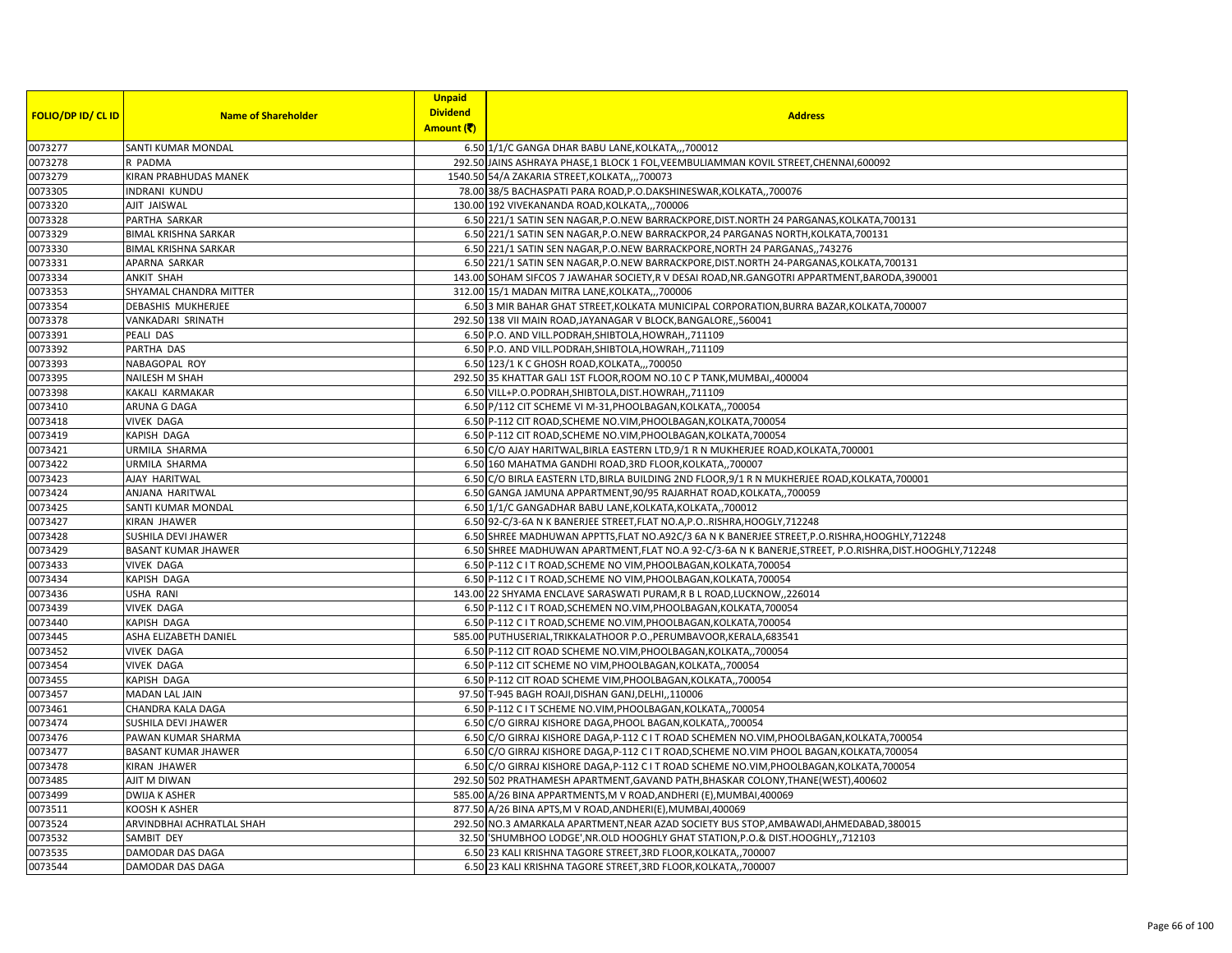|                                |                                                                | <b>Unpaid</b>   |                                                                                                              |
|--------------------------------|----------------------------------------------------------------|-----------------|--------------------------------------------------------------------------------------------------------------|
| <b>FOLIO/DP ID/ CL ID</b>      | <b>Name of Shareholder</b>                                     | <b>Dividend</b> | <b>Address</b>                                                                                               |
|                                |                                                                | Amount (そ)      |                                                                                                              |
| 0073553                        | <b>BABURAO V DEULKAR</b>                                       |                 | 292.50 SANTHOK MANSION NO.1,2ND FLOOR ROOM NO.54, MAZGAON, MUMBAI, 400010                                    |
| 0073585                        | <b>BIDYUT KUMAR SARKAR</b>                                     |                 | 910.00 DIRECTORATE GENERAL ASSAM RIFLES, LAITKOR, SHILLONG, 793010                                           |
| 0073590                        | SUTAPA DEY                                                     |                 | 1300.00 3C RAMMOY ROAD, BHAWANIPORE, KOLKATA,, 700025                                                        |
| 0073593                        | AMIT KUMAR BANERJEE                                            |                 | 6.50 7/A DARJEE PARA BYE LANE, NEAR BEADON ROW, KOLKATA,, 700006                                             |
| 0073597                        | MADHU BALA JAIN                                                |                 | 97.50 F-9 HATHITAL COLONY, BABALPUR, M.P., 482001                                                            |
| 0073599                        | <b>MADHU BALA JAIN</b>                                         |                 | 585.00 F-9 HATHITAL COLONY, JABALPUR, M.P., 482001                                                           |
| 0073611                        | RAMA DAGA                                                      |                 | 6.50 C/O DAMODAR DAS DAGA, 23 KALI KRISHNA TAGORE STREET, 3RD FLOOR, KOLKATA, 700007                         |
| 0073631                        | CHANDAN KUMAR                                                  |                 | 292.50 KALALIGALI, SUJAGANJ, BHAGALPUR,, 812001                                                              |
| 0073647                        | MANJUSHREE SAMPAT                                              |                 | 2600.00 FLAT 710 PALMS 2 CHS, ROYAL PALMS, GOREGAON(E), MUMBAI, 400065                                       |
| 0073648                        | CHANDNI CHARAN SEN                                             |                 | 6.50 144/8 BARUIPARA LANE, 17 BARAHANAGAR, KOLKATA,, 700035                                                  |
| 0073701                        | CHETAN RAMJI GALA                                              |                 | 585.00 22 KALYAN BLDG, 24/25 KUMBHAR TUKBA, C P TANK, MUMBAI, 400004                                         |
| 0073711                        | TARAPADA NANDY                                                 |                 | 6.50 54 LENINE SARANI, P.O. KANCHRAPARA, 24-PARGANAS NORTH, WEST BENGAL, 743145                              |
| 0073715                        | TARAPADA NANDY                                                 |                 | 6.50 54, LENINE SARANI, P.O.KANCHRAPARA, DIST.24 PARGANAS (NORTH), WEST BENGAL, 743145                       |
| 0073718                        | SHALIG RAM DADHEECH                                            |                 | 195.00 37A G T ROAD, FLAT NO.202 2ND FLOOR, RISHRA, HOOGHLY, 712248                                          |
| 0073719                        | NIRMALA RAY                                                    |                 | 32.50 BIRLA CORPORATION LTD, 9/1 R N MUKHERJEE ROAD, KOLKATA, 700001                                         |
| 0073732                        | APARNA KUNDU                                                   |                 | 6.50 TRIBENI KALNA ROAD, P.O.TRIBENI, DIST.HOOGHLY,, 712503                                                  |
| 0073744                        | <b>GOPA BANERJEE</b>                                           |                 | 32.50 21/2 BINODE BEHARI HALDER LANE, SHIBPUR, HOWRAH,, 711102                                               |
| 0073746                        | <b>HRIDAYA RAM</b>                                             |                 | 1300.00 123 COTTON STREET, 2ND FLOOR, KOLKATA,, 700007                                                       |
| 0073749                        | CHANDRA KALA DAGA                                              |                 | 13.00 P-112 CIT ROAD, SCHEME NO.VIM, PHOOLBAGAN, KOLKATA, 700054                                             |
| 0073751                        | PADMASUNDAR RAMESAN                                            |                 | 585.00 A/104 J S HARMONY, 3RD MAIN 18TH CROSS HOYSALA NAGAR, RAMURTHY NAGAR, BANGALORE, 560016               |
| 0073753                        | RISHIKA DAGA                                                   |                 | 13.00 P-112 C I T ROAD, SCHEME NO. VIM, PHOOLBAGAN, KOLKATA, 700054                                          |
| 0073754                        | AJIT BHAICHAND MUCHHALA                                        |                 | 52.00 B-605 KALPATARU, SATYANAGAR, BORIVALI(W), MUMBAI, 400092                                               |
| 0073765                        | TUHINA TALUKDAR                                                |                 | 6.50 39 CHOWDHURY PARA S S ROAD, P.O.BARASAT, KOLKATA, ,700124                                               |
| 0073766                        | NEHA SRIVASTAVA                                                |                 | 292.50 H.NO.1497 FIRST FLOOR, SECTOR-4, GURGAOU, 122001                                                      |
| 0073767                        | NAYANA JOGANI                                                  |                 | 97.50 FLAT NO.11 PUKHRAJ APARTMENTS, LAXMINAGAR, NAGPUR, 440022                                              |
| 0073777                        | KAPISH DAGA                                                    |                 | 6.50 P-112 CIT ROAD, SCHEME NO VI M, PHOOLBAGAN, KOLKATA, 700054                                             |
| 0073779                        | KAPISH DAGA                                                    |                 | 6.50 P-112 CIT ROAD, SCHEME NO VI M, PHOOLBAGAN, KOLKATA, 700054                                             |
| 0073780                        | RISHIKA DAGA                                                   |                 | 6.50 P-112 CIT ROAD, SCHEMEN NO VI M, PHOOLBAGAN, KOLKATA, 700054                                            |
| 0073781                        | RISHIKA DAGA                                                   |                 | 6.50 P-112 CIT ROAD, SCHEME NO VI M, PHOOLBAGAN, KOLKATA, 700054                                             |
| 0073782                        | RISHIKA DAGA                                                   |                 | 6.50 P-112 CIT ROAD, SCHEME NO VI M, PHOOLBAGAN, KOLKATA, 700054                                             |
| 0073783                        | RISHIKA DAGA                                                   |                 | 6.50 P-112 CIT ROAD, SCHEME NO VI M, PHOOLBAGAN, KOLKATA, 700054                                             |
| 0073784                        | RISHIKA DAGA                                                   |                 | 6.50 P-112 CIT ROAD, SCHEME NO VI M, PHOOLBAGAN, KOLKATA, 700054                                             |
| 0073785                        | RISHIKA DAGA                                                   |                 | 13.00 P-112 CIT ROAD, SCHEME NO VI M, PHOOLBAGAN, KOLKATA, 700054                                            |
| 0073793                        | <b>ANIL TIWARI</b>                                             |                 | 6.50 510 ANIL SADAN, ALAKH SAGAR ROAD, LOARD KRISHANA GALI, BIKANER, 334001                                  |
|                                | 1100001100018851 PINNACLE FOREX AND SECURITIES PRIVATE LIMITED |                 | 45500.00 205 206 MARATHON MAXIMA,LBS MARG NEAR NIRMAL,LIFESTYLE MULUND (W), MUMBAI MAHARASHTRA INDIA, 400080 |
|                                | 1201060000091955 Parminder Singh Kakaria                       |                 | 552.50 C/O Lali Electronic Gallery,,Amrik Singh Road,,Bathinda,Bathinda Punjab India,151001                  |
|                                | 1201060000225564 KUMUD KUMAR GOGOI                             |                 | 130.00 MOTHADANG, PO. DHULIAPAR, SIVASAGAR ASSAM INDIA, 785640                                               |
|                                | 1201060001027658 DILIP DNYANESHWAR GALAM                       |                 | 52.00 PLOT NO.3, DHANESHWAR BUNGLOW, NANDLEELA GARDEN RASNE NAGAR, AHMEDNAGAR MAHARASHTRA INDIA, 414001      |
|                                | 1201060001092686 AJAY SANMUKHLAL SHAH                          |                 | 65.00 BRAHMAN FALIYA, KILL PARDI,, VALSAD GUJARAT INDIA, 396125                                              |
|                                | 1201060001496758 MD MAHABOOB QURESHI                           |                 | 97.50 HOUSE NO 15/1/69, THIMMAPUR SHORAPUR, TALUK SHORAPUR, GULBARGA KARNATAKA INDIA, 585220                 |
| 1201060002665021               | <b>VIDHI KAPIL DOSHI</b>                                       |                 | 234.00 DADA SHRADHA, ALSI PLOT,, AKOLA MAHARASHTRA INDIA, 444001                                             |
|                                | 1201060002758279 KHUSHAL S MOUNDEKAR                           |                 | 65.00 JAY BHOLE TRADERS JAWAL 33, KALMNA BASTI JUNA KAMTHI ROAD, , NAGPUR MAHARASHTRA INDIA, 440002          |
|                                | 1201060003002131 RAJESHWARI SANJAYKUMAR PATEL                  |                 | 6500.00 HNO 19 NANDI HILL,JASWANTLAL BIDIWALA PARK,JODHPUR TEKRA SATELLITE,AHMEDABAD GUJARAT INDIA,380015    |
| 1201060100146250               | JYOTI SANJAYKUMAR VYAS                                         |                 | 325.00 C/O SHRI PRAKASH GANGAYAN, PLOT NO 671 GAWALIPURA, TEKDIROAD BULDI, NAGPUR MAHARASHTRA INDIA, 440011  |
| 1201060500490689               | <b>KRISHNA MITTAL</b>                                          |                 | 292.50 23/106, SWARN PATH, MANSAROVAR, , JAIPUR RAJASTHAN INDIA, 302020                                      |
|                                | 1201070000016111 NIRMALA HIRALAL CHOURASIA                     |                 | 650.00 27/6 PRAFULL COOP HSG, SAMIR CHANDAVARKAR MARG, , DHANUKARWADI, MUMBAI MAHARASHTRA INDIA, 400067      |
| 1201080000069032 Jagruti Mehta |                                                                |                 | 585.00 Mehta House, Ganga Mandir Road,., Cuttack Orissa India, 753002                                        |
|                                | 1201090000018968 SANJIV RAMPRASAD AGARWAL                      |                 | 65.00 41, VERMA LAYOUT, AMBAZARI, , NAGPUR MAHARASHTRA INDIA, 440010                                         |
|                                | 1201090000126448 BHAVESH NAVINCHANDRA BAVISHI                  |                 | 1300.00 ARIHANT, GOYANKA PLOT, NEW RADHASHYAM PLOT, AKOLA MAHARASHTRA INDIA, 444001                          |
|                                | 1201090000167210 KIRITEE KISHORE BHATTACHARJEE                 |                 | 6500.00 CANARA BANK, REGIANAL OFFICE, CHRISTIAN BASTI, G.S ROAD, GUWAHATI ASSAM INDIA, 781005                |
|                                | 1201090000197843 SUMITRA DEVI GARODIA                          |                 | 45.50 C-161 WESTEND HEIGHTS, 16TH FLOOR, DLF PHASE-V, GURGAON, GURGAON HARYANA INDIA, 122002                 |
|                                |                                                                |                 |                                                                                                              |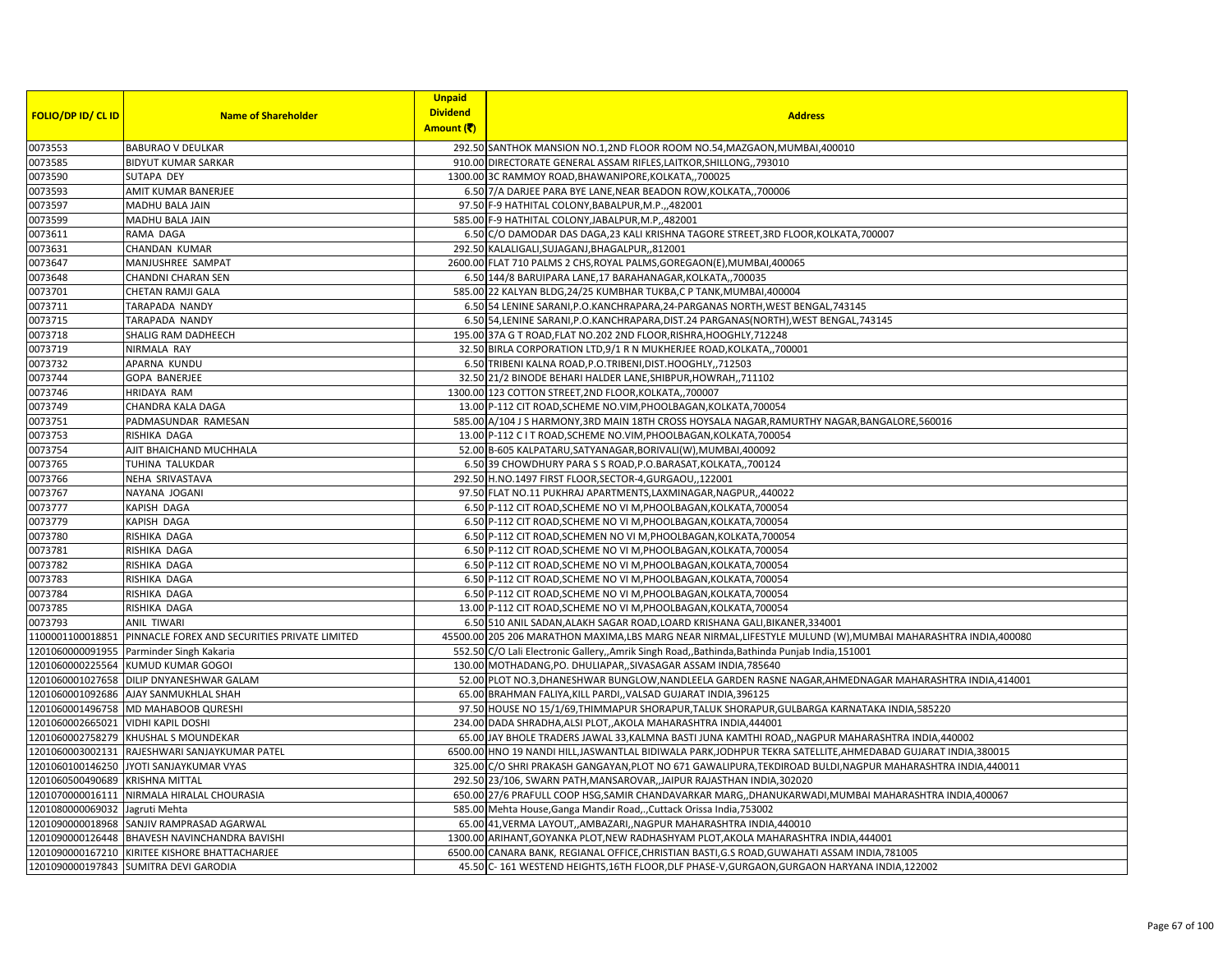|                                    |                                                                                     | <b>Unpaid</b>                 |                                                                                                                                                                                       |
|------------------------------------|-------------------------------------------------------------------------------------|-------------------------------|---------------------------------------------------------------------------------------------------------------------------------------------------------------------------------------|
| <b>FOLIO/DP ID/ CL ID</b>          | <b>Name of Shareholder</b>                                                          | <b>Dividend</b><br>Amount (₹) | <b>Address</b>                                                                                                                                                                        |
|                                    |                                                                                     |                               |                                                                                                                                                                                       |
| 1201090000237541 RASHMI AGARWAL    |                                                                                     |                               | 585.00 RAM SADAN BUILDING, ARGADE STREET, DAL BAZAR, GWALIOR M.P. INDIA, 474009                                                                                                       |
|                                    | 1201090000275615 KAILASH KHETAN & SONS                                              |                               | 650.00 SRI KAILASH KHETAN, NR LIONS CLUB OF NAGAON GREATE, SATI RADHIKA RD, SOUTH HAIBARG, NAGON ASSAM INDIA, 782002                                                                  |
|                                    | 1201090000336213 SHANTI DEVI VIJAYVERGIYA                                           |                               | 130.00 NEAR GATE SAMADHIYA COLONY, TARAGANJ, LASHKAR, , GWALIOR M.P. INDIA, 474001                                                                                                    |
| 1201090000485866 ALKA BHARGAVA     |                                                                                     |                               | 162.50 413, NARYANPURI, DHOLI PIAU, MATHURA U.P INDIA, 281001                                                                                                                         |
| 1201090000501211 ASHOK KUMAR.      |                                                                                     |                               | 227.50 OLD NO.64, NEW NO.42, MULLA STREET, 3RD FLOOR, CHENNAI TAMIL NADU INDIA, 600071                                                                                                |
|                                    | 1201090000523396 DATTATRAY DASAPPA KAMAT                                            |                               | 26.00 1632, V MAIN ROAD, MURDESHWAR, (U.K), BHATKAL KARANATAKA INDIA, 581350                                                                                                          |
| 1201090000527981 VIJAY KUMAR JOSHI |                                                                                     |                               | 650.00 OLD POST OFFICE STREET,,,RAYYA MANDI PUNJAB INDIA,143001                                                                                                                       |
|                                    | 1201090000529725 MANOJ KUMAR BANSAL                                                 |                               | 65.00 ARUN MACHINERY STORES,,A.T. ROAD, SIKARIA BLDG.,,,GUWAHATI ASSAM INDIA,781001                                                                                                   |
|                                    | 1201090000553203 HANSIKA AMITKUMAR PATALIA                                          |                               | 39.00 LAXMI APPT-102, NEAR JOGERS PARK,, JAMNAGAR GUJARAT INDIA, 361008                                                                                                               |
|                                    | 1201090000579251 MANJU DEVI AGRAWALLA                                               |                               | 195.00 H.M. BEARINGS,,M.C. ROAD,,,TEZPUR ASSAM INDIA,784001                                                                                                                           |
|                                    | 1201090000579291   MOTILAL CHOUDHARY & SONS (HUF)                                   |                               | 52.00 C/O KAMRUP HANDLOOM HOUSE, S.R.C.B. ROAD, FANCY BAZAR, GUWAHATI ASSAM INDIA, 781001                                                                                             |
| 1201090000660623 AVILA . D SOUZA   |                                                                                     |                               | 130.00 PALM GROVE KEMMANNU, KEMMANNU POST,, UDUPI KARNATAKA INDIA, 576115                                                                                                             |
|                                    | 1201090000783540 UDAY KUMAR RINGE                                                   |                               | 65.00 B.2/157, SHRAWAN APPT., VALMIKI NAGAR, GOKULPETH, , NAGPUR MAHARASHTRA INDIA, 440010                                                                                            |
| 1201090000803435 SOMNATH GHOSH     |                                                                                     |                               | 162.50 SHOM NATH GHOSH, M/S DECORATORES, PANDU BARA BAZAR, GUWAHATI ASSAM INDIA, 781012                                                                                               |
|                                    | 1201090000820398 OMPRAKASH PRITHANI                                                 |                               | 97.50 G.F. ROAD, BENGENAKHOWA, , GOLAGHAT ASSAM INDIA, 785702                                                                                                                         |
|                                    | 1201090000888822 TAPASH RANJAN BISWAS                                               |                               | 162.50 KALAHABHANGA,, ROY PARA,, PO- BARPETA ROAD,, BARPETA ASSAM INDIA, 781315                                                                                                       |
|                                    | 1201090000988327 RAHUL SURESH CHANDAK                                               |                               | 13.00 D-5/135 CENTURY RAYON COLONY, MURBAD ROAD, SHAHAD, ULHASNAGAR MAHARSHTRA INDIA, 421301                                                                                          |
|                                    | 1201090001002896 AJITKUMAR DAHYABHAI PATEL                                          |                               | 292.50 05/ASHOPALAV SOCIETY, NR, DWARKAPURI FLATES, , RADHANPUR ROAD, , MEHSANA GUJARAT INDIA, 384002                                                                                 |
|                                    | 1201090001054436 INDERCHAND KAPOORCHAND SANCHETI                                    |                               | 123.50 PLOT NO. 5 "VENKATESH NAGAR "JALNA ROAD "AURANGABAD MAHARASHTRA INDIA,431001                                                                                                   |
|                                    | 1201090001060336 JAYARAMAN. SRICHAND                                                |                               | 299.00 IL&FS Securities Services Ltd,IL&FS House,Plot No.14,,Raheja Vihar,Chandivali,,Andheri(East),Mumbai MAHARASHTRA INDIA,400072                                                   |
|                                    | 1201090001087977 LALIT KUMAR PANSARI                                                |                               | 65.00 SAJAWAT,, MAIN ROAD,, HOJAI,, NAGAON ASSAM INDIA, 782435                                                                                                                        |
|                                    | 1201090001104759 SMITA PRANESH DHOND                                                |                               | 747.50 14 MALLIKA MAKARAND SAHANIVAS,, VEER SAVARKAR MARG,, MAHIM., MUMBAI MAHARASHTRA INDIA, 400016                                                                                  |
|                                    | 1201090001148862 POONAM DEVI BANSAL                                                 |                               | 65.00 ARUN MACHINERY STORES, A.T. ROAD, SIKARIA BLDG., GUWAHATI ASSAM INDIA, 781001                                                                                                   |
| 1201090001290747 M. RAMAMOORTHY    |                                                                                     |                               | 227.50 4/327, GANDHIJI ROAD, , PARAMAKUDI, , PARAMAKUDI. TAMILNADU INDIA, 623707                                                                                                      |
|                                    | 1201090001501162 ASHOK KUMAR DOSHI                                                  |                               | 650.00 PLOT NO 3, ADINATH COLONY, JAIPUR ROAD MADANGANJ, KISHANGARH RAJASTHAN INDIA, 305801                                                                                           |
| 1201090001518419 R K MUTHUSAMY.    |                                                                                     |                               | 650.00 55, PERIYARNAGAR, L.N.SAMUTHRAM, KARUR, KARUR TAMILNADU INDIA, 639002                                                                                                          |
|                                    | 1201090001520008 PREMLATA AGARWAL                                                   |                               | 84.50 C/O JANATA CLOTH STORE, OLD A.T. ROAD, HAIBARGAON, NAGAON ASSAM INDIA, 782002                                                                                                   |
|                                    | 1201090001582745 CHANDRABABU KUTTAN                                                 |                               | 650.00 GEETHANJALI, AYIROOPPARA P O, POTHENCODE, TRIVANDRUM KERALA INDIA, 695584                                                                                                      |
|                                    | 1201090001677041 SANJAY JHA & SONS (HUF)                                            |                               | 65.00 FLAT -2C,,SARASWATI APPARTMENT,,K.C. ROAD, CHATRIBARI,,GUWAHATI ASSAM INDIA,781008                                                                                              |
|                                    | 1201090001680812 MUKESHBHAI CHIMANBHAI PATEL                                        |                               | 221.00 LUHAR FALIA, AT-PO BHESTAN, SURAT, SURAT GUJARAT INDIA, 395023                                                                                                                 |
|                                    | 1201090001689760 MAYA VELAYUDHAN                                                    |                               | 97.50 GEETHIKA,T C 12/268(2), KUNNUKUZHY, TRIVANDRUM KERALA INDIA, 695037                                                                                                             |
|                                    | 1201090001753536 RAMILABEN MAHENDRABHAI PATEL                                       |                               | 214.50 PANCHVATI, NEAR CONVENT SCHOOL, GANDEVI ROAD, NAVSARI GUJARAT INDIA, 396445                                                                                                    |
|                                    | 1201090001816530 HASAMUKHBHAI VITHALBHAI PATEL                                      |                               | 325.00 LAXMINARAYAN SOCIETY,,MAHAVIRNAGAR,,HIMATNAGAR,HIMATNAGAR GUJARAT INDIA,383001                                                                                                 |
| 1201090001838113 KUMARESAN R P.    |                                                                                     |                               | 130.00 DOOR NO-6/2,150F,,MANIMEGALAI STREET,,BALAJI NAGAR,FAIRLANDS,SALEM TAMILNADU INDIA,636016                                                                                      |
|                                    | 1201090001872503 SANGITA NARENDRA PATEL                                             |                               | 325.00 10, BHADRASHILA APPT,,AMBICANAGAR ,,ODHAV,AHMEDABAD GUJARAT INDIA,382415                                                                                                       |
| 1201090001974632 JYOTI SANTLANI    | 1201090002070217 JIBAN KRISHNA SARKAR                                               |                               | 650.00 6 SINDHI COLONY, WARD NO.23 TEHSIL, SANGANER DIST., JAIPUR RAJASTHAN INDIA, 302033<br>39.00 WARD NO.10, DHEKIAJULI, SONITPUR, DHEKIAJULI ASSAM INDIA, 784110                   |
|                                    | 1201090002179871 SANJAY KUMAR MINDA.                                                |                               | 188.50 C/O SHIV GLASS HOUSE, BARUANI BAT, JORHAT ASSAM INDIA, 785001                                                                                                                  |
| 1201090002366317 JENNY UPADHYAY.   |                                                                                     |                               | 169.00 BARPETA ROAD, DIST-BARPETA,, BARPETA ROAD ASSAM INDIA, 781315                                                                                                                  |
|                                    | 1201090002486613 HEM KUMAR UPADHYAY                                                 |                               |                                                                                                                                                                                       |
|                                    |                                                                                     |                               | 39.00 WARD NO-3, BARPETA ROAD, , BARPETA ASSAM INDIA, 781315<br>91.00 SANIBARI ROAD, PO-HOJAI, DIST-NAGAON, , NAGAON ASSAM INDIA, 782435                                              |
| 1201090002740368 PRITI SAHA        | 1201090002800659 RAMLABEE MEMMANA.                                                  |                               | 195.00 KHAYYA KODALI HOUSE, NEAR POST OFFICE, MONGAM PO, MALAPPURAM DT, MONGAM KERALA INDIA, 673642                                                                                   |
|                                    |                                                                                     |                               |                                                                                                                                                                                       |
| 1201090002815566 AJIT KUMAR JAIN   |                                                                                     |                               | 65.00 THANGAL BAZAR,,,IMPHAL MANIPUR INDIA, 795001                                                                                                                                    |
| 1201090003085630 SNEHA GAGGAR      |                                                                                     |                               | 78.00 SRI LAXMI OIL AND FLOUR MILLS, LAWKHOWA ROAD,, NAGAON ASSAM INDIA, 782002                                                                                                       |
|                                    | 1201090003179672 PAWAN KUMAR JAIN                                                   |                               | 65.00 SHIV MARKET, 1ST FLOOR, FANCY BAZAR, GUWAHATI, GUWAHATI ASSAM INDIA, 781001                                                                                                     |
|                                    | 1201090003191848 SATYA PRASAD GOSWAMI<br>1201090003271617 VASANTKUMAR AMBALAL PATEL |                               | 6.50 PURATAN POTA MAGRA 2NO, MAGRA HOOGHLY, , KOLKATA WEST BENGAL INDIA, 712148                                                                                                       |
|                                    | 1201090003299951 ROHIT KUMAR GOYEL                                                  |                               | 325.00 KACHOMADH, PILLAJI GUNJ, ,NR NATRAJ GUEST HOUSE, ,MEHSANA, MEHSANA GUJRAT INDIA, 384001<br>864.50 H. No. 4-6-346-2, Bhuktapur, Ward-25, "Adilabad Andhra Pradesh INDIA, 504001 |
|                                    | 1201090003433963 MAHENDRA ICHCHHUBHAI PATEL                                         |                               | 260.00 PANCHVATI, NR CONVENT SCHOOL, GANDEVI RD, OPP SHRUSHTI ADD, NAVSARI GUJRAT INDIA, 396445                                                                                       |
|                                    | 1201090003484991 DEEPAK MANOJBHAI CHUDASAMA                                         |                               | 65.00 BL NO - B - 5, SIDDHI VINAYAK, PARK, BLOCK - 160, MADHAPAR, RAJKOT GUJARAT INDIA, 360007                                                                                        |
| 1201090003487310 HITESH DEKA       |                                                                                     |                               | 52.00 MODERN BOOK STALL, FATASHIL AMBARI UJJALA MARKET, FATASHIL BAZAR, GUWAHATI ASSAM INDIA, 781009                                                                                  |
|                                    |                                                                                     |                               |                                                                                                                                                                                       |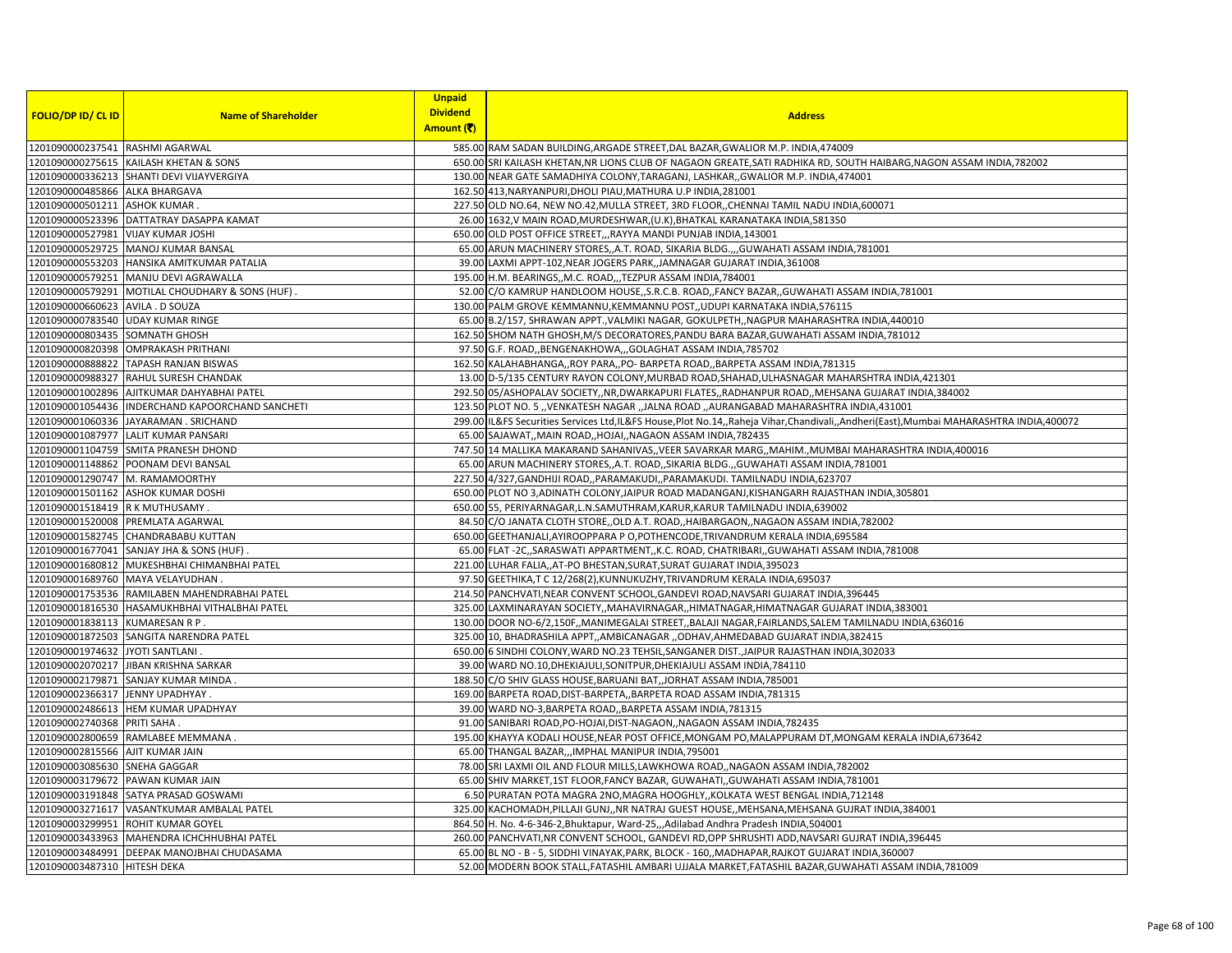|                                   |                                                            | <b>Unpaid</b>   |                                                                                                                                          |
|-----------------------------------|------------------------------------------------------------|-----------------|------------------------------------------------------------------------------------------------------------------------------------------|
| <b>FOLIO/DP ID/ CL ID</b>         | <b>Name of Shareholder</b>                                 | <b>Dividend</b> | <b>Address</b>                                                                                                                           |
|                                   |                                                            | Amount (そ)      |                                                                                                                                          |
|                                   | 1201090003759562 RAVIKIRAN SHRIRANG SHINDE                 |                 | 845.00 13-Koyna Sanmitra HSG Soc, Golibar Maidan, Satara,,,Satara MAHARASHTRA INDIA, 415001                                              |
| L201090003819002 RAJESH SAHA      |                                                            |                 | 162.50 SAHA HARDWARE, WARD NO -9, SONITPUR, DHEKIAJULI ASSAM INDIA, 784110                                                               |
| 1201090003831560 JADAV DUTTA      |                                                            |                 | 65.00 NETAJI ROAD, PO- DHEKIAJULI, DT-SONITPUR, , DHEKIAJULI ASSAM INDIA, 784110                                                         |
| 1201090003952096 RAJU K VARGHESE. |                                                            |                 | 455.00 KANJIRAKKUNNEL VAZHAKKULAM, MUVATTUPUZHA, , MUVATTUPUZHA KERALA INDIA, 686670                                                     |
|                                   | 1201090004307331 UKIRDE JALANDAR DATTATRAY                 |                 | 175.50 BANAKAR PHATA POST DINGORE, UDAPUR TAL-JUNNAR, National Highway, PUNE MAHARASHTRA INDIA, 412409                                   |
| 1201090004665773 SUSHMA BHATIA    |                                                            |                 | 533.00 HOUSE NO-A-70,1ST FLOOR,, NR. DFC BNAK, LAJPAT NAGAR-1,, LAJPAT NGR, SOUTH DELHI, DELHI IDELHI INDIA, 110024                      |
| 1201090004694946 SONALI DHAWAN    |                                                            |                 | 2483.00 501, POONAMS BLOCK 23,11TH NS ROAD, JVPD SCHEME, VILEPARLE W, MUMBAI MAHARASHTRA INDIA, 400049                                   |
|                                   | 1201090005045961 PANKAJ KUMAR DAS                          |                 | 6.50 NUTANGRAM, G.P MAGRA 1 NO P.S MAGRA, DIST: HOOGHLY, HOOGHLY WEST BENGAL India, 712148                                               |
| 1201090005048027 JHUMUR DAS       |                                                            |                 | 6.50 NUTANGRAM, MOGRA KOLA, MOGRA HOOGHLY, HOOGHLY WEST BENGAL India, 712148                                                             |
| 1201090005113307 MOHIT BANKA      |                                                            |                 | 175.50 M/S JANATA CLOTH STORE PO-, HAIBARGAON, DIST - NAGAON, NAGAON, NAGAON ASSAM India, 782002                                         |
| 1201090005175816 HEMANT MALIK     |                                                            |                 | 1891.50 Arjun Enclave 12 C, Judges Court Road Alipore, Kolkata West Bengal India, 700027                                                 |
|                                   | 1201090005196657 SREENIVASA MURTHY K                       |                 | 84.50 SOL502 4TH FLOOR SIRI PASSION APT, OPP RELIANCE FRESH, BEHIND COFFEEDAY K R HOSP STOP, UTTARAHALLI, BENGALURU KARNATAKA India, 560 |
|                                   | 1201090005277643 RAJVI SHAILESHBHAI NAGDA                  |                 | 390.00 RAJVI RAJNAGAR, STREET NO 5 SARU, SECTION ROAD, JAMNAGAR GUJRAT India, 361006                                                     |
|                                   | 1201090005301561 ARUNKUMAR SOBHACHAND AGARWAL              |                 | 455.00 JANATA CLOTH, STORE HAIBARGAON, OLD A T ROAD, NAGAON ASSAM India, 782002                                                          |
|                                   | 1201090005382458 GITA CHHOTALAL MARU                       |                 | 520.00 DARSHIT B 5 2 E, OSWAL COLONY OPP, RANJIT NAGAR B5, JAMNAGAR GUJRAT India, 361005                                                 |
|                                   | 1201090005409105 VANMALA BHAIRAPPA                         |                 | 4595.50 253 EMBASSY HERITAGE,8TH MAIN ROAD,MALLESWARAM,BANGALORE KARNATAKA India,560055                                                  |
| 1201090005410594 ANIMA GHOSH.     |                                                            |                 | 6.50 NATUNGRAM MOGRA, P.O-MOGRA, HOOGHLY, HOOGHLY WEST BENGAL INDIA, 712148                                                              |
|                                   | 1201090005677541 GAURI SANJAY KULKARNI                     |                 | 65.00 7 A GEET GOVIND PAUD ROAD, NEAR MSEB OFFICE, KOTHRUD, PUNE MAHARASHTRA INDIA, 411038                                               |
|                                   | 1201090005679167 NAVINCHANDRA FAKIRCHAND JHAVERI.          |                 | 130.00 702 PRABHU DARSHAN SOCIETY, NEAR LAL BUNGLOW OPP JAIN, DERAS ATHWALINES, SURAT GUJARAT INDIA, 395007                              |
| 1201090005682661 DWIPEN DAS.      |                                                            |                 | 65.00 S/O KRISHNA KT. DAS, VILL-UDALGURI W/NO-4, UDALGURI, UDALGURI ASSAM INDIA, 784509                                                  |
|                                   | 1201090005684521 PONNUSWAMY SENTHILNATHAN                  |                 | 2008.50 NEW NO 56, OLD NO 58, VENKATRATNAM NAGAR, ADYAR, CHENNAI TAMIL NADU INDIA, 600020                                                |
|                                   | 1201090005726153 Amir Abid Merchant                        |                 | 1462.50 a 6 7 47 happy jeevan chs, jeevan bima nagar opp shanti, ashram Borivali west, Mumbai MAHARASHTRA India, 400103                  |
|                                   | 1201090005781365 FUTURAGE CORPORATE CARE PRIVATE LIMITED   |                 | 26182.00 BLDG 8 SHIV GOVIND NAGAR, BOISAR, PALGHAR, THANE MAHARASHTRA INDIA, 401501                                                      |
| 1201090005826796 RUCHI AGRAWAL    |                                                            |                 | 1885.00 D - 602 PRAKRTI I, BALEWADI ROAD, NEAR SIGNET CORNER BANER, PUNE MAHARASHTRA INDIA, 411045                                       |
|                                   | 201090005915827 GURUMURTHYRAO VENKATESH                    |                 | 949.00 NO 1302 20TH MAIN, J P NAGAR, 2ND PHASE, BANGALORE KARNATAKA INDIA, 560078                                                        |
|                                   | 1201090005936765 JITENDRA JIVANLAL GANDHI                  |                 | 747.50 166 B NABHSRUTI BLDG KHAREGHAT,RD HINDU COLONY OPP HINDU,COLONY POST OFFICE DADAR E, MUMBAI MAHARASHTRA INDIA,400014              |
|                                   | 1201090005947101 GAURAV JEET SINGH                         |                 | 507.00 239,1ST FLOOR, KAILASH HILLS, NEW DELHI, NEW DELHI DELHI INDIA, 110065                                                            |
|                                   | 1201090005947395 RAVEENDRAN VELAPPAN NAIR.                 |                 | 1482.00 A4, UTTARVEDI, APTS NO 7, II ND SEAWARD ROAD, VALMIKI NAGAR TIRUVANMIYUR, CHENNAI TAMIL NADU INDIA, 600041                       |
|                                   | 1201090005951868 INTERCITY VINCOM PRIVATE LIMITED          |                 | 3562.00 6 TILJALA ROAD, SHOP NO-14, KOLKATA, KOLKATA WEST BENGAL INDIA, 700039                                                           |
| 1201090005953086                  | <b>RANDHIR SUD</b>                                         |                 | 1521.00 7 PALAM MARG, PALAM MARG, VASANT VIHAR, NEW DELHI DELHI INDIA, 110057                                                            |
|                                   | 1201090005979438 SANJEEV MAHENDRA DESAI                    |                 | 1696.50 A 1 SAHYOG NAGAR SOCY, OPP CITY PALACE TITHAL X RD, VALSAD SURAT, VALSAD GUJARAT INDIA, 396001                                   |
| 1201090005985950 ASHISH KUMAR     |                                                            |                 | 604.50 B-1501, THE PALM DRIVE, GOLF COURSE EXT RD OPP. VATIKA, CITY, SEC 66, SOUTH CITY 2, GURGAON HARYANA INDIA, 122018                 |
|                                   | 1201090005990726 ADVITIYA FINANCE PVT LTD                  |                 | 2632.50 7-RAJ NARAIN ROAD, CIVIL LINES, , DELHI DELHI INDIA, 110054                                                                      |
|                                   | 1201090006003903 PANKAJ P KHANDELWAL.                      |                 | 1098.50 SR NO54/1/5 FLAT NO A/902 MEGH, MAHLLAR RAGA NDA PASHAN RD, NR PETROLPUMP BAVDHAN ARMAMENT, PUNE MAHARASHTRA INDIA,4             |
| 1201090006070753 VINOD MITTAL     |                                                            |                 | 650.00 HOUSE NO.-7/22, NEAR CGHS DISPENSARY, EAST PATEL NAGAR NEW DELHI, CENTRAL DELHI DELHI INDIA, 110008                               |
|                                   | 1201090006082427 VISHAL NITIN GUPTA .                      |                 | 169.00 SHIVPADMA, BNGLW 11, NANDANVAN, SOCNR MAHARAJA CPLX, SURVEY81/6, KOTHRUDDEPO, EX SERVICEMAN CLNY, PUNE MAHARASHTRA INDI           |
|                                   | 1201090006140837 JANAKIRAMAN VENKATESAN                    |                 | 825.50 H N 1060 R K RUPAM, SECTOR 4 R K RUPAM SEC 5, SOUTH WEST DELHI, DELHI IDELHI INDIA, 110022                                        |
|                                   | 1201090006143160 KHUSHALI GOPAL DAVE                       |                 | 32.500 H.NO.3-6-20 FLAT NO-105, PGR ORCHID ATTAPUR, KV RANGAREDDY, KV RANGAREDDY ANDHRA PRADESH INDIA, 500048                            |
|                                   | 1201090006147564 MUTHURAMAN BALASUBRAMANIAN.               |                 | 7280.00 #43 ARBORS BY THE LAKE,,HULIMANGALA POST KYALASANDA,HALLI VILLAGE, JIGANI HOBLI,BANGALORE KARNATAKA INDIA,560105                 |
|                                   | 1201090006162880 PRAVINKUMAR JETHALAL SHAH                 |                 | 65.00 9-B SAI KRUPA SOCIETY, NEAR BHATHUJI TEMPLE, MANJALPUR, VADODARA GUJARAT INDIA, 390011                                             |
| 1201090006174271 SAGAR ARORA      |                                                            |                 | 1690.00 C 55 RISHI NAGAR, CHAWLA COLONY, BALLABGARH, FARIDABAD HARYANA INDIA, 121004                                                     |
| 1201090006185619 SUBHASHINI V.    |                                                            |                 | 767.00 BLOCK - I FLAT A4, GRASSLAND, APARTMENTS, NO:98, MOUNT, PONNAMALLEE ROAD, PORUR, KANCHIPURAM TAMIL NADU INDIA, 600116             |
|                                   | 1201090006217667 SATISH KUMAR PANDEY                       |                 | 8586.50 FLAT NO N 1101, RAJ LAKEVIEW, APTS, NS PALYA, 29TH MN, ,BTM 2ND STAGE, ,BANGALORE KARNATAKA INDIA, 560076                        |
|                                   | 1201090006229900 UTTAM KUMAR GUTGUTIA .                    |                 | 1215.50 3B, BLK B, 3RD FLR, RAIN TREE, APTS, 21, VENUS COLONY, II CROSS ST, ALWARPET, CHENNAI TAMIL NADU INDIA, 600018                   |
|                                   | 1201090006233214 ALOK KUMAR SRIVASTAVA                     |                 | 312.00 FLAT NO B 1802 THARWANI, HEIGHTS PLOT NO 4 SECTOR 18, SANPADA NAVI MUMBAI, NAVI MUMBAI MAHARASHTRA INDIA, 400705                  |
|                                   | 1201090006265177   HEMALATHA JAYAKAR SHETTY.               |                 | 2398.50 486 6 TH MAIN, HIG COLONY, RMV EXTN 2ND STAGE, BANGALORE KARNATAKA INDIA, 560094                                                 |
|                                   | 1201090006270449 SUBODH DHIRAJLAL SHAH                     |                 | 1852.50 20 SUNRISE PARK, OPP KALYAN PARK SOC, VASNA ROAD, VADODARA GUJARAT INDIA, 390007                                                 |
| 1201090006284445 ASHA AGARWAL     |                                                            |                 | 318.50 FLAT NO 103 TIRUMALA GARDENS, ROAD NO 01 NAVEEN NGR H NO 6-3,596/77/10/3 BANJARAHILLS, HYDERABAD ANDHRA PRADESH INDIA, 50C        |
|                                   | 1201090006298840 SHREE MARUNAYAK CREATIONS PRIVATE LIMITED |                 | 955.50 SHIVALA MAHANT, MIRZAPUR, MIRZAPUR U P, MIRZAPUR UTTAR PRADESH INDIA, 231001                                                      |
| 1201090006309800 M L SHARMA       |                                                            |                 | 1137.50 H NO 622 SECTOR -15, FARIDABAD, FARIDABAD HARYANA INDIA, 121007                                                                  |
| 1201090006347002 PREM KALRA       |                                                            |                 | 637.00 B 506 COTTAGE LAND PLOT 16A, SECTOR 19 A, NERUL NAVI MUMBAI, NAVI MUMBAI MAHARASHTRA INDIA, 400706                                |
|                                   |                                                            |                 |                                                                                                                                          |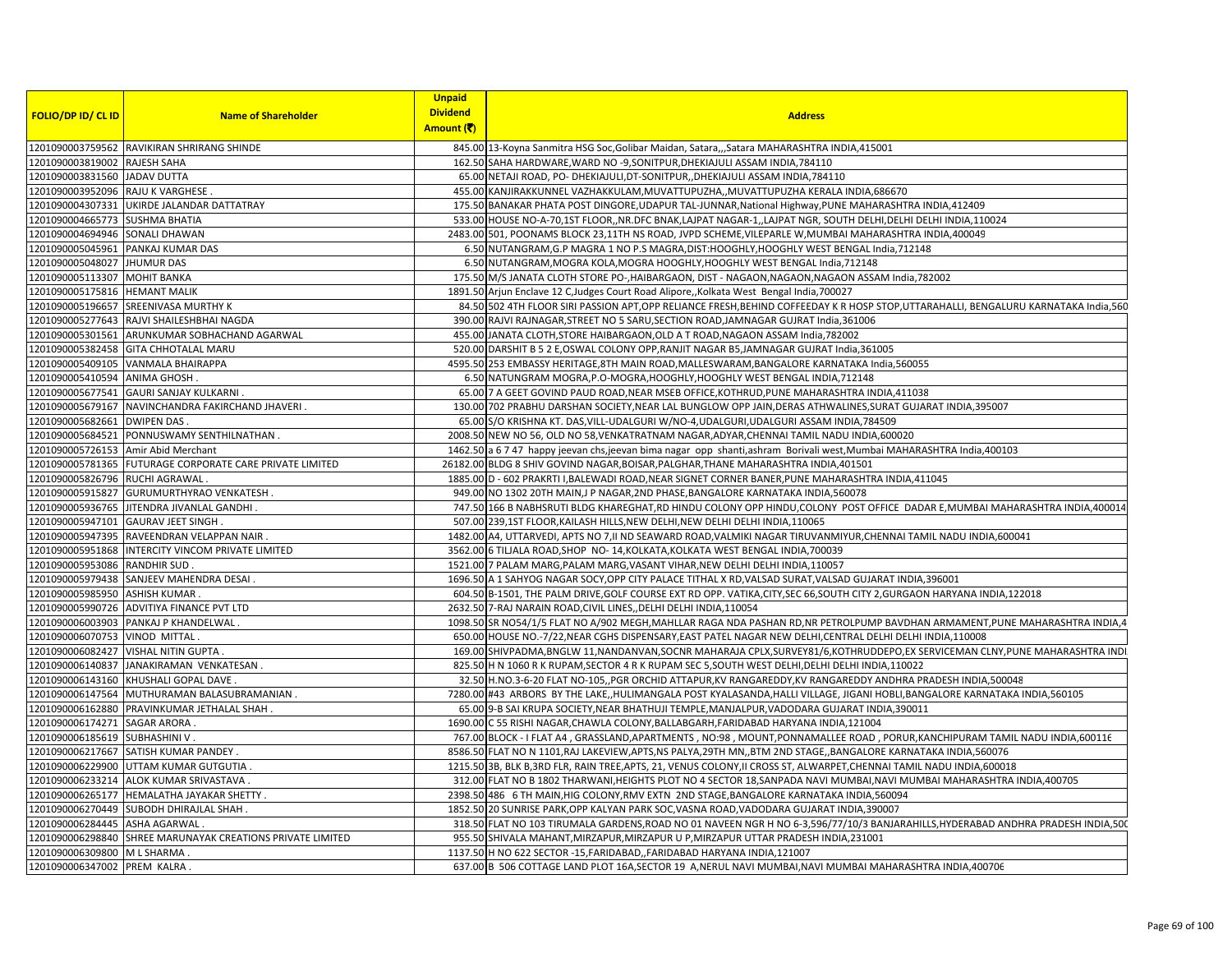|                                    |                                                  | <b>Unpaid</b>   |                                                                                                                                   |
|------------------------------------|--------------------------------------------------|-----------------|-----------------------------------------------------------------------------------------------------------------------------------|
| <b>FOLIO/DP ID/ CL ID</b>          | <b>Name of Shareholder</b>                       | <b>Dividend</b> | <b>Address</b>                                                                                                                    |
|                                    |                                                  | Amount (₹)      |                                                                                                                                   |
|                                    | 1201090006414347 RANA RANJIT SINGH               |                 | 1176.50 S/O BANKEY BIHARI SINGH 2H/45, BAHADUR PUR HSG COLONY, MG NAGAR BH COLONY, PATNA BIHAR INDIA, 800026                      |
|                                    | L201090006426122 KAILASH NATH TRIPATHI .         |                 | 117.00 VISHAL PURI COLONY, MAHURIA, MIRZAPUR, MIRZAPUR UTTAR PRADESH INDIA, 231001                                                |
| 1201090006426399 AJAY SHARMA       |                                                  |                 | 78.00 A1 SECTOR A, DALLA CEMENT FACTORY, PETRAHI DALLA, SONDHADRA UTTAR PRADESH INDIA, 231207                                     |
|                                    | 1201090006429195 CHANDRASHEKHARA L R.            |                 | 1319.50 18C, JADE-1 (VILLAGE), JADE, SORABA, SHIMOGA, SORAB KARNATAKA INDIA, 577419                                               |
|                                    | L201090006453792 PARTHASARATHY GOPALAN.          |                 | 2047.50 #001 1ST FLOOR SNCHA RESIDENCY, SG PALYA CV RAMAN NAGAR, BENGALURU KARNATAKA INDIA, 560093                                |
|                                    | 1201090006467142 PRAKASH SANGISHETTY             |                 | 1007.50 16-9-817/28 SAROJINI NGR NR,IDERY MILIA SCL BACK GATE OLD,MALAKPET, AMBERPET MALAKPE CLY,HYDERABAD ANDHRA PRADESH INDIA,5 |
| 1201090006538350 S RAVI.           |                                                  |                 | 1943.50 OLD NO 61 NEW NO 20, PERUMAL SANNITHI, , NAGAPATTINAM TAMIL NADU INDIA, 611001                                            |
|                                    | 1201090006555349 RAJ KUMAR BAISHYA               |                 | 91.00 H NO -1/A NANDANPUR ZOO GATE, NEAR -STATE ZOO, GUWAHATI ASSAM INDIA, 781005                                                 |
|                                    | 1201090006585967 DIPANKAR ROY HUF .              |                 | 617.50 BD-88, SAMAR PALLY, KRISHNAPUR, DIST-NORTH 24 PARGANAS, BAGUIHATI, KOLKATA WEST BENGAL INDIA, 700102                       |
| 1201090006595156 SWAPNA JAMES      |                                                  |                 | 1696.50 PULICKATHAZHE, KULAKKATTUKURSSI, KADAMPAZHIPURAM 1 OTTAPPALAM, PALAKKAD KERALA INDIA, 678633                              |
| 1201090006619799 LAKHAN SINGH      |                                                  |                 | 487.50 706, SECTOR-12, FRIEND SOCIETY VASUNDHARA, GHAZIABAD, GHAZIABAD UTTAR PRADESH INDIA, 201012                                |
|                                    | 1201090006622474 VENKATARAMAN SRINIVASA RAGHAVAN |                 | 604.50 NO.161, 3RD FLOOR, 2ND BLOCK, 3RD STAGE, WCR BASAVESHWAR NAGAR, BENGALURU KARNATAKA INDIA, 560079                          |
| 1201090006628326 PALANICHAMY M.    |                                                  |                 | 32.50 104 25 JAWAHAR, MAIDHANAM, RAJAPALAYAM, RAJAPALAYAM TAMIL NADU INDIA, 626117                                                |
|                                    | 1201090006643361 JOSHUA EBENEZER MADHUKAR        |                 | 903.50 NO.16, NIRMALA PAUL, COMPOUND, INFANTRY ROAD, CONTONEMENT, BELLARY KARNATAKA INDIA, 583104                                 |
|                                    | 1201090006646225 NATARAJAN MONIE.                |                 | 2574.00 C-043, WESEND HEIGHTS, DLF CITY, PH-5, GURGAON, GURGAON HARYANA INDIA, 122018                                             |
| 1201090006654988 AJAY AGGARWAL     |                                                  |                 | 760.50 VILLEGE LOHNA POST OFFICE, BANDLA TEH PALAMPUR LOHNA, 224 KANGRA, PALAMPUR HIMACHAL PRADESH INDIA, 176061                  |
| 1201090006666140 MANISH KAPOOR.    |                                                  |                 | 643.50 1404 TOWER 3, THE PALMS SOUTH CITY 1, NR UNITED COUNTRY CLUB, GURGAON HARYANA INDIA, 122001                                |
|                                    | 1201090006671484 MADHUBEN MAHENDRAKUMAR SHAH     |                 | 1033.50 BL NO 1 05 RAMESHWER APARTMENT,312 HIG NR HANUMAN MANDIR,SOLA ROAD NARANPURA AHMEDABAD,AHMEDABAD GUJARAT INDIA,           |
|                                    | 1201090006689578 DINAKAR KUNTADI KINI            |                 | 598.00 2, MOHANA, BDA LAYOUT, BEHIND NAL LAYOUT, JAYANAGAR 4TH T BLOCK, , BANGALORE KARNATAKA INDIA, 560041                       |
|                                    | 1201090006705508 ASHOKKUMAR JERAMBHAI PATEL.     |                 | 1111.50 7 SHILA BUNGLOWS, NR HERITAGE BUNGLOW, VASNA ROAD, VADODARA GUJARAT INDIA, 390015                                         |
|                                    | 1201090006714029 SUDERSHAN LUTHRA                |                 | 591.50 J 1199 PALAM VIHAR, GURGAON, , GURGAON HARYANA INDIA, 122017                                                               |
| 1201090006721963 B V SATISH REDDY  |                                                  |                 | 851.50 NO:5, ROYAL ENCLAVE, BESANT NAGAR, , ADYAR, CHENNAI TAMIL NADU INDIA, 600020                                               |
|                                    | 1201090006723411 SURESHKUMAR BHANWARLAL JAIN.    |                 | 871.00 10/16 BEHIND OLD NAGAR PALIKA, CENTERAL BUILDING ICHALKARANJI, HATKANANGALE, ICHALKARANJI MAHARASHTRA INDIA, 416115        |
|                                    | 1201090006726484 HARI BABU GUNTUR                |                 | 1092.00 MANTRI TRANQUIL APTS J-907,FLR OFF KANAKAPURA,ROAD SY 7/9/13 GUBBALALA,BENGALURU KARNATAKA INDIA,560061                   |
| 1201090006729223                   | AMIT NAVINBHAI JHAVERI.                          |                 | 260.00 702 - PRABHU DARSHAN APPT, LAL BUNGLOW, ATHWALINES, SURAT GUJARAT INDIA, 395007                                            |
|                                    | 1201090006744972 PARASHU RAM OJHA                |                 | 65.00 106 DEEPALI ENCLAVE, PITAMPURA SARASWATI VIHAR, WEST DELHI, DELHI DELHI INDIA, 110034                                       |
| 1201090006745919 RAMAN MULTANI     |                                                  |                 | 1482.00 66 BABAR ROAD, BENGALI MARKET, NEW DELHI DELHI INDIA, 110001                                                              |
| 1201090006751175 SHIVANI KABRA     |                                                  |                 | 7455.50 FLAT NO 2101, TOWER 4 PLANATE, GODREJ JACOB CIRCLE MUMBAI, MUMBAI MAHARASHTRA INDIA, 400011                               |
|                                    | 1201090006754653 RUTA HIREN PANCHAL              |                 | 936.00 NEAR YASH GARDEN INDRAYANI, NAGAR ROW HOUSE WOODROSE SOC, IETY NO 3 PLOT N BHOSARI PUNE, PUNE MAHARASHTRA INDIA, 411039    |
| 1201090006755393                   | RANJIT SINGH AMRIT                               |                 | 1833.00 F A3 POORVI MARG, THIRD FLOOR, VASANT VIHAR, NEW DELHI DELHI INDIA, 110057                                                |
|                                    | 1201090006764701 VIVEK KUMAR MAHESHWARI.         |                 | 1092.00 H NO 40/1, WARD-21, MOHTA PLOT, TILAK WARD, PIPARIYA HOSHANGABAD, PIPARIYA MADHYA PRADESH INDIA, 461775                   |
| 1201090006774813 RJAYANTHI.        |                                                  |                 | 2008.50 NO.8, HOYSALA VIJAY ENCLAVE-1,60FT ROAD, SANJAY NAGAR, BOOPASANDRA, BANGALORE KARNATAKA INDIA, 560094                     |
| 1201090006775042                   | <b>BALJEET SINGH</b>                             |                 | 572.00 FLAT NO-239, FIRST FLOOR, KAILASH HILLS, EAST OF KAILASH, NEW DELHI DELHI INDIA, 110065                                    |
|                                    | 1201090006779596 SHEFALI SANDIP NAIK.            |                 | 793.00 68, MAHER NAGAR SOC,, NR. BAPS HOSPITAL, ADAJAN, , SURAT GUJARAT INDIA, 395009                                             |
|                                    | 1201090006784435 ANIRUDH PRIYADARSHI SRIKOO      |                 | 994.50 HNO 2-5-80, NAKKALA GUTTA, NEAR WATER TANK, HANAMKONDA, WARANGAL TELANGANA INDIA, 506001                                   |
| 1201090006786700 CHANDANA DAS.     |                                                  |                 | 130.00 UDALGURI WARD NO - 6, PO - UDALGURI, UDALGURI ASSAM INDIA, 784509                                                          |
|                                    | 1201090006790865 ASAVARI PANDHARINATH DANDEKAR   |                 | 1072.50 B901 NAGARJUNA MAPLE HEIGHTS,B NARAYANPURA RD MARATHAHALLI,OUTER TING RD MAHADEVPURA POST,BENGALURU KARNATAKA IND         |
|                                    | 1201090006799420 DHAVAL PRADEEP BADANI           |                 | 325.00 S-3 STATE BANK NAGAR, NR CHAITRABAN, BIBVEWADI, PUNE MAHARASHTRA INDIA, 411037                                             |
| 1201090006806103 SANJAY GOENKA.    |                                                  |                 | 1170.00 F-222, PARK PLACE, DLF 5, DLF GOLF COURSE ROAD, SECTOR 54 GURGAON SECTOR 56, GURGAON HARYANA INDIA, 122011                |
|                                    | 1201090006811768 USHA SRINIVAS VARANASI.         |                 | 676.00 FLAT NO 5 PALM VIEW,8 SION TROMBAY ROAD, CHEMBUR, MUMBAI MAHARASHTRA INDIA, 400071                                         |
|                                    | 1201090006813896 RAVI CHANDRA MOULI G .          |                 | 1690.00 3052/48/2326 GANGA NILAYAM, 20, KARAMANA, ,TRIVANDRUM KERALA INDIA, 695002                                                |
|                                    | 1201090006842539 SURESH TRYAMBAK KULKARNI.       |                 | 1339.00 FLAT NO F 503 ISHANSRISHTI SOC, NEAR CHAITANYA NAGARI, WARJE, PUNE MAHARASHTRA INDIA, 411058                              |
|                                    |                                                  |                 |                                                                                                                                   |
| 1201090006847839 RIKTA DEY KUNDU . |                                                  |                 | 1956.50 C-23 GALI NO -9 MAIN ROAD, SADH NAGAR 1, NEW DELHI DELHI INDIA, 110045                                                    |
|                                    | 1201090006849038 ARTI MANOJ JHAVERI              |                 | 734.50 FL NO A 705 7TH FLOOR, VARDHAMANPURA S NO 614 15, BIBWEWADI PUNE, PUNE MAHARASHTRA INDIA, 411037                           |
|                                    | 1201090006860248 RAMESHBHAI DAHYABHAI NAIK.      |                 | 1878.50 903, A-ANMOL APARTMENT, GANDEVI ROAD, NAVSARI, NAVSARI GUJARAT INDIA, 396445                                              |
|                                    | 1201090006862101   HIRABHAI DAHYABHAI PATEL.     |                 | 942.50 D-19, SA.KO.BENK,,HIMATNAGAR,,SABARKANTHA,HIMATNAGAR GUJARAT INDIA,383001                                                  |
| 1201090006862513 M.J.RAMAN HUF.    |                                                  |                 | 1833.00 P3B4, LA CELESTE, NETHAJI ST,RAJA RAJESWARI NAGAR,,MADHANANDAPURAM PORUR,CHENNAI TAMIL NADU INDIA,600125                  |
|                                    | 1201090006864048 JAYSHRIBEN CHIMANLAL SHAH       |                 | 949.00 17 PANCHNATH PLOT, MAYA RAJKOT, RAJKOT GUJARAT INDIA, 360001                                                               |
| 1201090006864052                   | MADHUBEN CHIMANLAL SHAH                          |                 | 949.00 MAYA, PANCHNATH PLOT ST NO 17, STREET NO 17, PANCHNATH PLOT, RAJKOT GUJARAT INDIA, 360001                                  |
| 1201090006870123 MONALISA MOUR.    |                                                  |                 | 149.50 KAMRUP CHAMBER ROAD, FANCY BAZAR GUWAHATI, KAMRUP METROPOLITAN, GUWAHATI ASSAM INDIA, 781001                               |
|                                    | 1201090006881401 MITTAL ASHOKKUMAR CHAUDHARI     |                 | 2242.50 28 NILKAMAL SOCIETY,BEHIND RAJKAMAL PETROL PUMP,MEHSANA,MEHSANA GUJARAT INDIA,384002                                      |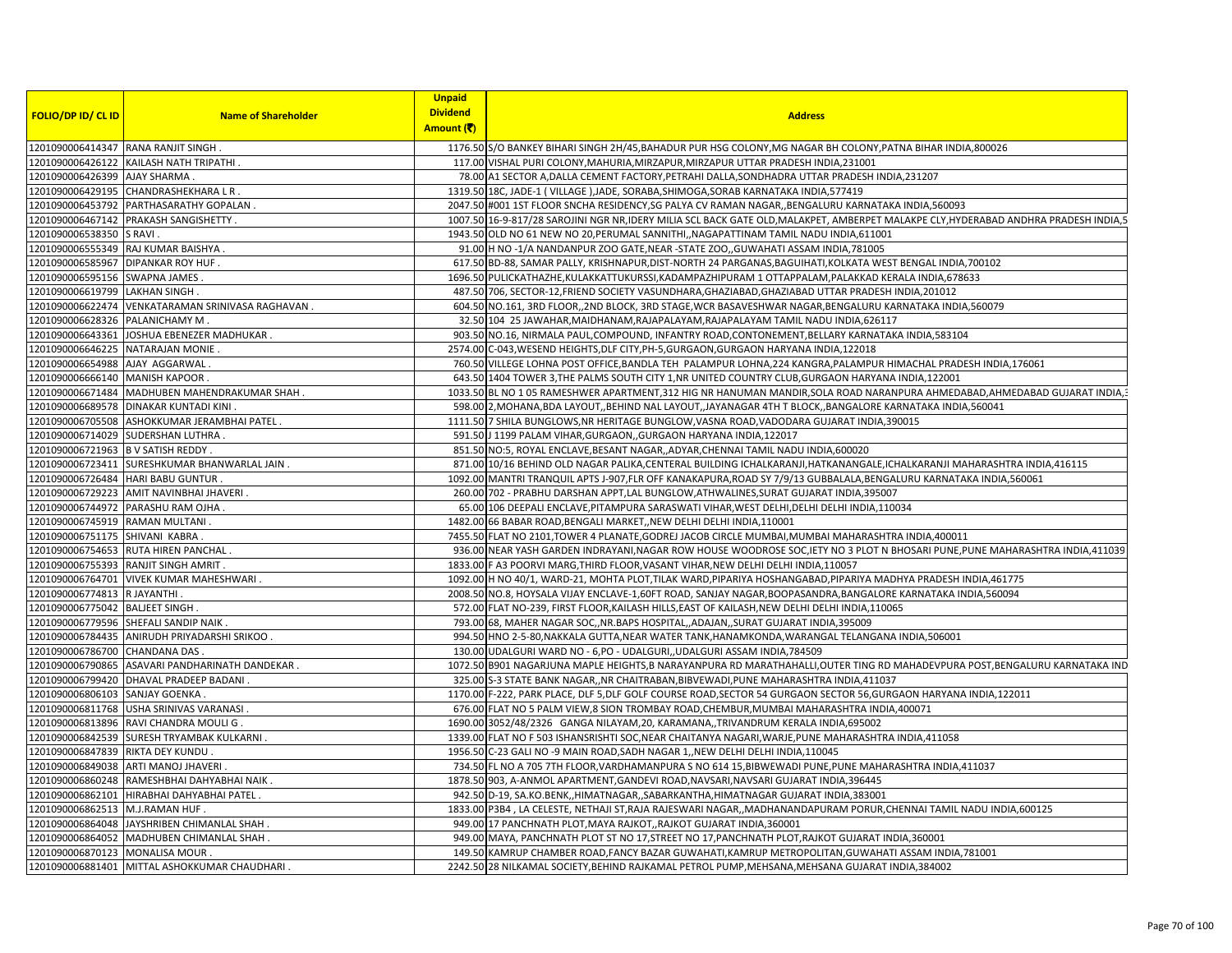| <b>FOLIO/DP ID/ CL ID</b>         | <b>Name of Shareholder</b>                                | <b>Unpaid</b><br><b>Dividend</b><br>Amount (₹) | <b>Address</b>                                                                                                                |
|-----------------------------------|-----------------------------------------------------------|------------------------------------------------|-------------------------------------------------------------------------------------------------------------------------------|
| 1201090006882156 VISHAL DHUPAR.   |                                                           |                                                | 1124.50 #A-05 NUSA DUA P NARAYANAPURA,ROAD RAMAGUNDAHALLI,WHITEFIELD BANGALORE NORTH,BENGALURU KARNATAKA INDIA,560066         |
|                                   | 1201090006977966   DHIRUBHAI MADHUBHAI PATEL.             |                                                | 734.50 23 GANGAVIHAR SOCIETY, GOTRI ROAD NEAR HARINAGAR, VADODARA VADODARA, VADODARA GUJARAT INDIA, 390021                    |
|                                   | 1201090007044684 ANJALI SUBHASHBHAI VIRDA.                |                                                | 26.00 17 SHASTRINAGAR SOCIETY, TALAJA, TALAJA, BHAVNAGAR GUJARAT INDIA, 364140                                                |
|                                   | 1201090007087401 PROVISION TREE SOLUTIONS PRIVATE LIMITED |                                                | 3295.50 A-203 ABHIYANTA APPT, VASUNDHRA ENCLAVE, NEW DELHI DELHI INDIA, 110096                                                |
| 1201090007087794 NIKHIL NAGPAL    |                                                           |                                                | 2548.00 C - 13 KALINDI COLONY, NEW DELHI, NEW DELHI DELHI INDIA, 110065                                                       |
|                                   | 1201090007089675 RAJESH KUMAR PRASAD.                     |                                                | 2671.50 OAK 503, , SJR PARK, VISTA HARALUR ROAD, BANGALORE KARNATAKA INDIA, 560102                                            |
|                                   | 1201090007095083 GYANESWAR KUMAR NAREDG                   |                                                | 1079.00 HNO 8-2-626/5/E, MEGACITY NO 30, BANJARA HILLS RD# 1, HYDERABAD ANDHRA PRADESH INDIA, 500034                          |
| 1201090007095313 GAMPA RAJESHAM   |                                                           |                                                | 1852.50 NO 107/2 NISUASHA CENTRE, OPP TRAFFIC POLICE STATION, K R PURAM, BANGALORE KARNATAKA INDIA, 560036                    |
|                                   | 1201090007100548 GANGA KAILASH DARGAD                     |                                                | 578.50 NEAR AZAD GROUND, KARWA NAGAR, JALNA, JALNA MAHARASHTRA INDIA, 431203                                                  |
|                                   | 1201090007101011 SUSHAMA SURSHCHANDRA MALLAWAT.           |                                                | 52.00 AHINSA MARG, DEULGAON RAJA, BULDHANA, BULDHANA MAHARASHTRA INDIA, 443204                                                |
|                                   | 1201090007102619 DEEPAK HIRANANDANI                       |                                                | 871.00 0551 TOWER-5 ATS, GREEN VILLAGE, SECTOR - 93A, GAUTAM BUDH NAGAR, NOIDA UTTAR PRADESH INDIA, 201304                    |
| 1201090007105449 SANDEEP AURORA.  |                                                           |                                                | 2184.00 INTEL TECHNOLOGY (I) PVT. LTD,UG FLR BLOCK-E INTERNAIONAL, TRADE TOWER NEHRU PLACE, NEW DELHI DELHI INDIA,110019      |
| 1201090007106588 KIRAN MATH.      |                                                           |                                                | 721.50 221 1ST CROSS 6TH MAIN ROAD, VIDYAGIRI LAYOUT NAGARBHAVI, BANGALORE, BENGALURU KARNATAKA INDIA, 560072                 |
|                                   | 1201090007110480 NISCHAL PRAFUL VORA                      |                                                | 2145.00 204 ASHA DEEP BLDG, GALI NO 9 HAILEY ROAD, NEW DELHI G.P.O. CENTRAL DELHI, DELHI IDELHI INDIA, 110001                 |
|                                   | 1201090007110921 GIRISH ARUN SHINGOTE.                    |                                                | 2132.00 APT F-1003 CENTRAL PARK -1, SECTOR - 42, GOLF COURSE ROAD METRO STATION, GURGAON HARYANA INDIA, 122002                |
| 1201090007116621 SUMIT RASTOGI    |                                                           |                                                | 1436.50 332-B MOTINAGAR, NEAR AGARWAL COLLEGE, LUCKNOW UTTAR PRADESH INDIA, 226004                                            |
| 1201090007132411 PARINITA JAIN.   |                                                           |                                                | 1761.50 SANSKRUTI VILLA BHA KARNAVATI, CLUB NR ACE TENNIS ACADEMY, MAKARBA, AHMEDABAD GUJARAT INDIA, 380051                   |
| 1201090007132589 RAMINDER CHIMNI  |                                                           |                                                | 1573.00 H NO 3 TG/0B ORCHID GARDEN, GURGAON GURGAON TEH GURGAON, DIST GURGAON, GURGAON HARYANA INDIA, 122011                  |
| 1201090007140978 BALDEV RAJ BATRA |                                                           |                                                | 1930.50 D - 8 HARIPUR KALAN, ANAND UTSAV ASHRAM, HARIPUR KALAN RISHIKESH, DEHRADUN UTTARAKHAND INDIA, 249205                  |
|                                   | 1201090007141359 SANDHYA SHANKAR PANDEY.                  |                                                | 1352.00 FLAT NO 601 E RANJIT VIHAR 2, PLOT 16 SECTOR 23 DWARKA, NEW DELHI, NEW DELHI IDELHI INDIA, 110075                     |
| 1201090007141986 JYOTI MEHRA.     |                                                           |                                                | 2808.00 K 79 2ND KLOOR, LAJPAT NAGAR SO, DELHI, NEW DELHI DELHI INDIA, 110024                                                 |
| 1201090007143761 MANJU KUMAR      |                                                           |                                                | 1722.50 SV 1/10 GROUND FLOOR, ELDECO UTOPIA, SECTOR-93A GAUTAM BUDDHA NGR, NOIDA UTTAR PRADESH INDIA, 201304                  |
| 1201090007145110 RUVINA SINGH.    |                                                           |                                                | 598.00 D - 1002, SUN CITY HEIGHTS, SECTOR 54, GOLF COURSE ROAD, GURGAON HARYANA INDIA, 122002                                 |
|                                   | 1201090007147346 SREELAKSHMI CHEEDELLA                    |                                                | 1735.50 PLOT NO:40,, P&T COLONY,, TRIMULGHERRY, SECUNDERABAD, HYDERABAD TELANGANA INDIA, 500015                               |
| 1201090007148029 GEETA RANJAN     |                                                           |                                                | 2743.00 FLAT NO 1904 TOER NO LH-3, LANCO HILLS, MANIKONDA, HYDERABAD TELANGANA INDIA, 500089                                  |
| 1201090007156990 SOMNATH DEB      |                                                           |                                                | 611.00 V - 224 SECTOR 12, NOIDA, GAUTAM BUDH NAGAR, NOIDA UTTAR PRADESH INDIA, 201301                                         |
|                                   | 1201090007159670 RAMAPATHI RAO SIRIKONDA.                 |                                                | 975.00 NO 13, FLAT 101, RENAISSANCE, KRISHNA APTS, 9TH CROSS, 5TH, MAIN MALLESHWARAM, BENGALURU KARNATAKA INDIA, 560003       |
| 1201090007163383 MALA PRAKASH.    |                                                           |                                                | 611.00 AMRAPALI PLATINUM APARTMENT, BLOCK - A FLATE NO - 1, SECTOR 119, NOIDA UTTAR PRADESH INDIA, 201301                     |
|                                   | 1201090007174211 VARJINIYA DORATHI BAIPOTTI.              |                                                | 1696.50 47 PHASE 69, KPHB COLONY, KUKATPALLY HEDERABAD, HYDERABAD ANDHRA PRADESH INDIA, 500072                                |
| 1201090007180050 HETANSHI BHATT   |                                                           |                                                | 1722.50 T-27 SARTHAK BUNGLOWS, AMBA TOWNSHIP B/H TRIMANDIR, ADALAJ GANDHINAGAR, ADALAJ GUJARAT INDIA, 382421                  |
|                                   | 1201090007185031 PRAKASH DEVI KAYAN.                      |                                                | 7026.50 A - 38 NEW FRIENDS COLONY, DELHI, NEW DELHI DELHI INDIA, 110025                                                       |
|                                   | 1201090007185540 SUHAIL AHMAD KHAN                        |                                                | 1690.00 MOHALLA-GOVIND BAGH, NEAR SARAIGAT, KOTWALI NAGAR, BALRAMPUR UTTAR PRADESH INDIA, 271201                              |
|                                   | 1201090007195523 RAJENDER PRASAD GARG.                    |                                                | 1696.50 H. NO. 113 NEAR NCB COLONY, SECTOR - 4/R, BALLABGARH, FARIDABAD HARYANA INDIA, 121004                                 |
| 1201090007374264 RIPALBEN KAKDIYA |                                                           |                                                | 325.00 A 402 BALAJI RESIDENCY, NEAR RAMAKAKA DAIRY, CHHANI ROAD CHHANI RD, VADODARA GUJARAT INDIA, 390024                     |
|                                   | 1201090007410806 SUBBARAO CHALLA B V R.                   |                                                | 1150.50 VILLA NO 46, SUBISHIWINDSOR, HOMES MOKILA VILLAGE, MOKILA K V RANGAREDDY, MOKILA TELANGANA INDIA, 501203              |
| 1201090007416238 DEBJANI DAS ROY. |                                                           |                                                | 1761.50 8 VIDYASAGAR LANE, PO NABAGRAM, HOOGHLY, KOLKATA WEST BENGAL INDIA, 712246                                            |
| 1201090007423623 VARUN JAIN.      |                                                           |                                                | 767.00 B3/62 AZAD APARTMENT, SRI AUROBINDO MARG, HAUZ KHAS, DELHI DELHI INDIA, 110016                                         |
|                                   | 1201090007424247 MAYABEN BIPINBHAI MARADIA                |                                                | 1183.00 BHOOMI APPARTMENT, BLOCK NO 201, COLLEGE WADI STREET NO 2, BH KATHIYAWAD JIMKHANA, RAJKOT GUJARAT INDIA, 360001       |
|                                   | 1201090007429323 GIRISH KUMAR AHUJA                       |                                                | 1670.50 A-53 KAILASH COLONY, NEW DELHI, NEW DELHI DELHI INDIA, 110048                                                         |
| 1201090007432294 HARPREET SINGH.  |                                                           |                                                | 1670.50 B-602, TOWER-7, GODREJ, WOODSMAN ESTATE, HEBBAL, BENGALURU KARNATAKA INDIA, 560024                                    |
| 1201090007435179 SAROJ JAIN       |                                                           |                                                | 994.50 TARAKESWAR SANCHETI NEHA, APARTMENT BLOCK-IV, 1ST FLOOR, FLAT NO-4001, SJ ROAD ATHGA, GUWAHATI ASSAM INDIA, 781001     |
|                                   | 1201090007440324 SARAH NOEL ALPHONSO.                     |                                                | 1670.50 401 NESTLE - B,I C COLONY MAIN ROAD, BORIVALI WEST, MUMBAI MAHARASHTRA INDIA, 400103                                  |
|                                   | 1201090007446096 MANKADA HAJRABIBI S.                     |                                                | 747.50 MASJID FALIYU,, BHATTAI,, NAVSARI, BHATTAI, NAVSARI GUJARAT INDIA, 396427                                              |
|                                   | 1201090007972224 RITESH ISHWAR AGARWAL                    |                                                | 799.50 FLAT NO. 821 GOLDEN PALM, OPPOSITE ISLAND SOCIETY, WAKAD PUNE, PUNE MAHARASHTRA INDIA, 411057                          |
| 1201090007979137 ROJARAMANI K.    |                                                           |                                                | 1488.50 H NO 10 22 VINAYAGA NAGAR,3RD STREET KARUMANDAPAM,TIRUCHIRAPPALLI,TIRUCHIRAPPALLI TAMIL NADU INDIA,620001             |
|                                   | 1201090007979399 GIRISH DAYANAND PATIL.                   |                                                | 169.00   803 TRILLIUM, MAGARPATTA CITY, HADAPSAR, PUNE MAHARASHTRA INDIA, 411013                                              |
|                                   | 1201090007981315 GIRIJA VISWANATHAN                       |                                                | 1605.50 4SE JAINS SUDARSANA APTS,,MADAMBAKKAM MAIN ROAD, RAJA,KILPAKKAM, SEMBAKKAM, SELAIYUR,SELAIYUR TAMIL NADU INDIA,600073 |
| 1201090007981980 P R SANDHYA      |                                                           |                                                | 1540.50 T C10/18739(1), IAS COLONY THIRUVANANTHAPURAM, VATTIYOORKAVU THIRUVANANTHAPUR, THIRUVANANTHAPURAM KERALA INDIA, 69501 |
|                                   | 1201090007989728 GOVIND BALLABH HEDA HUF                  |                                                | 1599.00 SHAGUN, H NO. 22, BALAJI VIHAR, B.K. KAUL NAGAR, AJMER RAJASTHAN INDIA, 305004                                        |
|                                   | 1201090007993747 PATEL MANJULABEN RAMANLAL                |                                                | 1553.50 C/101 SAHJANAND RESIDENCY, 132 FT RING ROAD, NEAR SAURABH SOCIETY MEMNAGAR, AHMEDABAD GUJARAT INDIA, 380052           |
| 1201090007995193 YASH JAGDHARI    |                                                           |                                                | 1891.50 D -44 THE PINNACLE, DLF CITY PHASE - 5, GURGAON, GURGAON HARYANA INDIA, 122009                                        |
|                                   |                                                           |                                                |                                                                                                                               |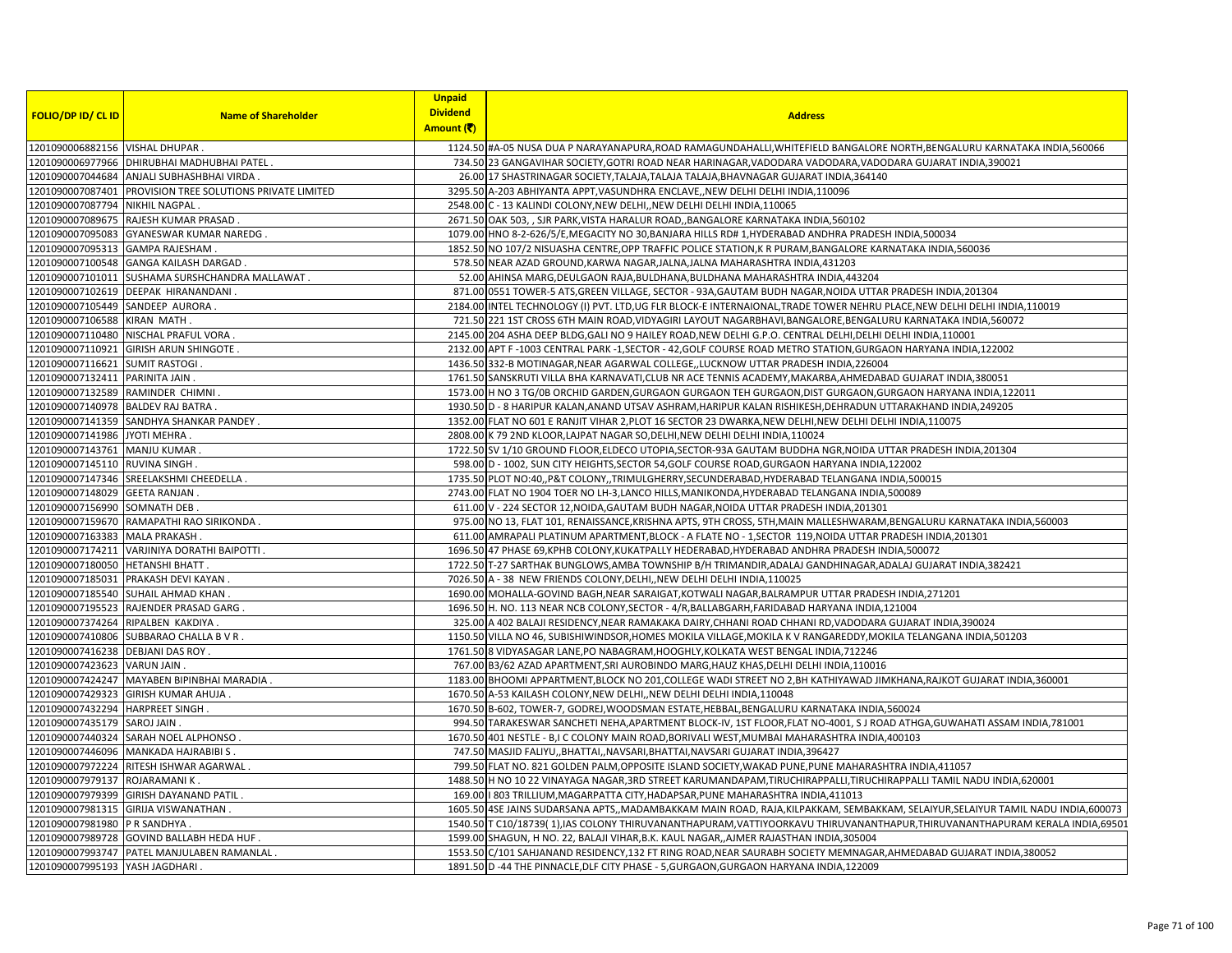|                                    |                                                         | <b>Unpaid</b>   |                                                                                                                                   |
|------------------------------------|---------------------------------------------------------|-----------------|-----------------------------------------------------------------------------------------------------------------------------------|
| <b>FOLIO/DP ID/ CL ID</b>          | <b>Name of Shareholder</b>                              | <b>Dividend</b> | <b>Address</b>                                                                                                                    |
|                                    |                                                         | Amount (そ)      |                                                                                                                                   |
| 1201090007997207 KUNAL HAZRA       |                                                         |                 | 780.00 TOWER E5 FLAT-1103 EDEN CITY, MAHESHTALA NEW BBT ROAD P O, SARANGABAD NR ESI HOSPITAL, KOLKATA WEST BENGAL INDIA, 700137   |
| 1201090007998371 B NAGARAJASETTY . |                                                         |                 | 1534.00 S/O B L NARAYANA SETTY,#839, VALMIKI ROAD,12TH WARD,KUDLIGI KARNATAKA INDIA,583125                                        |
| 1201090007998629                   | PRIYA AGARWAL                                           |                 | 1560.00 BS-34,F-1 SHALIMAR GARDEN, EXTN-2 SHAHIBABAD, GHAZIABAD UTTAR PRADESH INDIA, 201002                                       |
|                                    | 1201090008001151 MANGAL SURESH KARKHANIS.               |                 | 2255.50 VAISHALI NAGAR BUNGLOW NO 2,FLAT NO 302 NEW SHIRIN LANE, SATRASTA MAHALAXMI, MUMBAI MAHARASHTRA INDIA,400011              |
| 1201090008002398 RAJ RANI JAIN     |                                                         |                 | 780.00 3 - A PARSHWA NATH COLONY, AJMER ROAD, JAIPUR RAJASTHAN, JAIPUR RAJASTHAN INDIA, 302021                                    |
| 1201090008003144 SANDEEP KUMAR.    |                                                         |                 | 1514.50 B 1602, MANTRI ASTRA APTS, HENNUR MAIN RD, CHELEKERE, BANGALORE KARNATAKA INDIA, 560043                                   |
| 1201090008004264 GAUTAM MEHRA      |                                                         |                 | 1891.50 E-2/13 II ND FLOOR, VASANT VIHAR, , NEW DELHI DELHI INDIA, 110057                                                         |
|                                    | 1201090008004416 TARUNIKA AMITABH LARA                  |                 | 1560.00 501 A FLORNTINE MAIN STREET, HIRA NANDANI GARDENS, POWAI, MUMBAI MAHARASHTRA INDIA, 400076                                |
|                                    | 1201090008004435 SURESH CHANDER KAPILA.                 |                 | 1859.00 15, KAPILA NURSING HOME, BAIJNATH ROAD, PALAMPUR T KANGRA, PALAMPUR HIMACHAL PRADESH INDIA, 176061                        |
| 1201090008005331                   | AJAY TANEJA                                             |                 | 1579.50 F-80, VISHNU GARDEN, TILAK NAGAR, NEW DELHI DELHI INDIA, 110018                                                           |
| 1201090008006578                   | PULIGUNDLA SATEESH KUMAR.                               |                 | 2769.00 8-2-293/82/A/697/1 ROAD NO 31, JUBILEE HILLS, SHAIKPET, HYDERABAD TELANGANA INDIA, 500033                                 |
|                                    | 1201090008009262 SHASHI BHUSHAN MUNJAL.                 |                 | 3126.50 608 SAPPHIRE MALL SEC-49, OPPO ORCHID PETALS SOHNA ROAD, GURGAON HARYANA INDIA, 122002                                    |
|                                    | 1201090008013551 VINOD KUMAR SHARMA.                    |                 | 1534.00 HOUSE NUMBER 196, SECTOR 40 A, CHANDIGARH, CHANDIGARH CHANDIGARH INDIA, 160036                                            |
| 1201090008014724                   | <b>RUCHI SANGHI</b>                                     |                 | 1566.50 121 ENGINEERS ESTATE I P EXTN, PATPAR GANJ, DELHI DELHI INDIA, 110092                                                     |
|                                    | 1201090008022826 RAGHBIR SINGH NAGPAL.                  |                 | 1501.50 HOUSE NO J-112 3RD FLOOR, SAKETA MALVIYA NAGAR, SOUTH DELHI, SOUTH DELHI DELHI INDIA, 110017                              |
|                                    | 1201090008023323 KANTA RAMESHWAR MUNDADA                |                 | 1566.50 203 VENKATADRI APTS, BARKATPURA, STREET NO 2, HYDERABAD TELANGANA INDIA, 500027                                           |
|                                    | 1201090008028072 PARMAR DHAVAL DAWARKESHBHAI            |                 | 1553.50 28/267 EKTA APARTMENT, NEAR SHASTRINAGAR BUS STAND, NARANPURA, AHMEDABAD GUJARAT INDIA, 380013                            |
|                                    | 1201090008029591 VIJAYANAND SRINIVASAMURTHY ARALAGUPPE. |                 | 1573.00 27, 6TH E MN,15TH C CROSS, WCR, 2ND STAGE 2ND PHASE, BANGALORE KARNATAKA INDIA,560086                                     |
| 1201090008029705                   | KUSUMLATA YADAV.                                        |                 | 1547.00 2/122 SECTOR 2, RAJENDRA NAGAR, SAHIBABAD, GHAZIABAD UTTAR PRADESH INDIA, 201005                                          |
|                                    | 1201090008032277 KARIAPPA PONNAPPA CHENANDA             |                 | 1560.00 311 ESTEEM CLASSIC 25/2 INDUST, RIAL SUBURB RAJAJI NGR 1ST, STAGE BANGLORE YESWANTPURA, BANGALORE KARNATAKA INDIA, 560022 |
|                                    | 1201090008034411 MIRACLE PROJECTS PRIVATE LIMITED       |                 | 1872.00 PLOT NO A-22 RST-306 LSC, RAJEDRAS SHRADHA TOWER S F PRE, NEW DELHI DELHI INDIA, 110092                                   |
| 1201090008037957                   | SETHURAMAN SIVARAMAN                                    |                 | 1898.00 NO-A002, GOPALAN GRANDEUR APTS, HOODI CIRCLE, MAHADEVAPURA, BENGALURU KARNATAKA INDIA, 560048                             |
|                                    | 1201090008040286 VIDYA SAGAR SAREEN HUF.                |                 | 981.50 TRIDENT PRODUCTS PVT LTD,820 PHASE 5 UDYOG, VIHAR GURGAON, GURGAON HARYANA INDIA, 122016                                   |
| 1201090008040326 PATASO BAICHAL.   |                                                         |                 | 1001.00 E-502 VIJAYA APPRTMENT, AHINSA KHAND -2 NR SHANTI HOSP, ITAL INDIRAPURAM, GHAZIABAD UTTAR PRADESH INDIA, 201010           |
| 1201090008040803                   | ARAVIND CADAMBI SRINIVASAN                              |                 | 1625.00 NO 29, RAMANUJAM STREET, NUNGAMBAKKAM, ,CHENNAI TAMIL NADU INDIA, 600034                                                  |
| 1201090008042887                   | KAUSHALYADEVI HANSRAJ CHAUDHARY.                        |                 | 923.00 NO. 13, NR. JANTA NAGAR,, MADHAV BAG ALTHAN, NEW CIVIL ROAD,, SURAT GUJARAT INDIA, 395003                                  |
| 1201090008045501                   | <b>BHAGCHAND RAMCHAND PARAKH</b>                        |                 | 1443.00 PLOT NO 2 S NO 233 A 12 ARTHAM,BUNGLOW DINDORI RD SHREEKRISHN,MANGAL KARYALAY NASHIK,NASHIK MAHARASHTRA INDIA,422004      |
|                                    | 1201090008049177 SALAHUDDIN PERWEJ.                     |                 | 1540.50 FLAT NO 301 HASMAT VILLA APPT, ASHIANA ROAD, SHASTRI NAGAR, B V COLLEGE, PATNA BIHAR INDIA, 800014                        |
| 1201090008057891                   | AJAY KUMAR JAIN                                         |                 | 1456.00 SECTOR 23/5, PRAKASH LOK COLONY, EXTENSION INDIRA NAGAR S O, LUCKNOW UTTAR PRADESH INDIA, 226016                          |
| 1201090008057908                   | SWOPAN KUMAR ROY.                                       |                 | 858.00 A 51 CHANMARI, AIZAWL MIZORAM, , AIZWAL MIZORAM INDIA, 796001                                                              |
| 1201090008061946 LALITA.           |                                                         |                 | 104.00 HOUSE NO 21 GALI NO 28 A-1, BLOCK SANT NAGAR KAMAL PUR, MAJRA BURARI NORTH DELHI, NEW DELHI IDELHI INDIA, 110084           |
|                                    | 1201090008063491 FARHAT HAMEED KHAN                     |                 | 2424.50 HNO 13, 14, SILVER HEIGHTS APT, HB COLONY KOHEFIZA, BHOPAL MADHYA PRADESH INDIA, 462010                                   |
|                                    | 1201090008065936 PRAVINKUMAR PADALKAR                   |                 | 305.50 C-602, PINAC GANGOTRI, NAGRAS ROAD, AUNDH, PUNE MAHARASHTRA INDIA, 411007                                                  |
|                                    | 1201090008066112 YORK TECH PRIVATE LIMITED              |                 | 1605.50 17 HEMKUNT COLONY OPPOSITE, NEHRU PLACE,, NEW DELHI DELHI INDIA, 110048                                                   |
| 1201090008066642 ASHA CHATURVEDI   |                                                         |                 | 1449.50 1512 ATS GREEN VILLAGE, NOIDA SECTOR-93A, NOIDA, NOIDA UTTAR PRADESH INDIA, 201301                                        |
| 1201090008067251 GAGAN SAWHNEY.    |                                                         |                 | 1534.00 P AND G PLAZA CARDINAL GRACIAS, ROAD CHAKALA ANDHERI E, MUMBAI, MUMBAI MAHARASHTRA INDIA, 400099                          |
| 1201090008067665 ANIMESH KUMAR     |                                                         |                 | 1508.00 GRD FLOOR MAUDESTAN 194/195,DMONTE PARK RD, BANDRA (W), MUMBAI MAHARASHTRA INDIA, 400050                                  |
| 1201090008070661                   | PRAKASH KRISHNARAO DESHMANE.                            |                 | 877.50 4 SHRI UMA BLDG, UMA MAHESH CHS M P ROAD, GAVANPADA MULUND EAST, MUMBAI MAHARASHTRA INDIA, 400081                          |
| 1201090008071933 RABI KRISHNAN     |                                                         |                 | 1456.00 # 465, JAL VAYU TOWERS, NGEF, LAYOUT, INDIRA NAGAR POST,,, BENGALURU KARNATAKA INDIA, 560038                              |
| 1201090008072099 SATISH MENON      |                                                         |                 | 1566.50 FLAT NO-31,C/D POLARIS AQUILA, HEIGHTS, HMT WATCH FACTORY RD, JALAHALLI, BENGALURU KARNATAKA INDIA, 560013                |
| 1201090008072451                   | RAKESH JULKA                                            |                 | 1482.00 504/B KRISHAANG BHAGTANI, RIDGE ROAD, POWAI, MUMBAI MAHARASHTRA INDIA, 400076                                             |
|                                    | 1201090008073740 CHANDRAKANT H KALANE.                  |                 | 175.50 S NO623/2B PRASAD BOBVE NAGAR, SADGURU NIVAS BIBVEVADI HILL, TOP NEAR SUDAM NAGAR BOARD, PUNE MAHARASHTRA INDIA, 411037    |
| 1201090008073979 ANJALI R PANDE.   |                                                         |                 | 1462.50 FLAT NO C-502 PRIME PLUS, KUNAL ICON ROAD PMIPLE SAUDAGA, NEAR ICICI BANK, PUNE MAHARASHTRA INDIA, 411027                 |
|                                    | 1201090008075412 MANJUSHA NEELAKANDHAN                  |                 | 1488.50 KIZHUPRAKAT MANA, OLLUKKARA, MANNUTHY P O, THRISSUR KERALA INDIA, 680651                                                  |
| 1201090008075807 SAURABH DIWAKAR   |                                                         |                 | 1534.00 #404, MANA SELDON SARJAPUR, ROAD, NEAR WIPRO CORPORATE, OFFICE, DODDAKANNALLI, BENGALURU KARNATAKA INDIA, 560035          |
|                                    | 1201090008076101 JAGAT JYOTI MOHANTY.                   |                 | 1761.50 1104 AUGUSTUS RAHEJA, ACROPOLIS 2 BEHIND TELECOM, FACTORY DEONAR CHEMBUR, MUMBAI MAHARASHTRA INDIA, 400088                |
|                                    | 1201090008076821 MANIKYALA RAO PATNALA.                 |                 | 1475.50 1-8-134/1 GOLNAKA, TEMPLE ALWAL, NEAR SPOORTHI GAS, HYDERABAD ANDHRA PRADESH INDIA, 500010                                |
| 1201090008080492                   | NAVEEN KUMAR GOYAL                                      |                 | 2379.00 NO 502 BEACON, TOWAR SECTOR 43, FARIDABAD, FARIDABAD HARYANA INDIA, 121001                                                |
| 1201090008081686                   | ANTOALAN PRAVEENKUMAR                                   |                 | 2106.00 BLOCK 2, FLAT 8E CEEBROS, SHYAMALA GARDEN 136 AR, NEAR, AVICHI SCHOOL SALIGRAMMAM, CHENNAI TAMIL NADU INDIA, 600093       |
| 1201090008081730 ATIKA MALIK.      |                                                         |                 | 3042.00 6210 SECTOR B, POCKET 9, VASANT KUNJ, NEW DELHI DELHI INDIA, 110070                                                       |
|                                    | 1201090008083022 JAYSHREE KANTILAL LAHOTI .             |                 | 1417.00 KANNAIYA 5/6 KAMIAX CO.OP HSG,SOC JIJAMATA NAGAR NASHIK ROAD,NASHIK ROAD,NASHIK MAHARASHTRA INDIA,422101                  |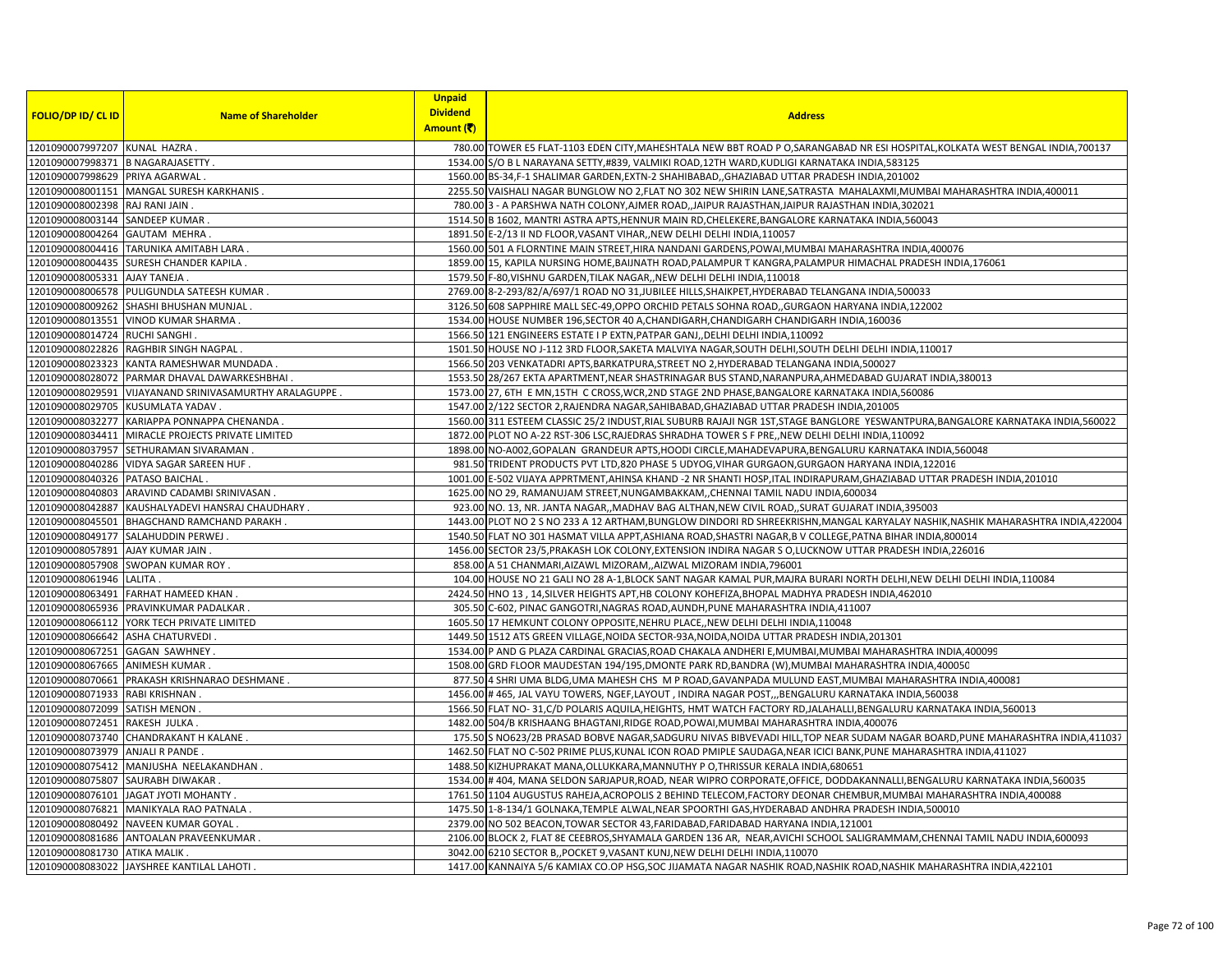|                                                                 |                                                          | <b>Unpaid</b>                 |                                                                                                                                                                                   |
|-----------------------------------------------------------------|----------------------------------------------------------|-------------------------------|-----------------------------------------------------------------------------------------------------------------------------------------------------------------------------------|
| <b>FOLIO/DP ID/ CL ID</b>                                       | <b>Name of Shareholder</b>                               | <b>Dividend</b><br>Amount (そ) | <b>Address</b>                                                                                                                                                                    |
| 1201090008087162 INDER MOHAN RAI.                               |                                                          |                               | 1456.00 RAISONS FARM AZIZULLAPUR SEC19, AZIZULLAPUR, NOORWALA, , PANIPAT HARYANA INDIA, 132103                                                                                    |
| 1201090008087217 TANU ABBOTT .                                  |                                                          |                               | 1495.00 D-834 GF, NEW FRIENDS COLONY, NEW DELHI DELHI INDIA, 110025                                                                                                               |
|                                                                 | 1201090008087713 VEERAVALLI SARAT CHANDRA MOULI          |                               | 1443.00 FLAT NO 2200 FLOOR 22 BENICA,TOWER 5A LODHA BELLEZZA,KPHB PH - BALALNAGAR,HYDERABAD ANDHRA PRADESH INDIA,500072                                                           |
|                                                                 | 1201090008088128 S S N SANTOSH KUMAR KONA                |                               | 1469.00 147 PRANEETH NATURES BOUNTY, NEAR MALLAMPET OUTER RING ROAD, QUTHBULLAPUR SAMBHUPUR, K V RANGAREDDY TELANGANA INDIA                                                       |
|                                                                 | 1201090008088599  JAYANT KASHINATH GOLAWALKAR .          |                               | 435.50 KASHINATH, HOSPITAL, A/P MOHOL, SOLAPUR MAHARASHTRA INDIA, 413213                                                                                                          |
|                                                                 | 1201090008088605 SWATI JAYANT GOLWALKAR                  |                               | 442.00 SHOP NO 12 AND DESHMUKH, SHOPPING CENTER YASHWANT, NGR PANDHARPUR RD MOHOL, MOHOL MAHARASHTRA INDIA, 413213                                                                |
|                                                                 |                                                          |                               |                                                                                                                                                                                   |
| 1201090008089326 ROHIT PANDITA                                  |                                                          |                               | 1742.00 1059 B, FIRST FLOOR, GREEN FIELD COLONY, FARIDABAD HARYANA INDIA, 122001<br>1475.50 81, BHARATHI COLONY, PEELAMEDU, COIMBATORE SOUTH, COIMBATORE TAMIL NADU INDIA, 641004 |
| 1201090008090095 P V PRABHA<br>1201090008093476 VINEET KISHORE. |                                                          |                               | 1475.50 FLAT NO-902, TOWER10, VIPUL BELMONTE, GOLF, COURCE ROAD, SECTOR 53, GURGAON HARYANA INDIA, 122001                                                                         |
| 1201090008094655 RENU AGGARWAL                                  |                                                          |                               | 1443.00 FLAT NO - 219 SUPERTECH, RESIDENCY SEC 5 VAISHALI, GHAZIABAD UTTAR PRADESH INDIA, 201010                                                                                  |
|                                                                 |                                                          |                               |                                                                                                                                                                                   |
|                                                                 | 1201090008095021 SANDEEP R AGGARWAL                      |                               | 864.50 FLAT NO 111 BLDG NO C, SHILP RESIDENCY NEAR, SIDDHI VINAYAK MANDIR VESU, SURAT GUJARAT INDIA, 395007                                                                       |
|                                                                 | 1201090008096122 ASHWINKUMAR NATWARLAL KACHA             |                               | 1456.00 24 GIRIVAR BUNGLOWS, B/H M B PATEL FARM HOUSE, JASHODANAGAR, AHMEDABAD GUJARAT INDIA, 382445                                                                              |
|                                                                 | 1201090008096667 PANKAJ KUMAR GUPTA.                     |                               | 1449.50 7/188 SWAROOP NAGAR, SWAROOP NAGAR, , KANPUR UTTAR PRADESH INDIA, 208002                                                                                                  |
| 1201090008098489 DEEPAK BIST.                                   |                                                          |                               | 1508.00 HOUSE NUMBER 753, SECTOR-8, PANCHKULA, PANCHKULA HARYANA INDIA, 134109                                                                                                    |
| 1201090008100562 USHA AGRAWAL.                                  |                                                          |                               | 1443.00 GURUDWARA ROAD, KEPAAS, BLOCK,53, PLOT-8, NEHRU NAGAR-WEST,MOTILAL NEHRU NGR, BHILAI DURG,BHILAI CHHATTISGARH INDIA,490                                                   |
| 1201090008103656 CHANDER GAIND                                  |                                                          |                               | 1443.00 HOUSE NUMBER 54, PARKASH NAGAR, NEAR MODEL TOWN, JALANDHAR, JALANDHAR PUNJAB INDIA, 144003                                                                                |
| 1201090008103850 SHANTA SHASTRI.                                |                                                          |                               | 1436.50 D/O GAJANAN SHASTRI 93/94 1ST, CROSS NEAR GOPALAN SCHOOL BASA, VANNA NAGAR HOODI WHITEFIELD, BENGALURU KARNATAKA INDIA, 5                                                 |
| 1201090008105615 BRIJESH REGAL                                  |                                                          |                               | 1449.50 39 SILVER OAK FARMS, 446/1, GHITORNI, NEW DELHI DELHI INDIA, 110030                                                                                                       |
| 1201090008107397 LOKESH MORADA                                  |                                                          |                               | 2970.50 PREM VILLA 63, KIRLAMPUDI LAYOUT, DOOR NO 7-17-5/1, VISAKHAPATNAM ANDHRA PRADESH INDIA, 530017                                                                            |
|                                                                 | 1201090008107437 SRINIVASA PRASAD DASARI.                |                               | 1430.00 H NO 6 - 3 - 354 / 8 / 5 HIND, PANJAGUTTA HYDERABAD, HYDERABAD TELANGANA INDIA, 500034                                                                                    |
| 1201090008111684 ASHISH MISRA                                   |                                                          |                               | 1462.50 C-141 KENDRIYA VIHAR, SECTOR-51, NOIDA, NOIDA UTTAR PRADESH INDIA, 201301                                                                                                 |
| 1201090008113244 GAURAV GOYAL                                   |                                                          |                               | 3250.00 H.NO- MANDI BANS KUCHA, SHITAL DAS, MORADABAD, MORADABAD UTTAR PRADESH INDIA, 244001                                                                                      |
| 1201090008116211 TANMAY GUPTA.                                  |                                                          |                               | 1449.50 C 4 TOWER 10 NBCC COMPLEX, NEW MOTI BAGH, VASANT VIHAR, NEW DELHI DELHI INDIA, 110023                                                                                     |
| 1201090008118183 DEEPAK TOMAR                                   |                                                          |                               | 1423.50 303 BOULEVARD 15 UPPER, GOVINDNAGAR, MALAD EAST, MUMBAI MAHARASHTRA INDIA, 400097                                                                                         |
|                                                                 | 1201090008123121 NITYA NAND SINHA                        |                               | 1456.00 102 TOWER-2, DEVNANDAN INFINITY, B/H. BALAJI RESIDENCY, MOTERA, AHMEDABAD GUJARAT INDIA, 380005                                                                           |
|                                                                 | 1201090008123402 VIMLABAI JAYANTILAL LAHOTI              |                               | 1469.00 5 KAMALAKSHA SOC LOKMANYA, NAGARI GANDHARVA NAGAR, NASIK ROAD, NASIK MAHARASHTRA INDIA, 422101                                                                            |
|                                                                 | 1201090008125623  MADHUBALA HIRANAND NANGIA              |                               | 884.00 H NO 1261, SECTOR 17, FARIDABAD HARYANA INDIA, 121002                                                                                                                      |
|                                                                 | 1201090008131601 GANDHALI YOGESHWAER SEWAK.              |                               | 292.50 TOTAL MALL OLD AIRPORT ROAD, A-103, SALARPURIA SPLENDOR, VIMANAPUR, BENGALURU KARNATAKA INDIA, 560017                                                                      |
|                                                                 | 1201090008132421 MIHIR BIPINCHANDRA SHAH                 |                               | 1469.00 3, SIDDHARTH SOCIETY, , PALDI, AHMEDABAD, AHMEDABAD GUJARAT INDIA, 380007                                                                                                 |
| 1201090008132550 CYRES K MEHTA                                  |                                                          |                               | 2736.50 SEA SIDE 147, COLABA ROAD, COLABA, MUMBAI MAHARASHTRA INDIA, 400005                                                                                                       |
|                                                                 | 1201090008133351 RAJENDRA SUVARNA.                       |                               | 1430.00 2/41 CHITHRAPADY, SALIGRAMA POST, SALIGRAMA, UDUPI KARNATAKA INDIA, 576225                                                                                                |
|                                                                 | 1201090008135492 SHAH RENUKABEN C.                       |                               | 728.00 101, SHIV APPARTMENT, GHOD DOD ROAD, OPP KAKADIYA COMPLEX, SURAT GUJARAT INDIA, 395001                                                                                     |
| 1201090008135532 VIJAY KUMAR                                    |                                                          |                               | 1430.00 5H-28NIT, FARIDABAD, , FARIDABAD HARYANA INDIA, 121001                                                                                                                    |
|                                                                 | 1201090008136291 PRIYANKA AGARWAL.                       |                               | 1469.00 B-619 SUSHANT LOK-1, GURGAON, GURGAON HARYANA INDIA, 122002                                                                                                               |
|                                                                 | 1201090008139051 KUMAR RAJKISHORE.                       |                               | 1430.00 S/O RAM PYARE LAL ARYA, SHIV NAGAR COLONY BEUR, BEHIND BEUR JAIL, PATNA BIHAR INDIA, 800002                                                                               |
|                                                                 | 1201090008141409 RAHUL HARISHCHANDRA SURYAWANSHI         |                               | 117.00 SHRI HARI PLOT N 15, ANAND NAGAR NAKANE ROAD, DEVPUR DHULE, DHULE MAHARASHTRA INDIA, 424002                                                                                |
|                                                                 | 1201090008143011 SHREERAM VARAHAN                        |                               | 1449.50 FLAT NO-201 RAM NIVAS SRI RAM, 6-3-629/3 RAVINDRA NAGAR CHINT, AL BASTHI KHAIRATABAD, HYDERABAD ANDHRA PRADESH INDIA, 50000                                               |
| 1201090008144053 G.PARIMALAM                                    |                                                          |                               | 325.00 4/92B K.K. SALAI, MATHIALAGAN NAGAR, SALIGRAMAM, ,CHENNAI TAMIL NADU INDIA, 600093                                                                                         |
| 1201090008147394 MANINDER SINGH.                                |                                                          |                               | 1423.50 J-220/50, VISHNU GARDEN, TILAK NAGAR, WEST DELHI, NEW DELHI DELHI INDIA, 110018                                                                                           |
|                                                                 | 1201090008148096 SATNAM MEDICAL AGENCIES PRIVATE LIMITED |                               | 1735.50 SHOP NO 1704-1, I ST FLOOR BHAGIRATH PLACE, CHANDNI CHOWK, NEW DELHI DELHI INDIA, 110006                                                                                  |
| 1201090008148759 TEJESH RANKA                                   |                                                          |                               | 728.00 18-19, RAJDEEP MUNOTNAGAR, GURJAR GAUD CHATRAWAS BEAWAR, BEAWAR RAJASTHAN INDIA, 305901                                                                                    |
|                                                                 | 1201090008149640 MAHAJAN PRASHANT DNYANDEO.              |                               | 1469.00 BLDG N C-2 FLAT NO 36 LAXMI, VRINDAVAN SOCIETY, PIMPLE SAUDAGAR, PUNE MAHARASHTRA INDIA, 411027                                                                           |
|                                                                 | 1201090008150654 SHOBHA MAHESHWARI                       |                               | 598.00 FLAT NO 506 CENTURY PARK, BLOCK C 180 2 HUKAMAKHEDI, INDORE MP, INDORE MADHYA PRADESH INDIA, 452012                                                                        |
|                                                                 | 1201090008150692 ANSHUMAN MODI                           |                               | 1495.00 H.NO 75, VASANT AVENUE, URBAN ESTATE, PHASE 2, JALANDHAR, JALANDHAR PUNJAB INDIA, 144022                                                                                  |
|                                                                 | 1201090008151761 SIVAKUMAR RAJENDRAN.                    |                               | 1469.00 # 574, 2ND MAIN 10 TH CROSS, MICO LAYOUT. BTM 2ND STAGE, BENGALURU KARNATAKA INDIA, 560076                                                                                |
| 1201090008152077 RITWICK GHOSHAL                                |                                                          |                               | 1508.00 A1 SUMMER PALCE 1ST FLOOR,61 B NARGIS DUTT ROAD, PALI HILL BANDRA WEST, MUMBAI MAHARASHTRA INDIA, 400050                                                                  |
|                                                                 | 1201090008159239 PRAKASH KANODIA.                        |                               | 871.00 F 22 SITE NO 2 PANKI INDUSTRIA, AREA BEHIND POLICE CHOWKI, KANPUR, KANPUR UTTAR PRADESH INDIA, 208022                                                                      |
| 1201090008159258 SEJAL THAKKER                                  |                                                          |                               | 890.50 D-304 RAJAVEER PALACE PHASE-1, PIMPLE SAUDAGAR,, PUNE MAHARASHTRA INDIA, 411027                                                                                            |
|                                                                 | 1201090008160316 MADHUMATHI RAMASAMY                     |                               | 1469.00 14 7TH STREET, BALAJI NAGAR, ALWARTHIRU NAGAR, CHENNAI TAMIL NADU INDIA, 600087                                                                                           |
|                                                                 | 1201090008166054 VENKATA RAVI SANKAR SANGARAJU.          |                               | 1469.00 H NO. 7-15/93 SECTOR 2D, ALAKAPOOR TOWNSHIP, PUPPALAGUDA, HYDERABAD TELANGANA INDIA, 500089                                                                               |
|                                                                 | 1201090008169093 SURESH KUMAR GUPTA                      |                               | 1443.00 127/111 S-BLOCK KISHORI APPART, G-1 NEAR SAI MANDIR, JUHI COLONY, KANPUR UTTAR PRADESH INDIA, 208014                                                                      |
|                                                                 |                                                          |                               |                                                                                                                                                                                   |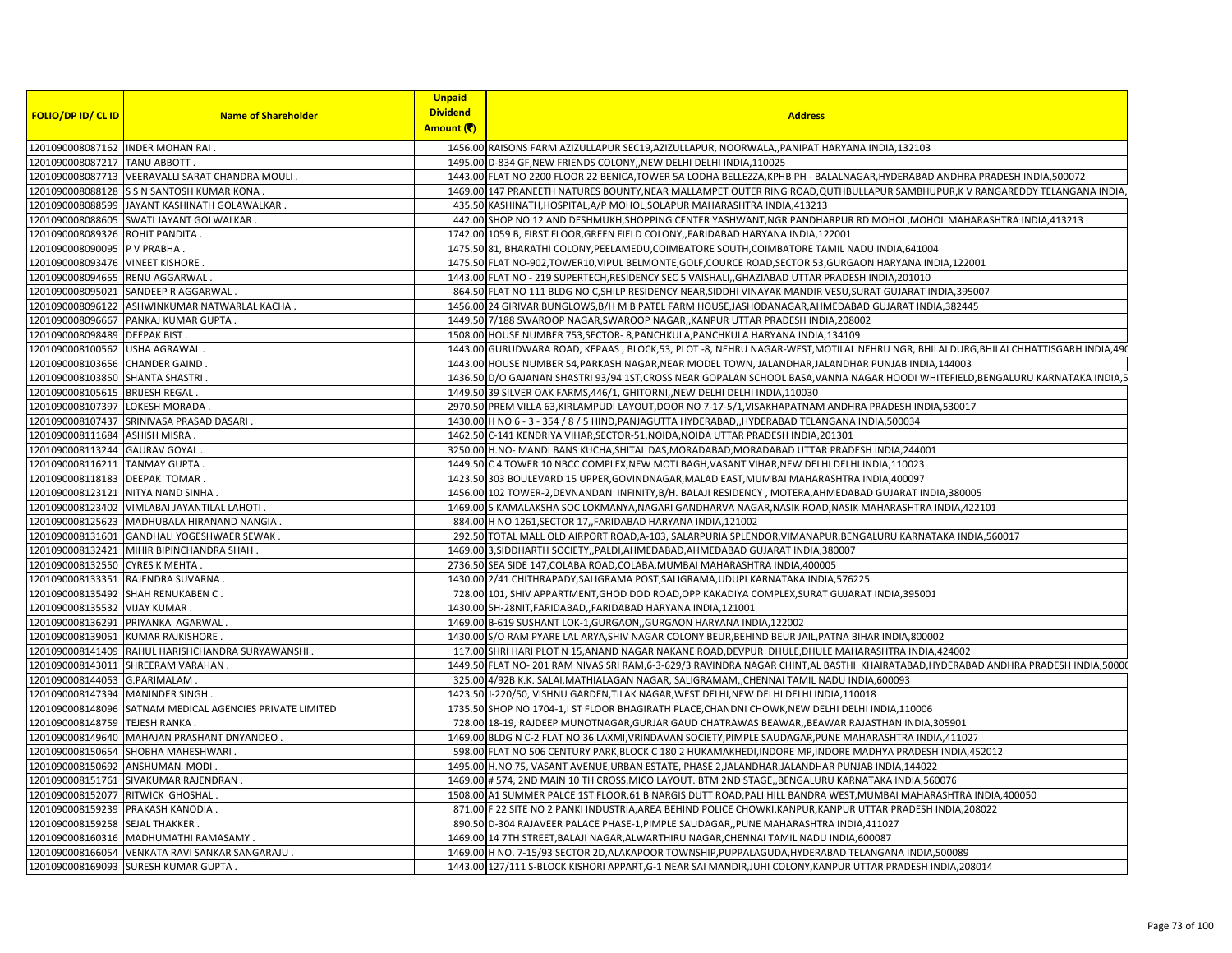|                                     |                                                                  | <b>Unpaid</b>   |                                                                                                                                                                          |
|-------------------------------------|------------------------------------------------------------------|-----------------|--------------------------------------------------------------------------------------------------------------------------------------------------------------------------|
| <b>FOLIO/DP ID/ CL ID</b>           | <b>Name of Shareholder</b>                                       | <b>Dividend</b> | <b>Address</b>                                                                                                                                                           |
|                                     |                                                                  | Amount (₹)      |                                                                                                                                                                          |
|                                     | 1201090008172334 IPSITA CHAKRABORTY.                             |                 | 871.00 FLAT 406 SYCON CRESSIDA, 124/2A, HORAMAVU MAIN ROAD, BENGALURU KARNATAKA INDIA, 560043                                                                            |
| 1201090008174234 ASHISH RANJAN      |                                                                  |                 | 1475.50 HOUSE NO 453 STREET NO MOHALLA, SECTOR 37 VILL TOWN DISTRICT, GAUTAM BUDDH NAGAR, NOIDA UTTAR PRADESH INDIA, 201303                                              |
|                                     | 1201090008174601 SUDHA DYEING AND PRINTING MILLS PRIVATE LIMITED |                 | 1495.00 M/S SUDHA DYE MILL PL,PL NO 2420/2422 GIDC SACHIN, SACHIN GIDC, SURAT GUJARAT INDIA, 394520                                                                      |
|                                     | 1201090008184105 COLONEL S NAGARAJAN.                            |                 | 2580.50 B-517 STERLING PARK APTS, KODIGEHALLI MAIN ROAD NEAR, CHAIRMANS CLUB SANJEEVININAGAR, BANGALORE KARNATAKA INDIA, 560092                                          |
|                                     | 1201090400015939 MUKESH AGARWAL HUF                              |                 | 325.00 17 (PVT.),, PAPER MILL COLONY,,, LUCKNOW U.P. INDIA, 226006                                                                                                       |
|                                     | 1201090700060510 SUSHMA CHANDRAVADAN AHER                        |                 | 65.00 6, YAMUNA HSG SOCIETY, SAKRI ROAD, MAHINDALE, ,DHULE MAHARASHTRA INDIA, 424001                                                                                     |
|                                     | 1201090700230010 NARAYANDAS RAMGOPAL SIKCHI.                     |                 | 357.50 A 302 PRABHAT DARPAN APPT, TARWALA NAGAR DINDORI ROAD, PANCHAVATI, NASHIK MAHARASHTRA INDIA, 422003                                                               |
|                                     | 1201092600155839 NITYA NAND MISHRA                               |                 | 97.50 VILL CHITRA, PO- CHITRA, VIA- JAMTARA, DIST- DEOGHAR JHARKHAND INDIA, 815351                                                                                       |
|                                     | 1201120200010033 VALJIBHAI PARSHOTTAMBHAI KALATHIYA              |                 | 650.00 GURU KRUPA, MANGAL PARA, GADHADA ROAD, BOTAD GUJARAT INDIA, 364710                                                                                                |
|                                     | 1201120200017991 GAUTAM HASMUKHBHAI PATEL                        |                 | 325.00 SONBAI BANGLOW, TAKIYA KUVA SHERI, DIST: BHAVNAGAR, BOTAD GUJARAT INDIA, 364710                                                                                   |
|                                     | 1201130000100286 ATUL SADASHIV BHIDE                             |                 | 32.50 FLAT NO. 3, ANAND NIWAS, ANAND RD. EXTN., MALAD (W), MUMBAI MAHARASHTRA INDIA, 400064                                                                              |
|                                     | 1201130000103536 RADHA KRISHNA SINGH                             |                 | 6.50 PLOT 126/1, STREET 9,, MAITRI KUNJ,, RISALI,, BHILAI CHATTISGARH INDIA, 490006                                                                                      |
| 1201210100047603 KAMALA DHOOT       |                                                                  |                 | 292.50 14-C, MSUM LTD.,,, PALI-MARWAR RAJ. INDIA, 306401                                                                                                                 |
|                                     | 1201210100206127 SURESH CHANDRA GUPTA                            |                 | 45.50 NEAR SHIV TEMPLE, SUBHASHPURA, BIKANER, BIKANER RAJASTHAN INDIA, 334001                                                                                            |
| 1201210100421293 MANJU DEVI DAGA    |                                                                  |                 | 6.50 BEHIND POWER HOUSE, OLD LINE, GANGASHAHAR, BIKANER RAJASTHAN INDIA, 334401                                                                                          |
| 1201260000029971 KESHAV TIRUPATI    |                                                                  |                 | 162.50 302, ALIGADDA,, PORT QUARTERS,, BAITHKOL,, KARWAR KARNATAKA INDIA, 581301                                                                                         |
|                                     | 1201320000107053 ANIL KUMAR PODDAR                               |                 | 19.50 9/12, LAL BAZAR STREET,, MERCETILE BUILDING, E BLOCK,, , KOLKATA WEST BENGAL INDIA, 700001                                                                         |
|                                     | 1201320000200652 BHALCHANDRA RAO S                               |                 | 650.00 SHETTYHALLY, BHARATHI NAGAR POST, SRINGERI TO KARNATAKA INDIA, 577139                                                                                             |
|                                     | 1201330000146704 RAVINDRA KUMAR BORDIA                           |                 | 6.50 73 ANANT PLAZA, OPP NAGORI GARDEN, TAXI STAND NAGORI GARDEN, BHILWARA RAJASTHAN INDIA, 311001                                                                       |
|                                     | 1201330000146780 RAMESH VALJIBHAI PATEL                          |                 | 32.50 MAHESH NAGAR, MALEGAON, , MALEGAON MAHARASHTRA INDIA, 423203                                                                                                       |
| 1201330000162093 KRITIKA JAIN       |                                                                  |                 | 6.50 D 45, SHASTRI NAGAR, BHILWARA RAJASTHAN INDIA, 311001                                                                                                               |
|                                     | 1201370000228802 VIMAL KISHORE PARWAL                            |                 | 65.00 A-501,,NIT BUILDING HIIL ROAD, GANDHI NAGAR, NAGPUR MAHARASHTRA INDIA, 440010                                                                                      |
|                                     | 1201640000013577 NARENDER KUMAR MANSUKHANI                       |                 | 143.00 H-5/1, FIRST FLOOR, MALVIYA NAGAR, NEW DELHI DELHI INDIA, 110017                                                                                                  |
| 1201700000016111 MOHAMMED JAVED     |                                                                  |                 | 325.00 NEAR MATA MANDIR, LAL GHATI, VILLAGE BARELA, BHOPAL MP INDIA, 462001                                                                                              |
|                                     | 1201750100096874 AVINASH MURARILAL BAJORIA                       |                 | 325.00 NEAR BHAKTIDHAM, BADNERA ROAD, , AMRAWATI MS INDIA, 444607                                                                                                        |
| 1201770100306689 SAVITRI MITTAL     |                                                                  |                 | 130.00 4261, NINDER RAO KA RASTA, CHANDPOLE BAZAR, JAIPUR RAJASTHAN INDIA, 302001                                                                                        |
| 1201770100360124 ROOP CHAND BAID    |                                                                  |                 | 65.00 61, KANKARIYA CHOWK,, WARD NO. 5, DISTT. -- BIKANER, NOKHA RAJASTHAN INDIA, 334803                                                                                 |
| 1201770100799242 SHANTI DEVI        |                                                                  |                 | 143.00 12 VIKAS PATH,.,.,ALWAR RAJASTHAN INDIA,301001                                                                                                                    |
|                                     | 1201830000030639 ABHINANDAN BHACHAWAT                            |                 | 325.00 NAI ABADI,,, MANDSAUR M.P INDIA, 458001                                                                                                                           |
|                                     | 1201860000284705 PUSHPA DEVI AGARWAL                             |                 | 32.50 M/S JAGDISHRAY BAJRANDAS, 3, CHOWK BAZAR, DARJEELING, DARJEELING WEST BENGAL INDIA, 734101                                                                         |
| 1201890000010279 SURESH KARWA       | 1201890000031721 SUMAN DEVI MURARKA                              |                 | 6.50 701, GOKUL, SALASAR BRIJ BHOOMI, TEMBA HOSPITAL ROAD, , BHAYANDAR WEST, , THANE MAHARASHTRA INDIA, 401101                                                           |
|                                     | 1201910100835257 LAXMAN DASS CHELAWI                             |                 | 650.00 C/O SUSHIL KUMAR SARAF, WARD.NO.12, MAIN ROAD, SITAMARHI BIHAR INDIA, 843302<br>6.50 NAND NAGAR, GALI NO 3, BEAWAR RAJASTHAN INDIA, 305901                        |
|                                     | 1201910101158271 SEJALBEN HITESHKUMAR SHETH                      |                 |                                                                                                                                                                          |
|                                     | 1201910101202172 SATISH CHANDRA VISHNOI                          |                 | 487.50 8-10-33, DIVYAKOLONI, MAGHUKUNJ SOCIETY, DIVYAKOLONI, BAJUMAA, Unjha Gujarat India, 384170<br>84.50 HOUSE NO-580, CIVIL LINE,, Etawah Uttar Pradesh India, 206001 |
|                                     | 1201910101367820 BISHUTOSH ACHARJEE                              |                 | 162.50 WARD NO. 10, KALIBARI ROAD,, Hailakandi Assam India, 788152                                                                                                       |
|                                     | 1201910101454225 RAKESH KUMAR UMIYASHANKAR RAVAL                 |                 | 195.00 11 DADHICHI SOC, MAHAVIR NAGAR, HIMMATNAGAR, Himatnagar Gujarat India, 383001                                                                                     |
| 1201910101962701 JANKI DEVI CHELANI |                                                                  |                 | 6.50 30 SHIVAJI NAGAR, SANKHLA COLONY, Beawar Rajasthan India, 305901                                                                                                    |
|                                     | 1201910102195759 REENA PANKAJ PORWAL                             |                 | 65.00 B/205 NEW VENKATESH SAGAR, 2ND FLOOR CO-OP HSG SOC. LTD, 150 FEET RD NEAR FLY OVER, MUMBAI MAHARASHTRA INDIA, 401101                                               |
| 1201910102983869 VUMMITI MADHU      |                                                                  |                 | 162.50 DEVANGA STREET MANNARUPOLURU, SULLURUPETA, , NELLORE ANDHRA PRADESH INDIA, 524121                                                                                 |
| 1201910300019920 URMILA SHARMA      |                                                                  |                 | 6.50 C/O AJAY HARITWAL, BIRLA EASTERN LTD, 9/1, R.N MUKHERJEE ROAD, KOLKATA WEST BENGAL INDIA, 700001                                                                    |
| 1201910300208528 NANDITA MOULIK     |                                                                  |                 | 32.50 2/5, B.M.BANERJEE ROAD, P.O-BELGHARIA,, KOLKATA WEST BENGAL INDIA, 700056                                                                                          |
| 1201910300441118 REJAUL MOLLICK     |                                                                  |                 | 6.50 BAINAN BAGAN, RAJBANGSHI PARA, PO-BAINAN, DAKHIN HABAL (ANSHIK), PS-BAGNAN, HOWRAH WEST BENGAL INDIA, 711303                                                        |
| 1201910300606826 RINA KOLEY         |                                                                  |                 | 6.50 18/2/1 HEM CHAKRABORTY LANE, KADAMTALA NEAR JOGMAYA, WATER TANK, HOWRAH WEST BENGAL INDIA, 711101                                                                   |
|                                     | 1202000000123763 SUNITA DNYANCHANDRA PATIL                       |                 | 71.50 SHEETAL, NEAR DAMANI HIGH SCHOOL, CHANDANI CHOUK, , SANGLI MAHARASHTRA INDIA, 416416                                                                               |
|                                     | 1202000000168680 PRIYANKA ASHOK PITALE                           |                 | 325.00 SURAJ, ADARSH COL.,,BEHIND RAHUL APPT.,,BURUDGAON ROAD,,AHMEDNAGAR MAHARASHTRA INDIA,414001                                                                       |
|                                     | 1202000000172695 UMA SANTOSH KUMAR GUPTA                         |                 | 162.50 DR. SANTOSH KUMAR GUPTA, RAJKALA TALKIJ ROAD, , WARDHA MAHARASHTRA INDIA, 442001                                                                                  |
|                                     | 1202000000219652 DATTATRAY GOPAL PAGE                            |                 | 292.50 FLAT NO. 3, PRATHAM, TASGAON VESH, MANGALWAR PETH, MIRAJ MAHARASHTRA INDIA, 416410                                                                                |
| 1202000000245541 SACHIN R AGRAWAL   |                                                                  |                 | 325.00 AT-649 BAJAR CHOWK LINE, AMGAON, TAH-AMGAON, DIST - GONDIYA, AMGAON MAHARASHTRA INDIA, 441902                                                                     |
|                                     | 1202000000408357 NEHA SATKAR OSTWAL                              |                 | 195.00 OSTWAL NIWAS, VAMBORI,,,AHMEDNAGAR MAHARASHTRA INDIA,413704                                                                                                       |
| 1202060000073181 MANOJ KUMAR JAIN   |                                                                  |                 | 65.00 P D PHARMA, GAYTAM MARKET, , GORAKHPUR UTTAR PRADESH INDIA, 273001                                                                                                 |
|                                     |                                                                  |                 |                                                                                                                                                                          |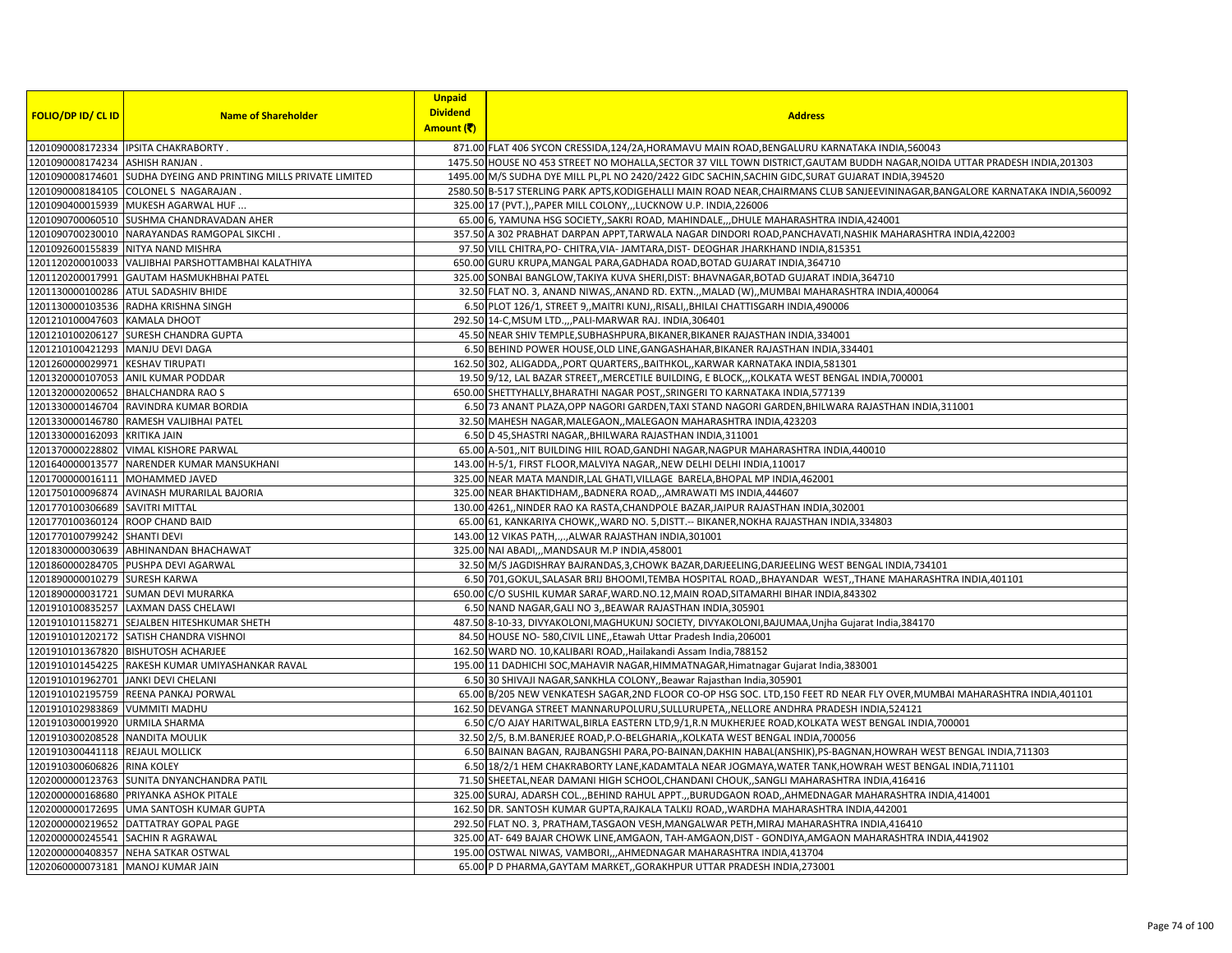| <b>FOLIO/DP ID/ CL ID</b>          | <b>Name of Shareholder</b>                        | <b>Unpaid</b><br><b>Dividend</b> | <b>Address</b>                                                                                                                   |
|------------------------------------|---------------------------------------------------|----------------------------------|----------------------------------------------------------------------------------------------------------------------------------|
|                                    |                                                   | Amount (そ)                       |                                                                                                                                  |
| 1202060000620212 GOBINDA BALA      |                                                   |                                  | 58.50 VILL NANDAN KANAN, POST KHANTURA, DIST 24 PGS N, GOBARDANGA WEST BENGAL INDIA, 743273                                      |
| 1202140000005640 BANSH GOPAL SAHU  |                                                   |                                  | 6.50 IN FRONT OF AKANKSHA PRESS, ALI GANJ,, BANDA U.P. INDIA, 210001                                                             |
|                                    | 1202140000015401 AKHILESH KUMAR GUPTA             |                                  | 6.50 44, KAMLA MARKET, ,,BANDA U.P. INDIA,210001                                                                                 |
|                                    | 1202140000019953 RAJESH KUMAR GUPTA               |                                  | 6.50 BABERU,,,,BANDA U.P. INDIA,210121                                                                                           |
| 1202140000029746 ALOK DWIVEDI      |                                                   |                                  | 6.50 SHASHTRI NAGAR,,,BANDA U.P. INDIA,210001                                                                                    |
|                                    | 1202140000031768 DEVENDRA KUMAR GUPTA             |                                  | 6.50 TINDWARI ROAD,, BABERU,, DISTT-BANDA, BANDA U. P. INDIA, 210121                                                             |
| 1202140000036620 ANIL KUMAR        |                                                   |                                  | 6.50 CHHOTI BAZAR,,,BANDA U.P. INDIA,210001                                                                                      |
|                                    | 1202140000040314 RAMESH PRASAD SRIVASTAVA         |                                  | 6.50 BEHIND KIRAN COLLEGE, KATRA,, BANDA (U.P.) INDIA, 210001                                                                    |
|                                    | 1202140000041945 LOKESH KUMAR GUPTA               |                                  | 6.50 C/O ABHISHEK MILK DAIRY, BEHIND KOTWALI "BANEOTA., BANDA U.P INDIA, 210001                                                  |
| 1202140000047115 ATUL KUMAR GUPTA  |                                                   |                                  | 6.50 103, MAHESHWARI DEVI, BANYOTA, DURGA BAZAR, BANDA U.P. INDIA, 210001                                                        |
| 1202140000049258 ANKUL AGRAWAL     |                                                   |                                  | 6.50 LAXMI MARKET, SATNA M.P. INDIA, 485001                                                                                      |
| 1202140000050373 JANGBAHADUR.      |                                                   |                                  | 6.50 443 K, ARDALI BAZAR, KATRA,, BANDA U.P. INDIA, 210001                                                                       |
|                                    | 1202140000053623 PRADEEP KUMAR GUPTA              |                                  | 6.50 S/O SRI KASHI PRASAD GUPTA, NEW MARKET BANDA,, BANDA U.P. INDIA, 210001                                                     |
|                                    | 1202140000056550 BHISHM BABU YADAV                |                                  | 6.50 BABULAL CHAURAHA,, DIST. BANDA,, BANDA U.P INDIA, 210001                                                                    |
| 1202140000080881 MEERA GUPTA       |                                                   |                                  | 6.50 M. P. NAGAR, SECTOR-1, GALI NO. 3, NEAR TO JHAKAR TAKIS, SATNA MADHYA PRADESH INDIA, 485001                                 |
| 1202140000080921 HAREE CHAURASIYA  |                                                   |                                  | 6.50 C/O SRI RAM PRATAP CHAURASIYA, ALIGANJ, BANDA, BANDA U.P. INDIA, 210001                                                     |
|                                    | 1202140000091642 NAVIN KUMAR NIGAM                |                                  | 6.50 JILA PARISHAD CHAURAHA, KHAI PAR,, BANDA U.P. INDIA, 210001                                                                 |
| 1202200000090248 NINA SUNIL SHAH   |                                                   |                                  | 292.50 135-C 4TH FL SAMRAT ASHOK SOC., R R THAKKAR MARG MALABAR HILL, POLICE STATION WALKESHWAR, MUMBAI MAHARASHTRA INDIA, 40000 |
|                                    | 1202290000257104  JAGDISH PARKASH SHARMA          |                                  | 13.00 VILLAGE MAHAR, PO TANDO, TEHSIL SADAR, MANDI HIMACHAL PRADESH INDIA, 175001                                                |
|                                    | 1202350000135168 KISHOR UTTAMRAO KARANDE.         |                                  | 130.00 SANKLAP BANGLOW, SECTOR NO 1,,SAI CHOWK, INDRAYANI NAGAR, BHOSARI, PUNE MAHARASHTRA INDIA, 411039                         |
|                                    | 1202350000241890 SANJAY HIRALAL PALESA            |                                  | 130.00 A/P-LONAND,,TAL-KHANDALA,,DIST-SATARA,LONAND MAHARASHTRA INDIA,415521                                                     |
| 1202390000122594                   | <b>SHERLY ANTONY K</b>                            |                                  | 6.50 KUTHOKARAN HOUSE, AMMADAM P O, TRICHUR, TRICHUR KERALA INDIA, 680563                                                        |
|                                    | 1202440000018987 KALAVATIBEN CHANDULAL SHAH       |                                  | 162.50 KHANDHAR PA., LIMBDI, , SURENDRANAGAR GUJARAT INDIA, 363421                                                               |
|                                    | 1202440000042368 AMIYA RASIKLAL SHAH              |                                  | 780.00 OPP CHHABILA HANUMAN, B/H NEW SARVODAY SOCIETY, , SURENDRANAGAR GUJARAT INDIA, 363001                                     |
| 1202470000021009 KAMALA SRINATH    |                                                   |                                  | 325.00 H I G , A-4, E & F BLOCK, RAMKRISHNA NAGAR, MYSORE KARNATAKA INDIA, 570022                                                |
| 1202470000406575 KAILASH SAMDANI   |                                                   |                                  | 6.50 KALKI PURA,, DISTT BHILWARA, BHILWARA RAJASTHAN INDIA, 311001                                                               |
|                                    | 1202550000134471 ALPABEN NIMISHKUMAR BHATT        |                                  | 357.50 27 DEV KUTIR 1, AMBALI BOPAL, BOPAL DASKROI, AHMEDABAD GUJARAT INDIA, 380058                                              |
| 1202570000137289                   | KUSUM VIJAYVAR GHIYA                              |                                  | 292.50 120/2, PRATAP NAGAR,.,., CHITTORGARH RAJASTHAN INDIA, 312001                                                              |
|                                    | 1202570000149351 SUNITA MAHESHWARI                |                                  | 6.50 1ST RAM DHAM, MEERA MARKET,., CHITTORGARH RAJASTHAN INDIA, 312001                                                           |
| 1202650000031605                   | RAJENDRA KUMAR KOCHHAL                            |                                  | 6.50 RAJENDRA KUMAR KOCHHAL,SATNA CERAEMY WORKS,,B - FLAT - NO -5, BIRLA COLONY,SATNA MADHYA PRADESH INDIA,485005                |
|                                    | 1202650100028565 SYAMAL CHATTERJEE                |                                  | 65.00 LAXMIPUR MATH COLLEGE MORE,,,BURDWAN WEST BENGAL INDIA, 713101                                                             |
|                                    | 1202680000133201 SHOBHA UMESH SHAH                |                                  | 357.50 P/106 SHRINANDNAGAR-3, SONAL CINEMA, VEJALPUR, AHMEDABAD GUJARAT INDIA, 380051                                            |
|                                    | 1202890000236936 TAWFEQ AHMAD WAN                 |                                  | 52.00 DEWAN BAGH, BARAMULLA, BARAMULLA JAMMU & KASHMIR INDIA, 193101                                                             |
|                                    | 1202890000267082 MOHANLAL GHANSHYAMDAS TAORI      |                                  | 6.50 D - 21, CENTURY STAFF QUATERS, P. B. MARG, WORLI, MUMBAI MAHARASHTRA INDIA, 400030                                          |
| 1202890000325644 SARIKA DUBEY      |                                                   |                                  | 325.00 66, JALVAYA VIHAR, SECTOR - L, ASHIANA COLONY, KANPUR ROAD, LUCKNOW U.P. INDIA, 226012                                    |
| 1202890000481033                   | <b>VIJAY VILAS DUBEY</b>                          |                                  | 325.00 66, JALVAYU VIHAR, SECTOR - L, AASHIANA,, LUCKNOW UTTAR PRADESH INDIA, 226012                                             |
|                                    | 1202890000971513 MADHURI RAMLAL SOMANI            |                                  | 260.00 ADV RAMLAL SOMANI, 90, MANKARNA PLOT, AKOLA, AKOLA MAHARASHTRA INDIA, 444001                                              |
|                                    | 1202920000005634 JAIPUR STOCK SECURITIES LIMITED. |                                  | 195.00 STOCK EXCHANGE BUILDING, J.L.N. MARG, MALVIYA NAGAR, JAIPUR RAJASTHAN INDIA, 302017                                       |
| 1202980000393835 ALAMELU C.        |                                                   |                                  | 260.00 TC 28/530-4, NEAR PASSPORT OFFICE, KAITHAMUKKU, TRIVANDRUM KERALA INDIA, 695024                                           |
| 1202990000494936 GARIMA JAIN       |                                                   |                                  | 65.00 39, SOCIETY AREA, CLEMENTOWN, DEHRADUN UTTARANCHAL INDIA, 248002                                                           |
| 1202990002312423                   | <b>MADHU BALA</b>                                 |                                  | 325.00 H NO 191, SHASTRI NAGAR, M C 44, AMRITSAR PUNJAB INDIA, 143001                                                            |
| 1202990002453410 ARUNA GUPTA       |                                                   |                                  | 65.00 127/855 W 1 SAKET NAGAR, KANPUR, , KANPUR U P INDIA, 208014                                                                |
|                                    | 1202990004134229 CHITTAMBUR SUGANDHAM             |                                  | 1235.00 ARASANGULAM STREET, THIRUVARUR, THIRUVARUR TAMILNADU INDIA, 610001                                                       |
| 1203000000323739 JYOTI PANDEY      |                                                   |                                  | 1300.00 C/4, MITRAMANDAL COLONY, SAKET VIHAR, ANISABAD, PATNA BIHAR INDIA, 800002                                                |
|                                    | 1203000000456147 RAMESHWAR LAXMINARAYAN SAHADEO   |                                  | 195.00 SAHADEO NIWAS, BUNGLOW NO 1,, BHAWANI NAGAR, NEAR DHARMIK, PARIKSHA BOARD, , AHMEDNAGAR MAHARASHTRA INDIA, 414001         |
|                                    | 1203000000721448 GOVIND KHANDERAO INGALE          |                                  | 195.00 27 YOGESHEM CO OP HUG SOC, RAJIV NAGAR, NASHIK, NASHIK MAHARASHTRA INDIA, 422009                                          |
|                                    | 1203040000219470 VIVEK KUMAR GUPTA                |                                  | 65.00 S/O UMA SHANKAR GUPTA H NO-42, MOHALLA-GANESH GANJ, PO-KALPI DISTT-JALAUN, KALPI UTTAR PRADESH INDIA, 285204               |
| 1203070000061307 ANIL A MATTA      |                                                   |                                  | 13.00 H NO: 3-4-223/3, KAILASH MARKET, I ST FLOOR, SECUNDRABAD TELANGANA INDIA, 500003                                           |
| 1203070000089766                   | <b>CS PRASAD</b>                                  |                                  | 84.50 S/O:C N SHIVANNA, RATHNAMAHAL SOUTH EXTENSION, CHIKNAYAKANAHALLI, TUMKUR KARNATAKA INDIA, 572214                           |
| 1203070000320799   HEMLATHA JHAWAR |                                                   |                                  | 1950.00 H.NO:15-2-687, KISHAN GUNJ, , HYDERABAD TELANGANA INDIA, 500012                                                          |
| 1203230000218667 VIJAY BHUSHAN     |                                                   |                                  | 650.00 311 PRINCESS PARK, SECTOR 6, DWARKA, NEW DELHI DELHI INDIA, 110075                                                        |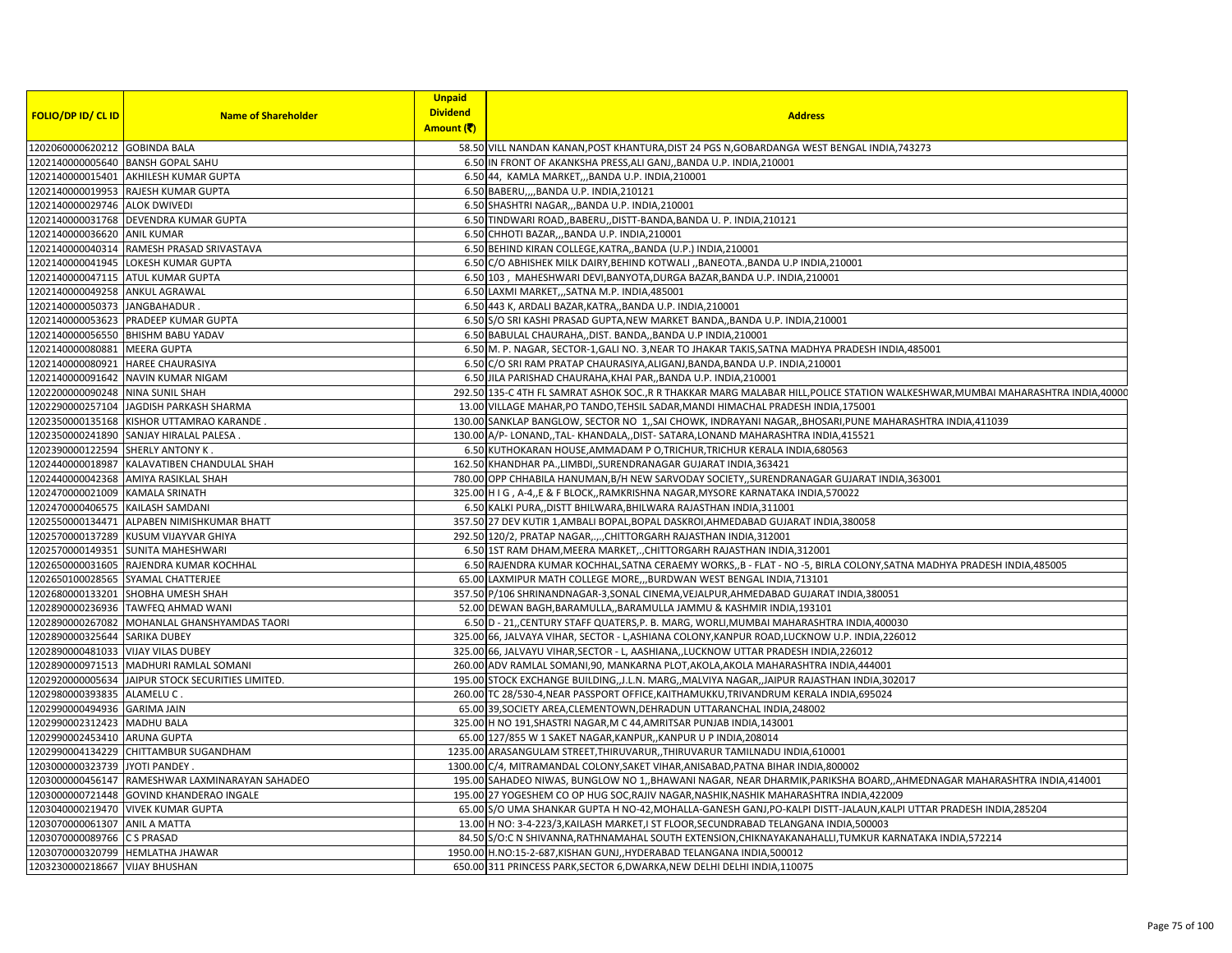|                                                      |                                                                      | <b>Unpaid</b>                 |                                                                                                                                                                                           |
|------------------------------------------------------|----------------------------------------------------------------------|-------------------------------|-------------------------------------------------------------------------------------------------------------------------------------------------------------------------------------------|
| <b>FOLIO/DP ID/ CL ID</b>                            | <b>Name of Shareholder</b>                                           | <b>Dividend</b><br>Amount (そ) | <b>Address</b>                                                                                                                                                                            |
|                                                      |                                                                      |                               |                                                                                                                                                                                           |
| 1203270000224962 VIVEK MISHRA                        |                                                                      |                               | 975.00 BRAHAMANI PURA, NEAR MISHRA DHARAMSALA,, BAHRAICH UP INDIA, 271801<br>403.00 QATAR UNIVERSITY, GAS PROCESSING CENTER, PO BOX 2713, DOHA DOHA QATAR, 0                              |
| 1203280000461691 RENJU ZACHARIA                      |                                                                      |                               |                                                                                                                                                                                           |
| 1203320001316049 BABITA PATNI                        | 1203320000681547 BHAVIN MANUBHAI JOSHI                               |                               | 6.50 RADHA KRISHNA TEMPLE, DHOLIKUE,, KAPADWANJ GUJARAT INDIA, 387620                                                                                                                     |
|                                                      |                                                                      |                               | 97.50 PATNI VILLA, CHOUDHAN COLONY, GUNA MADHYA PRADESH INDIA, 473001                                                                                                                     |
| 1203320005498900                                     | 1203320003076257 TEJASWINI CHETAN MEHTA<br>NAINABEN CHAGANBHAI PATEL |                               | 1339.00 PLOT NO 78 FLAT NO 9, SANJAY MILAN BLDG, GARODIA NAGAR GHATKOPAR - E, MUMBAI MAHARASHTRA INDIA, 400077<br>234.00 MAMTA 1 SWASHRAY SOC, MAVDI PLOT, , RAJKOT GUJARAT INDIA, 360004 |
|                                                      | 1203320007560965 JYOTSANA MAHESHKUMAR AKABARI                        |                               |                                                                                                                                                                                           |
|                                                      |                                                                      |                               | 221.00 VRUNDAVAN RAMESHWAR PARK 1,NEW AKASHDEEP SOCIETY OPP,JITHARIYA HANUMAN MAUDI,RAJKOT GUJARAT INDIA,360004                                                                           |
| 1203320008929313 SHYAMA PADA DAS<br>1203320009174935 |                                                                      |                               | 6.50 VILL MOGRA DOMOGRA PS MOGRA, HOOGHLY NEAR PANCHANAM DAS, PRATHOMIK VIDYALAYA NUTANGRAM, MOGRA WEST BENGAL India, 71                                                                  |
|                                                      | RAJENDRA GORAKH GIRASE                                               |                               | 195.00 RO H NO3 SAI DARSHAN-B AMBAD, LINK ROAD OPP BURKULE LAWNS, 6TH SCHEME CIDCO NASHIK, NASHIK MAHARASHTRA INDIA, 422008                                                               |
|                                                      | 1203320009216645 SAMBARI BALAKRISHNA                                 |                               | 52.00 16-81/1 BEHIND ANDHRA BANK, MAHABUB NAGAR, KOTHAKOTA, MAHABUBNAGAR ANDHRA PRADESH INDIA, 509381                                                                                     |
|                                                      | 1203320010134380 DEVEN SHASHIKANT GORATELA                           |                               | 13.00 G-304 SIDDHRAJ ZOLD SARGASAN, TAL DIST GANDHINAGAR, GANDHINAGAR GUJARAT INDIA, 382421                                                                                               |
| 1203320011160334 SHARDA CHANDAK                      |                                                                      |                               | 325.00 G-302 VRUNDAVAN RESIDENCY, TAXSHILA SCHOOL ROAD, VASTRAL, AHMEDABAD GUJARAT INDIA, 382418                                                                                          |
|                                                      | 1203330000458871 PRASAD RAMNATH SONAWANE                             |                               | 13.00 C 1 304 RAHUL PARK, WARJE, , PUNE MAHARASHTRA INDIA, 411052                                                                                                                         |
|                                                      | 1203350000080526 SATISH ASHOK KASAR                                  |                               | 32.50 N 421 CC 01 14 5, DR HEDGEWAR NAGAR, CIDCO, NASHIK MAHARASHTRA INDIA, 422009                                                                                                        |
| 1203350001816965 RANJIT KUMAR                        |                                                                      |                               | 65.00 KASTURBA NAGAR, SANDALPUR, SOUTH OFBAZAR SAMITI, MAHENDRU, PATNA BIHAR INDIA, 800006                                                                                                |
| 1203350001897243 S. K. AGARWAL                       |                                                                      |                               | 162.50 KK-3,, KAVI NAGAR,., GHAZIABAD UP INDIA, 201002                                                                                                                                    |
| 1203350002251736 HUSSAIN KODALY                      |                                                                      |                               | 32.50 KHAYYA MORAYUR, MONGAM, ERNAD, MALAPPURAM KERALA INDIA, 673642                                                                                                                      |
|                                                      | 1203440000512759 HASIT NATVARLAL PARIKH                              |                               | 26.00 GOPNATH PLOT, PORBANDAR, PORBANDAR, PORBANDAR GUJARAT INDIA, 360575                                                                                                                 |
|                                                      | 1203440000547539 RATHOD KAMLESH JAYANTBHAI                           |                               | 325.00 RATHOD HOUSE, M/S KAMLESH, RATHOD & ASSOCIATES, BHID BHAJAN ROAD, JAMNAGAR GUJARAT INDIA, 361001                                                                                   |
| 1203450000001684 ALOKE NATH LAHIRI                   |                                                                      |                               | 6.50 94, SASTRI NARENDRA NATH, GANGULY ROAD., SANTRAGACHI, HOWRAH WEST BENGAL INDIA, 711104                                                                                               |
|                                                      | 1203450000001777 LILA DHAR MAKHARIA                                  |                               | 45.50 KESORAM RAYAN, P.O.-NAYASARAI,, HOOGHLY WEST BENGAL INDIA, 712513                                                                                                                   |
| 1203450000001781                                     | SHALENDRA SINGH                                                      |                               | 39.00 C/O KESORAM RAYON, P.O. NAYASARAI, DIST. HOOGHLY, HOOGHLY WEST BENGAL INDIA, 712513                                                                                                 |
|                                                      | 1203450000001796 NEEL KANTH SHARMA                                   |                               | 32.50 C/O KESORAM RAYON, P.O. NAYASARAI, HOOGHLY WEST BENGAL INDIA, 712513                                                                                                                |
| 1203450000001802 VIRENDRA RAI                        |                                                                      |                               | 32.50 C/O KESORAM RAYON, P.O. NAYASARAI, HOOGHLY WEST BENGAL INDIA, 712513                                                                                                                |
| 1203450000001817 SANWAR MAL GOUR                     |                                                                      |                               | 32.50 C/O KESORAM RAYON, P.O. NAYASARAI, HOOGHLY WEST BENGAL INDIA, 712513                                                                                                                |
|                                                      | 1203450000001821 CHANDRA KISHOR SINGH                                |                               | 39.00 C/O KESORAM RAYON, P.O. NAYASARAI, HOOGHLY WEST BENGAL INDIA, 712513                                                                                                                |
|                                                      | 1203450000001855 SATISH KUMAR DUBEY                                  |                               | 32.50 C/O KESORAM RAYON, P.O. NAYASARAI, HOOGHLY WEST BENGAL INDIA, 712513                                                                                                                |
| 1203450000001874 ABHIJIT GANGULY                     |                                                                      |                               | 32.50 C/O KESORAM RAYON, P.O. NAYASARAI, HOOGHLY WEST BENGAL INDIA, 712513                                                                                                                |
| 1203450000001889 RAVI PRAKASH RAI                    |                                                                      |                               | 39.00 C/O KESORAM RAYON, P.O. NAYASARAI, HOOGHLY WEST BENGAL INDIA, 712513                                                                                                                |
|                                                      | 1203450000001893 OM PRAKASH SHARMA                                   |                               | 32.50 C/O KESORAM RAYON, P.O. NAYASARAI, HOOGHLY WEST BENGAL INDIA, 712513                                                                                                                |
| 1203450000001901 DINA NATH SINGH                     |                                                                      |                               | 32.50 C/O KESORAM RAYON, P.O. NAYASARAI, HOOGHLY WEST BENGAL INDIA, 712513                                                                                                                |
| 1203450000001914 SUDHIR SHARMA                       |                                                                      |                               | 39.00 C/O KESORAM RAYON, P.O. NAYASARAI,, HOOGHLY WEST BENGAL INDIA, 712513                                                                                                               |
| 1203450000002008 ARUN KALAWATIA                      |                                                                      |                               | 32.50 C/O SANGIT KALA MANDIR, 10, CAMAC STREET, KOLKATA WEST BENGAL INDIA, 700017                                                                                                         |
|                                                      | 1203450000002050 PRABIR KUMAR BHADURI                                |                               | 32.50 5A, SARAT BOSE ROAD, P.O. SARAT BOSE ROAD, KOLKATA WEST BENGAL INDIA, 700020                                                                                                        |
| 1203450000002071 MADHAB CHHETRI                      |                                                                      |                               | 45.50 118, N.S.C. BOSE ROAD,,,KOLKATA WEST BENGAL INDIA,700040                                                                                                                            |
|                                                      | 1203450000002314 PRAKASH KUMAR DHAREWA                               |                               | 6.50 DHAREWA TEXTILE AGENCIES, 4TH FLOOR 154, J. L. BAJAJ ST., KOLKATA WEST BENGAL INDIA, 700007                                                                                          |
|                                                      | 1203450000002367 BASU DEO AGARWAL                                    |                               | 32.50 C/O, HINDUSTHAN HEAVY CHEMICAL, 19, B. T. ROAD, KHARDAH, KOLKATA WEST BENGAL INDIA, 700116                                                                                          |
|                                                      | 1203450000002688 ANAND PRAKASH KEDIA                                 |                               | 32.50 53, SYED AMIR ALI AVENUE, SHIVAM CHAMBERS', KOLKATA WEST BENGAL INDIA, 700019                                                                                                       |
| 1203450000002692 SIDDHARTHA ROY                      |                                                                      |                               | 39.00 HINDUSTAN HEAVY CHEMICALS, Prop. KESORAM INDUATRIES LTD, 19, B.T.ROAD, KHARDAH,, KOLKATA WEST BENGAL INDIA, 700116                                                                  |
| 1203450000002770 KAUSHIK SEN                         |                                                                      |                               | 32.50 ASHOK HALL GIRLS H. SEN SCHOOL, 5A, SARAT BOSE ROAD., , KOLKATA WEST BENGAL INDIA, 700020                                                                                           |
| 1203450000002810                                     | <b>MRINMOY BANERJEE</b>                                              |                               | 32.50 MANGALAM TIMBER PRODUCTS LTD, 9/1, R.N. MUKHERJEE ROAD, 7TH FLOOR, KOLKATA WEST BENGAL INDIA, 700001                                                                                |
|                                                      | 1203450000002897 SANJAY KUMAR MISHRA                                 |                               | 39.00 MANGALAM TIMBER PRODUCTS LTD, 9/1, R.N. MUKHERJEE ROAD, BIRLA BUILDING, KOLKATA WEST BENGAL INDIA, 700001                                                                           |
| 1203450000002937 SUKANTA PAUL                        |                                                                      |                               | 32.50 KESORAM SPUN PIPES & FOUNDRIES, 10, CAMAC STREET,, KOLKATA WEST BENGAL INDIA, 700017                                                                                                |
| 1203450000002941                                     | <b>PRAKASH SHESH</b>                                                 |                               | 39.00 C/O, ASHOK HALL GIRL'S SCHOOL, 5A, SARAT BOSE ROAD, KOLKATA WEST BENGAL INDIA, 700020                                                                                               |
| 1203450000021504 GURPREET SINGH                      |                                                                      |                               | 162.50 SHIVNANDAN PALACE, BARI BAZAR,, MUNGER BIHAR INDIA, 811201                                                                                                                         |
| 1203450000125299 ASISH MAJUMDAR                      |                                                                      |                               | 6.50 46A, GARPAR ROAD,,,,KOLKATA WEST BENGAL INDIA, 700009                                                                                                                                |
|                                                      | 1203450000213383 SUJIT KUMAR PODDAR                                  |                               | 13.00 70 D J STREET, FLAT NO - 102, PO - BHADRAKALI, LP 55/14,, HOOGHLY, WEST BENGAL INDIA, 712232                                                                                        |
| 1203450000354940 TUSHAR NANDAN                       |                                                                      |                               | 13.00 12/1A, SHIBCHANDRA CHATTERJEE, STREET, P O -BELURMATH, HOWRAH, KOLKATA W.B INDIA, 711202                                                                                            |
|                                                      | 1203450000513766 MONOTOSH MAJUMDAR                                   |                               | 6.50 46A GARPAR ROAD,,, KOLKATA W B INDIA, 700009                                                                                                                                         |
|                                                      | 1203450000731895 RASMI RANJAN MOHAPATRA                              |                               | 13.00 SV-9, SRIKHETRA VIHAR, AIGINIA BHUBANESWAR KHURDA, BHUBANESWAR ORISSA INDIA, 750019                                                                                                 |
| 1203450000732014 VIVEK KUMAR SINGH                   |                                                                      |                               | 13.00 CHAKTAROYAN MAKHANBABUR, BAZER BISWNATH DUTTER CHAK,, PURBA MEDINIPUR, HALDIA WEST BENGAL INDIA, 721607                                                                             |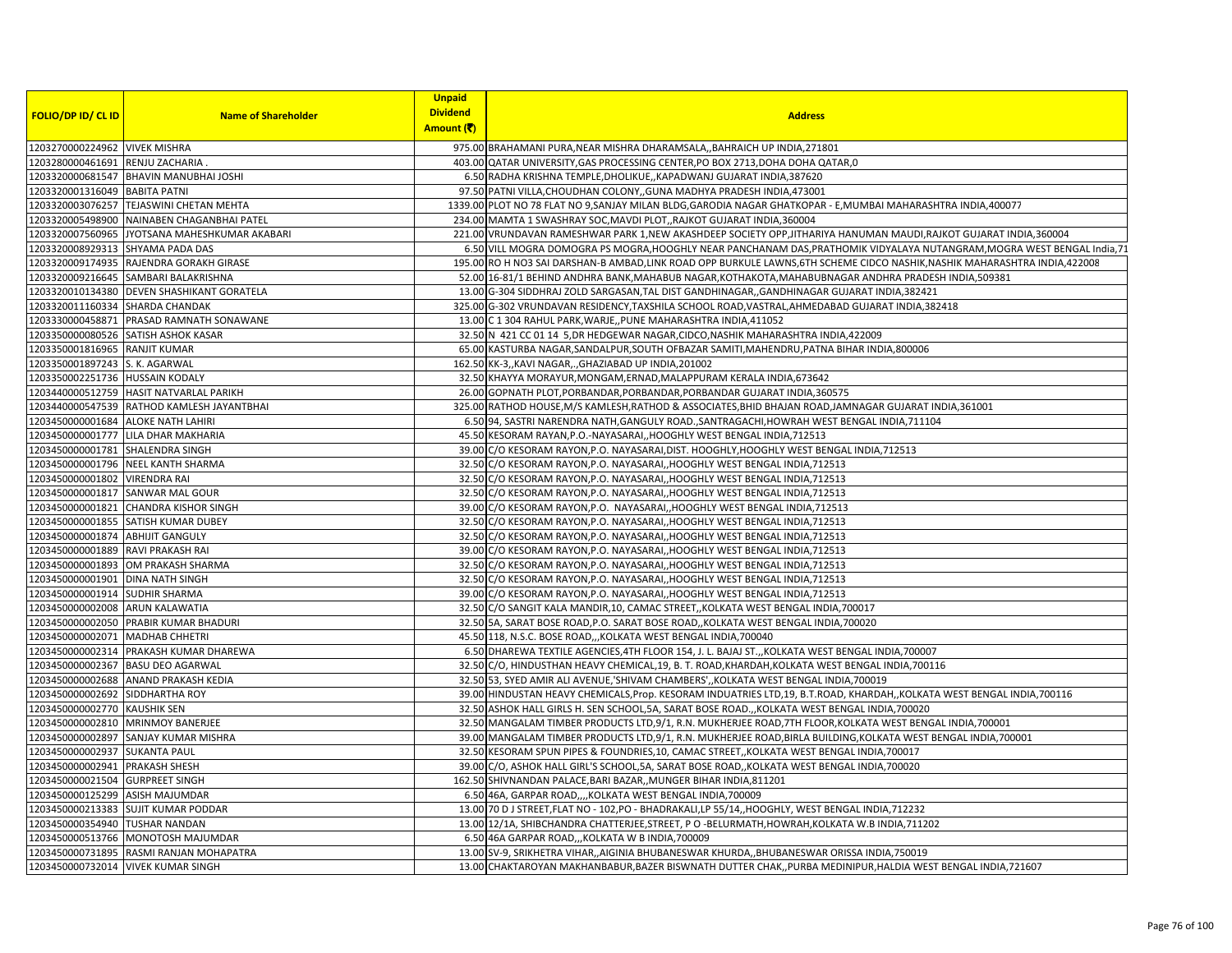|                                  |                                                | <b>Unpaid</b>   |                                                                                                                              |
|----------------------------------|------------------------------------------------|-----------------|------------------------------------------------------------------------------------------------------------------------------|
| <b>FOLIO/DP ID/ CL ID</b>        | <b>Name of Shareholder</b>                     | <b>Dividend</b> | <b>Address</b>                                                                                                               |
|                                  |                                                | Amount (₹)      |                                                                                                                              |
|                                  | 1203460000056467 HIRDAYA NARAYAN JAISWAL       |                 | 65.00 155- A, SECTOR-P, ALIGANJ, LUCKNOW U.P. INDIA, 226024                                                                  |
| 1203500000791253 DILIP CHAUDHURI |                                                |                 | 6.50 NILIMA LODGE SARADA LANE, POWER HOUSE PARA, PO DIST, BURDWAN WEST BENGAL INDIA, 713101                                  |
| 1203500000984497 ANISH MAJUMDER  |                                                |                 | 52.00 PRANTAPALLY, INDIRA APARTMENT, MALDA WEST BENGAL INDIA, 732101                                                         |
| 1203600000302209 DEBANSU DATTA   |                                                |                 | 6.50 JAYCHANDIPUR GHOSH O DE, PARAPATHARBERIA, JOYCHANDIPUR BISHNUPUR, SOUTH 24 PGS WEST BENGAL INDIA, 743377                |
| 1203600000880842 SUNIL JAIN      |                                                |                 | 6.50 B E O LTD CHORAHTA, NEAR VTL LTD,, REWA MADHYA PRADESH INDIA, 486006                                                    |
|                                  | 1203600000935711 ANNPURNA ARRAWATIA            |                 | 6.50 MS VINDHYA TELELINKS LTD, UDYOG VIHAR, NEAR BIRLA ERICSSON, REWA MADHYA PRADESH INDIA, 486001                           |
| 1203660000066035 ALKA MATTA      |                                                |                 | 195.00 D/O SH. S. N. SHARMA, 3/414 MALVIYA NAGAR, JAIPUR RAJASTHAN INDIA, 302017                                             |
| 1203760000171053 K S VEDAM       |                                                |                 | 325.00 H NO 4/31-1 AMAR JYOTHI, JAI NAGAR, KANNAMPALAYAM, SULUR TAMIL NADU INDIA, 641402                                     |
|                                  | 1203760000366729 VENKATRAJ SANTHOOR            |                 | 162.50 GOPALKRISHNA, NEAR T C BANK, ANANTHA SHAYANA, KARKALA KARNATAKA INDIA, 574104                                         |
|                                  | 1203760000381270 DILIPKUMAR MARUTRAO JADHAV    |                 | 162.50 PATIL WADAYA JAVAL MASUR, KARAD SATARA,., MASUR MAHARASHTRA INDIA, 415106                                             |
|                                  | 1203760000423979 PRAVIN BALWANT KHANOLKAR      |                 | 39.00 NO 1423, KELBAIWADI KUDAL, SINDHUDURG, KUDAL MAHARASHTRA INDIA, 416520                                                 |
| 1203840000057310 PRASANTA GHOSH  |                                                |                 | 6.50 179/2,R.N.GUHA ROAD (MASJID GATE),DUMDUM CANTONMENT,KOLKATA WEST BENGAL INDIA,700028                                    |
|                                  | 1203840000065562 MANAS KUMAR ROY               |                 | 6.50 6/1/6, HARSHA NATH MUKHERJEE ROAD, 14 (DUMDUM), NORTH 24 PGNS, KOLKATA WEST BENGAL INDIA, 700028                        |
|                                  | 1203840000105066 DULAL KRISHNA GUHA            |                 | 32.50 55 ALIPORE ROAD, PO- NIMTA,, KOLKATA WEST BENGAL INDIA, 700049                                                         |
| 1203840000111574 GANOPATI SANYAL |                                                |                 | 650.00 21, SHER AFGAN ROAD, P.O-NATUNGANJ, BURDWAN WEST BENGAL INDIA, 713102                                                 |
|                                  | 1203840000183880 MANIMUKTA PANJA               |                 | 1300.00 C/O MAHADEB PANJA, ROHINI 2 G.C, RENAISSANCE, TOWNSHIP, NAWABHAT MORE, GODA(P), BARDDHAMAN WEST BENGAL INDIA, 713102 |
| 1203840000243320 JAYATI ROY      |                                                |                 | 6.50 6/1/6, HARSHA NATH MUKHERJEE ROAD,, KOLKATA WEST BENGAL INDIA, 700028                                                   |
| 1203840000326810 KANNAYIRAM.S.   |                                                |                 | 32.50 07/1 ARIYAPPANPATTI, A. VELLALAPATTI (TP), TN MELUR TK, MADURAI TAMILNADU INDIA, 625305                                |
|                                  | 1203840000437004  HEMANT MAHENDRABHAI THAKKAR  |                 | 890.50 S07, SWYAM PRAKASH PARK, HAWADIA CHAKLA, GOPIPURA, SURAT GUJRAT INDIA, 395003                                         |
| 1203840000631971 JHUMUR DAS      |                                                |                 | 6.50 VILL-NUTANGRAM, (NR PRIMARY SCHOOL), PO-MOGRA, HOOGHLY WEST BENGAL INDIA, 712148                                        |
|                                  | 1203840000635851 PANKAJ KUMAR DAS              |                 | 6.50 VILL-NUTANGRAM, NR-PRIMARY SCHOOL, PO-MOGRA, HOOGHLY WEST BENGAL INDIA, 712148                                          |
|                                  | 1203840001473167 SATYA PROSAD GOSWAMI          |                 | 6.50 PURATAN POTA MAGRA 2NO MAGRA, NR HINDI SCHOOL PO-MOGRA, DIST-HOOGHLY, HOOGHLY WEST BENGAL INDIA, 712148                 |
| 1203980000023011 SURBHI AGRAWAL  |                                                |                 | 65.00 C-26/8, PAPER MILL COLONY, NISHATGANJ, LUCKNOW U.P. INDIA, 226006                                                      |
| 1203980000028626 MAHESH MEETAL   |                                                |                 | 292.50 1/16, VINAYAKHAND, GOMTI NAGAR, LUCKNOW U.P. INDIA, 226010                                                            |
|                                  | 1204200000037038 GOVINDBHAI KESHAVLAL PATEL    |                 | 1300.00 117, PANCHJYOT SOCIETY, MODASA, MODASA GUJARAT INDIA, 383315                                                         |
|                                  | 1204200000147621 SHINDE MILIND PRABHAKAR       |                 | 39.00 A/P DATTA MANDIR OLD POST, OFFICE, PIMPALGAON (B), TA-NIPHAD, DIST-NASHIK, NASHIK MAHARASHTRA INDIA, 422209            |
| 1204230000023398 SHIV PRASAD     |                                                |                 | 13.00 VILL.CHANDI TARA, PO.SAHUPURI, CHANDALI, CHANDAULI U.P INDIA, 221009                                                   |
| 1204230000024845 NISHAR AHAMAD   |                                                |                 | 6.50 SEMRA KATESAR,,,,CHANDAULI U.P INDIA,221009                                                                             |
|                                  | 1204310000097733 KISHORCHANDRA JERAMBHAI PATEL |                 | 149.50 12, GRAM LAXMI SOCIETY,,NR. AMROLI COLLEGE,,AT & POST: AMROLI,,SURAT GUJARAT INDIA,394107                             |
|                                  | 1204320000029547 ANUJ JHUNJHUNWALA.            |                 | 500.50 34A, METCALFE STREET, 3RD FLOOR, FLAT - 3F, KOLKATA WEST BENGAL INDIA, 700013                                         |
| 1204450000170508 RAJINDER PAL    |                                                |                 | 58.50 WARD NO. - 10, HOUSE NO. - 174, KURALI, DISTT MOHALI (PB), KURALI PUNJAB INDIA, 140103                                 |
| 1204470000237294 SUSHIL KUMAR    |                                                |                 | 26.00 H NO - 2C, 1339, NEAR SHRI KALASWER MAHADEV, MANDIR HAKIKAT NAGAR, , SAHARANPUR UTTER PRADESH INDIA, 247001            |
| 1204470000560113 V VENU          |                                                |                 | 136.50 223 MANGALATHU 8, CHUNAKKARA,, CHARUMMOOD KERALA INDIA, 690505                                                        |
| 1204470000826674 ASHISH PODDAR   |                                                |                 | 65.00 SREI VISHWAKARMA, 86C TOPSIA ROAD S, KOLKATA WEST BENGAL INDIA, 700046                                                 |
|                                  | 1204470002702680 DAMODHAR REDDY CHEEMARLA      |                 | 97.50 S-6 ORCHID APARTMENTS, 2-2-12/1/C DD COLONY, VIDHYANAGAR, HYDERABAD ANDHRA PRADESH INDIA, 500044                       |
| 1204470003280203 RAJAT SHARMA    |                                                |                 | 65.00 67 B BLOCK, SRI GANGANAGAR, SRI GANGANAGAR, SRI GANGANAGAR RAJASTHAN INDIA, 335001                                     |
| 1204470003959971 SUNITA SHARMA   |                                                |                 | 65.00 C/3, CEMENT PARK, CITY CENTRE, DURGAPUR WEST BENGAL INDIA, 713216                                                      |
| 1204470005348488 Y P MEGADI      |                                                |                 | 162.50 H NO 1436 HALEPET GALLI, TERDAL TAL JAMKHANDI, DIST BAGALKOT, TERDAL KARNATAKA INDIA, 587315                          |
| 1204470005564679 ASHIFA M M      |                                                |                 | 117.00 MEETHALE MALAYANKANDY, PAYYOLI MUDUVANA PO,, PAYYOLI KERALA INDIA, 673523                                             |
|                                  | 1204470005739046 ANINDITA PAL MONDAL           |                 | 13.00 334 NATH PARA, BRAHMAPUR,, KOLKATA WEST BENGAL INDIA, 700096                                                           |
| 1204470007472859 MEENU TULSIYAN  |                                                |                 | 325.00 7/187-C KAILASH VILA, SWAROOP NAGAR, , KANPUR UTTAR PRADESH INDIA, 208002                                             |
|                                  | 1204540000019903 SWADHIN AJAY THAKKAR          |                 | 370.50 501, MITHILA NEELKANTH, KINGDOM, NATHANI ROAD,, VIDYA VIHAR (WEST), MUMBAI MAHARASHTRA INDIA, 400086                  |
|                                  | 1204540000019918 SAMARTH AJAY THAKKAR          |                 | 370.50 501, MITHILA, NEELKANTH, KINGDOM, NAVSENA VIHAR, ROAD, VIDYA VIHAR (W), MUMBAI MAHARASHTRA INDIA, 400086              |
|                                  | 1204550000039452 ANSHUMAN VILAS JADHAV         |                 | 32.50 6 INDRAPRASHTA APPT, 100FT ROAD, VISHRAMBAG, SANGLI MAHARASHTRA INDIA, 416415                                          |
|                                  | 1204580000002157 CHIRAG CHANDRAKANTBHAI SHAH   |                 | 195.00 23, CHANDRALOK SOCIETY, GOBRI ROAD, NR-KARNAVAT HIGH SCHOOL, PALANPUR GUJARAT INDIA, 385001                           |
|                                  | 1204630000340923 PRADIP KUMAR DAS              |                 | 6.50 23D BARWARITALA ROAD,,,KOLKATA WEST BENGAL INDIA,700010                                                                 |
| 1204720000052720 PRAMILA SINGH   |                                                |                 | 104.00 203/1, JAGRATI VIHAR, , MEERUT UTTAR PRADESH India, 250005                                                            |
| 1204720000373389 D VIJAYAKUMAR   |                                                |                 | 78.00 NO 20 V K NAGAR RAMAKRISHNA, NAGAR EDAYARPALAYAM PO,, COIMBATORE TAMILNADU India, 641025                               |
| 1204720004243838 MOUNIKA K       |                                                |                 | 130.00 FLAT NO 401 SRISAI NILAYAM, PLOT NO 498 MATHRU, SRI NAGAR MIYAPUR, HYDERABAD ANDHRA PRADESH India, 500049             |
|                                  | 1204720004899036 JAISHANKAR CHIKKAMUNIYAPPA    |                 | 45.50030 2ND CROSS CSB LAYOUT, KASAVANAHALLI OFF SARJAPUR RD,, BENGALURU KARNATAKA India, 560035                             |
| 1204720005569525 OMESHWAR GUPTA  |                                                |                 | 26.00 30 NAGAR JIRAPUR WARD NO 12, VILLAGE JIRAPUR TEHSIL, ZIRAPUR, KHILCHIPUR MADHYA PRADESH India, 465691                  |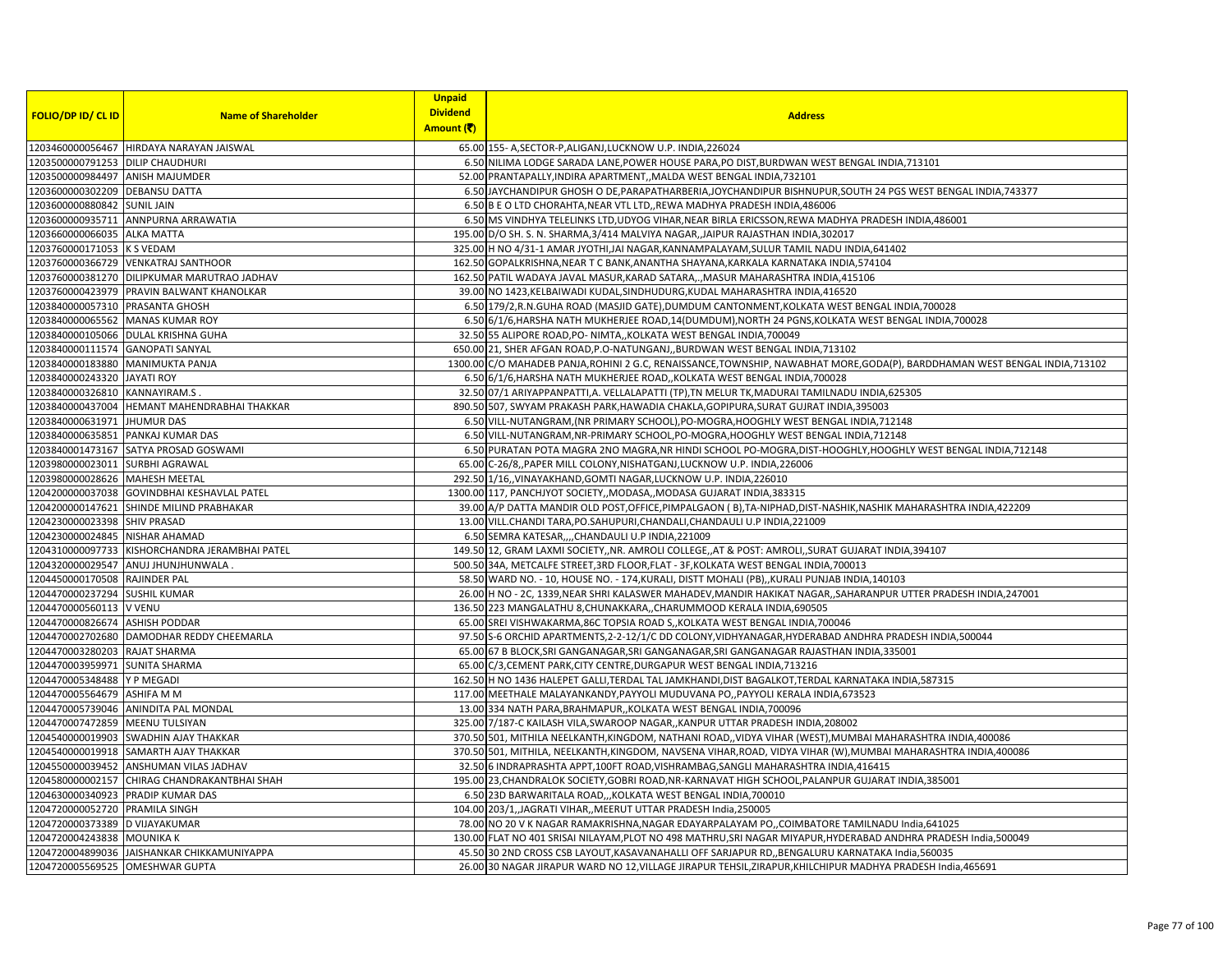|                                   |                                                      | <b>Unpaid</b>   |                                                                                                                        |
|-----------------------------------|------------------------------------------------------|-----------------|------------------------------------------------------------------------------------------------------------------------|
| <b>FOLIO/DP ID/ CL ID</b>         | <b>Name of Shareholder</b>                           | <b>Dividend</b> | <b>Address</b>                                                                                                         |
|                                   |                                                      | Amount (そ)      |                                                                                                                        |
|                                   | 1204720006616857 SANJIV KALYANI BIRAJDAR             |                 | 32.50 CS NO 2742A 29 1 PRAMILA PARK, OPP NEW PALACE AKKALKOT, DIST SOLAPUR, AKKALKOT Maharashtra India, 413216         |
| 1204720007261427 APURBA GANGULY   |                                                      |                 | 13.00 FLAT NO E0712 UPOHAR 2052, CHAKGARIA PANCHASAYAR, KOLKATA, KOLKATA WEST BENGAL India, 700094                     |
| 1204720009819233 K SRINIVAS       |                                                      |                 | 13.00 H NO D 1 3A15, STAFF COLONY, KESORAM CEMENT K I LTD, KARIMNAGAR ANDHRA PRADESH India, 505187                     |
|                                   | 1204720009960794 SHANKARAIAH DONTHULA                |                 | 13.00 Q NO C1-34 STAFF COLONY, BASANTNAGAR, KAMANPOOR MANDAL, KARIMNAGAR ANDHRA PRADESH INDIA, 505187                  |
| 1204720009961234 HARI KISHAN OJHA |                                                      |                 | 32.50 STORES DEPT Q NO C 1 52, STAFF COLONY BASANTH NAGAR, KAMANPUR MANDAL, KARIM NAGAR ANDHRA PRADESH India, 505187   |
|                                   | 1204720010063771 RAMAKOTI REDDY LANKAPOTU            |                 | 13.00 Q NO B 16 KESORAM CEMENT STAFF, COLONY, BASANTH NAGAR RAMAGUNDAM, KARIM NAGAR ANDHRA PRADESH India, 505187       |
|                                   | 1204720010081782 SREENATH KUMAR NITTURI              |                 | 32.50 C1 5 KESORAM STAFF COLONY, KAMANPUR, BASANTH NAGAR, KARIMNAGAR ANDHRA PRADESH India, 505187                      |
| 1204720010103241                  | VENKATANARAYANA THANNIRU                             |                 | 13.00 C1 54 KESORAM STAFF COLONY, KAMANPUR, ., KARIMNAGAR ANDHRA PRADESH India, 505187                                 |
|                                   | 1204720010314648 SUDHAGONI KAMALAKAR                 |                 | 13.00 C1 1, KASORAM STAFF COLONY, KAMANPUR, KARIMNAGAR ANDHRA PRADESH India, 505187                                    |
| 1204720010384957 SAI UDAYABHANU R |                                                      |                 | 13.00 D 17 B STAFF COLONY KESORAM, CEMENT BASANTHNAGAR, KAMANPUR MANDAL, KARIMNAGAR ANDHRA PRADESH India, 505187       |
| 1204720010431048 KONDALA SRILATHA |                                                      |                 | 13.00 D-11A STAFF COLONY, KESORAM CEMENT, BASANT NAGAR, KARIMNAGAR ANDHRA PRADESH India, 505187                        |
|                                   | 1204720010817801 BEEMANI KIRAN KUMAR                 |                 | 13.00 Q NO C1-3 KCKI LTD STAFF, COLONY BASANTNAGAR,., KARIMNAGAR ANDRA PRADESH India, 505187                           |
|                                   | 1204720011152470 POGARU ANNAPOORNA UMADEVI           |                 | 6.50 G-4 HARI HARA RESIDENCY, DAYANAND NAGAR PALTON, CROSS RDS MALAKPET, HYDERABAD ANDHRA PRADESH India, 500036        |
| 1204720011573389                  | <b>PURNESWAR NEOG</b>                                |                 | 39.00 KALUJAN GAON P O JAMUGURI, GOLAGHAT, GOLAGHAT ASSAM India, 785621                                                |
| 1204790000009486 CHAAND KACKRIA   |                                                      |                 | 32.50 HOUSE NO. 616, SECTOR - 8, PANCHKULA HARYANA INDIA, 134109                                                       |
| 1204940000007771 DILIP TOSHNIWAL  |                                                      |                 | 6.50 RAM BHAWAN M-80,, NEAR NARSING MANDIR,, MODA KI GALI 30,, BHILWARA RAJASTHAN INDIA, 311001                        |
| 1204940000155316 LEELA PANGARIA   |                                                      |                 | 6.50 13 VIDHUT NAGAR, BHILWARA, RAJASTHAN, BHILWARA RAJASTHAN INDIA, 311001                                            |
|                                   | 1204940000162340 ASHOK KUMAR DURGAPRASAD AGRAWAL HUF |                 | 325.00 2-8-266, BUS STAND ROAD, NANDED, NANDED MAHARASHTRA INDIA, 431601                                               |
|                                   | 1204940000179806 CHANDAN PURI GOSWAMI                |                 | 6.50 MATA GI KI GALI, SAHID CHOWAK KE PASS, SANGANERI GATE, BHILWARA RAJASTHAN INDIA, 311001                           |
| 1205090000004557 DHARAMPAL SINGH  |                                                      |                 | 65.00 HOUSE NO. 77, NEAR BAL BHARTI SCHOOL, BARELA GAON, BHOPAL M P INDIA, 462001                                      |
|                                   | 1205430000002840 AKHTERHUSEN ABDULRAZAK VASIWALA     |                 | 650.00 RONAK STREET, OPP. SARVODAY,BANK, POLOGROUND,HIMATNAGAR,HIMATNAGAR GUJARAT INDIA,383001                         |
| 1205450000005723                  | PADAM NARAYAN BANSAL                                 |                 | 65.00 HNO 15-7-185, BEGUM BAZAR, -, HYDERABAD TELANGANA INDIA, 500012                                                  |
|                                   | 1205450000011642   DUPAKUNTLA SIVA KUMAR             |                 | 6.50 1-9-295/19, VIDYA NAGAR, ., HYDERABAD AP INDIA, 500044                                                            |
|                                   | 1205450000104049 PRAKASH CHAND BANSAL                |                 | 162.50 15-7-185, BEGUM BAZAR,., HYDERABAD TELANGANA INDIA, 500012                                                      |
|                                   | 1205520000005127 SARLA AJIT GOLECHHA                 |                 | 1950.00 SAKLECHA NAGAR, JALNA, JALNA MAHARASHTRA INDIA, 431203                                                         |
|                                   | 1205900000020601 RAMESH CHINTAMAN BHAGWAT            |                 | 1696.50 602 AMOGH APARTMENTS, 126 FARMLAND, RAMDASPETH, NAGPUR MAHARASHTRA INDIA, 440010                               |
|                                   | 1205900000026831 KARUNA GULABCHAND AGARWAL           |                 | 1235.00 1102 LOTUS, FLOWER VALLEY, WANOWRIE, PUNE Maharashtra INDIA, 411040                                            |
| 1206120000233388 VINAY RUNGTA     |                                                      |                 | 6.50 1, R.N. MUKHERJEE ROAD, MARTIN BURN HOUSE, 5TH FLOOR, ROOM NO. 7, KOLKATA WEST BENGAL INDIA, 700001               |
|                                   | 1206120000318894 MANOJ KUMAR LADDHA ( HUF )          |                 | 13.00 EVEREST HOUSE", 46 C, JAWAHAR LAL NEHRU ROAD,, KOLKATA WEST BENGAL INDIA, 700071                                 |
| 1206140000071405                  | <b>DEOBRAT PANDEY</b>                                |                 | 162.50 300 2ND FLOOR, 7TH MAIN 4TH CROSS HAL, 3RD STAGE, BANGALORE KARNATAKA INDIA, 560075                             |
| 1206470000020967 RUPA AGARWAL     |                                                      |                 | 26.00 NO 128, SALKIA SCHOOL ROAD, HAORA CORPORATION, SALKIA HAORA, HOWRAH WEST BENGAL INDIA, 711106                    |
|                                   | 1206470000023286 TRISHUL GANGADHARA                  |                 | 45.50 NO 11/12, RED ROS LAYOUT, IMMADIHALLI, WHITEFIELD, BANGALORE KARNATAKA INDIA, 560066                             |
| 1206470000024368 MARY RITA PAUL   |                                                      |                 | 104.00 NO 162 NORTH WEST COUNTY,ADDE VISHWANATHAPURA,RAJANUKUNTE,BANGALORE KARNATAKA INDIA,560064                      |
|                                   | 1206470000024581 AJAYKUMAR RAGHUPATHY MAKAM          |                 | 45.50 NO 8-184-185, SASTHRI STREET, CHITOOR DIST, MADANAPALLE ANDHRA PRADESH INDIA, 517325                             |
| 1208160000004385 DIPANKAR ROY     |                                                      |                 | 6.50 VILL BARAITALI PART 1 PS KATIG, SUBDIVN SILCHAR, CACHAR ASSAM INDIA, 788815                                       |
| 1208160000079012 ZAID AZMI        |                                                      |                 | 78.00 Y 3 BLOCK Y NEW, RANJIT NAGAR, DELHI DELHI INDIA, 110008                                                         |
| 1208160000125383 HARIPRASAD P S   |                                                      |                 | 32.50 NO 16 1 VEDA VILAS, LAKSHMI ST, WEST MAMBALAM, CHENNAI TAMIL NADU INDIA, 600033                                  |
| 1208160000176348 SHOBHARANI P     |                                                      |                 | 104.00 NO 1015 39TH CROSS, 2ND BLOCK, RAJAJI NAGAR, BANGALORE KARNATAKA INDIA, 560010                                  |
| 1208160000466315 MAYUR BENNADI    |                                                      |                 | 13.00 LALI BLDG SUBHASH MARKET, HINDWADI BELAGUM, BELGAUM KARNATAKA INDIA, 590011                                      |
|                                   | 1208160000514841 SUPRIYA SUPRIYA SENGUPTA            |                 | 13.00 MADHUTATI SOLARADANGA, MADHUTATI KASHITORA, RAGHUNATHPUR, PURULIA WEST BENGAL INDIA, 723133                      |
| 1208160000569296 USHA KHANNA      |                                                      |                 | 13.00 S-1/143, OLD MAHABIR NAGAR, NEW DELHI DELHI INDIA, 110018                                                        |
|                                   | 1208160000676703 ASHISH DEEPAK TELANG                |                 | 19.50 372 2 16TH CRS BAPUJI LAYOUT, SARASWATI NAGAR, BANGALORE KARNATAKA INDIA, 560040                                 |
| 1208160000795381 MEISATHISH KUMAR |                                                      |                 | 13.00 130 EDAPPADI STREET IDAPPADI, IDAPPADI, BHAVANI MM RD, SALEM TAMIL NADU INDIA, 637101                            |
| 1208160000849126 RAJINI D         |                                                      |                 | 6.50 37 MAILARA 1ST MAIN 6TH PH, WEST OF CHORD RD, RAJAJINAGAR, BANGALORE KARNATAKA INDIA, 560010                      |
|                                   | 1208160000866756 SOUMYA SOUMYA PATEL                 |                 | 6.50 7/7 HARI MARG VIDHYA, DHAR NAGAR, , JAIPUR RAJASTHAN INDIA, 302023                                                |
| 1208160000973061 MAHESHWAR        |                                                      |                 | 19.50 1122 21ST MAIN 20TH CROSS, A BLOCK SAHAKARANAGAR, BANGALORE KARNATAKA INDIA, 560092                              |
| 1208160001079246 RAMA KISHORE T   |                                                      |                 | 13.00 301 AGRAM NAGAR APTS MANSOORAB, OPP TRIVENI JR COLLEGE LB NGR, CHINTALAKUNTA, RANGAREDDY TELANGANA INDIA, 500074 |
| 1208160001102540 ARMAAN ALI       |                                                      |                 | 6.50 80 JAGDAMBA COLONY, NURSERY CIRCLE, VAISHALI NAGAR, JAIPUR 27 85, 302021                                          |
| 1208160001115260                  | <b>MAKHARIYA KRISHNA</b>                             |                 | 52.00 3-3-201/3 PANJESHA, ADILABAD, , ADILABAD 37 85, 504001                                                           |
| 1208160001124385 Chepyala Ramya   |                                                      |                 | 13.00 2 2 58 TO 60 F NO 305 PRASHANT, RESIDENCY RAMANTHAPUR, AMBERPET, HYDERABAD 2 85,500013                           |
| 1208160001135251 SHARAD JAISWAL   |                                                      |                 |                                                                                                                        |
|                                   |                                                      |                 | 13.00 158 2ND FLR 18TH MAIN, BTM 2ND STAGE,, BENGALURU 15 85,560076                                                    |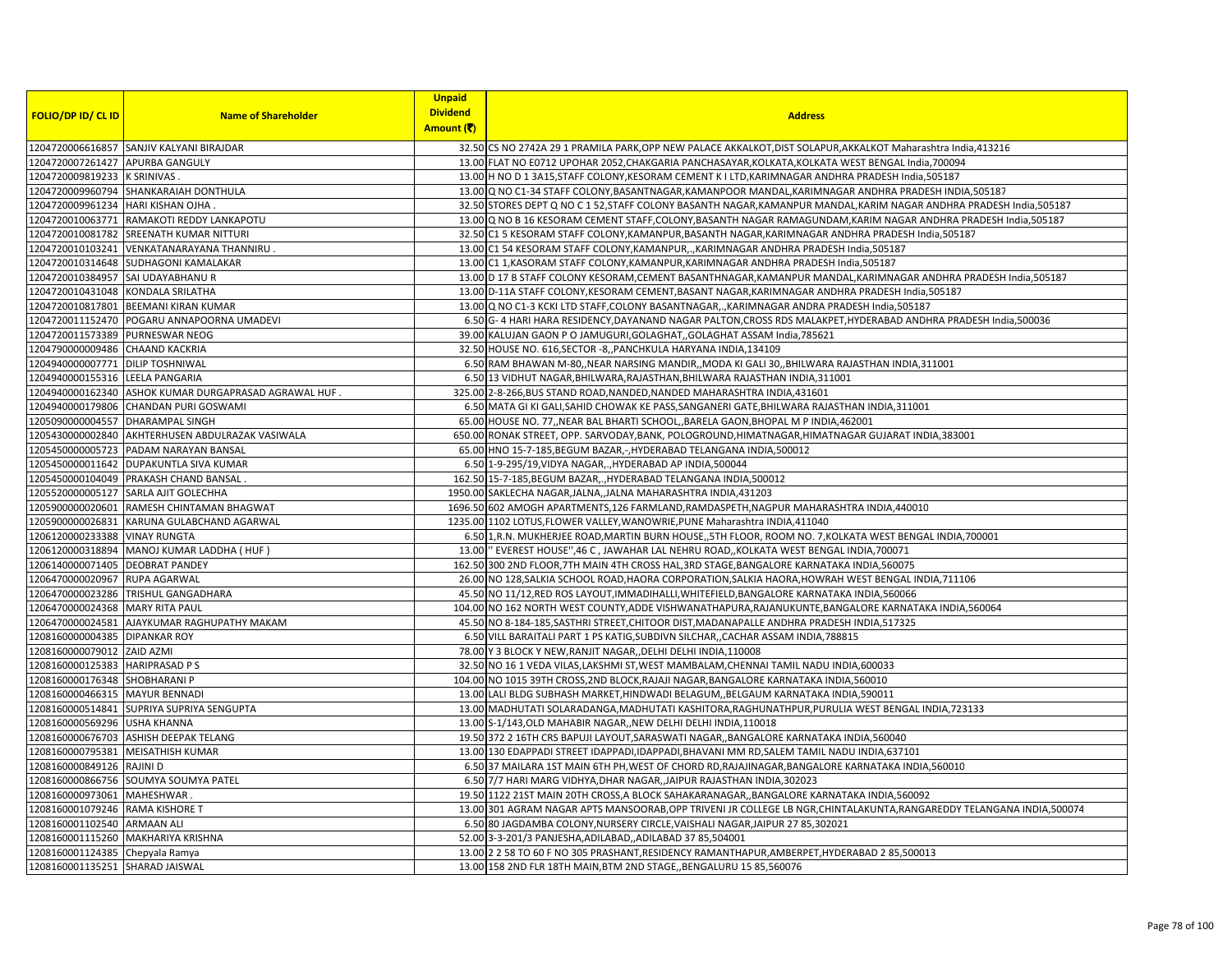|                                   |                                                 | <b>Unpaid</b>   |                                                                                                                            |
|-----------------------------------|-------------------------------------------------|-----------------|----------------------------------------------------------------------------------------------------------------------------|
| <b>FOLIO/DP ID/ CL ID</b>         | <b>Name of Shareholder</b>                      | <b>Dividend</b> | <b>Address</b>                                                                                                             |
|                                   |                                                 | Amount (そ)      |                                                                                                                            |
|                                   | 1208160001149640 PATEL NISHRA HASMUKHBHAI       |                 | 585.00 79 LAXMINARAYAN SOCIETY, MAHAVIRNAGAR HIMATNAGR, HIMATNAGAR GUJARAT India, 383001                                   |
| 1208160001157168 SUJOY DATTA      |                                                 |                 | 13.00 111A USHUMPUR SHIBIR, GHOLA MAIN RD AGARPARA, 26 GHOLA, KOLKATA WEST BENGAL India, 700109                            |
| 1208160001188061 MITHUN GANESH S  |                                                 |                 | 6.50 6 KAVI BHARATHI STREET, PASUMPON NAGAR, MADURAI TAMIL NADU India, 625003                                              |
| 1208160001330221 HARSH PODDAR     |                                                 |                 | 6.50 ASHOK TOWER 14 ASHOKA RD,,, KOLKATA WEST BENGAL India, 700027                                                         |
|                                   | 1208160001334564 ALEXANDER THOMAS               |                 | 6.50 HN 30 KHASRA NO 121 RAJ, PUR KHURD EXTN, IGNOU, NEW DELHI DELHI India, 110068                                         |
|                                   | 1208160001384768 ASHOK KUMAR CHEGU              |                 | 13.00 FLAT NO D 109 N C C PARK SQUAR, UMAMAHESWARA RAO COLONY NR, AMDHRA BANK, GUNTUR ANDHRA PRADESH India, 522006         |
| 1208160001385552 B KAVITHA KAMATH |                                                 |                 | 19.50 021 TRINITY MEADOWS, OFF SARJAPUR RD, BELLANDUR, BENGALURU KARNATAKA India, 560103                                   |
| 1208160001388840 B HAMSAVENI      |                                                 |                 | 65.00 NO 26 27TH MAIN 1ST CROSS, VENUGOPAL SWAMY LAYOUT, EJIPURA, BENGALURU KARNATAKA India, 560047                        |
|                                   | 1208160001425873 EVELYNE JOSEPH SEQUEIRA        |                 | 162.50 18 29 COTTAGE HIGHLAND FLR, KALPANE KULSHEKAR, , MANGALORE KARNATAKA India, 575005                                  |
| 1208160001429451 SUSHIL CHOUDHARY |                                                 |                 | 6.50 113 CHOUTHU RAM, GHOSALYA KI DHANI, DABADI, JAIPUR RAJASTHAN India, 303704                                            |
| 1208160001557079                  | <b>BISHAL SENGUPTA</b>                          |                 | 6.50 QUARTER NO C-10 WARD NO 08, OFFICERS COLONY SURAJPUR, BISHRAMPUR CHHATTISGARH INDIA, 497226                           |
|                                   | 1208160001563986 ANUP ASHOK KUNDER              |                 | 13.00 A 5 MIRA BLDG 21ST, RD AMBEDKAR GARDEN CHEMBUR, MUMBAI MAHARASHTRA India, 400071                                     |
|                                   | 1208160001638635 D KALYAN CHAKRAVARTHI          |                 | 13.00 FLAT 212 SRI RMERALD PARK, OUTER RING RD B H BWSSB WATER, PLANT MARATHAHALLI, BENGALURU KARNATAKA India, 560037      |
| 1208160001667295                  | <b>HEMANT UMATHE</b>                            |                 | 26.00 302 SHIVNARI APRTS, CHANDIKA NGR I BESA RD, MANEWADA PIPLA, NAGPUR MAHARASHTRA India, 440034                         |
| 1208160001692862 SANTOSH KUMAR    |                                                 |                 | 6.50 78 BIRDHA,,,LALITPUR UTTAR PRADESH India, 284403                                                                      |
|                                   | 1208160001736375 NARENDRA VEERADIMMA            |                 | 6.50 7 60 KOTHURU, VINJAMUR, VINJAMURU ANDHRA PRADESH India, 524228                                                        |
| 1208160001737267 RAHUL JAIN       |                                                 |                 | 6.50 T 148 B JAIN COLONY, PART I NEAR SHUKKAR BAZAR, CHOWK UTTAM NAGAR DK MOHAN GAR, NEW DELHI DELHI India, 110059         |
| 1208160001848696 RAVINDER KARRA   |                                                 |                 | 19.50 HNO 1 96 3 HANUMAN TEMPLE, POTLAPALLI, HUNSABAD TELANGANA India, 505467                                              |
|                                   | 1208160001904959 BATTUMARTHI VENKATESWARA RAO   |                 | 13.00 4 15 NEAR R C M CHURCH KANURU,,,VIJAYAWADA ANDHRA PRADESH India,520007                                               |
| 1208160001917271 ADIT SUNIL GUPTA |                                                 |                 | 13.00 A 4 502 MILLENIUM TOWER SEC 9, SANPADA,, NAVIMUMBAI MAHARASHTRA India, 400705                                        |
| 1208160002170877 VENKATESH RAMA   |                                                 |                 | 32.50 FS 1 LTTINA SARVA APTS 4TH, MAIN BALAJI LAYOUT HONGASANDRA, BOMMANAHALLI, BENGALURU KARNATAKA India, 560068          |
| 1208160002202591                  | <b>DEEPAK RAJ ORAM</b>                          |                 | 6.50 LB 396 HB COLONY, BHIMATANGI PHASE 2,, BHUBNESHWAR ODISHA India, 751002                                               |
| 1208160002209430 GIRISHA.         |                                                 |                 | 6.50 995 A WARD NO 46 SIWAN,,,KAITHAL HARYANA India,136033                                                                 |
|                                   | 1208160002398210 ARUN RANGNATHRAO AUTE          |                 | 6.50 KASLIWAL SUVARN, FLNO A03 GKHEDA G BLDG, AURANGABAD MAHARASHTRA India, 431001                                         |
| 1208160002640629                  | <b>ARATI SUYOG PHUTANE</b>                      |                 | 13.00 394 SOCIETY NO 2 R K, NAGAR R K NGR R K, NAGAR KOLHAPUR, KOLHAPUR MAHARASHTRA India, 416013                          |
|                                   | 1208160002861423 DIVYA GAURAV SARDA             |                 | 19.50 303 THE HERITTAGE CIVIL, LINES NAGPUR, NAGPUR MAHARASHTRA India, 440001                                              |
| 1208180000209140 UDIT CHOPRA      |                                                 |                 | 26.00 House No-868, ASHOK VIHAR, GALI NO5, NEAR SITA RAM MANDIR, FARRUKHNAGAR, GURGAON HARYANA India, 122001               |
|                                   | 1301240003398095 VIJAYALAKSHMI VARANASI         |                 | 650.00 23-1-14/4, KORUKONDA ROAD, NEAR BROTHEREN CHURCH, RAJAHMUNDRY ANDHRA PRADESH INDIA, 533105                          |
|                                   | 1301440000626996 DURGAPRASAD MURLIDHAR MINIYAR  |                 | 650.00 45/6 SAMRAT CHOWK, BUDHAWAR PETH,, SOLAPUR MAHARASHTRA INDIA, 413002                                                |
|                                   | 1301440001618224 CHENNA VENKATA HARISH          |                 | 78.00 D NO 326, SUPER BAZAR ROAD, CUDDAPAH DT, PRODDATUR ANDHRA PRADESH INDIA, 516360                                      |
|                                   | 1301670000296818   MEERALKUMAR JANUBHAI PANCHAL |                 | 195.00 13 MILANKUNJ SOCIETY, OPP. P.P. SHROFF HIGH SCHOOL, STATION ROAD PADRA, VADODARA GUJARAT INDIA, 391440              |
|                                   | 1301670000397280 KAVITABEN KIRITKUMAR SOLANKI   |                 | 65.00 D - 27 AYODHYA NAGARI, ZADESHWAR ROAD, BHARUCH GUJARAT INDIA, 392011                                                 |
|                                   | 1301870000051784 SURESHCHANDRA JETHALAL SHAH    |                 | 65.00 OPP-8-PARSHVANATH SOCIETY, NAVA BAZAR, DIST. KARJAN, KARJAN GUJARAT INDIA, 391240                                    |
|                                   | 1302190000059637 DILIP DHANRAJ GANDHI           |                 | 325.00 PRIYANKA RESIDANCY, GANESH COLONY, BHIST BAG ROAD SAVEDI, AHMEDNAGAR MAHARASHTRA INDIA, 414003                      |
|                                   | 1302190000133383 SUHAS RATANCHAND JANGADA       |                 | 32.50 ANKUR, 125/696, HADCO COLONY, SAVEDI ROAD, AHMEDNAGAR Maharashtra India, 414003                                      |
|                                   | 1302310000099212 SHOBHA RAMESH KALANTRI         |                 | 1300.00 SHRINIWAS, ALSI PLOT,, AKOLA MAHARASHTRA INDIA, 444001                                                             |
|                                   | 1302340000157993 REETA GOPAL CHOURASIA          |                 | 975.00 KRUSHNAPURA WARD,,,,GONDIA MAHARASHTRA INDIA,431208                                                                 |
|                                   | 1302340000454294 SHUBHAM PRAMOD KASAT           |                 | 845.00 BUNGLOW NO-15, NEAR R.T.O., OFFICE, RAMKRISHNA HOUSING, SOCIETY, MAHESH NAGAR, AHMEDNAGAR MAHARASHTRA INDIA, 414001 |
| 1302340000482989 CHAYA VIJAY BORA |                                                 |                 | 585.00 GHAR NO-2538, HASGULAB, M. G. ROAD, KAPAD BAZAR, AHMEDNAGAR MAHARASHTRA INDIA, 414001                               |
| 1302590000115691 GOVIND SHARMA    |                                                 |                 | 195.00 D-113, SECTOR-26, NOIDA, GAUTAM BUDH NAGAR, NOIDA UTTAR PRADESH India, 201301                                       |
| 1302860000012527                  | <b>HARINDER SINGH WADHWA</b>                    |                 | 260.00 69 DEEPLOK COLONY, , DEHRADUN UTTRANCHAL India, 248001                                                              |
|                                   | 1303580000021322 GOPAL NANDLAL ATAL (HUF)       |                 | 65.00 TIRUPATI NAGAR, NEAR SHANKAR NAGAR, , , AMRAVATI Maharashtra India, 444601                                           |
| 1304080000031407 PULI ARUNAKUMARI |                                                 |                 | 650.00 DOOR NO.11-937/1, DWARAKA NAGAR, 8TH LINE, GORANTLA, GUNTUR ANDHRA PRADESH India, 522034                            |
| 1304140000911551 SACHIN GUPTA     |                                                 |                 | 97.50 128 530, Y KIDWAI NAGAR,, KANPUR UTTAR PRADESH INDIA, 208023                                                         |
| 1304140001028461 UMA CHARUPA      |                                                 |                 | 162.50 9 MARWARI ROAD NEAR, UNANI SHAFA KHANA, , BHOPAL MADHYA PRADESH INDIA, 462001                                       |
| 1304140001350952 PANKAJ B NIMAVAT |                                                 |                 | 19.50 58 A SECTOR XII, RELIANCE GREENS, MOTIKHAVDI, JAMNAGAR GUJARAT INDIA, 361140                                         |
|                                   | 1304140007585148 NIRAV CHHAGANBHAI MATHUKIYA    |                 | 52.00 SUBHASHNAGAR PARISHRAM, KHALIPUR ROAD, JOSHIPURA, JUNAGADH GUJARAT INDIA, 362002                                     |
| 1601010000397121                  | CHANDRA MOHAN DASAUNDHI                         |                 | 19.50 PANDEY TOLA, NARKATIYA GANJ, WEST CHAMPARAN, WEST CHAMPARAN BIHAR INDIA, 845455                                      |
| 051749X                           | MR RAJENDRA PRASAD KHANDELWAL                   |                 | 65.00 BIRLA JUTE & INDUSTRIES LTD, SHARE DEPARTMENT, 9/1 R N MUKHERJEE ROAD, CALCUTTA, 700001                              |
| 056057X                           | <b>BANK OF INDIA</b>                            |                 | 5200.00 BIRLA JUTE & INDUSTRIES LTD, SHARE DEPARTMENT, 9/1 R N MUKHERJEE ROAD, CALCUTTA, 700001                            |
| A000001                           | SHRI ANANTALAL CHUNDER                          |                 | 78.00 10 BRITISH INDIAN ST, CALCUTTA,,, 700001                                                                             |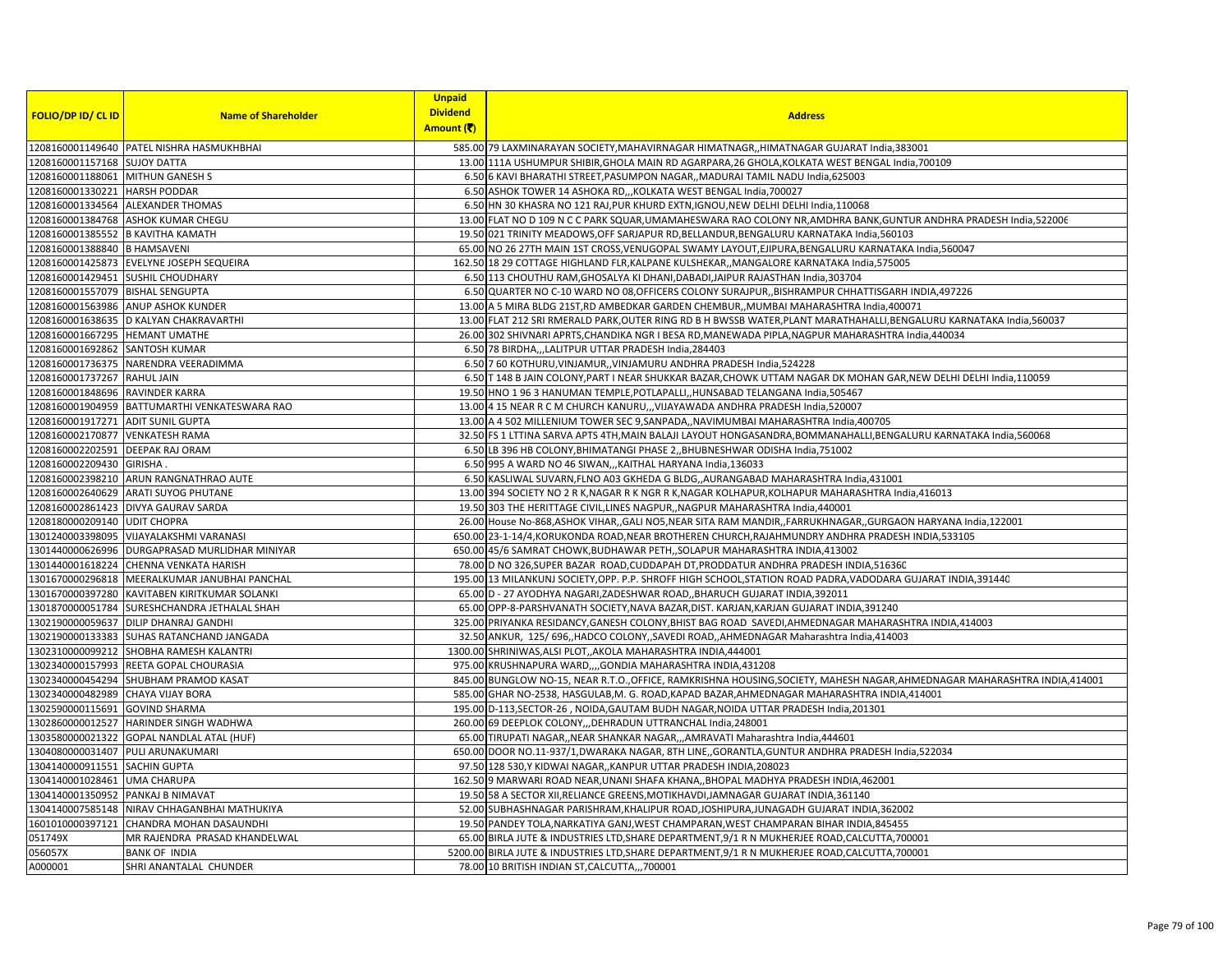| <b>FOLIO/DP ID/ CL ID</b> | <b>Name of Shareholder</b>    | <b>Unpaid</b><br><b>Dividend</b> | <b>Address</b>                                                                                    |
|---------------------------|-------------------------------|----------------------------------|---------------------------------------------------------------------------------------------------|
|                           |                               | Amount (そ)                       |                                                                                                   |
| A000006                   | SMT AMIYABALA DEVI            |                                  | 58.50 C/O SURENDRA KISHORE MAZUMDAR, DHAKURIA, 8/9/1 NASKARPARA LANE, CALCUTTA, 700031            |
| A000027                   | SHRI A K KOLEH                |                                  | 130.00 C/O BIRLA JUTE MILLS, P O BIRLAPUR, 24 PARGANAS, W BENGAL, 743318                          |
| A000034                   | MRS A BISHNU                  |                                  | 7800.00 556 VIBEKANANDA ROAD, KARBALA MORE, P.O. HOOGLY, 712103                                   |
| A000042                   | SMT A R DOSHI                 |                                  | 468.00 MODY CHAMBERS TOP FL, DHARAMENDRA ROAD, RAJKOT, GUJARAT,                                   |
| A000043                   | SHRI AMARENDRA KRISHNA PAUL   |                                  | 260.00 JNANDRA BHABAN, 11/1D NORTHERN, AVENUE, CALCUTTA, 700037                                   |
| A000058                   | <b>SHRI ALOK NAGORY</b>       |                                  | 1527.50 MOTI SADAN, 7/197 SWAROOP NAGAR, KANPUR, , 208001                                         |
| A000074                   | SHRI AMICHAND HIRACHAND       |                                  | 17628.00 DULLCHAND NAGAR, OPP ATHWA GATE NANPURA, SURAT, 395001                                   |
| A000075                   | SHRI ARJUN PURI               |                                  | 650.00 2 SOUTH DRIVE, DLF-CHHATTARPUR FARMS, NEW DELHI,, 110074                                   |
| A000090                   | SHRI ARUN KUMAR RANDAR        |                                  | 2275.00 C/O RAMESHWARLALJI, RANDER DISTT NAGAUR, RAJASTHAN, P O BORAWAR, 341502                   |
| A000098                   | MRS ARUNA MOOKERJEE           |                                  | 26.00 33A EKDALIA PLACE, CALCUTTA,,,700019                                                        |
| A000113                   | SHRI ARVIND KUMAR JAJOO       |                                  | 58.50 C/O RAJASTHAN ENTERPRISES, 304 MANGALDEEP COMPLEX, PRODUCTIVITY RD BARODA,, 390005          |
| A000172                   | MRS ANNA PURNA GHOSH          |                                  | 1950.00 188 HARISH M ROAD KALIGHAT, CALCUTTA,,,700026                                             |
| A000195                   | SHRI ANANDA MOY ADHYA         |                                  | 39.00 11/1 DIXON LANE, , CALCUTTA, 700014                                                         |
| A000237                   | SHRI AMAR NATH BANERJEE       |                                  | 4368.00 28 RAJKISSEN STREET, UTTARPARA, HOOGHLY, WEST BENGAL, 712258                              |
| A000258                   | SRI ATUL MEHROTRA             |                                  | 351.00 4/277-B VISHAL KRIPA, VISHNUPURI, KANPUR, 208002                                           |
| A000280                   | SHRI ASHESH SHEKHAR MUKHERJEE |                                  | 156.00 C/O AMIYA DHON CHATTERJEE, 14 SIDDHESWAR C LANE, CALCUTTA,, 700012                         |
| A000282                   | SMT ARATI DUTT                |                                  | 1287.00 52/4 DESHPRAN SASMAL ROAD, KADAMTALA, HOWRAH,, 711101                                     |
| A000286                   | SHRI ASIM KRISHNA DUTT        |                                  | 214.50 20 HASTING STREET, CALCUTTA,,                                                              |
| A000288                   | MR ABDULLA J GANGJEE          |                                  | 312.00 C/O ABDULLA GANGJEE & SONS, 7 LYONS RANGE, CALCUTTA,, 700001                               |
| A000290                   | ASHOKE PROPERTIES PVT LTD     |                                  | 3887.00 10 HASTINGS STREET,,,CALCUTTA,700001                                                      |
| A000291                   | SHRI ATITHI KUMAR ROY         |                                  | 26.00 2 B LEE ROAD,,,CALCUTTA,700020                                                              |
| A000298                   | MR A SALAM                    |                                  | 799.50 RECEIVER ESTATE OF MULLA, MD H K BIBI, C/O STATE BANK SECURITIES, DEPT 1 STRAND RD, 700001 |
| A000299                   | MRS ANNAPURNA GHOSH           |                                  | 2925.00 188 HARISH MUKHERJEE ROAD, CALCUTTA,,, 700026                                             |
| A000300                   | SHRI AMAR KRISHNA PODDAR      |                                  | 760.50 78 RAJA BASANTA ROY, ROAD, CALCUTTA, ,700029                                               |
| A000304                   | SHRI ANAND SHANKAR BAIJAL     |                                  | 84.50 SOAMI BAGH, AGRA,                                                                           |
| A000311                   | SMT AMIYA BALA RUDRA          |                                  | 994.50 P 545 B L N, NEW ALIPORE, CALCUTTA, , 700053                                               |
| A000314                   | SHRI ASHOK KUMAR AGARWAL      |                                  | 104.00 C/O GOYAL INDUSTRIAL, CORPN, 131 COTTON STREET, CALCUTTA, 700007                           |
| A000331                   | SHRI ANATH NATH DEY           |                                  | 799.50 28 DEBENDRA MULLICK STREET, CALCUTTA,,, 700073                                             |
| A000334                   | SMT AMELY DAS                 |                                  | 156.00 19 DR JAGABANDHU LANE,,,CALCUTTA,700012                                                    |
| A000339                   | SRI ASHOK JHA                 |                                  | 19.50 8C ALIPORE ROAD, TIKMANI BUILDING, CALCUTTA, 700027                                         |
| A000341                   | SRI AMIYA NATH SEIN           |                                  | 227.50 27 MADAN MITTER LANE, CALCUTTA,, 700006                                                    |
| A000356                   | SRI ARUN KUMAR KEJRIWAL       |                                  | 234.00 302 BHARAT APARTMENTS, GANDHIGRAM ROAD,, MUMBAI, 400049                                    |
| A000365                   | MRS ANJALI SARAN              |                                  | 1209.00 3/244 VISHNUPURI, KANPUR, ,, 208002                                                       |
| A000391                   | SHRI ANAND KUMAR AGRAWAL      |                                  | 2704.00 PLAZA KALPANA, 4TH FLOOR ROOM NO 2,24/147 B BIRHANA ROAD, KANPUR, 208001                  |
| A000456                   | SRI ASHOK KUMAR GUPTA         |                                  | 6.50 C/O DEEPAK INDUSTRIS LTD, 16 HARE STREET, CALCUTTA, 700001                                   |
| A000516                   | ANUJ SHARMA                   |                                  | 292.50 C/O HINDUSTAN GUM & CHEMICALS LTD, PO BIRLA COLONY BHIWANI, HARYANA, 125022                |
| A000534                   | ARDHENDU KUMAR DUTT           |                                  | 292.50 1B KEDARNATH DAS LANE, KOLKATA,,,700030                                                    |
| A000535                   | DR ATIS RATAN NANDI           |                                  | 585.00 C/O BELLE VUE CLINIC, 9 DR U N BRAHMACHARI ST, CALCUTTA, 700017                            |
| A000553                   | ARUN KUMAR DAVE               |                                  | 195.00 1862 WRIGHT TOWN, NEAR ARUN DAIRY, JABALPUR M P,, 482002                                   |
| A000586                   | KUM ATRAYE MUKHERJEE          |                                  | 325.00 78/4/6 THAKUR RAMKRISHNA LANE, HOWRAH,,,711104                                             |
| B000007                   | SMT BHAGWAN DEBI              |                                  | 513.50 1/A NANDO MULLICK LN, CALCUTTA,, 700006                                                    |
| B000010                   | SRI BAIJNATH SABOO            |                                  | 39.00 C/O COTTON AGENTS LD, 15 INDIA EXCH PLACE, CALCUTTA,, 700001                                |
| B000011                   | SRI BANSIDHAR SONTHALIA       |                                  | 312.00 DAFFODIL LA BELA, FLAT NO.2G, AS/130 RAJARHAT MAIN ROAD, TEOGHARIA, KOLKATA, 700157        |
| B000016                   | SRI BHAGWAN DAS               |                                  | 21320.00 C/O KISHAN MACHINERY KENDRA, BHAGWANTIGANJ, DIST. BALRAMPUR, U.P., 271201                |
| B000019                   | SM BHAGWATI DEVI              |                                  | 578.50 M/S MADHORAM B SINGH, CHAWRI BAZAR, DELHI,                                                 |
| B000020                   | <b>BANK OF INDIA</b>          |                                  | 7384.00 BOMBAY MAIN BRANCH, OVER DRAFT DEPT, 70/80 M G ROAD, MUMBAI, 400023                       |
| B000022                   | SRI BASUDEB SAMANTA           |                                  | 4985.50 8 KHURUT ROAD, HOWRAH,,,711001                                                            |
| B000029                   | SRI B T PANDYA                |                                  | 32.50 LAXMI NIWAS, 355 V P ROAD, BOMBAY, ,400004                                                  |
| B000030                   | SM BARJI BAI                  |                                  | 5200.00 C/O ELECTRICALS ELECTRONICS, 55 EZRA STREET, CALCUTTA, 700001                             |
| B000037                   | SRI BRIJ NATH KHANDELWAL      |                                  | 390.00 13 INDIA EXCHANGE, PLACE, CALCUTTA,, 700001                                                |
| B000040                   | SHRI BISWANATH KASERA         |                                  | 325.00 6 B, A J C BOSE ROAD, ,, CALCUTTA, 700017                                                  |
|                           |                               |                                  |                                                                                                   |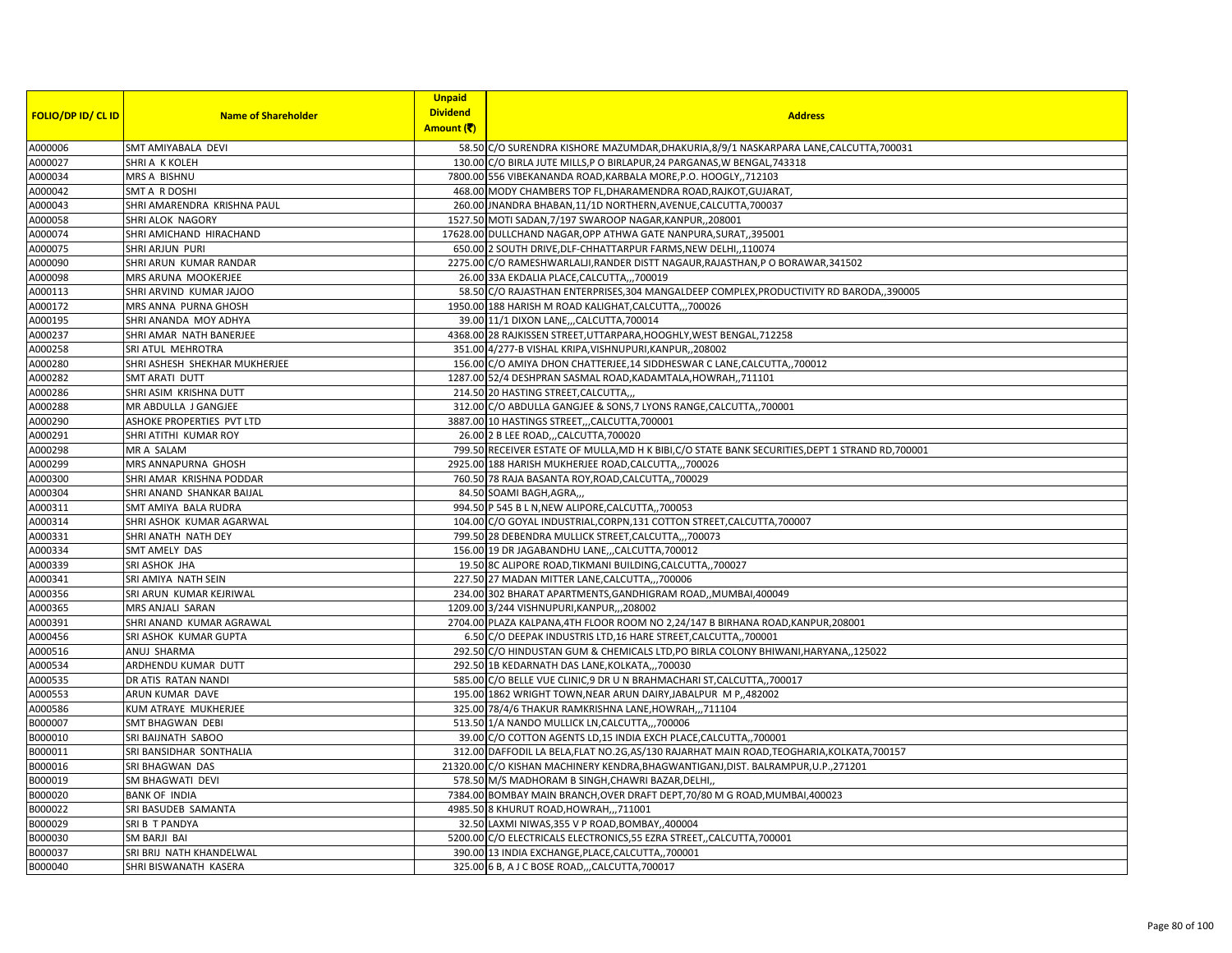|                           |                                          | <b>Unpaid</b>   |                                                                                             |
|---------------------------|------------------------------------------|-----------------|---------------------------------------------------------------------------------------------|
| <b>FOLIO/DP ID/ CL ID</b> | <b>Name of Shareholder</b>               | <b>Dividend</b> | <b>Address</b>                                                                              |
|                           |                                          | Amount (そ)      |                                                                                             |
| B000053                   | SHRI B K DHANUKA                         |                 | 52.00 C/O MOINA MERIT PVT LTD,19 R N MUKHERJEE ROAD,2ND FLOOR,CALCUTTA,700001               |
| B000073                   | SHRI BHAGIRATH MURARKA                   |                 | 650.00 C/O PRAVEEN MURARKA, 1/C MANDEVILLE GARDENS, 1ST FLOOR, PS-GARIAHAT, KOLKATA, 700019 |
| B000074                   | SHRI BANDACHARYA GURACHARYA KATTI        |                 | 650.00 1474 5TH MAIN E BLOCK, SECOND STAGE RAJAJI NAGAR, BANGALORE, 560010                  |
| B000078                   | SHRI BAL KRISHNA SONEE                   |                 | 32.50 21 SIRCAR BYE LANE, CALCUTTA,,, 700007                                                |
| B000088                   | SHRI BHAJAN LAL                          |                 | 41925.00 BAREILLY WOOL HOUSE, PALTAN BAZAR, DEHRADUN, U P, 248001                           |
| B000090                   | <b>BANK OF INDIA</b>                     |                 | 650.00 70/80 M G ROAD, FORT, , MUMBAI, 400001                                               |
| B000094                   | SHRI BABU LAL BAJORIA                    |                 | 7215.00 18 JAY MAHAL, A ROAD CHURCH GATE, BOMBAY, ,400020                                   |
| B000113                   | SRI B K CHADHA                           |                 | 1300.00 C 13/54, SECTOR 3, ROHINI, DELHI, 110085                                            |
| B000143                   | SHRI BENI PRASAD SUREKA                  |                 | 26.00 49 NALINI SETT ROAD, CALCUTTA,,, 700007                                               |
| B000202                   | SHRI BISHWANATH KEDIA                    |                 | 6.50 C/O B N K CHARITY TR, 6/1A MOIRA STREET, FLT NO 803 8TH FLOOR, CALCUTTA, 700017        |
| B000205                   | SHRI BROJO LALL SEAL                     |                 | 136.50 28/1 EKBALPUR ROAD, CALCUTTA,,,700023                                                |
| B000222                   | SHRI BIMAL KUMAR SANGANARIA              |                 | 78.00 C/O SHREE TIRUPATI, ENTERPRISES, 181/1A DHARMATALA ST, CALCUTTA, 700013               |
| B000230                   | <b>BISWANATH SEN</b>                     |                 | 52.00 7/2A GOPAL CH LANE, CALCUTTA,,, 700073                                                |
| B000255                   | SHRI BASANT BEHARI GHUWALEWALA           |                 | 9828.00 FLAT NO 2A, 2ND FLOOR, 12B RUSSEL STREET, CALCUTA, 700071                           |
| B000275                   | BAHUBALI COMMERCIAL CO LTD               |                 | 78.00 9 INDIA EXCHANGE PLACE,,,CALCUTTA,700001                                              |
| B000285                   | KUM BINA KUMARI BUDHIA                   |                 | 78.00 P 9 BLOCK C, BANGUR AVENUE, CALCUTTA, 700055                                          |
| B000307                   | SRI BHIKHAM CHAND LAMBORIA               |                 | 6.50 C/O B C LAMBORIA & CO,P 14 NEW CIT ROAD, 3RD FLOOR, CALCUTTA, 700073                   |
| B000309                   | SHRI BADRINARAIN PARASRAMKA              |                 | 1618.50 C/O PARASRAMKA, COMMERCIAL CO P LTD, 135 CANNING STREET, CALCUTTA, 700001           |
| B000311                   | SHRI BISWA NATH PAUL                     |                 | 533.00 102/1 HARI GHOSE ST, CALCUTTA,,                                                      |
| B000312                   | SHRI BADRINARAIN PARASRAMKA              |                 | 266.50 15 PAGAYAPATTY ST, CALCUTTA,,,                                                       |
| B000313                   | SHRI BASANTA KUMAR SETT                  |                 | 39.00 19 MAHARSHI DEBENDRA ROAD, CALCUTTA,,                                                 |
| B000319                   | SHRI BHANUSHANKER SUDERJI VYAS           |                 | 104.00 C/O STATE BANK OF INDIA, CALCUTTA,,,700001                                           |
| B000321                   | SARDAR BIR SINGH GILL                    |                 | 598.00 MOHINI VILLA G T RD, P O SANCHWAL, DISTT LUDHIANA, PUNJAB, 141120                    |
| B000337                   | SHRI BADRIDAS DAMANI                     |                 | 39.00 201/A MAHATMA GANDHI ROAD,,,CALCUTTA,700007                                           |
| B000339                   | <b>SHRIB CKABRA</b>                      |                 | 13.00 89 TILAK ROAD, POST BOX NO 1, MALEGAON, NASIK M S, 423203                             |
| B000341                   | SHRI BENIPRASAD JHUNJHUNWALA             |                 | 26.00 7 LYONS RANGE, CALCUTTA,,,700001                                                      |
| B000346                   | SHRI B D BAGRI                           |                 | 253.50 20/18, ISWAR GANGULI STREET, , CALCUTTA, 700026                                      |
| B000351                   | SHRI BANWARI LALL LATH                   |                 | 312.00 VIDHYA NIWAS, 419/1/4A AMERIYOTHI NAGAR, 6TH CROSS VIJAYNAGAR, BANGALORE, 560040     |
| B000353                   | SHRI BANARASILAL RAMJASRAY TIBREWALA     |                 | 19.50 97 VICTORIA ROAD, BOMBAY, ,,400010                                                    |
| B000358                   | SHRI B L C SASTRI                        |                 | 39.00   R T S /RETD/,94 VENKATACHELA MUDALI ST, MYLAPORE, MADRAS, 600004                    |
| B000364                   | SMT BITHIKA DUTTA                        |                 | 208.00 13/1/3 SARSUNA MAIN ROAD, CALCUTTA,,, 700061                                         |
| B000371                   | SHRI BISAKHI SINGH                       |                 | 19.50 VILLAGE KHOKHAR, P O BEHRAMPUR BET, DIST ROPAR,                                       |
| B000373                   | MISS B DEY                               |                 | 58.50 111A/61 ASHOK NAGAR, KANPUR,                                                          |
| B000384                   | SHRI BRIJMOHAN AGARWALLA                 |                 | 195.00 M/S BILASROY & SONS, 5/1 CLIVE ROW, ROOM NO 6, CALCUTTA, 700001                      |
| B000386                   | SHRI BIJAY KUMAR DAGA                    |                 | 123.50 C/O SHRI G D DAGA, 14/2 SIR HARIRAM GO, ENKA ST, CALCUTTA, 700070                    |
| B000400                   | SRI BHUPENDRA JAGJIVAN                   |                 | 1287.00 2 ELGIN ROAD, CALCUTTA,,, 700020                                                    |
| B000402                   | SRI BANI LAHIRI                          |                 | 643.50 2 C OUTRAM STREET, CALCUTTA,,, 700017                                                |
| B000403                   | SRI BRIJ LALL DAGA                       |                 | 1131.00 66/2, NIMTOLLA GHAT STREET,,,CALCUTTA,700006                                        |
| B000407                   | SRI BROJO LALL SEAL                      |                 | 45.50 28/1 EKBALPUR ROAD, CALCUTTA,,,700023                                                 |
| B000408                   | SRI BIMAL PAL                            |                 | 156.00 C/O BINOYKRISHNA PAL, 37G ABINASH CH BANERJEE LANE, CALCUTTA,, 700010                |
| B000415                   | MR BABA KALI KAMLIWALA PANCHAYET KSHETRA |                 | 13.00 KSHETRA, 208 MAHATMA G ROAD, MANOHARDASKATRA 1FL, CALCUTTA, 700007                    |
| B000417                   | SRI BHAGIRATHI DAS                       |                 | 19.50 BALLY JUTE MILLS, 9/1 R N MUKHERJEE RD, CALCUTTA,, 700001                             |
| B000461                   | SHRI BHABANI CHARAN DUTTA                |                 | 39.00 3 BIDHAN SARANI, CALCUTTA,,, 700006                                                   |
| B000466                   | SMT BINDESWARI DEVI NATHANI              |                 | 117.00 5 CAMAC STREET, FLAT NO 9E, 9TH FLOOR, CALCUTTA, 700017                              |
| B000473                   | SRI BISWAJIT GOSWAMI                     |                 | 292.50 3/2D B T ROAD, CALCUTTA,,, 700002                                                    |
| B000539                   | SRI BENNY THOMAS                         |                 | 1950.00 C/O MR P V GEORGE, PUTHUKKERIL VILLA, ANGADICAL P O, CHENGANNUR KERALA, 689122      |
| B000602                   | BENOY KUMAR MUKHERJI                     |                 | 58.50 200/2A RASHBEHARI AVENUE, CALCUTTA,,,700029                                           |
| B000650                   | BANWARI LALL PASARI                      |                 | 97.50 16 INDIA EXCHANGE PLACE, CALCUTTA,,, 700001                                           |
| B000654                   | <b>BRIJKISHORE TRIPATHI</b>              |                 | 325.00 1615 MADARSA ROAD, KASHMERIGATE, DELHI, ,110006                                      |
| B000664                   | SMT BIDAMI VADERA                        |                 | 975.00 C/O MANGILAL VADERA, 1014-A SARDARPARA 1ST C ROAD, JODHPUR RAJ, 342003               |
| B00116X                   | MR BHAWRILAL SANEI                       |                 | 650.00 BIRLA JUTE & INDUSTRIES LTD, SHARE DEPTT, 9/1 R N MUKHERJEE ROAD, CALCUTTA, 700001   |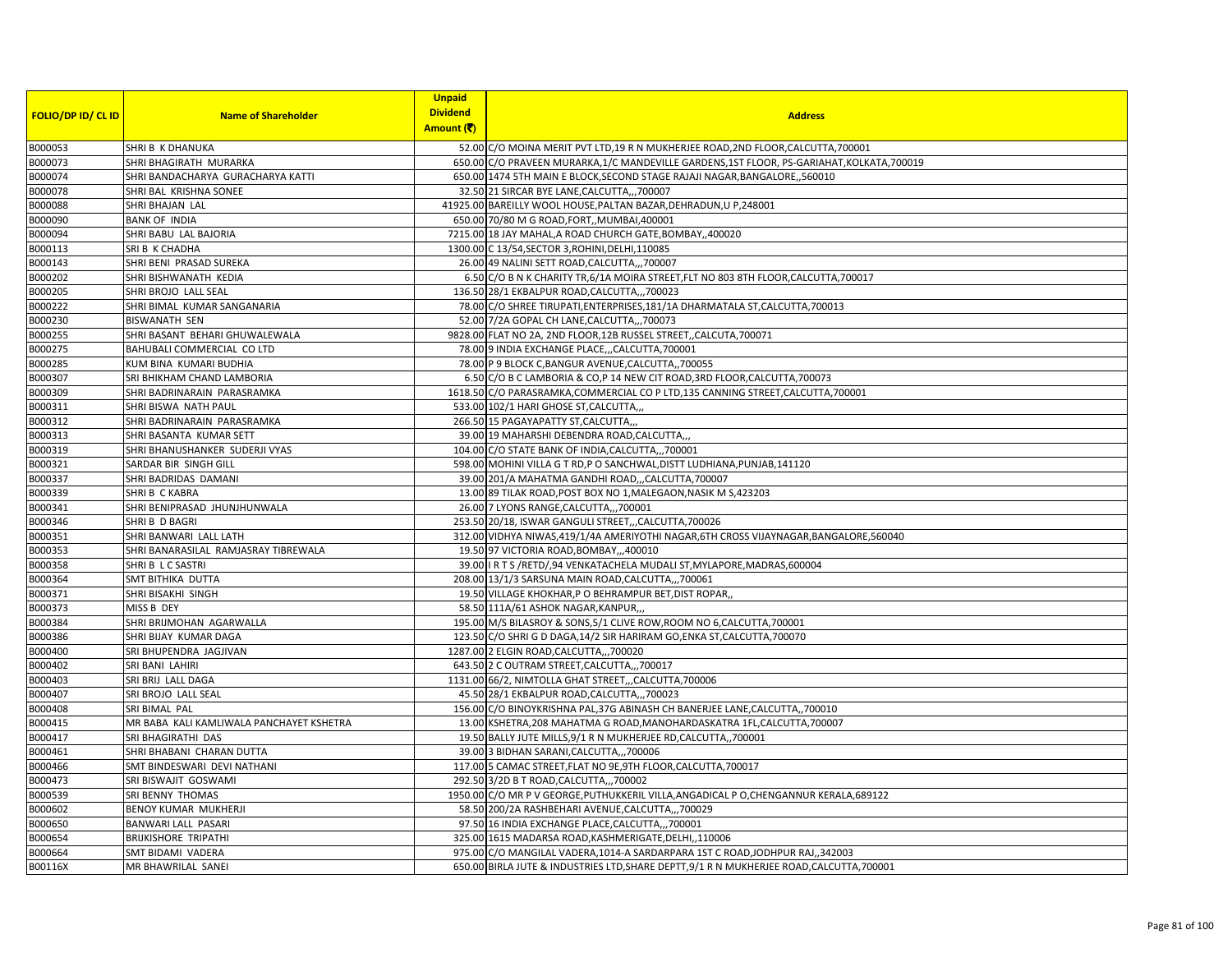|                           |                                              | <b>Unpaid</b>   |                                                                                                                                                       |
|---------------------------|----------------------------------------------|-----------------|-------------------------------------------------------------------------------------------------------------------------------------------------------|
| <b>FOLIO/DP ID/ CL ID</b> | <b>Name of Shareholder</b>                   | <b>Dividend</b> | <b>Address</b>                                                                                                                                        |
|                           |                                              | Amount (そ)      |                                                                                                                                                       |
| C000005                   | SRI CHANDMAL DASONI                          |                 | 162.50 188 JAMUNALAL BAZAZ STREET, 3RD FLOOR, CALCUTTA, ,700007                                                                                       |
| C000024                   | SMT CHANDABAI DAMANI                         |                 | 39.00 7 ISHWAR BHUVAN A RD, CHURCHGATE, BOMBAY, ,400001                                                                                               |
| C000034                   | SHRIC J KAMDAR                               |                 | 2184.00 5 DIPAWALI SOCIETY, NEAR MUKTANAND KARELI BAUG, BARODA, ,390018                                                                               |
| C000038                   | SMT CHHABI MAITRA                            |                 | 156.00 45/27A MOORE AVENUE,,,CALCUTTA,700040                                                                                                          |
| C000084                   | THE CENTRAL BANK EXECUTOR & TRUSTEE CO LTD   |                 | 253.50 CENDTRAL BANK-MMO BLDG, 6TH FLOOR, 55 M G ROAD, FORT, MUMBAI, 400023                                                                           |
| C000104                   | SMT CHHAYA CHATTERJEE                        |                 | 39.00 C/O SRI SUDHANGSHU BH CHATTERJEE, BALLY JUTE MILLS, P.O. BALLY, DIST. HOWRAH, 711201                                                            |
| C000115                   | SMT CHANDRAMONI JALAN                        |                 | 533.00 C/O B K JALAN, EXECUTOR TO THE ESTATE OF, SMT CHANDRAMONI JALAN, GANGES VIEW, 2/2 SALKIA SCHOOL RD, 711101                                     |
| C000117                   | THE CALCUTTA COMMERCIAL BANK LTD             |                 | 539.50 15 CLIVE STREET, ,CALCUTTA,                                                                                                                    |
| C000118                   | SHRI CHARU CHANDRA GHOSE                     |                 | 39.00 12 BANERJEE LANE, SERAMPORE, HOOGHLY,                                                                                                           |
| C000124                   | SMT CHANDRABALI MULLICK                      |                 | 487.50 4 RUPCHAND ROY ST, CALCUTTA,, 700007                                                                                                           |
| C000126                   | SHRI CHOUTHMULL SETHIYA                      |                 | 26.00 9 ARMENIAN STREET, CALCUTTA,                                                                                                                    |
| C000131                   | SMT CHANDRAKALA LAKHOTIA                     |                 | 19.50 C/O ROYCHAND, LAKHOTIA & SONS, 23A N S ROAD 3RD FLR, CALCUTTA, 700001                                                                           |
| C000132                   | SMT CHHABI RANI SEN                          |                 | 6.50 96/D BENIATOLA ST, CALCUTTA,,, 700005                                                                                                            |
| C000138                   | SHRI CHHABIL DAS AGARWAL                     |                 | 6.50 25 GANGA PRASAD, MUKHERJEE ROAD, CALCUTTA,, 700025                                                                                               |
| C000139                   | SHRI CHITRAK MITRA                           |                 | 156.00 3 SOUTH END PARK, CALCUTTA,,, 700029                                                                                                           |
| C000150                   | MRS CHANDAN SHAH                             |                 | 104.00 2 ELGIN ROAD, CALCUTTA,,, 700020                                                                                                               |
| C000154                   | M/S CURRENCY INVESTMENT CO LTD               |                 | 721.50 14/18 EZRA STREET,,,CALCUTTA,700001                                                                                                            |
| C000173                   | SRI CHIROTOSH CHANDRA CHOUDHURY              |                 | 234.00 C/O MINATI CHOUDHURY, RUBY PARK EAST, HALTU CALCUTTA,, 700078                                                                                  |
| C000303                   | CHANDA BHOTIKA                               |                 | 325.00 161/1 MAHATMA GANDHI ROAD, ROOM NO 26 CALCUTTA,,,700007                                                                                        |
| C00033X                   | M/S CENTRAL BANK OF INDIA                    |                 | 1625.00 BIRLA JUTE & INDUSTRIES LTD, SHARE DEPARTMENT, 9/1 R N MUKHERJEE ROAD, CALCUTTA, 700001                                                       |
| D000002                   | SHRI DAMODER HUNSRAJ                         |                 | 130.00 2 MANOK LANE, CALCUTTA,                                                                                                                        |
| D000003                   | SM DHANVANTA VINUBHAI PATEL                  |                 | 5187.00 LAXMI NIVAS, 194 GUJRAT SOCIETY, SION, BOMBAY, 400022                                                                                         |
| D000017                   | SMT DHANLAXMI R MEHTA                        |                 | 78.00 30 MANGALPARK SOCTY, GITA MANDIR ROAD, AHMEDABAD, ,380022                                                                                       |
| D000018                   | SHRI DAMODARDAS MALPANI                      |                 | 10023.00 C/O MALPANI BROS. & CO., 10, FILM COLONY, S.M.S. HIGHWAY, JAIPUR, 302003                                                                     |
| D000040                   | MRS DHANKUYAR MOHANLAL PAREKH                |                 | 1209.00 C/O V K PAREKH, 31 DADISETH AGIARY LN, OPP G T HIGH SCHOOL, BOMBAY, 400002                                                                    |
| D000042                   | SHRI DUNGARMAL KOTHARI                       |                 | 1950.00 C/O L P KOTHARI, VASANT VALLEY COMPLEX, LOTUS NO 101 GOREGAON E MUMBAI, 400097                                                                |
| D000049                   | SHRI DEOKINANDAN AGARWALA                    |                 | 7800.00 KESHARDEO NARSINGDAS, S P MUKERJI ROAD, BANKURA, W BENGAL,                                                                                    |
| D000065                   | SHRI DEVASHIS CHATTERJEE                     |                 | 78.00 5E/1 MEGHA MALLAR, 18/3 GARIAHAT ROAD, CALCUTTA,, 700019                                                                                        |
| D000120                   | SHRI DAU LAL RATHI                           |                 | 13806.00 13 GANGULY LANE, CALCUTTA,,, 700070                                                                                                          |
| D000163                   | SHRI DHANKUMAR LALBHAI SHETH                 |                 | 19.50 FLAT NO 9 RUCHIK APT, NEW HIRA BAUG SOC NR PARIMAL GARDEN, AMBAWADI AHMEDABAD,, 380006                                                          |
| D000166                   | SHRI DULICHAND LAHOTY                        |                 | 104.00 C/O HINDUSTAN, MOTORS LTD, UTTARPARA, HOOGHLY,                                                                                                 |
| D000167                   | SHRI DURGA CH BHATTACHARYA                   |                 | 104.00 86 ASUTOSH MUKHERJEE RD, NORTH BLOCK GR, FLOOR BHOWANIPUR, CALCUTTA,                                                                           |
| D000168                   | SHRI DULAL CHANDRA BANERJEE                  |                 | 325.00 7C CLIVE ROW, CALCUTTA,                                                                                                                        |
| D000174                   | SMT DHANESHWARI MUNSHI                       |                 | 84.50 SOOTPARA SABUN KATRA, AGRA, U P,,                                                                                                               |
| D000181                   | SHRI DHARAMSINGH M BHATIA                    |                 | 13.00 RUSTOM MANSION, 562 ADENWALA ROAD, MATUNGA, BOMBAY, 400019                                                                                      |
| D000185                   | SHRI DIGVIJAY JAGJIVAN                       |                 | 429.00 2 ELGIN ROAD, CALCUTTA,,, 700020                                                                                                               |
| D000187                   | SHRI DILIP KUMAR SEN                         |                 | 117.00 BORAL LANE, P O HOOGHLY, DT HOOGHLY, HOOGHLY,                                                                                                  |
| D000198                   | SHRI DEBAKI KUMAR MAJUMDAR                   |                 | 260.00 1/63 DOVER PLACE, CALCUTTA,,, 700019                                                                                                           |
| D000200                   | SRI DWARKA NATH SEIN                         |                 | 19.50 27 MADAN MITTER LANE, CALCUTTA,,, 700006                                                                                                        |
| D000249                   | SRI DHIRENDRA NATH DEY                       |                 | 65.00 6/3G PANBAGAN LANE, CALCUTTA,,,700014                                                                                                           |
| D000306                   | DILIP KUMAR DEY                              |                 | 292.50 64/5/5 RAJA RAMMOHAN ROY ROAD, KOLKATA,, W BENGAL, 700008                                                                                      |
| D000314                   | MR DAYANAND SHARMA                           |                 | 292.50 PARTH, NEW KISHOREGANJ, ROUND NO 4, RANCHI, 834001                                                                                             |
| D00281X                   | MRS D V JANAKI                               |                 | 650.00 C/O D.V.S.S.V PRASAD,18, SOUTH PATEL NAGAR, PNB OFFICERS RESIDENCY, NEW DELHI, 110008                                                          |
|                           |                                              |                 |                                                                                                                                                       |
| E000002<br>E000005        | MR EBRAHIM HAJEE AHMED<br>MR EJAZ RASUL      |                 | 1930.50 4E SOOTERKIN STREET, CALCUTTA,,, 700012<br>1267.50 33 DANISH ROAD, GAUHATI, ASSAM, , 781001                                                   |
| E000012                   |                                              |                 |                                                                                                                                                       |
|                           | EASTERN TRADERS BANK LTD                     |                 | 104.00 P-7 OLD CHINA BAZAR ST, , CALCUTTA                                                                                                             |
| E000013                   | ESAP MAHAMAD MANGAL ESQ                      |                 | 52.00 12 RAWDON STREET,,,CALCUTTA,700017                                                                                                              |
| E000019<br>F000007        | SRI ESUFI ABDEALI SITALEKHEN<br>SMT FOOLWATI |                 | 156.00 UNION TOOLS & ENGINEERING STORES, JENAB BUILDING, 1ST FLOOR, 22, SERANG STREET, MUMBAI, 400003<br>3900.00 C-1/46 PRASHANT VIHAR,,,DELHI,110085 |
| F000010                   |                                              |                 |                                                                                                                                                       |
| F000016                   | SHRI FEROZ RUSTOMJI KAVARANA                 |                 | 3250.00 DOULATRAM MANS FLR-3,6 KITTRIDGE ROAD, COLABA, BOMBAY, 400005                                                                                 |
|                           | MRS FATIMAAHMED PARAK                        |                 | 156.00 C/O MERCHANTILE BANK OF INDIA LTD, BOMBAY,,,                                                                                                   |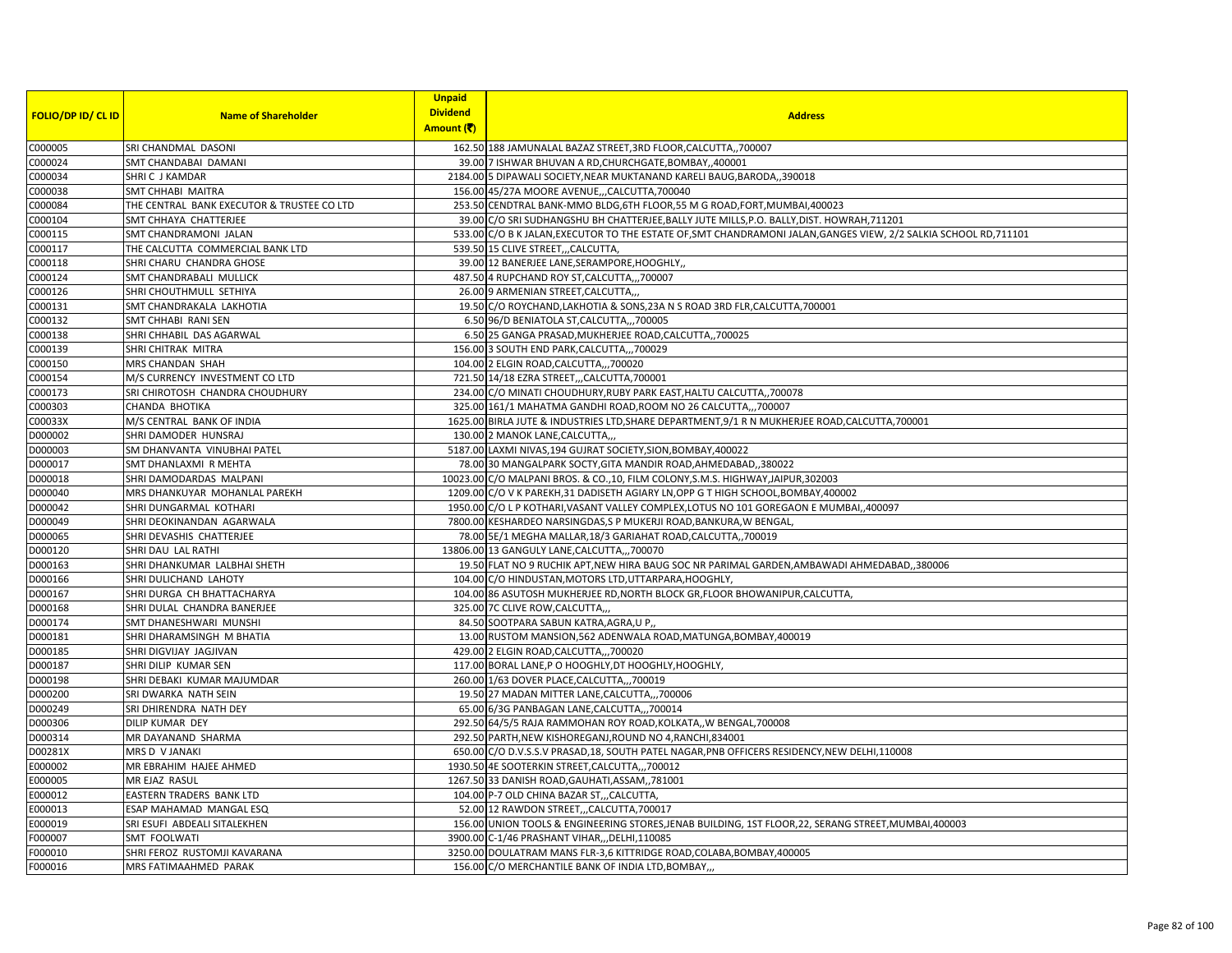| <b>FOLIO/DP ID/ CL ID</b> | <b>Name of Shareholder</b>               | <b>Unpaid</b><br><b>Dividend</b> | <b>Address</b>                                                                                      |
|---------------------------|------------------------------------------|----------------------------------|-----------------------------------------------------------------------------------------------------|
|                           |                                          | Amount (そ)                       |                                                                                                     |
| FI00005                   | M/S PICTET COUNTRY FUND(MAURITIUS) LTD   |                                  | 650.00 DEUTSCHE BANK AG GROUND FLOOR, MHATRE PEN BUILDING, TULSI PIPE ROAD DADAR(W), MUMBAI, 400028 |
| G000001                   | SHRI GULAB CHAND PARAKH                  |                                  | 19.50 16 BONFIELDS LANE, CALCUTTA,,, 700001                                                         |
| G000008                   | SHRI GULAB CHAND BANGUR                  |                                  | 123.50 16 INDIA EXCHG PLACE, 2ND FLOOR ROOM NO 5, CALCUTTA,, 700001                                 |
| G000013                   | SHRI GOKUL CHAND                         |                                  | 104.00 C/O SITAL PRASAD KHARAGPRASAD, 31&31/L BURTOLLA ST, CALCUTTA, 700007                         |
| G000017                   | SHRI GAJANAND SARAOGI                    |                                  | 1092.00 SHREE HANUMANJI MILL,P O KUDRA, SHAHABAD,                                                   |
| G000024                   | SHRI G J THAKKAR                         |                                  | 39.00 28 TARACHAND DUTT ST, CALCUTTA,,,                                                             |
| G000039                   | MRS GITA DEVI BHALOTIA                   |                                  | 2600.00 24 MADAN MOHAN TOLLA STREET,,,CALCUTTA,700005                                               |
| G000043                   | SHRI GYAN CHANDRA AGARWAL                |                                  | 65.00 C/O BIRLA JUTE MILLS, P O BIRLA PUR, 24 PARGANAS,, 743318                                     |
| G000052                   | SHRI GOVIND KUMAR                        |                                  | 1950.00 C/O TULSIRAM SITARAM, KOKAMAL MARKET, RAWAT PARA, AGRA, 282003                              |
| G000054                   | SHRI GOPAL CHANDRA KOUSHAL               |                                  | 52.00 BIRLA CEMENT WORKS, CHITTORGARH, P O CEMENT FACTORY, RAJASTHAN, 312021                        |
| G000072                   | SHRI GOPIKRISHAN AGARWAL                 |                                  | 3744.00 M/S BHARAT SALES CORPN, 15/88 CIVIL LINES, KANPUR, 208001                                   |
| G000074                   | SHRI GAURI SHANKER AGARWAL               |                                  | 5850.00 M/S MITTAL BROTHERS, CHIRGAON, JHANSI,                                                      |
| G000076                   | SHRI GANGA PRASAD                        |                                  | 1300.00 C/O M/S GANGA PRASAD SHIV PRASAD, KAIPER GANJ, RAIBAREILLY U P,                             |
| G000131                   | SHRI GANAISH BHARGOVA                    |                                  | 403.00 C/O LOUIS DREYFUS & CO LTD, 18A BRABOURNE ROAD, CALCUTTA,, 700001                            |
| G000137                   | SHRI GANGA SARAN MITAL                   |                                  | 214.50 POCKET GH 13, FLAT NO 165 (SFSF), PASCHIM VIHAR, NEW DELHI, 110041                           |
| G000161                   | SRI GERALD GONSALVES                     |                                  | 5850.00 G4 PEACE HAVEN, 50-51 LANGFORD ROAD, LANGFORD TOWN, BANGALORE, 560025                       |
| G000204                   | SHRI GOKUL CHAND DE                      |                                  | 117.00 70 SRI GOPAL MULLICK LANE, CALCUTTA,,, 700012                                                |
| G000205                   | SMT GOPA RANI DEBI                       |                                  | 760.50 19 LOUDON STREET, CALCUTTA,,, 700017                                                         |
| G000208                   | SHRI GURUPRASAD ROY                      |                                  | 26.00 2B LEE ROAD,,,CALCUTTA,700020                                                                 |
| G000211                   | SHRI GURUCHARAN DAS PURI                 |                                  | 104.00 34 LINK ROAD, NEW DELHI, , 110014                                                            |
| G000213                   | SHRI GOKUL DAS BIHANI                    |                                  | 58.50 32A BRINDABAN BASAK, STREET, CALCUTTA,, 700005                                                |
| G000223                   | SMT GINIA DEVI PARASRAMKA                |                                  | 26.00 12B MADAN MOHAN CHATTERJI LANE,,,,700007                                                      |
| G000224                   | SHRIG M TAHER                            |                                  | 19.50 C/O GA RANDERIAN LTD, 16 GANESH CH AVENUE, CALCUTTA,, 700013                                  |
| G000226                   | SHRI GANESHALAL RABAWALA                 |                                  | 58.50 C/O M/S KOOLWAL BROS, GORAKUND, INDORE CITY,                                                  |
| G000227                   | SHRI GOPALDAS CHAUDHURI                  |                                  | 253.50 90/5/2 BLOCK E, NEW ALIPORE, CALCUTTA,, 700033                                               |
| G000234                   | SHRI GOBIND LALL MACKAR                  |                                  | 32.50 7 LYONS RANGE, CALCUTTA,,, 700001                                                             |
| G000237                   | SHRI GOPAL KRISHNA JALAN                 |                                  | 429.00 2/2 SALKIA SCHOOL ROAD, HOWRAH,,,711001                                                      |
| G000240                   | MISS GANGA GURBAXANI                     |                                  | 643.50 N 314 NEW RAJENDRA NAGAR, NEW DELHI,,,110060                                                 |
| G000250                   | SHRI GOVIND DAS BHATTER                  |                                  | 370.50 18 NETAJI SUBHAS ROAD, 3RD FLOOR, CALCUTTA,, 700001                                          |
| G000251                   | SMT GUNMALA JAIN                         |                                  | 312.00 C/O RATANLAL RAJNEE SKHKUMAR, P-15 KALAKAR STREET, CALCUTTA,, 700070                         |
| G000409                   | GAJENDRA PRASAD SINGH                    |                                  | 292.50 C/O THE RAMESHWARA JUTE MILLS LTD, MUKTAPUR, PO & DIST SAMASTIPUR BIHAR, 848101              |
| H000002                   | SHRI H D KHANNA                          |                                  | 8502.00 GEM HOUSE,58 RUSSEL STREET, CALCUTTA,, 700071                                               |
| H000013                   | SHRI HIMATLAL MOTILAL                    |                                  | 6.50 M S N 341/8,8/1 NAGAR SETHLEA, VANDO GHEE KANTA, AHMEDABAD, 380001                             |
| H000014                   | M/S HINDUSTHAN CO OP INSCE SOC LTD       |                                  | 650.00 4 CHITTARANJAN AVENUE,,,CALCUTTA,                                                            |
| H000025                   | SHRI HARDWARI LALL SOMANY                |                                  | 5200.00 HINDUSTAN NATIONAL, GLASS MFG CO LTD, GURUGARDEN RD RISHRA, DT-HOOGHLY,                     |
| H000036                   | SHRI HARISHCHANDRA H PARIKH              |                                  | 39.00 NAND NIWAS, CHITTARANJAN ROAD, VILE PARLE EAST, BOMBAY, 400005                                |
| H000041                   | SHRI HARISH CHANDRA H PAREKH             |                                  | 39.00 NAND NIWAS, CHITTARANJAN ROAD, VILE PARLE EAST, BOMBAY, 400005                                |
| H000043                   | SHRI HIRA LAL MOHATA                     |                                  | 468.00 C/O ABC ENTERPRISERS, 55 EZRA STREET 4TH FLOOR, CALCUTTA, 700001                             |
| H000046                   | SHRI HARI BALKRISHNA JOSHI               |                                  | 182.00 8/356 SAUBHAGYA, 3RD FLOOR S K BOLE ROAD, DADAR WEST, MUMBAI, 400028                         |
| H000084                   | THE HINDUSTAN COMMERCIAL BANK LTD        |                                  | 650.00 59/29 KASTURBA GANDHI ROAD, KANPUR,,,                                                        |
| H000098                   | SHRI HAZARI LAL SHARMA                   |                                  | 136.50 87/10 N K BANERJEE STREET, P O RISHRA, DT HOOGHLY, 712248                                    |
| H000113                   | THE HIND BANK LTD                        |                                  | 266.50 4 BRABOURNE ROAD,,,CALCUTTA,700001                                                           |
| H000116                   | SHRI HIRALALL MEHROTRA                   |                                  | 156.00 78 COTTON STREET, CALCUTTA,, 700007                                                          |
| H000117                   | HAJI ESOOF HAJI HUSEN SUCCESSOR TOTHE ES |                                  | 312.00 H VALIMOHAMED H GANI MOTIWALLA, 61A A R ST, BOMBAY, 400003                                   |
| H000118                   | SMT HEMONTO KUMARI SEAL                  |                                  | 6.50 32 MUKTARAM BABU ST, CALCUTTA,, 700007                                                         |
| H000121                   | SHRI HARIDAS DAS                         |                                  | 19.50 5A CHAITAN SEN LANE, BOWBAZAR, CALCUTTA,                                                      |
| H000125                   | SHRI HIRALAL BIRAMAN                     |                                  | 58.50 VILL-LALAS P O HUDLI, VIA KUCHAMAN CITY, RAJASTHAN,                                           |
| H000130                   | MISS HILLA N GHARDA                      |                                  | 221.00 C/O S N GHARDA, AWABAI MANSN 2ND FL, 15 HENRY RD APOLLO RN, FORT BOMBAY,                     |
| H000133                   | MRS HARSHIDA R DIXIT                     |                                  | 19.50 E/3 L K SOCIETY APPTT, OPP DRIVE IN CINEMA, MEMNAGAR, AHMEDABAD, 380052                       |
| H000137                   | SMT HIRALAXMI NAUTAMLAL VYAS             |                                  | 58.50 C/O MR R N VYAS, ASHIANA FLAT B-102, ST JOHN BAPTIST ROAD, BANDRA BOMBAY, 400050              |
| H000145                   | SRI HARSHVARDHAN KEJRIWAL                |                                  | 39.00 23/24 RADHABAZAR ST,,,CALCUTTA,700001                                                         |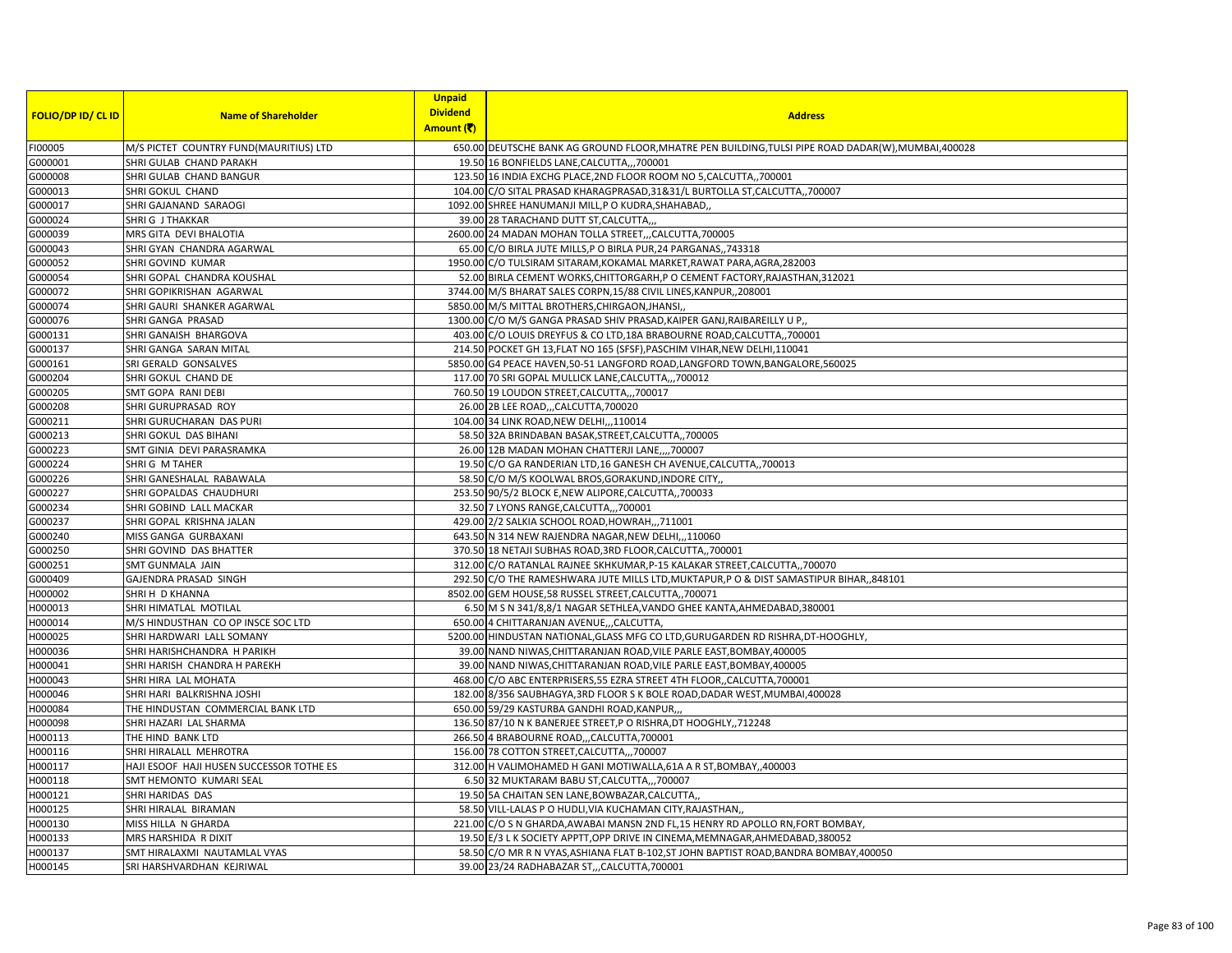| Amount (₹)<br>117.00 MEGHALI CO-OP HSG SOCIETY, FLAT NO 1 VISHNUPANT DAMLE PATH, OFF LOW COLLEGE ROAD, PUNE, 411004<br>SRI HARIHAR GOVIND GOLE<br>HIMANSHU SHAH<br>39.00 13A MOTI BHIKHA COLONY, NAVJIWAN AHMEDABAD,, ,380014<br>H000325<br>78.00 FLAT NO 4A & B,H NO 6-3-348/1, RANK RESIDENCY HYDERABAD, DWARAKAPURI COLONY, PANJAGUTTA, 500082<br>HARI HARA PRASAD Y<br>1000005<br>SHRI ITCHALAL MOTIRAM<br>6.50 HANUMAN POLE, NANAVAT, SURAT,<br>1000011<br>MRS INDIRA RANI KAPUR<br>3640.00 MITRAKUNJ 16 PEDDER ROAD, BOMBAY,,,400026<br>1000012<br>MAJ I S ANAND<br>780.00 1850 SECTOR 34 D, CHANDIGARH,, 160022<br>1000056<br>SHRI ISHWARLAL LALLOOBHAI SHAH<br>104.00 MANI GALI RANDER, SURAT, ,,395005<br>1000058<br>SMT INDIRA BANERJEE<br>312.00 C/O P C CHATTERJEE, BE 26/2 HINDUSTHAN PARK, CALCUTTA, 700029<br>1000060<br>SHRI INDIRJIT RAJ DHALL<br>136.50 9 NAWROJI MANSION, 31 WODEHOUSE ROAD, COLABA, MUMBAI, 400039<br>1000071<br>MRS ILA DE<br>6.50 15/1 B RAJ KISHORE DEY LANE, CALCUTTA,,, 700005<br>1000104<br><b>INDRA DAGA</b><br>39.00 66/2 NIMTALLA GHAT STREET, CALCUTTA,,, 700006<br>IN30001110369146 KAILASH CHANDRA GUPTA<br>325.00 H 2/19, SECTOR-11, ROHINI, DELHI, 110085<br>IN30001110779242 YASMIN MUSTAN VASI<br>5388.50 E/8 BEN NEVIS BHUL BHAI DESAI ROAD, MUMBAI,,,400026<br>IN30002010823266 NURJEHAN R OOMERBHOY<br>7858.50 NOOR MANSION, CHAMPALLY, SEA FACE, MUMBAI, 400007<br>IN30007910068744 DIPAK KUMAR RAY<br>97.50 292, GOSTA TALA, PLOT NO. C-43, KAMDAHARI, GARIA, KOLKATA, WEST BENGAL, 700084<br>IN30007910074454 NIDHI DANGAYACH<br>58.50 NH - 2, C - 113, N. T. P. C. COLONY, VINDHYANAGAR, SIDHI, MADHYA PRADESH, 486885<br>IN30007910328019 AJAY KUMAR JAIN<br>325.00 60, BLOCK DP, PITAMPURA,, NEW DELHI, 110034<br>IN30009510069472 Ramesh Kumar Jain<br>6.50 R Gundecha & Co., No. 72, II Floor, Subhas Complex, Avenue Road, Bangalore Karnataka, 560002<br>IN30009510494140 Centbank Financial Services Limited<br>1950.00 Central Bank-MMO Building 3rd, Floor (East Wing) 55 MG Road, Fort, MUMBAI, 400001<br>IN30009510504137 Sukhraj Chhogalal HUF<br>97.50 29, Prajwal Appartment,1st Floor, 1st Cross,Gavipuram Extn.,BANGALORE,560019<br>IN30009510846499 Arun Kumar Singh<br>6.50 C 91, Dayanand Colony, Lajpat Nagar 4,, NEW DELHI, 110024<br>IN30009511922890 Naveen Kumar Srivastava<br>409.50 LIG 48 Rapti Nagar Phase 4 Behind, Janta Inter College Chargawn, Gorakhpur, 273013<br>IN30014210093339 SANJIV KEJARIWAL<br>650.00 19 B K PAL AVENUE, CALCUTTA,,, 700005<br>IN30015910758416 LOKESH BHATIA<br>32.50 THE PINES, OPP. ASHIANA REGENCY, HOTEL SHIMLA 2, SHIMLA., 171002<br>IN30017510031960 UNNAMALAI. V.D<br>325.00 NO 7, ANNA NAGAR EXTENSION, OPP TO VIMALA HOSPITAL, DINDIGUL, 624005<br>IN30017510061337 PAUL VICTOR RAJ. P<br>650.00 2 A/2 BALAKRISHNA NAGAR,,,MANNARGUDI, TIRUVARUR DIST,614001<br>IN30017510169747 ANANDAN. V<br>162.50 NO 1, UDANIRUNTHA PERIYANAYAKI AMMAN NAGAR, SANNATHI STREET, CUDDALORE, 607002<br>IN30017510316234   BHUPATRAI. C. DESAI<br>130.00 227, OPPANKARA STREET, NEAR UNION BANK OF INDIA,, COIMBATORE, 641001<br>IN30017510517190 NAGARAJA MANICKAM. V<br>195.00 OLD NO 43, NEW NO 135, SATHIYAMURTHY STREET, SALEM, 636001<br>IN30018313022596 MAYA MISRA<br>650.00 E 1 183, ARERA COLONY, BHOPAL, MADHYA PRADESH, 462016<br>IN30018313586535 DILIP KUMAR BHATTACHARYYA<br>32.50 11 B MUKHERJEE PARA LANE, P O KALIGHAT, CALCUTTA, 700026<br>IN30020610463642 RITU GUPTA<br>65.00 A - 2/43B,LAWRENCE ROAD,,DELHI,110035<br>IN30021410179285 ARVIND PARASRAMKA<br>71.50 26 BELVEDERE ROAD, ALIPORE, KOLKATA, 700027<br>IN30021411682920 NEERAJA SINGH<br>162.50 C 90 GOAL BUILDING, JAWAR MINES,, UDAIPUR, 313001<br>IN30021412073867 SIVAKUMAR N<br>195.00 NEW NO 15 OLD NO M 51/3, FIRST MAIN ROAD, BESANT NAGAR, CHENNAI, 600090<br>IN30021412107009 P ANASUYA<br>650.00 H NO 1 5 9/16 GREEN HILLS COLONY, STREET NO 8, HABSIGUDA, HYDERABAD, 500007<br>IN30021412174901 SUMIT SATENDRA SINGHAL<br>130.00 C/O MR SATENDRA PRAKASH SINGHAL, PLOT NO 42 TOWN CENTRE CIDCO, BEHIND INDIAN AIRLINES OFFICE, JALNA ROAD AURANGABAD MAHA<br>IN30021412175374 MANOJ SHARMA<br>32.50 SR C/3, CEMENT PARK, CITY CENTRE, DURGAPUR, WEST BENGAL, INDIA, 713216<br>IN30021412356539 PRAGYA MISHRA<br>32.50 DK/2/150 DANISH KUNJ, KOLAR ROAD, , BHOPAL, 462016<br>IN30021412403119 SAIKAT BANERJEE<br>65.00 15 KHETRA MITRA LN,,,HOWRAH WEST BENGAL, 711106<br>IN30021412865265 MALLIKARJUN S<br>325.00 NO 1864/IC 4TH MAIN, 3RD CROSS VINOBA NAGAR, DAVANAGERE, 577006<br>IN30021413020671 DEVENDRA KUMAR<br>162.50 C 48 JYOTI COLONY SHAHDARA,,,DELHI DELHI,110032<br>IN30021413057175 RASHMI AGARWAL<br>1300.00 Y P MEDICINE, RETI MOHALLA, DINDARPURA, MORADABAD UP, 244001<br>IN30021413530913 LAUKIK DILIP MEHTA<br>507.00 KALKAI CHOWK, TAL SHRIGONDA, DIST A NAGAR  SHRIGONDA, 413701<br>IN30021413547392 SARASWATHI M L<br>227.50 URUGODIGE, KELAKULI POST SIDDARMATA, KOPPA TALUK, KOPPA, 577126<br>IN30021413786298 GEETHA BALAKRISHNA<br>195.00 BHAGYA HOUSE, BALEBAIL ROAD, BEJAI KAPIKAD, MANGALORE, 575004<br>IN30021415374650 KIRAN SHAHI<br>6.50 VINDHYA TELELINKS LIMITED UDYOG, VIHAR PO CHORAHATA,, REWA MADHYA PRADESH, 486006<br>IN30021416732254 MEENA BHATADE<br>325.00 78, ASHTVINAYAK NAGAR TARODA KD, NANDED, NANDED MAHARASHTRA, 431605<br>IN30021417463826 SUBHANKAR GUHA<br>650.00 83/1 BOSE PUKUR ROAD JOGENDRA, GARDENS KASBA,, KOLKATA WEST BENGAL, 700042<br>32.50 96 MAIDA MOH LAL KURTI LAL KURTI, BAZAR MEERUT CANTT, MEERUT UTTAR PRADESH, 250001<br>IN30021417929692 JITENDRA KUMAR ARORA<br>IN30021418934030 DINANATH RAMDAS PATIL<br>1235.00 3 LOUKIK BUILDING GADGE MAHARAJ LANE, DADASAHEB PHALDE ROAD DADAR, , MUMBAI MAHARASHTRA, 400014 |                           |                            | <b>Unpaid</b><br><b>Dividend</b> |                |  |
|------------------------------------------------------------------------------------------------------------------------------------------------------------------------------------------------------------------------------------------------------------------------------------------------------------------------------------------------------------------------------------------------------------------------------------------------------------------------------------------------------------------------------------------------------------------------------------------------------------------------------------------------------------------------------------------------------------------------------------------------------------------------------------------------------------------------------------------------------------------------------------------------------------------------------------------------------------------------------------------------------------------------------------------------------------------------------------------------------------------------------------------------------------------------------------------------------------------------------------------------------------------------------------------------------------------------------------------------------------------------------------------------------------------------------------------------------------------------------------------------------------------------------------------------------------------------------------------------------------------------------------------------------------------------------------------------------------------------------------------------------------------------------------------------------------------------------------------------------------------------------------------------------------------------------------------------------------------------------------------------------------------------------------------------------------------------------------------------------------------------------------------------------------------------------------------------------------------------------------------------------------------------------------------------------------------------------------------------------------------------------------------------------------------------------------------------------------------------------------------------------------------------------------------------------------------------------------------------------------------------------------------------------------------------------------------------------------------------------------------------------------------------------------------------------------------------------------------------------------------------------------------------------------------------------------------------------------------------------------------------------------------------------------------------------------------------------------------------------------------------------------------------------------------------------------------------------------------------------------------------------------------------------------------------------------------------------------------------------------------------------------------------------------------------------------------------------------------------------------------------------------------------------------------------------------------------------------------------------------------------------------------------------------------------------------------------------------------------------------------------------------------------------------------------------------------------------------------------------------------------------------------------------------------------------------------------------------------------------------------------------------------------------------------------------------------------------------------------------------------------------------------------------------------------------------------------------------------------------------------------------------------------------------------------------------------------------------------------------------------------------------------------------------------------------------------------------------------------------------------------------------------------------------------------------------------------------------------------------------------------------------------------------------------------------------------------------------------------------------------------------------------------------------------------------------------------------------------------------------------------------------------------------------------------------------------------------------------------------------------------------------------------------------------------------------------------------------------------------------------------------------------------------------------------------------------------------------------------------------------------------------------------------------------------------------------------------------------------------------------------------------------------------------------------------------------------------------------------------------------------------------------------------------------------------------------------------------------------------------------------------------------------------------------------------------------------------------------------------------------------------------------------------------------------------------|---------------------------|----------------------------|----------------------------------|----------------|--|
|                                                                                                                                                                                                                                                                                                                                                                                                                                                                                                                                                                                                                                                                                                                                                                                                                                                                                                                                                                                                                                                                                                                                                                                                                                                                                                                                                                                                                                                                                                                                                                                                                                                                                                                                                                                                                                                                                                                                                                                                                                                                                                                                                                                                                                                                                                                                                                                                                                                                                                                                                                                                                                                                                                                                                                                                                                                                                                                                                                                                                                                                                                                                                                                                                                                                                                                                                                                                                                                                                                                                                                                                                                                                                                                                                                                                                                                                                                                                                                                                                                                                                                                                                                                                                                                                                                                                                                                                                                                                                                                                                                                                                                                                                                                                                                                                                                                                                                                                                                                                                                                                                                                                                                                                                                                                                                                                                                                                                                                                                                                                                                                                                                                                                                                                                                                                            | <b>FOLIO/DP ID/ CL ID</b> | <b>Name of Shareholder</b> |                                  | <b>Address</b> |  |
|                                                                                                                                                                                                                                                                                                                                                                                                                                                                                                                                                                                                                                                                                                                                                                                                                                                                                                                                                                                                                                                                                                                                                                                                                                                                                                                                                                                                                                                                                                                                                                                                                                                                                                                                                                                                                                                                                                                                                                                                                                                                                                                                                                                                                                                                                                                                                                                                                                                                                                                                                                                                                                                                                                                                                                                                                                                                                                                                                                                                                                                                                                                                                                                                                                                                                                                                                                                                                                                                                                                                                                                                                                                                                                                                                                                                                                                                                                                                                                                                                                                                                                                                                                                                                                                                                                                                                                                                                                                                                                                                                                                                                                                                                                                                                                                                                                                                                                                                                                                                                                                                                                                                                                                                                                                                                                                                                                                                                                                                                                                                                                                                                                                                                                                                                                                                            | H000183                   |                            |                                  |                |  |
|                                                                                                                                                                                                                                                                                                                                                                                                                                                                                                                                                                                                                                                                                                                                                                                                                                                                                                                                                                                                                                                                                                                                                                                                                                                                                                                                                                                                                                                                                                                                                                                                                                                                                                                                                                                                                                                                                                                                                                                                                                                                                                                                                                                                                                                                                                                                                                                                                                                                                                                                                                                                                                                                                                                                                                                                                                                                                                                                                                                                                                                                                                                                                                                                                                                                                                                                                                                                                                                                                                                                                                                                                                                                                                                                                                                                                                                                                                                                                                                                                                                                                                                                                                                                                                                                                                                                                                                                                                                                                                                                                                                                                                                                                                                                                                                                                                                                                                                                                                                                                                                                                                                                                                                                                                                                                                                                                                                                                                                                                                                                                                                                                                                                                                                                                                                                            | H000324                   |                            |                                  |                |  |
|                                                                                                                                                                                                                                                                                                                                                                                                                                                                                                                                                                                                                                                                                                                                                                                                                                                                                                                                                                                                                                                                                                                                                                                                                                                                                                                                                                                                                                                                                                                                                                                                                                                                                                                                                                                                                                                                                                                                                                                                                                                                                                                                                                                                                                                                                                                                                                                                                                                                                                                                                                                                                                                                                                                                                                                                                                                                                                                                                                                                                                                                                                                                                                                                                                                                                                                                                                                                                                                                                                                                                                                                                                                                                                                                                                                                                                                                                                                                                                                                                                                                                                                                                                                                                                                                                                                                                                                                                                                                                                                                                                                                                                                                                                                                                                                                                                                                                                                                                                                                                                                                                                                                                                                                                                                                                                                                                                                                                                                                                                                                                                                                                                                                                                                                                                                                            |                           |                            |                                  |                |  |
|                                                                                                                                                                                                                                                                                                                                                                                                                                                                                                                                                                                                                                                                                                                                                                                                                                                                                                                                                                                                                                                                                                                                                                                                                                                                                                                                                                                                                                                                                                                                                                                                                                                                                                                                                                                                                                                                                                                                                                                                                                                                                                                                                                                                                                                                                                                                                                                                                                                                                                                                                                                                                                                                                                                                                                                                                                                                                                                                                                                                                                                                                                                                                                                                                                                                                                                                                                                                                                                                                                                                                                                                                                                                                                                                                                                                                                                                                                                                                                                                                                                                                                                                                                                                                                                                                                                                                                                                                                                                                                                                                                                                                                                                                                                                                                                                                                                                                                                                                                                                                                                                                                                                                                                                                                                                                                                                                                                                                                                                                                                                                                                                                                                                                                                                                                                                            |                           |                            |                                  |                |  |
|                                                                                                                                                                                                                                                                                                                                                                                                                                                                                                                                                                                                                                                                                                                                                                                                                                                                                                                                                                                                                                                                                                                                                                                                                                                                                                                                                                                                                                                                                                                                                                                                                                                                                                                                                                                                                                                                                                                                                                                                                                                                                                                                                                                                                                                                                                                                                                                                                                                                                                                                                                                                                                                                                                                                                                                                                                                                                                                                                                                                                                                                                                                                                                                                                                                                                                                                                                                                                                                                                                                                                                                                                                                                                                                                                                                                                                                                                                                                                                                                                                                                                                                                                                                                                                                                                                                                                                                                                                                                                                                                                                                                                                                                                                                                                                                                                                                                                                                                                                                                                                                                                                                                                                                                                                                                                                                                                                                                                                                                                                                                                                                                                                                                                                                                                                                                            |                           |                            |                                  |                |  |
|                                                                                                                                                                                                                                                                                                                                                                                                                                                                                                                                                                                                                                                                                                                                                                                                                                                                                                                                                                                                                                                                                                                                                                                                                                                                                                                                                                                                                                                                                                                                                                                                                                                                                                                                                                                                                                                                                                                                                                                                                                                                                                                                                                                                                                                                                                                                                                                                                                                                                                                                                                                                                                                                                                                                                                                                                                                                                                                                                                                                                                                                                                                                                                                                                                                                                                                                                                                                                                                                                                                                                                                                                                                                                                                                                                                                                                                                                                                                                                                                                                                                                                                                                                                                                                                                                                                                                                                                                                                                                                                                                                                                                                                                                                                                                                                                                                                                                                                                                                                                                                                                                                                                                                                                                                                                                                                                                                                                                                                                                                                                                                                                                                                                                                                                                                                                            |                           |                            |                                  |                |  |
|                                                                                                                                                                                                                                                                                                                                                                                                                                                                                                                                                                                                                                                                                                                                                                                                                                                                                                                                                                                                                                                                                                                                                                                                                                                                                                                                                                                                                                                                                                                                                                                                                                                                                                                                                                                                                                                                                                                                                                                                                                                                                                                                                                                                                                                                                                                                                                                                                                                                                                                                                                                                                                                                                                                                                                                                                                                                                                                                                                                                                                                                                                                                                                                                                                                                                                                                                                                                                                                                                                                                                                                                                                                                                                                                                                                                                                                                                                                                                                                                                                                                                                                                                                                                                                                                                                                                                                                                                                                                                                                                                                                                                                                                                                                                                                                                                                                                                                                                                                                                                                                                                                                                                                                                                                                                                                                                                                                                                                                                                                                                                                                                                                                                                                                                                                                                            |                           |                            |                                  |                |  |
|                                                                                                                                                                                                                                                                                                                                                                                                                                                                                                                                                                                                                                                                                                                                                                                                                                                                                                                                                                                                                                                                                                                                                                                                                                                                                                                                                                                                                                                                                                                                                                                                                                                                                                                                                                                                                                                                                                                                                                                                                                                                                                                                                                                                                                                                                                                                                                                                                                                                                                                                                                                                                                                                                                                                                                                                                                                                                                                                                                                                                                                                                                                                                                                                                                                                                                                                                                                                                                                                                                                                                                                                                                                                                                                                                                                                                                                                                                                                                                                                                                                                                                                                                                                                                                                                                                                                                                                                                                                                                                                                                                                                                                                                                                                                                                                                                                                                                                                                                                                                                                                                                                                                                                                                                                                                                                                                                                                                                                                                                                                                                                                                                                                                                                                                                                                                            |                           |                            |                                  |                |  |
|                                                                                                                                                                                                                                                                                                                                                                                                                                                                                                                                                                                                                                                                                                                                                                                                                                                                                                                                                                                                                                                                                                                                                                                                                                                                                                                                                                                                                                                                                                                                                                                                                                                                                                                                                                                                                                                                                                                                                                                                                                                                                                                                                                                                                                                                                                                                                                                                                                                                                                                                                                                                                                                                                                                                                                                                                                                                                                                                                                                                                                                                                                                                                                                                                                                                                                                                                                                                                                                                                                                                                                                                                                                                                                                                                                                                                                                                                                                                                                                                                                                                                                                                                                                                                                                                                                                                                                                                                                                                                                                                                                                                                                                                                                                                                                                                                                                                                                                                                                                                                                                                                                                                                                                                                                                                                                                                                                                                                                                                                                                                                                                                                                                                                                                                                                                                            |                           |                            |                                  |                |  |
|                                                                                                                                                                                                                                                                                                                                                                                                                                                                                                                                                                                                                                                                                                                                                                                                                                                                                                                                                                                                                                                                                                                                                                                                                                                                                                                                                                                                                                                                                                                                                                                                                                                                                                                                                                                                                                                                                                                                                                                                                                                                                                                                                                                                                                                                                                                                                                                                                                                                                                                                                                                                                                                                                                                                                                                                                                                                                                                                                                                                                                                                                                                                                                                                                                                                                                                                                                                                                                                                                                                                                                                                                                                                                                                                                                                                                                                                                                                                                                                                                                                                                                                                                                                                                                                                                                                                                                                                                                                                                                                                                                                                                                                                                                                                                                                                                                                                                                                                                                                                                                                                                                                                                                                                                                                                                                                                                                                                                                                                                                                                                                                                                                                                                                                                                                                                            |                           |                            |                                  |                |  |
|                                                                                                                                                                                                                                                                                                                                                                                                                                                                                                                                                                                                                                                                                                                                                                                                                                                                                                                                                                                                                                                                                                                                                                                                                                                                                                                                                                                                                                                                                                                                                                                                                                                                                                                                                                                                                                                                                                                                                                                                                                                                                                                                                                                                                                                                                                                                                                                                                                                                                                                                                                                                                                                                                                                                                                                                                                                                                                                                                                                                                                                                                                                                                                                                                                                                                                                                                                                                                                                                                                                                                                                                                                                                                                                                                                                                                                                                                                                                                                                                                                                                                                                                                                                                                                                                                                                                                                                                                                                                                                                                                                                                                                                                                                                                                                                                                                                                                                                                                                                                                                                                                                                                                                                                                                                                                                                                                                                                                                                                                                                                                                                                                                                                                                                                                                                                            |                           |                            |                                  |                |  |
|                                                                                                                                                                                                                                                                                                                                                                                                                                                                                                                                                                                                                                                                                                                                                                                                                                                                                                                                                                                                                                                                                                                                                                                                                                                                                                                                                                                                                                                                                                                                                                                                                                                                                                                                                                                                                                                                                                                                                                                                                                                                                                                                                                                                                                                                                                                                                                                                                                                                                                                                                                                                                                                                                                                                                                                                                                                                                                                                                                                                                                                                                                                                                                                                                                                                                                                                                                                                                                                                                                                                                                                                                                                                                                                                                                                                                                                                                                                                                                                                                                                                                                                                                                                                                                                                                                                                                                                                                                                                                                                                                                                                                                                                                                                                                                                                                                                                                                                                                                                                                                                                                                                                                                                                                                                                                                                                                                                                                                                                                                                                                                                                                                                                                                                                                                                                            |                           |                            |                                  |                |  |
|                                                                                                                                                                                                                                                                                                                                                                                                                                                                                                                                                                                                                                                                                                                                                                                                                                                                                                                                                                                                                                                                                                                                                                                                                                                                                                                                                                                                                                                                                                                                                                                                                                                                                                                                                                                                                                                                                                                                                                                                                                                                                                                                                                                                                                                                                                                                                                                                                                                                                                                                                                                                                                                                                                                                                                                                                                                                                                                                                                                                                                                                                                                                                                                                                                                                                                                                                                                                                                                                                                                                                                                                                                                                                                                                                                                                                                                                                                                                                                                                                                                                                                                                                                                                                                                                                                                                                                                                                                                                                                                                                                                                                                                                                                                                                                                                                                                                                                                                                                                                                                                                                                                                                                                                                                                                                                                                                                                                                                                                                                                                                                                                                                                                                                                                                                                                            |                           |                            |                                  |                |  |
|                                                                                                                                                                                                                                                                                                                                                                                                                                                                                                                                                                                                                                                                                                                                                                                                                                                                                                                                                                                                                                                                                                                                                                                                                                                                                                                                                                                                                                                                                                                                                                                                                                                                                                                                                                                                                                                                                                                                                                                                                                                                                                                                                                                                                                                                                                                                                                                                                                                                                                                                                                                                                                                                                                                                                                                                                                                                                                                                                                                                                                                                                                                                                                                                                                                                                                                                                                                                                                                                                                                                                                                                                                                                                                                                                                                                                                                                                                                                                                                                                                                                                                                                                                                                                                                                                                                                                                                                                                                                                                                                                                                                                                                                                                                                                                                                                                                                                                                                                                                                                                                                                                                                                                                                                                                                                                                                                                                                                                                                                                                                                                                                                                                                                                                                                                                                            |                           |                            |                                  |                |  |
|                                                                                                                                                                                                                                                                                                                                                                                                                                                                                                                                                                                                                                                                                                                                                                                                                                                                                                                                                                                                                                                                                                                                                                                                                                                                                                                                                                                                                                                                                                                                                                                                                                                                                                                                                                                                                                                                                                                                                                                                                                                                                                                                                                                                                                                                                                                                                                                                                                                                                                                                                                                                                                                                                                                                                                                                                                                                                                                                                                                                                                                                                                                                                                                                                                                                                                                                                                                                                                                                                                                                                                                                                                                                                                                                                                                                                                                                                                                                                                                                                                                                                                                                                                                                                                                                                                                                                                                                                                                                                                                                                                                                                                                                                                                                                                                                                                                                                                                                                                                                                                                                                                                                                                                                                                                                                                                                                                                                                                                                                                                                                                                                                                                                                                                                                                                                            |                           |                            |                                  |                |  |
|                                                                                                                                                                                                                                                                                                                                                                                                                                                                                                                                                                                                                                                                                                                                                                                                                                                                                                                                                                                                                                                                                                                                                                                                                                                                                                                                                                                                                                                                                                                                                                                                                                                                                                                                                                                                                                                                                                                                                                                                                                                                                                                                                                                                                                                                                                                                                                                                                                                                                                                                                                                                                                                                                                                                                                                                                                                                                                                                                                                                                                                                                                                                                                                                                                                                                                                                                                                                                                                                                                                                                                                                                                                                                                                                                                                                                                                                                                                                                                                                                                                                                                                                                                                                                                                                                                                                                                                                                                                                                                                                                                                                                                                                                                                                                                                                                                                                                                                                                                                                                                                                                                                                                                                                                                                                                                                                                                                                                                                                                                                                                                                                                                                                                                                                                                                                            |                           |                            |                                  |                |  |
|                                                                                                                                                                                                                                                                                                                                                                                                                                                                                                                                                                                                                                                                                                                                                                                                                                                                                                                                                                                                                                                                                                                                                                                                                                                                                                                                                                                                                                                                                                                                                                                                                                                                                                                                                                                                                                                                                                                                                                                                                                                                                                                                                                                                                                                                                                                                                                                                                                                                                                                                                                                                                                                                                                                                                                                                                                                                                                                                                                                                                                                                                                                                                                                                                                                                                                                                                                                                                                                                                                                                                                                                                                                                                                                                                                                                                                                                                                                                                                                                                                                                                                                                                                                                                                                                                                                                                                                                                                                                                                                                                                                                                                                                                                                                                                                                                                                                                                                                                                                                                                                                                                                                                                                                                                                                                                                                                                                                                                                                                                                                                                                                                                                                                                                                                                                                            |                           |                            |                                  |                |  |
|                                                                                                                                                                                                                                                                                                                                                                                                                                                                                                                                                                                                                                                                                                                                                                                                                                                                                                                                                                                                                                                                                                                                                                                                                                                                                                                                                                                                                                                                                                                                                                                                                                                                                                                                                                                                                                                                                                                                                                                                                                                                                                                                                                                                                                                                                                                                                                                                                                                                                                                                                                                                                                                                                                                                                                                                                                                                                                                                                                                                                                                                                                                                                                                                                                                                                                                                                                                                                                                                                                                                                                                                                                                                                                                                                                                                                                                                                                                                                                                                                                                                                                                                                                                                                                                                                                                                                                                                                                                                                                                                                                                                                                                                                                                                                                                                                                                                                                                                                                                                                                                                                                                                                                                                                                                                                                                                                                                                                                                                                                                                                                                                                                                                                                                                                                                                            |                           |                            |                                  |                |  |
|                                                                                                                                                                                                                                                                                                                                                                                                                                                                                                                                                                                                                                                                                                                                                                                                                                                                                                                                                                                                                                                                                                                                                                                                                                                                                                                                                                                                                                                                                                                                                                                                                                                                                                                                                                                                                                                                                                                                                                                                                                                                                                                                                                                                                                                                                                                                                                                                                                                                                                                                                                                                                                                                                                                                                                                                                                                                                                                                                                                                                                                                                                                                                                                                                                                                                                                                                                                                                                                                                                                                                                                                                                                                                                                                                                                                                                                                                                                                                                                                                                                                                                                                                                                                                                                                                                                                                                                                                                                                                                                                                                                                                                                                                                                                                                                                                                                                                                                                                                                                                                                                                                                                                                                                                                                                                                                                                                                                                                                                                                                                                                                                                                                                                                                                                                                                            |                           |                            |                                  |                |  |
|                                                                                                                                                                                                                                                                                                                                                                                                                                                                                                                                                                                                                                                                                                                                                                                                                                                                                                                                                                                                                                                                                                                                                                                                                                                                                                                                                                                                                                                                                                                                                                                                                                                                                                                                                                                                                                                                                                                                                                                                                                                                                                                                                                                                                                                                                                                                                                                                                                                                                                                                                                                                                                                                                                                                                                                                                                                                                                                                                                                                                                                                                                                                                                                                                                                                                                                                                                                                                                                                                                                                                                                                                                                                                                                                                                                                                                                                                                                                                                                                                                                                                                                                                                                                                                                                                                                                                                                                                                                                                                                                                                                                                                                                                                                                                                                                                                                                                                                                                                                                                                                                                                                                                                                                                                                                                                                                                                                                                                                                                                                                                                                                                                                                                                                                                                                                            |                           |                            |                                  |                |  |
|                                                                                                                                                                                                                                                                                                                                                                                                                                                                                                                                                                                                                                                                                                                                                                                                                                                                                                                                                                                                                                                                                                                                                                                                                                                                                                                                                                                                                                                                                                                                                                                                                                                                                                                                                                                                                                                                                                                                                                                                                                                                                                                                                                                                                                                                                                                                                                                                                                                                                                                                                                                                                                                                                                                                                                                                                                                                                                                                                                                                                                                                                                                                                                                                                                                                                                                                                                                                                                                                                                                                                                                                                                                                                                                                                                                                                                                                                                                                                                                                                                                                                                                                                                                                                                                                                                                                                                                                                                                                                                                                                                                                                                                                                                                                                                                                                                                                                                                                                                                                                                                                                                                                                                                                                                                                                                                                                                                                                                                                                                                                                                                                                                                                                                                                                                                                            |                           |                            |                                  |                |  |
|                                                                                                                                                                                                                                                                                                                                                                                                                                                                                                                                                                                                                                                                                                                                                                                                                                                                                                                                                                                                                                                                                                                                                                                                                                                                                                                                                                                                                                                                                                                                                                                                                                                                                                                                                                                                                                                                                                                                                                                                                                                                                                                                                                                                                                                                                                                                                                                                                                                                                                                                                                                                                                                                                                                                                                                                                                                                                                                                                                                                                                                                                                                                                                                                                                                                                                                                                                                                                                                                                                                                                                                                                                                                                                                                                                                                                                                                                                                                                                                                                                                                                                                                                                                                                                                                                                                                                                                                                                                                                                                                                                                                                                                                                                                                                                                                                                                                                                                                                                                                                                                                                                                                                                                                                                                                                                                                                                                                                                                                                                                                                                                                                                                                                                                                                                                                            |                           |                            |                                  |                |  |
|                                                                                                                                                                                                                                                                                                                                                                                                                                                                                                                                                                                                                                                                                                                                                                                                                                                                                                                                                                                                                                                                                                                                                                                                                                                                                                                                                                                                                                                                                                                                                                                                                                                                                                                                                                                                                                                                                                                                                                                                                                                                                                                                                                                                                                                                                                                                                                                                                                                                                                                                                                                                                                                                                                                                                                                                                                                                                                                                                                                                                                                                                                                                                                                                                                                                                                                                                                                                                                                                                                                                                                                                                                                                                                                                                                                                                                                                                                                                                                                                                                                                                                                                                                                                                                                                                                                                                                                                                                                                                                                                                                                                                                                                                                                                                                                                                                                                                                                                                                                                                                                                                                                                                                                                                                                                                                                                                                                                                                                                                                                                                                                                                                                                                                                                                                                                            |                           |                            |                                  |                |  |
|                                                                                                                                                                                                                                                                                                                                                                                                                                                                                                                                                                                                                                                                                                                                                                                                                                                                                                                                                                                                                                                                                                                                                                                                                                                                                                                                                                                                                                                                                                                                                                                                                                                                                                                                                                                                                                                                                                                                                                                                                                                                                                                                                                                                                                                                                                                                                                                                                                                                                                                                                                                                                                                                                                                                                                                                                                                                                                                                                                                                                                                                                                                                                                                                                                                                                                                                                                                                                                                                                                                                                                                                                                                                                                                                                                                                                                                                                                                                                                                                                                                                                                                                                                                                                                                                                                                                                                                                                                                                                                                                                                                                                                                                                                                                                                                                                                                                                                                                                                                                                                                                                                                                                                                                                                                                                                                                                                                                                                                                                                                                                                                                                                                                                                                                                                                                            |                           |                            |                                  |                |  |
|                                                                                                                                                                                                                                                                                                                                                                                                                                                                                                                                                                                                                                                                                                                                                                                                                                                                                                                                                                                                                                                                                                                                                                                                                                                                                                                                                                                                                                                                                                                                                                                                                                                                                                                                                                                                                                                                                                                                                                                                                                                                                                                                                                                                                                                                                                                                                                                                                                                                                                                                                                                                                                                                                                                                                                                                                                                                                                                                                                                                                                                                                                                                                                                                                                                                                                                                                                                                                                                                                                                                                                                                                                                                                                                                                                                                                                                                                                                                                                                                                                                                                                                                                                                                                                                                                                                                                                                                                                                                                                                                                                                                                                                                                                                                                                                                                                                                                                                                                                                                                                                                                                                                                                                                                                                                                                                                                                                                                                                                                                                                                                                                                                                                                                                                                                                                            |                           |                            |                                  |                |  |
|                                                                                                                                                                                                                                                                                                                                                                                                                                                                                                                                                                                                                                                                                                                                                                                                                                                                                                                                                                                                                                                                                                                                                                                                                                                                                                                                                                                                                                                                                                                                                                                                                                                                                                                                                                                                                                                                                                                                                                                                                                                                                                                                                                                                                                                                                                                                                                                                                                                                                                                                                                                                                                                                                                                                                                                                                                                                                                                                                                                                                                                                                                                                                                                                                                                                                                                                                                                                                                                                                                                                                                                                                                                                                                                                                                                                                                                                                                                                                                                                                                                                                                                                                                                                                                                                                                                                                                                                                                                                                                                                                                                                                                                                                                                                                                                                                                                                                                                                                                                                                                                                                                                                                                                                                                                                                                                                                                                                                                                                                                                                                                                                                                                                                                                                                                                                            |                           |                            |                                  |                |  |
|                                                                                                                                                                                                                                                                                                                                                                                                                                                                                                                                                                                                                                                                                                                                                                                                                                                                                                                                                                                                                                                                                                                                                                                                                                                                                                                                                                                                                                                                                                                                                                                                                                                                                                                                                                                                                                                                                                                                                                                                                                                                                                                                                                                                                                                                                                                                                                                                                                                                                                                                                                                                                                                                                                                                                                                                                                                                                                                                                                                                                                                                                                                                                                                                                                                                                                                                                                                                                                                                                                                                                                                                                                                                                                                                                                                                                                                                                                                                                                                                                                                                                                                                                                                                                                                                                                                                                                                                                                                                                                                                                                                                                                                                                                                                                                                                                                                                                                                                                                                                                                                                                                                                                                                                                                                                                                                                                                                                                                                                                                                                                                                                                                                                                                                                                                                                            |                           |                            |                                  |                |  |
|                                                                                                                                                                                                                                                                                                                                                                                                                                                                                                                                                                                                                                                                                                                                                                                                                                                                                                                                                                                                                                                                                                                                                                                                                                                                                                                                                                                                                                                                                                                                                                                                                                                                                                                                                                                                                                                                                                                                                                                                                                                                                                                                                                                                                                                                                                                                                                                                                                                                                                                                                                                                                                                                                                                                                                                                                                                                                                                                                                                                                                                                                                                                                                                                                                                                                                                                                                                                                                                                                                                                                                                                                                                                                                                                                                                                                                                                                                                                                                                                                                                                                                                                                                                                                                                                                                                                                                                                                                                                                                                                                                                                                                                                                                                                                                                                                                                                                                                                                                                                                                                                                                                                                                                                                                                                                                                                                                                                                                                                                                                                                                                                                                                                                                                                                                                                            |                           |                            |                                  |                |  |
|                                                                                                                                                                                                                                                                                                                                                                                                                                                                                                                                                                                                                                                                                                                                                                                                                                                                                                                                                                                                                                                                                                                                                                                                                                                                                                                                                                                                                                                                                                                                                                                                                                                                                                                                                                                                                                                                                                                                                                                                                                                                                                                                                                                                                                                                                                                                                                                                                                                                                                                                                                                                                                                                                                                                                                                                                                                                                                                                                                                                                                                                                                                                                                                                                                                                                                                                                                                                                                                                                                                                                                                                                                                                                                                                                                                                                                                                                                                                                                                                                                                                                                                                                                                                                                                                                                                                                                                                                                                                                                                                                                                                                                                                                                                                                                                                                                                                                                                                                                                                                                                                                                                                                                                                                                                                                                                                                                                                                                                                                                                                                                                                                                                                                                                                                                                                            |                           |                            |                                  |                |  |
|                                                                                                                                                                                                                                                                                                                                                                                                                                                                                                                                                                                                                                                                                                                                                                                                                                                                                                                                                                                                                                                                                                                                                                                                                                                                                                                                                                                                                                                                                                                                                                                                                                                                                                                                                                                                                                                                                                                                                                                                                                                                                                                                                                                                                                                                                                                                                                                                                                                                                                                                                                                                                                                                                                                                                                                                                                                                                                                                                                                                                                                                                                                                                                                                                                                                                                                                                                                                                                                                                                                                                                                                                                                                                                                                                                                                                                                                                                                                                                                                                                                                                                                                                                                                                                                                                                                                                                                                                                                                                                                                                                                                                                                                                                                                                                                                                                                                                                                                                                                                                                                                                                                                                                                                                                                                                                                                                                                                                                                                                                                                                                                                                                                                                                                                                                                                            |                           |                            |                                  |                |  |
|                                                                                                                                                                                                                                                                                                                                                                                                                                                                                                                                                                                                                                                                                                                                                                                                                                                                                                                                                                                                                                                                                                                                                                                                                                                                                                                                                                                                                                                                                                                                                                                                                                                                                                                                                                                                                                                                                                                                                                                                                                                                                                                                                                                                                                                                                                                                                                                                                                                                                                                                                                                                                                                                                                                                                                                                                                                                                                                                                                                                                                                                                                                                                                                                                                                                                                                                                                                                                                                                                                                                                                                                                                                                                                                                                                                                                                                                                                                                                                                                                                                                                                                                                                                                                                                                                                                                                                                                                                                                                                                                                                                                                                                                                                                                                                                                                                                                                                                                                                                                                                                                                                                                                                                                                                                                                                                                                                                                                                                                                                                                                                                                                                                                                                                                                                                                            |                           |                            |                                  |                |  |
|                                                                                                                                                                                                                                                                                                                                                                                                                                                                                                                                                                                                                                                                                                                                                                                                                                                                                                                                                                                                                                                                                                                                                                                                                                                                                                                                                                                                                                                                                                                                                                                                                                                                                                                                                                                                                                                                                                                                                                                                                                                                                                                                                                                                                                                                                                                                                                                                                                                                                                                                                                                                                                                                                                                                                                                                                                                                                                                                                                                                                                                                                                                                                                                                                                                                                                                                                                                                                                                                                                                                                                                                                                                                                                                                                                                                                                                                                                                                                                                                                                                                                                                                                                                                                                                                                                                                                                                                                                                                                                                                                                                                                                                                                                                                                                                                                                                                                                                                                                                                                                                                                                                                                                                                                                                                                                                                                                                                                                                                                                                                                                                                                                                                                                                                                                                                            |                           |                            |                                  |                |  |
|                                                                                                                                                                                                                                                                                                                                                                                                                                                                                                                                                                                                                                                                                                                                                                                                                                                                                                                                                                                                                                                                                                                                                                                                                                                                                                                                                                                                                                                                                                                                                                                                                                                                                                                                                                                                                                                                                                                                                                                                                                                                                                                                                                                                                                                                                                                                                                                                                                                                                                                                                                                                                                                                                                                                                                                                                                                                                                                                                                                                                                                                                                                                                                                                                                                                                                                                                                                                                                                                                                                                                                                                                                                                                                                                                                                                                                                                                                                                                                                                                                                                                                                                                                                                                                                                                                                                                                                                                                                                                                                                                                                                                                                                                                                                                                                                                                                                                                                                                                                                                                                                                                                                                                                                                                                                                                                                                                                                                                                                                                                                                                                                                                                                                                                                                                                                            |                           |                            |                                  |                |  |
|                                                                                                                                                                                                                                                                                                                                                                                                                                                                                                                                                                                                                                                                                                                                                                                                                                                                                                                                                                                                                                                                                                                                                                                                                                                                                                                                                                                                                                                                                                                                                                                                                                                                                                                                                                                                                                                                                                                                                                                                                                                                                                                                                                                                                                                                                                                                                                                                                                                                                                                                                                                                                                                                                                                                                                                                                                                                                                                                                                                                                                                                                                                                                                                                                                                                                                                                                                                                                                                                                                                                                                                                                                                                                                                                                                                                                                                                                                                                                                                                                                                                                                                                                                                                                                                                                                                                                                                                                                                                                                                                                                                                                                                                                                                                                                                                                                                                                                                                                                                                                                                                                                                                                                                                                                                                                                                                                                                                                                                                                                                                                                                                                                                                                                                                                                                                            |                           |                            |                                  |                |  |
|                                                                                                                                                                                                                                                                                                                                                                                                                                                                                                                                                                                                                                                                                                                                                                                                                                                                                                                                                                                                                                                                                                                                                                                                                                                                                                                                                                                                                                                                                                                                                                                                                                                                                                                                                                                                                                                                                                                                                                                                                                                                                                                                                                                                                                                                                                                                                                                                                                                                                                                                                                                                                                                                                                                                                                                                                                                                                                                                                                                                                                                                                                                                                                                                                                                                                                                                                                                                                                                                                                                                                                                                                                                                                                                                                                                                                                                                                                                                                                                                                                                                                                                                                                                                                                                                                                                                                                                                                                                                                                                                                                                                                                                                                                                                                                                                                                                                                                                                                                                                                                                                                                                                                                                                                                                                                                                                                                                                                                                                                                                                                                                                                                                                                                                                                                                                            |                           |                            |                                  |                |  |
|                                                                                                                                                                                                                                                                                                                                                                                                                                                                                                                                                                                                                                                                                                                                                                                                                                                                                                                                                                                                                                                                                                                                                                                                                                                                                                                                                                                                                                                                                                                                                                                                                                                                                                                                                                                                                                                                                                                                                                                                                                                                                                                                                                                                                                                                                                                                                                                                                                                                                                                                                                                                                                                                                                                                                                                                                                                                                                                                                                                                                                                                                                                                                                                                                                                                                                                                                                                                                                                                                                                                                                                                                                                                                                                                                                                                                                                                                                                                                                                                                                                                                                                                                                                                                                                                                                                                                                                                                                                                                                                                                                                                                                                                                                                                                                                                                                                                                                                                                                                                                                                                                                                                                                                                                                                                                                                                                                                                                                                                                                                                                                                                                                                                                                                                                                                                            |                           |                            |                                  |                |  |
|                                                                                                                                                                                                                                                                                                                                                                                                                                                                                                                                                                                                                                                                                                                                                                                                                                                                                                                                                                                                                                                                                                                                                                                                                                                                                                                                                                                                                                                                                                                                                                                                                                                                                                                                                                                                                                                                                                                                                                                                                                                                                                                                                                                                                                                                                                                                                                                                                                                                                                                                                                                                                                                                                                                                                                                                                                                                                                                                                                                                                                                                                                                                                                                                                                                                                                                                                                                                                                                                                                                                                                                                                                                                                                                                                                                                                                                                                                                                                                                                                                                                                                                                                                                                                                                                                                                                                                                                                                                                                                                                                                                                                                                                                                                                                                                                                                                                                                                                                                                                                                                                                                                                                                                                                                                                                                                                                                                                                                                                                                                                                                                                                                                                                                                                                                                                            |                           |                            |                                  |                |  |
|                                                                                                                                                                                                                                                                                                                                                                                                                                                                                                                                                                                                                                                                                                                                                                                                                                                                                                                                                                                                                                                                                                                                                                                                                                                                                                                                                                                                                                                                                                                                                                                                                                                                                                                                                                                                                                                                                                                                                                                                                                                                                                                                                                                                                                                                                                                                                                                                                                                                                                                                                                                                                                                                                                                                                                                                                                                                                                                                                                                                                                                                                                                                                                                                                                                                                                                                                                                                                                                                                                                                                                                                                                                                                                                                                                                                                                                                                                                                                                                                                                                                                                                                                                                                                                                                                                                                                                                                                                                                                                                                                                                                                                                                                                                                                                                                                                                                                                                                                                                                                                                                                                                                                                                                                                                                                                                                                                                                                                                                                                                                                                                                                                                                                                                                                                                                            |                           |                            |                                  |                |  |
|                                                                                                                                                                                                                                                                                                                                                                                                                                                                                                                                                                                                                                                                                                                                                                                                                                                                                                                                                                                                                                                                                                                                                                                                                                                                                                                                                                                                                                                                                                                                                                                                                                                                                                                                                                                                                                                                                                                                                                                                                                                                                                                                                                                                                                                                                                                                                                                                                                                                                                                                                                                                                                                                                                                                                                                                                                                                                                                                                                                                                                                                                                                                                                                                                                                                                                                                                                                                                                                                                                                                                                                                                                                                                                                                                                                                                                                                                                                                                                                                                                                                                                                                                                                                                                                                                                                                                                                                                                                                                                                                                                                                                                                                                                                                                                                                                                                                                                                                                                                                                                                                                                                                                                                                                                                                                                                                                                                                                                                                                                                                                                                                                                                                                                                                                                                                            |                           |                            |                                  |                |  |
|                                                                                                                                                                                                                                                                                                                                                                                                                                                                                                                                                                                                                                                                                                                                                                                                                                                                                                                                                                                                                                                                                                                                                                                                                                                                                                                                                                                                                                                                                                                                                                                                                                                                                                                                                                                                                                                                                                                                                                                                                                                                                                                                                                                                                                                                                                                                                                                                                                                                                                                                                                                                                                                                                                                                                                                                                                                                                                                                                                                                                                                                                                                                                                                                                                                                                                                                                                                                                                                                                                                                                                                                                                                                                                                                                                                                                                                                                                                                                                                                                                                                                                                                                                                                                                                                                                                                                                                                                                                                                                                                                                                                                                                                                                                                                                                                                                                                                                                                                                                                                                                                                                                                                                                                                                                                                                                                                                                                                                                                                                                                                                                                                                                                                                                                                                                                            |                           |                            |                                  |                |  |
|                                                                                                                                                                                                                                                                                                                                                                                                                                                                                                                                                                                                                                                                                                                                                                                                                                                                                                                                                                                                                                                                                                                                                                                                                                                                                                                                                                                                                                                                                                                                                                                                                                                                                                                                                                                                                                                                                                                                                                                                                                                                                                                                                                                                                                                                                                                                                                                                                                                                                                                                                                                                                                                                                                                                                                                                                                                                                                                                                                                                                                                                                                                                                                                                                                                                                                                                                                                                                                                                                                                                                                                                                                                                                                                                                                                                                                                                                                                                                                                                                                                                                                                                                                                                                                                                                                                                                                                                                                                                                                                                                                                                                                                                                                                                                                                                                                                                                                                                                                                                                                                                                                                                                                                                                                                                                                                                                                                                                                                                                                                                                                                                                                                                                                                                                                                                            |                           |                            |                                  |                |  |
|                                                                                                                                                                                                                                                                                                                                                                                                                                                                                                                                                                                                                                                                                                                                                                                                                                                                                                                                                                                                                                                                                                                                                                                                                                                                                                                                                                                                                                                                                                                                                                                                                                                                                                                                                                                                                                                                                                                                                                                                                                                                                                                                                                                                                                                                                                                                                                                                                                                                                                                                                                                                                                                                                                                                                                                                                                                                                                                                                                                                                                                                                                                                                                                                                                                                                                                                                                                                                                                                                                                                                                                                                                                                                                                                                                                                                                                                                                                                                                                                                                                                                                                                                                                                                                                                                                                                                                                                                                                                                                                                                                                                                                                                                                                                                                                                                                                                                                                                                                                                                                                                                                                                                                                                                                                                                                                                                                                                                                                                                                                                                                                                                                                                                                                                                                                                            |                           |                            |                                  |                |  |
|                                                                                                                                                                                                                                                                                                                                                                                                                                                                                                                                                                                                                                                                                                                                                                                                                                                                                                                                                                                                                                                                                                                                                                                                                                                                                                                                                                                                                                                                                                                                                                                                                                                                                                                                                                                                                                                                                                                                                                                                                                                                                                                                                                                                                                                                                                                                                                                                                                                                                                                                                                                                                                                                                                                                                                                                                                                                                                                                                                                                                                                                                                                                                                                                                                                                                                                                                                                                                                                                                                                                                                                                                                                                                                                                                                                                                                                                                                                                                                                                                                                                                                                                                                                                                                                                                                                                                                                                                                                                                                                                                                                                                                                                                                                                                                                                                                                                                                                                                                                                                                                                                                                                                                                                                                                                                                                                                                                                                                                                                                                                                                                                                                                                                                                                                                                                            |                           |                            |                                  |                |  |
|                                                                                                                                                                                                                                                                                                                                                                                                                                                                                                                                                                                                                                                                                                                                                                                                                                                                                                                                                                                                                                                                                                                                                                                                                                                                                                                                                                                                                                                                                                                                                                                                                                                                                                                                                                                                                                                                                                                                                                                                                                                                                                                                                                                                                                                                                                                                                                                                                                                                                                                                                                                                                                                                                                                                                                                                                                                                                                                                                                                                                                                                                                                                                                                                                                                                                                                                                                                                                                                                                                                                                                                                                                                                                                                                                                                                                                                                                                                                                                                                                                                                                                                                                                                                                                                                                                                                                                                                                                                                                                                                                                                                                                                                                                                                                                                                                                                                                                                                                                                                                                                                                                                                                                                                                                                                                                                                                                                                                                                                                                                                                                                                                                                                                                                                                                                                            |                           |                            |                                  |                |  |
|                                                                                                                                                                                                                                                                                                                                                                                                                                                                                                                                                                                                                                                                                                                                                                                                                                                                                                                                                                                                                                                                                                                                                                                                                                                                                                                                                                                                                                                                                                                                                                                                                                                                                                                                                                                                                                                                                                                                                                                                                                                                                                                                                                                                                                                                                                                                                                                                                                                                                                                                                                                                                                                                                                                                                                                                                                                                                                                                                                                                                                                                                                                                                                                                                                                                                                                                                                                                                                                                                                                                                                                                                                                                                                                                                                                                                                                                                                                                                                                                                                                                                                                                                                                                                                                                                                                                                                                                                                                                                                                                                                                                                                                                                                                                                                                                                                                                                                                                                                                                                                                                                                                                                                                                                                                                                                                                                                                                                                                                                                                                                                                                                                                                                                                                                                                                            |                           |                            |                                  |                |  |
|                                                                                                                                                                                                                                                                                                                                                                                                                                                                                                                                                                                                                                                                                                                                                                                                                                                                                                                                                                                                                                                                                                                                                                                                                                                                                                                                                                                                                                                                                                                                                                                                                                                                                                                                                                                                                                                                                                                                                                                                                                                                                                                                                                                                                                                                                                                                                                                                                                                                                                                                                                                                                                                                                                                                                                                                                                                                                                                                                                                                                                                                                                                                                                                                                                                                                                                                                                                                                                                                                                                                                                                                                                                                                                                                                                                                                                                                                                                                                                                                                                                                                                                                                                                                                                                                                                                                                                                                                                                                                                                                                                                                                                                                                                                                                                                                                                                                                                                                                                                                                                                                                                                                                                                                                                                                                                                                                                                                                                                                                                                                                                                                                                                                                                                                                                                                            |                           |                            |                                  |                |  |
|                                                                                                                                                                                                                                                                                                                                                                                                                                                                                                                                                                                                                                                                                                                                                                                                                                                                                                                                                                                                                                                                                                                                                                                                                                                                                                                                                                                                                                                                                                                                                                                                                                                                                                                                                                                                                                                                                                                                                                                                                                                                                                                                                                                                                                                                                                                                                                                                                                                                                                                                                                                                                                                                                                                                                                                                                                                                                                                                                                                                                                                                                                                                                                                                                                                                                                                                                                                                                                                                                                                                                                                                                                                                                                                                                                                                                                                                                                                                                                                                                                                                                                                                                                                                                                                                                                                                                                                                                                                                                                                                                                                                                                                                                                                                                                                                                                                                                                                                                                                                                                                                                                                                                                                                                                                                                                                                                                                                                                                                                                                                                                                                                                                                                                                                                                                                            |                           |                            |                                  |                |  |
|                                                                                                                                                                                                                                                                                                                                                                                                                                                                                                                                                                                                                                                                                                                                                                                                                                                                                                                                                                                                                                                                                                                                                                                                                                                                                                                                                                                                                                                                                                                                                                                                                                                                                                                                                                                                                                                                                                                                                                                                                                                                                                                                                                                                                                                                                                                                                                                                                                                                                                                                                                                                                                                                                                                                                                                                                                                                                                                                                                                                                                                                                                                                                                                                                                                                                                                                                                                                                                                                                                                                                                                                                                                                                                                                                                                                                                                                                                                                                                                                                                                                                                                                                                                                                                                                                                                                                                                                                                                                                                                                                                                                                                                                                                                                                                                                                                                                                                                                                                                                                                                                                                                                                                                                                                                                                                                                                                                                                                                                                                                                                                                                                                                                                                                                                                                                            |                           |                            |                                  |                |  |
|                                                                                                                                                                                                                                                                                                                                                                                                                                                                                                                                                                                                                                                                                                                                                                                                                                                                                                                                                                                                                                                                                                                                                                                                                                                                                                                                                                                                                                                                                                                                                                                                                                                                                                                                                                                                                                                                                                                                                                                                                                                                                                                                                                                                                                                                                                                                                                                                                                                                                                                                                                                                                                                                                                                                                                                                                                                                                                                                                                                                                                                                                                                                                                                                                                                                                                                                                                                                                                                                                                                                                                                                                                                                                                                                                                                                                                                                                                                                                                                                                                                                                                                                                                                                                                                                                                                                                                                                                                                                                                                                                                                                                                                                                                                                                                                                                                                                                                                                                                                                                                                                                                                                                                                                                                                                                                                                                                                                                                                                                                                                                                                                                                                                                                                                                                                                            |                           |                            |                                  |                |  |
|                                                                                                                                                                                                                                                                                                                                                                                                                                                                                                                                                                                                                                                                                                                                                                                                                                                                                                                                                                                                                                                                                                                                                                                                                                                                                                                                                                                                                                                                                                                                                                                                                                                                                                                                                                                                                                                                                                                                                                                                                                                                                                                                                                                                                                                                                                                                                                                                                                                                                                                                                                                                                                                                                                                                                                                                                                                                                                                                                                                                                                                                                                                                                                                                                                                                                                                                                                                                                                                                                                                                                                                                                                                                                                                                                                                                                                                                                                                                                                                                                                                                                                                                                                                                                                                                                                                                                                                                                                                                                                                                                                                                                                                                                                                                                                                                                                                                                                                                                                                                                                                                                                                                                                                                                                                                                                                                                                                                                                                                                                                                                                                                                                                                                                                                                                                                            |                           |                            |                                  |                |  |
|                                                                                                                                                                                                                                                                                                                                                                                                                                                                                                                                                                                                                                                                                                                                                                                                                                                                                                                                                                                                                                                                                                                                                                                                                                                                                                                                                                                                                                                                                                                                                                                                                                                                                                                                                                                                                                                                                                                                                                                                                                                                                                                                                                                                                                                                                                                                                                                                                                                                                                                                                                                                                                                                                                                                                                                                                                                                                                                                                                                                                                                                                                                                                                                                                                                                                                                                                                                                                                                                                                                                                                                                                                                                                                                                                                                                                                                                                                                                                                                                                                                                                                                                                                                                                                                                                                                                                                                                                                                                                                                                                                                                                                                                                                                                                                                                                                                                                                                                                                                                                                                                                                                                                                                                                                                                                                                                                                                                                                                                                                                                                                                                                                                                                                                                                                                                            |                           |                            |                                  |                |  |
|                                                                                                                                                                                                                                                                                                                                                                                                                                                                                                                                                                                                                                                                                                                                                                                                                                                                                                                                                                                                                                                                                                                                                                                                                                                                                                                                                                                                                                                                                                                                                                                                                                                                                                                                                                                                                                                                                                                                                                                                                                                                                                                                                                                                                                                                                                                                                                                                                                                                                                                                                                                                                                                                                                                                                                                                                                                                                                                                                                                                                                                                                                                                                                                                                                                                                                                                                                                                                                                                                                                                                                                                                                                                                                                                                                                                                                                                                                                                                                                                                                                                                                                                                                                                                                                                                                                                                                                                                                                                                                                                                                                                                                                                                                                                                                                                                                                                                                                                                                                                                                                                                                                                                                                                                                                                                                                                                                                                                                                                                                                                                                                                                                                                                                                                                                                                            |                           |                            |                                  |                |  |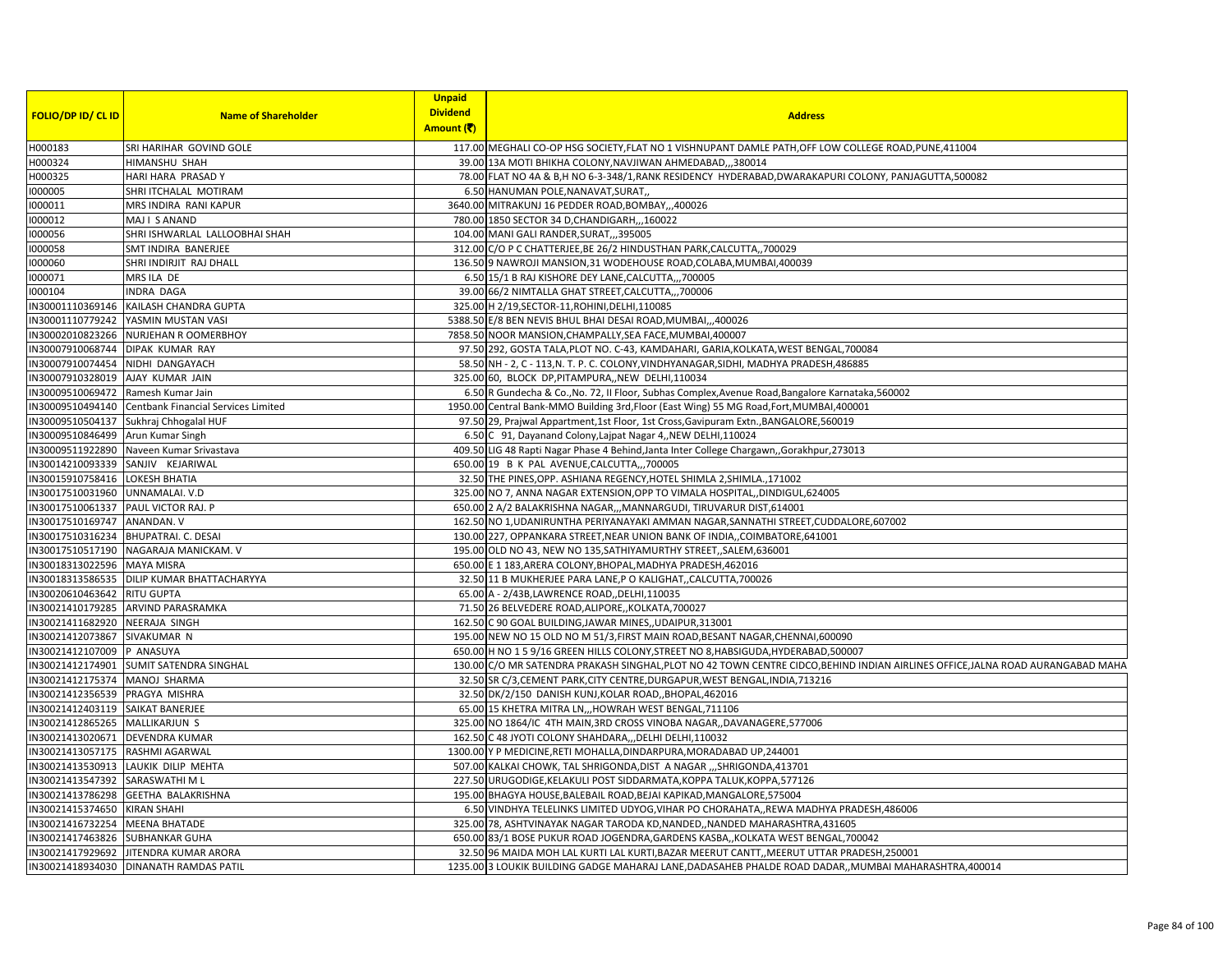|                                    |                                                 | <b>Unpaid</b>   |                                                                                                                                        |
|------------------------------------|-------------------------------------------------|-----------------|----------------------------------------------------------------------------------------------------------------------------------------|
| <b>FOLIO/DP ID/ CL ID</b>          | <b>Name of Shareholder</b>                      | <b>Dividend</b> | <b>Address</b>                                                                                                                         |
|                                    |                                                 | Amount (そ)      |                                                                                                                                        |
|                                    | IN30021418939833 PRANAV KIRTIKUMAR SHAH         |                 | 3250.00 49 BLOCK G MANSAROVER GARDEN DELHI, , DELHI DELHI, 110015                                                                      |
| IN30021419826221 K RAMACHANDRAN    |                                                 |                 | 32.50 NO, 7/35, VENKADESH NAGAR MAIN, ROAD VIRUGAMBAKKAM, CHENNAI TAMIL NADU, 600092                                                   |
| IN30021420731823                   | SUSHEELA SHAMASUNDARAN                          |                 | 585.00 MIG 16 MARUTHI TEMPLE MAIN ROAD, GANGOTHRI LAYOUT, MYSORE KARNATAKA, 570009                                                     |
|                                    | IN30021420844358 UWARAJ VILAS WAMAN             |                 | 71.50 FLAT NO A 404, SHIV SPARSH CITY,, BENKAR WASTI, NEAR BENKAR WASTI BUS, STOP DHAYARI, PUNE CITY, VADGAON, PUNE MAHARASHTRA,       |
|                                    | IN30021420941093 DHARMESH NARENDRA JOSHI        |                 | 715.00 1705/1706, SHREEPATI TOWER, A-WING, TATYA GHARPURE MARG, PIMPLAWADI,, MUMBAI, MUMBAI MAHARASHTRA, 400004                        |
|                                    | IN30023910241628 ALUVILA OONNOONNY PAPPEN       |                 | 1300.00 SHARON HOUSE, NO 8, SKYLINE QUEENS, PARK VILAS, DESHABHIMANI ROAD, KEERTHI NAGAR, EDAPALLY P.O, KOCHI, KERALA, 682024          |
|                                    | IN30023910244374 UNNIKRISHNAN KARIYAL           |                 | 650.00 KOOTHAM PARAMBA,1/3642, CHAKKORATHKULAM,CALICUT,KERALA,673006                                                                   |
|                                    | IN30023911125019   THONDEPU PRITHVI KUMAR RATNA |                 | 617.50 26/3/41 B.V. NAGAR, BEHIND KNR HIGH SCHOOL, NELLORE, 524004                                                                     |
| IN30023911415347 ASHLYK            |                                                 |                 | 650.00 KOTTAVATHUKKAL, MALAYALAPUZHA, THAZHAM P O, PATHANAMTHITTA, 689666                                                              |
|                                    | IN30023913557815 JAMEELA BEEVI ASSANARKUNJU     |                 | 6.50 SHAFI MANZIL, KUNNIKKODE, KOLLAM, KOLLAM, 691508                                                                                  |
|                                    | IN30023913645676 MEENOTI PRAMOD POTDAR          |                 | 6.50 801 MID - TOWN APTS, B G KHER MARG, WORLI, MUMBAI, 400018                                                                         |
| IN30023913818780 ANU SHARMA        |                                                 |                 | 26.00 W.NO. 4, UDYOG VIHAR NEAR CHORHATA THANA, REWA, REWA, 486001                                                                     |
|                                    | IN30023914025189 VIJAY KUMAR HAMIRWASIA         |                 | 260.00 E 168, NARAINA VIHAR, FIRST FLOOR, NEW DELHI, 110028                                                                            |
| IN30023914250604 NANDAKUMARAN K    |                                                 |                 | 6.50 VINDHYA TELELINKS LTD, UDYOG VIHAR, CHORAHATA REWA, MADHYA PRADESH, 486006                                                        |
|                                    | IN30023914529650 ABDUL RASHEED THANNIPATTA      |                 | 325.00 P O BOX 127332, DUBAI, DUBAI, OTHERS, 100000                                                                                    |
| IN30023915206625 MUNEER K          |                                                 |                 | 162.50 KUNNATHEDATH HOUSE, PERUMANNA, VALAKOLAM, MALAPPURAM, 676508                                                                    |
| IN30023915302462 DIVYA RAJAN       |                                                 |                 | 13.00 PLAVILA VADAKKETHIL, VADAKKETHIL, KARUVATTA ADOOR, PATHANAMTHITTA, 691523                                                        |
| IN30026310064688 KRISHNENDU DAS    |                                                 |                 | 6.50 C/O M/S K. DAS & CO K.D. LODGE 129, VIDYASAGAR SARANI SEALPARA, BARISHA, CALCUTTA, 700008                                         |
| IN30026310096726 LIPIKA LAHA       |                                                 |                 | 13.00 51 D GARIAHAT ROAD, BALLYGUNGE, CIRCUS AVENUE, KOLKATA, 700019                                                                   |
| IN30026310098832 SHREE MUKHERJEE   |                                                 |                 | 6.50 8, CHOWDHURY PARA ROAD, SETHPUKUR,,, DIST-BARASAT(N), 743201                                                                      |
| IN30026310143744 KANAI LAL PATRA   |                                                 |                 |                                                                                                                                        |
| IN30026310143824                   | SHYAMAL KUMAR PATRA                             |                 | 1300.00 VILL- GAMBHIRNAGAR, POST- GHATAL, , DIST- PASCHIM MEDINIPUR, 721212<br>162.50 GAMBHIRNAGAR,, GHATAL, PASCHIM MEDINIPUR, 721212 |
|                                    | IN30028010191826 SHAMSUNDAR M. SOMANI           |                 | 1300.00 LAXMI, B-20, NEW ADARSH COLONY, AUSA ROAD, LATUR, 413512                                                                       |
|                                    |                                                 |                 |                                                                                                                                        |
| IN30032710425870   DIPALI SAMANTA  |                                                 |                 | 162.50 SUNNY SEASONS, FLAT 2G, BLOCK-13, RAMCHANDRAPUR, P.S.-SONARPUR, KOLKATA, 700103                                                 |
|                                    | IN30032710582934 DIPALI PAULCHAUDHURY           |                 | 149.50 17, JAGADISH BOSE ROAD, P.O. THAKURPUKUR,, KOLKATA, 700063                                                                      |
|                                    | IN30034310449383 PATEL SAVITABEN VISABHAI       |                 | 97.50 32, YOG DARSHAN SOCIETY, RANIP, , AHMEDABAD., 382480                                                                             |
|                                    | IN30034310689576 NAYANBHAI PRAVINBHAI PATEL     |                 | 325.00 25, SAHJANAND PARK,,N.H.NO. 8, B/H. SURYA MANDIR COMPLEX,ASLALI, TAL-DASKROI,,DIST.AHMEDABAD.,382427                            |
|                                    | IN30034311301124 AMRISHKUMAR D PATEL            |                 | 585.00 D1/3, PARTH INDRAPRASTHA TOWER, BEHIND VASTRAPUR GOVT. COLONY, DRIVE IN ROAD, AHMEDABAD, 380052                                 |
|                                    | IN30036010797722 RAKESH KUMAR ARORA             |                 | 585.00 103/72 ATTARSUIYA, ATTARSUIYA, ALLAHABAD, ALLAHABAD, 211003                                                                     |
|                                    | IN30036020143183 NIRMAL KUMAR NAVALAKHA         |                 | 1462.50 233 A J C BOSE ROAD, FLAT NO 3 SHAKESPEARE SARANI, L/M OPP MINTO PARK, KOLKATA, 700020                                         |
|                                    | IN30036020584353 SUBODH BHOGILAL SHAH           |                 | 260.00 813 STOCK EXCHANGE TOWER, 8TH FLOOR, DALAL STREET, MUMBAI, 400023                                                               |
|                                    | IN30039410601914 TALLA GUNNESWARA RAO           |                 | 19.50 D NO 8-63/1, F3 VAIBHAV TOWERS, SRIRAMNAGAR ELURU POST, W-G-DIST (AP), 534003                                                    |
|                                    | IN30039410605707 KULDEEP KUMAR BANSAL           |                 | 6.50 37A, 2ND LANE, MODEL GRAM, LUDHIANA, PUNJAB, 141001                                                                               |
| IN30039411294477 MANJU SHROFF      |                                                 |                 | 325.00 119, VENKATSMAY ROAD W, R S PURAM, COIMBATORE, 641002                                                                           |
| IN30039411618615 JYOSTNA SAHU      |                                                 |                 | 65.00 PLOT NO 1732/4, KHANDAGIRI BARI, NAKA GATE KHANDAGIRI, BHUBANESWAR, 751030                                                       |
|                                    | IN30039411648437 PATEL NILESH KUMAR             |                 | 650.00 AT/ POST-BHATPUR, KHADKI FALIA, TAL-SANKHEDA, DIST-VADODARA, 391130                                                             |
| IN30039412254696 NARAYAN SAHOO     |                                                 |                 | 6.50 PLOT NO 1732/4, KHANDAGIRI BARI NAKA GATE, KHANDAGIRI, BHUBANESWAR, 751030                                                        |
| IN30039412927815 MAGAN LAL PALOR   |                                                 |                 | 104.00 71 OLD GRAIN MARKET, SRIGANGANAGAR, , SRIGANGANAGAR, 335001                                                                     |
|                                    | IN30039413165725 MAN MOHAN PALOR                |                 | 104.00 71 PURANI DHAN MANDI,,,SRI GANGANAGAR,335001                                                                                    |
|                                    | IN30039413464532 BELOTE SARIKA VISHVANATH       |                 | 325.00 10 ANAND APT, SHRIDHAR NAGAR, CHINCHIWAD, PUNE, 411033                                                                          |
| IN30039414048626 ANCHI DEVI PALOR  |                                                 |                 | 650.00 71, OLD GRAIN MARKET, SRIGANGANAGAR, 335001                                                                                     |
| IN30039414048634 VIJAYA JOSHI      |                                                 |                 | 650.00 71, OLD GRAIN MARKET, SRIGANGANAGAR, 335001                                                                                     |
|                                    | IN30039414711715 RAJESH KUMAR SONI              |                 | 650.00 10/12 JHARNESHWAR COMPLEX,,, BHOPAL M P, 462003                                                                                 |
|                                    | IN30039414855976 RANJANA AGARWALLA              |                 | 409.50 B/19 SOUTH JALAN NAGAR, PO C R BUILDING, DISTRICT DIBRUGARH, ASSAM, 786003                                                      |
|                                    | IN30039414855984 SUNIL KUMAR AGARWALLA          |                 | 409.50 B/19 SOUTH JALAN NAGAR, PO C R BUILDING, DISTRICT DIBRUGARH, ASSAM, 786001                                                      |
| IN30039415116324 DIPTI JANIT MEHTA |                                                 |                 | 409.50 11 KOTHARI APPARTMENT, PLOT NO 1227, GHOBHA CIRCLE OPP UNION BANK ST, BHAVNAGAR, 364001                                         |
|                                    | IN30039415261934 ASHISH PRAKASH SINGH           |                 | 650.00 PHC JAT, TEHSIL-JAWAD, , DIST NEEMUCH (MP), 458226                                                                              |
| IN30039415953282                   | <b>SANDEEP CHUNDURU</b>                         |                 | 325.00 FLAT NO 1 E, REVIERA SUITES, 4/2 NAVABHARATH NAGAR, GUNTUR, 522006                                                              |
| IN30039419446435                   | <b>ABHINAV GUPTA</b>                            |                 | 650.00 NO 350/237A/185, MUTTHIGANJ, ALLAHABAD, 211003                                                                                  |
| IN30044110292685 UJJAL KUMAR DAS   |                                                 |                 | 617.50 14 DESHPRAN SASMAL ROAD, PO DISTRICT HOWRAH, WEST BENGAL, 711101                                                                |
|                                    | IN30044110429268 KASTHURI PRAKASAM S            |                 | 455.00 65 BINNY NAGAR 1ST STREET, MADHAVARAM MILK COLONY, , CHENNAI, 600051                                                            |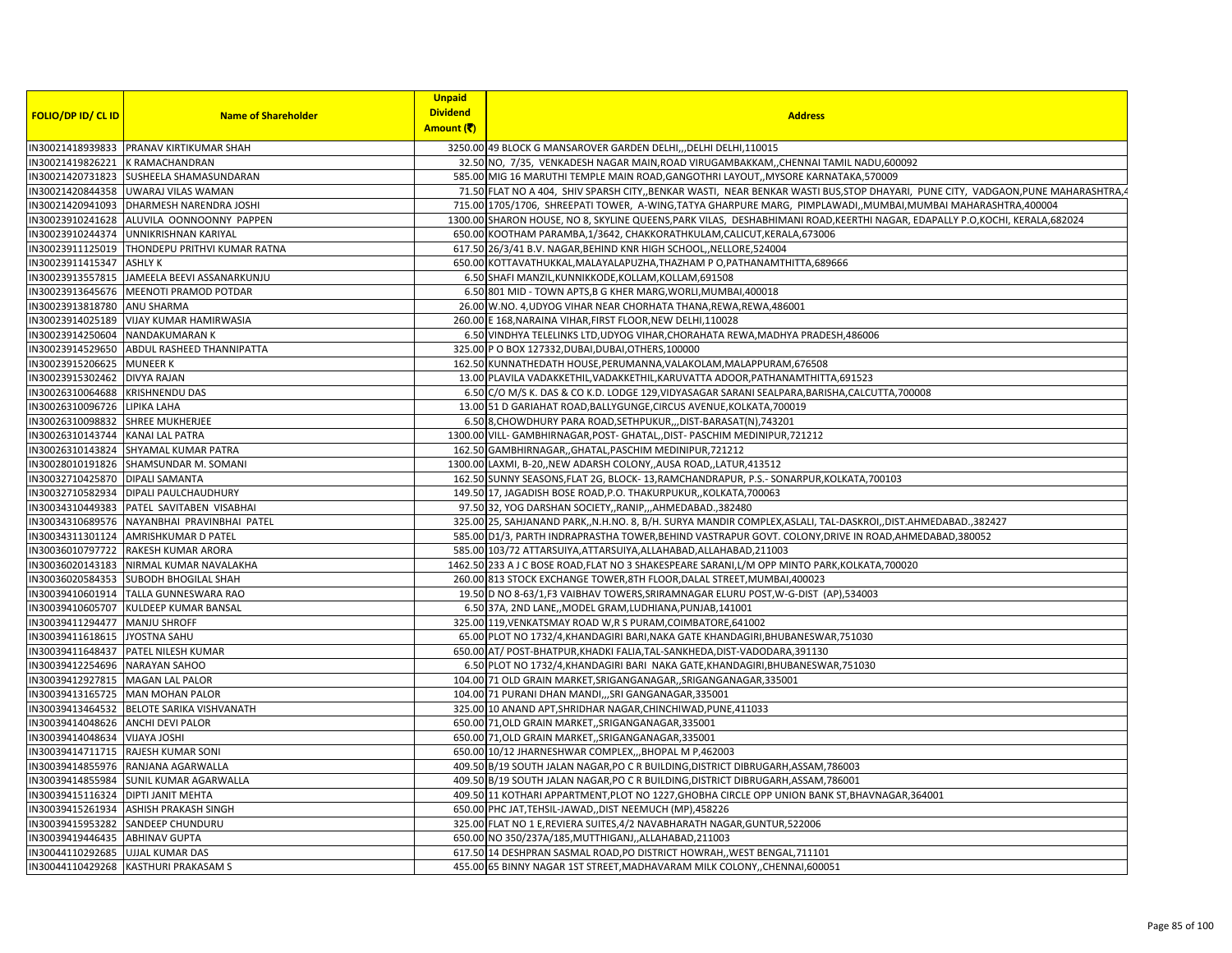|                                    |                                            | <b>Unpaid</b>   |                                                                                                                                |
|------------------------------------|--------------------------------------------|-----------------|--------------------------------------------------------------------------------------------------------------------------------|
| FOLIO/DP ID/ CL ID                 | <b>Name of Shareholder</b>                 | <b>Dividend</b> | <b>Address</b>                                                                                                                 |
|                                    |                                            | Amount (そ)      |                                                                                                                                |
| IN30044110868510 SHYAMALA M        |                                            |                 | 260.00 20 RAJAJI AVENUE, VALASARAVAKKAM, VALASARAVAKKAM, CHENNAI, 600087                                                       |
| IN30045010802760                   | RANJAN CHAKRABORTY                         |                 | 195.00 24 A/ 1 RAYPUR MONDAL PARA ROAD, KEYABAGAN, NAKTALA, ,700047                                                            |
| IN30045010828476                   | PUSHPAVATI I. MEHTA                        |                 | 292.50 MEHTA HOUSE, GANGA MANDIR, CUTTACK, ,753001                                                                             |
| IN30045010924040 USHA BANTHIA      |                                            |                 | 650.00 C-2/1 MODERN COMPLEX, MOTI BAGH CHOWK, RAIPUR, 492001                                                                   |
| IN30045012779830                   | SATYA NARAIN SHARMA                        |                 | 19.50 K G COMPLEX, FLAT NO 107, RANI BAZAR, PO BIKANER (RAJASTHAN), 334001                                                     |
| IN30045012982095                   | <b>ANNIE VERGHESE</b>                      |                 | 78.00 PEARL MOOR, RSPO, TIRUVALLA, ,689111                                                                                     |
| IN30045012991812                   | <b>SUMAN KUMAR</b>                         |                 | 357.50 588-MOTA SINGH NAGAR, JALANDHAR, PUNJAB,, 144001                                                                        |
| IN30045014463884                   | <b>DAVADA MAHAVIR</b>                      |                 | 1202.50 AT POST NATEPUTE TALUKA, MALSHIRAS DIST SOLAPUR, SOLAPUR, MAHARASHTRA, 413109                                          |
| IN30045014483192                   | SNEHLATA SHARADCHANDRA GANDHI              |                 | 2437.50 JUNE POST SHEJARI, 464 SHUKRAWAR PETH PHALTAN, SATARA, MAHARASHTRA, 415523                                             |
| IN30045014593186                   | <b>ANSHU TIWARI</b>                        |                 | 650.00 111, NETA JI SUBHASH MARG, INDORE, MADHYA PRADESH, 452006                                                               |
| IN30045014598325                   | PRIYANKA VINOD LAHOLE                      |                 | 65.00 PLOT NO 15 A NR ANAND PARK, SATOSH NAGAR KHADKI AKOLA, AKOLA, MAHARASHTRA, 444001                                        |
| IN30045080219079                   | <b>DHANPAT JAIN</b>                        |                 | 130.00 FLAT NO 301 BHANDARI SAVAJ APTS, KOTHI ROAD,, AHMEDNAGAR, 414001                                                        |
| IN30045080305900                   | NILIMA VARDHAMAN DOSHI                     |                 | 1202.50 SANMATI NURING HOME, PIRALE ROAD,, PO NATEPUTE, 413109                                                                 |
| IN30045080522805                   | YUTIKA MAYUR VORA                          |                 | 988.00 KUSHAL KUNJ, PANCHGANI, DIST SATARA, PANCHGANI, 412805                                                                  |
| IN30047610102597                   | MUMTAZ HUSAIN KAGALWALA                    |                 | 650.00 243 JUPITER APTS,41 CUFFE PARADE, COLABA, MUMBAI, 400005                                                                |
| IN30047610197253                   | <b>BISHWANATH KASERA</b>                   |                 | 1300.00 6 B ACHARYA JAGADISH CHANDRA BOSE RD, CALCUTTA,,, 700017                                                               |
| IN30047610245246                   | <b>JUGAL KISHORE</b>                       |                 | 409.50 B-304 K M APARTMENTS, PLOT NO 12, SECTOR 12 DWARKA, NEW DELHI, 110045                                                   |
|                                    | IN30047641406276 SRAWAN KUMAR JAIN         |                 | 292.50 FLAT NO 7 J, RAJAT ENCLAVE, 58, MANIK BANDOPADHYAY SARANI, FORMELY T, MOORE AVENUE, KOLKATA, 700040                     |
| IN30047641723057                   | YATIN MADHAV KAMATH                        |                 | 26.00 G 8 KUMAR CLASSICS, NEAR POLICE WORK SHOP, AUNDH, PUNE, 411007                                                           |
|                                    | IN30047641834946 D JEBATHOMA JOHN SELVARAJ |                 | 201.50 C/O POWER PLANT, P BOX 300 ELISALAT, ABU DHABI, UAE, 999999                                                             |
| IN30047641861872                   | RAJEEV MUKUND SAPRE                        |                 | 6.50 201 PANDURANG NIWAS, VISHNUNAGAR, NAUPADA, THANE, 400602                                                                  |
| IN30047642258144                   | JAYANIBEN ODEDRA                           |                 | 292.50 NEAR POLITECHNIC COLLEGE WADI, BEHIND SHREERAM PETROL PUMP, , PORBANDAR, 360577                                         |
| IN30047642836288                   | <b>T SRINIVAS REDDY</b>                    |                 | 585.00 FLAT NO 302 PAVANI ESTATES, PLOT NO 64 HUDA ENCLAVE JUBILEEHILLS, OPP ANDHRA JYOTHI OFFICE, HYDERABAD TELANGANA, 500033 |
| IN30047643017077 S K S KUSHWAHA    |                                            |                 | 195.00 277/17 BALRAMPUR, EASTATE COLONY NAKA,, LUCKNOW, 226004                                                                 |
| IN30047643106798                   | PARESH VITHOBA MADHAVI                     |                 | 325.00 FLAT NO 4 CHANAKYA, PLOT NO 31 CHARKOP, SECTOR 2 KANDIVALI WEST, MUMBAI, 400067                                         |
| IN30047643185439                   | SHILPA PARESH NAGADA                       |                 | 260.00 MANJUSHA 161/24, PRADHIKARAN, NIGDI BHEL CHOWK, PUNE, 411044                                                            |
| IN30048410270326                   | <b>BONA JOSEPH D'MELLO</b>                 |                 | 292.50 760 AGASHI KUMBHARWADA TAL VASAI, OPP GRAMPANCHAYAT OFFICE,, VIRAR WEST MAHARASHTRA, 401301                             |
| IN30048413382395                   | BHUPESHKUMAR JAYANTILAL RAO                |                 | 65.00 FLAT NO - 201, ANUKUL COMPLEX, PLOT NO-CM-8/12 OPP DAMAN GANGA, TIMES VAPI, 396191                                       |
| IN30048421728746                   | MOHAMMAD MONIRUZZAMAN                      |                 | 45.50 S/O MD ANSARUL ZAMAN KHANRO,PO MEMARI WESTERN SIDE OF,FOORBAL GROUND BURDWAN,BURDWAN WEST BENGAL,713146                  |
| IN30051310192780                   | <b>SUNDEEP KUMAR ARORA</b>                 |                 | 910.00 SUKHJIT STARCH MILLS, MUBARAK NAGAR,, NIZAMABAD (A P), 503003                                                           |
| IN30051310545458                   | DATTATREYA B MAYINKAR                      |                 | 65.00 NO 269 UPSTAIRS 04TH MAIN 8TH CROSS, NEXT TO SHESHAMAHAGANAPATHI TEMPLE, HANUMANTHANAGAR BANGALORE, KARNATAKA, 56001     |
| IN30051311285056 VALES ASHLEY JOEL |                                            |                 | 6.50 APOORVA ALTO DABOLIM, PO AIRPORT, SOUTH GOA, GOA, 403801                                                                  |
| IN30051311664414                   | <b>USHA DEVI</b>                           |                 | 1898.00 SHASHTRI NAGAR, BLOCK NO 4 P O KADMA, JAMSHEDPUR, JHARKHAND, 831005                                                    |
| IN30051312052136                   | DNYANESHWAR DATTATRAYA SHINDE              |                 | 32.50 303 FLOOR 03 MAJIWADE JYOTIRMAYA SOC,13 RSC 13 PAWAR NAGAR, BEHIND LOKPURAM, THANE, 400606                               |
| IN30051312882597                   | <b>SUMAN MALI</b>                          |                 | 13.00 SAI CHEMBERS FLAT NO 7, MANGALWAR PETH,, MIRAJ, 416410                                                                   |
| IN30051313380045                   | VISHVANATH SHIVAPPA KUMBHAR                |                 | 162.50 SHIV PARVATI H NO 21, GITANAGAR AT AND POST KAVALAPUR, TALUKA MIRAJ DIST SANGLI, KAVALAPUR, 416306                      |
| IN30051313846702                   | <b>BHARTIBEN KANIYALAL GANDHI</b>          |                 | 19.50 PRIYAMVADA,129 VRUNDAVAN NAGAR,BAMROLI ROAD GODHRA,GUJARAT,389001                                                        |
| IN30051314068697                   | <b>ANANT SHARMA</b>                        |                 | 6.50 A 306 HILL VIEW APPT OPP AYURVADIC H, NR AIYAPPA TEMPLE ZADESHWAR ROAD BHA, BHAHRUCH, GUJARAT, 392011                     |
| IN30051315003665                   | RADHA CHAMUNDEESWARI S                     |                 | 6.50 OLD NO 46 NEW NO 107 BANGARU STREET, AYANAVARAM, , CHENNAI TAMILNADU, 600023                                              |
| IN30051315680075                   | <b>ROSHNI SINHA ROY</b>                    |                 | 1300.00 25, SAHID MANGAL PANDEY SARANI, BARRACKPORE, KOLKATA WEST BENGAL, 700120                                               |
| IN30051316082989                   | <b>GHANSHYAM PRASAD SUREKA</b>             |                 | 19.50 G 102 RASHMI APT, HARSH VIHAR, PITAMPURA, DELHI, 110034                                                                  |
| IN30051316634843                   | JOHN JOSEPH                                |                 | 286.00 B 5 9 GARDENIA 36, VADGAON SHERI, PUNE, MAHARASHTRA, 411014                                                             |
| IN30051316988862                   | SATISHA B M                                |                 | 71.50 SRI KAMAKSHI NILAYA, 5TH CROSS JAIL ROAD, SHIMOGA, SHIMOGA KARNATAKA INDIA, 577201                                       |
| IN30051317012719                   | <b>AJITH KUMAR S L</b>                     |                 | 32.50 AJITH BHAVAN NO 15 35 ERUMATHOOR, CHENKAL P O NEYYATTINKARA TRIVANDRUM, TRIVANDRUM, KERALA, 695132                       |
| IN30051317336582                   | <b>MONIKA BANTHIA</b>                      |                 | 97.50 BANTHIA KA CHOWK,,, BIKANER RAJASTHAN, 334001                                                                            |
| IN30051317632724                   | <b>ARSHAD HAMZA</b>                        |                 | 97.50 PO BOX 28758, DUBAI,, UAE, 111111                                                                                        |
| IN30051317846974                   | <b>SANJAY KAPOOR</b>                       |                 | 136.50 D 28 GROUND FLOOR, SOUTH CITY 2, GURGAON HARYANA, 122002                                                                |
| IN30051318378590                   | <b>NIVESH</b>                              |                 | 19.50 H NO 5/908, MAIMARAN KHALAPAR, , SAHARANPUR UTTAR PRADESH, 247001                                                        |
| IN30051319044314                   | KSHETRA NATH MILLI                         |                 | 65.00 4/B 26 EKTA VIHAR, SECTOR 25 CBD, , NAVI MUMBAI MAHARASHTRA, 400614                                                      |
| IN30051320953248                   | <b>RAKESH MEHTA</b>                        |                 | 6.50 58 A GANDHINAGAR,,,BHILWARA RAJASTHAN,311001                                                                              |
| IN30051320963686 REKHA MEHTA       |                                            |                 | 6.50 58 A, BEHIND GASNESH MANDIR, GANDHINAGAR, BHILWARA RAJASTHAN, 311001                                                      |
|                                    |                                            |                 |                                                                                                                                |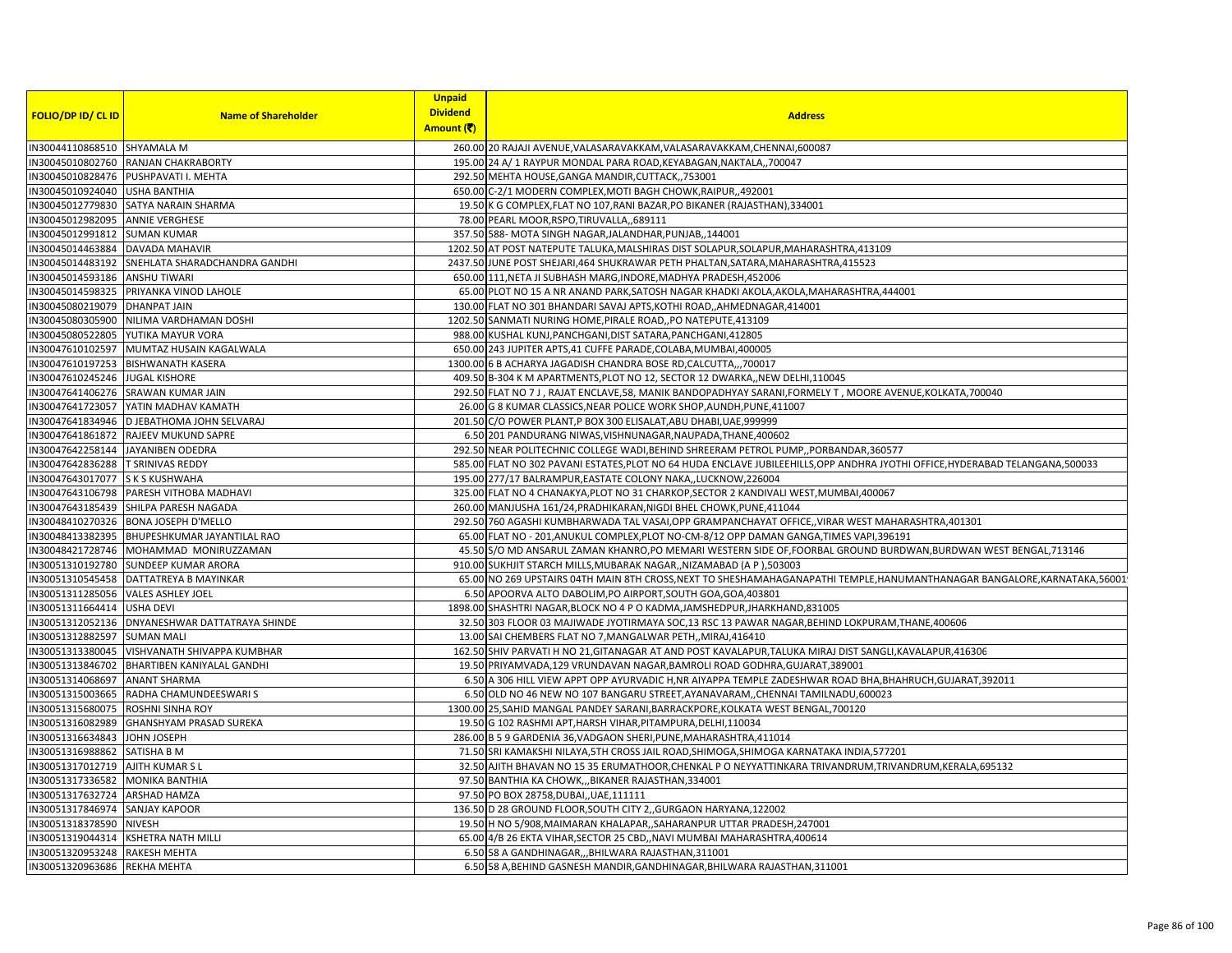|                                     |                                            | <b>Unpaid</b>   |                                                                                                                                   |
|-------------------------------------|--------------------------------------------|-----------------|-----------------------------------------------------------------------------------------------------------------------------------|
| <b>FOLIO/DP ID/ CL ID</b>           | <b>Name of Shareholder</b>                 | <b>Dividend</b> | <b>Address</b>                                                                                                                    |
|                                     |                                            | Amount (₹)      |                                                                                                                                   |
| IN30051321200019 SURESH NINAN       |                                            |                 | 1105.00 KOTTAPARAMBIL, KEEZHEKUNNU COLLECTORATE PO, NEAR VIMALAGIRI CHURCH, KOTTAYAM KERALA, 686002                               |
| IN30051322136128                    | <b>VIRENKUMAR DOBARIYA</b>                 |                 | 65.00 S NO 214 220 221 PARK INFINIA, BLDG NO B 13, FLAT NO 1201, PUNE MAHARASHTRA INDIA, 412308                                   |
| IN30051322221937                    | <b>SUDIP RANA</b>                          |                 | 6.50 VILL PO LUTUNIA PS SABANG DIST PASCH, IM MEDINIPUR NEAR CPI M PARTY OFFICE, SABANG WEST BENGAL, 721166                       |
| IN30051322755809 SUCHITA ANIL PATIL |                                            |                 | 143.00 SR NO 52/1/1 SIDDHI IRIS BUL FLAT NO,202 NETAJI NAGAR PIMPALE GURUV NEAR, KASHI VISHVESHWAR ENG MDM SCHL, PUNE MAHARASHTR/ |
| IN30051323344454                    | VIROOPA YELAMANCHILI                       |                 | 32.50 6 59 SRI DURGA ESTATES, DEEPTHI SRI NAGAR, NEAR MADINAGUDA MIYAPUR, HYDERABAD ANDHRA PRADESH, 500049                        |
| IN30051380464250                    | <b>MAYANK PUROHIT</b>                      |                 | 26.00 PLOT NO 30 MUNSHI COLONY, AJMER ROAD NARSINGHPURA, BEAWAR AJMER BEAWAR, AJMER RAJASTHAN, 305901                             |
| IN30055610018885                    | RAJ KISHORE MAHESHWARI                     |                 | 325.00 48/74, GENERAL GANJ, , KANPUR U.P., 208001                                                                                 |
|                                     | IN30055610069018 JAGDISH PRASAD BANSAL     |                 | 812.50 MOHALLA KASBA TANDA,,,DIST- AMBEDKAR NAGAR,224190                                                                          |
| IN30055610120689                    | <b>USHA AGARWAL</b>                        |                 | 585.00 SHANKER VILLA, A-5 RAM PUR GARDENS, BAREILLY,, 243001                                                                      |
| IN30055610347057                    | <b>TARA DEVI</b>                           |                 | 195.00 TANDA, AMBEDKAR NAGAR, , AMBEDKAR NAGAR - U.P, 224190                                                                      |
| IN30059710208059                    | RIAZ LAWYER                                |                 | 4550.00 74/A MEHAR APARTMENTS, ANSTEY ROAD, MUMBAI, 400026                                                                        |
| IN30061010018406                    | <b>ELIZABETH JOSEPH</b>                    |                 | 650.00 463 4TH A CROSS, III BLOCK, KORAMANGALA, BANGALORE, 560034                                                                 |
| IN30061010276791                    | RAGHAVENDRA GUPTA                          |                 | 325.00 756 FIRST MAIN, 7TH BLOCK SECOND PHASE, BANASHANKARI THIRD STAGE, BANGALORE, 560085                                        |
| IN30061010417151                    | <b>SURESH KUMAR SHARMA</b>                 |                 | 650.00 RANOLI, SIKAR DIST, RAJASTHAN, 332403                                                                                      |
| IN30061010558200 SURESH KARWA       |                                            |                 | 260.00 E - 202, WALCHAND PLAZA, OPP. KAPOL WADI, GEETA NAGAR BHAYANDER (W), THANE DIST, 401101                                    |
| IN30061010744183                    | K S SUBBA RAJU                             |                 | 65.00 D.NO.11-1-15, NEW NO.11-1-23, BANGALORE ROAD, HINDUPUR, 515201                                                              |
| IN30061010844073                    | KANHAIYA LAL NAHATA                        |                 | 162.50 C/O JUGAL KISHORE MANIK CHAND, 16, BONFIELD LANE, 2ND FLOOR, KOLKATA, 700001                                               |
| IN30061010890356                    | KHUSHBOO C GAGRANI                         |                 | 13.00 FLAT NO 504 BLDG 26A, NEW MHADA COMPLEX NR NNP NO 1 AND 2, DINDOSHI GOREGAON EAST, MUMBAI, 400065                           |
| IN30061010977727                    | PRABHAT KUMAR AGARWAL                      |                 | 32.50 2/A, JADULAL MULLICK ROAD, KOLKATA, 700006                                                                                  |
| IN30061010977735 SHASHI AGARWAL     |                                            |                 | 32.50 2/A, JADULAL MULLICK ROAD,, KOLKATA, 700006                                                                                 |
| IN30061011023756                    | KUMARPAL DEVICHAND SHA                     |                 | 650.00 202/1,3RD MAIN, P.J EXTENSION, OPP NAGARVANI PRESS, DAVANGERE, 577002                                                      |
| IN30061011024009                    | <b>RANJEET PRASAD</b>                      |                 | 650.00 2H-89, BAHADURPUR HOUSING COLONY, KANKARBAGH, PATNA, 800026                                                                |
| IN30061011071989                    | <b>GOURAV MALOO</b>                        |                 | 162.50 121 B/3 3RD FLOOR, MOTILAL NEHRU ROAD,, KOLKATA, 700029                                                                    |
| IN30061011116399                    | <b>LALITHA NITTA</b>                       |                 | 6.50 FLAT NO B4 PL 270, SRI LAXMI APTS, FLR-1, VASAVI COLONY, LALBAHADUR NAGAR, HYDERABAD, 500035                                 |
| IN30061011132050                    | <b>GEETHA ASHWINKUMAR</b>                  |                 | 1111.50 A-208, CEEBROS BELVEDERE APARTMENTS, KUMARASAMY NAGAR, SCHOOL MAIN ROAD, SHOLINGANALLUR, CHENNAI, TAMIL NADU, 600119      |
|                                     | IN30063610000908 J K SECURITIES PVT. LTD.  |                 | 292.50 OPP. PEOPLE'S BANK PARK, SARDAR GUNJ ROAD, ANAND, 388001                                                                   |
| IN30066910080013                    | <b>NEELA KISHAN</b>                        |                 | 195.00 FLAT NO 204 B BLOCK, BALAJI RESIDENCY, DWARAKA NAGAR, ADILABAD, 504001                                                     |
| IN30073210011205                    | <b>BABU LAL NYATI</b>                      |                 | 292.50 329 LIGH, KAMLA NEHRU NAGAR, CHOPASNI ROAD, JODHPUR, 342009                                                                |
| IN30075711038023 SANTAN BJ D'CRUZ   |                                            |                 | 65.00 3/28 SANTOSH BLDG, BH LOURDES CHURCH, MURBAD ROAD, KALYAN, 421304                                                           |
| IN30075711361633                    | IMTIYAZ PRATAPSINH RAJ                     |                 | 130.00 RAJMANZIL, NR DARBAR MARRIAGE HALL, ADERSH STREET TA AMOD, DIST BHARUCH, 392110                                            |
| IN30075711375663                    | KRISHNA MOHAN JAMPALA                      |                 | 292.50 MARIGOLD 64,L AND T SERENE COUNTY, GACHIBOWLI, HYDERABAD, 500032                                                           |
| IN30077310015900                    | K. NARAYAN KAMATH                          |                 | 552.50 K. NARAYAN KAMATH, HOUSE NO.-79,GOLDEN HOMES LIBERTY ACRES,PHASE.- I,INDLABELE VILLAGE,ATTIBELE,BANGALORE (KARNATAKA),562  |
| IN30077310038952                    | <b>DEEP CHAND KOTHARI</b>                  |                 | 97.50 159, RABINDRA SARANI, CALCUTTA,,, 700007                                                                                    |
|                                     | IN30085310029117 SATYA NARAYAN CHAKRABARTY |                 | 26.00 49/1, BALDEO PARA ROAD, P.O. BEADON STREET, CALCUTTA, 700006                                                                |
| IN30086110020232                    | <b>NEELAM GAKKHAR</b>                      |                 | 1300.00 House No. 109, Old PLA,, Hissar (Haryana), 125001                                                                         |
| IN30086110076709                    | <b>VEENA AGGARWAL</b>                      |                 | 292.50 BK-99, Shalimar Bagh, , Delhi, 110088                                                                                      |
| IN30088813197072                    | BHAWNA RANI PRASAD                         |                 | 487.50 B/804, MORAR ASHISH BLDG, OPP. NITIN CASTINGS, LOUISWADI, EASTERN EXPRESS HIGHWAY, THANE, 400604                           |
| IN30088813754208                    | TAMBAKE BASAPPA ONKARAPPA                  |                 | 234.00 P B NO. 25 TAMBAKE STREET, NEAR HANUMAN TEMPLE, DIST. BIJAPUR TALIKOTI, DIST. BIJAPUR TALIKOTI, 586214                     |
| IN30088813783070                    | MADANLAL NATHMAL NAWANDHAR                 |                 | 65.00 C/O M N NAWANDHAR, 168 VAKHAR BHAG, SANGLI, SANGLI, 416416                                                                  |
| IN30088814206602                    | <b>SUDHA SINGH</b>                         |                 | 7280.00 19/15 THORNHILL ROAD, ALLAHABAD, UP, ALLAHABAD, 211001                                                                    |
| IN30089610057759                    | <b>V V SANTHOSH</b>                        |                 | 162.50 JOVIAL BUNGLOW, VELURVATTOM, CHERTHALA, ,688524                                                                            |
| IN30094010068109                    | RAJINDER KRISHAN SHARMA                    |                 | 32.50 B-45, BANK ENCLAVE, SURYA VIHAR, OPP-SECTOR-04, GURGAON, 122001                                                             |
|                                     | IN30094010149144 SULOCHANA TAWARI          |                 | 78.00 QTR NO.B/127, O.P. MILLS COLONY, AMLAI PAPER MILLS, DISTT-SHAHDOL, 484117                                                   |
| IN30097410521440                    | PIYUSH KANTILAL SODHA                      |                 | 650.00 DARBAR STREET,, DIST. AMRELI,,, CHALALA., 365630                                                                           |
| IN30097410898519                    | ANILKUMAR DAMJIBHAI RATHOD                 |                 | 162.50 V. P. ROAD,,,,BANTWA.,362620                                                                                               |
| IN30097410996946                    | LADANI KANTILAL JINABHAI                   |                 | 13.00 SHREE TOWER - 1, BLOCK NO. 503, DHANK MARG, UPLETA., 360490                                                                 |
| IN30100610025358                    | <b>DURGESH KUMAR GUPTA</b>                 |                 | 6.50 BEHIND KOTWALI, BANEUTA, BANDA., U.P., 210001                                                                                |
| IN30100610044087                    | <b>ADITYA SINGH</b>                        |                 | 6.50 GOSAIN GANJ, CHOWK BAZAR, BANDA (U.P.), 210001                                                                               |
| IN30100610074455                    | RAJESH KAPOOR                              |                 | 292.50 947 CIVIL LINES KAPOOR COMPOUND,,,JHANSI,284001                                                                            |
|                                     | IN30100610103566 MUKESH KUMAR JAIN         |                 | 6.50 MADHU BEEJ BHANDAR, STATION ROAD, BANDA. (U.P.), 210001                                                                      |
| IN30100610107139 JYOTI JAIN         |                                            |                 | 6.50 MADHU BEEJ BHANDAR, STATION ROAD,, BANDA (U.P.), 210001                                                                      |
|                                     |                                            |                 |                                                                                                                                   |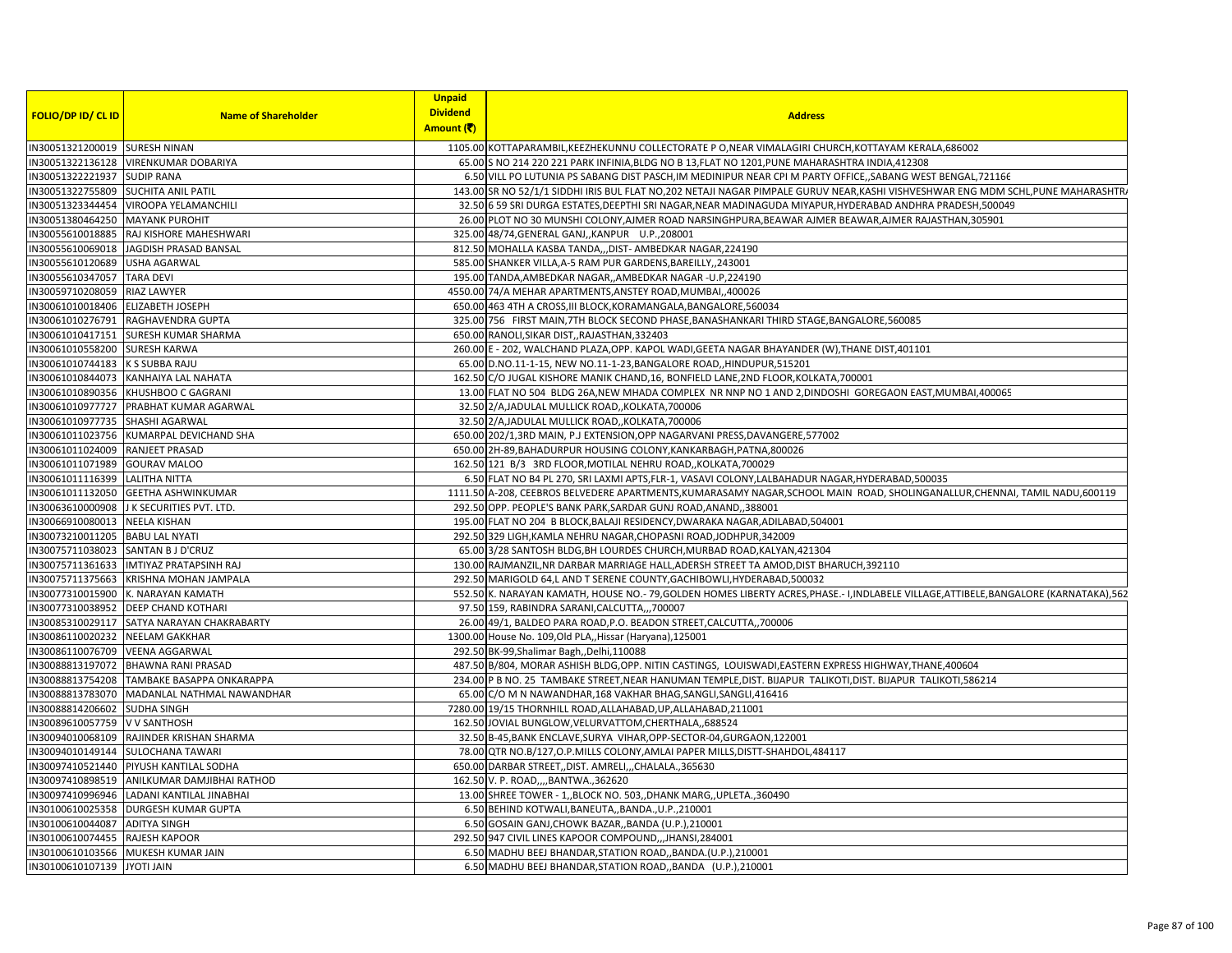|                                   |                                                  | <b>Unpaid</b>   |                                                                                                   |
|-----------------------------------|--------------------------------------------------|-----------------|---------------------------------------------------------------------------------------------------|
| <b>FOLIO/DP ID/ CL ID</b>         | <b>Name of Shareholder</b>                       | <b>Dividend</b> | <b>Address</b>                                                                                    |
|                                   |                                                  | Amount (そ)      |                                                                                                   |
| IN30101410002392 SUMIT LAHOTI     |                                                  |                 | 39.00 11B, KALAKAR STREET, 4TH FLOOR, , CALCUTTA, 700007                                          |
| IN30102221064076 C NARASIMHA RAJ  |                                                  |                 | 195.00 3 12 92 / 560 1 FLAT NO 302, SAND FIELDS APTS, ROCKTOWN COLONY LB NAGAR, HYDERABAD, 500068 |
| IN30102221422878                  | P GOWRI                                          |                 | 162.50 HNO 28/768/9 L4, NGO S COLONY,, NANDYAL, 518501                                            |
|                                   | IN30103924071583 DAVE BHARATI DINAKAR            |                 | 650.00 PLOT NO 868, VIKRAM, BEHIND MAHILA COLLEGE, BHAVNAGAR, 364001                              |
|                                   | IN30103924141999 KIRAN RAHUL MEHTA               |                 | 162.50 C/8 MAHAVIR APPARMENT, OPP. PRATAP PALACE, JAMNAGAR, JAMNAGAR, 361008                      |
| IN30105510235947                  | RAJ KUMAR AJMERA                                 |                 | 6.50 48, ANAND VIHAR COLONY, CHITTORGARH, 312021                                                  |
| IN30105510366762 ANJANA HARITWAL  |                                                  |                 | 6.50 GANGA JAMUNA APPARTMENT, FLAT NO 4G, 90/95 RAJARHAT ROAD, KOLKATA, 700059                    |
|                                   | IN30105510439144 CHANDER MOHAN GOINDANI          |                 | 877.50 NBF 38, MADHAV NAGAR SECTOR 1, POST CEMENT FACTORY, DISTT. CHITTORGARH, 312021             |
| IN30108022023214                  | SRI MAHALAKSHMI SH P LTD                         |                 | 65.00 85 ARMENIAN STREET, FIRST FLOOR, CHENNAI,, 600001                                           |
| IN30108022322687                  | BALAKRISHNA GOPALAKRISHNAMURTY NANDURI           |                 | 325.00 KARTHIKA DHAMA, NEAR HELIPAD, UDAYAGIRI EXTENTION, HASSAN, 573201                          |
| IN30108022474077                  | <b>SAROJA RAMALINGAM</b>                         |                 | 130.00 ASTORIA, 79-80 SIVANTHI NAGAR, K K VALASAI POST, TENKASI (TAMILNADU), 627803               |
|                                   | IN30109810610362 BORA SANJAY HUKUMCHAND          |                 | 65.00 MANIK CHOWK,,,MANKESHWAR LANE,,AHMEDNAGAR,414001                                            |
| IN30112715130321 URVISH R MODI    |                                                  |                 | 195.00 4 A ATMARAJ SOCIETY, BH MEHSANA NAGAR, NIZAMPURA, BARODA, 390002                           |
|                                   | IN30112715457782 DEV KUNWAR CHHAJER              |                 | 585.00 VEER NEW LOOK CENTRAL SCHOOL, GODHRA ROAD, HALOL, HALOL, 389350                            |
|                                   | IN30112715626611 NARESH CHANDRA AGRAWAL          |                 | 1300.00 10 CARIAPPA ROAD,,ALLAHABAD,ALLAHABAD,211001                                              |
|                                   | IN30112716090685 SATYENDRA AGRAWAL               |                 | 260.00 KANODIA SADAN, NORTH, 267 PATLIPUTRA COLONY, BESIDES MANGALDEEP, APARTMENT, PATNA, 800013  |
|                                   | IN30112716275177 SAROJ VASANT MALPANI            |                 | 1300.00 SHRI SADAN, P.B.NO.79, BEHIND CHITRA TALKIES, AMRAVATI, 444601                            |
| IN30112716357916 SURAJ SABOO      |                                                  |                 | 494.00 A 98, SHIV MARG, SHYAM NAGAR, JAIPUR, 302019                                               |
| IN30112716440456 SHOBHA RATHI     |                                                  |                 | 650.00 16 MOHAN COLONY, CAMP ROAD, AMRAVATI, AMRAVATI, 444602                                     |
|                                   | IN30112716821053 PARMINDER SINGH KAKRIA          |                 | 650.00 H. NO 32056 9, PARAS RAM NAGAR,, BATHINDA, 151005                                          |
| IN30112716877272 JETHABHAI PATEL  |                                                  |                 | 650.00 C 7 MAHESANA NAGAR,, NIZAMPURA, BARODA, 390002                                             |
| IN30113526053962 LK SHAMALA BAI   |                                                  |                 | 65.00 NO 2089 MANJUNATH KRUPA, EAST END 'B' MAIN ROAD, JAYANAGAR 9TH BLOCK, BANGALORE, 560069     |
|                                   | IN30113526615220 H LAXMINARAYANA KAMATH          |                 | 227.50 MERCHANT, WEST BLOCK ROAD, POST BOX NO 5, KUNDAPUR, 576201                                 |
|                                   | IN30113526711546 VIRESHWAR MALLIKARJUNAYYA MATH  |                 | 325.00 MARKET YARD, TALIKOTI, DISTRICT BIJAPUR, DISTRICT BIJAPUR, 586214                          |
|                                   | IN30113526787617 SHAMBHU AMBERNATH               |                 | 32.50 H NO D 62 C, DAIRY LANE, V C COLONY L N NAGAR, SEDAM, 585222                                |
|                                   | IN30113526815376 JAYANTHI L KAMATH               |                 | 650.00 W/O LATE LAXMAN VITTAL KAMATH, TELLAR ROAD, KARKALA, KARKALA, 574104                       |
|                                   | IN30113526892664 RAMESH MALKAJAPPA SALANKI       |                 | 2600.00 1581 TALIKOTI, TALUK MUDDEBIHAL, BIJAPUR DIST, BIJAPUR DIST, 586214                       |
| IN30114311066388 NIRAJ SATIJA     |                                                  |                 | 6.50 A 1 / 220, JANAK PURI, NEW DELHI, DELHI, 110058                                              |
| IN30115112262983                  | <b>VASUDEV KABRA</b>                             |                 | 32.50 H NO.7/1/235/50, PRASANT COLONY,, BACKAMPET, HYDERABAD,,, 500016                            |
| IN30115113280374                  | DR KULYADI RAGHAVENDRA PAI                       |                 | 292.50 38 18TH CROSS ROAD, MALLESWARAM WEST, BANGALORE, ,560055                                   |
| IN30115122155509 ANSHUL BANSAL    |                                                  |                 | 455.00 203 MAVILLA APARTMENT, MAYUR VIHAR PHASE I, DELHI, 110091                                  |
| IN30115123573586 MEENA SHARMA     |                                                  |                 | 130.00 3 D 15, JAWAHAR NAGAR, SRIGANGANAGAR, 335001                                               |
| IN30125015171492                  | <b>ANUP OJHA</b>                                 |                 | 240.50 C/O HINDALCO INDUSTRIES LTD,10, CAMAC STREET,17 TH FLOOR, CALCUTTA, 700017                 |
| IN30125015423814 JAI PRAKASH LATH |                                                  |                 | 32.50 C/O MANGALAM TIMBER PRODUCTS, 11A RAWDEN STREET, 3RD FLOOR, CALCUTTA, 700017                |
|                                   | IN30125028086384 KASTURI DEVI GANERIWALA         |                 | 292.50 M/S MANSFIELD & SONS LTD,65/1 MAHARISHI DEVENDRA ROAD, CALCUTTA,, 700006                   |
| IN30125028429708                  | SAMBHU NATH BHATTACHARYYA                        |                 | 13.00 DISTRICT LIBRARIAN, SOUTH SARBAMANGALA PALLY, P O & DIST MALDA, MALDA, 732101               |
|                                   | IN30125028508256 ARCHANA RANI GANTAYAT           |                 | 260.00 HOUSE NO A/L 25, BHIMATANGI HOUSING BOARD COLONY, BHUBANESWAR, 751002                      |
| IN30125028678887                  | <b>KUSUM DAGA</b>                                |                 | 97.50 66/2 NIMTOLLA GHAT STREET, DAGA KUNJ, KOLKATA, 700006                                       |
| IN30127613039855                  | <b>TARA JAIN</b>                                 |                 | 39.00 ROHIT VILLA,8 PREM NAGAR ROOP SAGAR ROAD,8 PREM NAGAR ROOP SAGAR ROAD, UDAIPUR, 313001      |
|                                   | IN30127630117673 JAYSHREEBEN SURESHCHANDRA PATEL |                 | 97.50 LAKKAD SHERI, AT SHAKARPUR, TA CAMBAY DI ANAND, GUJARAT, 388620                             |
| IN30131320049443                  | NAGENDRA SAINATHAN                               |                 | 286.00 NO 763 RAJMAHAL, NEAR ALANKAR TALKIES, PAVAGADA TUMKUR DIST, KARNATAKA, 561202             |
| IN30131320134210 ALAGAMMAI G      |                                                  |                 | 812.50 VIGNESH, NO 40/1 CHURCH FIRST STREET, NEW TOWN, KARAIKUDI, 630001                          |
|                                   | IN30131320321209 NARSINGRAO DODLA                |                 | 65.00 FLAT NO 401, RELIANCE ENCLAVE APTS, VENKATA RAMANA COLONY, KHAIRATABAD HYDERABAD, 500004    |
| IN30131320437189                  | CHITTOORY RANGAYYA SETTY                         |                 | 650.00 NO 43-7-20, OLD POST OFFICE ROAD, KAKINADA, E G DIST, 533001                               |
| IN30131321106785 SIVAPRAKASAM A   |                                                  |                 | 520.00 OLD 65 NEW 25, BINNY NAGAR 1ST STREET, MADHAVARAM MILK COLONY, CHENNAI, 600051             |
|                                   | IN30131321828302 RAJYALAKSHMI BITRAGUNTA A       |                 | 292.50 W/O KESAVA RAO B,D NO 5-32-4 3RD LINE 17TH CROSS ROAD, BRODIPET, GUNTUR, 522002            |
|                                   | IN30132110066702 SHARDABEN JAYNATILAL DAVE       |                 | 292.50 62, PANKAJ SOCIETY, PALDI, BHATTHA, AHMEDABAD., 380007                                     |
| IN30132110292531                  | JAYANTILAL MANILAL DAVE                          |                 | 292.50 62, PANKAJ SOCIETY, , PALDI, , BHATTHA, , AHMEDABAD, 380007                                |
| IN30132110715214                  | MADHAVI HARISH TRIVEDI                           |                 | 325.00 8, SHAKUNTAL SOCIETY, NR. GARDEN, USMANPURA, AHMEDABAD, 380013                             |
|                                   | IN30133017081582 NAND KISHORE PATODIA            |                 | 650.00 C/O DYNAMIC PHOTOCOPY SERVICE, COURT COMPOUND, CIRCULAR ROAD, RANCHI (BIHAR), 834001       |
| IN30133017528950 RAMNIK JINDAL    |                                                  |                 | 1462.50 DR. JAGDISH RAJ, RAJ CLINIC, DHURI (PB), DHURI, 148024                                    |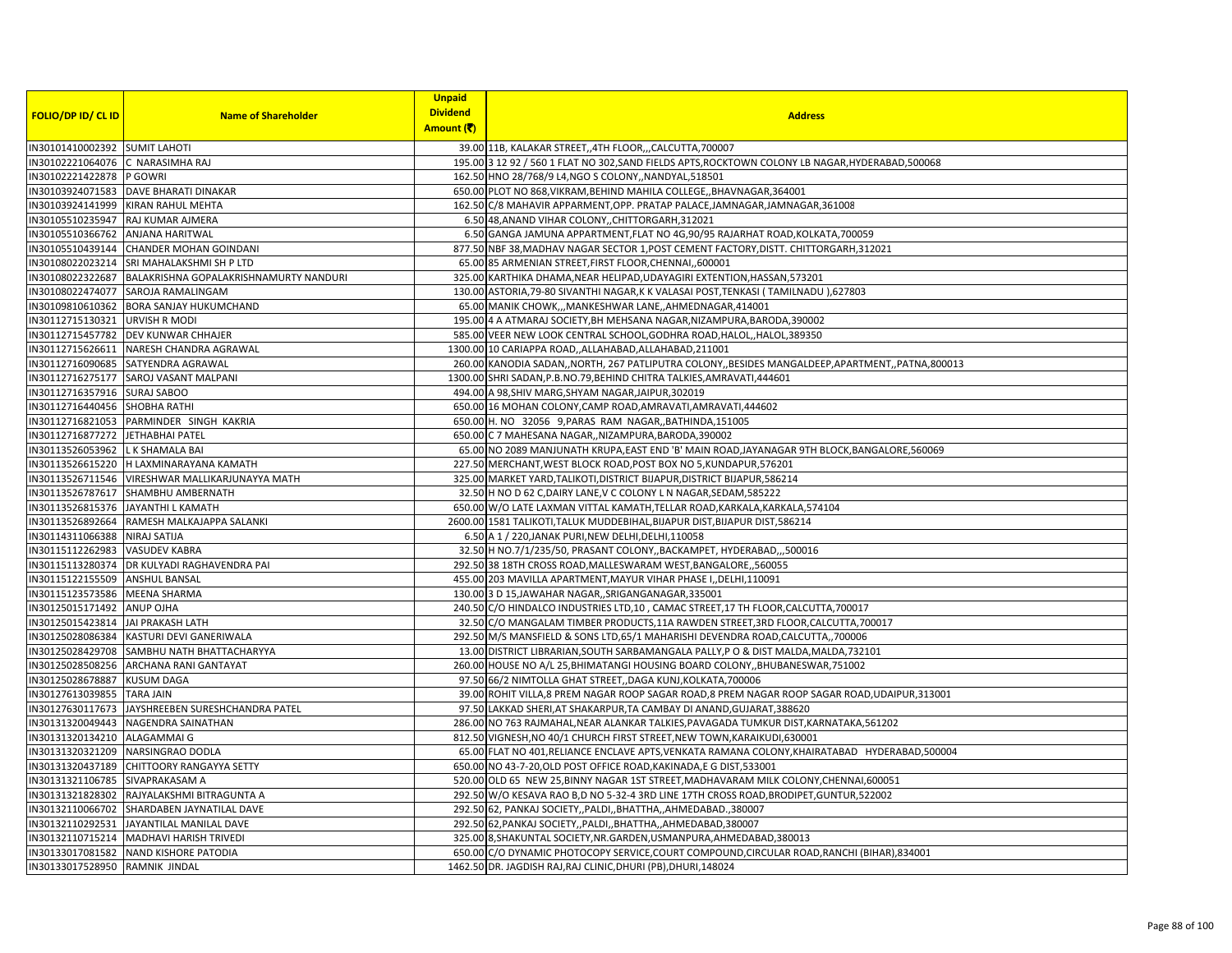|                                   |                                            | <b>Unpaid</b>   |                                                                                                                             |
|-----------------------------------|--------------------------------------------|-----------------|-----------------------------------------------------------------------------------------------------------------------------|
| FOLIO/DP ID/ CL ID                | <b>Name of Shareholder</b>                 | <b>Dividend</b> | <b>Address</b>                                                                                                              |
|                                   |                                            | Amount (₹)      |                                                                                                                             |
| IN30133017691871                  | <b>KALPANA JAIN</b>                        |                 | 325.00 VAIJAYANT, 101/2 PRABHAT NAGAR, MEERUT, 250001                                                                       |
| IN30133019213679 PURNIMA DAMANI   |                                            |                 | 292.50 C/O GOPAL LAL MOHAN LAL DAMANI, DAMANI CHOWK,, BIKANER, 334005                                                       |
| IN30133019515462                  | <b>JAI KUMAR SHARMA</b>                    |                 | 13.00 D TYPE 01, BIRLA COLONY, SCW, POST BIRLA VIKAS, SATNA, 485005                                                         |
| IN30133019821735                  | <b>HANS NARAYAN SIKARIA</b>                |                 | 325.00 FLAT NO 8 2ND FLOOR BUILDING NO A 3, ATHARVA PURVA HSG SOC ECP VASTU, HANDEWADI ROAD SR NO 71 HADAPSAR, PUNE, 411028 |
| IN30133019976848                  | <b>MAHENDRA PRATAP</b>                     |                 | 1300.00 3 D, RAVI RAJ APPARTMENT, KAILASH NAGAR, SAGRAMPURA, SURAT, 395002                                                  |
| IN30133020013949                  | <b>ARPITA A SHETH</b>                      |                 | 195.00 1.2 I.O.C NAGAR, O.P. ROAD, PO. V.N. COLONY, BARODA, 390015                                                          |
| IN30133021073500                  | PRADEEP KUMAR NAYAK                        |                 | 325.00 BEHIND CITY KOTWALI, SATNA, SATNA, SATNA MP, 485001                                                                  |
| IN30133021601429                  | SHUBHANGI SHRIKANT KUMBHAR                 |                 | 117.00 A 14 JAGADALE RESIDENCY, NEAR KHAN BHAG POLICE CHOWKY, SANGLI, SANGLI, 416416                                        |
| IN30133021731356                  | <b>CHHAYA GUPTA</b>                        |                 | 650.00 E 1/7/19 E 1 BLOCK POCKET 7, SECTOR 15, ROHINI, DELHI, 110089                                                        |
| IN30134820062173                  | <b>KESHAV GOVIND RAO</b>                   |                 | 1456.00 C 4, JAYANTI NIRALA NAGAR, LUCKNOW, UTTAR PRADESH, 226020                                                           |
| IN30134820074094                  | RENUKA AGARWAL                             |                 | 2333.50 P 10 HOWRAH BRIDGE APPROACH ROAD, AMAR BHAWAN, KOLKATA, KOLKATA WEST BENGAL, 700001                                 |
| IN30134820074537                  | <b>SUDHA SINGH</b>                         |                 | 1703.00 FLAT NO 20 501, EAST END APARTMENTS, MAYUR VIHAR PHASE 1 EXTN, NEW DELHI DELHI, 110096                              |
| IN30134820081317                  | <b>SNIGDHA PAUL</b>                        |                 | 1462.50 10 A, GARFA 4TH LANE, SANTOSHPUR, KOLKATA WEST BENGAL, 700075                                                       |
| IN30135640001330                  | <b>BHASKAR U</b>                           |                 | 195.00 NO 17,3RD CROSS STREET,5 ANNA NAGAR NELLITHOPU, PONDICHERRY, 605005                                                  |
|                                   | IN30137210016065 VIDYA DEVI CHANGIA        |                 | 1300.00 NORTHERN HEIGHTS, FLAT NO. 207 A&B, 7TH FL, BLOCK-2,105/2A ULTADANGA MAIN ROAD, KOLKATA, 700067                     |
|                                   | IN30148510891874 NARESH KHUSHALDAS JARWANI |                 | 1456.00 10, ANURAG BUNGLOW, BEHIND H P PETROL PUMP, BHAT, GANDHINAGAR (GUJARAT), 382428                                     |
| IN30148510891903                  | KAILASH KHUSHALDAS JARWANI                 |                 | 1462.50 1, ANURAG BUNGLOW, BEHIND H P PETROL PUMP, BHAT, GANDHINAGAR (GUJARAT), 382428                                      |
| IN30148510891911                  | KAILASH KHUSHALDAS JARWANI                 |                 | 1456.00 1, ANURAG BUNGLOW, BEHIND H P PETROL PUMP, BHAT, GANDHINAGAR (GUJARAT), 382428                                      |
| IN30148510891920                  | KAILASH KHUSHALDAS JARWANI                 |                 | 1462.50 1-ANURAG BUNGLOW, BEHIND H P PETROL PUMP, BHAT, GANDHINAGAR (GUJARAT), 382428                                       |
| IN30148510891938                  | NARESH KHUSHALDAS JARWANI                  |                 | 1462.50 10-ANURAG BUNGLOW, BEHING H P PETROL PUMP, BHAT, GANDHINAGAR (GUJARAT), 382428                                      |
| IN30148540002872                  | HEMANT MULJIBHAI PANCHOLI                  |                 | 292.50 PLOT NO-272/1, SECTOR NO - 3 'B', GANDHINAGAR, 382006                                                                |
| IN30154914211519                  | <b>IOBAL KISHEN</b>                        |                 | 19.50 16 11 740/4, BEHIND HARSHA COLOR LAB, GADDIANNA RAM, HYDERABAD, 500060                                                |
| IN30154914220020                  | DHARMAYUG INVESTMENTS LIMITED              |                 | 6.50 THE TIMES OF INDIA BUILDING, DR D N ROAD, MUMBAI, 400001                                                               |
| IN30154915195770                  | JAYESH RASIKLAL BAVISHI                    |                 | 195.00 A/7 POPULAR HOUSE, BESANT STREET, SANTACRUZ WEST, MUMBAI, 400054                                                     |
| IN30154916253214 KANAK GUPTA      |                                            |                 | 2184.00 31 RAJA SANTOSH ROAD, ALIPORE, CALCUTTA, 700027                                                                     |
| IN30154916515412 M J FRANCIS      |                                            |                 | 292.50 MUTTICHUKAREW HOUSE, MARKET ROAD, OLLUR PO, THRISSUR, 680306                                                         |
| IN30154916917710 JAI KUMAR MISHRA |                                            |                 | 39.00 17/12 MOREPUKUR, 1ST LANE RISHRA,, HOOGLY, 712248                                                                     |
| IN30154916955611                  | <b>GEETA VINOD SHENOY</b>                  |                 | 130.00 G/11 SARASWATI CO OP HSG SOCIETY, N G ACHARYA MARG, CHEMBUR, MUMBAI, 400071                                          |
| IN30154917345522                  | SHEROO MINOO PATEL                         |                 | 585.00 BLOCK P 34, NAVROZ BAUG, DR S S RAO ROAD, MUMBAI, 400012                                                             |
| IN30154917404265                  | <b>SONIA R MANGALORE</b>                   |                 | 325.00 4 B TOWER C, VICEROY COURT, THAKUR VILLAGE KANDIVALI EAST, MUMBAI, 400101                                            |
| IN30154917804719 NIKUNJ SARAF     |                                            |                 | 650.00 5/3 GUHA PARK, LILUAH, HOWRAH, 711204                                                                                |
| IN30154918975895                  | JAYANTHI S MADIMAN                         |                 | 650.00 NO 2179 8TH MAIN E BLK, 2ND STAGE, RAJAJI NAGAR, BANGALORE, 560010                                                   |
| IN30154931256067                  | RAJENDRA JADAVJI KOTHARI                   |                 | 390.00 39 MAHAVIR NAGAR 1ST FLOOR FACTORY, LANE BORIVALI W,, MUMBAI, 400092                                                 |
| IN30154955124661                  | MOINUDDIN MOHD ISHAQUE                     |                 | 13.00 HNO C 84, HARIHAR NAGAR TEH LUCKNOW, DIST LUCKNOW, LUCKNOW, 226028                                                    |
| IN30154955397552                  | RAKESHKUMAR SURAJPAL SINGH                 |                 | 130.00 S 8 PARAMPURI UTTAM NAGAR, NEAR BAL UDHYAN ROAD, DELHI, 110059                                                       |
| IN30155710078377                  | <b>SUDESH KUMAR MAURYA</b>                 |                 | 97.50 293/196/1, OLD HAIDER GANJ,,,LUCKNOW,226003                                                                           |
| IN30155720082597                  | <b>BRIJENDRA DUBEY</b>                     |                 | 650.00 C/O P N DUBEY (RET DJ),18/1, AVAS VIKAS COLONY, BETIAHATA, GORAKHPUR, 273001                                         |
| IN30155720685711                  | <b>BINIT KUMAR AGRAWAL</b>                 |                 | 6.50 RAM CHANDRA PODDAR LANE, SUJAGANJ,, BHAGALPUR, 812002                                                                  |
| IN30155721299499                  | <b>BHAWANA SAWNANI</b>                     |                 | 292.50 20/3, LAJPAT NAGAR,,,LUCKNOW,226003                                                                                  |
| IN30155721324354 OM PRAKASH LOYA  |                                            |                 | 6.50 HIG 23, BANDHAV GARH COLONY,, SATNA (MP), 485001                                                                       |
| IN30155721372231                  | PREM LATA SHARMA                           |                 | 650.00 24/142, PATKAPUR, BIRHANA ROAD, , KANPUR, 208001                                                                     |
| IN30160410112290                  | KAILASH CHANDRA SAMDANI                    |                 | 6.50 2/47, KHALKIPURA MOHALLA, BHILWARA,, RAJASTHAN, 311001                                                                 |
| IN30160410112976                  | RADHEY SHYAM SAMDANI                       |                 | 6.50 2/ 47, KHALKIPURA MOHALLA, NEAR AAMLION KI BARI, BHILWARA, RAJASTHAN, 311001                                           |
| IN30160410371174                  | <b>ABHAY KUMAR SINGH</b>                   |                 | 6.50 THE TECHNO PLAST LTD, CUNCIL II SYNO 3771, PLOT NO.3/4, KACHIGAM, DAMAN&DIV, 396210                                    |
| IN30163710025212                  | <b>HARINI V SHENOY</b>                     |                 | 97.50 SHENOY NIVAS, ENGAKAD, WADAKANCHERY, TRICHUR KERALA, 680589                                                           |
| IN30163710171786 SATHEESH V.      |                                            |                 | 58.50 VELUTHATTIL HOUSE, CHAVAKKAD, CHAVAKKAD, THRISSUR, KERALA, 680506                                                     |
| IN30164510185977                  | PATEL VINODBHAI VITHTHALBHAI               |                 | 455.00 79/LAXMINARAYAN SOCIETY, MAHAVIRNAGAR, HIMATNAGAR, 383001                                                            |
| IN30165310356907                  | <b>PRASANTA GHOSH</b>                      |                 | 6.50 179/2,RN GUHA ROAD, MASJID GATE, KOLKATA, WEST BENGAL, 700028                                                          |
| IN30169610259330                  | <b>KULWANT SINGH BALI</b>                  |                 | 32.50 CHECK SRONGSOO, P/O SILIGAM VIA SEER, DISTRICT ANANTNAG, TEHSIL PAHALGAM, KASHMIR, 192129                             |
| IN30169610298378                  | SRINIVASA RAO.V                            |                 | 65.00 P.NO.19, TELECOM COLONY, ARYA NAGAR, NIZAMABAD, ANDHRA PRADESH, 503002                                                |
| IN30169610585715                  | <b>BHARATHI DEVI.G</b>                     |                 | 32.50 NO 22/37, PALANIANDAVAR NAGAR,,,, UDUMALPET., 642126                                                                  |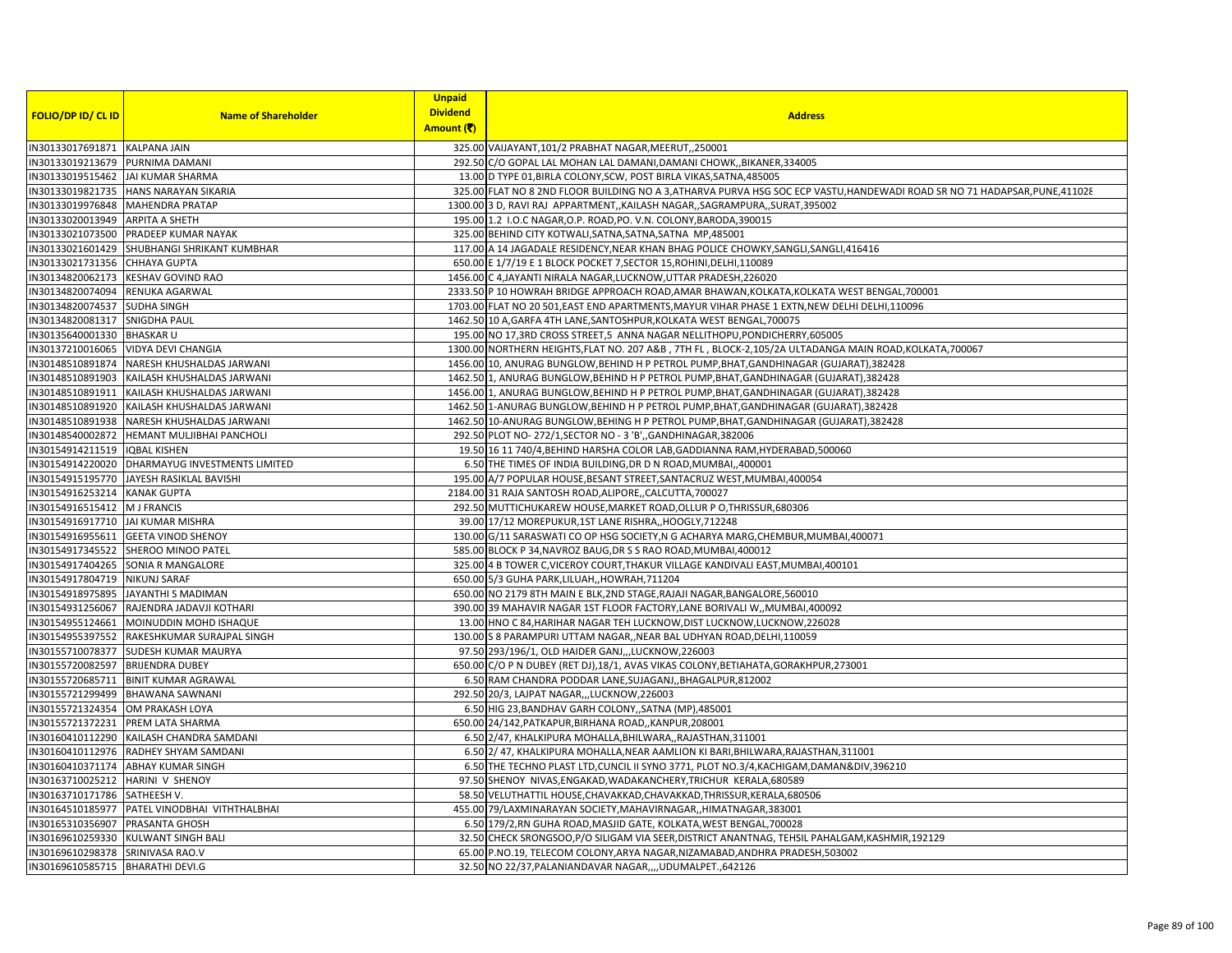|                                 |                                        | <b>Unpaid</b>   |                                                                                                                                  |
|---------------------------------|----------------------------------------|-----------------|----------------------------------------------------------------------------------------------------------------------------------|
| <b>FOLIO/DP ID/ CL ID</b>       | <b>Name of Shareholder</b>             | <b>Dividend</b> | <b>Address</b>                                                                                                                   |
|                                 |                                        | Amount (そ)      |                                                                                                                                  |
| IN30169610895523 KEERTHIMEENA.V |                                        |                 | 6.50 2/ E2 E2 1ST STREET, NEW COLONY, , MADURAI, 625002                                                                          |
|                                 | IN30169611576849 GURUMURTHY UPADHYA    |                 | 65.00 VISHNU PRASAD, HEROOR POST, BRAHMAVAR, UDIPI DIST, 576213                                                                  |
| IN30169612285842                | YOGENDRA RAMCHANDRA AGATE              |                 | 143.00 NO 16 AMEYA, SHIVAJI HSG SOCIETY, OPP SHIVAJI HIGH SCHOOL NAVI ALI, BHOR, 412206                                          |
| IN30169612349741                | OMPARKASH BABURAM SOOD                 |                 | 1300.00 H NO 528 MOH SHIMLA PAHARI ROAD, SHIV SADAN, LAJPAT RAI ROAD, HOSHIARPUR, 146001                                         |
| IN30171532010266                | RAM NIWAS SABOO                        |                 | 7150.00 SABOO BHAVAN, U K SANKUNNI ROAD, CALICUT, CALICUT, 673001                                                                |
| IN30174010206030                | <b>BIPIN KUMAR</b>                     |                 | 32.50 18, GURUDWARA AREA, HAPPY HOME, BISTUPUR, JAMSHEDPUR, 831001                                                               |
| IN30176610062814                | <b>RITU JAIN</b>                       |                 | 325.00 1517/28, NAI WALA, KAROL BAGH, NEW DELHI, 110005                                                                          |
| IN30177410328616                | A ANITHA                               |                 | 65.00 21A/2 Ist FLOOR, BOLDENPURAM, I STREET, THOOTHUKUDI, 628003                                                                |
| IN30177410329539                | <b>RASHMI GUPTA</b>                    |                 | 58.50 32, CIVIL LINES,, BADAUN, 243601                                                                                           |
| IN30177410396960                | <b>NAVNEET KAUR</b>                    |                 | 1079.00 H NO 586, WARD NO 3 SECTOR 5, MEHAL MUBARAK, SANGRUR, 148001                                                             |
| IN30177411389781                | <b>GOVIND SINGH</b>                    |                 | 130.00 VILL SINGH AUSHADHI BHANDAR, RANIGANJ, BALLIA, 277208                                                                     |
| IN30177411473842                | SHRINIVAS ANANTRAO HULYALKAR           |                 | 39.00 SHRINIDHI GAT NO 160/B PLOT NO 5, BHIGWAN ROAD UTKARSH NAGAR, JALOCHI BARAMATI PUNE, BARAMATI, 413102                      |
| IN30177411642832                | <b>MARY SWEETY PILO</b>                |                 | 162.50 P S DALE, KAVANAD, , KOLLAM, 691003                                                                                       |
| IN30177411743582                | <b>REGURI ANJAIAH</b>                  |                 | 1300.00 H NO 8-4-25, NEW 8-4-59 OLD, GANESH NAGAR, KARIMNAGAR, 505001                                                            |
| IN30177412552367                | <b>BORAHALLI KRISHNA</b>               |                 | 65.00 H NO 17-23/2, DHARMAPURI COLONY, UPPAL, HYDERABAD, 500039                                                                  |
| IN30177412776145                | <b>STUTI YADAV</b>                     |                 | 286.00 117/Q/486, SHARDA NAGAR, , KANPUR, 208025                                                                                 |
| IN30177412796358                | <b>SHIPRA YADAV</b>                    |                 | 143.00 BINDRA PRASAD, 117/Q/486, SHARDA NAGAR, KANPUR, 208025                                                                    |
|                                 | IN30177415956508 SIKAYANAIDU MANICKAM  |                 | 975.00 NO 802 8TH FLOOR, PRINCE RESIDENCY STERLING AVENUE RD, NUNGAMBAKKAM, CHENNAI, 600034                                      |
| IN30177415964173                | RITIKA SUNIL LALWANI                   |                 | 6.50 NO 4/1 2,C BLOCK PIMPRI,, PUNE, 411017                                                                                      |
| IN30177416428677                | SHWETA SACHIN BHANSALI                 |                 | 1300.00 FL-1001-A S-64 HN-8C-8D-8E, KONARK A-PLUS, SOPAN BAUG GHORPADI, PUNE, 411001                                             |
| IN30177416597671                | KAVITA NAGESH TARALE                   |                 | 97.50 PLOT NO 99/8 2ND MAIN 9TH CROSS, LAST BUS STOP SADASHIV NAGAR BELGAUM, 590 SINHGAD INS GADAVARI GIRL HOSTEL, PUNE, 411041  |
| IN30177417236045                | PREMALATHA MADHAVARAM                  |                 | 195.00 H NO 6-40/10, SRINIVASA COLONY, MAHABUBNAGAR, 509001                                                                      |
|                                 | IN30177417481418 SWAPNIL BHAGWAT PATIL |                 | 52.00 SR NO 173/1/2/3 FLAT NO B-3 PRIME, CITY CENTER NEAR POLARIS HEALTHCARE, WAKAD HINJAVADI INFOTECH PARK MULSHI, PUNE, 411057 |
| IN30177418162493                | PRAMODINI SUDHIR JUMNALKAR             |                 | 97.50 BLOCK NO B8 ABHIMANSHREE NAGAR, MURARJI PETH, SOLAPUR, SOLAPUR, 413007                                                     |
| IN30177418725079                | <b>KANCHAN KHURANA</b>                 |                 | 32.50 CR-241, BLOCK-CR, LAXMI NAGAR, NEW DELHI, 110092                                                                           |
| IN30189510408909                | <b>DINESH M BABEL</b>                  |                 | 3900.00 152/8, GAGAN DEEP-2, SECTOR-8, NEAR SAGAR VIHAR, VASHI, NAVI MUMBAI, MAHARASHTRA, 400703                                 |
| IN30192630538938                | MALATHI L HALAMBI                      |                 | 32.50 MAIN ROAD,,,KUNDAPUR,576201                                                                                                |
| IN30198310731589                | CHANDRAKANT PITAMBAR CHAUDHARY         |                 | 13.00 A/P NEW F - 9 - 54, DEEP NAGAR,,TAL - BHUSAWAL,,.,DIST. JALGAON (MAH.),425001                                              |
| IN30199110680294                | RAJESHKUMAR N. VALA                    |                 | 253.50 C/443, KESARIYA HUNUMAN ROAD,, KALIYABID, BHAVNAGAR, 364001                                                               |
| IN30199110991530                | DAKSHABEN J. PANDYA                    |                 | 650.00 VANIYA SHERI, NR NARSINHJI TEMPLE, CHHANI, VADODARA, 390002                                                               |
| IN30205010032324                | KRISHAN CHANDER WADHWA                 |                 | 195.00 344, TILAK PARK,, SADAR BAZAR,, , MEERUT CANTT. (U.P.), 250001                                                            |
| IN30210510081136                | <b>ARUN AGARWAL</b>                    |                 | 26.00 D/2 CEMENT PARK, CITY CENTRE, , DURGAPUR, 713216                                                                           |
| IN30210510107657                | <b>ALOK KUMAR KHATOR</b>               |                 | 910.00 "MANOHARI VILLA",,5/4,CENTRAL PARK,DOCTOR'S COLONY,,CITY CENTRE,,DURGAPUR,713216                                          |
| IN30210510676608 TARUN BAG      |                                        |                 | 6.50 PAIRAGACHA PASCHIM,, PAIRAGACHA,, POST - JANAI,, HOOGHLY(W.B), 712304                                                       |
| IN30214810105970                | <b>SUCHETHA P NAIK</b>                 |                 | 390.00 B-104 SANGEETHA APTS, 162/1 5TH CROSS, MALLESHWARAM, BANGALORE, 560003                                                    |
| IN30214810479227                | MEGHASHYAM K M                         |                 | 747.50 NO 488 10TH F MAIN, 6TH BLOCK, RAJAJINAGAR, BANGALORE, 560010                                                             |
| IN30216410075639                | <b>SHILPA VERDIA</b>                   |                 | 650.00 D /60, NEW DEVRUP, RELIEF ROAD, SANTACRUZ WEST, MUMBAI, 400054                                                            |
| IN30220110470278                | PARAS INDUBHAI DOSHI                   |                 | 1300.00 LAXMI APPT 301, PARK COLONY, OPP. JOGERS PARK, JAMNAGAR, 361008                                                          |
| IN30223610263289                | <b>AVERTANO PAUL FERNANDEZ</b>         |                 | 325.00 231, DEFENCE COLONY, AITO PORVORIM BARDEZ, GOA, 403521                                                                    |
| IN30223610806556                | CHITTARANJAN MUKHERJEE                 |                 | 6.50 3/1-C, RAM CHANDRQA BAGCHI LANE,, CALCUTTA, 700035                                                                          |
| IN30223611272959                | <b>AMIT AGARWAL</b>                    |                 | 877.50 C 224, Lohia Nagar, Ghaziabad, U P, 201001                                                                                |
| IN30226910206641                | <b>MAINA MUNDRA</b>                    |                 | 325.00 A-30,, PRATAP NAGAR,, , CHITTORGARH, 312001                                                                               |
|                                 | IN30226910509152 THOMAS YOHANNAN       |                 | 65.00 C 8 72 CENTURY, ENKA COLONY NO 2, BHOSARI, PUNE MAHARASHTRA, 411039                                                        |
| IN30226910569239                | <b>JYOTI DEVI SARAWGI</b>              |                 | 65.00 C/O NAVEEN KUMAR SARAWGI, PURANI BAZAR, SHUKAL ROAD, MUZAFFARPUR, BIHAR, 842001                                            |
| IN30226911030386                | SOMNATH RAZDAN                         |                 | 513.50 DURGAPUR CEMENTS WORKS, BIRLA CORPORATION LTD., NEAR DSP SLAG BANK, DURGAPUR, WEST BENGAL, 713203                         |
| IN30226911147304                | VIJAY VISHNU AGASHE                    |                 | 97.50 FLAT NO302, CYPRESS, MARIGOLD, , PUNE, 411014                                                                              |
| IN30226913303949                | PRAVEEN KUMAR SINGH                    |                 | 162.50 M/S SHALINI, BEGUM BRIDGE MEERUT, UTTAR PRADESH, INDIA, 250001                                                            |
| IN30226914007214                | CHANDRAVADAN D MISHRA                  |                 | 130.00 BALAJI COLONY BEHIND BUS STOP, KEDGAON AHMEDNAGAR, MAHARASHTRA, INDIA, 414005                                             |
| IN30226914510212                | SHOBANA P                              |                 | 52.00 FLAT 118 VM SERENITY 2NDCROSS, NEAR GANDHIS BRINDAVAN LYT, HORAMAVU BANGALORE KARNATAKA, BANGALORE KARNATAKA INDIA, 56     |
|                                 | IN30229310013379 JAYESH RAMANLAL SHETH |                 | 97.50 E/8,SWAYAMBHU FLATS, NR AZAD SOCIETY, AMBAWADI, AHMEDABAD, 380009                                                          |
|                                 | IN30232410289596 SURYANARAYANA BALLA   |                 | 325.00 STATE BANK OF INDIA, ASST. MANAGER, , PALASA, 532221                                                                      |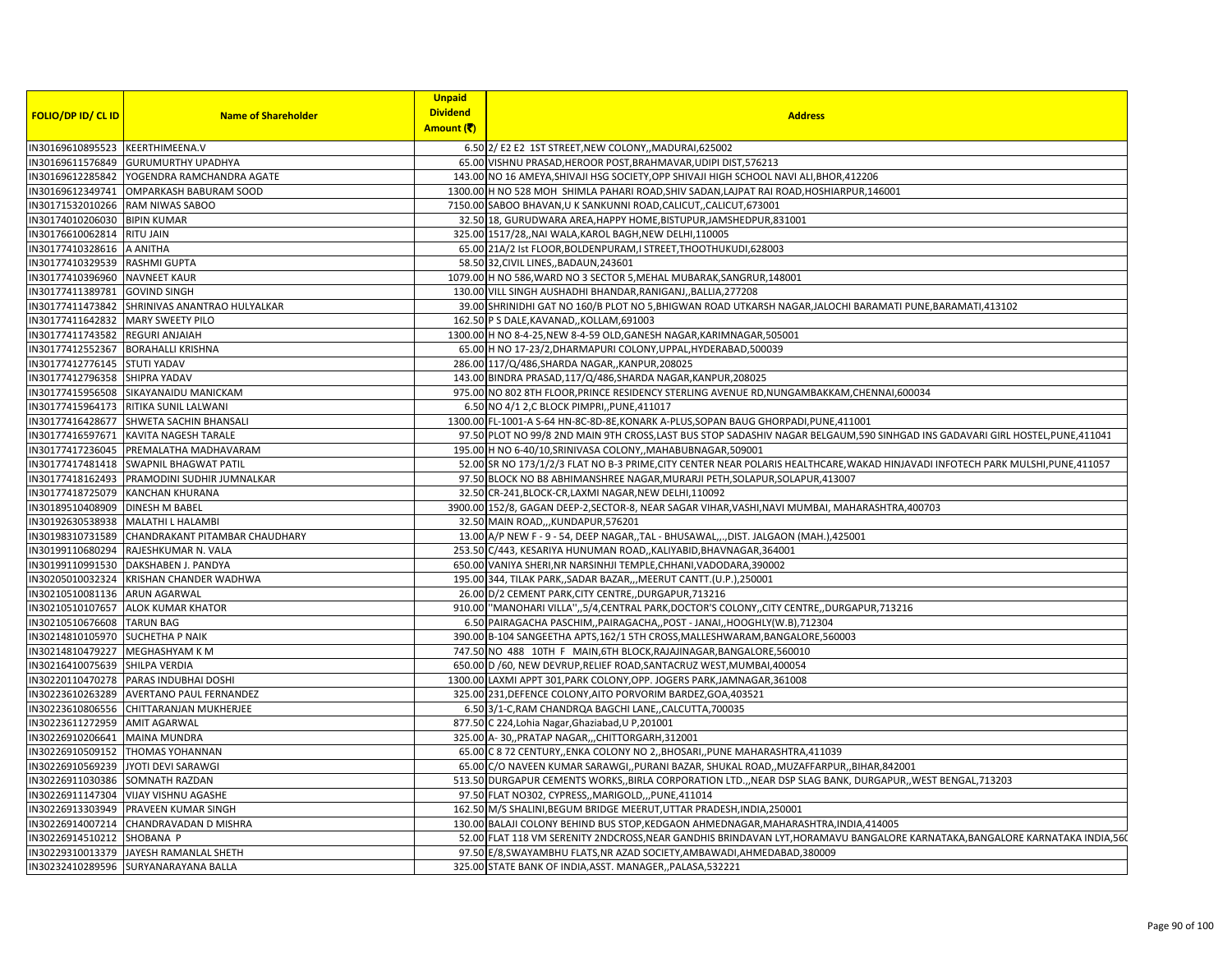|                                   |                                                       | <b>Unpaid</b>   |                                                                                                                                 |
|-----------------------------------|-------------------------------------------------------|-----------------|---------------------------------------------------------------------------------------------------------------------------------|
| <b>FOLIO/DP ID/ CL ID</b>         | <b>Name of Shareholder</b>                            | <b>Dividend</b> | <b>Address</b>                                                                                                                  |
|                                   |                                                       | Amount (₹)      |                                                                                                                                 |
|                                   | IN30232410627228 NOOKALA MADHU SUDHANA GUPTA          |                 | 32.50 H NO 1-87A, MAIN ROAD, NANDYAL, KURNOOL (DT), 518501                                                                      |
|                                   | IN30232410792943 RATNAM ADIMULAM                      |                 | 325.00 MANGUVARI THOTA, TEACHERS COLONY, 2ND LANE, SRIKAKULAM DIST, 532001                                                      |
| IN30232410805150                  | <b>VEMURI VIJAY KUMAR</b>                             |                 | 292.50 DOOR NO 8-118/A, KONDAIVALASA COLONY, AGANAMPUDI POST, VISAKHAPATNAM, 530046                                             |
| IN30232411033630 CH BHASKAR RAO   |                                                       |                 | 260.00 MAHAPATRO LANE, JEYPORE, KORAPUT DIST, 764001                                                                            |
|                                   | IN30234910300938 CHAMAN LAL BAKSHI                    |                 | 65.00 H NO 37, LANE NO 7, ANAND NAGAR PATTA BOHRI, JAMMU, 180002                                                                |
| IN30236510108278                  | <b>VIJAY LAXMI</b>                                    |                 | 650.00 ASHISH COTTAGE, JAKHOO, SHIMLA, HIMACHAL PRADESH, 171001                                                                 |
| IN30236510278969 ALOK KUMAR KEDIA |                                                       |                 | 227.50 FLAT NO.4-G,,SUSHILA APARTMENT,,HOUSING COLONY, BARTAND,,DHANBAD, JHARKHAND,826001                                       |
| IN30236510814237                  | <b>ASHU PURI</b>                                      |                 | 65.00 H.NO.379, SECTOR-7, URBAN ESTATE, KARNAL, HARYANA, 132001                                                                 |
| IN30246110083589                  | <b>BIPIN R PATEL</b>                                  |                 | 65.00 C-5 MADHAV WADI FLAT, OPP SHIVAM TENAMENT, NEAR K K NAGAR CHAR RASTA GHATALODIA, AHMEDABAD, 380061                        |
| IN30249610064022                  | RAGHAV AGARWAL                                        |                 | 2600.00 SHYAMKKUNJ, FLAT 8C, 12C LORD SINHA ROAD, KOLKATA, 700071                                                               |
| IN30267935681117                  | RAJIB SARKAR                                          |                 | 455.00 1 D SAPTAPADI ABASAN DAS, PARA KAIKHALI CHIRIAMORE, NORTH 24 PARGANAS, KOLKATA WEST BENGAL, 700052                       |
| IN30268710023287 JOHNSON JOSEPH   |                                                       |                 | 260.00 UKKEN NIVAS, ALOOR PO, KALATTUMKARA, THRISSUR, 680683                                                                    |
| IN30270020038533                  | <b>SANTOSH KUMAR THARD</b>                            |                 | 325.00 S/O GANGA PRASAD THARD, THARD MARG, W. NO. 8, RATAN GARGH, CHURU, 331022                                                 |
| IN30281412359217 Shekhar Kumar    |                                                       |                 | 65.00 S/O Vijay Kumar Mishra, Flat No 501 City Complex Lalpur, Chowk Nr Landmark Hotel Lalpur, Ranchi, 834001                   |
| IN30281412715333 Nachiketa Saha   |                                                       |                 | 65.00 98 Karaya Road, Block E, Flat No 2,, Kolkata, 700019                                                                      |
| IN30282210379465 ASHISH SINGHVI   |                                                       |                 | 325.00 V/P KANSARO KA WAS, BALOTRA, TEH-PACHPADRA, DIST-BARMER, RAJASTHAN, 344022                                               |
| IN30289810125477                  | AJAY BALLABH CHATURVEDI                               |                 | 877.50 38, S.N ROY ROAD, BLOCK - 1D, FLAT-4A, FORT RESIDENCY, KOLKATA, 700008                                                   |
| IN30289810385106 SUNITA BOTHRA    |                                                       |                 | 6.50 45-B, ULTADANGA ROAD, SHIVALOK APPARTMENT, ULTADANGA, KOLKATA, 700004                                                      |
| IN30295120014758                  | <b>KIRTI AGARWAL</b>                                  |                 | 650.00 11A, RANGLAL STREET,,,KOLKATA,700023                                                                                     |
| IN30295120036532                  | <b>MOHIT SARAWAGI</b>                                 |                 | 19.50 UJJAS THE CONDOVILLE BL-20 FLT-0202,69 S.K.DEB ROAD LAKE TOWN, KOLKATA, WESTBENGAL, 700048                                |
| IN30295120036566 MOHIT SARAWAGI   |                                                       |                 | 13.00 UJJAS THE CONDOVILLE, BLOCK NO 20, 2ND FLOOR, FLAT NO 0202,69 S K DEB ROAD, KOLKATA, 700048                               |
| IN30295120090232                  | <b>MEENU LAKHOTIA</b>                                 |                 | 6.50 P-7/9, ARCADIA EXTENSION, BEHALA,, KOLKATA, 700034                                                                         |
|                                   | IN30295120090240 ASHOK KUMAR LAKHOTIA                 |                 | 6.50 P-7/9, ARCADIA EXTENSION, BEHALA,, KOLKATA, 700034                                                                         |
| IN30295120121666 SULTANA PUROKAIT |                                                       |                 | 6.50 KOLRA (DAKSHIN), KARBALA, MONDAL PARA, KOLRA, DOMJUR, HOWRAH, KOLAR, WESTBENGAL, 711411                                    |
| IN30295120122595                  | <b>SALMA PURKAIT</b>                                  |                 | 6.50 KOLORA (DAKSHIN) KARBALA O MONDAL, PARA, KOLORA, DOMJUR, HOWRAH, WESTBENGAL, 711411                                        |
| IN30297810033418 Sanjay Singhania |                                                       |                 | 6.50 26, P.K.Tagore Street, Balsadan,, Kolkata, 700006                                                                          |
| IN30300110000244                  | SUSHIL KUMAR HISSARWALA                               |                 | 58.50 P - 260, CIT ROAD, SCHEME (VI) M, 4TH FLOOR, KOLKATA, 700054                                                              |
| IN30302851534760                  | <b>ASHWIN SRINIVAS</b>                                |                 | 526.50 593,9TH CROSS, SADASIVANAGAR, BANGALORE, 560080                                                                          |
| IN30302858137220                  | SANJAYKHAN MAHERABKHAN THAKOR                         |                 | 130.00 ABUDHABI POLYMER COMPANY BOROUGE, PLANNING DEPTT MAINTENACE BUILDING, PO BOX 11764 ABU DHABI, UNITED ARAB EMIRATES, 1176 |
| IN30302859047240                  | BIRLA CORPORATION LIMITED UNCLAIMED SHARES SUSPENSE A |                 | 486531.50 9/1 R N MUKHERJEE ROAD,,,CALCUTTA,700001                                                                              |
|                                   | IN30302861144731 MAHESH SHARAD SATHE                  |                 | 6.50 LAXMI BHARGAV 53 NATRAJ HOUSING, SOCIETY KARVE NAGAR, , PUNE, MAHARASHTRA, INDIA, 411052                                   |
|                                   | IN30302862521005 DILIP KARAMCHAND SHAHANI             |                 | 13.00 TBX 57 ADIPUR KACHCHH OPP GURU, MANDIR LIFE HOSPITAL NEAR STRLINK, DIVINE, GANDHIDHAM, GUJARAT, INDIA, 370205             |
| IN30302862847940                  | SHEFALI BHATTACHARYYA                                 |                 | 13.00 11B MUKHERJEE PARA LANE GFL FLR, KALIGHAT, , KOLKATA, WEST BENGAL, INDIA, 700026                                          |
| IN30302863055382                  | <b>GEETA JOSHI</b>                                    |                 | 13.00 MOH OPP HATHI QUILAWALA FLR KHANA, JAIL ROAD LALA WALALI SARKAR, , KAPURTHALA, PUNJAB, INDIA, 144601                      |
| IN30302863068207                  | <b>GURUDUTT JOISHY</b>                                |                 | 65.00 NO 93 GURUDEV 7TH MAIN 7TH CROSS J P, NAGAR 3RD PHASE, BANGALORE, KARNATAKA, INDIA, 560078                                |
| IN30302864114231                  | MALLIKA CHAKRAVARTY                                   |                 | 117.00 BLOCK E FLAT 2P LOBBY 4 SHERWOOD, ESTATE 169 NSC BOSE RD PO,, KOLKATA, WEST BENGAL, INDIA, 700103                        |
| IN30302864525600                  | VENKATESAM KANCHINADAM                                |                 | 1300.00 17 BRENTWOOD LANE CRANBURY, CRANBURY, NJ USA, 0851221                                                                   |
| IN30302865066628                  | <b>VENKATARAMANI K</b>                                |                 | 45.50 FLAT F2 KAVI ENCLAVE 6/226 RAJIV, NAGAR 3RD ST NANMANGALAM, , CHENNAI, TAMILNADU, INDIA, 600117                           |
|                                   | IN30302865316429 THIYAGARAJAN RAJENDRAN               |                 | 1755.00 OLD NO 4/37 NEW NO 72/37, RANGANATHAPURAM PERIYANAICKAN, PALAYAM, COIMBATORE, TAMILNADU, INDIA, 641020                  |
| IN30302867942306                  | JASWANT KAUR SIDHU                                    |                 | 325.00 H NO 126 WARD 3/4 BALACHAUR SHAHID, BHAGAT, BALACHAUR, PUNJAB, INDIA, 144521                                             |
| IN30305210841283                  | RUPALBEN SHAILESH SHAH                                |                 | 650.00 C/O SHREYANSH TRADING CO, BUNDER ROAD, MANDVI, KUTCH, 370465                                                             |
| IN30305210849606                  | LILAVATI VINODKUMAR PATEL                             |                 | 650.00 A 14 GAURINAGAR SOCIETY, NR GYNDA GRLS SCHOOL, GHATLODIA, AHMEDABAD, 380061                                              |
|                                   | IN30307710242534 LAKSHMINARAYAN K BHAT                |                 | 292.50 NO 167 MATADEVALA, VADIRAJ MATH, SONDA MATHADEVAL, SIRSI KARNATAKA, 581336                                               |
| IN30307710453983                  | <b>JAYALAXMI S PATIL</b>                              |                 | 13.00 H NO C 26 A GANGA MARG, NEAR WHITE HOUSE L N NAGA R, V C SEDAM SEDAM GULBARGA, KARNATAKA, 585222                          |
| IN30307710572434 SURESHKUMAR J    |                                                       |                 | 292.50 NO 46 NIVEDITHA NAGAR, 7TH MAIN BOGADI 2ND STAGE, MYSORE, KARNATAKA, 570022                                              |
| IN30311610296654                  | REKHA VIJAY CHAUDHARI                                 |                 | 201.50 225, RAMNAGAR, CHINCHOLKAR LE AUT, BULDANA, 443001                                                                       |
| IN30311610557154 MEGHA MUKUL      |                                                       |                 | 13.00 B S I, SHREE CEMENT COLONY, BEAWE, BEAWE, 305901                                                                          |
| IN30311611721576                  | SEEMA BHAGWAN JADHAV                                  |                 | 13.00 KIRLOSKARWADI ROAD KUNDAL, KUNDAL, SANGLI, SANGLI MAHARASHTRA, 416309                                                     |
| IN30318110009099                  | AMRITA CHHALANI                                       |                 | 975.00 10, ELGIN ROAD, FLAT NO. - 9,,2nd FLOOR,,KOLKATA,,700020                                                                 |
|                                   | IN30323710082104 SANDHYA BHARDWAJ                     |                 | 162.50 359/1, CHIRAG DELHI, NEW DELHI, 110017                                                                                   |
| IN30338210118506 HARSHIT GOYAL    |                                                       |                 | 6.50 NO 5/125, NATRAJ K SINEMA K PAS BHI, WARD 21, BHIMAGANJ MANDI, TEHSIL LADAPURA, RAJASTHAN, LADAPURA, 324002                |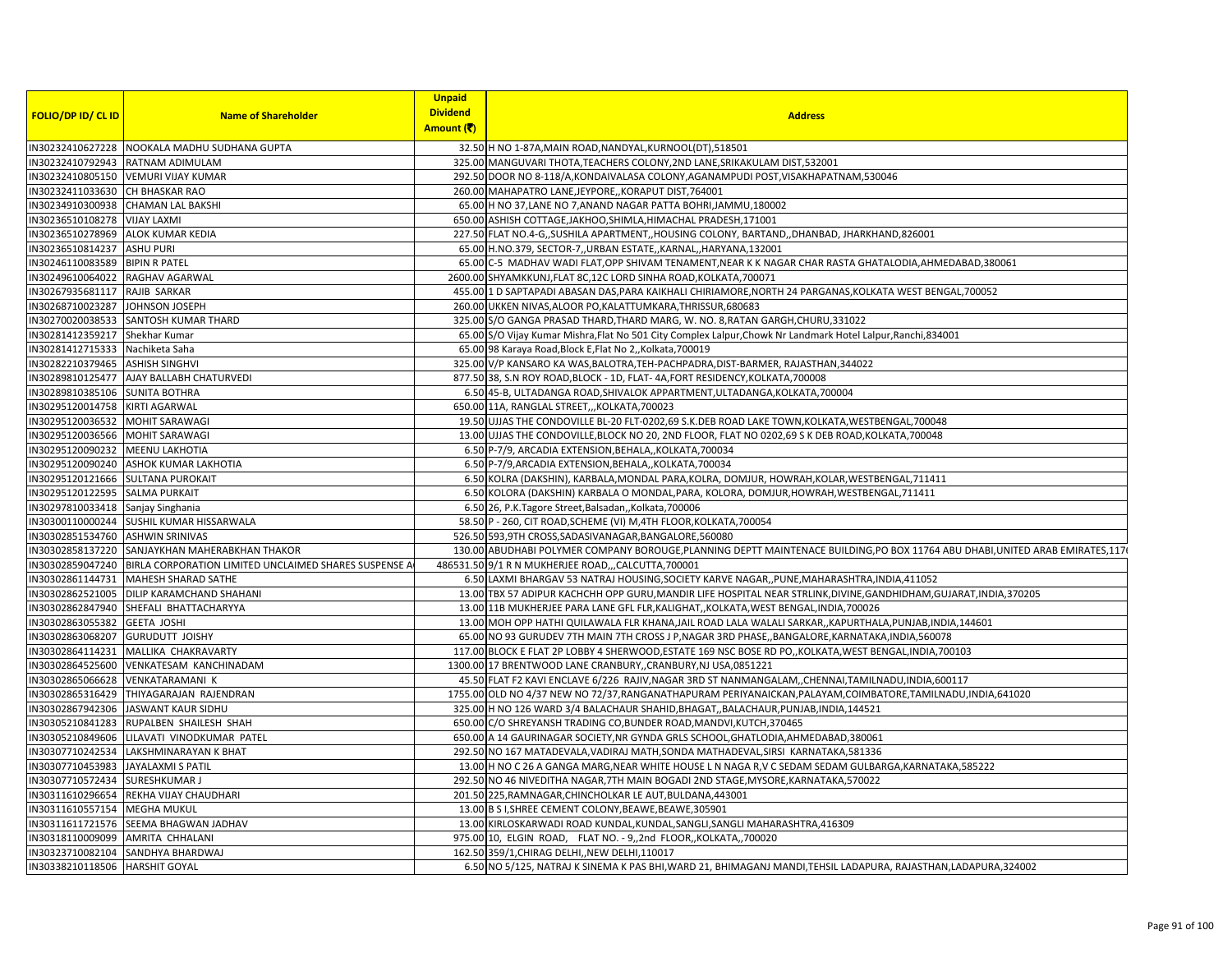| <b>FOLIO/DP ID/ CL ID</b> | <b>Name of Shareholder</b>                  | <b>Unpaid</b><br><b>Dividend</b><br>Amount (そ) | <b>Address</b>                                                                                             |
|---------------------------|---------------------------------------------|------------------------------------------------|------------------------------------------------------------------------------------------------------------|
|                           | IN30611420297370 URVASHI WORLD WIDE PVT LTD |                                                | 65.00 305/D/S, SCHEME NO. 78, INDORE<br>MP,452010                                                          |
|                           | IN30611421003460 BAJRANG LAL MOHTA          |                                                | 1300.00 354 INDRAPURI COLONY, INDORE, INDORE, 452017                                                       |
| J000001                   | SHRIJ R MISTRY                              |                                                | 19.50 G 46 CUSHROW BAUG, CAUSEWAY ROAD FORT, BOMBAY,                                                       |
| J000002                   | SMT JANA DEVI RATHI                         |                                                | 806.00 703 LEGEND APTS, 177/2 POONAWALLA HIGH ROAD, OPP- EGA THEATRE, KILPUK MADRAS, 600010                |
| J000006                   | SHRI JHABARMAL MODI                         |                                                | 1833.00 180 HARRISON ROAD, CALCUTTA,                                                                       |
| J000007                   | SHRI JAGDISH HIRALAL CHOKSI                 |                                                | 156.00 144 SVAPNIL SARGAN SOCIETY, BEHIND JUNA UMRA JAKAT NAKA, ATHWA LINES, SURAT GUJARAT, 395007         |
| J000012                   | SHRI JOHARMALL JAGANNATH                    |                                                | 52.00 C/O DURGA TRADING CORPN., 5 CLIVE ROW, 2ND FLOOR, CALCUTTA, 700001                                   |
| J000098                   | MR JEMMY KHURSHEDJI COOPER                  |                                                | 4875.00 R/18 AVA BAUG, JAIL ROAD, S T BUS DEPOT, NAVSARI GUJARAT,                                          |
| J000126                   | SHRI JAGANNATH CHATTERJEE                   |                                                | 13.00 E/24 RAM CHANDRA PALLY, BARISHA,, CALCUTTA, 700008                                                   |
| J000139                   | SHRI JIBAN KRISHNA MITTER                   |                                                | 377.00 1 RAJA RAJ BALLABH STREET, BAGHBAZAR, CALCUTTA,, 700003                                             |
| J000140                   | SHRI JALADHI KUMAR ROY                      |                                                | 104.00 22/B,D L ROY STREET,CALCUTTA,                                                                       |
| J000141                   | MRS JENNABBAI ESSCCFALI MASRULLAWALA        |                                                | 52.00 M M KADERJI BLDG 3RD FLOOR, 245A REHMAN ST, BOMBAY, 400003                                           |
| J000144                   | MRS JAYA C PARIKH                           |                                                | 19.50 SURVODAYA, SAROJINI ROAD, VILE PARLE, BOMBAY, 400056                                                 |
| J000146                   | M/S JAIPUR INVESTMENT LTD                   |                                                | 45.50 7 CANNING STREET,,,CALCUTTA,700001                                                                   |
| J000149                   | SHRI JAGANBHAI DAYABHAI PATEL               |                                                | 312.00 MOTI FALIA RANDER, DT SURAT,                                                                        |
| J000154                   | SMT JYOTSNA ROY                             |                                                | 559.00 3 OUTRAM STREET, CALCUTTA,,, 700017                                                                 |
| J000158                   | SHRI JAYA RAJ                               |                                                | 52.00 HOUSE NO 21, NO 1 ROAD KHAR, BOMBAY, ,400021                                                         |
| J000160                   | SHRI JAI GOPAL SETHI                        |                                                | 39.00 H-15 MAHARANI BAGH, NEW DELHI,                                                                       |
| J000166                   | SHRIJ D GAZDER                              |                                                | 26.00 226 BOWBAZAR STREET, CALCUTTA,,,700012                                                               |
| 000180                    | SMT JAYA CHAKRABORTY                        |                                                | 312.00 HARADHAN CHAKRABORTY, UKILPARA, PO JALPAIGURI, 735101                                               |
| J000181                   | SHRI JAYANTA KUMAR PAUL                     |                                                | 650.00 1 HARI BOSE LANE, CALCUTTA,,, 700006                                                                |
| J000185                   | SHRI JAI PRAKASH TIWARI                     |                                                | 104.00 C/O UNITED BANK OF INDIA, TANSEN MARG BRANCH,, 2, TANSEN MARG, NEAR BENGAL MARKET NEW DELHI, 110001 |
| J000189                   | SHRI JAGDISH CHANDER DHALL                  |                                                | 52.00 STATE BANK OF INDIA, ISMAILGANJ BRANCH, PO CHINHAT, LUCKNOW,                                         |
| J000197                   | MISS JYOTSNA                                |                                                | 117.00 20 KAILASH HILLS,,, NEW DELHI, 110065                                                               |
| J000223                   | SHRI JAGDISH PRASAD AGRAWAL                 |                                                | 104.00 C/O M/S KASHI RAM, KANHAIYA LAL, 51/52 NAYA GANJ, KANPUR, 208001                                    |
| J000278                   | SRI JITENDRA HARJIVANDAS                    |                                                | 6.50 SUKH SAGAR 7TH FLOOR, AKURLI CROSS ROAD NO 1, KANDIVALI /E/ MUMBAI, ,400101                           |
| J000416                   | MRS JANAKI RANGANATHAN                      |                                                | 351.00 256/2 PIONEER COLONY, 7TH AVENUE, CHENNAI,, 600101                                                  |
| K000001                   | SMT KAMALA RANI ROY                         |                                                | 1436.50 68 B RUSSA ROAD, CALCUTTA,,, 700033                                                                |
| K000002                   | SHRIK L DHUPELIA                            |                                                | 19500.00 C/O M/S STEWART & CO,14 INDIA EXCHG PLACE, CALCUTTA,, 700001                                      |
| K000003                   | SHRI KARSONDAS JIVANDAS                     |                                                | 435.50 C/O RAVILAL NAGINDAS, 47 EZRA STREET, CALCUTTA,, 700001                                             |
| K000017                   | SHRI KHUSHALDAS PITAMBERDAS                 |                                                | 325.00 18/20 CHEVOLWADI, DR M B VELKAR STREET, KALBADEVI ROAD, BOMBAY, 400002                              |
| K000018                   | SHRI KESHARDEO SARAFF                       |                                                | 1300.00 BIRLA JUTE & INDUSTRIES LTD, SHARE DEPTT, 9/1 R N MUKHERJEE ROAD, CALCUTTA, 700001                 |
| K000031                   | SHRIK M MEHTA                               |                                                | 6.50 1, SUN YAT SEN STREET, FOURTH FLOOR, CALCUTTA, 700012                                                 |
| K000033                   | MISS KAMU BAI                               |                                                | 351.00 12 RAWDON STREET,,,CALCUTTA,700017                                                                  |
| K000042                   | SHRIK CKUKARAITI                            |                                                | 78.00 KOTHI NO 2,, BEHIND IDGAH WATER TANK, RAIPUR, M P, 492001                                            |
| K000052                   | SHRIK L KAPUR                               |                                                | 45.50 38/3/1 RAMTANU BOSE LANE, CALCUTTA,,, 700006                                                         |
| K000059                   | SHRI KUNJ BEHARI LAL MODI                   |                                                | 650.00 C/O VICTORIA GLASS, WORKS PVT LTD, 10 CLIVE ROW, CALCUTTA, 700001                                   |
| K000082                   | SHRI KISHANLAL THIRANI                      |                                                | 650.00 GALI PANSARIAN, FAZILKA, FEROZPUR,                                                                  |
| K000090                   | SHRI KAMAL KISHOR NARAYANDAS BHATTAD        |                                                | 1443.00 BHARAT GENL & TEXTILE IND LTD, DHAMANGAON, R S MAHARASHTRA, ,443104                                |
| K000120                   | SHRIK R SEVUGAN CHETTY                      |                                                | 481.00 C/O CHETTIAR BANKERS, 55 BAGAWATHI, AMMANKOVIL ST, THENI, 626531                                    |
| K000139                   | SHRI KISHAN PRASAD SINGHI                   |                                                | 25155.00 9/1 R N MUKHERJEE ROAD,,,CALCUTTA,700001                                                          |
| K000155                   | SMT KAMALA DEVI                             |                                                | 715.00 18/6 DOVER LANE, CALCUTTA,,, 700029                                                                 |
| K000178                   | KAJARIA EXPORTS PVT LTD                     |                                                | 78.00 CENTRAL PLAZA, 2/6 SARAT BOSE ROAD, FLAT NO 230 2ND FLOOR, CALCUTTA, 700020                          |
| K000185                   | <b>SMT KIRON DEVI BOTHRA</b>                |                                                | 26.00 C/O B LAL B BOTHRA, NR MALOO GUEST HOUSE, GANGASHAHR BIKANER, RAJASTHAN                              |
| K000259                   | SHRI KISHANLAL AGARWAL                      |                                                | 214.50 NEAR CHUNA BHATTA, SUBHASH COLONY, MADANGANJ - KISHANGARH, DIST. AJMER, RAJASTHAN, 305801           |
| K000263                   | SHRI KAMAL NARAYAN BANGUR                   |                                                | 19.50 199 CHITTARANJAN, AVENUE, CALCUTTA, ,700006                                                          |
| K000267                   | SHRI KSHETRA MOHAN DHUR                     |                                                | 39.00 30A SELIMPUR ROAD, CALCUTTA,,, 700031                                                                |
| K000291                   | SHRI KALI PRASAD PODDAR                     |                                                | 32.50 40 STRAND ROAD, ROOM NO 26, GRD FLOOR, CALCUTTA, 700001                                              |
| K000309                   | SRI KERSHASP SHAPOORJEE GANDHI              |                                                | 2262.00 29 CANNING ROAD, ALLAHABAD,,                                                                       |
| K000320                   | SHRI KRISHNA MOHAN GHOSH                    |                                                | 104.00 188 HARISH MUKHERJEE ROAD,P O KALIGHAT, CALCUTTA,, 700026                                           |
| K000321                   | SHRI KESHAB CHANDRA DE                      |                                                | 104.00 ASSTT CONTROLLER OF ACTS, FINANCE AUDIT DEPT, SECRETARIAT DORANDA, RANCHI                           |
|                           |                                             |                                                |                                                                                                            |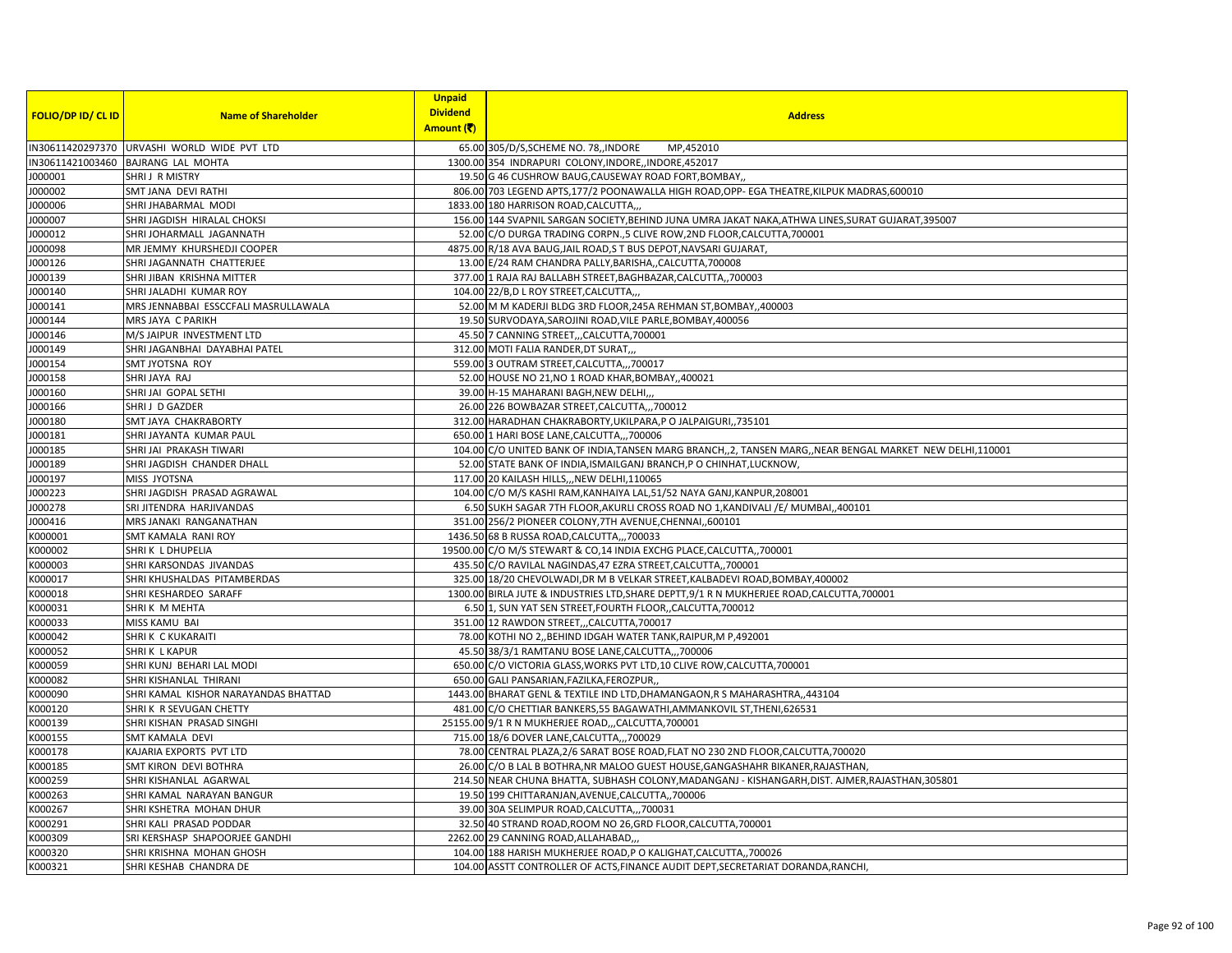|                    |                                  | <b>Unpaid</b>   |                                                                                                                                  |
|--------------------|----------------------------------|-----------------|----------------------------------------------------------------------------------------------------------------------------------|
| FOLIO/DP ID/ CL ID | <b>Name of Shareholder</b>       | <b>Dividend</b> | <b>Address</b>                                                                                                                   |
|                    |                                  | Amount (そ)      |                                                                                                                                  |
| K000323            | SRI KANAILAL MUKHERJEE           | 58.50           | C/O M/S BALLY JUTE MILLS, P O BALLY, DIST HOWRAH,                                                                                |
| K000325            | SHRI KRISHNA DAS ROY             | 650.00          | EXECUTOR TO ESTATE, OF LATE JADUNATH ROY, 101 SOVABAZAR STREET, CALCUTTA, 700005                                                 |
| K000332            | MRS KAMALA RATILAL DOSHI         |                 | 721.50 SNEHA KUTIR 4TH FLOOR, PEDER ROAD, BOMBAY, ,400026                                                                        |
| K000333            | SMT K DEBI                       |                 | 169.00 C/O RUKMANI DEBI,17/3/1 DARPONARAIN TAGORE STREET, CALCUTTA,                                                              |
| K000336            | SHRI KASTURCHAND SETHIA          |                 | 13.00 C/O SHANTILAL SETHIA, SHREE BAJRANG JUTE MILLS LTD, GUNTUR, ,522004                                                        |
| K000337            | SHRI KASTURBHAI MOTILAL          |                 | 6.50 T-26 SHANTINAGAR SOCIETY, USMANPURA ASHRAM RD, AHMEDABAD,, 380013                                                           |
| K000348            | SHRI KANHAIYA LALL KAPUR         |                 | 104.00 38/3/1 RAMTANU BOSE LANE, CALCUTTA,,, 700006                                                                              |
| K000349            | MRS KHADIJA BIBI AHMED ESOOP     |                 | 487.50 CHHARIA, TAIWADA STREET, RANDER SURAT, 395005                                                                             |
| K000355            | MRS KRISHNA PACHISIA             |                 | 78.00 C/O KERALA PLASTICS PVT LTD, 38 STRAND ROAD, CALCUTTA, 700001                                                              |
| K000365            | SHRIK LDUGGAL                    |                 | 208.00 B6/6 RAJAURA GARDEN, NEW DELHI, , 110027                                                                                  |
| K000366            | SMT KUMUD MUSADDI                |                 | 104.00 SHYAMSUNDER MUSADDI,1A ARMENIAN STREET,CALCUTTA,,700007                                                                   |
| K000380            | SHRI KAVASJI TEHMURAS MODI       |                 | 292.50 THE RETREAT NANPURA CIVIL LINES, SURAT,                                                                                   |
| K000616            | KALI CHATTERJEE                  |                 | 58.50 265 G T ROAD, POST BAIDYA BATI, DIST HOOGHLY W BENGAL, 712222                                                              |
| K000636            | KANAK K BHOJAK                   |                 | 292.50 B/703 JASH ENCLAVE, GOVIND NAGAR, NR HANUMAN TEMPLE, BORIVLI (WEST), MUMBAI, 400092                                       |
| K000650            | SRI KHATAU SUNDERDAS             |                 | 1469.00 C/O SUNDERDAS D HUNSRAJ, P.O. COLLEGE SQUARE, CUTTACK, 753003                                                            |
| L000002            | MISS LYLA ZAL TALEYARKHAN        |                 | 650.00 NAVROZ APARTMENTS 3W, BHULABHAI DESAI ROAD, BOMBAY, 400026                                                                |
| L000004            | SMT LAKSHMI DEVI                 |                 | 1215.50 A/604 CRYSTAL APARTMENT, FATEH BANG COMPOUND, OPP - POLICE STATION, S V ROAD KANDIVLEE (W) MUMBAI, 400067                |
| L000005            | SHRI LALCHAND RAMDAYAL           |                 | 234.00 63-D 1ST CROSS LANE, 2ND FLOOR FANASWADI, BOMBAY, 400002                                                                  |
| L000009            | SMT LILA SANYAL                  |                 | 279.50 C/O SHRI PRABODH SANKAR SANYAL,34 TARASANKAR ROAD, DESHBANDHU PARA, P.O. SILIGURI TOWN DT. DARJEE, 734404                 |
| L000013            | SHRI LALIT KUMAR PODDAR          |                 | 19.50 10-A SHREE NIKET, 11 ASHOKA ROAD, CALCUTTA,, 700027                                                                        |
| L000055            | SMT LEELA SINHA                  |                 | 487.50 C/O SINHA NURSING HOME, CLUB ROAD MITHANPURA, P O RAMNA MUZAFFARPUR, BIHAR, 842002                                        |
| L000063            | SMT LUXMI DEVI SOMANI            |                 | 234.00 HARDWANI LALL SOMANI, HN GLASS INDS LTD, PG BHADURI SARANI, RISHRA HOOGHLY, 712248                                        |
| L000086            | RAI BAHADUR LAJJA SHANKER JHA    |                 | 104.00 86B JHA MARG, WRIGHT TOWN, JUBBULPORE M P., 482002                                                                        |
| L000095            |                                  |                 | 78.00 296 MODEL TOWN, BAHADURGARH 12450, HARYANA,                                                                                |
|                    | SHRI LAXMINIWAS SOMANY           |                 |                                                                                                                                  |
| L00010X            | LIFE INSURANCE CORPN OF INDIA    |                 | 1300.00 BIRLA JUTE & INDUSTRIES LTD, SHARE DEPARTMENT, 9/1 R N MUKHERJEE ROAD, CALCUTTA, 700001                                  |
| L000111            | SMT LATARANI KHORIA              |                 | 351.00 C/O B P KHORIA, 17 RABINDRA NAGAR, UJJAIN M P,, 456020                                                                    |
| L000115            | SMT LALITA SHARMA                |                 | 136.50 87/10 N K BANERJEE STREET, P O RISHRA, DT HOOGHLY, 712248                                                                 |
| L000217            | SMT LILAVANTI JAGMOHAN           |                 | 6162.00 BAGATI HOUSE, 6TH FLOOR, 34 GANESH CHANDRA AVENUE, CALCUTTA, 700013                                                      |
| M000008            | SHRI MEGHRAJ SONEE               |                 | 156.00 21 SIRCAR BY LANE, CALCUTTA,,, 700007                                                                                     |
| M000012            | SHRI MANIK CHAND THIRANI         |                 | 1137.50 C/O KISHORLAL MANICKCHAND, THIRANI, PO SIRSA, DIST HISSAR,                                                               |
| M000014            | SHRI MOSSA HAJEE A S SOOBASHAH   |                 | 32.50 BEHARPURA JETPUR, KATHIWAR,,,                                                                                              |
| M000018            | SHRI MANSHA SINGH                |                 | 6.50 EXECUTIVE ENGINEER VILL-KHAKHAR, P O BEHRAMPUR BET, DIST RUPAR,                                                             |
| M000038            | MRS MOHINI DEVI BAGRI            |                 | 1300.00 C/O SHRI BHANI DASS BAGRI, 7 LYONS RANGE, CALCUTTA,, 700001                                                              |
| M000039            | SHRI MAKHANLAL JAIN              |                 | 130.00 7 LYONS RANGE, CALCUTTA,,, 700001                                                                                         |
| M000041            | SMT MANI DEVI PODDAR             |                 | 3997.50 C/O BHARAT RICE MILL, GUNJPARA-RAJNANDGAON, M P,, 491441                                                                 |
| M000046            | SHRI MAHESH KARAN                |                 | 97.50 C/O BIRLA JUTE MILLS, BIRLAPUR, 24-PARGANAS,, 743318                                                                       |
| M000058            | SHRI MAGAN MAL SURANA            |                 | 585.00 12 INDIA EXCHANGE PLACE, CALCUTTA,,,700001                                                                                |
| M000082            | MR MADHAV RAMNATH JHAWAR         |                 | 845.00 S 36 M I D C, BHOSARI, PUNE, , 411026                                                                                     |
| M000086            | MR MOHANLAL JAISHANKER PATHAK    |                 | 7800.00 24 2ND FANASWADI, 2ND FLOR BLOCK NO-11, DADI SHETH AGIARI LN, BOMBAY, 400002                                             |
| M000090            | SHRI MAN MOHAN SONTHALIA         |                 | 97.50 DAFFODIL LA BELA, FLAT NO.2G, AS/130 RAJARHAT MAIN ROAD, TEOGHARIA, KOLKATA, 700157                                        |
| M000104            | SMT MAHADEVI THIRANI             |                 | 975.00 GALI PANSARIAN FAZILKA, FEROZEPUR,                                                                                        |
| M000135            | SHRI MOHAMMAD ZILLUR RAHMAN KHAN |                 | 4407.00 ADJACENT A R T O OFFICE, KOTHI USMAN BAGH, SHAHJAHANPUR, UP,                                                             |
| M000142            | MRS MUKTI MAITRA                 |                 | 650.00 MAITRA ELASHIN, VILLAGE ELACHI, NALINI MAITRA ROAD, PO NARENDRAPUR 24 PARGANA, 743508                                     |
| M000146            | SHRI MUKUL BANERJEE              |                 | 1950.00 5A PALM AVENUE, CALCUTTA,,,700019                                                                                        |
| M000151            | SHRI MAN MOHAN DAMANI            |                 | 325.00 CHITRAKUT (SOUTH BLOCK), 9TH FLOOR, 230 A.J.C. BOSE ROAD, CALCUTTA, 700020                                                |
| M000163            | MRS MANGALA SURENDRA NERURKAR    |                 | 97.50 SAMRUDDHI CO-OP HSG SOCIETY LTD, 'D' BLDG BLOCK NO IV C 4TH FLOOR, BHAVANI SHANKAR ROAD,, BABURAO PARULEKAR MARG, DADAR M  |
| M000194            | SHRI M K THANAWALA               |                 | 325.00 C/O MR JAGDISH K ADLAL,B 14, SANKALP NEW LIBERTY,CO OP HSG SOC LTD,LIBERTY GARDEN,GROSS ROAD NO 4, MALAD WEST MUMBAI,4000 |
| M000198            | MRS MADHURI KESHAVJI VED         |                 | 546.00 13 PAREKH STREET 3RD FLOOR, BOMBAY,,,400004                                                                               |
| M000236            | SHRI MASTA SINGH                 |                 | 5018.00 VILL KHOKHAR P O BEHRAMPUR BET, TEH & DIST ROPAR, PUNJAB,                                                                |
| M000242            | SH MAHENDRA KUMAR JHUNJHUNWALA   |                 | 325.00 56/A LAKE VIEW ROAD,,,CALCUTTA,700029                                                                                     |
| M000252            | SRI MAHENDRA KUMAR SINGH         |                 | 19.50 107 DWARIK JUNGLE ROAD, HINDMOTOR, P O BHADRAKALI, DT HOOGHLY WEST BENGAL, 712232                                          |
|                    |                                  |                 |                                                                                                                                  |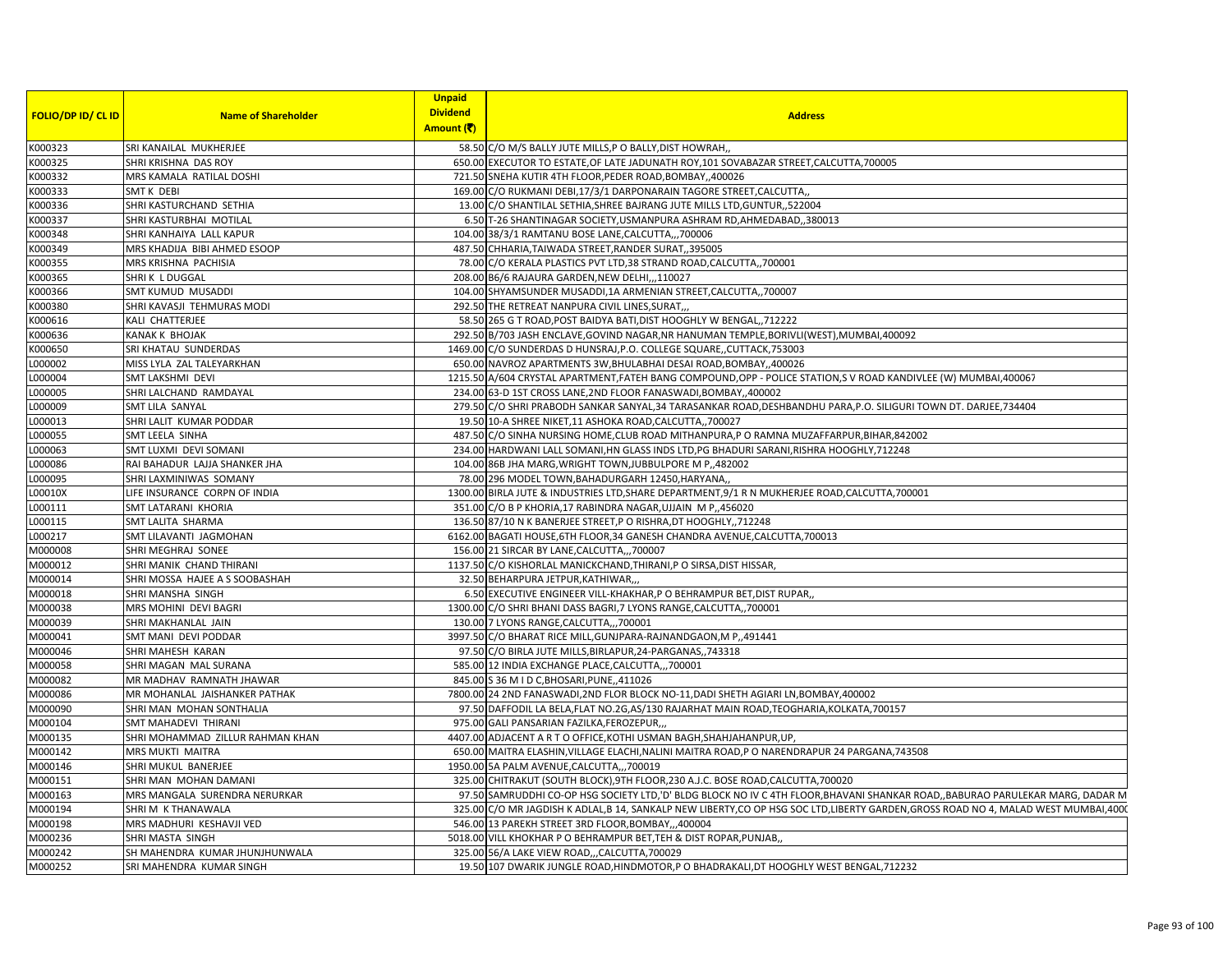| <b>FOLIO/DP ID/ CL ID</b> | <b>Name of Shareholder</b>            | <b>Unpaid</b><br><b>Dividend</b><br>Amount (そ) | <b>Address</b>                                                                                         |
|---------------------------|---------------------------------------|------------------------------------------------|--------------------------------------------------------------------------------------------------------|
| M000254                   | SMT MANI DEVI LAKHOTIA                |                                                | 39.00 C/O SHRI S.S. LAKHOTIA,1 ALIPORE PARK PLACE,,CALCUTTA,700027                                     |
| M000287                   | SRI MARZABAN KHURSHEDJI COOPER        |                                                | 2600.00 SANGA WAD, NAVSARI,,,396445                                                                    |
| M000290                   | MRS MIRA DEB                          |                                                | 3354.00 4/A RAJA KALI KISSEN LANE, CALCUTTA,,,700005                                                   |
| M000315                   | MRS MINAXI MORARJI                    |                                                | 195.00 516 COTTON EX BLDG, KALBADEVI ROAD, BOMBAY, ,400002                                             |
| M000339                   | MR MONO SHUMSHREE                     |                                                | 130.00 M/S NUNDY ROY & CO 2ND FLOOR, CALCUTTA,, 700001                                                 |
| M000341                   | SHRI MADHU SUDAN CHUNDER              |                                                | 390.00 22/3 JHAMAPUKUR LANE, CALCUTTA,,, 700009                                                        |
| M000344                   | M/S MANGAL & CO PVT LTD               |                                                | 39.00 C/O I P KARNANI, AAKASH DEEP', 5 LOWER RAWDON STREET, CALCUTTA, 700020                           |
| M000348                   | MRS MANDIRA MUKHERJEE                 |                                                | 156.00 C/O JOGENDRA HOUSE, JOGENDRA MUKHERJI RD, P O MUZAFFARPUR, BIHAR,                               |
| M000349                   | SMT MANIMALA DAS                      |                                                | 214.50 125 VIVEKANANDA ROAD, CALCUTTA,,,                                                               |
| M000350                   | SRI MANSIHANKAR PATHAK                |                                                | 52.00 DHANBAD BAZAR, DHANBAD,,                                                                         |
| M000353                   | SHRI MOHAN KISHORE ROY                |                                                | 19.50 2 GOPAL CHANDRA LANE, CALCUTTA,,, 700012                                                         |
| M000354                   | SHRI MUKUND RAMNIKLAL JOSHI           |                                                | 52.00 BHAIDAS MEHTA STREET, SAGRAMPURA, SURAT,                                                         |
| M000355                   | SHRI MAHESH CHANDRA CHUNDER           |                                                | 312.00 3D CRESCENT APARTMENT, 208 N S C BOSE ROAD, TOLLYGUNGE, KOLKATA, 700040                         |
| M000359                   | SHRI MADHUMOY GOSWAMI                 |                                                | 19.50 49/2 SANTI RAM RASTA, P O BALLY, DIST HOWRAH,, 711001                                            |
| M000361                   | SHRI MOTI LAL GUPTA                   |                                                | 39.00 C/O RAJESH & CO,81 BENTINCK STREET, CALCUTTA,, 700001                                            |
| M000365                   | SHRI MAHENDRA CHIMANLAL SHAH          |                                                | 19.50 C/O CHUNILAL OOTAMCHAND & CO, 79 F PRINCESS STREET, BOMBAY, 400002                               |
| M000367                   | SHRI MANIK CHAND MIMANI               |                                                | 97.50 35 CROSS STREET, CALCUTTA,,,                                                                     |
| M000368                   | RANI SAHEBA M B LAXMI                 |                                                | 26.00 RANI OF BANSI, BASTI, U P,                                                                       |
| M000389                   | MRS M D DESAI                         |                                                | 32.50 SHARDA NIVAS, 258 MURAI MOHALLA SANYOGITAGANJ, INDORE M P.,                                      |
| M000392                   | SHRI MANECKSHAH DARABSHAH DAVIERVALA  |                                                | 390.00 KHANBAHADURS BUNGLOW, SANJAN W RLY, SANJAN,, 396150                                             |
| M000397                   | SMT MAYA DEVI NAIR                    |                                                | 390.00 80 ULSOOR ROAD, BANGALORE, ,,560042                                                             |
| M000402                   | SHRI MASTA SINGH                      |                                                | 13.00 P O BEHRAMPUR BET, VILL KOKHORAMPUR, TEHSIL & DIST ROPAR, PUNJAB,                                |
| M000406                   | MRS MEENA BOSE                        |                                                | 156.00 318 KABIR ROAD, CALCUTTA, 700026                                                                |
| M000409                   | SHRI MOHENDRA LALL DUTT               |                                                | 130.00 MADHAV DUTT HOUSE, 34A COLOOTALA STREET, CALCUTTA,, 700073                                      |
| M000410                   | <b>SMT MANJU DAS</b>                  |                                                | 19.50 30/58 ATTAPARA LANE, SINTHEE CALCUTTA,,,700050                                                   |
| M000468                   | SRI MALAY KUMAR BANERJEE              |                                                | 312.00 63A SUBURBAN SCHOOL ROAD, CALCUTTA,,,700025                                                     |
| M000469                   | SRI MAYANK BIYANI                     |                                                | 6.50 38 VIVEKANANDA RAOD, CALCUTTA,,, 700007                                                           |
| M000479                   | SMT MITHILESH SHARMA                  |                                                | 604.50 B/1 203 NIRALANGAR, LUCKNOW, U P,, 226003                                                       |
| M000480                   | SMT MITHILESH SHARMA                  |                                                | 604.50 B/1 203 NIRALANAGAR, LUCNOW, ,, 226003                                                          |
| M000483                   | SMT MAYA BANERJEE                     |                                                | 130.00 17 G DOVER TARRACE, BALLYGUNGE, CALCUTTA,, 700019                                               |
| M000486                   | MRS MADHU CHAWLA                      |                                                | 117.00 86 ANUPAM APARTMENTS, B-13 VASUNDHARA ENCLAVE, DELHI, , 110096                                  |
| M000506                   | MRS MANJU PARASRAMPURIA               |                                                | 1969.50 11 SIR HARI RAM, GOENKA STREET, CALCUTTA,, 700007                                              |
| M000554                   | SRI MADHUKAR P JAITHA                 |                                                | 39.00 48 EZRA STREET, CALCUTTA,,, 700001                                                               |
| M000594                   | SRI MURARI LAL TIBREWAL               |                                                | 58.50 41-A W C BANERJEE STREET, 2ND FLOOR, KOLKATA,, 700006                                            |
| M000599                   | MR M MANOHARA GUPTA                   |                                                | 975.00 VENKATESWARA WEIGHING SERVICES, 38/840 A-9 T D WEST ROAD, ERNAKULAM, COCHIN, 682031             |
| M000602                   | MANJU DHOOT                           |                                                | 26.00 FLAT - B - 502, COSMOS BLDG., VALLEY OF FLOWERS, THAKUR VILLAGE, KANDIVLI (EAST), MUMBAI, 400101 |
| M000608                   | SHRI MAHESH CHANDRA JOSHI             |                                                | 292.50 P.O MANAN, DIST ALMORA, UTTRAKHAND, 263836                                                      |
| M000646                   | MOHIT YAKUB GUNJA                     |                                                | 58.50 5 PURAN NIVAS, 27 B ARTHUR BUNDER ROAD,, MUMBAI, 400005                                          |
| N000006                   | SHRI NALINKANT VRAJLAL SHAH           |                                                | 39.00 11 MAZANINE FLOOR, STOCK EXCHANGE BUILDING, NO 124 1ST FLOOR, MUMBAI, 400023                     |
| N000018                   | SHRIN N KHANNA                        |                                                | 6864.00 109 GOLF LINKS, NEW DELHI,,,110003                                                             |
| N000039                   | SHRI NARAYANDAS BHATTAR               |                                                | 994.50 C/O BHARAT GENL TEXTILE IND LTD, DHAMANGAON R S, DT AMRAVATI MS, ,144709                        |
| N000056                   | SHRI NARAYAN SINGH MAHESHWARI         |                                                | 325.00 C/O NARAYAN SINGH & CO,52 A MEHERINA 51C NEPEAN SEA ROAD, BOMBAY, 400006                        |
| N000061                   | SHRI NAVNITLAL BHAGVANDAS SHAH        |                                                | 1326.00 LT B MANGANLAL SHAH, BHAGVAT KRUPA, 16 NANDANVAN COOP SOC FRAM JI RD, BARODA 5                 |
| N000070                   | SHRI NARENDRA KUMAR MOHTA             |                                                | 39.00 NO.74-B (GROUND FLOOR), 20TH B MAIN ROAD, RAJAJINAGAR 1ST R BLOCK, BANGALORE, 560010             |
| N000087                   | NATIONAL INSURANCE CO LTD             |                                                | 650.00 INVESTMENT DEPT,3 MIDDLETON STREET, CALCUTTA, 700071                                            |
| N000157                   | SHRI NARENDAR NATH JAIN               |                                                | 650.00 1582 OUTRAM LINE, ARIHANT KUNJ, MUKARJI NAGAR PHASE-II, DELHI, 110009                           |
| N000194                   | NATIONAL JUTE MANUFACTURERS CORPN LTD |                                                | 546.00 P N B HOUSE, 18A BRABOURNE ROAD, CALCUTTA, 700001                                               |
| N000206                   | RAI BAHADUR NRIPENDRA NATH DAS        |                                                | 533.00 D N DASS LANE, BANKIPORE, PATNA,                                                                |
| N000209                   | MRS NIRMAL NALINI DEBI                |                                                | 169.00 25 CHOREBAGAN LANE, CALCUTTA,,,700007                                                           |
| N000210                   | SMT NIRMAL NALINI DEBI                |                                                | 104.00 C/O STATE BANK OF INDIA,1 STRAND ROAD, CALCUTTA,, 700001                                        |
| N000212                   | SHRI NIRBHAY KUMAR SINGH              |                                                | 702.00 604, BHAGYALAXMI BLDG., KENNEDY BRIDGE, OPERA HOUSE, MUMBAI, 400004                             |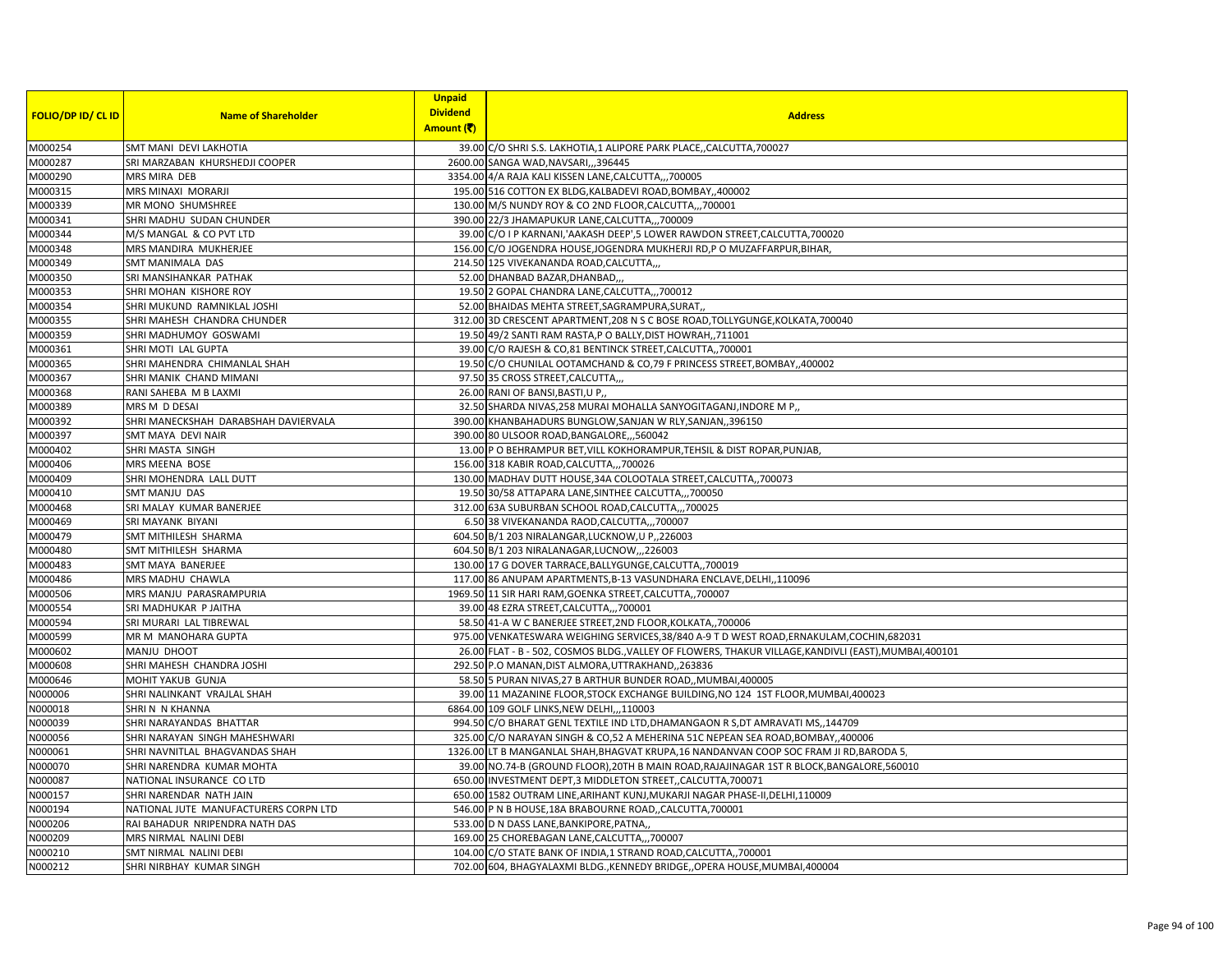|                           |                                   | <b>Unpaid</b>   |                                                                                                                                  |
|---------------------------|-----------------------------------|-----------------|----------------------------------------------------------------------------------------------------------------------------------|
| <b>FOLIO/DP ID/ CL ID</b> | <b>Name of Shareholder</b>        | <b>Dividend</b> | <b>Address</b>                                                                                                                   |
|                           |                                   | Amount (そ)      |                                                                                                                                  |
| N000215                   | SHRIN G MUKHERJEE                 |                 | 6.50 71 VICTORIA RD SOUTH, P O BARANAGORE, CALCUTTA,, 700036                                                                     |
| N000220                   | SHRI NATHMALL JHALARIA            |                 | 19.50 C/O M/S BINJRAJ NATHMALL,46 STRAND ROAD,CALCUTTA,,700007                                                                   |
| N000231                   | SHRI NAUTAMLAL RATANJI VYAS       |                 | 312.00 JAWAHAR ROAD, RAJKOT, GUJRAT, 360001                                                                                      |
| N000233                   | SMT NURGIS DINSHAW MEHTA          |                 | 45.50 C/O MANECK A DAVAR & CO,8 OLD POST OFFICE STREET, CALCUTTA,, 700001                                                        |
| N000234                   | SHRI NAVNITLAL BHAGVANDAS SHAH    |                 | 58.50 BHAGVAT KURPA,16 NANDANVAN CO-OP SOCY, FRAMJI ROAD, BARODA,                                                                |
| N000240                   | SHRI NABIN PRASAD DEV             |                 | 52.00 JOGENDRA VILAS PALACE, P O BAUDHRAJ, DISTT PHULBANI ORISSA,                                                                |
| N000248                   | SHRI NARENDRA M PATEL             |                 | 52.00 19C ALLENBY ROAD, CALCUTTA,,, 700020                                                                                       |
| N000258                   | SRI NANDAN BARUA                  |                 | 19.50 C/O BHAGIRATH MURARKA, 7 LYONS RANGE, CALCUTTA, 700001                                                                     |
| N000277                   | NEW CENTRAL JUTE MILLS CO LTD     |                 | 897.00 P.N.B.HOUSE (4TH FLOOR), 18-A BRABOURNE ROAD,, CALCUTTA, 700001                                                           |
| N000278                   | SRI N VAIDYANATHAN                |                 | 604.50 162-B, OLD NO.20/2, ELDAMS ROAD, ALWARPET, CHENNAI, 600018                                                                |
| N000313                   | SRI NAND LALL DAGA                |                 | 6.50 PUSPA APARTMENT, 606 DAKSHINDARI ROAD, FLAT NO B & C, 3RD FLOOR CALCUTTA, 700048                                            |
| N000320                   | SRI NITINCHANDRA VASANTLAL SHAH   |                 | 156.00 UAP PHARMA PVT LTD, MAHA GUJARAT IND ESTATE PLOT 423,98-A 98-B SARKHEJ BAVLA HIGH WAY, AT MORAIYA TA SANAND AHMEDABAD, 38 |
| N000406                   | NARAYAN PRASAD KEDIA              |                 | 292.50 C/O BIRLA BROTHERS PVT. LTD, PROVIDENT FUND INSTITUTION, 15 INDIA EXCHANGE PLACE, CALCUTTA, 700001                        |
| N000417                   | NARBADA DEVI CHHAWCHHARIA         |                 | 58.50 C/O G S TRADING COMPANY, 38 BENTINCK STREET, CALCUTTA, 700069                                                              |
| N000426                   | MRS NIRMAL KHANNA                 |                 | 325.00 1615 MADARSA ROAD, KASHMERE GATE, DELHI, ,110006                                                                          |
| N00332A                   | SRI NAND KISHOR TUSNIWAL          |                 | 6.50 3/B CAMAC STREET, 8TH FLOOR, SUIT NO 4, CALCUTTA, 700016                                                                    |
| NL01422                   | ASEEM BHARGAVA                    |                 | 260.00 L-269 JAL VAYU VIHAR, SECTOR-25, NOIDA,, 201301                                                                           |
| NR00007                   | MR HASSAM M WADEE                 |                 | 2028.00 C/O NATIONAL BANK OF, INDIA LTD, BOMBAY,                                                                                 |
| NR00009                   | MRS K A ERULKAR                   |                 | 30446.00 C/O FRANK WILLIS,6 COPPICE SIDE, ANLABY PARK HULL ENGLAND,                                                              |
| NR00012                   | MR AHMED ESMAIL ATTIA             |                 | 52.00 C/O D E ATTIA & SONS, RANGOON, BURMA,                                                                                      |
| NR00014                   | MR GUHYA KALI BHAKTA PANT         |                 | 604.50 71 TANGAL KATHMANDU, NEPAL,,                                                                                              |
| NR00015                   | SMT GRIHYA KUMARI                 |                 | 13.00 BHANDARY CHOWK, KAMALACHI TOLE, NEPAL,                                                                                     |
| NR00016                   | SHRI KRISHNA DEB PANT             |                 | 299.00 13 KAMAL POKHARY, KATHMANDU, , NEPAL                                                                                      |
| NR00017                   | KASAM AHMAD VAIZ ESQ              |                 | 39.00 512 SOUTH COAST ROAD, CHAIRWOOD, NATAL S A,                                                                                |
| NR00018                   | <b>MRS K A ERULKER</b>            |                 | 39.00 C/O MR FRANK WILLIS,6 COPPICE SIDE, ANLABY PARK HULL, ENGLAND,                                                             |
| NR00019                   | MR L S MAZZA                      |                 | 585.00 C/O THE MERCANTLE, BANK OF INDIA LTD, 8 N S ROAD, CALCUTTA, 700001                                                        |
| NR00020                   | MRS VIOLET F TRANCHELL            |                 | 97.50 C/O LLOYDS BANK LTD,29 N S ROAD,, CALCUTTA, 700001                                                                         |
| NR00021                   | MRS MARTHE MARIE ALICE DROURD     |                 | 1462.50 11 RUE PICOT, PARIS,,,                                                                                                   |
| NR00023                   | MR PIORREOSCAR RENE ERNEST        |                 | 1462.50 ALENSPACH, 77 RUE VERTOROUEN, FRANCE,                                                                                    |
| NR00024                   | MRS RUBIE SULOCHNA NANDA          |                 | 130.00 8 ROYAL AVENUE, CHELSEA LONDON SW 3, UNITED KINGDOM,                                                                      |
| NR00025                   | SHRI SITARAM DEB PANT             |                 | 299.00 GYANESHWAR KATHMANDU, NEPAL,,                                                                                             |
| 0000029                   | M/S ORIENT EXPORT & IMPORT CO LTD |                 | 84.50 5 NOORMAL LOHIA LANE, ,CALCUTTA                                                                                            |
| 0000036                   | SHRI OM PRAKASH FATEHPURIA        |                 | 169.00 C/O MARTIN BURN LTD,1, R.N.MUKHERJEE ROAD,,CALCUTTA,700001                                                                |
| P000001                   | SHRI PUNAMCHAND ANCHALIA          |                 | 325.00 C/O MR NARENDRA KUMAR ANCHALIA, 44 45 KING'S ROAD, HOWRAH, ,711101                                                        |
| P000002                   | SHRI PITAMBER DASS AGARWAL        |                 | 286.00 FLAT NO. 3163, ALOK VIHAR, PLOT NO. F-3, SECTOR - 50, NOIDA (U.P.), 201301                                                |
| P000011                   | SHRI PURSHATTAM MEGHJI            |                 | 331.50 V P KABALI KAPADIA BLDG, J DAJIX LN OPP GRANT RD, STN SLEATER ROAD, BOMBAY, 400007                                        |
| P000014                   | SHRIP D BURMAN                    |                 | 175.50 51D GARIAHAT ROAD, CALCUTTA,                                                                                              |
| P000016                   | MRS P P SUTARIA                   |                 | 741.00 GLEN ROSE, 24 MEREWEATHER RD, OPP TAJ MAHAL HOTEL, BOMBAY, 400001                                                         |
| P000017                   | SHRI PROBODH SANKAR SANYAL        |                 | 13.00 P S SANYAL SNR STENO, MALIGOAH RLY HD QTRS, NO NEW GOSHALLA 246/A, GOUHATI, 781011                                         |
| P000022                   | SHRI PRAHLAD RAI DHANUKA          |                 | 19.50 4/16 PALACE ROAD, BANGALORE, ,,560052                                                                                      |
| P000024                   | M/S PARAMOUNT INDIA PVT LTD       |                 | 1404.00 KERMANI BLDG, SIR PHIROZSHAH MEHTA ROAD, FORT, MUMBAI,                                                                   |
| P000029                   | PUNJAB NATIONAL BANK              |                 | 4875.00 LOAN DEPTT ILACE HOUSE, SIR P M ROAD, MUMBAI, 400001                                                                     |
| P000043                   | SHRI PANNA LAL KOTHARI            |                 | 650.00 6/3/2B SACHIN MITRA LANE, SHYAM BAZAR, , CALCUTTA, 700003                                                                 |
| P000046                   | SHRIP K MOHANTI                   |                 | 916.50 FLAT NO 2/39,247 DESHPRAN SASMAL ROAD, TOLLYGUNGE, KOLKATA, 700033                                                        |
| P000059                   | MRS PARUL CHUNDER                 |                 | 650.00 46 BECHA CHATTERJEE STREET, CALCUTTA,,, 700009                                                                            |
| P000074                   | SHRI PAWAN KUMAR GUPTA            |                 | 975.00 C/O SHYAM SARDAR, PAWAN KUMAR, 134 M G ROAD, CALCUTTA, 700007                                                             |
| P000086                   | SHRI PUKHRAJ CHAUDHURI            |                 | 39.00 CHAUDHURI DRESSES, 134/1 MAHATMA GANDHI, ROAD 3RD FLOOR, CALCUTTA, 700007                                                  |
| P000111                   | SMT PISTA DEVI CHHOWCHHARIA       |                 | 331.50 C/O V. N. CHHAWCHHARIA, BIRLA JUTE & INDUSTRIES LTD, P.O. BIRLAPUR, 24 PARGANAS (W.B), 743318                             |
| P000119                   | SMT PAN KUMARI DAMANI             |                 | 3900.00 CHITRAKUT (SOUTH BLOCK), 9TH FLOOR, 230, A.J.C.BOSE ROAD, CALCUTTA, 700020                                               |
| P000126                   | SHRI PREM KUMAR BEHAL             |                 | 487.50 FLAT NO 118,S F S POCKET A, EAST OF KAILASH, NEW DELHI, 110065                                                            |
| P000128                   | SHRI PANCH KORI DAS               |                 | 1072.50 71 MASZID BARI ST, CALCUTTA,, ,700006                                                                                    |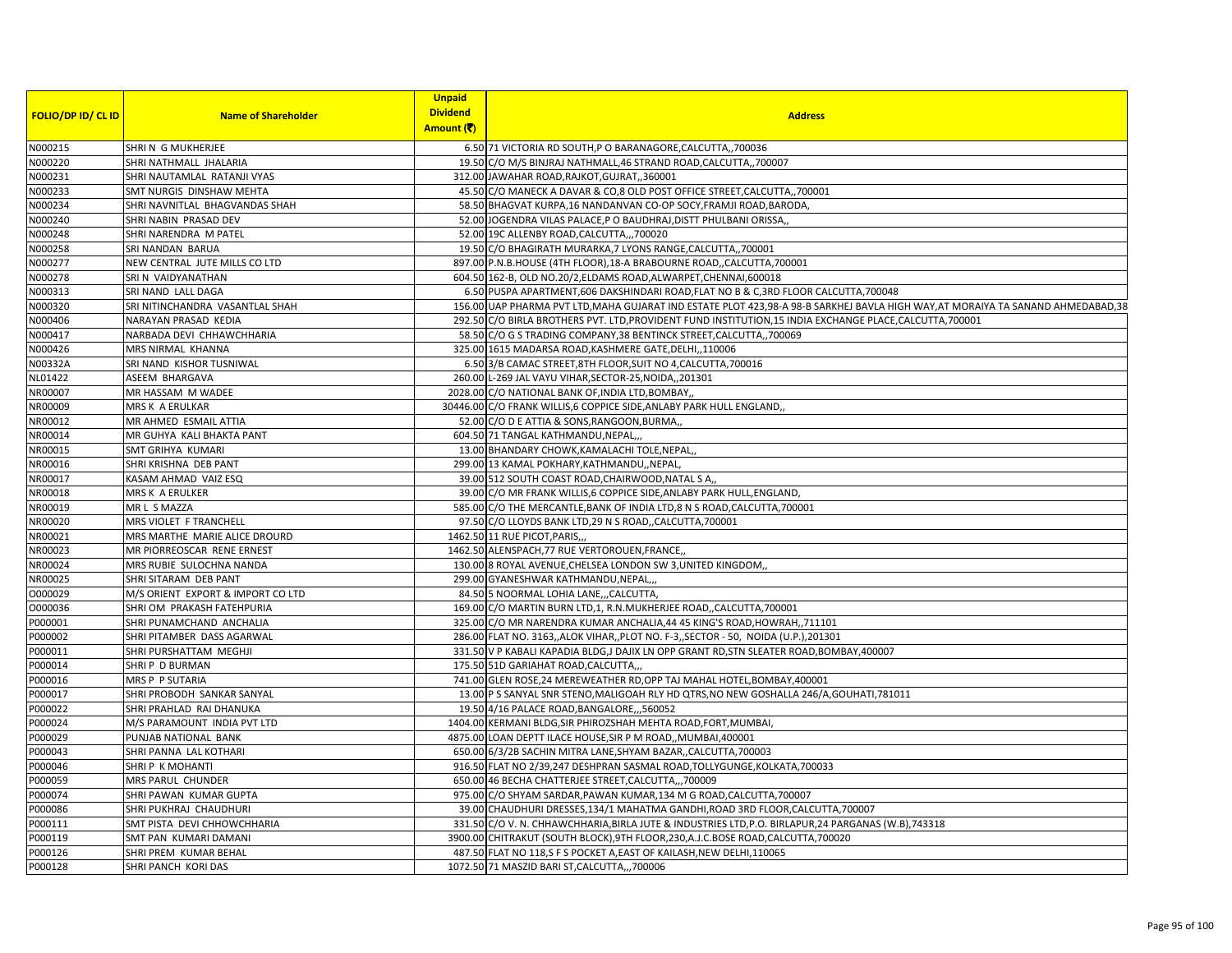|                           |                                         | <b>Unpaid</b><br><b>Dividend</b> |                                                                                            |
|---------------------------|-----------------------------------------|----------------------------------|--------------------------------------------------------------------------------------------|
| <b>FOLIO/DP ID/ CL ID</b> | <b>Name of Shareholder</b>              | Amount (そ)                       | <b>Address</b>                                                                             |
| P000191                   | SRI PARASHURAM DHONDO KUNTE             |                                  | 19.50 C/6-7 ASWARI MRUTUNJAYA APRTS, HOUSING SOCTY V SAVARKAR RD, BOMBAY, 400016           |
| P000195                   | SRI PARTHA CHATTERJEE                   |                                  | 390.00 265 G T ROAD, P O BAIDYABATI, DIST HOOGHLY, W B, 712222                             |
| P000196                   | SMT PURNIMA DEBI                        |                                  | 97.50 265 G T ROAD, BAIDYABATI, DIST HOOGHLY, W B, 712222                                  |
| P000201                   | SHRI PARTHA JIBON ROY                   |                                  | 442.00 1 BIPIN PAUL ROAD, EXTN, CALCUTTA,, 700026                                          |
| P000222                   | SHRI PRADIP NAVINCHANDRA SHAH           |                                  | 3900.00 1ST NIRANT 1ST ROAD, SANTA CRUZ EAST, BOMBAY, ,400055                              |
| P000231                   | SHRI PHUL CHAND JAIN                    |                                  | 312.00 C/O AARTAS AND ASSOCIATES P LTD, 7A ELGIN ROAD, CALCUTTA, 700020                    |
| P000248                   | SRI PRIYAJIT KUMAR SETT                 |                                  | 65.00 6 RAM NARAYAN BHATTACHARJEE LANE, CALCUTTA,,,700006                                  |
| P000258                   | SHRI PARAN CHANDRA DEY                  |                                  | 97.50 TEMOSA NEAR JYOTI CINEMA, CHANDERNAGAR, DT HOOGHLY, WEST BENGAL, 712136              |
| P000264                   | SHRI PANCHKORI GHOSH                    |                                  | 104.00 P O BARRACKPORE, JOGEN PARK, DIST 24 PARGANAS, W B,                                 |
| P000266                   | SM PROVABATI SEN                        |                                  | 84.50 SANTI ASHRAM, BORAL LANE, HOOGHLY,                                                   |
| P000268                   | SHRI PRIYANATH ROY                      |                                  | 650.00 101 SOVABAZAR STREET, CALCUTTA,,,700005                                             |
| P000280                   | SHRI PANNA LALL SANCHETI                |                                  | 39.00 C/O PARAKH & SONS, 16 BONFIELDS LANE, CALCUTTA,, 700001                              |
| P000294                   | SHRI PRABHUDAS MOHANLAL NAYAK           |                                  | 26.00 GOVIND CHAKLA, BHATWADO VISVAGAR, NORTH GUJRAT,                                      |
| P000301                   | MRS PRAMILA BEOHAR                      |                                  | 117.00 BEOHAR, TILAK NAGAR, NAGPUR, 440010                                                 |
| P000304                   | SHRI PREM SHANKER BAIJAL                |                                  | 84.50 SOAMIR BAGH, AGRA,, 282005                                                           |
| P000308                   | PANORAMA TRADING & PLANTATIONS LTD      |                                  | 6.50 5 CLIVE ROW, 9TH FLOOR, CALCUTTA, 700001                                              |
| P000379                   | SHRI PRAN KATARIYA                      |                                  | 58.50 D-964 NEW FRIENDS COLONY, NEW DELHI,,,110065                                         |
| P000381                   | SRI PRABHAKAR RAJARAM BHATT             |                                  | 13.00 PAREKH FALIA, BHAT FALIA, RANDER, SURAT,                                             |
| P000410                   | SMT PRAMILA ASAWA                       |                                  | 325.00 C/O M/S THERMO CONTROLS, SITAL SADAN, 33 TOLLYGANGE CIRCULAR ROAD, CALCUTTA, 700053 |
| P000416                   | SRI PRABAL BASU ROY                     |                                  | 123.50 R 31 RUBY BLOCK, GOLDEN ENCLAVE, AIRPORT ROAD, BANGALORE, 560017                    |
| P000419                   | SRI PREM CHAND SEAL                     |                                  | 19.50 25A MUKTARAM BABU ST, CALCUTTA,,, 700007                                             |
| P000491                   | SMT PRATIMA DATTA                       |                                  | 2925.00 APARTMENT B 2,569 DIAMOND HARBOUR ROAD, CALCUTTA, 700034                           |
| P000515                   | PRABAL BASU ROY                         |                                  | 39.00 FLAT NO R 31 RUBY BLOCK, THE GOLDEN ENCLAVE, AIRPORT ROAD, BANGALORE, 560017         |
| P000521                   | PURNIMA DEBI                            |                                  | 58.50 265 G T ROAD, POST BAIDYA BATI, DIST HOOGHLY W BENGAL, 712222                        |
| P00084X                   | MR PARMANAND AGARWAL                    |                                  | 650.00 BIRLA JUTE & INDUSTRIES LTD, SHARE DEPTT, 9/1 R N MUKHERJEE ROAD, CALCUTTA, 700001  |
| R000001                   | M/S RADAK PRIVATE LTD                   |                                  | 156.00 15 MOTILAL NEHRU RD,,,CALCUTTA,700029                                               |
| R000004                   | SHRI RAMCHANDRA SHRIVASTAVA             |                                  | 169.00 KHARETOWN DHARAMPETH, NAGPUR, ,,440001                                              |
| R000014                   | SMT RAM LUBHAI                          |                                  | 4836.00 S - 363, GROUND FLOOR, GREATER KAILASH PART -I, NEW DELHI, , 110048                |
| R000018                   | SHRI RAMNATH BAJORIA                    |                                  | 461.50 C/O M/S J&R HUTCHI, SON PVT LTD, 10 CLIVE ROW, CALCUTTA, 700001                     |
| R000019                   | SHRI RAMCHANDRA J AMARDEKAR             |                                  | 39.00 SRADHAND PETH, NUGPUR,                                                               |
| R000020                   | SHRI RAVIKANT D SHAH                    |                                  | 682.50 UDAY DARSHAN, 103 PANDIT J NEHRU, RD PO SANTACRUZ EAST, BOMBAY, 400055              |
| R000024                   | SHRI RAMANANDA DAGA                     |                                  | 3042.00 JALPAIGURI, WEST BENGAL,                                                           |
| R000036                   | SMT RADHAMATI MANILAL MEHTA             |                                  | 3802.50 23 PERUMAL MUDALI ST, GEORGE TOWN, MADRAS,                                         |
| R000046                   | SHRI RAGHUNATH BHIWANIWALA              |                                  | 104.00 20 BARANASHI GHOSH STREET, CALCUTTA,,, 700007                                       |
| R000049                   | SHRI RATAN LALL BHATTAR                 |                                  | 7735.00 C/O MOTILAL RATANLAL, 39 ARMENIAN STREET, CALCUTTA, 700001                         |
| R000050                   | SHRI RAJENDRA SINGH                     |                                  | 3003.00 PRATAP PALACE, HIMATNAGAR, DIST SABARKANTTA, GUJRAT,                               |
| R000054                   | SHRI R V SAMSI                          |                                  | 2262.00 E/10 MODEL HOUSE, PROCTOR ROAD, BOMBAY, ,400004                                    |
| R000083                   | SHRI R V JHAVERI                        |                                  | 2184.00 NO 13 1ST FLOOR, EVEREST APARTMENTS, MOUNT PLEASANT RD, BOMBAY, 400006             |
| R000146                   | SMT RAMPIYARI DEBI BHATTER              |                                  | 650.00 C/O M P TRADERS, 231 D B ROAD R S PURAM, COIMBATORE, 641002                         |
| R000153                   | SHRI RATAN RUSTOMJI BIRDY               |                                  | 1462.50 BANA BUILDING, 11TH LANE KHETWADI, BOMBAY,, 400004                                 |
| R000165                   | SMT RATAN DEVI DAGA                     |                                  | 156.00 C/O DAGA COMPANY, 3RD FLOOR ROOM NO 79,5 CLIVE ROW, KOLKATA, 700001                 |
| R000197                   | SHRI RAM NARAYAN YADAV                  |                                  | 136.50 BLOCK V, FLAT 7, MANICKTOLLA GOVT HSG ESTATE, V I P ROAD, CALCUTTA, 700054          |
| R000230                   | SHRI R K CHHAOCHHARIA                   |                                  | 22360.00 6C SHORT STREET, CALCUTTA,, 700016                                                |
| R000274                   | SHRI RAJEEV SOMANY                      |                                  | 2184.00 HARDWARI L SOMANY, H N GLASS & IND LTD, PGB SARANI RISHRA, HOOGHLY, 712248         |
| R000394                   | MR RANJEET SINGH BHANDARI               |                                  | 195.00 SCR-EST S C BHANDARI, 29 BAKHATSAGAR COLONY, YASWANT VILA N PARK, JODHPUR RAJ,      |
| R000395                   | SHRI RANJIT KUMAR DEY                   |                                  | 149.50 10/2 AMBICA GHOSAL LANE, SIBPUR, HOWRAH, WEST BENGAL, 711102                        |
| R000414                   | SHRI RAJNATH GURTU                      |                                  | 253.50 MADHOBAGH JODHPUR, RAJASTHAN,,,                                                     |
| R000415                   | SHRI RAM KUMAR KEAL GANGA RAM RAM KUMAR |                                  | 58.50 OIL MILLERS & COTTON, MERCHANTS PACHORA, MAHARASTRA,                                 |
| R000416                   | MRS RATANBAI F BHUJWALA                 |                                  | 97.50 CAMP BHUJ KUTCH, KUTCH,,                                                             |
| R000419                   | SHRI RAM KAILASH AGARWAL                |                                  | 136.50 POST BOX NO 395, GANDHAIBAG, NAGPUR, ,440002                                        |
| R000425                   | SHRI RAMRATAN DAMANI                    |                                  | 117.00 114 JATINDRA MOHAN AVENUE, CALCUTTA,,,700007                                        |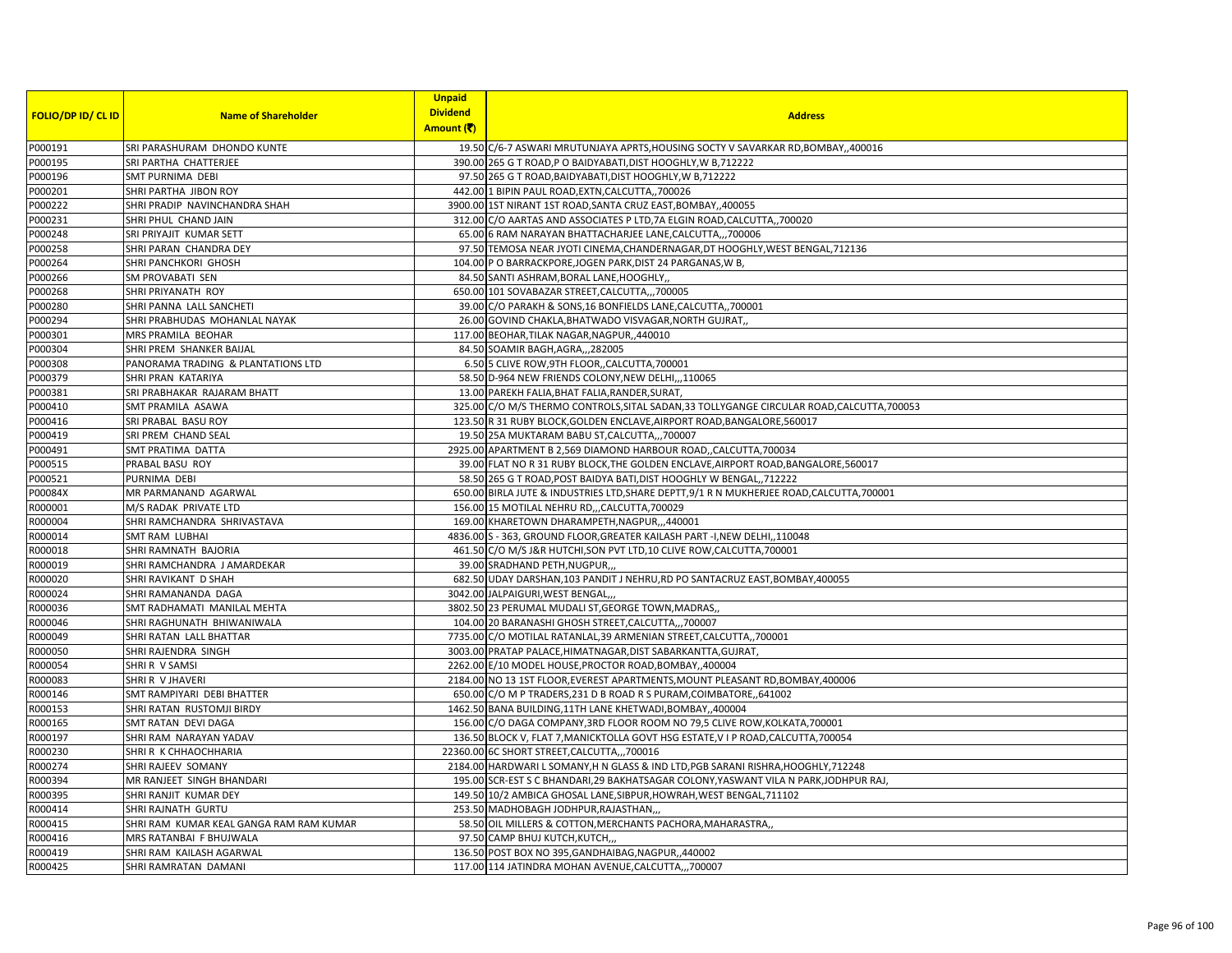| <b>FOLIO/DP ID/ CL ID</b> | <b>Name of Shareholder</b>                    | <b>Unpaid</b><br><b>Dividend</b><br>Amount (そ) | <b>Address</b>                                                                                            |
|---------------------------|-----------------------------------------------|------------------------------------------------|-----------------------------------------------------------------------------------------------------------|
| R000433                   | SHRI RAMJILAL JHUNJHUNWALA SHRIRAM RAMNIRANJA |                                                | 78.00 59 APOLLO STREET, FORT BOMBAY,,,400001                                                              |
| R000482                   | <b>SMT RAM LUBHAI</b>                         |                                                | 2418.00 S - 363, GROUND FLOOR, GREATER KAILSAH PART - I, NEW DELHI, 110048                                |
| R000496                   | SRI RAM BALLABH KHANDELWAL                    |                                                | 39.00 115 M G ROAD, CALCUTTA, ,, 700007                                                                   |
| R000548                   | SMT RAJ MOHINI KHANNA                         |                                                | 156.00 SRI R N KHANNA, S-29 GREATER, KAILASH-I, NEW DELHI, 110048                                         |
| R000613                   | MRS RITA NANDY                                |                                                | 6.50 39/1 GREEN PARK,,,CALCUTTA,700055                                                                    |
| R000675                   | MRS RATHNA N RAO                              |                                                | 650.00 C/O B NAGARAJA RAO, 13-1-16 KELLE COURT, PANJE MANGESH RAO ROAD, NR POST OFFICE HAMPANKATT, 575001 |
| R000816                   | RANDHIR SINGH SHEKHAWAT                       |                                                | 195.00 C/O HINDUSTAN GUM & CHEMICALS LTD, BIRLA COLONY BHIWANI (HARYANA),,,125022                         |
| R000825                   | RAKESH KUMAR DHURKA                           |                                                | 351.00 303 PUSPANJALI PLAZA, 2ND FLOOR, BASANT VIHAR COLONY, BORING ROAD PATNA, 800001                    |
| R000830                   | RAJENDRA KUMAR PODDAR                         |                                                | 292.50 46-A PODDAR KUNJ, VRINDAVAN VIHAR, KINGS ROAD, AJMER ROAD, JAIPUR,                                 |
| R000856                   | RAMDEO SHARMA                                 |                                                | 975.00 E-81 SHASTRI NAGAR, JAIPUR, ,, 302016                                                              |
| R000860                   | RADHAKRISHNA CHHAOCHHARIA                     |                                                | 3900.00 6C SHORT STREET, CALCUTTA,,,700016                                                                |
| R000871                   | RAJESH JHAVERI                                |                                                | 39.00 STOCK EXCHANGE BLDG, MANEK CHOWK, AHMEDABAD, ,380001                                                |
| R000874                   | RAJESH JHAVERI                                |                                                | 39.00 STOCK EXCHANGE BLDG, MANEK CHOWK, AHMEDABAD, ,380001                                                |
| R000876                   | RAJESH JHAVERI                                |                                                | 39.00 STOCK EXCHANGE BLDG, MANEK CHOWK, AHMEDABAD, 380001                                                 |
| S000009                   | SHRI SHYAM SUNDER JEOGANI                     |                                                | 6.50 13 TARA CH DUTT ST, CALCUTTA,                                                                        |
| S000013                   | SHRIS SENTHILNATHAN                           |                                                | 481.00 29 SEPPATAYALAR ST, DEDAKOTTAI, DIST RAMNAD, MADRAS STATE,                                         |
| S000017                   | SHRI SHEW PROSAD KEDIA                        |                                                | 195.00 SATI MANDIR QUARTERS, RATU ROAD, RANCHI, BIHAR,                                                    |
| S000020                   | SHRI SATYA NARAYAN BHALOTIA                   |                                                | 13.00 7 MAHARAJA NAND, KUMAR ROAD, CALCUTTA,, 700029                                                      |
| S000028                   | MRS SHARDA KUMARI BIRLA                       |                                                | 10400.00 C/O BIRLA BROS PVT LTD, INDUSTRY HOUSE, CHURCHGATE RECLMN, FORT BOMBAY,                          |
| S000030                   | MRS MAHARANI SHARMISHTHABAI HOLKAR            |                                                | 38298.00 SHIV NIWAS, 578 M.G. ROAD, INDORE, M.P., 452001                                                  |
| S000031                   | SHRI SHAM S RANGNEKAR                         |                                                | 32.50 BARRISTAR AT LAW, SILVER FOIL NOWROJI, GAMADIA RD CUMBALLA HILL, BOMBAY, 400026                     |
| S000033                   | SHRIS R PARULEKAR                             |                                                | 2645.50 ADVOCATE HIGH COURT, GOGATE MMANSION, 1ST BHATWADI GIRGAUM RD, BOMBAY, 400004                     |
| S000034                   | SHRI SAWALRAM SHROFF                          |                                                | 487.50 M/S SHROFF BROTHERS, 16 INDIA EXCHG PLACE, CALCUTTA, 700001                                        |
| S000039                   | BAI SATYAWATI BAI ADUKIA                      |                                                | 650.00 C/O DAYANAND ADUKIA & CO,350 KALBADEVI ROAD,1ST FLOOR, MUMBAI, 400002                              |
| S000040                   | MRS SITABAI                                   |                                                | 1612.00 C/O R A SAHADEO, PRABHAKAR STORES, WALKER RD C N 7, NAGPUR CITY MS,                               |
| S000046                   | <b>BAI SURAJ</b>                              |                                                | 695.50 357 RAJPUR VADUI, POLE, AHMEDABAD,                                                                 |
| S000049                   | SHRI SOMNATH CHATTERJEE                       |                                                | 3510.00 P-514 RAJA BASANTA ROY RD EXTN, CALCUTTA,,, 700029                                                |
| S000050                   | SHRI SHREE LALL BAGRI                         |                                                | 409.50 146 MAHATMA GANDHI ROAD, KOLKATA,,,700007                                                          |
| S000055                   | SHRIS L SHARMA                                |                                                | 52.00 STATE INDUSTRIAL, HOUSING ESTATE, BLK-P FLT-9 DANESH S LANE, HOWRAH, 711003                         |
| S000059                   | SMT SUSAMA SANYAL                             |                                                | 1014.00 DESHBANDHUPARA,P O SILIGURI,DT DARJEELING,                                                        |
| S000060                   | SHRI SUKH DIAL BEHAL                          |                                                | 325.00 NO 28 H BLOCK, P O JUNGPURA, NEW DELHI,                                                            |
| S000063                   | SHRI SHIBNATH CHOUBEY                         |                                                | 2834.00 CHUNA KANKAR, MATHURA,,                                                                           |
| S000064                   | SHRI SHIVA SEWAK PANDEY                       |                                                | 162.50 C/O MAHABIR STORES, GENERAL MERCHANT, THANA RD DALTONGANJ, PALAMAU BIHAR,                          |
| S000067                   | MRS SHARDAMANI GUPTA                          |                                                | 2437.50 C/O KUMAR UDYOG,P O LANKA, VARANASI, 221005                                                       |
| S000080                   | SMT SARTI DEVI AGARWALA                       |                                                | 9048.00 VILL & P O KITLANA, TEH & DT BHIWANI, HARYANA,                                                    |
| S000093                   | KUM SABITRI BALA MUKERJI                      |                                                | 39.00 5 AUCKLAND ROAD, ALLAHABAD,,,                                                                       |
| S000102                   | SURAT PEOPLES CO-OP BANK LTD                  |                                                | 234.00 VASUDHARA, POST BOX NO 269, PARSI SHERI NAVAPARA, SURAT, 395003                                    |
| S000104                   | SM SUDHANSU BALA MANDAL                       |                                                | 4875.00 R O & VILL BAWALI, P S BUDGE BUDGE, 24 PARGANAS, W BENGAL,                                        |
| S000110                   | SHRI SANTOSH KUMAR JANA                       |                                                | 195.00 58D HINDUSTHAN PARK, CALCUTTA,, 700029                                                             |
| S000117                   | SHRI SAMARENDRA NATH MUKHERJEE                |                                                | 97.50 72/1 BISESSAR BANERJEE LANE,P O KADAMTOLLA,HOWRAH,                                                  |
| S000120                   | SHRI SUWA LALL SWAIKA                         |                                                | 435.50 C/O UNION STORES, SUPPLIERS, 1 BONEFIELD LANE, CALCUTTA, 700001                                    |
| S000142                   | SRI SESHRAO BALAJI DESHKAR                    |                                                | 10452.00 78 HANUMAN NAGAR, NAGPUR, ,,440003                                                               |
| S000152                   | SMT SARAJU GHOSH                              |                                                | 1508.00 C/O J C GHOSH, DY GENERAL MANAGER (TECH), BALLARPUR INDUSTRIES LTD, P.O BINAGA KARWAR (KA, 581364 |
| S000178                   | <b>SMT SUNITI DEBI</b>                        |                                                | 975.00 C/O SRI ASHIS KR GANGULY, HIRALAL BOSE STREET, NADIHA, PURULIA                                     |
| S000182                   | SHRI SUDAMA SARAN AGARWAL                     |                                                | 604.50 3/189 VISHNUPURI, KANPUR, ,, 208002                                                                |
| S000199                   | SHRI SHYAM SUNDER GUPTA                       |                                                | 351.00 134 M G ROAD, CALCUTTA,,, 700007                                                                   |
| S000224                   | SHRI S SANJEEVARAYA SETTY                     |                                                | 975.00 12 PERIYA THAMBI, MUDALI STREET, CHOOLAI, MADRAS, 600007                                           |
| S000227                   | SHRI S RAJARATHNAM SETTY                      |                                                | 975.00 32 PERIYA THAMBI STREET, CHOOLAI, CHENNAI, 600112                                                  |
| S000236                   | SHRI SHIV PRASAD                              |                                                | 1300.00 M/S GANGA PRASAD SHIV PRASAD, KAIPURGANJ, RAI BARELLY U P,                                        |
| S000242                   | MRS SUNEETA SOMMANY                           |                                                | 234.00 C/O SHRI P C SUKHANI, 9/B LORD SINHA ROAD, CALCUTTA,, 700016                                       |
| S000270                   | MRS SHALINI RAGHUNATH RAGE                    |                                                | 1053.00 RUBY APPARTMENT FLAT NO 204 B WING, MAHAVIR NAGAR, BAHANUKAR WADI, KANDIVLI (WEST) MUMBAI, 400067 |
|                           |                                               |                                                |                                                                                                           |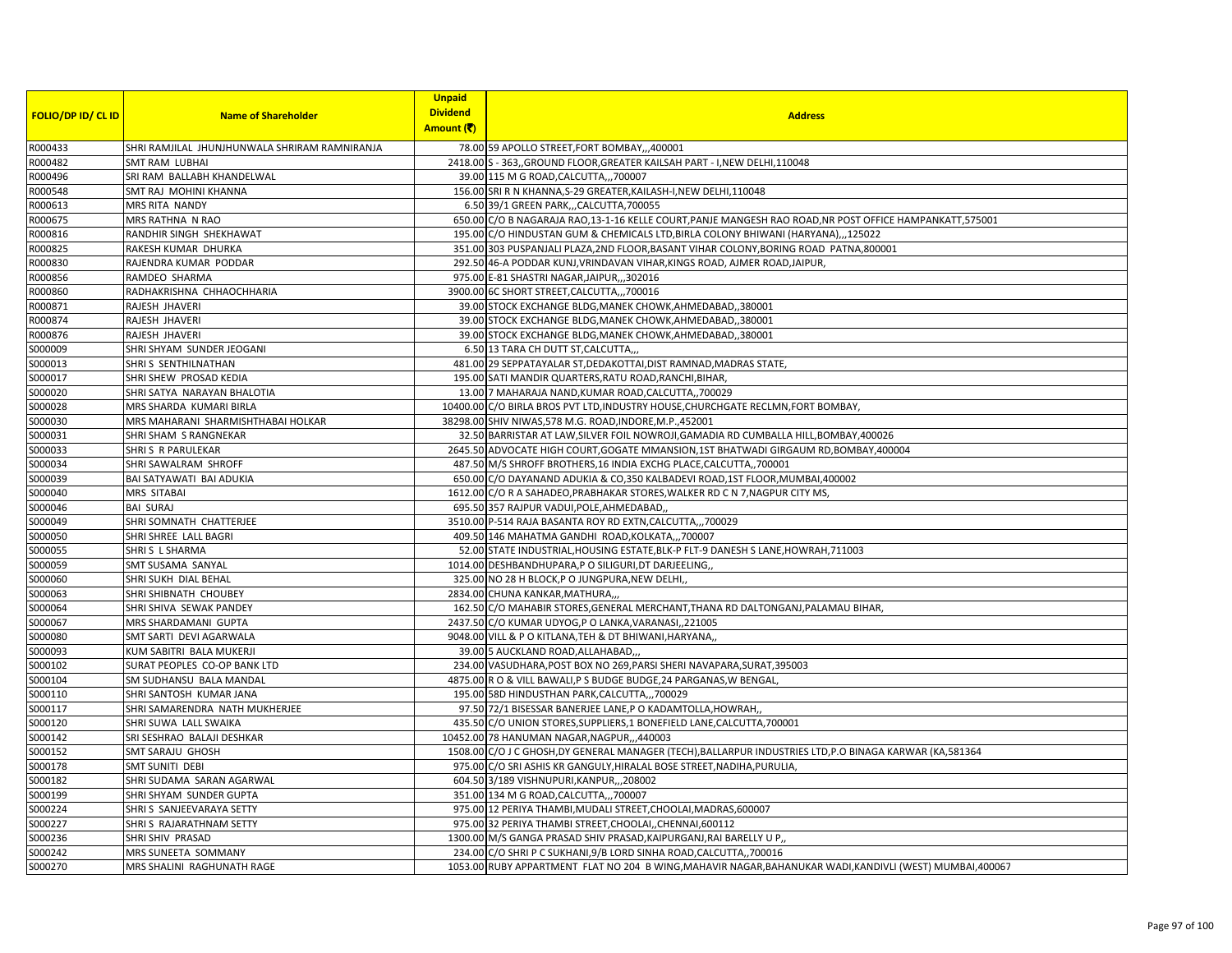| <b>FOLIO/DP ID/ CL ID</b> | <b>Name of Shareholder</b>            | <b>Unpaid</b><br><b>Dividend</b><br>Amount (そ) | <b>Address</b>                                                                                 |
|---------------------------|---------------------------------------|------------------------------------------------|------------------------------------------------------------------------------------------------|
| S000283                   | SHRI SOBHAKAR BANERJEE                |                                                | 3900.00 5A PALM AVENUE, CALCUTTA,,,700019                                                      |
| S000345                   | SHRI SHEO KUMAR AGARWAL               |                                                | 6.50 C/O S.K. AGARWAL, 55/4 BALLYGUNGE CIRCULAR ROAD, FLAT 1 F, NABA KAILASH, CALCUTTA, 700019 |
| S000348                   | SHRI SUDHENDU NARAYAN BOSE            |                                                | 6.50 31B KABIR ROAD, 2ND FLOOR, CALCUTTA, 700026                                               |
| S000349                   | SHAILESH GOVINDLAL JARMARVALA         |                                                | 468.00 SWASHRAYA PLOT NO 2, VISHWABHARATI CO-OP HJ LTD, S V RD ANDHERI, WEST BOMBAY, 400058    |
| S000381                   | MRS SHIRIN DHUNJISHAW GHANDHI         |                                                | 130.00 9B II-PLAZZO, RIDGE ROAD, MALABAR HILL, BOMBAY, 400006                                  |
| S000390                   | SHRI SHANTI KUMAR PURSHOTTAM MERCHANT |                                                | 156.00 GEETA BHUVAN B BLDG, 93 WARDEN ROAD, BOMBAY,, 400036                                    |
| S000411                   | SHRI SANTOSH KUMAR JAIN               |                                                | 650.00 5 RIDING ROAD, PATNA,,,800014                                                           |
| S000421                   | SMT SAROJ DEVI DUGAR                  |                                                | 1300.00 JASKARAN CHANDANMIL, 2 RAJA WOODMOND ST, SECOND FLOOR, CALCUTTA, 700001                |
| S000484                   | SMT SUKLA CHATTERJEE                  |                                                | 13.00 13/22 MOHANLAL BAHALWALA ROAD, PO BALLY, DIST HOWRAH,, 711201                            |
| S000518                   | SRI SHRIPAD RAMCHANDRA KAMAT          |                                                | 1443.00 3/68 OLD HANUMAN BUILDING, KILU LANE, BOMBAY, ,400007                                  |
| S000584                   | SHRI SWAPAN DAS                       |                                                | 39.00 20 SANKAR GHOSE LANE, CALCUTTA,,, 700006                                                 |
| S000617                   | SRI SARAT CHANDRA ROY                 |                                                | 78.00 11 BALARAM GHOSE ST, CALCUTTA,, ,700004                                                  |
| S000631                   | SHRI SHYAM LAL RATHI                  |                                                | 39.00 BLOCK - 21/4, INDUSTRIAL ESTATE, 9 B T ROAD, P O BELGHORIA CALCUTTA, 700056              |
| S000684                   | SMT SAROJ DEVI DUGAR                  |                                                | 650.00 C/O MANNALAL DUGAR,90 B K PAUL AVENUE, CALCUTTA,, 700005                                |
| S000691                   | SRI SALIL KUMAR BASAK                 |                                                | 208.00 57A BHUPENDRA BOSE AVENUE, CALCUTTA,,, 700004                                           |
| S000692                   | SRI SANJIV BHAMBRI                    |                                                | 409.50 18/6 SUN BEAM 2ND FR, R A KIDWAI ROAD, WADALA, BOMBAY, 400031                           |
| S000704                   | SRI SANJIV BHAMBRI                    |                                                | 234.00 C/O NEHA TRUST, 18/6 SUN BEAM 2ND FL, R A KIDWAI ROAD, WADALA BOMBAY, 400031            |
| S000710                   | SRI SANJEEV SOMANY                    |                                                | 975.00 HARDWARI LALL SOMANY, HINDUSTHAN NATIONAL, GLASS&IND LT G G RD, RISHRA HOOGHLY,         |
| S000732                   | MR SHAPUR N GHARDA                    |                                                | 338.00 AWABAI MANSN 2ND FL, FLAT N-4 15 HENRY RD, COLABA CAUSEWAY FORT, FORT BOMBAY, 400001    |
| S000733                   | SHRI SITARAM KAYAN                    |                                                | 97.50 C/O GANPATRAY KAYAN & CO, 7 LYONS RANGE,, CALCUTTA, 700001                               |
| S000736                   | SULEMAN EBRAHIM NANABHAY              |                                                | 312.00 P O DABHEL, DIST NAVSARI                                                                |
| S000738                   | SHRI SURESH CHANDRA GHOSH             |                                                | 234.00 CHATRA GHOSHPARA, P O SERAMPORE, DIST HOOGHLY,                                          |
| S000747                   | SRI SHIB SHANKER BHATTACHARJEE        |                                                | 1170.00 23 GORACHAND ROAD, CALCUTTA,,, 700014                                                  |
| S000748                   | JUST SANKAR SARAN                     |                                                | 208.00 6 EDMONSTONE ROAD, ALLAHABAD,                                                           |
| S000752                   | SHRI SUDHANSHU KUMAR SINHA            |                                                | 52.00 70/27 TANTIPARA LANE, SANTRAGACHI SUB P O, HOWRAH,, 711104                               |
| S000756                   | MRS SHAISTA BANO BEGAM                |                                                | 312.00 ZIA MANZIL, MORADABAD,                                                                  |
| S000767                   | MR SACHINDRA PRASAD SAHA              |                                                | 325.00 238A ACHARYA JAGDISH CH BOSE ROAD, CALCUTTA,,,700020                                    |
| S000772                   | SHRIS C MITTRA                        |                                                | 84.50 C/O STATE BANK OF INDIA, CALCUTTA,,, 700001                                              |
| S000773                   | SHEIKH ALI AHMED ESTATE               |                                                | 169.00 C/O SHEIKH ASHFAQ AHMED, MOHULLA SHEIKHAN ST, KHURJA,                                   |
| S000774                   | SHRIS N AGARWALLA                     |                                                | 19.50 85/74 MAHAJANI TOLA, ALLAHABAD,,                                                         |
| S000779                   | SHRI SAGARMULL NATHANY                |                                                | 19.50 12A MADAN CHATTERJEE STREET, CALCUTTA,,, 700007                                          |
| S000780                   | SHRI SEWDUTTRAI HANUMANBUX            |                                                | 6.50 C/O JWALAPRASHAD SARAF, 7 LYONS RANGE, CALCUTTA, 700001                                   |
| S000783                   | SHRI SEWNARAIN S DHOOT                |                                                | 13.00 SARWAN, NEEMUCH M B,,,                                                                   |
| S000785                   | SM SUSHILA DEVI BANKA                 |                                                | 6.50 C/O TIBRAWALLA BROTHERS, 47 ZAKARIAH STREET, CALCUTTA, 700007                             |
| S000788                   | MRS S N MEHTA                         |                                                | 650.00 C/O SHRI N C MEHTA, HILLSIDE, 6A CARMICHAEL ROAD, BOMBAY, 400026                        |
| S000797                   | SRIS S KEJRIWAL                       |                                                | 19.50 32 LAKE TEMPLE ROAD, CALCUTTA,,, 700027                                                  |
| S000803                   | MRS SAROJINI PODUVAL                  |                                                | 84.50 C/O BRIG T B PODUVAL, 1 RAMPART FORT WILLIAM, CALCUTTA,, 700021                          |
| S000805                   | MISS SANTI DEVI                       |                                                | 234.00 BRIESWAR BANERJEE, KANAK KUTIR DHAKURIA, 56 STATION ROAD, CALCUTTA, 700031              |
| S000806                   | MRS SNEH LATA                         |                                                | 117.00 C/O K N SRIVASTAVA, BIRD & CO PVT LTD, CALCUTTA, 700001                                 |
| S000807                   | SHRI SUBHAS KUMAR BANERJEE            |                                                | 58.50 8/9 DIGLA ROAD P O DUM-DUM, CALCUTTA,,, 700028                                           |
| S000811                   | SHRI SHANKAR LAL BAGRI                |                                                | 169.00 17/3/1 DARPO NARAYAN TAGORE ST,,,CALCUTTA,700007                                        |
| S000817                   | SHRI SURAJ PRAKASH SABHARWAL          |                                                | 6.50 791/1331 MOTIBAGH 1, NEW DELHI, ,, 110023                                                 |
| S000844                   | SH SUMANCHANDRA JAGABHAI SHETH        |                                                | 26.00 C/O AMRATLAL MOHANLAL, 199 SHAIKH MEMON ST, BOMBAY, 400002                               |
| S000845                   | SHRI SWAPAN KUMAR MUKHERJEE           |                                                | 19.50 11/1A JUSTICE, DWARKANATH ROAD, BHOWANIPORE, CALCUTTA, 700020                            |
| S000846                   | SMT SUDHA DEVI BHIWANIWAL             |                                                | 156.00 134 MAHATMA GANDHI ROAD, CALCUTTA,,, 700007                                             |
| S000877                   | MRS SAVITRI PANDEY                    |                                                | 156.00 L-277 SARITA VIHAR, NEW DELHI,,, 110076                                                 |
| S000902                   | SMT SABITA CHAKRABARTY                |                                                | 78.00 49/1 BALDEOPARA ROAD, CALCUTTA,,,700006                                                  |
| S000903                   | SHRI SATYA NARAYAN CHAKRABARTY        |                                                | 71.50 49/1 BALDEOPARA ROAD, CALCUTTA,,,700006                                                  |
| S000913                   | MRS SWAROOP VIJAY VYAS                |                                                | 104.00 59 NEPEAN SEA ROAD, BOMBAY,,,400006                                                     |
| S000916                   | SMT SUBARNA MUKHERJEE                 |                                                | 78.00 72/1 BISWESSAR BANERJEE LANE, KADAMTALA, HOWRAH, ,744209                                 |
| S000921                   | SRI SUBHKARAN JALAN                   |                                                | 26.00 10 LOWER ROWDEN ST, CALCUTTA,, 700020                                                    |
|                           |                                       |                                                |                                                                                                |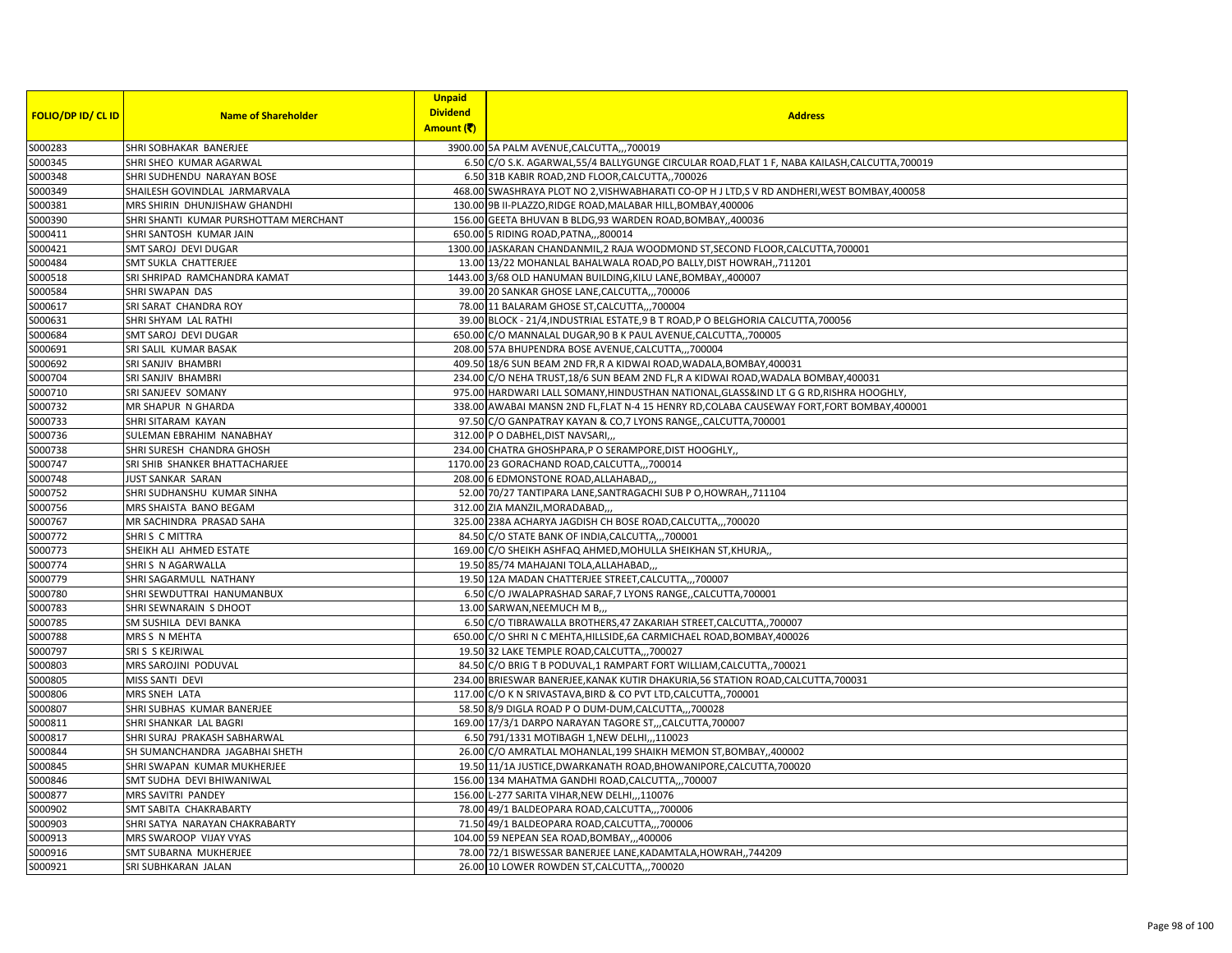| <b>FOLIO/DP ID/ CL ID</b> | <b>Name of Shareholder</b>     | <b>Unpaid</b><br><b>Dividend</b> | <b>Address</b>                                                                                           |
|---------------------------|--------------------------------|----------------------------------|----------------------------------------------------------------------------------------------------------|
|                           |                                | Amount (そ)                       |                                                                                                          |
| S000928                   | SATYA NARAIN CHAKRABARTY       |                                  | 78.00 49/1 BALDEOPARA ROAD,,,CALCUTTA,700006                                                             |
| S000929                   | MR SUDIP KUMAR MUKHERJEE       |                                  | 97.50 95 SHANTIRAM RASTA, POST BALLY, DIST HOWRAH, W B,                                                  |
| S000961                   | SRI SAILENDRA LALL SEAL        |                                  | 221.00 44 SIKDARPARA STREET,,,CALCUTTA,700007                                                            |
| S001035                   | SHASHIBALA PADAMCHAND AGARWAL  |                                  | 1300.00 537 LANE W-8/2, WESTERN AVENUE, SAINIK FARMS, KHANPUR, NEW DELHI, 110062                         |
| S001045                   | SHRI SUMERMAL SANKLECHA        |                                  | 78.00 FLAT NO 908 9TH FLOOR,C WING UPVAN UPPER GOVIND NAGAR, MALAD EAST, MUMBAI, 400097                  |
| S001082                   | SWAPAN KUMAR PAL               |                                  | 19.50 C/O LATE MUITUNJOY, SETT N C KUNDU ROAD, LAL BAGAN, P O CHANDANNAGAR HOOGHLY (W,                   |
| S001101                   | SRI SHYAM SUNDER CHUNDER       |                                  | 39.00 27 RAMANANDA, CHATTERJEE STREET, CALCUTTA,, 700009                                                 |
| S001110                   | SRI SHYAMSUNDER PODDAR         |                                  | 656.50 C/O MOTILAL PAWAN KUMAR,11 SIR HARIRAM GOENKA, STREET 2ND FLOOR, CALCUTTA, 700007                 |
| S001119                   | SRI SASADHAR DATTA             |                                  | 3510.00 APARTMENT B 2,569 DIAMOND HARBOUR ROAD,, CALCUTTA, 700034                                        |
| S001151                   | SRI SUSHIL DATTA               |                                  | 1950.00 54/B S N BANERJEE RD, CALCUTTA,,, 700014                                                         |
| S001175                   | SRI SURENDRA KUMAR JAIN        |                                  | 6.50 RADHA COURT, 266 S K DEV ROAD, CALCUTTA,, 700048                                                    |
| S001208                   | SMT SATYABHAMA CHUNDER         |                                  | 78.00 79 KESHAB CHANDRA SEN STREET, CALCUTTA,,, 700009                                                   |
| S001501                   | SYED YAMIN MAHMOOD RIZVI       |                                  | 1872.00 AHMAD MANZIL ABDUL AZIZ ROAD, CHOWK, LUCKNOW, 226003                                             |
| S001521                   | SMT SUBARNA MUKHERJEE          |                                  | 58.50 72/1 BISWESSAR BANERJEE LANE, KADAMTOLA HOWRAH,,,711101                                            |
| S001522                   | SMT SUBARNA MUKHERJEE          |                                  | 117.00 72/1 BISWESSAR BANERJEE LANE, KADAMTOLA HOWRAH,,,711101                                           |
| S001533                   | SATYA PRAKASH SHARMA           |                                  | 97.50 C/O INDIA LINOLEUMS LIMITED, (INDOLEUM DIVISION) P O BIRLAPUR, 24 PARGANAS W B,, 743318            |
| S001538                   | SURENDRA DEO SHARMA            |                                  | 292.50 C/O HINDUSTAN GUM & CHEMICALS LTD, BIRLA COLONY BHIWANI (HARYANA),,,125022                        |
| S001549                   | SIPRA SEAL                     |                                  | 84.50 44 SIKDARPARA STREET, CALCUTTA,,, 700070                                                           |
| S001550                   | SAMARENDRA NARAYAN BASAK       |                                  | 19.50 1 RAM PAL LANE, P O HATKHOLA, CALCUTTA,, 700005                                                    |
| S001551                   | SHIB NARAYAN BASAK             |                                  | 143.00 1 RAM PAL LANE, P O HATKHOLA, CALCUTTA,, 700005                                                   |
| S001559                   | S N CHATTERJEE                 |                                  | 585.00 112 AMHERST STREET, CALCUTTA,,,700009                                                             |
| S001563                   | SOMIR SIRCAR                   |                                  | 292.50 21 A MSIRZA GALIB STREET,,,CALCUTTA,700016                                                        |
| S001565                   | SANTOSH KUMAR SINGHA ROY       |                                  | 292.50 49 LAKE EAST SIXTH ROAD, SANTOSHPUR, CALCUTTA,, 700075                                            |
| S001572                   | SATI ROY                       |                                  | 292.50 C/O BIRLA PLANETARIUM, 96 JAWAHARLAL NEHRU ROAD,, CALCUTTA, 700071                                |
| S001583                   | SHIB NARAYAN BASAK             |                                  | 26.00 1 RAM PAL LANE, P O HATKHOLA, CALCUTTA,, 700005                                                    |
| S001615                   | SUPRAVAT CH LAHIRI             |                                  | 526.50 1 LAHIRI HOUSE, P O RAJPUR, (24 PGS), 743358                                                      |
| S001681                   | SURENDRA DHIRAJLAL DESAI       |                                  | 19.50 ASCOT FLAT NO 601,C 27 SHASHTRI NAGAR, OFF FOUR BUNGALOWS, LOKHANDWALA RD ANDHERI W BOMBAY, 400053 |
| S001684                   | SANJAY VASANT JHAVERI          |                                  | 292.50 13 GAZDAR STREET 1ST FLOOR, J S ROAD BOMBAY,,,400002                                              |
| S001698                   | MRS SITA LATKAR                |                                  | 71.50 'SHRIPAD'ANGOLROAD, TILAKWADI (EAST), BELGAUM, ,590006                                             |
| S001703                   | <b>SUMAN TANDON</b>            |                                  | 1170.00 4/283/1/ VISHNUPURI, KANPUR, ,, 208002                                                           |
| T000003                   | SHRI TILOK CHAND BANTHI        |                                  | 455.00 24 GOPAL CHAND MUKHERJEE LANE 3RD, FLOOR NEAR HOWRAH SIKSHA SADAN, SCHOOL, HOWRAH, 711101         |
| T000005                   | M/S TAPURIAH & SONS P LTD      |                                  | 468.00 27B CAMAC STREET, 4TH FLOOR, CALCUTTA, 700016                                                     |
| T000006                   | TUKOJI RAO HOLKAR              |                                  | 68315.00 SHIV NIWAS, 578 M G ROAD, INDORE / M P/, 452001                                                 |
| T000023                   | SHRI TAMBAKE BASAPPA ONKARAPPA |                                  | 2314.00 VILL TALIKOTI, DT BIJAPUR, S C RALWAY, STATE MYSORE, 586214                                      |
| T000061                   | THE TRIPURA MODERN BANK LTD    |                                  | 266.50 NETAJI SUBHAS ROAD,,,CALCUTTA,700001                                                              |
| T000065                   | SHRI TARAPRASAD AJAYMOHAN      |                                  | 65.00 6 SOUTH END PARK, CALCUTTA,, 700029                                                                |
| T000072                   | MRS THRITY JEMI JIJINA         |                                  | 39.00 GANDHI MANSION, 1ST FLOOR, WADIA STREET TARDEO, BOMBAY, 400034                                     |
| T000082                   | SMT TRISHNA CHATTERJEE         |                                  | 117.00 2 FORDYCE LANE, CALCUTTA,,, 700014                                                                |
| U000005                   | <b>UCO BANK</b>                |                                  | 3217.50 B B BRANCH, 160 JAMUNALAL BAJAJ STREET, CALCUTTA, 700007                                         |
| U000045                   | UNITED INDIA INSURANCE CO LTD  |                                  | 2600.00 24 WHITES ROAD,,,CHENNAI,600014                                                                  |
| U000071                   | UNITED BANK OF INDIA           |                                  | 208.00 67A NETAJI SUBHAS RD,,,CALCUTTA,                                                                  |
| U000072                   | UNIVERSITY OF SAUGOR           |                                  | 585.00 SAUGAR M P,,,,                                                                                    |
| U000075                   | UMASHANKER SINGH               |                                  | 32.50 B-38/1-E, BIRDOPUR, MAHMOORGANJ, VARANASI, U P, 221010                                             |
| U000081                   | SMT UMA MITRA                  |                                  | 507.00 40/1/A BROAD STREET, CALCUTTA,,, 700019                                                           |
| U000095                   | SRI UMA PADA DE                |                                  | 97.50 SURIPARA, P.O. CHENSARAH, DT. HOOGLY,                                                              |
| U00010X                   | UNIT TRUST OF INDIA            |                                  | 9750.00 C/O BIRLA CORP LTD, 9/1 R N MUKHERJEE ROAD,, CALCUTTA, 700001                                    |
| U00011X                   | <b>UCO BANK</b>                |                                  | 22093.50 10 BRABOURNE ROAD,,,CALCUTTA,700001                                                             |
| V000028                   | SHRI VIDYA DHAR JOSHI          |                                  | 6.50 JOSHI BHAWA,F 2 KANTICK BADRA ROAD, JAIPUR, RAJASTHAN, 302006                                       |
| V000031                   | SHRI VISHWANATH BAJORIA        |                                  | 32.50 P O MANDAWA, DIST JHUNJHUN, RAJASTHAN,                                                             |
| V000036                   | SHRI VASDEV GULATI             |                                  | 975.00 493 MOTA SINGH NAGAR, JULLANDAR, ,, 144001                                                        |
| V000090                   | SHRIV PL VELLAYAN              |                                  | 4914.00 V PL HOUSE, KANDANUR, DT SIVAGANGAI, 630104                                                      |